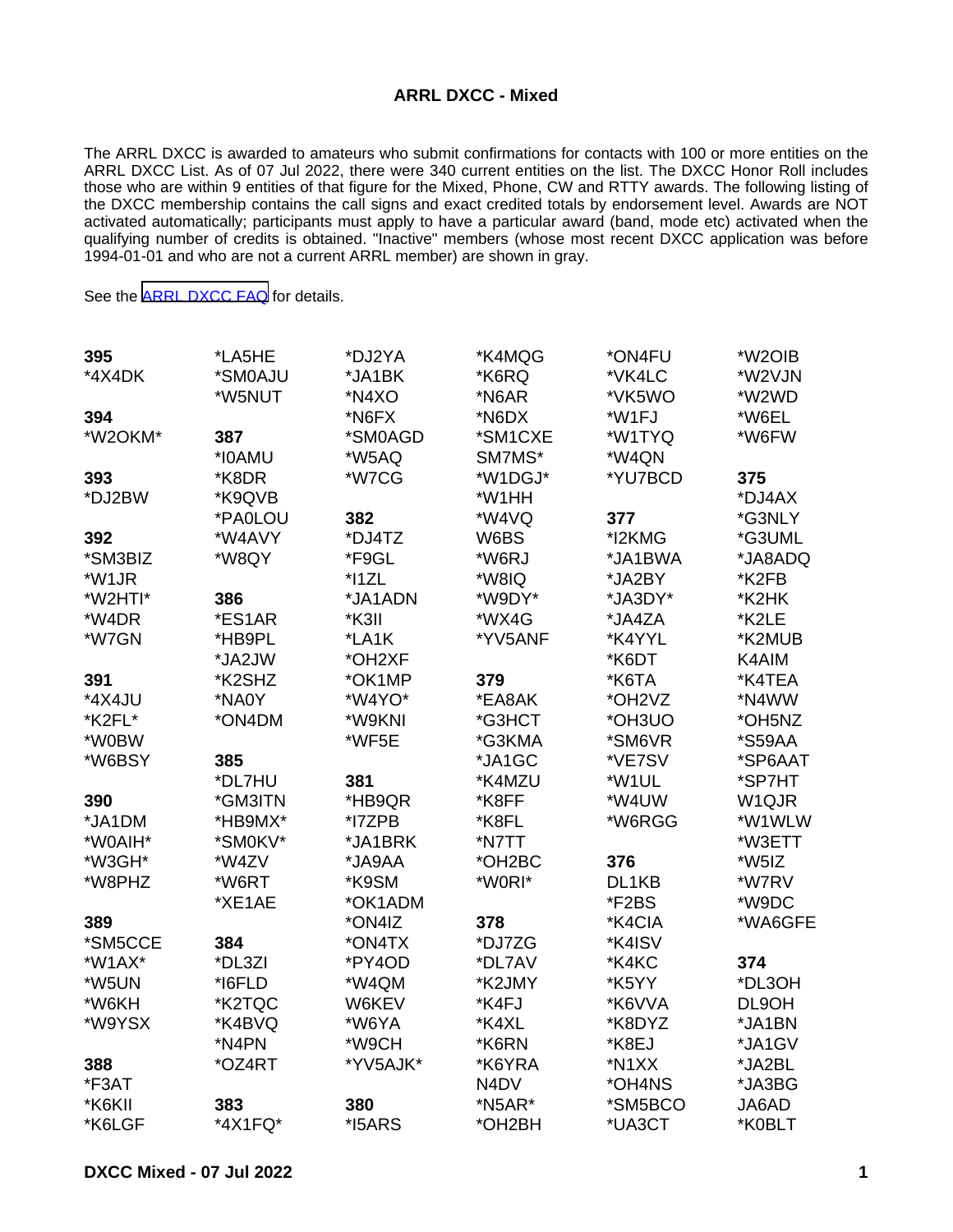| *K4MPE            | *DJ4XA  | *K8AJK       | *W9LKJ            | *WD5K                         | DL8CM              |
|-------------------|---------|--------------|-------------------|-------------------------------|--------------------|
| *K5NA             | *DJ6RX  | *K9MM        | *W9VNE            | WO6G                          | *E74EBL            |
| *K5RC             | DL6EN   | *N6RW        | *W9ZR             | *ZL1ARY                       | *G3IFB             |
| *K7ABV            | *DL6QW  | *N7DD        | *WB4OSS           |                               | *G3KHZ             |
| *K8MFO            | *DL8NU  | *N8DX        | *XQ2CC            | 368                           | G4CP               |
| OE1FT             | *F5II   | *OE1UZ       | *ZL3GS            | *DK3GI                        | *G5LP              |
|                   |         |              |                   |                               |                    |
| *OE8RT            | HB9MO   | *OH3SR       |                   | *DL3ZA                        | *HB0LL             |
| *OZ1LO            | *JA1IFP | OZ3Y         | 369               | *DL9TJ                        | *HB9AIJ            |
| <b>W0GKL</b>      | *JA2BHG | *S57AC       | *AA4MM            | EA1BC                         | *HB9US             |
| *W1ZA             | *JA3AAW | *SM3CXS      | *DJ4PI            | *EA3NA                        | *I5FLN             |
| W3CWG             | *JA3APL | *VE3XN       | *DJ5DA            | *EA3NC                        | *IT9AUA            |
| W4PLL             | *K0EPE  | *W0UD        | *DJ5IO            | *JA1AAT                       | *JA1NLX            |
| *W5SJ             | *K1RM   | *W1ECH       | *DK3PO            | *JA1BLC                       | *JA2HNP            |
| *W6OAT            | *K2KQ   | *W1NG        | *DL9NC            | *JA2AH                        | *JA2XW             |
| *W9OA             | *K2UR   | *W1YRC       | *DL9YX            | *JA3RQ                        | *JH1ECG            |
| W9TKV             | *K4DJ   | W2TQC        | *F2LZ             | *JA8MS                        | K <sub>2</sub> OEA |
|                   | *K4ID   | *W3LPL       | *G3LDI            | *K0BS                         | *K5JB              |
| 373               | *K9IUF  | *W4GF        | *G3LQP            | *K1BV                         | *K8RWL             |
| $*9A2AA$          | *N4ZC   | *W4NL        | $XLOI^*$          | K <sub>2</sub> B <sub>S</sub> | *KH6WU             |
| AA6PI             | *N8AA   | *WA3DVO      | *I4LCK            | *K2HVN                        | *KR2Q              |
| *DL1CF            | *OH2BR  |              | *I6NO             | *K3SGE                        | *KV4FZ*            |
| <b>DL7EN</b>      | *OH3YI  | 370          | *JA1JAN           | *K4UTE                        | *KW0A              |
| *EA4DO            | *OH5UQ  | *DJ4LK       | *JA1UQP           | *K4ZYU                        | *N4DW              |
| *I2ZFD            | *SM6AEK | *DJ6TK       | *JA4AFT           | *K6RIM                        | *N4NO*             |
|                   |         |              |                   |                               |                    |
| *I3EVK            | *SM6CKU | *HB9KC       | *JA6BZI           | *K7NN                         | *N7RT              |
| JA8AQ             | *SM6DHU | *I4FTU       | *JH1AJT*          | *K8IFF                        | OE1HGW             |
| *JA8ZO            | *UA4FWD | *I4MKN       | *JH1EIG           | *K8PYD                        | *OE3WWB            |
| *K4DY             | *VE7IG* | *JA1HGY      | *K4BAI            | *LA6OP                        | *OH <sub>2KI</sub> |
| *N4MM             | *W2VUF  | *JA1OCA      | *K4XO             | *N4KW                         | *OH2LU             |
| *N5WA             | W3MP    | *JA3AZD      | K5AAD             | *N6RA                         | OH <sub>2</sub> QV |
| *N7NG             | *W4NKI  | <b>JA7AD</b> | *K6GAK            | *N6UC                         | *SM2EKM            |
| *N9AF             | *W4OEL* | K3AV         | *K7AA             | *OE2EGL                       | *SM7WT             |
| *ON4UN*           | *W4ZRZ  | *K3WC        | K7XU              | *OH6RA                        | *SP9AI             |
| *SM5API*          | *W8DCH  | *K5AQ        | *K9JF             | SM3BCS*                       | *UX0UN             |
| *SM5CAK           | *W8EVZ  | *K6EXO       | *KM2P             | *SM5BFJ                       | *VE3VHB            |
| *SM6AOU           | W8ZD    | *K8TL        | *N6ET             | *W1UN                         | *W0CD              |
| *SM6CKS           | W9HJ*   | *K9KA        | *N7RO             | *W3GG                         | *W1AW              |
| *SP6RT            | *W9LNQ  | *K9RA        | *N9AB             | *W4AG                         | W3NB               |
| *VO1FB            |         | *N4KG*       | OH <sub>2NB</sub> | *W4DKS                        | W4EEU              |
| W <sub>1</sub> GA | 371     | *OH2BAD      | *OZ8BZ            | W4YJ                          | *W4NZ              |
| W2MJ              | *DJ5JH  | *S50A        | OZ8SS             | *W6AE                         | *W4PRO             |
| W4BQY             | *DL3SZ  | *SM6CVX      | *SM5ARL           | *W6KFV                        | *W5VX              |
| *W5BOS            | *G3GIQ  | *SM6CWK      | *SM5CZQ           | W6PHF                         | *W6MI              |
| *W5TO             | *G3HTA  | *SP8AJK      | *SM6CUK           | *W6TA                         | *W8QBG             |
| *W6GR             | *G3NDC  | *VE7CT       | *SP9PT            | *W8KR                         | *WA4WIP*           |
|                   | *HB9AAA |              |                   |                               |                    |
| *W6PBI*           |         | *W0IYH       | *W0SD             |                               | *YS1AG             |
| *W7AO             | *I7WL   | *W1JZ        | *W1GG             | 367                           | YU1HA              |
| *W7OM             | *JA1EOD | *W2MPK       | *W2FP             | *AA8EY                        | *YU7BB             |
| *W8ILC            | *JA6BEE | *W4ABW       | *W2SY             | *DJ1OJ                        | YV5AIP             |
| *W9KQD            | *JA7MA  | *W4AO        | *W4HHN            | *DJ6NI                        |                    |
|                   | *JA8JL  | *W5MQ        | *W7LFA            | *DJ8NK                        | 366                |
| 372               | *K2CL   | *W6KTE       | *WA4FFW           | *DK1FW                        | *DJ9ZB             |
| *CT1BH            | *K5UR   | *W7CB        | *WB2YQH           | *DL1DA                        | *DL8FL             |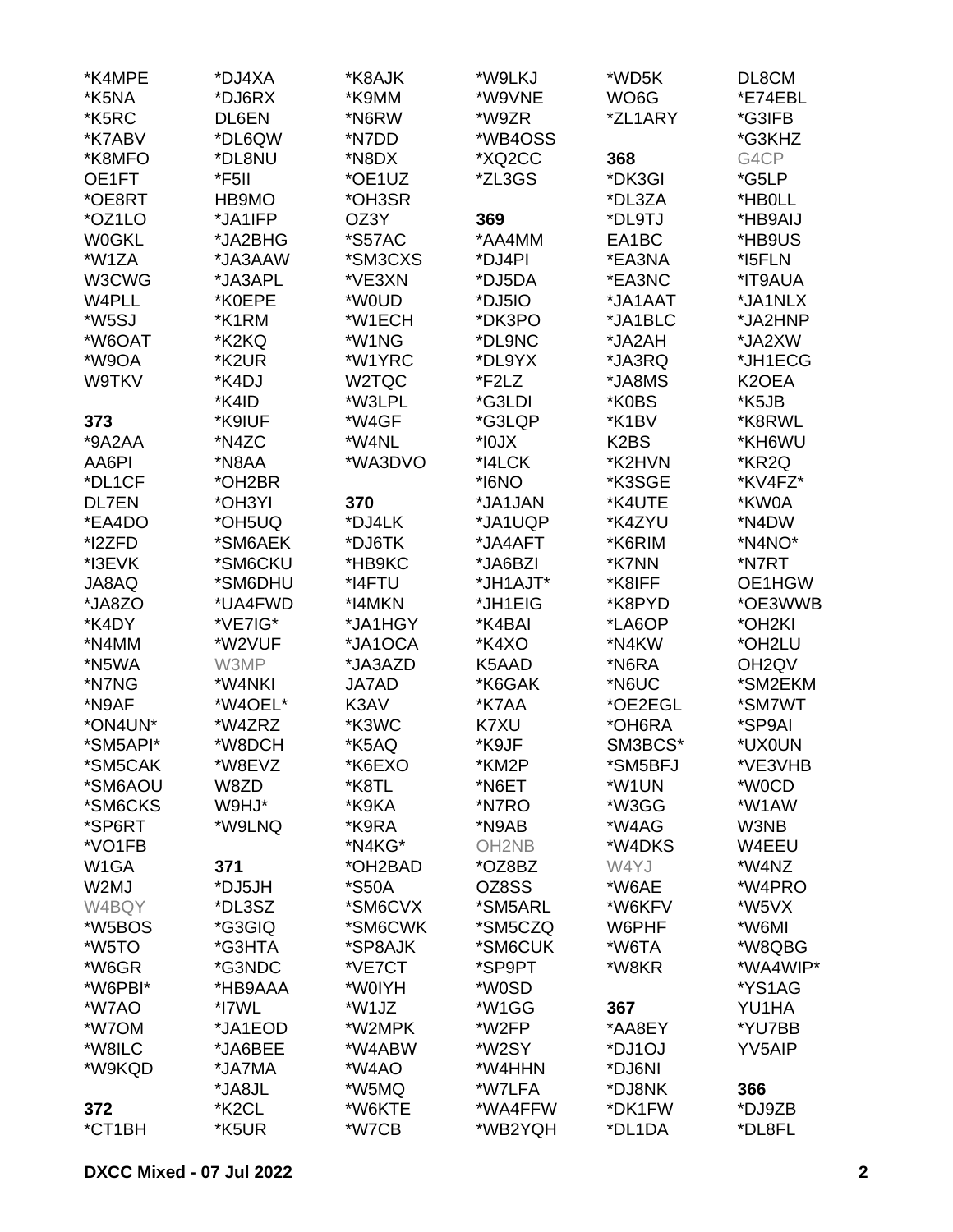| *F2VX   | *JA1BNW            | 364      | *W5GAI             | *N6VR   | *JA3FYC            |
|---------|--------------------|----------|--------------------|---------|--------------------|
| G8JM    | *JA1RJU            | *AA4V    | *W6EJJ             | *N7KA   | *JA5AB             |
| *I1APQ  | *JA2DSY            | *D44BS   | *W7XA              | *OH2RI  | *JA6CNL            |
| *IV3PRK | *JA4OK             | *G3ZAY   | *W8GC              | *ON5NT  | *JA8AWH            |
| *JA1TAA | *JA6YG             | GI3IVJ   | W8GT               | *OZ9PP  | *JA8DNV            |
| *JA7JH  | *JA7ZF             | *HB9AQW  | *W9LA              | *PY7ZZ  | *JA8EAT            |
| *K1BW   | *JA8BAR            | *I2YDX   | *W9OL              | *SM5CRV | *JA9APS            |
| *K2NV   | *JH1IFS            | *JA1ELY  | *W9SS              | *SM6CNN | *K0LUZ             |
| *K4UEE  | *K0ARS             | *JA1FHK  | *WR4K              | *SM7CRW | *K2GPL             |
| *K4VX   | *K0IEA             | *JA1MCU  | *YS1RR             | WODU*   | K2LWR              |
| K6GJ    | *K0KT              | *JA1WTI  |                    | *W0OE   | *K3GY              |
| *K6JAJ  | *K0KX              | *JA3THL  | 363                | *W1PNR  | *K3ND              |
| *K6YUI  | *K0QQ              | *JA6SVP  | *AB4H              | *W2PSU  | K4HJE              |
| *KS7C   | *K4XI              | *JA7JI   | *CT1ZW*            | *W3AP   | *K4JP              |
| *N1ZZ   | *K5ABW             | *JA7JM   | *CX4CR             | *W3HNK  | *K4LRX             |
| *N2LT   | *K5GH              | *JK1OPL  | *DJ5IH             | *W4AXL  | *K5EJ              |
| *N4CC   | *K5RJ              | *K0JPL   | *DJ7MI             | *W4FDA  | *K5GO              |
| *N4RA   | *K6ANP             | *K1EFI   | *DK5PR             | *W4GIW  | *K5RX              |
| *N4TB   | *K6PT              | *K1JO    | *DK5WL             | *W5DV   | *K6AAW             |
| *N4XP   | *K7DRN             | *K1KI    | *DL1DTL            | *W6AN   | *K6JAD             |
| *N5RR   | *K8ER              | *K1ZZ    | *F6BFH             | W8PR    |                    |
|         | *K9ALP             | K2LP     |                    |         | *K6OO<br>*K7ZA     |
| *OH1XX  |                    |          | I2SM               | W8QWI   |                    |
| *OH2EA  | *N8DE              | *K2UFM   | *JA1FNA            | *W8UVZ  | *K9BWQ             |
| *OH5VT  | *NA4M              | *K2VV    | *JA1WSX            | W9GW    | *K9KU              |
| *OK1KTI | *NE8Z              | *K3OTY   | *JA3EMU            | *W9PJ   | <b>*KF2O</b>       |
| OK1ZL   | *OH1TX             | *K4OCE   | *JA4FHE            | *WB6L   | *KT9T              |
| *OK2RZ  | *OH2BU             | *K5ESW   | *JA8CDT            |         | *N0KE              |
| *PA5O   | *OH3UU             | *K5XX    | *JA8JO             | 362     | *N0RR              |
| *PT2BW  | *OH5PA             | K6OQ     | *JH1GZE            | *9A1HDE | *N5AN              |
| *PY2BW  | *OK1PD             | *K6XJ    | *JH1JGX            | *AA4A   | *N7TP              |
| *UA1MU  | *SM4BZH            | *K6XT    | *K0AV              | *AE3T   | *SM6CMU            |
| *UA6JD  | *SM4DHF            | *K7XB    | *K <sub>1</sub> DC | *DJ3GG  | *SM6CTQ            |
| *VE7BD  | *SP3DOI*           | *K9XJ    | *K1HTV             | *DJ5JK  | SM7ASN             |
| *W1BR   | *US5WE             | *LA9HC   | *K3WW              | *DK3PZ  | *SP5EWY            |
| *W1GX   | VE3ST              | *N4IG    | K4LNM              | *EA1FD  | *VE1ZZ*            |
| *W2VO   | W1NHJ              | *OM3JW   | *K4MS              | *EA6BH  | *W0TM              |
| *W3XX   | *W <sub>1</sub> OG | *OZ3PZ   | *K4PI              | *F2GL   | *W1RQ              |
| *W6JRY  | *W1YY              | *OZ6MI   | *K5FP              | *F9XL   | *W1WW              |
| W6RKP   | *W2FLA             | *OZ7YY   | *K5JW              | *G3TXF  | *W4FC              |
| *W6XI   | *W2RS*             | *PA0GMM  | *K6BTT             | *HB9AFI | *W <sub>4</sub> OV |
| *W7DQM  | *W4DXX             | *PA0INA  | *K6IPV             | *HB9AMO | *W5EC              |
| *W9RN   | *W4ITD             | *SM4ARQ* | *K8BCK             | *I0WDX  | *W5OU              |
|         | *W5XX              | *SM5BRW  | *K8LJG             | *I1LGR  | *W6HXW             |
| 365     | *W6BCQ             | *UA6JW   | *K9CW              | *I5SDG  | *W6RFF             |
| DL7HZ   | *W6BJH             | *W0GKE   | *K9FN              | *JA0GRF | W7KS               |
| *EI8H   | *W6ZZ              | *W0ZR    | *K9PPY             | *JA0GZZ | *W7LGG             |
| *F5VU   | *W7IL              | *W1GL    | *KZ2I              | *JA1DUH | *W8ELL             |
| *G3JAG  | *W7LEB             | *W1NH    | *LU1BR             | *JA1PEV | *W8WOJ             |
| *G3KMQ  | *W8BW              | *W1RM    | *NOTB              | *JA1VDJ | *W9BGX             |
| *G3KYF  | *W8UN              | *W1ZK    | *N4AH              | *JA1WSK | *W9FR              |
| *G3LHJ  | *XE1J              | *W2SM    | *N5UR              | *JA2HO  | *W9JA              |
| *G3RUV  | *YU1AM             | *W3BTX   | *N6EO              | *JA2XYO | *W9NGA             |
| HB9IK   | Z24S               | *W4WG    | *N6JZ              | *JA3ART | *WA3HUP*           |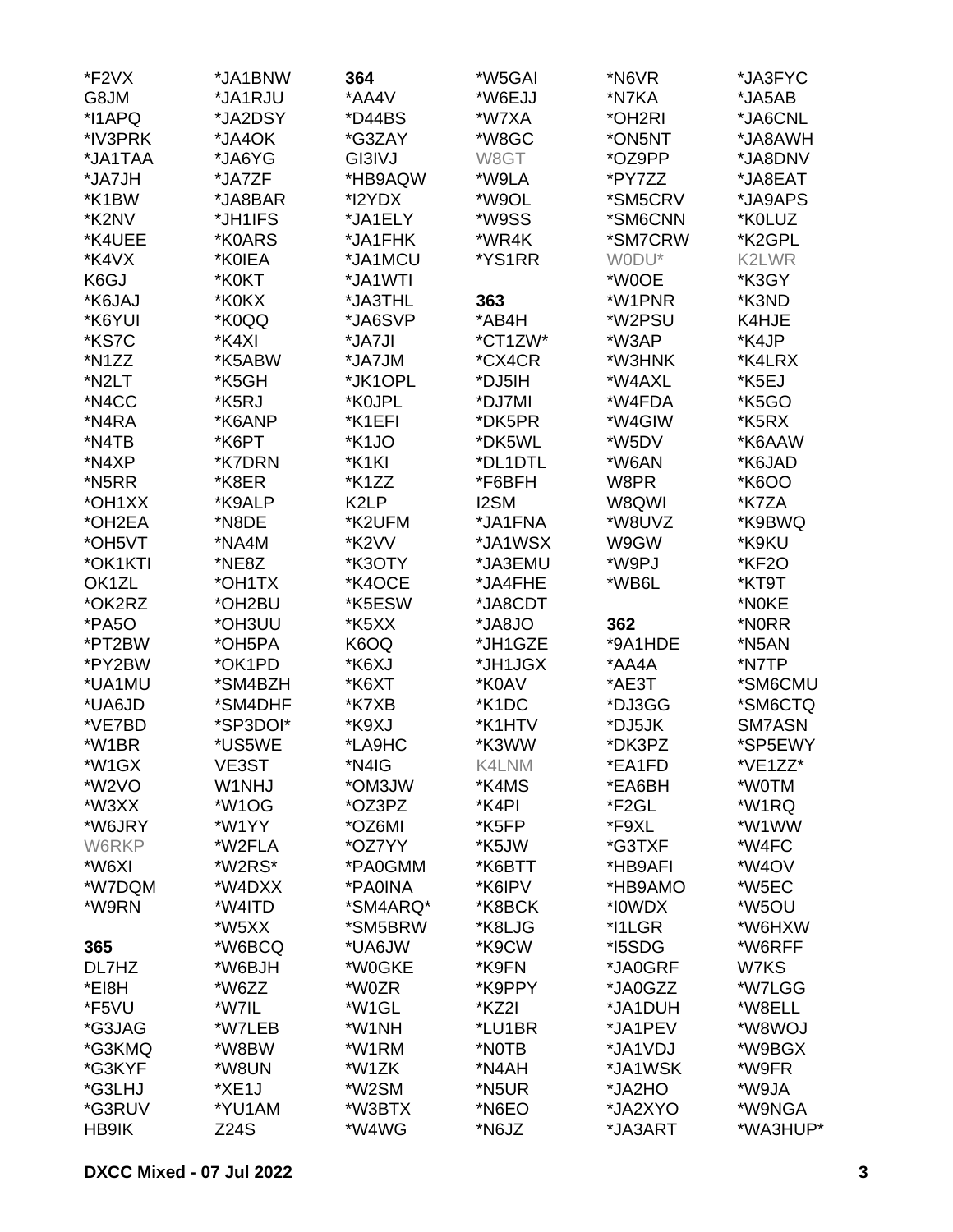| WK6E               | *N5OK   | *K0ALL*            | W8CNL          | *K9OW             | *JA0UH  |
|--------------------|---------|--------------------|----------------|-------------------|---------|
| ZL <sub>1</sub> AH | *N6JV   | *K0JN              | W8SYR          | *K9ZO             | *JA1FGB |
|                    | *N6OJ   | <b>K0RAL</b>       | *W9PZT         | KD8VM             | *JA1HOM |
| 361                | *N7US   | *K1KNQ             | *WA6TLA        | *KH6HH            | *JA1HQG |
| *9A2YM*            | *NR1R   | K <sub>2</sub> BK  | *WB1J          | *LA7JO            | *JA2CXH |
| *AA4Z              | *NS6C   | *K2UU              | *WB2AQC        | *N0AV             | *JA2DJH |
| *DJ1TO             | *OH8SR  | *K3HT              | *YU1AB         | *N1DG             | *JA2NDQ |
| *DJ2SL             | *PT7WA  | *K3JGJ             |                | N <sub>2</sub> SS | *JA3AYU |
| *DJ2TI             | *S50R   | K3NL               | 359            | *N3US             | *JA3BQE |
| *DK3SF             | *SM0CCM | *K4AVC             | *AA4R          | *N4JJ*            | *JA3FGJ |
| *DL0WW             | *W0SR   | *K4MQL             | *DK5AD         | *N5FG             | *JA3GM  |
| *DL1YD             | *W2CC   | *K4SBH             | DL1KS          | *N9AU             | *JA3GSM |
| *EA4MY             | W2IRV   | *K4TT              | *F6BKI         | *NM7G             | *JA3RWJ |
|                    |         |                    |                |                   |         |
| *HA0DU             | *W3CC   | *K4XH              | *G3VKW         | *OE5KE            | *JA6CDA |
| *I2PNB             | *W3NO   | *K4YMQ             | *G4BUE         | *OH8KN            | *JA6LCJ |
| *I2YBC             | W3SOH   | *K5FA              | GM3AWW         | *OK1DH            | *JA7BVH |
| *JA0AXV            | *W6YI   | *K5WK              | HB9HT          | ON8XA             | *JA8FKO |
| *JA1BTR            | *W7DQ   | *K6EID             | *I1BUP         | *RW4NH            | *JA9CHJ |
| JA1MJ              | *W7LR   | *K6FM              | *I2PJA         | *SM4CTT           | *JH1AGU |
| *JA1NRH            | W9IT    | K6LEB              | *I2ZGC         | *VA5DX            | *JH1HLQ |
| *JA1OND            | *W9VA   | *K6SMF             | *IT9JLA        | *VE6WQ            | *JH1KLE |
| *JA1TRL            | *WA0MHJ | *K7GEX             | *JA1MLV        | *W0VX             | *JR1MLU |
| *JA2IVK            | *WA1JMP | K8CH               | *JA1SJV        | *W1CU             | *K0BJ   |
| *JA3EOP            | *YO3APJ | *K8ST              | *JA1SKE        | *W1MI             | *K0IUC  |
| *JA3HZT            | *ZS1AU  | *K9CT              | *JA1SVP        | *W4CZU            | *K0MN*  |
| *JA3MF             |         | *K9UWA             | *JA2LHG        | W4OMQ             | *K0SR   |
| *JA4DND            | 360     | *KP4BJD            | JA6BF          | *W4WM             | *K1AJ   |
| *JA4LXY            | *AA4S*  | *N0AT              | *JA6VA         | *W5HD             | *K1UO   |
| *JA5EXW            | *DJ9RQ  | *N2OO              | *JA7FS         | *W5NA             | K1YZW   |
| *JA5IU             | *DK5QK  | *N4HH              | *JA7JWF        | *W6SR             | *K2EWB  |
| *JA6GXP            | *DK9KX  | *N4RJ              | *JH1LPF        | *W7FP             | *K2XA   |
| *JA7AQR            | *DL1EY  | *N5UD              | *JJ3PRT        | *W8TE             | *K3AB   |
| *JA8OW             | *DL8OH  | *OE1ZL             | *JR1BLX        | *YU1FW            | *K3TW   |
| *JH1BUO            | EA4LH   | *OE3EVA            | *JR1FYS        |                   | *K4JLD  |
| *JH2MYN            | G2FSP   | OH <sub>2</sub> BZ | *JR7TEQ        | 358               | *K4XP   |
| *K0JW              | *G3MXJ  | OK1MG              | *K0DEQ         | 4X4NJ             | *K4XU   |
| *K0XX              | *G3SJH  | *OZ5EV             | *K0GSV*        | *AA6G             | *K5CSK  |
| *K1TN              | *I3BLF  | *SM7BIP            | *K0XN          | *AE5B             | *K5KC   |
| *K2MFY             | *JA1CZI | *UA9CBO            | *K1AR          | *DJ9ON            | K6BAG   |
| K <sub>2</sub> SB  | *JA1HRQ | *VE3BHZ            | *K1NY          | *DL8YR            | *K6ED   |
| *K4WS              | *JA1LSP | *W0HBH             |                | *F6BEE            | *K6GFJ  |
|                    |         | *W1GDQ             | *K1ST<br>*K1YR |                   |         |
| *K5KLA             | *JA1MOH |                    |                | *F8GB             | *K8NA   |
| *K5RK              | *JA2AYH | *W1GF              | *K3UA          | *G3KWK            | *K9DT   |
| *K8CW              | *JA2BAY | *W1LW              | *K4TAG         | *HB9ANK           | *KA4S   |
| *K9AJ              | *JA2JSF | *W2TA              | *K5ZQ          | *HB9RG            | *KL7RA  |
| *K9IL*             | *JA2KVD | W4AXR              | K6QH           | *I0DJV*           | *KM1D   |
| *KJ4BK             | *JA3ALY | *W4QCU             | *K7RI          | *I0MWI            | *KV7K   |
| *KW8T              | *JA3BXF | *W4YA              | *K7SP          | *I1AGC            | *LU3CQ  |
| *LA5YJ             | *JA5EYW | W4YV               | *K7VV          | *I5AFC            | N3ED    |
| *N4AA*             | *JA7PL  | W5AL               | K8KAE          | *I8JJB            | *N4NX   |
| *N4TJ              | *JF7XKY | *W6FI              | *K8PO          | *IT9AF            | *N4XM   |
| *N5AU              | *JH1HGC | *W6TC              | *K8PT          | *JA0DWY           | N4XX    |
| *N5AW              | *JR3HZW | *W7UT              | *K9HQM         | *JA0LXP           | *N5XZ   |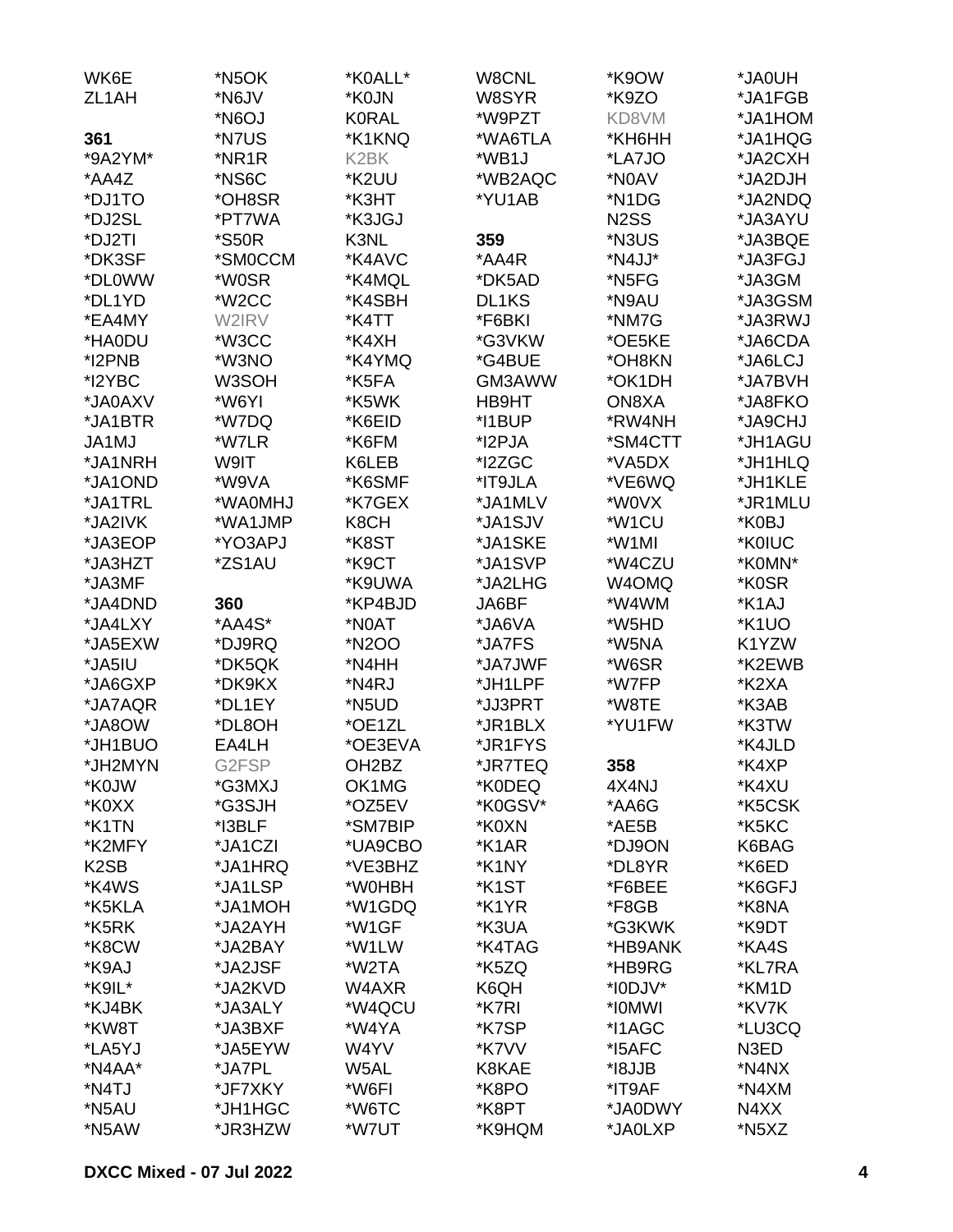| *N5YY               | *YL2MU            | *K2RW              | *SP6AEG                       | *G3RTE             | *K9EMG             |
|---------------------|-------------------|--------------------|-------------------------------|--------------------|--------------------|
| *N6TA               |                   | *K <sub>2</sub> SX | *SV1IW                        | *GW4BLE            | *K9NB              |
| *N9US               | 357               | K4EEK              | *UA9YE                        | HB9AFM             | *KD5M              |
| *NA2M               | *4Z4DX            | *K4TXJ             | *UT5UT                        | *I1CMA             | *KE5AX             |
| *NN6R               | *AA1V             | *K4WSB             | *UT7WZA                       | *I2MOV             | KP4AZ              |
| *OH1MA              | *AA7A             | *K4XR              | *VE1AI                        | *I2MQP*            | *KP4P              |
| *OH2BF              | *AB0X             | *K5GZ              | *VE3LDT                       | <b>I8AA</b>        | *LA1FH             |
| OH <sub>2</sub> BGD | *DJ2RB            | *K5WE              | *VE7AHA                       | *IT9UCS            | LA9CE              |
| *OH2ZZ              | DJ5GG             | *K6FG              | *VK3QI                        | *JA0AZE            | *LZ2DF             |
| *SM3EVR             | *DJ6OV            | *K6MI              | *W0NS                         | *JA0GJJ            | *N2JJ              |
| *SM4EMO             | *DK3KD            | *K6YK              | *W0RT                         | *JA0JTO            | *N2RR              |
| *SM5DJZ*            | *DK4PE            | *K7EG              | *W1BL                         | *JA1MRM            | *N6NG              |
| SM7EXE              |                   |                    |                               | *JA1OHD            |                    |
|                     | EA4JL             | *K7LAY             | W1EW                          |                    | *N6OC              |
| *UA4HBW             | *EI6S             | *K7NO              | *W1YW                         | *JA1SGU            | *N6RV              |
| *VE1AST             | *F3TK             | *K8CXM             | W2HAZ                         | *JA1UT             | *N8BM              |
| *VE1YX              | *F6BWJ            | *K8IA              | *W2KA                         | *JA1WPX            | *N9LR              |
| VE2NV               | *F6CKH            | K8OHG              | W <sub>2</sub> N <sub>C</sub> | *JA1XEC            | *N9MW              |
| <b>W0BL</b>         | *G3WPF            | *K8RD              | *W2NK                         | *JA1XGI            | *N9NS              |
| *W0BV               | *HB9AQA           | *K9DD              | *W <sub>2</sub> OB            | *JA2DXD            | NIOF*              |
| *W0NB               | <b>I1XK</b>       | *K9EU              | *W4JVN                        | *JA2VPO            | *NN4T              |
| *W0TRF              | *I4EAT*           | *K9RX              | *W4KS                         | *JA3CSZ            | *NY0V              |
| *W0UO               | *I5CRL            | *KX4R              | *W4WJ                         | *JA3DAY            | *OE2VEL            |
| <b>W0YDB</b>        | *IV3VCS           | *LU2AH             | *W4ZCB                        | *JA5AQC            | *OK1TD             |
| *W0YG               | *JA0FSB           | *LY5A              | *W6CUA                        | *JA7ZP             | PY5ATL             |
| W1AFF               | *JA0NPQ           | *N4GG              | *W6DN                         | *JE1GWO            | *PY5EG             |
| W1ENE               | *JA1AFF           | *N4RR              | *W6PH                         | *JR1TNE            | *PY5WD             |
| *W1GD               | *JA1DIO           | *N4RU              | *W6RKC                        | *K0AXU             | *RK2FWA            |
| *W1HEO              | *JA1QXY           | *N5TY              | *W6ZQ                         | *K0BX*             | *S59Z              |
| *W1TC               | *JA1SYY           | *N6ZM              | *W7GB                         | *K0EU              | *SK7AX             |
| W <sub>2</sub> CP   | *JA1VLK           | *N7FU              | *W7HR                         | *K0JY              | SM5BHW             |
| *W2LO               | *JA2AXB           | *N7NW              | *W7MO                         | *K1BD              | *SM6AHS            |
| *W3JJ               | *JA2DDN           | *N7UT              | *W7WM                         | *K1HZ              | *SM7BYP            |
| *W3TN               | *JA5AUC           | *N8TT              | *W7ZR                         | *K1MO              | *SP7ASZ            |
| *W4BUW              | *JA5FDJ           | *N9MM              | *W8AAX*                       | *K <sub>2</sub> CJ | *SP8NR             |
| *W4DK               | *JA6HUG           | *NA2X              | *W8DO                         | *K2QMF             | *SV1JG             |
| *W4HG               | *JA6VQA           | *NA9Q              | *W8FDN                        | *K2UO              | UA3FT              |
| *W4MBD              | *JA7BJS           | *OE6DK             | *W8GE                         | *K2WT              | *UA6FJ             |
| *W4YCH              | *JA7BSD           | *OH1HB             | *W8QID                        | *K3BEQ             | VE <sub>1</sub> KG |
| *W4YOK              | *JA9FPI           | *OH1LA             | *W8TN                         | *K3FGO             | *VE3EJ             |
| *W5FKX              | *JE1MGE           | OH <sub>2</sub> LA | *W8ZR                         | *K3FN              | VE3LGQ             |
| *W5JE               | *JH1BZJ           | *OH3JR             | *WA2HZO                       | *K3PH              | *W0EKS             |
| *W5ZE               | *JH2UVL           | *OH3WS             | *WA6WZO                       | *K3RV              | *W0FK              |
| *W6HT               | *JH6CDI           | *OK1AWZ            | *YS1GMV                       | *K3SWZ             | <b>W0SBE</b>       |
| *W6LQC              | *JR1AIB           | ON4FQ              | *Z31CZ                        | *K3UL              | *W0WOI             |
| *W7AJ               | *JR3IIR           | *S53EO             |                               | *K4BYN             | *W0WP              |
|                     |                   |                    |                               |                    |                    |
| *W7ID               | *K0CS             | *S59DJK            | 356                           | *K4ESE             | W <sub>1</sub> KB  |
| *W8TWA              | *K0FF             | *SM2DMU            | *AG8B                         | *K5LA              | *W2GEZ             |
| W9HLY               | *K0JGH            | SM3BIU             | DJ5AI                         | *K5OA              | *W2IJ              |
| *WA2BCK             | *K0RS             | *SM3DXC            | *DJ6KH                        | *K5TA              | *W3KHQ             |
| *WB4TDH             | *K1NOK            | *SM5AYY            | *DJ9KG                        | *K6XN              | *W3NF              |
| *WB9Z               | *K2BXG            | *SM5CEU            | *DL6JGN                       | *K7SFN             | W3QO               |
| WW1N                | *K2LS             | SM6CAS             | *F6CUK                        | *K8CX              | *W3UM              |
| *XE2MX              | K <sub>2QIL</sub> | *SM6CCO            | G3NSY                         | *K8GG              | *W4CEB             |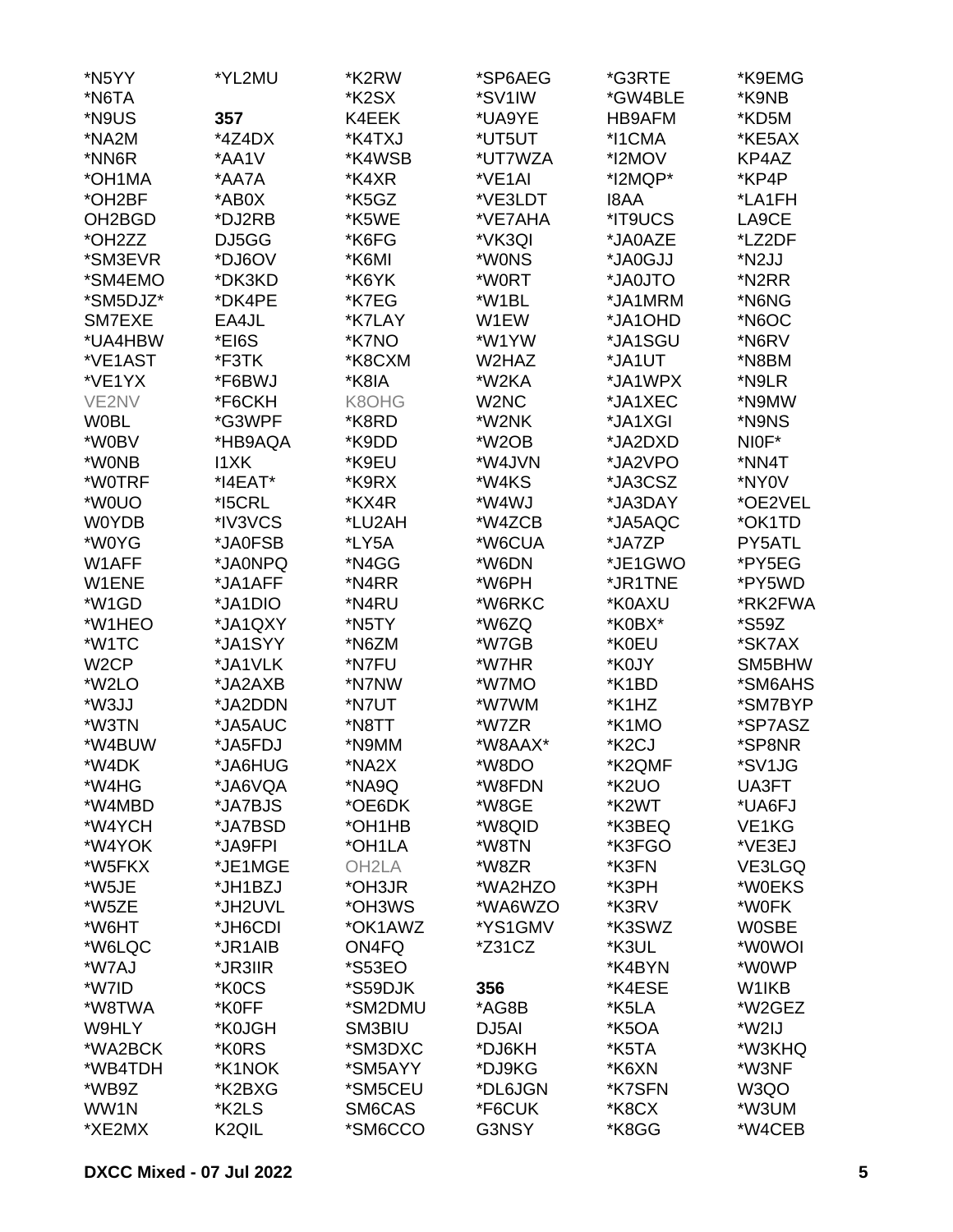| *W4GKR            | *JA0DAI            | *K4ZO   | *T77C        | *HB9BGN | *K7OSE      |
|-------------------|--------------------|---------|--------------|---------|-------------|
| *W4OX             | *JA0GCI            | *K5AC   | *TG9NX       | *I1WXY  | *K7PI       |
| *W5BPT            | *JA1ALT            | *K5JUC  | *VA3DX       | *I2RFJ  | *K7WE       |
| W <sub>5</sub> DJ | *JA1DDZ            | *K5JZ   | *W0CP        | *I4JBJ  | *K8BN       |
| W5REA             | *JA1GHR            | *K5KG   | *W0FF        | *I5RFD  | *K8CMO      |
| *W5RQ             | JA1GTF             | *K5KT   | *W0GJ        | *I8MTQ  | *K8DJC      |
| *W5RZ             | *JA1IOA            | *K5VRX  | *W0LSD       | *IV3ZIZ | *K9RHY      |
| *W5ZPA            | JA1MIN             | K6AUC   | *W0RJ        | *JA1CNM | *KG4W       |
| *W6IEG            | *JA1QOP            | *K6DXX  | *W1TSP       | *JA1MZL | *KW9K       |
|                   |                    |         |              |         | *LU2DSL     |
| *W6OU             | *JA2DLM            | *K6GXO  | *W3BBO       | *JA1PEJ |             |
| *W7CT             | *JA2JPA            | *K6LM   | *W3DF        | JA1RWE  | *N0XA       |
| *W7REE            | *JA2ODB            | *K6SQL  | *W3SB        | *JA1VN  | *N2BJ       |
| *W7YAQ            | JA3EGE             | *K7GQ   | *W3YY        | *JA2JNA | *N4CW       |
| *W7ZI             | *JA3GN             | *K7HC   | *W4IR        | JA3KM   | *N5ET       |
| *W7ZMD*           | *JA5ALE            | *K7SO   | *W4LK        | *JA3MNP | *N5JR       |
| *W8LKG            | *JA5BZL            | *K8SIX  | W4NS         | *JA3NTE | *N5XR       |
| *W9DMH            | *JA5FBZ            | *K8TMK  | *W4RFZ       | *JA4FM  | *N7HN       |
| *WA2NPD           | *JA5OP             | *K9CC   | *W4RJ        | *JA4LKB | *N7NR       |
| *WA2WSX           | *JA6DSG            | *K9EL   | *W4SVO       | *JA5JGY | N8TN        |
| *WB4MAR           | *JA6GIJ            | *K9GA   | *W4UM        | *JA7BEW | *NA4D       |
| *WB6RSE           | *JA6JPS            | *K9MIE  | *W4VHF       | *JA7EPO | *NA5C       |
| *WB8K             | *JA6TMU            | *K9VAL  | *W5FI        | *JA7GBS | *NM4O       |
| *WO9S             | *JA7BAL            | *KE9U   | *W6CYX       | *JA9GPG | OE1NY       |
| *WR2G             | JA7HZ              | *KK2I   | *W6OUL       | *JF1PUW | *OH2EE      |
| *WW7Q             | *JA7KY             | *KN4T   | *W6TJI       | *JF1SEK | *OH6JD      |
| *XE1EK            | *JA7OWD            | *KR4OJ  | *W7BG        | *JH1ORA | *OK1CF      |
| *YU1GTU           | *JA7RPC            | *LA4DM  | *W8CZN       | *JH1RFR | *ON6HE      |
|                   |                    |         |              |         |             |
| YU1MV             | *JA8EOT            | *LZ2CC  | *W8OM        | *JH7DFZ | *PA0WRS     |
|                   | *JA8NFV            | *N2MF   | *W9DX        | *JH7MQD | *PE5T       |
| 355               | *JA9CGW            | *N2UN   | *W9MU        | *JN7FAH | *PY2YP      |
| *9A1CAL           | *JA9TWN            | *N2VW   | *W9XY        | *JR1CBC | *RA6AR      |
| *AA1K             | *JF1KKV            | *N3AM   | *WA4OEJ      | *JR1DUP | *RW0LT      |
| *AA1M             | *JG4AKL            | *N5DC   | WA7LT*       | *JR1KAG | *RW2A       |
| *AA4H             | *JH1APK            | *N6QQ   | *WA8WV       | *JR1WCT | *S51MA      |
| *AA4SC            | *JH1BSJ            | *N7EF   | WA9WJE       | *K0SD   | *SM4BNZ     |
| *AE6Y             | *JH1LMG            | *N8JX   |              | *K0WK   | *SM5AQD     |
| *AJ6V             | *JH4IFF            | *N9DJ   | 354          | *K2AM   | *SM5CSS     |
| *DF1SD            | *JJ1DWT            | *OH2BLD | *9A2AJ       | *K2EK   | *SP3GEM     |
| DJ2MN             | *JO7HAM            | *OH2DW  | *9Y4VU       | *K2SG   | *SP5EAQ     |
| DL6KG             | *JR7BDQ            | *OH9OM  | *AA5AU       | *K2TV   | *UA1CT      |
| *DL7VEE           | *K0EOU             | *OZ1CTK | *AB5C        | *K3GT   | *VE3BW      |
| *F3SG             | *K0NN              | *OZ1HX  | *AC8G        | *K3SEW  | VE5RU       |
| *F6AOJ            | *K1QS              | *OZ5KU  | *AD1C        | *K3ZO   | *VE6LB      |
| *F6EXV            | *K <sub>1</sub> SA | *OZ7GI  | *AG9S        | *K4ADK  | *VK3OT      |
| *G3GAF            | *K2PLF*            | *S51GI  | *AH0U        | *K4GK   | <b>WOJS</b> |
| G3JEC             | *K2PS              | *S58T   | *AI3Q        | *K4JPD  | *W0VM       |
| *G3SNN            | *K3SX              | *SM2EJE | *DL2DX       | *K4RBZ  | *W0YVA      |
| *G4DYO            | *K4BM              | *SM3DMP | <b>DL7NS</b> | *K4SXT  | *W0ZT       |
|                   |                    |         |              |         |             |
| *HB9ALO           | *K4DX              | *SM4CTI | *DL9YC       | *K5FNQ  | *W1AO       |
| *I1FY             | *K4JEZ             | *SM5FQQ | *E70M        | *K5GS   | *W1ITU      |
| *I5KKW            | *K4SE              | *SM6BGG | *EI7CC       | *K5PP   | *W1JA       |
| *IN3TJV           | K <sub>4</sub> TO  | *SM6BZV | *F6DZU       | *K5RSG  | W1JFG       |
| *JA0BKX           | *K4WI              | *SP9CTW | *HB9AZO      | *K7BHM  | *W1KSZ      |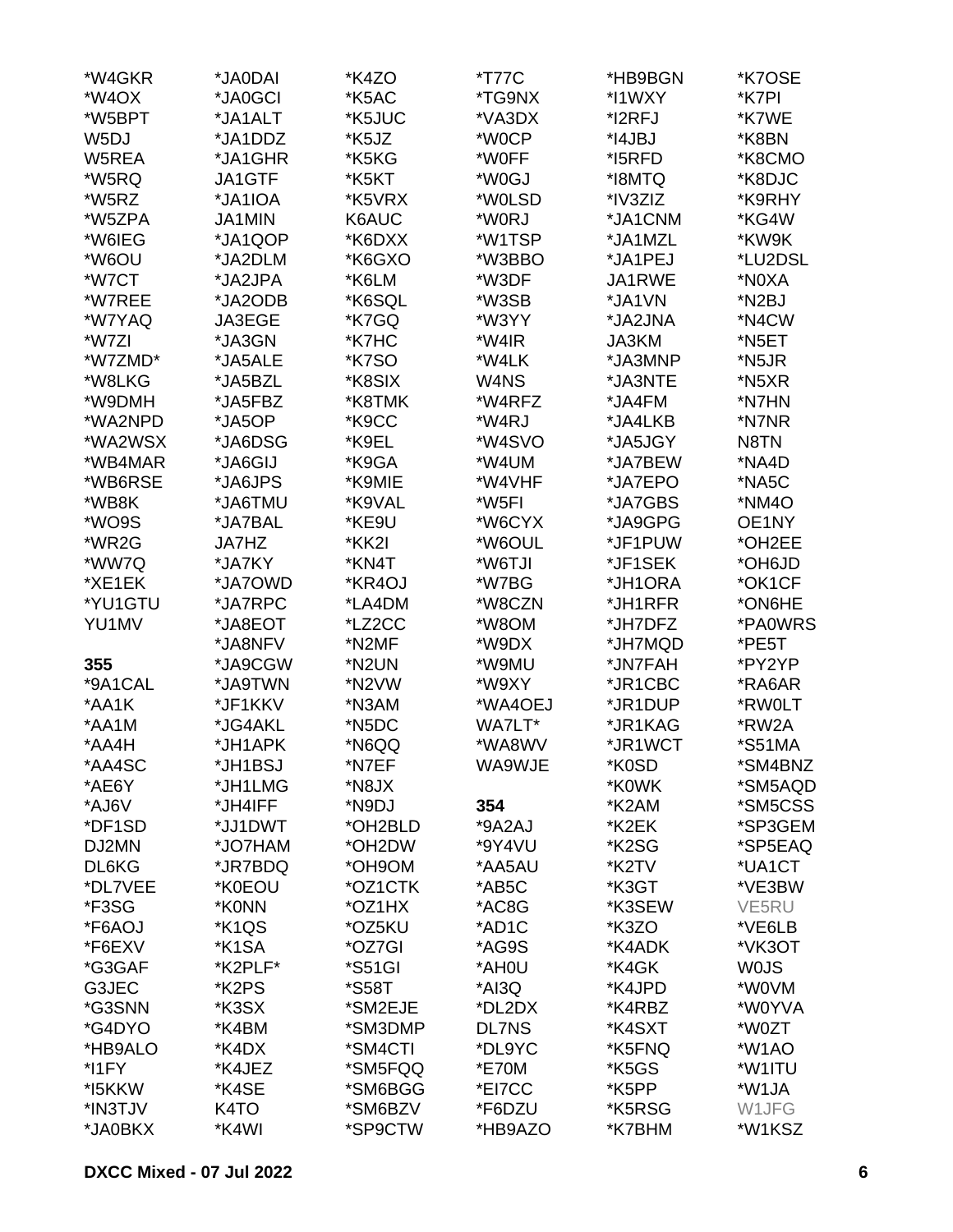| *W1MAG             | *DK2OY        | *JA2FCZ | *KE1F               | W4HR    | *DJ9KH  |
|--------------------|---------------|---------|---------------------|---------|---------|
| *W1MLG*            | *DK6ED        | *JA2FGL | *KG9N               | *W4JKC  | *DK2JX  |
| *W <sub>1</sub> OX | *DK8FS        | *JA2FJP | *KN0V               | *W4KJ   | *DK2WH  |
| *W1TRC             | *DL5DSM       | *JA3DLE | *KS1J               | *W4NU   | *DK6WA  |
| *W1UC              | *DL6ATM       | *JA3PIS | *KY7M               | *W4PV   | *DL1AMQ |
| *W1WEF             | DL7AP         | *JA4DEN | *LA8CJ              | *W5AJ   | DL1DC   |
| *W2AY              | DL7CS         | *JA4IYL | *N0RB               | *W5ODD  | *DL8VN  |
| *W2GG              | *DL8UP        | *JA6BDB | *N1NK               | *W5QZ   | *DM2XO  |
| *W2UP              | *F5QF         | *JA6XE  | *N2TK               | *W5XYL  | *EA1JO  |
| *W2XI              | *F6BLP        | *JA7ARD | *N3TO               | *W6IJ   | *EA1RT  |
|                    |               |         |                     |         |         |
| *W3MF              | *F6DAY        | *JA7FWR | *N4AVV              | *W6TMD  | *G3OAG  |
| *W3MR              | *F6DHB        | *JA8BZL | *N4DB               | W6XP    | *G3VMW  |
| *W3YX              | *F9CZ         | *JA8EJO | *N4IR               | *W6ZO   | *G4IUF  |
| W4DXI              | G3KLL         | *JA8KSF | *N4NW               | *W7KNT  | GM3CSM  |
| *W4GD              | *G3KZR        | *JA8MKZ | *N4QQ               | *W7SDR  | *HA8UT  |
| *W4JTL             | *G3LZQ        | *JA9LJS | *N4QV               | W7WLL   | *HB9AAQ |
| *W4TO              | *G3PLP        | *JE2LUN | *N4VA               | *W8DX   | *HB9KT  |
| *W5BC              | *G3SJX        | *JE2OVG | *N5KM               | *W8ERD  | *HC1MD  |
| *W5CWQ             | G3TJW         | *JH1QAX | *N6KK               | *W8GMH  | *I1JQJ  |
| *W5PF              | *G3XTT        | *JH1RFM | *N7KH               | *W8XD   | *I5HOR  |
| *W6DPD             | *G4BWP        | *JR1XIS | *N7RU               | *W9IL   | *I6FYR  |
| *W6IRD             | *G4DDS        | *JR6AG  | *N8DJX              | *W9ZJ   | *IK8TWV |
| *W7KQ              | *GM3WIL       | *JR6FC  | N8EL                | *WA1FCN | *IT9GCQ |
| *W8AEF             | *GM3YOR       | *K0CX   | *N8RF               | *WA2IKL | *IT9TQH |
| *W8CY              | *HB9AGH       | *K0GT   | *NI0G               | *WA4JQS | *JA0DBQ |
| W8FF               | *HB9BOI       | *K1VSK  | *NM8O               | WA4MSU  | *JA0EOK |
| W8FLT              | HB9JG         | *K2TK   | *NQ1K               | *WA9CVK | *JA0HXV |
| *W8UV              | *HC1HC        | *K2UFT  | NX7K                | *WB4UBD | JA1CB   |
| *W9OP              | *I0JBL        | *K2ZZ   | *OK1ABB             | *WB8ZRL | *JA1CLW |
| *W9RM              | *I2AOX        | K3NW    | *OK2SW              | *WD5GJB | *JA1ETN |
| W9RXJ              | *I2XIP        | *K4CN   | *ON4EB              | *WD8PKF | *JA1NAQ |
| *WA2AOG            | *I2ZGA        | *K4IE   | <i><b>*S50O</b></i> | *WS6X   | *JA1OVF |
| *WA2VYA            | *I4AVG        | *K4IQJ  | *S51RU              | *WX6V   | *JA1QXC |
| *WA6F              |               |         |                     |         | *JA1UXC |
|                    | *I4MFA        | *K4MWB  | *SM3AVW             | *WZ6Z   |         |
| *WA8NMN            | *I5EFO        | K4MZ    | *SM6CLU             | *Z37CXY | *JA1WDF |
| *WF5T*             | *IV3TQE       | *K4NA   | *SP3E               | *ZS5NK* | *JA2ADY |
| *WJ7R              | *JA0CGJ       | *K4QL   | *SP3IBS             |         | *JA2BDR |
| *WQ3X              | *JA0SC        | *K4ZW   | *SP6DNS             | 352     | *JA2CXF |
| *WX5L              | *JA1ADT       | *K5IH   | *UA4CC              | *9A9A   | *JA2LMA |
| <b>YS10</b>        | *JA1BFF       | *K5JF*  | *UY5AA              | *AA1AC  | *JA5BEN |
| *YU1CC             | *JA1BNL       | *K5RE   | *UY5XE              | *AA5C   | *JA5BGA |
|                    | *JA1CON       | *K5UO   | *VE3MV              | *AA6Z   | *JA6CBG |
| 353                | JA1FDU        | *K6ZG   | *VE7CV              | *AB2N   | *JA7EMH |
| *AB9V              | *JA1FVE       | *K7GS   | *VE7DP              | *AI0O   | *JA7IC  |
| *AD5Q              | *JA1IRH       | *K7LJ   | *VE7XF              | *CT4NH  | *JA7MYQ |
| *AF2C              | <b>JA1ITX</b> | *K7ZBV  | *VY2OX              | *CX3AN  | *JA7XBG |
| *AJ3K              | *JA1MZM       | *K8MG   | *WOJLC              | *DF2NS  | *JA8XJF |
| *AK1N              | *JA1PCY       | *K8SMC* | *W1CYB              | *DF2RG  | *JA9BEK |
| *DJ1ND             | *JA1QOQ       | *K8ZZU  | *W1QJ               | *DF3GY  | *JA9ESZ |
| *DJ3AS             | *JA1TD        | *K9HMB  | *W2CF               | *DJ3IW  | *JA9NFO |
| *DJ5AV             | JA2ADH        | *K9RR   | *W2FKF              | *DJ4GJ  | *JA9NLE |
| *DJ9RR             | *JA2AHH       | *KA5V   | W3FM                | *DJ4SO  | *JE1CSW |
| *DK1RV             | *JA2CYL       | *KC3X   | *W4DKB              | *DJ9HX  | *JE1GMM |
|                    |               |         |                     |         |         |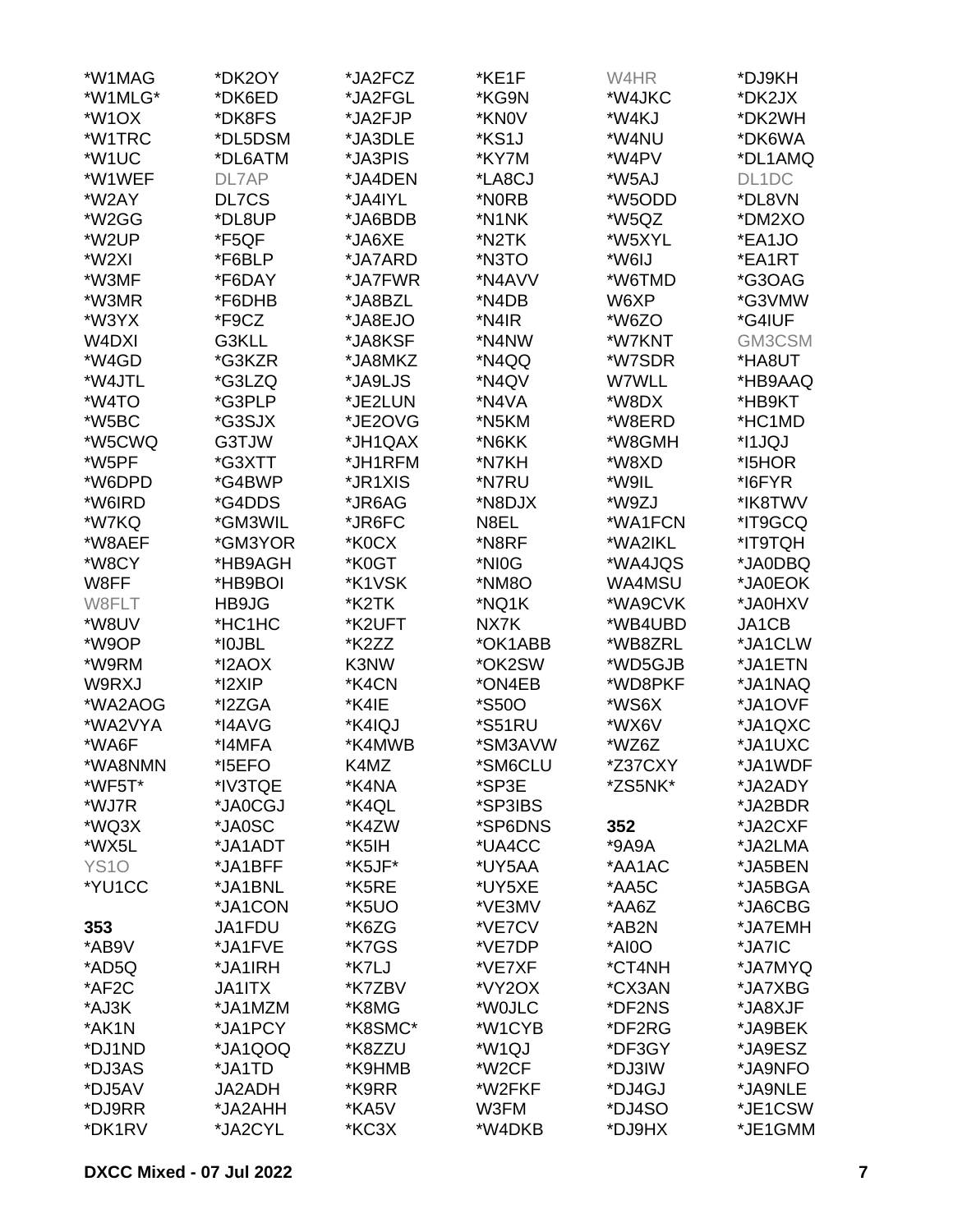| *JE3EDJ                       | *KM1R               | VE4OX        | *YV5AM       | *JA0EKI | *JM1TWR           |
|-------------------------------|---------------------|--------------|--------------|---------|-------------------|
| *JH1AFD                       | *KN4F               | *W0AWL       | *YV5EED      | *JA1BOQ | *JP1NWZ           |
| *JH1TWT                       | *KQ3F               | *W0GAX       | *Z32ZM       | *JA1DOF | *JR1BAS           |
| *JH3GCN                       | *KR4F               | <b>WOJMZ</b> | *ZL2RR       | JA1GO   | *JR2IMJ           |
| *JH4GJR                       | *KW9A               | <b>WOLYI</b> |              | *JA1HEE | *JR2LJO           |
| *JR6BU                        | *LA7FD              | *W0MHK       | 351          | *JA1JAT | *JR2UBS           |
| *K0KG                         | *LA7QI              | <b>WOWC</b>  | *AA4NC       | *JA1KAW | *JR3GWZ           |
| *K0QC                         | *LA9OI              | *W1ECT       | AD3Z         | *JA1KQX | *JR6CWC           |
| *K1AC                         | *LU8EKC             | *W1ZT        | *AD6W        | *JA1RWI | *JR6EZE           |
| *K1DG                         | *NOIJ               | *W1ZZ        | *AJ9C        | *JA1TGO | *JS6PXB           |
| *K1ER/KH6                     | N <sub>1</sub> GL   | *W2FV        | *AK4N*       | *JA2ACI | *K0JUH            |
| K <sub>1</sub> F <sub>X</sub> | *N1GS               | *W2KKZ       | *AK8A        | *JA2LCP | *K1ACL            |
| *K1LD                         | *N <sub>2</sub> FF  | *W2NRA       | *DF3CB       | *JA2MNB | K1NJE             |
| *K1VV                         | *N2KA               | W2PPG        | *DF4PL       | *JA2MOG | *K1RO             |
| *K2ARO                        | *N2UM               | *W2RQ        | *DF4RD       | *JA2QPY | *K1RY             |
| *K2DP                         | *N3SL               | *W3KB        | DJ2AJ        | *JA2TBS | *K1SF             |
| *K2FU                         | *N4SZ               | *W4CK        | *DJ5FI       | *JA2WYN | *K2AZ             |
| *K2PK                         | *N4UA               | *W4DC        | *DJ7UO       | *JA2XCR | *K2EZK            |
| *K <sub>2</sub> SD            | *N5NR               | *W4PK        | *DJ9WH       | *JA3AUQ | *K2RD             |
| *K2TE                         | *N5ZM               | *W4QNW       | *DK5JI       | *JA3TJA | *K2XF             |
| *K2TWI                        | *N8BJQ              | *W4RBO       | DL1HH        | *JA3UCO | *K2ZD             |
| *K3HP                         | *N8MZ               | *W4TD        | *DL2AYK      | *JA4XH  | *K3IE             |
| *K3KO*                        | *N8TR               | *W4ZYT       | DL6NB        | JA5EN   | *K3JT             |
| *K4CL                         | *N9AOL              | W5EJT        | *DL7KL       | *JA5LI  | *K3VN             |
| *K4CNW                        | *N9BX               | *W5SG        | *EA5AD       | *JA6AGA | *K4CMS            |
| *K4JAF                        | *N9ER               | *W5XU        | *ES1QD       | *JA6WW  | K4DSE             |
| *K4TNN                        | *N9RD               | *W6OES       | *ES1RA       | *JA7BWT | *K4DXA            |
| *K5GKC                        | *N9XX               | *W6RS        | *F2JD        | *JA8AZN | *K4MD             |
| *K5QY                         | *NI6T               | *W6RW        | *F6CXJ       | JA8BB   | *K4ODL            |
| *K5SM                         | *NN4X               | *W6XA        | *F6DYY       | *JA8HH  | *K4SO             |
| *K6EGW                        | *OE7SEL             | *W7CP        | *F6DZO       | *JA8RJE | *K4WY             |
| *K6LRN                        | *OH2BO              | W7GG         | *F6FHO       | *JA9IFF | K4YT              |
| *K6XM                         | OK1ABP              | W7KSG        | *F6GCP       | *JE1CCD | *K5CON            |
| *K6ZH                         | *OZ4O               | *W8LWU       | G3IOR        | *JE1HPM | *K5DF             |
| *K8DE                         | *PA8A               | *W8WEJ       | G3KDB        | *JE1SYN | K5MA              |
| *K8DID                        | <i><b>*S57A</b></i> | *W9BF        | *G3MPB       | *JE2HCJ | *K5NV             |
| K8JP                          | *SM3AFR             | W9DE         | *G3VXJ       | *JE2KUC | *K5PC             |
| *K8KR                         | *SM3GSK             | *W9DY        | *G4ELZ       | *JF1UVJ | *K5SSZ            |
| *K8MC*                        | *SM4DDE             | *W9WU        | *GM0AXY      | *JF1WQC | *K5VWW            |
| *K8OZ                         | *SM5BMB             | *W9XT        | *GM3YTS      | *JG3QZN | *K5XI             |
| *K8RF                         | *SM5CZK             | *WA3OFR      | *HA5LV       | *JH0BBE | K <sub>5</sub> ZR |
| *K8UE                         | *SM5FUG             | *WA4DT       | *HB9BGV      | *JH1CHU | *K6AM             |
| *K8ZH                         | *SM7BHH             | *WA9BXB      | *HB9BLQ      | *JH1EIZ | *K6MD             |
| K9JJR                         | *SP2BMX             | *WA9MAG      | *HB9BZA      | *JH1IED | *K7AR             |
| *K9KK                         | *SP5GRM             | *WB3AVN      | *HL3DE       | *JH1SJN | *K7DS             |
| *K9MK                         | *SP7CVW             | *WB4W        | *I1EEW       | *JH1VHU | *K7VS             |
| *K9MUF                        | *SP8FNA             | *WB8FIW      | <b>I2LAG</b> | *JH2BFY | *K7XM*            |
| *K9NW                         | *UA0CW              | *WD5FVQ      | *I2TZK       | *JH3AEF | *K8BL             |
| *K9US                         | *UN5J               | *WT8C        | *I5YDO       | *JH4UYB | *K8FC             |
| *K9WA                         | *UN6T               | *WZ8P        | *IK5HHA      | *JH8JYV | *K8LN             |
| *KD6WW                        | *UR5WA              | *YT7DX       | *IK8BQE      | *JH9AUB | *K8ME             |
| *KF9D                         | *VE1JS              | *YU1EA       | *IT9VDQ      | *JJ2RCJ | *K8OM             |
| *KG8P                         | *VE3XO*             | *YV1TO       | *JA0CRG      | *JL1SAM | *K8VFV            |
|                               |                     |              |              |         |                   |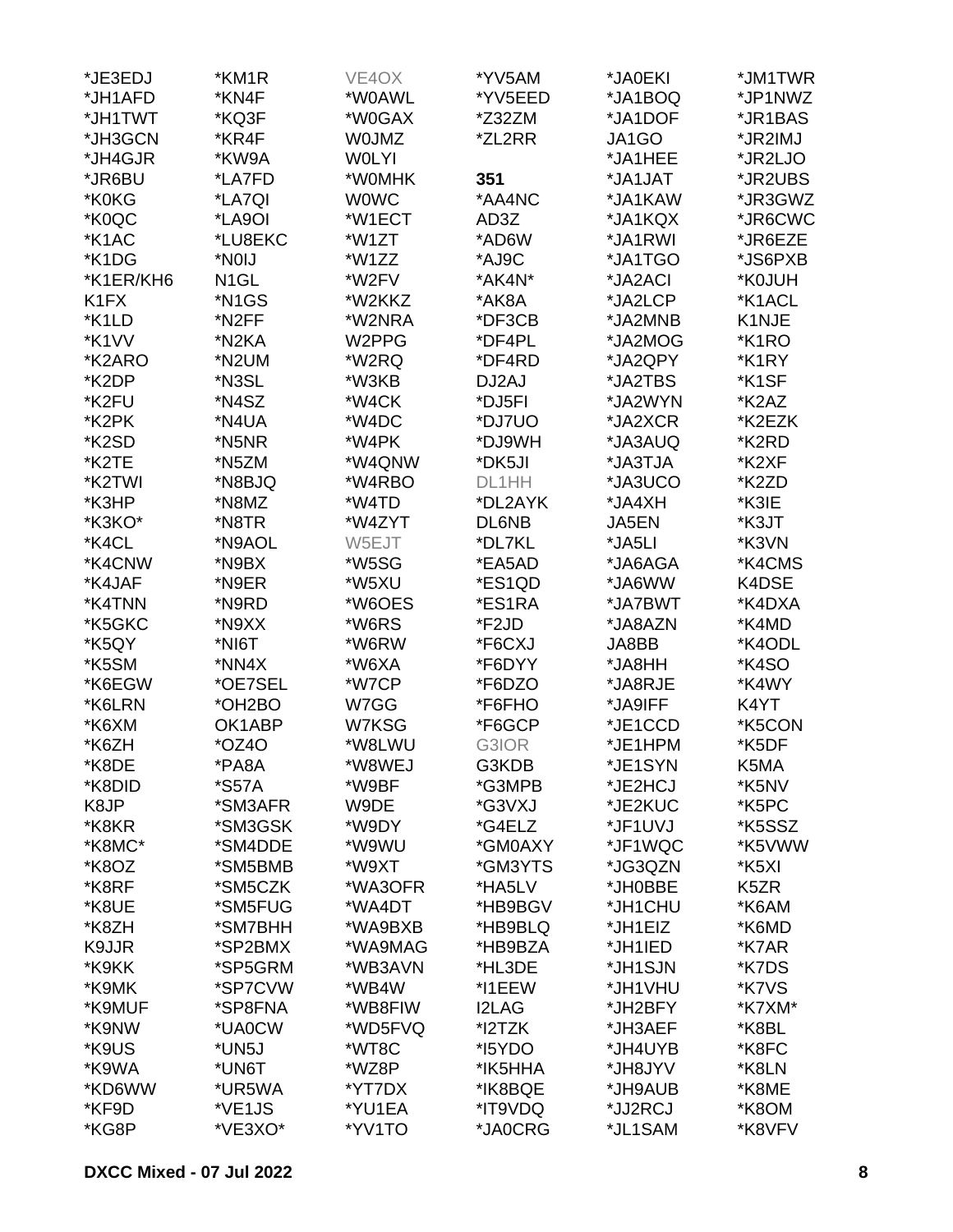| *K8ZTT              | *OH1KF            | *W9IXX  | *DL5CW  | *I8QJU        | *JE2LPC             |
|---------------------|-------------------|---------|---------|---------------|---------------------|
| *K9ARZ              | *OH5KW            | *W9KTP  | *DL5KAT | *IK0AZG       | *JE2URF             |
| *K9DX               | *ON4CD            | *W9TA   | *DL7AFS | *IK0DWN       | *JE7CJL             |
| *K9IO               | *ON5FU            | *W9UM   | *DL8SCG | *IK1GPG       | *JE7JDL             |
| *K9LA               | *PY2XB            | *W9WJ   | *DL9ZAL | *IK2ANI       | *JE8BKW             |
| K9QFR               | *RK3QY            | *WA2UXC | *DU9RG  | *IK2DFZ       | *JF1NZW             |
| *KA9CFD             | *SM5JE*           | *WA4BIM | *E72A   | *IK4BHO       | *JF2KOZ             |
| *KC2NB              | SM <sub>5KI</sub> | *WA5HOD | *EA3JJ  | *IK4CIE       | *JF2OWA             |
| *KC7V               | *SP2FAX           | *WA6OGW | *EA5BY  | *IK4DCT       | *JF2XGF             |
| *KE9I               | *SP3BGD           | *WA6SZE | *EA6NB  | *IK4DRY       | *JF3KON             |
| *KG6B               | *SP6A             | *WA8ZDL | *EA7OH  | *IK4GME       | *JF4VZT             |
|                     |                   |         |         |               |                     |
| *KI0F               | SP6BZ             | *WB9EEE | *EA7TV  | *IK4HPU       | *JG1ULJ             |
| *KJ0M               | *UA3AB            | *WD5COV | *EA8ZS  | *IK5ACO       | *JG1WNO             |
| *KJ9I               | *UA4CX            | *WK7E   | *F5IL   | *IK5BAF       | *JG1WSC             |
| *KL7J               | *UA4RZ            | *WN9O   | F5LQ    | *IK5CQV       | *JH1DSF             |
| KQ4C*               | *UA9FAR           | *WS7I   | *F5NBU  | *IK5CRH       | *JH1QDB             |
| *KQ8M               | *UA9NN            | *WY3A   | *F5NTV  | *IK5DNF       | *JH1ROJ             |
| *KR8V               | *VE7SZ            | *XE1ZW  | *F5OZF  | *IK6DLK       | *JH2IEE             |
| *KT1J               | *VK4MA            | YU1EXY  | *F5XL   | *IK8CNT       | *JH2SON             |
| *LA5LT              | W1KG              | *YU1FJK | *F6ITD  | *IT9SVJ       | *JH4JNG             |
| *LA9SN              | *W1MK             | *YU1NR  | *G0DBE  | *JA0BJR       | *JH5BHP             |
| *LY9Y               | *W1URV            | *ZL2ST  | *G0DQS  | *JA0UUA       | *JH5FTY             |
| *LZ2JE              | *W2CG             | *ZP5YW  | *G0JHC  | *JA1BRL       | *JH8BOE             |
| *N0AMI              | W2FCR             |         | *G3BJ   | *JA1CQK       | *JH8SLS             |
| *N0RN               | *W2LK             | 350     | *G3LAS* | *JA1DOT       | *JI1MNT             |
| N <sub>1</sub> AE   | *W2PK             | *4X6KA  | G3LNS   | *JA1HSF       | *JI1VVB             |
| *N <sub>1</sub> API | *W2TX             | *9A1CCY | *G3RZP  | *JA1IZZ       | *JI2KXK             |
| *N3VA               | *W3BZN            | *9A1R   | *G3UAS  | JA1JRK        | *JJ1SKG             |
| *N3XX               | *W3DX             | *9A2EU  | *G4EDG  | *JA1MVK       | *JJ1TEA             |
| *N4CH               | *W3UR             | *9A2NA  | *G4NXG  | *JA1QOA       | *JJ2ONH             |
| *N4GE               | W4DJL             | *9A2NO  | *G4OBK  | *JA1XCZ       | *JL1XMN             |
| N4IA                | *W4ETN            | *9A3SM  | *G4PTJ  | *JA1XPQ       | *JM1GAW             |
| *N4LT               | *W4FQT            | *9A4W   | *G4SOF  | *JA2BUR       | *JM1VRW             |
| *N4PY               | *W4OWY            | *9A7V   | *G4ZCG  | *JA2FBY       | *JP1IOF             |
|                     | *W5LE             |         |         |               |                     |
| *N4TL               |                   | *9A8A   | *HA0HW  | *JA2FWS       | *JR1ARK             |
| *N4ZY*              | *W5PJR            | *9A8W   | *HA5FA  | *JA2JRG       | *JR2KDN             |
| *N5CQ               | *W5TCX            | *AA4M   | *HA5WA  | *JA2KVB       | *JS3CTQ             |
| *N <sub>5</sub> JB  | *W5UA             | *AA5AT  | *HB9CGA | *JA3APV       | *K0CA               |
| *N5LZ               | *W5WT             | *AA8R   | *HB9DDZ | JA3CMD        | *K0DEW              |
| *N5MT               | *W5XC             | *AD8RL  | *HB9RE  | *JA3LDH       | *K0SW               |
| *N6CR               | W6AKP             | *AE1T   | *HB9ZS  | *JA4EPE       | *K <sub>1</sub> DII |
| N6ZS                | *W6GM             | *CT1BOH | *I0EKY  | *JA4GXS       | *K1JB               |
| *N7MW               | *W6KM             | *DF3UB  | *I0KDF  | <b>JA7GLB</b> | *K1KOB              |
| *N7WR               | *W6SL             | DJ6BN   | *I1FNX  | *JA7MFL       | *K <sub>1</sub> OT  |
| *N9AW               | *W6YQ             | *DJ6OZ  | *I1FQH  | *JA7MSQ       | *K1WB               |
| *N9IW               | *W7AV             | *DJ8CG  | *I2OGV  | *JA7OWB       | *K2FF               |
| *NE3F               | *W7IIT            | *DJ9UM  | *I4EWH  | *JA8DRK       | *K2MYR              |
| *NK4L               | *W7QMU            | *DK0EE  | *I4IKW  | *JA8EKU       | K2PXX               |
| *NK5K               | *W8EMI            | *DK1BX  | *I4WZT  | *JA8LRG       | *K3ATO              |
| *NP2N               | *W8FN             | *DL2FAG | *15GJK  | *JA9BFN       | *K3DI*              |
| *NQ7R               | *W8JCC            | *DL4FW  | *I5KG   | *JA9CWJ       | *K3PA               |
| *NW6S               | *W8RV             | *DL4MCF | *I8DVJ  | *JA9FAI       | *K4AU               |
| *NW7O               | W9GRF             | *DL4MDO | *I8IGS  | *JE1DXC       | *K4MF               |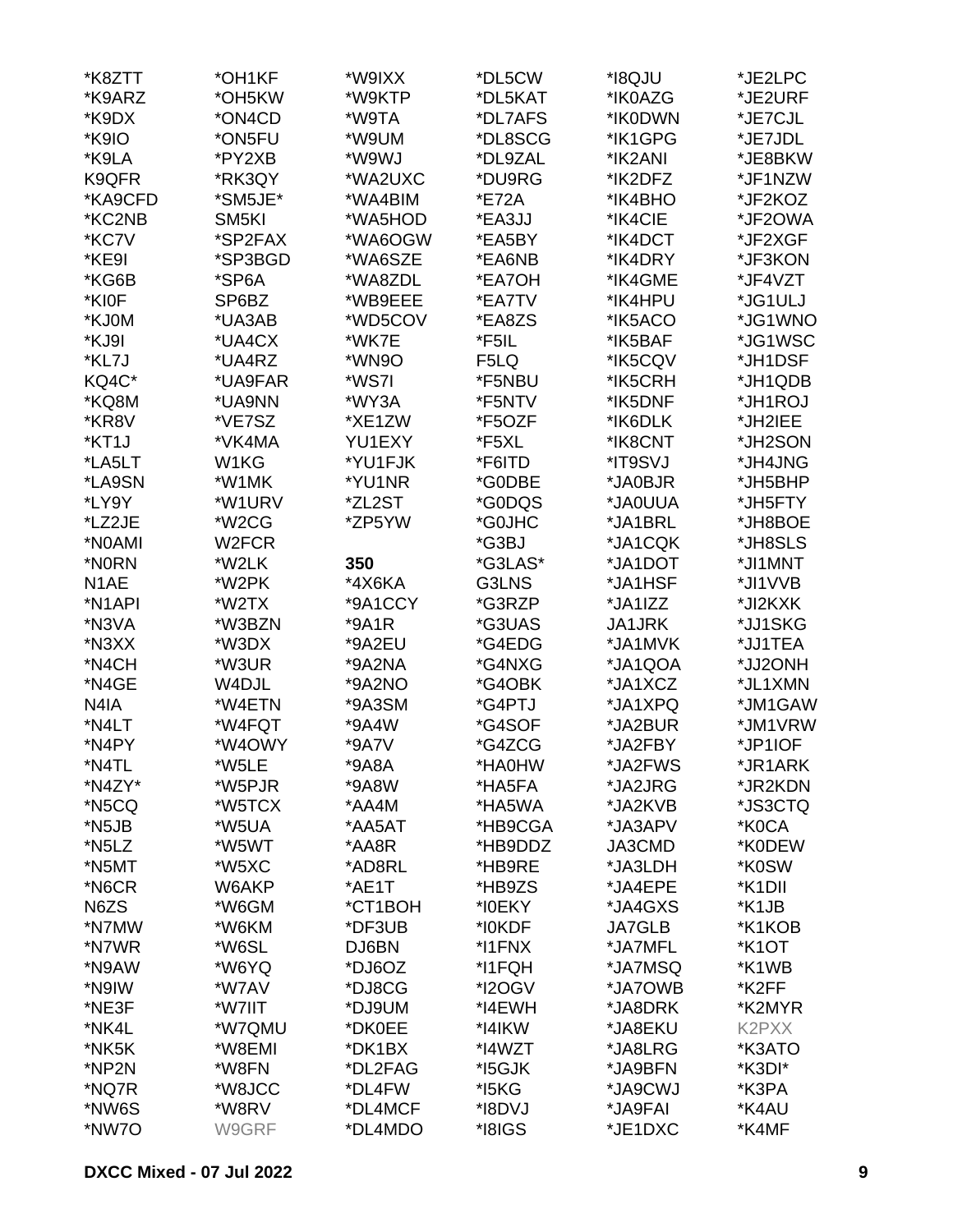| *K4TXL  | *N1CQ                          | *PY5CA               | *W1GQ             | *WB9CIF | *F5NBX  |
|---------|--------------------------------|----------------------|-------------------|---------|---------|
| *K4UY   | *N <sub>2</sub> J <sub>D</sub> | *PY5CC               | *W1RZ             | *WI8A   | *F6FXU  |
| *K4XF   | *N2MM                          | *PY7XC               | *W1UE             | *WK3N   | *F6HDH  |
| K4ZKZ   | *N2QT                          | *R3BM                | W <sub>1</sub> VV | *WN6K   | *F6HUJ  |
| *K5BG   | *N2TU                          | *R4GM                | *W1YIF            | *WO2N   | *FM5CD  |
| *K5DU   | *N2US                          | *R6AF                | *W1YM             | *WS9V   | G2FFO   |
| *K5KR*  | *N2WK                          | *RA3DX               | *W2CQ             | XE3EB   | G3KAA   |
| *K5KV   | *N3BNA                         | *RA4CC               | W <sub>2</sub> GK | *YO5BRZ | *G3XPO  |
| *K5RT   | *N3EN                          | *RW3PZ*              | W2GKZ             | *YO9HP  | *G4CCZ  |
|         |                                | *RY9C                |                   |         |         |
| *K5VR   | *N3ME*                         |                      | W2TP*             | *YU3AA  | *G4GIR  |
| *K5ZK   | *N3RD                          | <i><b>*S51DB</b></i> | *W2YR             | *ZS1J   | *G6GA   |
| *K6KLY  | *N4AL                          | <i><b>*S53R</b></i>  | *W3KT             | *ZS6EZ  | *GJ3LFJ |
| K6TWU   | *N4JR                          | <i><b>*S55ZZ</b></i> | *W3TC             |         | *GM3PPE |
| K6UR    | *N4MHQ                         | *SK3BG               | *W4AXO            | 349     | *GM4YMM |
| *K6ZZ   | *N4VN                          | *SL0ZG               | W4CPZ             | *5B4MF  | *HA8IE  |
| *K7CU   | *N5PR                          | *SL0ZZI              | *W4CSW            | *9A2RD  | *HA9PP  |
| *K7NTW  | *N6AWD                         | *SM5APS              | *W4DZZ            | *9A6W*  | *HB9AAL |
| *K7ZD   | *N6MA                          | *SM5KNV              | *W5AP             | *AA1ON  | *HB9BMY |
| *K8JRM  | *N7BK                          | *SM6LIF              | W5AWT             | *AA5BT  | *HB9BOU |
| *K8KWT  | *N7WS                          | *SP2GOW              | *W5CIA            | *AA6AA  | *HB9BPP |
| *K8MN   | *N8JV                          | *SP3EPK              | W5GCX             | *AA6YQ  | *HB9BXE |
| *K8YSE  | *N8PR                          | *SP3XR               | *W5GO             | *AA9CN* | *HB9CSA |
| *K9DDO  | *N9CHN                         | *SP4KM               | W5ZF              | *AB4IQ  | *HB9CZR |
| *K9IR   | *NB8B                          | *SP5CJQ              | *W5ZN             | *AB9M   | *HB9DDM |
| *K9LCR  | *ND0J                          | *SP5DIR              | *W6AUG            | *AC4G   | *HL3IUA |
| *K9NU   | *NI0B                          | *SP5DRH              | *W6FL             | *AD5A   | *I3VJW  |
| *K9UQN  | *NIOC                          | *SP6IXF              | *W6SCC            | *AD8J   | *I4DZ   |
| *K9WZB  | *NJ2D                          | *SP6T                | *W6TK             | *AF0F   | *I8PND  |
| *KA6A   | *NK7L                          | *SP7GAQ              | *W6YOO            | *AG6Q   | *I8XVP  |
|         |                                |                      |                   | *AI6Z   |         |
| *KA7T   | *NM6V                          | *SP9DWT              | *W7GA             |         | *IK0LNN |
| *KB7YX  | *NX0I                          | *SP9FKQ*             | *W7NN             | *AI9Y   | *IK2ABJ |
| *KB8NW  | *NX4D                          | *SV1LK               | *W7QC             | *CT1EEB | *IK2BLA |
| *KC5P   | *OE1TKW                        | *SV1VS               | *W7SX             | *CT3BX  | *IK2EGL |
| *KC6X   | *OE2GEN                        | *UT3UA               | *W7VJ             | *CU2CE  | *IK2GNW |
| *KD4OS  | *OE2LCM                        | VE2DO                | *W7VY             | *DF2UU  | *IK2ILH |
| *KE4YD  | *OE2SCM                        | *VE2EBK              | *W8HB             | *DF9ZW  | *IK5CBE |
| *KF0LA  | *OE2SNL                        | *VE3FF               | *W8HC             | *DK2GZ  | *IK5EKB |
| *KG7H   | *OE5NNN                        | *VE3HO               | *W8KA             | *DK6NP  | *IK5GQM |
| *KJ3L   | OH <sub>1</sub> AA             | VE3VC                | *W8KL             | *DK8NG  | *IK5MEN |
| *KK0M   | *OH1EB                         | *VE4SN               | *W8UZ             | *DL5AN  | *IK6GPZ |
| *KM1C   | *OH2FT                         | *VE7AGC              | *W9DS             | *DL5EBE | *IK6GRT |
| *KM4H   | *OH2TA                         | *VE7YC               | *W9EMF            | *DL6KR  | *IK6SIO |
| *KN5G   | *OK2SG                         | *VE9HF               | *W9IIX            | *DL6RAI | *IK8HCG |
| *KR9U   | *OK2SK                         | *W0FLS               | *W9MP             | *DL7AFV | *IT9IYZ |
| *KX2S   | *ON4ADN                        | *W0HT                | W9SE              | *DL7MAE | *IT9PKO |
| *LA5XGA | *ON5FP                         | *W0JX                | *WA1S             | *DL9MS  | *IV3JVJ |
| *LA7SI  | *ON7TK                         | *W0UY                | *WA2F             | *EA1AUS | *IV3YYK |
| *LA9XG  | *OZ1HPS                        | *W0VTT               | *WA3AFS           | *EA2IA  | *JA0CRI |
| *LU1JDL | *PA3AXU                        | *W0XV                | <b>WA4TLI</b>     | *EA3LX  | *JA0DET |
| *LU2NI  | *PA3EVY                        | *W0YK                | *WA5JDU           | *EA5BM  | *JA1DFK |
|         |                                | *W1AIM               |                   |         |         |
| *LU6ETB | *PA5TT                         |                      | *WA8JOC           | *EA6ET  | *JA1GRM |
| *LZ1HA  | *PY2RO                         | *W1DF                | *WB7B             | *EI6FR  | *JA1NWD |
| *N0JR   | *PY4OY                         | W <sub>1</sub> ER    | *WB8ZRV           | *F5BEG  | *JA1PPW |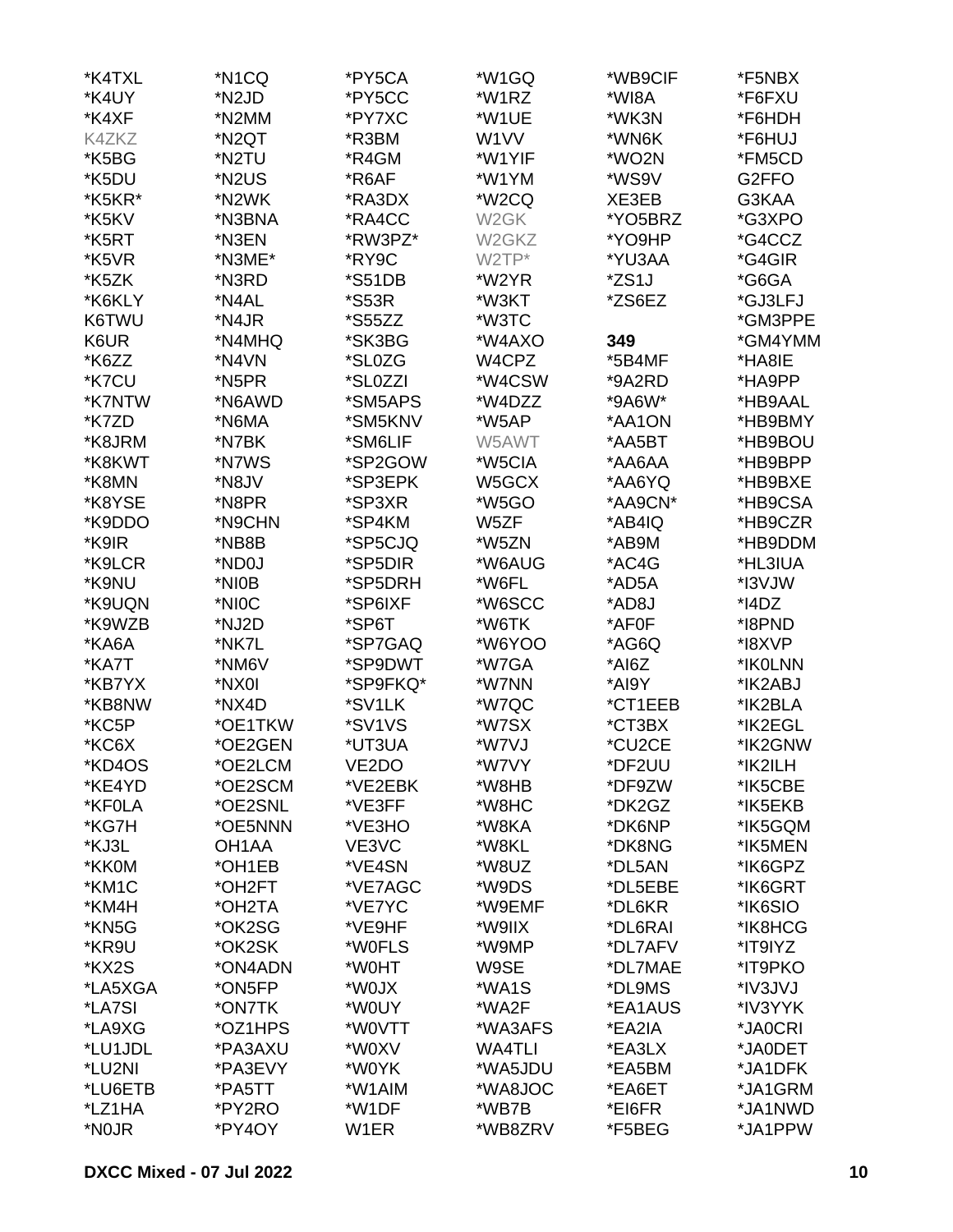| *JA1QWT | *JJ2LPV | *K8SL              | *N7MB                | *SP3FAR      | *W6ENZ    |
|---------|---------|--------------------|----------------------|--------------|-----------|
| *JA1SFL | *JJ2PIK | *K9LJN             | *N7TW                | *SP6HEQ      | *W6HF     |
| *JA1TMG | *JK1GOK | *K9MBQ             | *N7XD                | *SP7GXK      | *W6HTC    |
| *JA2AO  | *JL1CHV | *K9UP              | *NA2U                | *SP7ITB      | *W6KK     |
| *JA2FSM | *JM1CYJ | *K9YY              | NB <sub>2</sub> P    | *SV1AOZ      | *W6NWS    |
| *JA2KTP | *JN1BMX | *KA1ERL            | *NC9T                | *SV8JE       | *W6OTC    |
| *JA2VMU | *JN1VNW | *KA8ZPE            | *NE9Z                | TF3SV        | *W6RLL    |
| *JA3APU | *JR2UJT | *KB3KV             | *NF9V                | *UA3AGW      | W6SIJ     |
| JA3AQ   | *JR4LNG | *KC6AWX*           | *NI3P                | *UA3AKO      | *W6VX     |
| *JA3BSL | *JR5VHU | *KC8KE             | *NJ3H                | *UA9FGR      | *W7/DL1UF |
| *JA3RAR | *K0CF   | *KD3CQ             | *NU8Z                | *UT3UY       | *W7AL     |
| *JA4BXL | *K0HQW  | *KD6EU             | *NW8F                | *UT5MD       | *W7BJN    |
|         |         |                    |                      |              |           |
| *JA5EXC | *K0IIR  | KE3Q               | *NZ0O                | *UT7QF       | *W7CL     |
| *JA5MHD | *K0XB   | *KE9ET             | *OE2DYL              | *UW7UA       | *W7KCN    |
| *JA5PWW | *K1GG   | *KF8N*             | *OE6CLD              | *UX4UA*      | *W7KW     |
| *JA6BZA | *K1KO   | *KG6I              | *OE6IMD              | *UX5UO       | W7PFZ     |
| *JA6CNH | K1LHT   | *KG9Z              | *OE8SPW              | *VA3LX       | W7TVF*    |
| *JA6MWW | *K1OA   | *KM3V              | *OG2M                | *VE1BLX      | *W8CD     |
| *JA7MOL | *K1SG   | *KR9A              | *OH2BNY              | *VE3FRR      | *W8LTX    |
| *JA7OUV | *K1YT   | *KS3F              | *OH2BV               | *VE3GFN      | *W8OI     |
| *JA8DJY | *K2AJY  | *KS9W              | *OH <sub>2</sub> OT  | *VE3JV       | *W8RHM    |
| *JA8DSO | *K2AU   | *KU0A              | *OH3RF               | *VE6BI       | *W9AEB    |
| *JA8GMZ | *K2BA   | *KV2S              | *OH3SG               | *VE6MV       | *W9AJ     |
| *JA9IPF | *K2EP   | *KW4MM             | *ON4ON               | *VE7BV       | *W9RC     |
| *JA9JFO | *K2RR   | *KW4V              | *ON4ZD               | *VE7YL       | *W9SN     |
| *JD1AMA | *K2XB*  | *KX4DX             | *ON7DR               | *VO1HP       | *W9TX     |
| *JE1PNX | *K3FMQ  | *KX5V              | *OZ1ACB              | <b>WONAR</b> | *W9XX*    |
| *JE2DZC | *K3OX   | *KX6C              | *OZ1BTE              | W1CWU        | *WA4MWX   |
| *JE4WOK | *K3SW   | *KY5I              | *OZ2J                | *W1EG        | *WA5NOM   |
| *JE8TGI | *K4AVU  | *KZ4V              | OZ7OP                | *W1GCC       | *WA6EZV   |
| *JF1JTQ | *K4DLI  | *LA2QM             | *OZ8XW               | *W1PR        | *WA8CDU   |
| *JF1WPB | *K4EM   | *LA4GHA            | *PA1CW               | *W1SKU       | *WB3D     |
| *JF2MBF | *K4GHS  | *LA7AFA            | *PA3EWP              | *W2CNS       | *WB3JFS   |
| *JF2WXS | *K4HGX  | *LA8XM             | *PA3EXX              | *W2FT        | *WB5XX    |
| *JG1EGG | K4KU    | *LA9DAA            | *PA3FQA              | *W2GW        | *WB5ZAM   |
| *JH0MXV | *K4PB   | *LX1CW             | *PA7MM               | *W2NJ        | *WB8YJF   |
| *JH1BAM | *K4TQ   | *N1DCM             | *PY2SP               | *W2YC        | *WC1M     |
| *JH1FDP | *K5AT   | *N <sub>1</sub> RJ | *PY7ZY               | *W2ZI        | *WC6DX    |
| *JH1NYM | *K5EK   | *N <sub>1</sub> RR | *R7LV                | *W2ZR        | *WD6FF    |
| *JH1XUP | *K5MC   | *N3MN              | *R9FM                | W3IRE        | *WI8R     |
| *JH2FXK | *K5YG   | *N3UN              | *RN3QN               | *W3KHZ       | *WJ4T*    |
| *JH2RMU | *K6CF   | *N4GN              | *RU3FM               | *W3NA        | *WL7E     |
| *JH3FUK | K6KM    | *N4JT              | *RW3RN               | *W3OZ        | *WP4G     |
| *JH3GRO | *K6SRZ  | *N4VB              | *RY7G                | W3XM         | *WU0R     |
| *JH3VNC | *K7LZJ  | *N5EPA             | <i><b>*S59ZZ</b></i> | *W3YQ        | *WU4G     |
|         | *K7MTR  | *N6HC              | *SM2GCQ              | *W4SO        | *YB5QZ    |
| *JH6JMN |         |                    |                      |              |           |
| *JH6PFY | *K7OH   | *N6HK              | *SM3CBR              | *W5GVP       | *YO2RR    |
| *JH7BDS | K7OX    | *N6IG              | *SM3NRY              | W5LFK        | *YO3CD    |
| *JH7IAJ | *K7TM   | *N6KZ              | *SM3PZG              | *W5OZI       | *YT1AD    |
| *JH7QXL | *K7ZV   | *N6MZ              | *SM5CLE              | *W5SL        | *YV5JBI   |
| *JH8UQJ | *K8AC   | *N6TV              | *SM5FWW              | *W5WP        | *ZS4TX    |
| *JI3BFC | *K8MW   | *N7IR              | *SM7HCW              | *W5YM        |           |
| *JJ0NCC | *K8ND   | *N7KO              | *SP1JRF              | *W6CN        |           |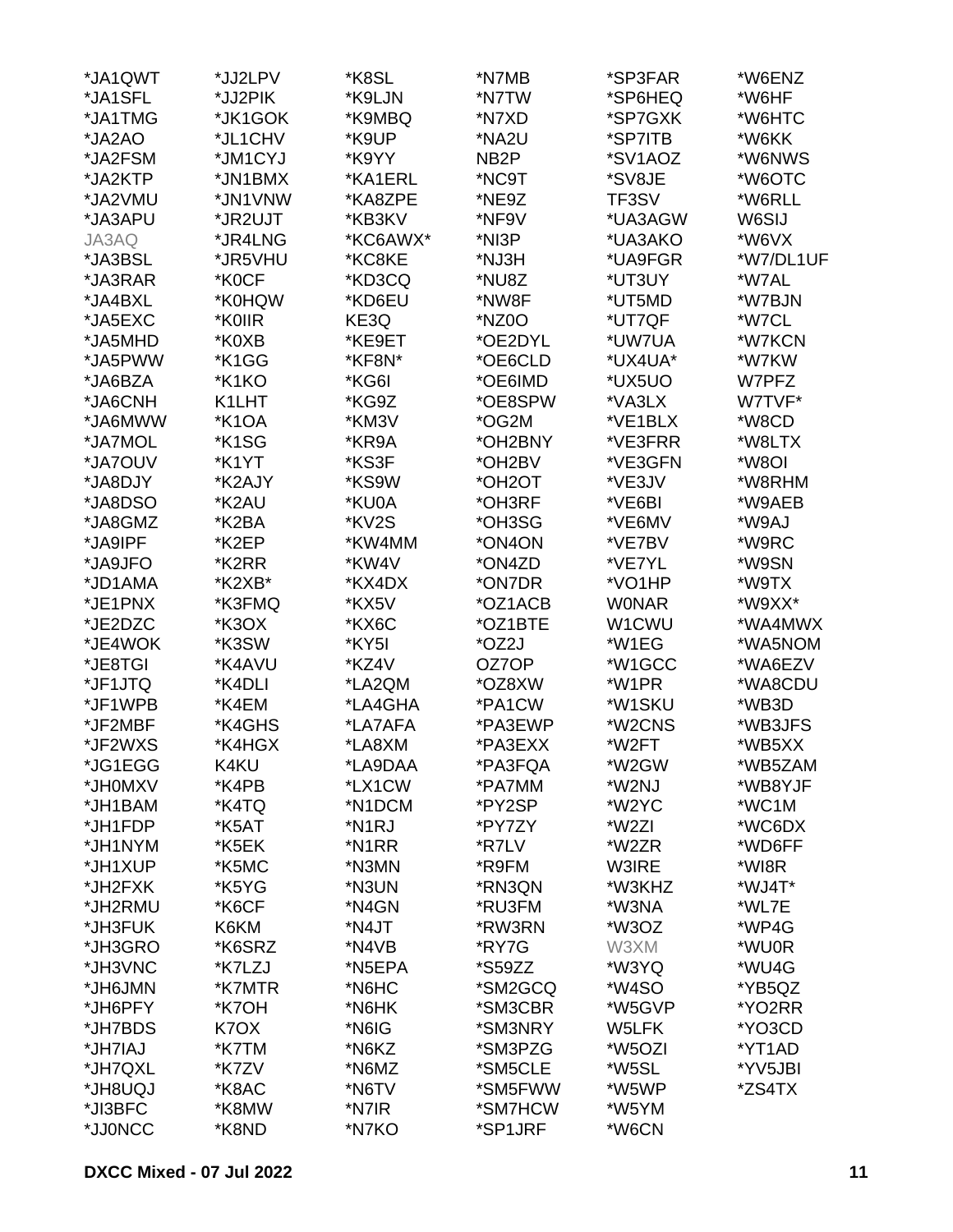| 348               | <b>I1SBU</b>  | *JO1WKO            | *KB1HY  | *OH3NXW           | W4BRE   |
|-------------------|---------------|--------------------|---------|-------------------|---------|
| *4X6ZK            | *I2ZBX        | *JR1IZM            | *KB5GL  | *OH5WW            | *W4CCW* |
| *9A0W             | *I3TGW        | *JR2BNF            | *KE3A   | *OH9RJ            | *W4CZ   |
| *9A2JK            | *15JRR        | *JR3OEH            | *KE7X   | *OK1WF            | *W4DCY  |
| *9A2N             | *I6NNJ        | *JR4ABB            | *KE9L   | *OK2QA            | *W4JR   |
| *9A2TN            | <b>I8YRK</b>  | *JR6LLN            | *KJ6NZ  | *ON4AOI           | *W4OGG  |
| *AA8BN            | *IK0HBN       | *JR7VHZ            | *KJ6Y   | *ON4ATW           | *W4TV   |
| *AA9AA            | *IK0HFO       | *JR7XKN            | *KK0U   | *ON4GG            | *W5ASP  |
| *AB5EB            | *IK1ADH       | *K0RWL             | *KL0S   | *ON4IQ            | *W5FK   |
| *AC0A             | *IK2GPQ       | *K0VXU             | *KR4W   | ON5TW             | *W5JMW  |
| *AC4S             | *IK4DRR       | *K1EU              | *KS0M   | *OZ1AXG           | *W5NF   |
| *AE5V             | *IK4EWN       | *K1KA              | *KZ9DX  | *OZ1CWH           | *W5WLA  |
| DF1DB             | *IK4MGP       | *K1KD              | *LA6LDA | *OZ1ING           | *W5ZO   |
| *DF2UH            | *IK7NXM       | *K1KX              | *LA9VDA | *OZ7DN            | *W6IS   |
| *DF6PW            | *IK8JVG       | K1NA               | *LB1GB  | *PA3ABH           | *W6PJ   |
| *DJ0IF            | *IT9JOF       | *K1NU              | *LB2HG  | *PA7F             | *W6RFL  |
| *DJ0MCH           | <b>IT9TGO</b> | *K1WER             | *NOIN   | *PF5X             | *W6SZN  |
| *DJ9KM            | *JA1CLZ       | *K1ZG              | *NOIW   | *PY2KP            | *W6UB   |
| *DK0PM            | *JA1GCA       | *K1ZZI             | *N1LQ   | *PY2NQ            | *W7AAD  |
| *DK6WL            | *JA1GHH       | *K <sub>2</sub> CO | *N2NL   | *R9AB             | *W7CA   |
| *DL1MAJ           | *JA1JQY       | *K2MP              | *N2ZZ   | *RZ3AM            | *W7CU   |
| *DL1RWN           | JA1OYY        | *K2QB              | *N3KS   | *S50N             | *W7EYE  |
| *DL2QB            | *JA1SHE       | *K2RSK             | *N4EX   | *SM0NJO           | *W7QHE  |
| *DL6XK            | *JA1WWB       | *K3DPT             | *N4HU   | SM5FC             | *W7TSQ  |
| *DL7SY            | *JA1XQC       | *K3GO              | *N4JQQ  | *SM5SWA           | *W7VV   |
| *DL8FM            | *JA2HQZ       | *K3TLP             | *N4KZ   | *SM7NDX           | *W8DN   |
| *EA1EAU           | *JA3WMS       | *K4AR              | *N4XU   | *SP2Y             | *W8HFY  |
| *EA1QF            | *JA4FKX       | *K4RDU             | *N5ORT  | *SP6M             | *W8KM   |
| *EA3BT            | *JA5BLB       | *K4RO              | *N5PHT  | *SP9ODY           | *W8LR   |
| *EA5RM            | *JA6CRP       | *K4SI              | *N6NO   | *SP9WZJ           | *W8SAX  |
| *EU1DX            | *JA6WJL       | *K4UU              | *N6RFM  | *UA3LAR           | W9EQP   |
| *EU6MM            | *JE1LFX       | *K5ACQ             | N6ST    | *UT5UGR           | *W9MDP  |
| *EU7A             | *JF2UPM       | K5MB               | *N8XI   | *UX1UA            | *WA2MBP |
| *EY8MM            | *JF3LGC       | *K5MT              | *N9AI   | *VE1DX            | *WA3IIA |
| F <sub>2</sub> NB | *JH1LPZ       | *K5NZ              | *N9AVY  | *VE2GHZ           | *WA4MME |
| *F5HNQ            | *JH1OAI       | *K5UZ              | *N9GK   | *VE3MM            | *WA5POK |
| *F6COW            | *JH1UBK       | K6BU               | *N9OY   | *VE7EDZ           | *WA5VGI |
| *F6GUG            | *JH1WJR       | *K6LPO             | *NA2R   | *VE7ON            | *WA6BXV |
| *F6HMJ            | *JH1XUM       | *K6ND              | *NA5U   | *VE7VF            | *WA6MHZ |
| *F6HQP            | *JH2BNL       | *K6UFO             | *NE1B   | *VE7VV            | *WA7UTM |
| *G3OCA            | *JH4ALY       | *K7BG              | *NE9R   | *W0AW             | *WA9YYY |
| *G3UHU            | *JH4FEB       | K7JJ               | *NN6K   | *W0DJC            | *WC4B   |
| *G3UJE            | *JH6IMI       | K7RQ               | *NO2R   | <b>WOJCB</b>      | *WD4CBA |
| *G3ZSS            | *JH7CFX       | *K7UA              | *NO8D   | *W1DIG            | *WD8E   |
| *G4AFJ            | *JH8NBJ       | *K8AJR             | *NT5V   | *W1JK             | *WE9R   |
| *G4DXW            | *JI1DHY       | *K8AV              | *NY7T   | *W2GB             | *WK2H   |
| *HA3OU            | *JI1FXS       | *K8KS              | *NZ9Z   | *W2LE             | WM0X    |
| *HA5AGS           | *JI1WLL       | *K8NWD             | *OE1WHC | *W2QL             | *WP4U   |
| *HB9BHY*          | *JI4POR       | *K8UT              | *OE3OLW | W <sub>2</sub> ZZ | *WT3Q   |
| *HB9BIN           | *JK1EXO       | *K9FD              | *OE5BWN | <b>W3EKN</b>      | ZL1AAS  |
| *HB9CEX           | *JK1KSB       | *K9IG              | *OH2BEN | *W3OA             | ZL1AJU  |
| *HB9CRV           | *JL6USD       | *K9MDK             | *OH3BU  | *W3OP             | *ZS1FJ  |
| *HB9DHK           | *JM1JIV       | *KA4RRU            | *OH3NHF | W3YT              |         |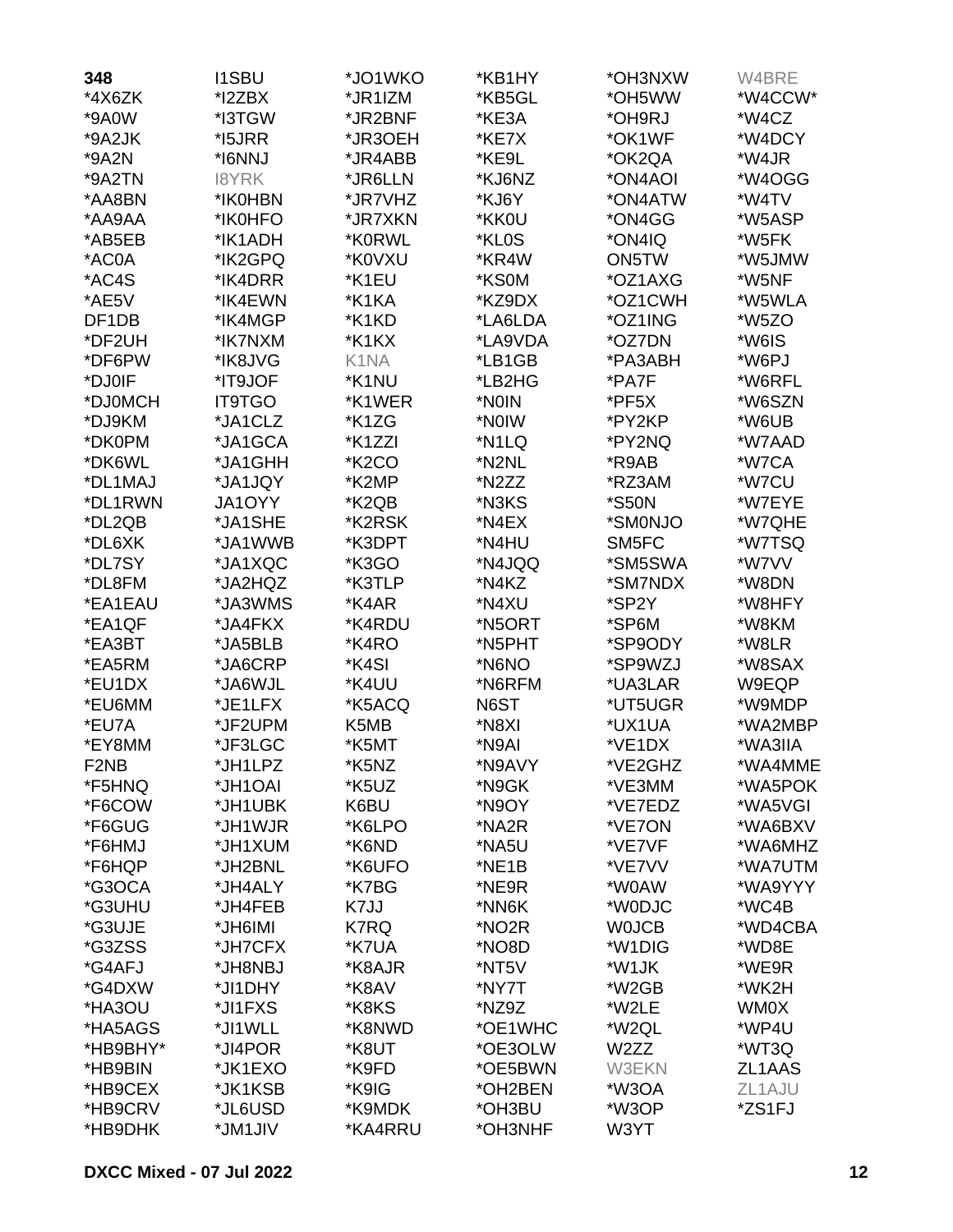| 347           | *JA1OWP      | *K1HT             | *N4QS                          | *SP6CIK  | *WB7VNY |
|---------------|--------------|-------------------|--------------------------------|----------|---------|
| *9A1CKH       | *JA1PMN      | *K1JIU            | *N4SC                          | *SP7AAK* | *WC0Y   |
| *9A2F         | *JA1PUK      | *K1KM             | *N4TX                          | *SP8HXN  | *WE9A   |
| *9K2GS        | *JA1QOW      | *K1KS             | N <sub>5</sub> AX              | *UA3TT   | *WF2S   |
| *AA8CH        | *JA1QVR      | *K1RE             | *N5HB                          | *UA4SKW  | WF4G    |
| *AA9D         | *JA1XRA      | *K2CD             | *N5PG                          | *UN7JX   | *WI9H   |
| *AC0X         | JA2GBO       | *K2CDJ            | *N5XU                          | *UT2UB   | *WN9Q   |
| *AC7DX        | *JA2VHO      | *K2CIB            | *N6IC                          | *UY5ZZ   | *WO2T   |
| *AE5E         | *JA2ZL       | *K2QE             | *N6JN                          | VE6HG    | *WT8E   |
| *AI9L         | *JA3KWZ      | *K2WJ             | *N6KD                          | *VE7JO   | *XE1ILI |
| *CT1BWW       | *JA3MHA      | K <sub>3</sub> SC | *N6PE                          | *W0ANZ   | *XE1V   |
| *CT1BXX       | *JA4JBZ      | K3TUP             | N6QR                           | *W0PR    | *XE2CQ  |
| *DJ3TF        | *JA4JSV      | *K4LM*            | N6XJ                           | *W0SHL   | *YO7LCB |
| *DL1BDD       | *JA5NLN      | K4LTA             | *N7GR                          | *W0ZU    | *YU1TR  |
| *DL1LH        | *JA5SUD      | *K4OM             | *N7HK                          | *W1DOH   |         |
| *DL2RUM       | *JA6BJV      | *K4ZA             | *N7TK                          | *W1FYI   | 346     |
| *DL3MGK       | <b>JA6CM</b> | *K5KPE            | *N8DC                          | *W1ZD    | *403A   |
| *DL6ET        | *JA6IVR      | *K5MK             | *N8KOL                         | *W2NO    | *4X4PG  |
| DL7FP         | *JA6VU       | *K5TN             | *N9ALC                         | *W2RA    | *AA3B   |
| *EA8BYR       | *JA7AYE      | *K6RO             | *N9CK                          | W2WW     | AA4UJ   |
| *EA8RR        | *JA7BMR      | *K6UM             | *N9FN                          | *W3BW    | *AA8OY  |
| *EA9IE        | *JA7DYJ      | *K7BTW            | *N9MR                          | W3US     | *AA9A   |
| *EI8EM        | *JA7HMZ      | *K7WP             | *N9RS                          | *W4EB    | *AC8W   |
| *F5XX         | *JA7ND       | *K8NK             | *NA8W                          | W4JAN    | *AD7L   |
| *F6BVY        | *JA8COE      | *K8ZZO            | *NB7Q                          | *W4MV    | *AJ6T   |
| *F6CEL        | *JA8GTA      | *K9MUG            | *ND8L                          | *W4SK    | *CT1APE |
| *FK8CP        | *JE6KYA      | *K9OT             | *NH7A                          | *W4TGT   | *CT1EKY |
| *GM4FDM       | *JF2HPA      | *K9RS             | *NN4SS                         | *W5KK    | *CU3AA  |
| *HA1RW        | *JF6DSZ      | *K9RT             | *NU4Y                          | *W5XG    | *DF1KG  |
| *HA5KG        | *JH1EDD      | *K9ZG             | *NX7U                          | *W6IGK   | *DF2LH  |
| *HB9ANM       | *JH1EEB      | *KA5CQJ           | *NX9T                          | *W6KR    | *DF3IS  |
| *HB9AUS       | *JH1IAQ      | *KB9AIT           | *NZ6E                          | *W6OM    | *DF5WA  |
| *HB9BOS       | *JH1OCC      | *KC5LK            | NZ7Q                           | *W6RD    | *DJ6DU  |
| *HB9BYQ       | *JH3KAI      | *KC9G             | *OE1WEU                        | *W6UA    | *DJ6GK  |
| *HB9DKV       | *JH3PAS      | *KD0Q             | *OH1TV                         | *W7IUV   | DK3QJ   |
| *HB9G         | *JH4GNE      | *KE2U             | OH <sub>5</sub> N <sub>G</sub> | W8BR     | *DK5AI  |
| *I4JEE        | *JH7RXU      | *KE9XN            | *OH9MDV                        | W8MHW    | DK6NJ   |
| *I8NHJ        | *JH7XRG      | *KF0QR            | *OK1CZ                         | *W8NJR   | *DK7YY  |
| *IK0AGU       | *JH8DBJ      | *KI0KB            | *OK1ND                         | *W8VI    | *DL4CF  |
| <b>IK0GPP</b> | *JI1CYX      | KJ6V              | OK2DB                          | *W8WFN   | *DL4NN  |
| *IK0OZD       | *JI1NJC      | *KO4DI            | *OK3GU                         | *W9AAZ   | *DL6AB  |
| *IK4AUY       | *JL1BLW      | *KP2A             | *ON4VT                         | *W9BB    | *DL6NW  |
| *IK4PLW       | *JM1HJG      | *KU8X             | *ON7EM                         | *W9GXR   | DL7NB   |
| *IK5PWQ       | *JQ1ALQ      | *KX2A             | *ON7WW                         | *W9HM    | *DL7WL  |
| *IK6CGO       | *JR4PMX      | *LA4OGA           | <b>PAOLRK</b>                  | W9PA     | *E74A   |
| *IN3ASW       | *JR7COH      | *LY2IJ            | *PT7DX                         | *WA5IPS  | *EA1DFP |
| *IN3RZY       | *JR7WFC      | *N2ERN            | *RA4CA                         | *WA6APQ  | *EA3XP  |
| *IN3XAI       | *JR9LKE      | *N2TN             | <i><b>*S54E</b></i>            | *WA8LOW  | *EC5A   |
| *IT9POD       | <b>K0AW</b>  | *N3HBX            | *SM3LGO                        | *WA9AQN  | *EI7BA  |
| *IT9ZVL       | *K0TVD       | N <sub>4</sub> DF | *SM7DXQ                        | *WB1EAZ  | *F2NH   |
| *JA0LFV       | *K1AP        | *N4FN             | *SM7FIG                        | *WB2RAJ  | *G3MIR  |
| <b>JA0SU</b>  | *K1FK        | *N4PGL*           | *SP1S                          | *WB3LHD  | *G3NKC  |
| *JA1DJO       | *K1GW        | *N4PQX            | *SP5GQX                        | *WB5IUU  | *G3PJT  |
|               |              |                   |                                |          |         |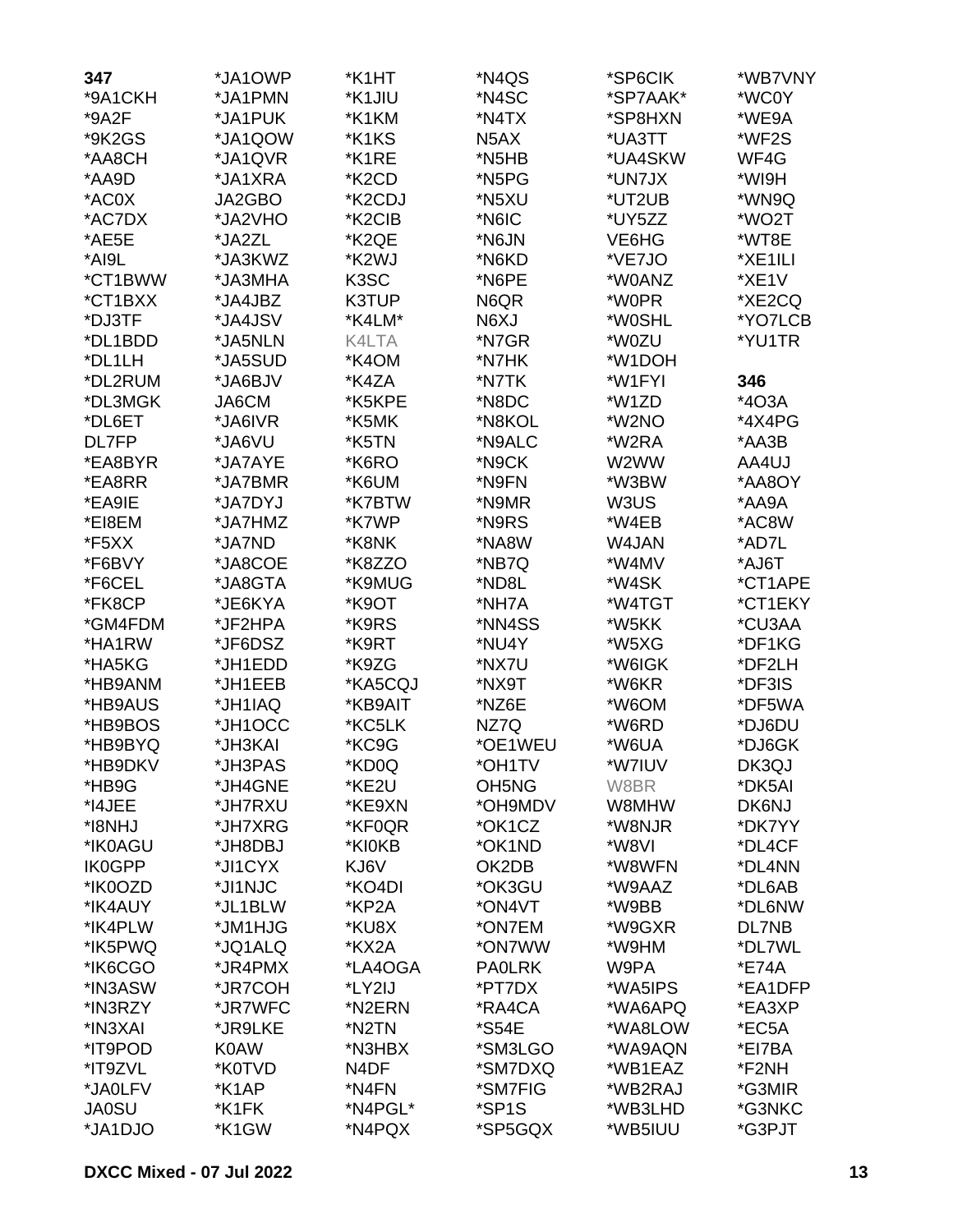| *G4OWT        | K <sub>2</sub> DH | *LX1DA              | *UA0ZC             | *WA6KBL      | *I7CSB        |
|---------------|-------------------|---------------------|--------------------|--------------|---------------|
| *GI3VAW       | K <sub>2</sub> LQ | *N0FX               | *UA1OIZ            | WA8PYL       | *I8NLC        |
| *HA1RB        | *K2OWE            | *N1RK               | *UA3AP             | *WB2REM      | *IK0PRP       |
| *HA5BSW       | *K3GGN            | *N1UR               | *UA3TCJ            | *WB4KZW      | *IK1SOW       |
| *HA7TM        | K3KG              | *N4BAA              | *UT4MF             | *WD4NGB      | *IK1WGX       |
| *HL5FBT       | *K3KY             | *N4HID              | *VE3CFK            | *WD8MGQ      | *IK2DJV       |
| *I0ZUT        | *K3QIA            | N4KE                | *VE3NH             | *WE7K        | *IK2QPR       |
|               |                   |                     |                    |              |               |
| *IK0FUX       | *K3SV             | *N4OL               | *VE3QAA            | *YO2CMI      | *IK4FNF       |
| *IK1IYU       | *K4AV             | *N4PJ               | *VE3UZ             | *YU1NA       | *IK5ORP       |
| *IK1NLZ       | *K4DN             | *N5DF               | *VE3YV             | *Z34K        | *IK8BIZ       |
| *IK6FWJ       | *K4SV             | *N5DM               | *VE6PL             | *ZL1HY       | *IT9ESW       |
| *IK8HJC       | K4WMB             | *N5KO               | *VE7UF             | *ZL3JT       | *IV3TDM       |
| *IV3ZCS       | *K4ZZR            | *N5WI               | *VK3AKK*           | *ZS6WB       | *JA0BYS       |
| *JA1CHN       | *K5DC             | *N5WNG              | W0ND*              |              | *JA0DIN       |
| JA1DFQ        | *K5DV             | *N6ED               | *W0RX              | 345          | *JA0IXW       |
| *JA1FNO       | *K5OT             | *N6EE               | *W0UVC             | *7L3SQL      | *JA0NUB       |
| *JA1FUI       | *K5QX             | *N7TR               | *W0ZX              | 9A1CCB       | *JA0RWF       |
| *JA1KTB       | *K5RH             | *N8AGU              | W1ETV              | *AA6RK       | JA1CMD        |
| *JA1KXT       | *K6CTA            | *N8LJ               | *W1GY              | *AA9GR       | *JA1FQI       |
| *JA1XEL       | *K6ESL            | *N9JV               | *W1MO              | *AB6QM       | JA2AAQ        |
| *JA2ATE       | K6RR              | *NA8D               | W <sub>1</sub> OT* | *AF9H        | *JA2CEJ       |
| <b>JA2NNF</b> | *K6TAR            | *NA9A               | W2QXA              | *AG5X        | *JA2DPC       |
| *JA4DHN       | *K7UT             | *NC6A               | W <sub>2</sub> SF  | CE3GN        | *JA2EWE       |
| *JA4HAW       | *K8AJS            | *NE8P               | *W2UDT             | *CT3FT       | *JA2ITK       |
| *JA4UQY       | *K8BKM            | *NE9U               | *W2WC              | DJ1XP        | JA2KSP        |
| *JA5XAE       | *K8VJG            | *NF4A               | *W2XT              | DJ2YL        | *JA2OLJ       |
| <b>JA6RIL</b> | *K8WK             | *NI5G               | *W2ZK              | *DJ9FK       | *JA3EJG       |
|               |                   |                     |                    | *DK1EI       |               |
| *JA6XXF       | K9RB              | *NJ0U               | *W3GQ              |              | *JA3HBC       |
| *JA7KE        | *K9RF             | *NJ6P               | *W3MPN*            | *DL2OE       | *JA3VPA       |
| *JA7NVF       | *KA5M             | *NK1K               | *W3OOU             | *DL6ZXG      | *JA3XNH       |
| *JA8ALB       | *KB4ET            | *NN4K               | *W4FDE             | *EA5B        | *JA4ESR       |
| *JE2UFF       | *KB4GYT           | OH3NM               | *W4HK              | *EA5RU       | JA4RF         |
| *JE6TSP       | *KB9VF            | *OH4MCV             | *W4KA              | *F5JY        | JA5BSQ        |
| *JG3SKK       | *KD7H             | *ON5EQ              | *W4LIA             | *F5PAC       | *JA5CEX       |
| JH1PEZ        | *KE3D             | *ON6YH              | *W4MPY             | F8KA         | JA5ELM        |
| *JH2QLC       | *KE4FW            | *PE5O               | *W4PKU             | *G0OIL       | <b>JA5JUG</b> |
| *JH6EJG       | *KF8PD            | *PR7FB              | *W4RDX             | *G3LUW       | *JA6HQT       |
| *JJ2KDZ       | *KF8UN            | *R9SG               | *W4XB              | *G3RAU       | *JA7DOT       |
| *JJ2SEE       | *KF9AF            | *RM0F               | *W5EW              | *G4AZN       | <b>AALTAL</b> |
| *JJ6DGP       | *KG1V             | *RU3A               | *W5LC              | *GM3POI      | *JA7LMZ       |
| *JM1LPN       | *KI6CG            | *RZ1OA              | *W6EJ              | *GM3UCH      | *JA8CJY       |
| *JM1NKT       | *KI7M             | *RZ3DZ              | *W6MUS             | *HA3NU       | *JA8DIV       |
| *JM1SMY       | *KM3J             | *S51DI              | W6QL               | *HB0CC       | *JA8EIA       |
| *JM3GXU       | *KM4A             | *S51EC              | *W6WF              | *HB9LCW      | *JA8FHM       |
| *JN3SAC       | *KO0Z             | <i><b>*S51U</b></i> | *W8AF              | <b>HB9NU</b> | *JA8GSN       |
| *JR0EQQ       | *KQ4AV            | *S57DX              | *W8AXI             | HB9RX        | *JA9GLW       |
| *JR6SVM       | *KS0DX            | *SM5GMZ             | W9GD               | *HL5NBM      | *JE3TWJ       |
| *JT1BV        | *KT8X             | SM7EH*              | *W9ILY             | <b>I1AND</b> | *JF1RYU       |
| *K1BG         |                   | *SP2JKC*            | *W9LQI             |              | *JF2ICB       |
|               | *KU2A             |                     |                    | <b>I1UP</b>  |               |
| *K1DX         | *KV1J             | *SP9CQ              | *WA0GOZ            | *I2KAJ       | *JF2ION       |
| K1HDO         | *KZ8Y             | *SQ6SZ*             | *WA2VUY            | *I4FGG       | *JF2SQB       |
| *K1IN         | LA3XI             | *SV1RK              | *WA4DOU            | *I5JFG       | *JG1WRT       |
| *K1SM         | *LA9FFA           | *SV8RX              | *WA4TII            | *I5REA       | *JG2TKH       |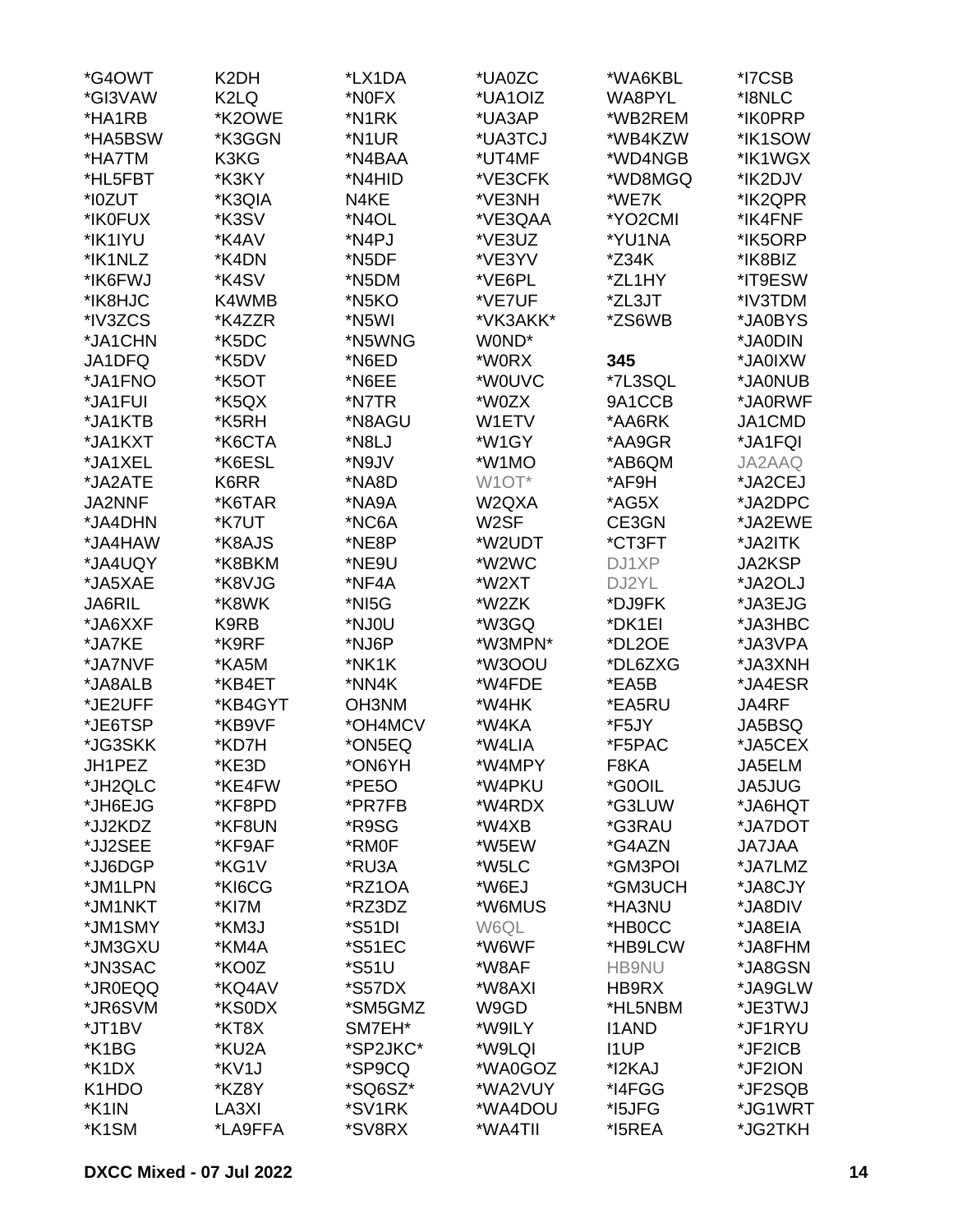| *JH0INP           | *K5KA              | *OE4PWW           | W7SFF         | *DJ6OI       | *IK7HDY       |
|-------------------|--------------------|-------------------|---------------|--------------|---------------|
| JH1BAY            | *K5TT              | *OH1MLZ           | *W8JV         | *DJ8RS       | *IK7XNA       |
| *JH1HHC           | *K6EL              | *OH1ND            | *W8KTH        | *DK2LO       | *IT9DAA       |
| *JH1MFN           | K7JY               | *ON4AXU           | *W8MJ         | *DK9IP       | *IV3ARJ       |
| <b>JH1QOJ</b>     | *K7PT*             | *ON5GQ            | *W9BEA        | *DL1DUL      | *IV3MUC       |
| *JH3CUL           | *K8CI              | *ON5JV            | *W9NIO*       | DL2KL        | *IV3ODE       |
| *JH6GKH           | *K8HU              | *PY5HOT           | *WA0ROI       | *DL2UH       | *IZ0BTV       |
|                   | *K8IU              | *R1MA             | *WA1PMA       | *DL2VPO      | *IZ2BVL       |
| *JH6QFJ           |                    |                   |               |              |               |
| *JH7WNV           | *K8LBT             | *R3OK             | *WA1QXR       | *DL3NM       | *IZ4BEZ       |
| *JH8EJA           | *K8OOK             | *R9TO             | *WA2USA       | *DL5ME       | *IZ6CST       |
| *JH8LEY           | *K8RYU             | *RA3ZH            | *WA3V         | *DL5MX       | *IZ8DBJ       |
| *JH8RZJ           | *K9ADJ             | *S51NM            | *WA7NB        | *DL6GV       | <b>JA0BNX</b> |
| *JI1CZK           | K9MF               | *S58U             | *WB0TVY       | *DL6MIG      | <b>JA0CWZ</b> |
| *JJ1BMB           | *K9SG              | *SK0TM            | WB2GOK        | *DL8MLD      | *JA0NZR       |
| *JJ2WOC           | *K9ZM              | *SK4BX            | *WB2TPS       | *DL8SDC      | *JA0OS        |
| *JK1BSM           | *KA1CRP            | *SM3NXS           | *WB2WPM       | *DL9DRA      | *JA1ANR       |
| *JK1UNZ           | *KA2EYH            | SM4AWC*           | WB4RUA        | *DL9RCF      | *JA1CJO       |
| *JM1CMA           | *KA4UPI            | *SM5DKJ           | *WB8TLI       | *DM5EE       | *JA1EMQ       |
| *JM1FHL           | *KD9HL             | *SP3PLD           | *WC5N         | *EA1DLU      | *JA1HOU       |
| *JO7WXN           | *KE5TF             | *SP5ES            | *WD0DAN       | *EA3DW       | JA1KJW        |
| *JQ1COB           | *KF2TI             | *SP6EQZ           | *WD9FLI       | *EA3GP       | *JA1PTJ       |
| *JR1JGA           | *KI1G              | *SP8FB            | *WG5G         | *EA3WL       | *JA2QCX       |
| *JR9OPJ           | *KI8L              | *SP8FHM           | *WR2K         | *F5BZB       | <b>JA2THS</b> |
| *K0GX             | *KN6KI             | *SP9RCL           | *WZ4S         | *F5OHW       | JA3BLN        |
| *K0HUU            | *KR6C              | *UA3ECJ           | *XE1KK        | *F5PBM       | <b>JA3CMF</b> |
| *K0OB             | *KV4T              | *UA6LQ            | *YO3ND        | G3IZJ        | <b>JA3LUK</b> |
| *K0TT             | *KX1G              | *UA6MF            | <b>YU7GMN</b> | *G3SVD       | JA4BTD        |
| *K1DW             | *KX9X              | *UR5FEO           |               | G3TKK        | *JA4ITW       |
|                   | *LA3TK             |                   |               |              |               |
| K <sub>1</sub> ER |                    | *UY0MM            | 344           | *G3VAO       | *JA4RED       |
| *K1JD             | LA8LF              | *VA6JV            | *4X6UO        | *GM0VRP      | JA5CKD        |
| *K1LPS            | *LU8ADX            | *VA7ZT            | *7L2OHM       | GW3ARS       | *JA5WIZ       |
| *K1MY             | N <sub>1</sub> AC  | *VE6AX            | *7N1GMK       | *HA3HP       | JA6BSM        |
| *K2DI             | *N1GC              | *VE6KC            | *9A2OM*       | *HB9AHD      | *JA6OXT       |
| *K2GBH            | *N <sub>2</sub> AJ | VE9RJ             | *9A4R         | *HB9AJL      | *JA7GYP       |
| *K2MK             | *N2DXJ             | *W0GG             | *AA0FT        | *HB9ARC      | *JA7QVI       |
| *K2OID            | *N3RW              | W1BFA             | *AA4NJ        | *HB9CIP      | *JA8AWR       |
| *K2ONP            | N4AXR              | *W1IRW            | *AA4QE        | *HB9DDO      | *JA8ECS       |
| *K3LC             | *N4ZX*             | *W1SA             | *AA8LL        | *HB9IIY      | JA8KB         |
| *K4CSB            | *N6IE              | *W1UK             | *AB2RF        | HK3YH        | *JA9CHI       |
| *K4DGJ            | *N6PEQ             | *W2FB             | *AC4TO        | *HK6K        | *JA9LSZ       |
| *K4EB             | *N7MQ              | W2FGY             | *AC6DD        | *HL3ERJ      | *JA9RRH       |
| *K4EU             | N7RK               | W2GFF             | *AD5O         | *HS1NGR      | *JE1VTZ       |
| K4FCT             | *N7XR              | W2GQF             | *AD8P*        | <b>I2PKF</b> | *JE2EHP       |
| K4GB              | NC0P               | *W2RIJ            | AE3S*         | <b>I3VRV</b> | *JE2PCY       |
| *K4HL             | NE4A               | *W2SON            | *AF2K         | *150YY       | *JE8CLT       |
| K4KJZ             | *NI4H              | W <sub>2</sub> TS | *AG4M         | *IK1YED      | *JE8LWZ       |
| *K4QD             | *NO0C              | *W3DRY            | *AI1K         | *IK2LOL      | JF1PJK        |
| *K4QS             | *NR3Y              | *W4TJE            | *AI3Y         | *IK2WZM      | *JG1SRB       |
| *K4UX             | *NU4N              | W4ZX              | *AI7W         | *IK3VBB      | *JH0EQN       |
| *K4WW             | NW4M               | *W5KNE            | *AL7R         | *IK4HLO      | JH1DTC        |
| *K5AB             |                    |                   |               |              |               |
|                   | *NW7E              | *W5OV             | *CT1CJJ       | *IK4WMA      | *JH1OGT       |
| *K5ALQ            | *NY3C              | W6DBP             | *CT1FMX       | *IK6GZM      | *JH1VUO       |
| *K5CR             | *NY9H              | *W6DX             | *DF4TD        | *IK6QOP      | *JH2AJY       |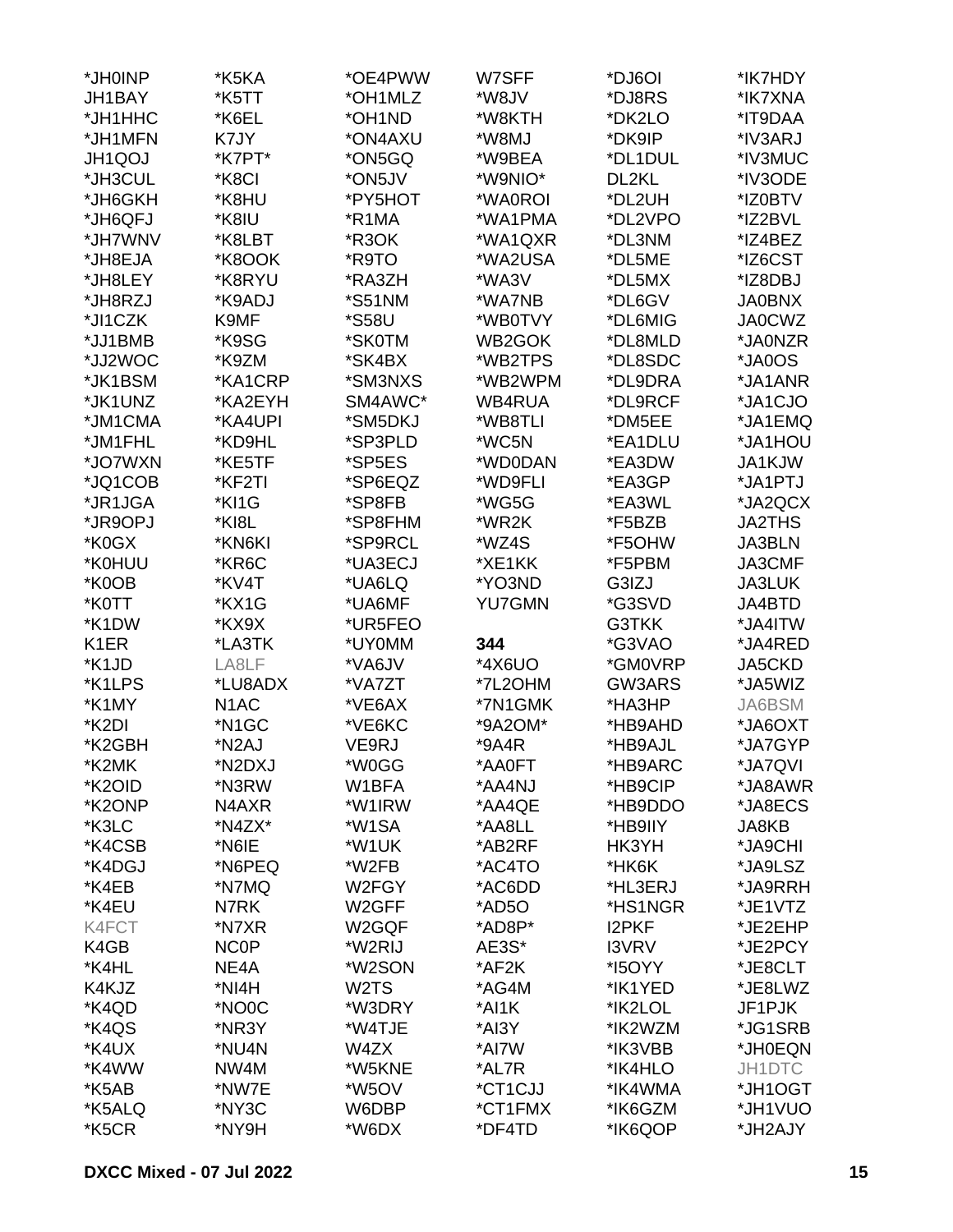| *JH3FHQ           | *KC0DA             | *OK1KT              | W2BNJ         | 343     | F6CDJ         |
|-------------------|--------------------|---------------------|---------------|---------|---------------|
| *JH4CBM           | *KC2Q              | OK1VK               | *W2EJG        | *7K3EOP | *F6CLH        |
| *JH7SOF           | *KC6H              | *OK2ZU              | *W2GDJ        | *7N2KRX | *F8BBL        |
| *JI5TRJ           | KH6ACD             | *OM3DX              | W2TE          | *9A1HBC | *G0WRE        |
| *JI8DGO           | *KK4OW             | *ON4ANN             | *W2YE         | $*9A2X$ | G3NKQ         |
| *JI8PDC           | *KL7HBK            | ON4QJ               | *W3HGT        | *9A5CY  | *G3SBP        |
| *JL1ARF           | *KM6HB             | *OZ1ADL             | *W3UL         | *AA1QD  | G3TMA         |
| *JL1RUC           | *KQ2M              | *PA3FWV             | *W4SW         | *AA2WC  | *G4PWA        |
| *JL1UXH           | *KT8Y              | *PP5AVM             | *W4VIC        | *AA4HP  | *GM0GAV       |
| *JM1JZN           | KX7J               | PY1APS              | *W5GML        | *AA9LC  | *HA5UK        |
| *JM2RUV           | *LA4WJ             | *PY2AE              | *W5IF         | *AC9S   | *HB9HFN       |
| *JP1TRJ           | *LA5IIA            | *PY2IQ              | W5KV*         | *AD5W   | *HK3W         |
| *JQ3DUE           | *LA5LJA            | *PY2VA              | *W5LT         | AG1I    | *HL1XP        |
|                   |                    | *R3AW               |               |         |               |
| *JQ6RUP           | *N0KV              |                     | *W6QUV        | *AG4W   | *HL2IFR       |
| *JR1FHP           | *N0OK              | *R5AJ               | *W6WI         | *BX5AA  | *HP2AT        |
| *JR1FSX           | N1BB               | *R9SC               | *W6XK         | *CT1DYV | <b>I1ANP</b>  |
| *JR1NHD           | *N1IBM             | *RA3DNC             | *W7AM         | *CT1ELC | I2VGU         |
| *JR8OGB           | *N <sub>1</sub> SV | *RA3QK              | *W7DT         | *CT2GLO | *I2VGW        |
| *JS1NDM           | N <sub>2</sub> FY  | *RA7A               | *W7KSK        | *CT3DZ  | $*$  4 ZZ     |
| *K0GY             | *N2WB              | *RN3OG              | *W8EB         | *CU3AD  | *I5XFD        |
| <b>K0HRF</b>      | *N3NT              | <i><b>*S52V</b></i> | *W8KEN        | *DF9PG  | *I8JOQ        |
| *K0KO             | *N3RC              | *S55SL              | *W8LRL        | *DJ4EN  | *IK0IOL       |
| *K0RW             | *N4CID             | *SM0DTK             | *W8NN         | DJ4HR   | *IK0PEA       |
| *K0YW             | *N4JF              | *SM4AZQ             | *W8OP         | *DJ6TF  | *IK2WAL       |
| *K1ESE            | *N4OGW             | *SM4OLL             | W9GT          | DJ8WD   | *IK4ADE       |
| *K1JU             | *N4TD              | *SM7GIB             | W9JOE         | *DJ9BK  | *IK4MSV       |
| K1RAW             | *N4VG              | *SP1MGM             | *W9RPM        | *DK1RWS | *IK4NQL       |
| K <sub>1</sub> VR | *N4XMX             | *SP3RBG*            | *W9XQ*        | DK2BI   | *IK4WMH       |
| *K2BX             | *N4ZR              | *SP6CZ              | *W9XX         | *DK2CX  | *IK5CVV       |
| *K2JG             | *N5GH              | *SP7VC              | *WA0GUD*      | *DK2NG  | *IK5IWU       |
| *K2JL             | N6CW               | *SP9RPW             | *WA1EHK       | *DK3DG  | *IK6EIW       |
| *K2MHE            | *N6HY              | *SV1CNS             | *WA2HMM       | DK3FD   | *IK7WPC       |
| *K2SY             | *N6SJ              | *SV1FJA             | WA4QMQ        | *DK3RA  | *IK7XLU       |
| *K3WGR            | *N6ZN              | *SV1QN              | *WA4USA       | *DL1XP  | *IK8CVZ       |
| *K4LQ             | N7BZ               | *SV8BHN             | *WA6JA        | *DL2HYH | *IK8EPC       |
| *K4VNM            | N8MC               | *TF3Y               | WA8NDL        | *DL3BRE | *IK8FUN       |
| K4VT              | *N8MR              | *UA0CA              | *WB5UFR       | *DL3IAC | *IK8UHA       |
| *K4ZIN            | *N8RR              | *UA4CR              | *WB6JJJ       | *DL5ZB  | *IT9BLB       |
| *K5EYT            | *N8ZX              | *UA6A               | WB9NOV        | *DL6CNG | *IV3JWR       |
| *K5JP             | *N9EN              | *UR5EDX             | <b>WD0BNC</b> | *DL6KO  | *IV3TUO       |
| *K5VV             | *N9LB              | *UT5UY              | *WD8LTM       | *DL8FBD | *IZ0CKJ       |
| *K6UNR            | *N9UA              | *UT9FJ              | *WD9DZV       | *DL9FCY | *IZ1ANU       |
| *K8AEX            | *NE0U              | VE3CWE              | *WJ2D         | *DS5USH | JA1BDF        |
| K8CS              | *NE3H              | *VE7QCR             | *WJ3A         | *E73Y   | *JA1DCO       |
| *K8QM             | *NS2N              | *VE7TK              | *WM4D         | *EA3ESZ | <b>JA1KXY</b> |
| K9AU              | *NW4C              | *VK3EGN             | *WN6W         | *EA3GHZ | JA1MDK        |
| *K9AW             | *OE1AZS            | *VK9NL              | *WS1F         | *EA5RD  | *JA1XJA       |
| *K9FZ*            | *OE3GCU            | <b>WOBA</b>         | *XE1VIC       | *EA6SX  | *JA1XLU       |
| *K9GWH            | *OH2BCK            | *W0DD               | *ZL1ANH       | *EA9AM  | JA2ANA        |
| *K9JE*            | *ОНЗМКН            | *W0NV               | *ZL1BQD       |         | *JA2FMW       |
| K9SD              |                    |                     | *ZL2AL        | *EW1BA  |               |
|                   | *OH5O              | <b>WORRY</b>        |               | *F5MNK  | JA3DWT        |
| *KA3GWD           | *OH6NJ             | *W0TT               |               | *F5MXH  | *JA4MRL       |
| *KB1W             | *OK1DO             | *W1EQ               |               | *F5TJC  | *JA4XZR       |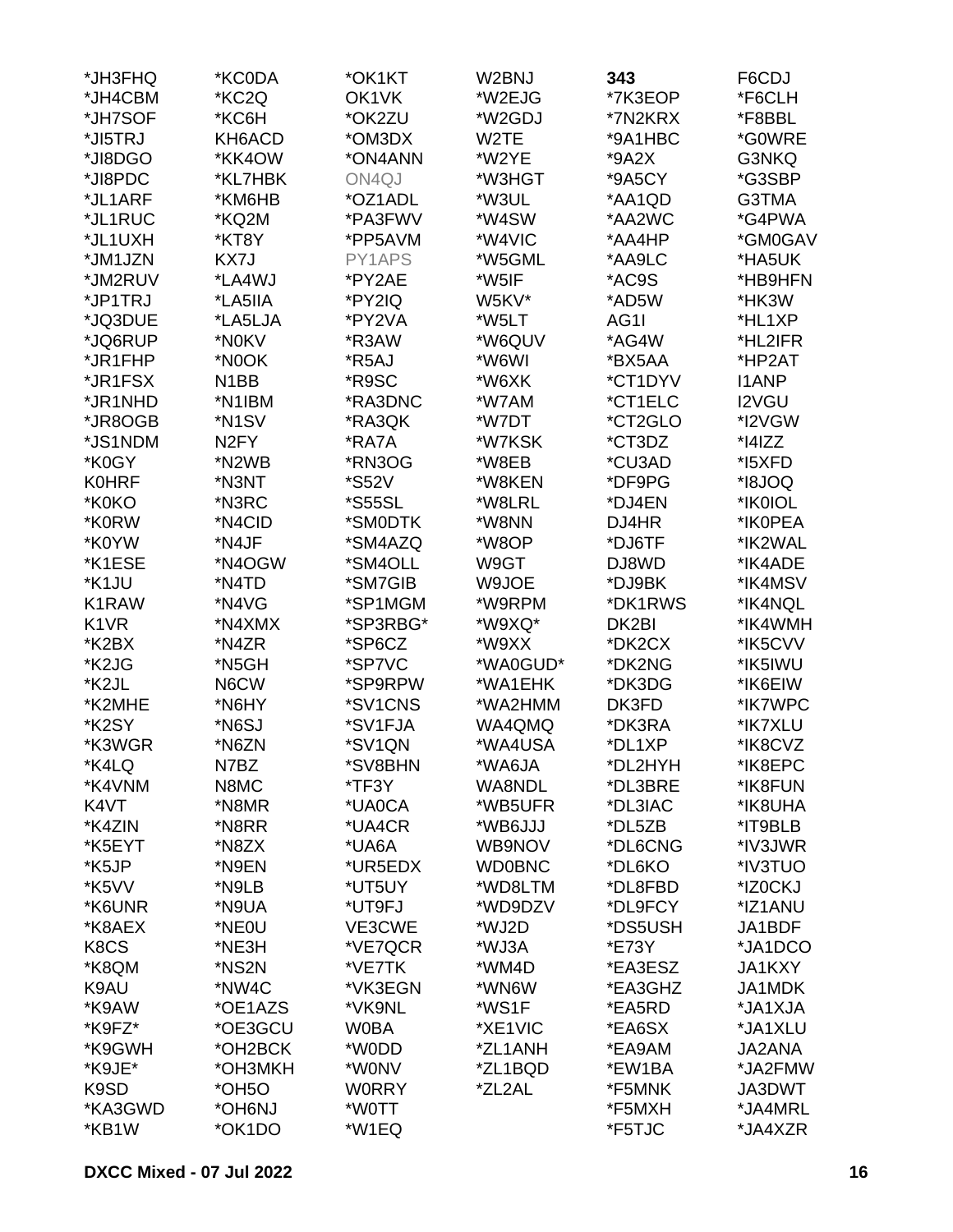| JA6COW            | *K7ANT  | *PT7BZ   | *W0KCJ       | *WB6AXD           | *IK0ADY       |
|-------------------|---------|----------|--------------|-------------------|---------------|
| *JA7LGE           | K7GM    | *PY2MC   | *W0MAN       | *WB6MBF           | *IK1RLI       |
| *JA7NLW           | *K7JH   | *PY2WC   | *W0PSH       | *WB8IZM           | *IK2AFF       |
| *JA7QFU           | *K7NK   | *PY3VB   | *W0QC        | *WB9PNU           | *IK2DUW       |
| JA9CG             | *K7PO   | *PY5IP   | <b>WOULU</b> | *WB9WHQ           | *IK2LEY       |
| *JE2PMC           | K8QXB   | *R3QW    | *W0VHF       | *WE9V             | *IK2ZJN       |
| *JF0CSK           | *K8RC   | *R3VA    | *W1EBI       | *WI7N             | *IK5SRF       |
| *JF0EHX           | *K9XD   | *R7DX    | *W1LY        | *WM5DX            | *IK6BSN       |
| *JF1LZQ           | *KA2CYN | *R8TX    | *W1PV        | *WN1M             | *IK7YCE       |
| *JF1SQC           | *KA2D   | *RA0FF   | W1RZF        | *WO7R             | *IT9EJW       |
| *JF4EQJ           | *KA2NDX | *RL9F    | *W1WTG       | *WW3S             | *IV3DXW       |
| JG1HND            | *KA9WON | *RU4SS   | W1YN         | XE1KS             | *IV3TMV       |
|                   |         |          |              |                   |               |
| *JG2KKG           | *KB4CL  | *RV3ID   | W2CVW        | *XE1ZLW           | *IZ0COK       |
| *JH0WQP           | *KB5IY  | *RW4C    | W2IZN        | *YV1DIG           | *IZ4AIB       |
| *JH1BXH           | *KC0SB  | *RW7M    | *W2RD        | *YV5NWG           | *IZ4AIK       |
| *JH1EGJ           | KE3G    | *RZ3DC   | *W2RMM       | *ZS1A             | *IZ8ATP       |
| *JH4ATX           | *KE6FV  | *RZ4FO   | *W2WO        |                   | *JA0CVC       |
| *JH4RLY           | *KE7UL  | *S53MJ   | *W3BJ        | 342               | *JA0ED        |
| *JH5OTE           | *KF2X   | *SK3IK   | *W4BP        | *4F2KWT           | JA1BJS        |
| *JI1PGO           | *KG5EG  | *SM3VAC  | *W4EP        | 4Z4BS             | JA1DDH        |
| *JJ1TKN           | *KJ9C   | *SP3FYX  | *W4UAT       | *5B4AGN           | *JA1EMK       |
| *JJ3HGJ           | KK2M    | *SP3SLA  | *W4VV        | *7L1WII           | *JA1IQV       |
| *JK1DVX           | *KK9DX  | *SP5AUB  | *W4WIV       | *9A3NM            | JA1JDP        |
| JL1EEE            | *KR5D   | *SP7SP   | *W5FPT       | *9A9C             | *JA1JYZ       |
| *JL1WQO           | *KS4YT  | *SP9QMP* | *W5GZ        | *AA6LY            | *JA1PAH       |
| *JL4BSE           | *KY6R   | *SP9UPK  | W5KCR        | *AB4UF            | *JA1RZD       |
| *JM1GYQ           | *LZ1MS  | *SQ9ANT  | *W5RY        | *AK5Q             | *JA2HJB       |
| *JM1HXU           | *N0ABE  | *SV1ACK  | *W6AEA       | *BA4RF            | JA2MGE        |
| *JO1CRA           | *N1KC   | *SV1AER  | *W6BK        | *CT1BOL           | *JA2OZI       |
| *JR1PIZ           | *N1LN   | *SV1CQR  | *W6DE        | *CU3EJ            | *JA2VQF       |
| *JR2PAU           | *N2NS   | *SV1DPI  | W6GO         | *DF2UA            | <b>JA3BRI</b> |
| *JR3VXR           | *N4HL   | *SV8CS   | W6KMB        | *DF7NX            | <b>JA3JOR</b> |
| *JR4DSM           | N6GM    | *UA1ANA  | *W6ND        | DJ5LE             | *JA7CVL       |
| *JR6EXN           | *N6RC   | *UA4HAU  | W6PU         | *DL0BMW           | <b>JA7IL</b>  |
| <b>K0CL</b>       | *N7DC   | *UA4PO   | W6SHY        | *DL2CHN           | *JA7NX        |
| *K0KVR            | *N7UN   | *UA6MA   | W6WKE        | *DL4FDM           | *JA8FFM       |
| <b>K0PA</b>       | *N8SNM  | *UR0MC   | W7EB         | *DL5WW            | *JA9AGN       |
| K1DPB             | *N9BVA  | *UR5LCV  | *W7IAN*      | *DL6MN            | <b>JA9CXA</b> |
| *K1GE             | *ND6G   | *UR5MID  | *W7MH        | *DL7UCX           | *JE2VLQ       |
| *K1HJC            | *NM5Z   | *UT5URW  | *W7NGR       | *EC3A             | *JE3AGN       |
|                   |         |          |              |                   |               |
| *K1KP             | *NN9K   | *UT7UW   | *W7QDM       | *F3IV             | *JE7JZT       |
| *K2KA             | *NO1I   | *UX7UN   | *W7SAA       | F <sub>5</sub> CH | *JE7LHT       |
| *K2OGD            | *NQ6X   | *VE2RE   | W7WT         | *F5NKX            | *JF1IRW       |
| *K2WE             | *NY2NY  | *VE3DZ   | *W7ZJ        | F6ACV             | *JF6WTY       |
| *K3PT             | *OH4OJ  | VE3KP    | W8NW         | *G0FUV            | *JF7DZA       |
| *K5LJ             | *OK1DWC | *VE3LYC  | W9ITB        | G3LCS             | <b>JG1LBN</b> |
| K <sub>5</sub> NW | *OK1KSL | *VE3UW   | W9LX         | *G4SOZ            | *JH1JNR       |
| *K6BZS            | *OK4MM  | VE3WW    | W9OF         | *HB9DLE           | <b>JH1QYT</b> |
| *K6DW             | OZ7BQ   | *VE6WZ   | *WA2UUK      | *HL3AMO           | *JH1XFR       |
| *K6KO             | *PA3FFJ | VK2AVZ   | *WA3PRC      | *I1CRA            | *JH3AWX       |
| *K6KR             | *PA4WM  | VK2FH    | WA5ZIJ       | *I1EIS            | *JH3MHI       |
| *K6LD             | *PA5A   | *VK2HV   | *WA9PIE      | I2DEZ             | *JH4ADF       |
| *K6MW             | *PT2CSM | *VK3DYL  | *WB2GAI      | *I4ENO            | *JH4DYP       |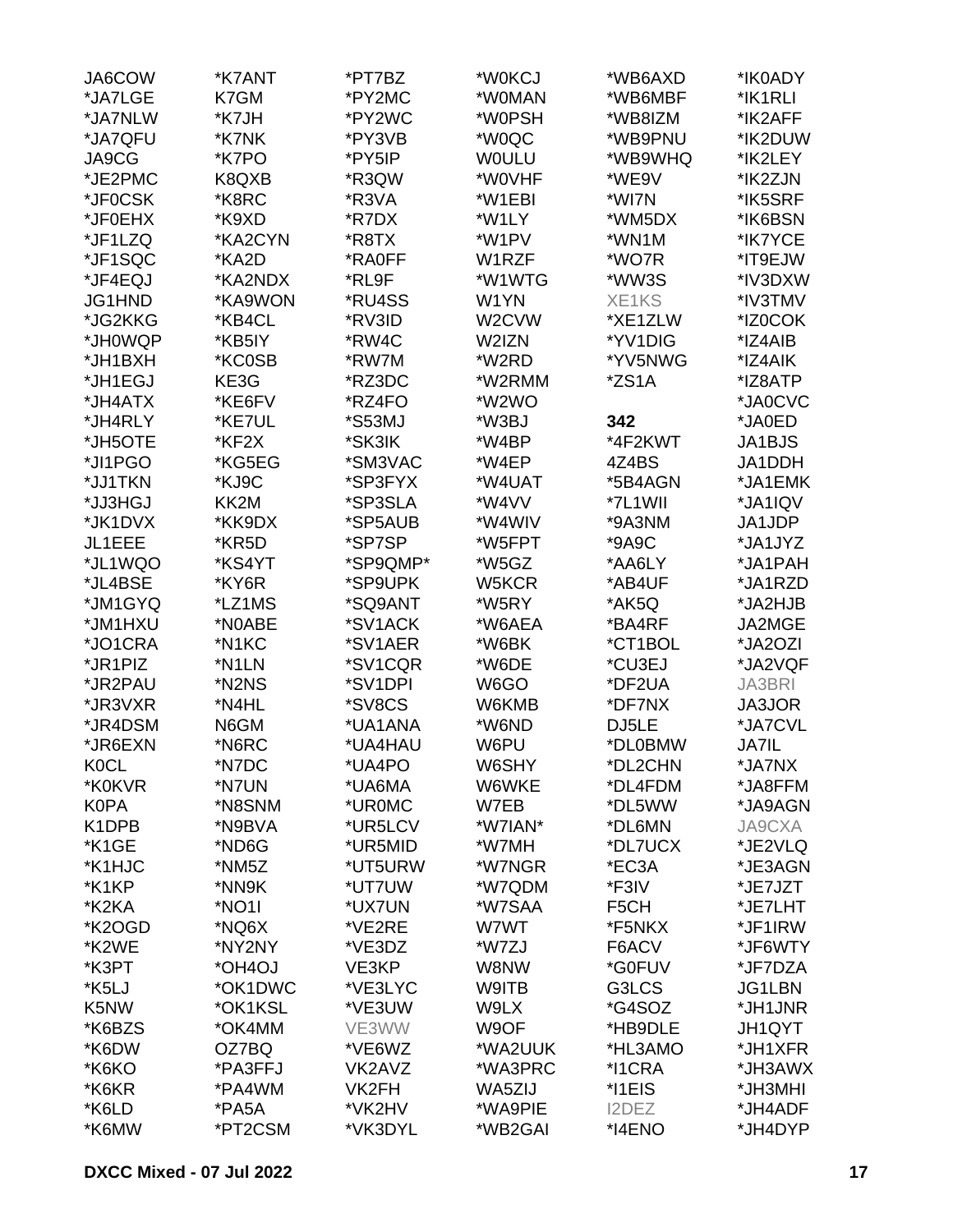| *JH4EIY                       | *KD0PO                        | *RW4NN             | *WA4VA       | *HB9DKZ      | *JH5RXS                        |
|-------------------------------|-------------------------------|--------------------|--------------|--------------|--------------------------------|
| *JH4UVU                       | KD4RH                         | *RZ3DX             | *WA5CMI*     | *HK3CW       | *JH6WMJ                        |
| *JH7QXJ                       | *KD6FW                        | *S57AT             | WA9JWL       | *HK4SAN      | <b>JH7NRE</b>                  |
| *JI1UHZ                       | *KF7PG                        | *S57J              | WA9RCQ       | <b>I1ZEU</b> | *JH8CZB                        |
| *JK1KRS                       | *KH2L                         | *S58Q              | WB1BVQ       | *I8DPP       | *JI2EMF                        |
| *JK1LUY                       | *KI6Y                         | <b>SLOAS</b>       | *WB2HJV      | *IK0MHR      | *JJ1PLS                        |
| *JK2VOC                       | *KJ5X                         | *SP3CJS            | *WB2OSM      | *IK2FIQ      | *JJ3AFV                        |
| *JL1BYZ                       | *KK4OK                        | SP <sub>5</sub> PB | *WB5JID      | *IK2IQD      | *JJ3FRB                        |
| *JL1ELQ                       | *KN2L                         | *SP6CDK            | *WG9L        | *IK2YFT      | *JL1OXH                        |
|                               |                               |                    |              |              |                                |
| *JL1IHE                       | *LA2IJ                        | *SP6DVP            | *WN0L        | *IK6BOB      | *JQ1BNA                        |
| *JL3VWI                       | *LA2PA                        | *SP8HKT            | *WT4Q        | *IK6DEN      | *JR1MVA                        |
| *JM2QWQ                       | *LA9VFA                       | *SV1CQN            | YO3JU        | *IK6ZKJ      | *JR1VAY                        |
| *JN1NDY                       | *LB8DC                        | SV <sub>1</sub> JA | *YO4PX       | *IK8VRH      | *JR8BRK                        |
| *JQ1EST                       | *LU4FPZ                       | *TA1AL             | YT1AT        | *IK8YTA      | *K0AZ                          |
| *JR0WZR                       | *LU7HN                        | *TK5EP             |              | *IV3GOW      | K0II                           |
| *JR1GJP                       | *MW0CBC                       | *UY5BC             | 341          | *IV3KFB      | *K0YV                          |
| *JR4VMS                       | N <sub>2</sub> H <sub>X</sub> | *VA3DXA            | *4X1VF       | *IV3VBM      | K1AM*                          |
| *JR6LDE                       | *N3ND                         | *VE2OV             | *4Z5CX       | *IZ1BII      | *K1CP                          |
| *JS2LHI                       | N4CQ                          | *VE3EXY            | *9A3MN       | *IZ5ASZ      | K1EM                           |
| *K0LU                         | *N4TV                         | *VE7IU             | *9A6R        | *IZ5EKV      | *K1IT                          |
| *K1KNJ                        | N <sub>5</sub> BV             | *W0AAA             | *AA4U        | *JA0BOV      | K1MM                           |
| *K1KZ                         | N <sub>5</sub> TP             | *W0KW              | AA4XR        | *JA0PE       | *K1PL                          |
| *K1LI                         | *N5ZC                         | *W0ZD              | *AB5RM       | *JA1ADU      | *K1RV                          |
| *K1MS                         | N6MU                          | *W1IQW             | *CE3FZ       | *JA1EOH      | K1VKO                          |
| K <sub>2</sub> FW             | *N6PF                         | *W2JU              | *CP6UA       | *JA1EY       | *K <sub>2</sub> C <sub>S</sub> |
| K <sub>2</sub> GKM            | N8AC                          | W2KE               | *CT1GFK      | JA1HYF       | K2YLM                          |
| *K3NK                         | *N8SHZ                        | W3ACE              | *CT3CD       | *JA1KPH      | K3KP                           |
| K4PR                          | *NE0DX                        | *W3BG              | *DF2IS       | *JA1SLS      | K4AMC                          |
| K4PYT                         | NH7AA*                        | W3BL               | *DF6PB       | JA1SNF       | *K4HB                          |
| *K4WA                         | *NN2L                         | *W3LL              | <b>DJ0KQ</b> | JA2APA       | K4MM                           |
| *K5LC                         | *NN4R                         | W3UJ               | DJ1UR        | *JA2BQX      | K5LM                           |
| K <sub>5</sub> O <sub>G</sub> | *NS4C                         | W4DMV              | DJ3GW        | *JA2FBC      | *K5VIP                         |
| *K5QR                         | *NS9I                         | W4FPW              | *DJ4KW       | *JA2KNW      | K5YA                           |
| K6GWN                         | *NU1O                         | W4HET              | *DJ7RD       | *JA3VQW      |                                |
|                               |                               |                    |              |              | K6AXC                          |
| K6KT                          | *NZ9R                         | *W4MA              | DJ8RI        | *JA4PXC      | *K6FW                          |
| *K6PJ                         | OE1ALW                        | *W4MOT             | *DK1IP       | *JA7FAS      | *K6MM                          |
| *K6SIK                        | OE3SFW                        | *W4REX             | DK6OR        | *JA7SFD      | *K7AWB                         |
| *K6TIM                        | *OH1TM                        | *W4UFO             | *DK9NA       | JA8DNZ       | K7EFB                          |
| *K6YP                         | OH8NV                         | W4WXZ              | *DL3EA       | JA8IXM       | *K7MH                          |
| *K7ACZ                        | *OK2ZC                        | *W6FEL             | *DL3MF       | JA9BMP       | *K7WJB                         |
| K8ED                          | ON5SY                         | *W6NK              | *DL5MBY      | *JA9PPC      | *K8NKQ                         |
| *K8YYY                        | *ON5WQ                        | *W6TDX             | *DL5XL       | *JF1EQA      | *K8YTO                         |
| *K9CS                         | OZ2RH                         | *W7LY              | *DL8LE       | *JF1MYH      | *K9DMV                         |
| K9GM                          | *PA3APW                       | *W7SLB             | *DM5TI       | *JG3WCZ      | K9HUY                          |
| *K9JP                         | *PA3GCV                       | W8GOC              | *EW2A        | *JH1ECF      | K9JU                           |
| *K9NR                         | *PT7AA                        | *WA0I              | *F5INJ       | *JH1OBS      | K9KVA                          |
| *KA2ELW                       | PY2TM                         | WA1YTW             | *F5OVQ       | *JH1OWW      | K9TI*                          |
| *KB1MY                        | *R0FA                         | *WA2C              | *F6ELE       | *JH1RGG      | *KA0NNF                        |
| *KB5MDD                       | *R7FK*                        | *WA3C              | G3RUX        | *JH2GZY      | KA1EJ                          |
| *KB8GWL                       | *RC3FL                        | WA3GNW             | *G4RGK       | *JH2KXN      | KA <sub>1</sub> R              |
| KB9OC                         | *RN3CT                        | WA3WIX             | *HA1DAE      | *JH3SIF      | KA2BZS                         |
| KC4K                          | *RN3D                         | *WA4AFE            | *HA5GN       | *JH4CPC      | *KB1CQ                         |
| *KC9ARR                       | *RN7G                         | *WA4FLZ*           | *HA7UW       | *JH4JLV      | *KB4SSS                        |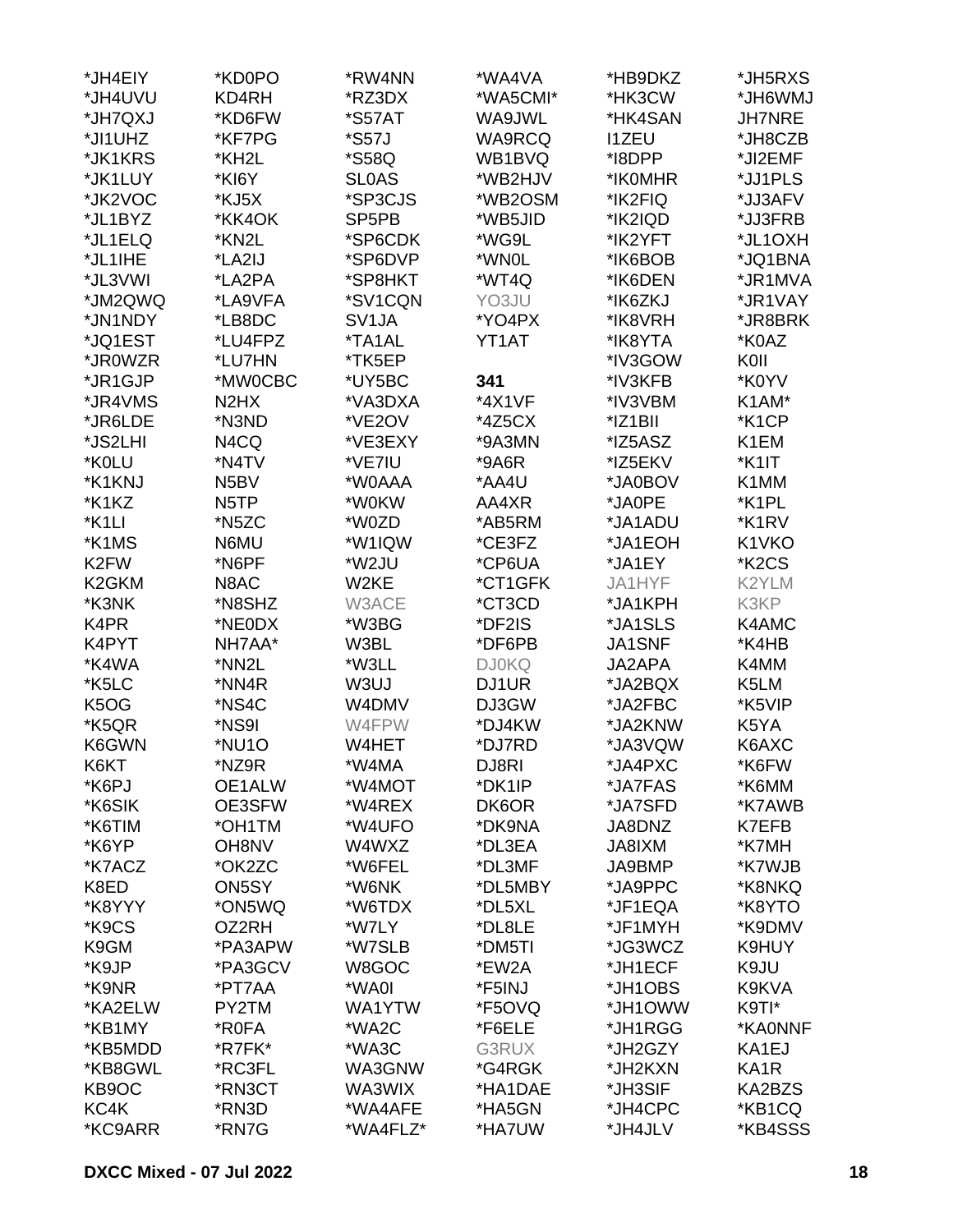| *KB5GT            | *SM5BNK           | *WA9GON           | <b>I1ZXT</b>  | K0ZM               | N4LB                          |
|-------------------|-------------------|-------------------|---------------|--------------------|-------------------------------|
| *KD1F             | *SM5ENX           | WA9LEY            | <b>I2QMU</b>  | *K1ZM              | N4WJ                          |
| *KD2UF            | *SP3CGK           | WA9USE            | <b>I2YWR</b>  | *K2DC              | *N4ZH                         |
| *KE4UW            | SP5COK*           | *WB1ASC           | *IC8ATA       | *K3BR              | N <sub>5</sub> X <sub>G</sub> |
| *KE4WI            | *SP6EIY           | WB5LBJ/DU         | <b>IK0OEM</b> | K3MD               | N6MW                          |
| *KG2KJ            | *SP7JQQ           | WB5MTV            | *IK2OHG       | *K3PP              | N6NBB                         |
| *KO4PY            | SP9PRO            | *WC5E             | *IK2SND       | *K4IA              | *N6VS                         |
| *KQ9W             | *SQ8J             | *WF5W             | *IK4DCS       | *K4JJW             | *N6YEU                        |
| *KW7Y             | *SV9AHZ           | *WG6P             | *IK5PWN       | K4PRT              | *N7MZ                         |
| *LA2PGA           | *UA9LM            | *WV6E             | *IK5RUN       | *K4QBH             | *N7OJ                         |
| *LA8HGA           | *US8UA            | *WW8W             | *IT9CVO       | *K5PI              | N8HB                          |
| *LA9AJA           | *UT5EL            | WZ1Q              | *IV3RAV       | *K5WAF             | N8KF                          |
|                   |                   |                   |               |                    |                               |
| *LU7HF            | *UU1JA            | *XE1MEX           | *IZ0AEG       | *K6CU              | *N8NN                         |
| *N2EDF            | *UU2JQ            | *XE1RBV           | *IZ7AUH       | *K6IPM             | *NA4MM                        |
| *N3KV             | *UX0FF            | *XE1RCS           | <b>JA0BMS</b> | K6SLO              | *NF4C                         |
| *N3VS             | *VE1JBC           | YV5CWO            | *JA0CIU       | <b>K7TCL</b>       | NJ5N                          |
| *N4HB             | *VE2QRA           | *YV5IV            | <b>JA0IAB</b> | *K8AO              | NK2H                          |
| N5GGO             | *VE6BMX           | ZL <sub>2VS</sub> | <b>JA0OE</b>  | *K8EUR             | NM9H                          |
| *N6RK             | *VE7XT            |                   | *JA1JMF       | K8NLD              | OE1IA                         |
| *N7VPN            | *VK2CA            | 340               | JA1PNA        | K9CJ               | OE2KGM                        |
| *N8PCN            | *W0CZE            | 4X1AD             | <b>JA2IYJ</b> | *K9CJM             | *OH1LEU                       |
| *N8PW             | *W0ELM            | 9A7AA             | JA5PUL        | *KA1J              | *OH2BMP                       |
| *N9ISN            | *W0IZ             | AA0AV             | JA5THU        | *KA2MGE            | *OH4RN                        |
| *NA5Q             | <b>WORW</b>       | AA5DX             | *JA6UDI       | *KB8FA             | OK1KRS                        |
| *ND6S             | W <sub>2UI</sub>  | *AA7AV            | *JA8DBU       | *KD0S              | *ON4CAS                       |
| NF <sub>8</sub> J | W <sub>2</sub> VT | *AH7C             | *JA8HYB       | KD2SY              | *ON6CW                        |
| *NN7X             | *W2WG             | AI5B              | *JF2KWD       | *KD3RR             | <b>PA0TCA</b>                 |
| *NQ6N*            | *W2YK             | AJ8J              | *JF2PZH       | KD4U               | PA3DZN                        |
| *NU7J             | *W3OU             | *BA4DW            | *JF2VAX       | *KD5ZD             | PY2ELV                        |
| *OE3SGU           | W4ACM             | *CT3HF            | *JG1GGU       | KD6UO              | *PY2XU                        |
| *OE5RLM           | *W4QH             | *DF1JM            | *JG1OWV       | KE5PO              | *PY5EW                        |
| *OE7XMH           | *W4UR             | *DJ3XG            | *JG3LGD       | *KF4MH             | *R9OK                         |
| *OH5LP            | *W6BBS            | DK8SR             | *JH2AQI       | *KI4TZ             | *RA6AF                        |
| *OH6NIO*          | *W6GRV            | *DL1DUO           | *JH2AYB       | *KI6X              | *RC9F                         |
| *OM3EY            | *W6HIB            | *DL1EJA           | JH2CYU        | *KK6T              | *RW5C                         |
| *OZ7O             | *W6MZQ            | DL3NBL            | <b>JH3CXL</b> | KM0A               | SM5ACQ                        |
| *PA3GRM           | *W6NP             | DL6DK             | *JH3HTD       | *KM7DX             | *SM7CQY                       |
| *PA4JJ            | W6NPY             | *DL7UCW           | *JH4ADV       | *KN6H              | *SP5CCC                       |
| *PP1CZ            | *W7BQ             | *E70T             | <b>JH7LBE</b> | *KR4DA             | *SP5IWA                       |
| *PT7VB            | W7XN              | *EA1T             | *JH8CMZ       | *LA3WAA            | *SP5LXR                       |
|                   | *W8GEX            | EA2J              | *JH8DEH       | *LA4HC             | SP9UH                         |
| *R7AA<br>*R7NW    |                   |                   |               |                    | *UA0FZ                        |
|                   | *W8LGJ            | *EA8LS            | *JH8SIT       | LU2DX              |                               |
| *RA3SD            | *W8LIQ            | *EI2GS            | *JI1LET       | N <sub>1</sub> ALR | *UA1ACG                       |
| *RN8W             | W8SSI             | F6HWM             | *JI1QIO       | N <sub>2</sub> BAT | *UA9LP                        |
| *RV1CC            | *W8WM             | F9IE              | *JJ2VLY       | N <sub>2</sub> CQ  | *UT3UZ                        |
| *RV3LO            | W9TB              | *G0BLB            | <b>JK1ALI</b> | *N <sub>2</sub> GM | *UY0IM                        |
| *S52FW            | *W9WI             | HA5DA             | *JL3JTD       | <b>N2IS</b>        | *VE1ACU                       |
| *S53X             | W9ZWH             | *HA5EA            | <b>JN1MKU</b> | *N3AE              | VE3MJ                         |
| S57LF             | *WA2NHA           | *HA5HS            | *JO1MOS       | N4ANV              | *VE3MWX                       |
| *S59DKR           | WA2UKA            | *HA5VZ            | *JR3IXB       | *N4DT              | *VE3SWA                       |
| *SM2OAN           | *WA3DCG           | HA6NF             | <b>JR3RRY</b> | *N4ENE             | *VE3ZZ                        |
| SM3QJ             | *WA4CBF           | <b>IODUD</b>      | *JR3TOE       | *N4GU              | <b>WORXL</b>                  |
| SM5BFC            | *WA5KBH           | *I0GOD            | <b>K0VRW</b>  | N4IQ               | <b>W0YNZ</b>                  |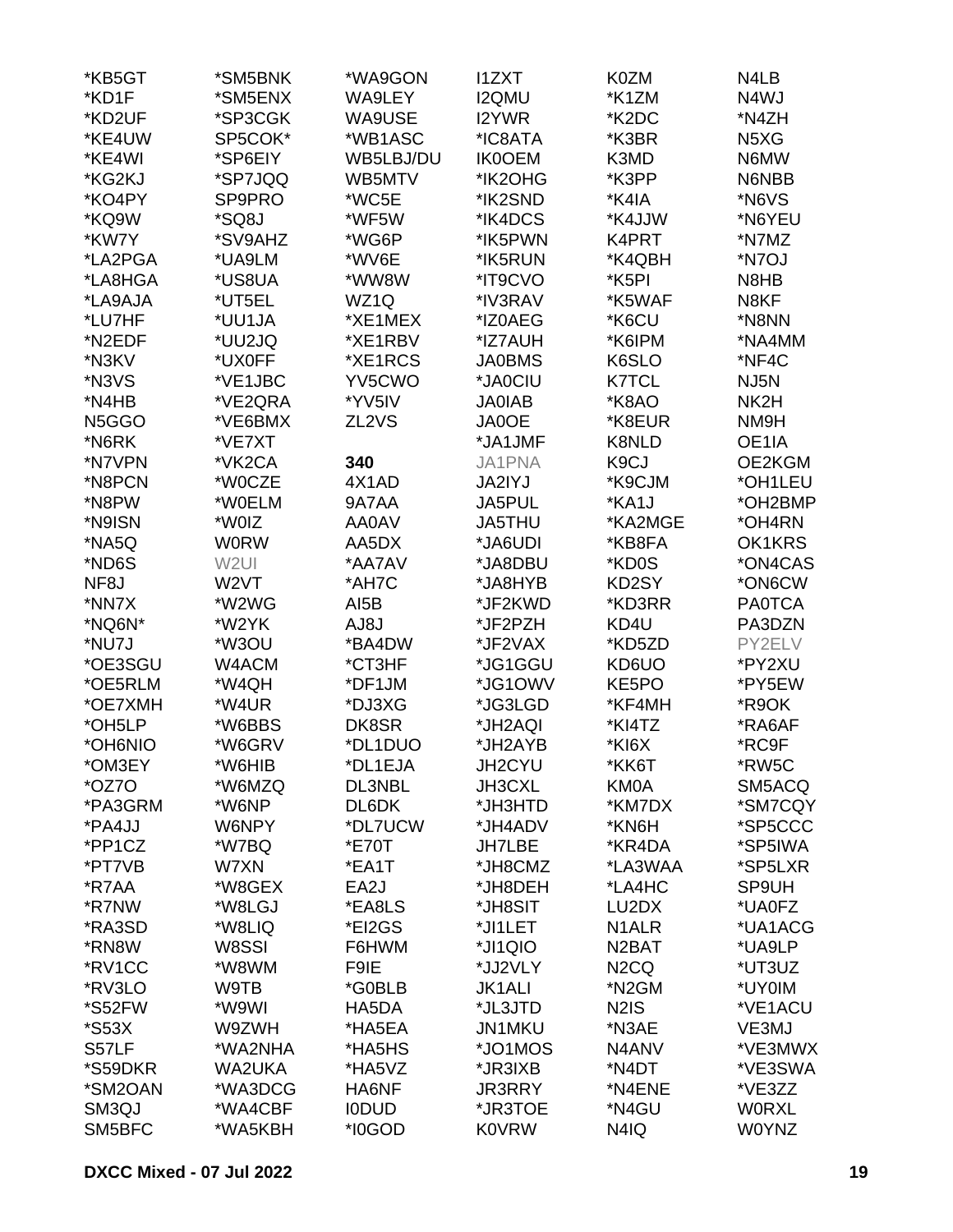| *W1ECS        | *9H1SP        | *JA1AML           | K9TF              | *RZ6FA      | *WB4DNL           |
|---------------|---------------|-------------------|-------------------|-------------|-------------------|
| *W1RG         | *9K2HN        | *JA1BPA           | *KA9FOX           | <b>S54A</b> | *WB4YDL           |
| W1RR          | *AA0ZP        | *JA1CPZ           | <b>KB0NL</b>      | *SM6VJA     | WB9UQE            |
| *W1SRD        | AA5BK         | *JA1DXA           | KB2RA             | *SP6QM      | *WE2N             |
| W1XY          | *AA6XX        | JA1IBX            | KB2XJ             | *SP7CXV     | WN6R              |
| *W2TB         | *AB0CT        | <b>JA1KNS</b>     | KB9EKO            | *SP7HOV     | *WN7S             |
|               |               |                   |                   | *SP9UPH     |                   |
| W3ABT         | *AE0P         | <b>JA1SNA</b>     | KB9FL             |             | WR <sub>6</sub> O |
| W3HC          | *CP5NU        | *JA1UPT           | *KE0A             | *SV1GYG     | <b>WS7W</b>       |
| *W3KHG        | *CT1BXT       | *JA2DHF           | KE2S              | *SV2DGH     | *WX2K             |
| *W4HY         | *CT1ELF       | <b>JA2IVY</b>     | *KF2DT            | *UA0FO      | *WY0V             |
| *W4IBI        | *CT4GO        | <b>JA3HBF</b>     | *KF4NEF           | *UA3SAQ     | WY5H              |
| W4ITA         | *CU2DX        | JA3OOK            | KG9J              | *UA4LY      | *YO6BHN           |
| W4LI          | DJ4YS         | JA6HOZ            | *KI4DLS           | *US4EX      | *ZL3NB            |
| W4NK          | DJ5EY         | <b>JA7GY</b>      | *LU8QT            | *US7MM      |                   |
| W4RJC         | DJ8CR         | *JE1CPB           | *N0ABA            | *UT7UJ      | 338               |
| *W4TE         | *DK2GF        | JE1WZB            | <b>NOVB</b>       | *UY1HY      | 4X1UH             |
| W5NX*         | DK4TP         | *JE4FNC           | *N0YY             | *VA3IC      | *7K2PZG           |
| W5QNF         | *DK9HN        | *JF0JYR           | *N1BUG            | *VE2BWL     | 7M4GTU            |
| W5WZN         | DL1RB         | JF1AGB            | N <sub>1</sub> UK | *VE3GQR     | 9A1BHI            |
| *W6NO         | <b>DL7CW</b>  | *JG1TCB           | N3KK              | *VE3YF      | *9A2QW            |
| W6VW          | DL7UX         | *JG5RVQ           | N <sub>4</sub> OM | VE3ZN       | *9A5F             |
| *W7FN         | EA1CP         | *JG8FWH           | N4TZ              | <b>WODM</b> | *9A7W             |
| W7KQU         | *EA5K         | <b>JHONBN</b>     | *N5NA             | W1FH        | AA4CJ             |
| W7OEV         | *EA7R         | *JH1ILX           | *N5VYS            | *W1TO       | AB4KO             |
| W7QN          | *EW4M         | *JH1KKT           | *N6ATD            | *W1ZC       | *AB6Z             |
| *W8BLA        | *F5CQ         | *JH1LAH           | *N6NU             | W2DE        | *AC6AA            |
| *W8JRK        | *F5UJK        | *JH3VWN           | *N6XT             | *W2IRT      | *AK5X             |
| *W8LO         | F6IFJ         | *JH4BTI           | *N7TC             | *W2OW       | *DH2PC            |
|               |               |                   |                   |             |                   |
| *W8PJY        | F6LQJ         | JH8CFZ            | *N8EHW            | *W3FJ       | <b>DJ0LC</b>      |
| *W9FI         | FM5DN         | *JJ1LBJ           | N9SF              | *W4DN       | DJ3CJ             |
| W9LJR         | G3VIE         | *JR0AMD           | ND8X              | W4EO        | DL2SCQ            |
| *WA6DON       | *G4IIY        | JR3MTO            | *NE6I             | *W4QG       | *DL4SZB           |
| <b>WA9NUQ</b> | *G4IRN        | *JR3QHQ           | NN3W              | *W4WX       | *DL5XJ            |
| <b>WB0HAD</b> | *HA0UZ        | JR5JAQ            | NS6B              | *W5BK       | *DL6MRS           |
| WB2KHO        | *HB9BHW       | *JR6IKD           | *NT0V*            | W5FL        | *DL7JAN           |
| *WB8FSV       | *HB9CXZ       | JW5NM             | *NW4V             | W5RJV       | *DL8ZBA           |
| *WB8RVK       | *HL2WA        | <b>K0CN</b>       | NX <sub>1</sub> Q | W5TZN       | EA3AOC            |
| *WD8ANZ       | *I4KDJ        | *K0QB             | *OM7CA            | W6GYM       | *EI9FBB           |
| *WO3Z         | I7HH          | K <sub>1</sub> JA | *ON4RU            | W6IHA       | *EU4A             |
| *WW5L         | *I8JIT        | *K1VW*            | *ON5UE            | W6MFC       | *F5RXL            |
| *XE1MW        | <b>I8WY</b>   | *K1XV             | *OZ4AAL           | *W6SW       | *F8DVD            |
| *XE2K         | *IK0CNA       | *K3WA             | *OZ5NJ            | *W8AKS      | *G0VXE            |
| YL2LQ         | *IK0PRG       | K4BOE             | OZ6EI             | W8RI        | G3OHN             |
| *YO2BS        | <b>IK1CJO</b> | *K4KL             | *OZ8SW            | W9AMM       | *G3TTJ            |
| *YO2DFA       | <b>IK1HSR</b> | K4RSB             | *P49T             | *W9MJ       | *G3VPW            |
| *YT2AA        | *IK2YCW       | K <sub>5</sub> GE | *PA0MBD           | W9VQ        | G4LVQ             |
| <b>YU7FW</b>  | *IK6FTZ       | K5HAA             | *R5DT             | *W9XF       | *GM4UZY           |
| YV5AE         | *IK7YZG       | *K7CMZ            | *R7KA             | WA2BOT      | *HA5CW            |
| *ZL4AS        | *IN3NJB       | *K7QBO            | *RJ3AA            | *WA2UBK     | HA8FW             |
| *ZS2DL        | *IT9FTP       | K7UR              | *RK3AZ            | WA2VEE      | *HB9AZZ           |
|               | *IZ5DKG       | K8BVY             | *RL3AW            | *WA3I       | *HB9DQD           |
| 339           | *IZ8CCW       | *K8YC             | *RN3RQ            | WA4ECA      | *HB9EBM           |
| 9A5V*         | *IZ8EDJ       | <b>K9MMS</b>      | *RX4HZ            | WA5YON      | *HB9IIO           |
|               |               |                   |                   |             |                   |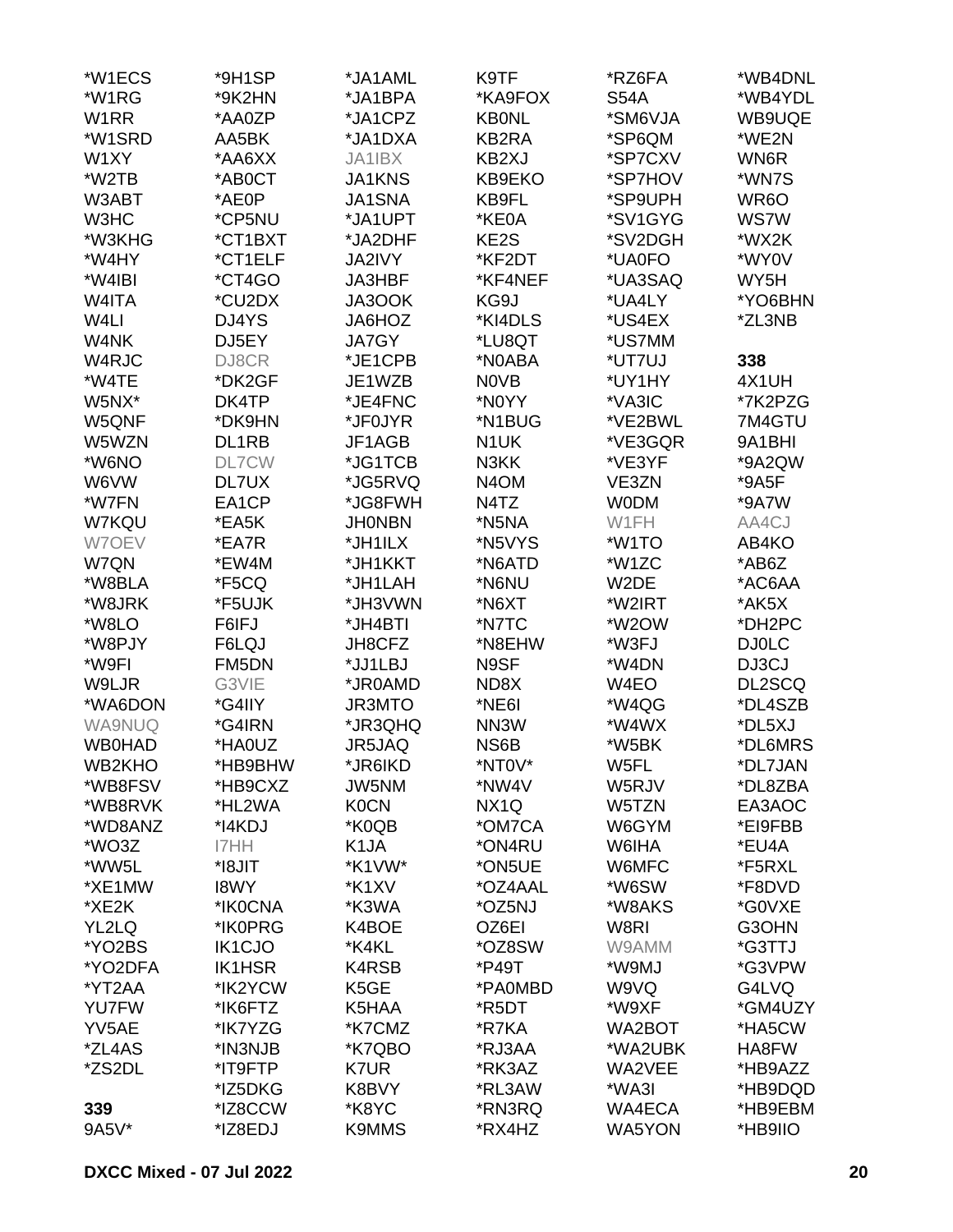| HC1HW         | *JO1LAQ           | *N6UK              | *VK6DU             | *DF2TT        | <b>JA1TNV</b>                 |
|---------------|-------------------|--------------------|--------------------|---------------|-------------------------------|
| <b>IOYQV</b>  | *JP1HDK           | *N7WO              | *VK6LC             | <b>DJ0TP</b>  | *JA1VYW                       |
| I2PTE         | JR1BVU            | N8AID              | *W0CK              | DK3CG         | <b>JA2CGH</b>                 |
| *I7LGM        | JR3GBC            | N8CP               | *W0QL              | *DK4MX        | JA2XKM                        |
| *IK0YUT       | *JS1OKS           | N9AX               | W1BYH              | DK9FB         | <b>JA8CVH</b>                 |
| *IK2VUC       | <b>K0FZ</b>       | *N9TF              | W1DU               | DK9WB         | *JA8JTH                       |
| *IK6WEZ       | <b>K0SRL</b>      | *N9TK              | *W1QU              | *DL1DAW       | JA9BJ                         |
| *IN3YGW       | K <sub>1</sub> ZE | NK8V               | W1TPK              | *DL1HRN       | JF1CZQ                        |
| IT9QDS        | K <sub>2</sub> BG | *NO9E              | *W2JLK             | *DL1VDL       | *JF1EGO                       |
| *IT9RYJ       | K2NT              | NW5E               | W2PA               | *DL2KQ        | JF2DND                        |
| *IV3IZU       | *K3RA             | *NW8U              | *W2PS              | *DL3JPN       | JG1FVZ                        |
| *IZ4CZE       | *K3VAT            | OE1CP              | *W3GE              | *DL4LAM       | *JG1MUY                       |
| *IZ8EJB       | *K4BI             | *OE5FIN            | *W4EJG             | *DL5CF        | <b>JH0IEW</b>                 |
| *IZ8FWN       | K4KBL             | *OE6MDF            | W4IU               | <b>DL9MEN</b> | *JH0MHR                       |
| *IZ8HXG       | K4PHE             | *OH1HM             | *W4LLX             | DL9OT         | *JH1AQN                       |
| <b>JA0JDV</b> | K4RC              | OH <sub>2</sub> VB | W4XS*              | *E21EIC       | JH1ARJ                        |
| JA1CJF        | *K4VIG            | *OK1AD             | W5GNG              | *EA1DR        | *JH1IZR                       |
| *JA1IFD       | K4VW              | OK1TA              | W5GT               | *EA1WX        | JH1LBR                        |
| *JA1KJK       | *K5ADI            | OM3MB              | W5RDW              | *EA4EER       | JH4PMV                        |
| *JA1VSL       | K5VNJ             | OZ7NJ              | W6MZ               | *EA4KT        | *JH8GEU                       |
| JA2CXK        | *K6LY             | OZ8AE              | *W6SZG             | *EU1M         | *JH8KFE                       |
| *JA2QXP       | K6NS              | *PA1CC             | *W6WL              | *EV1R         | *JL1EDB                       |
| *JA3RAZ       | K6WAP             | *PA7RA             | *W6ZPL             | *F5OKK        | *JN1GTG                       |
| JA4VAD        | *K7KB             | *PB9FN             | W7AEP              | F5TNI         | JR1EFG                        |
| JA6OXA        | K7VL              | PY5AKW             | W7DNY              | *F5UMP        | JR2BJE                        |
| *JA7EU        | *K8BZ             | *PY7RP             | W7GXC              | F6IRE         | JR6PGB                        |
| <b>JA7KQC</b> | K8CMR             | *R2PT              | W7OIH              | *G0BNR        | <b>K0AFN</b>                  |
| <b>JA7WKG</b> | K8ZM              | *RA3DA             | W9AA               | *G0HIO        | <b>K0CVD</b>                  |
| *JA8BNP       | <b>KA0CPY</b>     | *RA3TT             | *W9ZT              | *G3EKJ        | *K0GW                         |
| JA8KSD        | KA2ZJE            | *RU0SN             | *WA3SKQ            | *G4WFQ        | *K0PC                         |
| *JA9FR        | *KA6BIM           | *S50B              | *WA5OMD            | *G4ZWY        | K0ZQD                         |
| JE1CTA        | *KA9OKH           | *S52F              | *WA6G              | HA5KFV        | K <sub>1</sub> CC             |
| *JE1FQV       | KB9JM             | *SM5OJH            | WA6TJM             | *HA5MA        | *K1RI                         |
| *JE1IBI       | *KB9LIE           | *SP1DSZ            | *WB1S              | *HL3EHK       | *K1ZN                         |
| *JE2JMV       | KC0Q              | *SP3V              | *WB2BIN            | <b>I2DMI</b>  | *K2IXQ                        |
| *JE2VLG       | *KD8F             | *SP4K              | WD4FWE             | *I8LWL        | K3AJ                          |
| *JE7ETY       | KD8FO             | *SP6CES            | XE1MD              | *IK1NEG       | K3NF                          |
| JF1HOH        | KF8HR             | *SP9JZU            | *XE1R              | <b>IK2ILK</b> | K3NN                          |
| JF1MBA        | *KL7TS            | *SV1BTK            | *YO3AIS            | *IK2WAN       | K4EXA                         |
| *JF1TEU       | *KM2L             | TA1AZ              |                    | *IK7FJR       | *K4FX                         |
| *JF3PNQ       | KM9G              | *UA0BA             | 337                | <b>IK7JTF</b> | K4KFH                         |
| *JG1HVC       | *LA7WCA           | *UA3DPM            | *4L1MA             | <b>IT9RDG</b> | *K4ST                         |
| *JG3IWL       | *LX2A             | *UA3O              | 4X4FU              | *IV3FFI       | *K5CQT                        |
| *JH0NEC       | *MM0SJH           | *UA6YW             | $*4Z5AV$           | *IW0HEX       | K <sub>5</sub> FK             |
| *JH1ACA       | <b>NONO</b>       | *UA9OR             | *5B4AHJ            | *IW1ARB       | K <sub>5</sub> K <sub>X</sub> |
| *JH1ADY       | N <sub>1</sub> WR | *UR7GG             | *9A9L*             | *IW4DQY       | *K5RKS                        |
| JH1CJQ        | N3ST              | *US0MS             | AD <sub>8</sub> C  | *IZ4DYU       | K5RPC                         |
| <b>JH1OJU</b> | N3XM              | *UT4EO             | AF8C               | *IZ5DKJ       | *K5TC                         |
| *JH3QFY       | N5HSF             | *VA7DJ             | AK1L               | *IZ7FLP       | *K5YCM                        |
| *JJ0DRC       | N <sub>5</sub> PC | *VE3GNF            | *CT1IUA            | *IZ8EEL       | *K6DJ                         |
| *JJ2QWN       | N6BK*             | VE7DX              | CT1YH              | JA1JTR        | K6UJ                          |
| *JM1SZY       | N6ER              | VK3EW              | CU <sub>2</sub> AP | *JA1KYY       | K6WD                          |
| *JO1GUZ       | N6MG              | VK3FM              | DF1ZN              | <b>JA1STF</b> | K6ZX                          |
|               |                   |                    |                    |               |                               |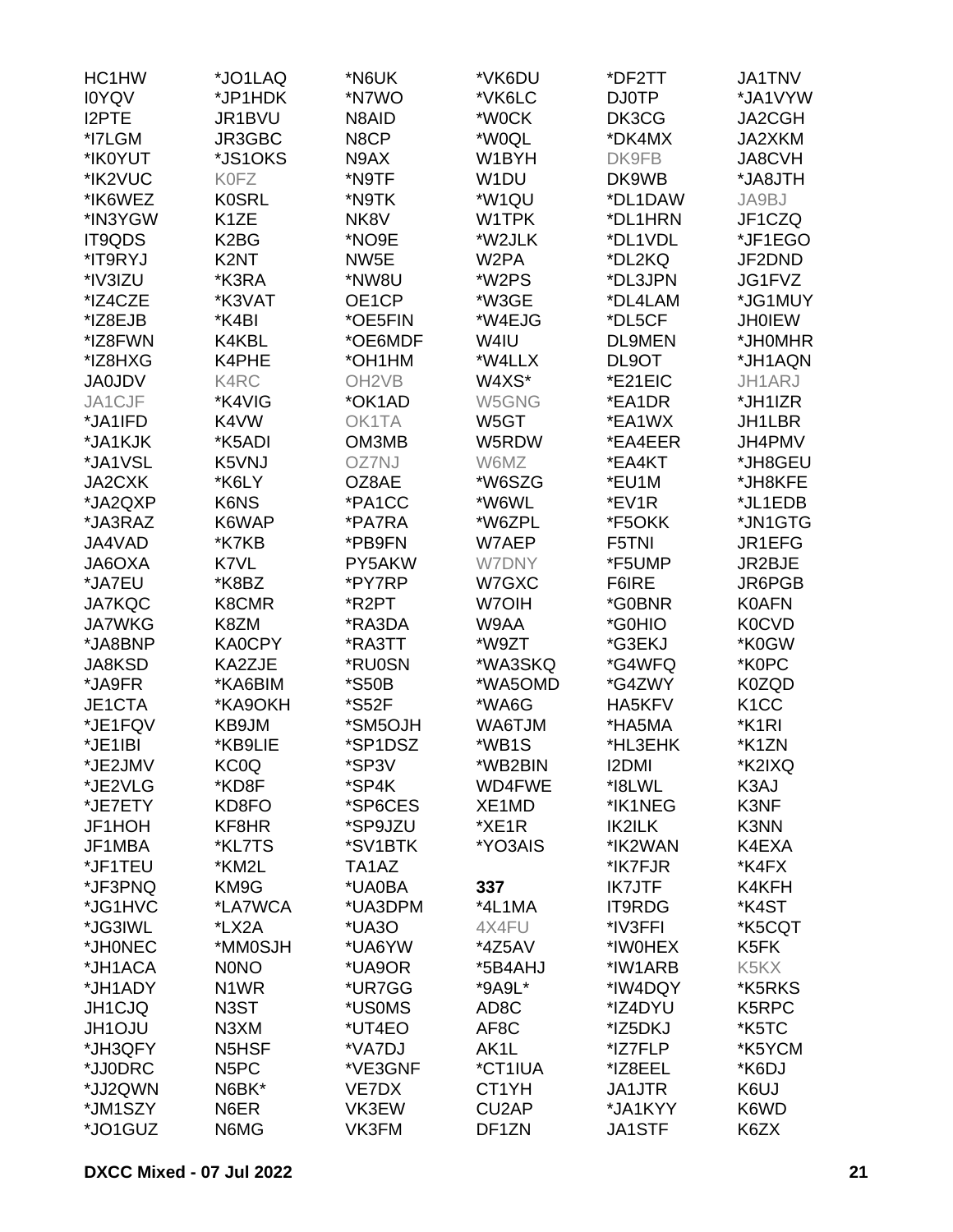| <b>K7HRW</b>                   | *RD3K              | XE <sub>1</sub> D | IK2PZC                         | K4BP               | *N9RE        |
|--------------------------------|--------------------|-------------------|--------------------------------|--------------------|--------------|
| K7RF                           | *RL3FA             | XE <sub>1</sub> M | *IK2RGT                        | *K4HMB             | ND4V         |
| *K8FH                          | *RU3QR             | *YP3A             | *IK3ITX                        | K4JYS              | *NF4L        |
| KB2HK                          | RU9LA              | *ZL4TT            | *IK6SNS                        | K5AV               | <b>NK0S</b>  |
| *KB4RM                         | *RW0CF             |                   | <b>IK8AUC</b>                  | K5JM               | *NR9J        |
| *KC6JAM                        | *RW4CY             | 336               | *IW9HII                        | K <sub>5</sub> SC  | NY2E         |
| *KG5VK                         | *RX3AGD            | 4X1FC             | *IZ4DPV                        | *K6RG              | NZ2L         |
| KH6GA/4                        | *RZ3DJ             | 4X6UU             | *IZ4GWE                        | K6SY               | *OE1DWC      |
| KM <sub>1</sub> H              | *RZ3FW             | *7L3LNF           | *IZ8DFO                        | K7HG               | OE7UDH       |
| *KP4DKE                        | SM5FNU             | 7N4OBV            | <b>JA0DMV</b>                  | K8BM               | *OK1AY       |
| *KP4JRS                        | SM6AFH             | *9A4SS            | *JA1CCO                        | K8BTH              | *OM5FM       |
| *KQ4I                          | *SP2JLR            | *A45XR            | *JA1NQU                        | <b>K8MNG</b>       | ON4XG        |
|                                |                    |                   |                                |                    | *ON6AK       |
| <b>KQ80</b>                    | *SP7XK             | AA5AM             | JA1WAE                         | K8RCT              |              |
| KS9R                           | *SP9MAV            | <b>AA7UN</b>      | JA2DTE                         | *K9FD/KH6          | *OZ7FOC      |
| *LU5OM                         | SP9UNX*            | AI2Q              | JA3EY                          | K9MX               | *PP2RON      |
| LX2PA                          | *SV1ELF            | AJ8MH             | JA3PG                          | <b>KA0BKR</b>      | *PY2GG       |
| N0VD                           | *SV7CLI            | *BA4TB            | *JA6CDC                        | KA1X               | *R3QX        |
| *N1IX                          | *UA0SR             | *CT1ETE           | JA7AB                          | KA4JNB             | *RA4WE       |
| *N1JP                          | *UA1OMS            | *DF5AU            | *JA7AKH                        | <b>KB4CRT</b>      | *RW3XZ       |
| N <sub>2</sub> BIM             | *UA3DK             | DJ2EA             | <b>JA7ASD</b>                  | KC2BW              | RX4HW        |
| N <sub>2</sub> B <sub>SA</sub> | UA9FGJ             | *DJ2MX            | *JA7BME                        | KC4EW              | *RY6M        |
| *N2KX                          | *VA3XQ             | DJ7JC             | *JA7MKB                        | KC4FW              | <b>S51NR</b> |
| *N2MUN                         | *VA7DXX            | *DJ7KJ            | <b>JA7TAP</b>                  | *KC4GL             | *S57XX       |
| N3RX                           | *VA7RY             | *DK6CQ            | <b>JA8AAJ</b>                  | <b>KE0MO</b>       | *SM2HWG      |
| N4BQD                          | VE3MDQ             | DK9CG             | JA9EEH                         | <b>KE7PB</b>       | *SP6AXW      |
| N4NM                           | <b>VE3PNT</b>      | *DL1KUR           | JA9OGE                         | *KE9S              | SP6BAA*      |
| N <sub>4</sub> PB              | *VE7SMP            | DL3ZH             | JF1OSL                         | KF6HI              | *SP7TF       |
| *N <sub>4</sub> RI             | VO <sub>1</sub> XC | *DL5KUR           | JF2VVQ                         | KG6AM              | *SV3DCX      |
| N4YIC                          | *W0EWM*            | DL6NX             | *JF2WGN                        | KI1U               | *SV3KH       |
| *N7VZU                         | <b>WORSR</b>       | <b>DL6UNF</b>     | *JG2NLN                        | KI5GD              | *UR5WBQ      |
| N9JCS                          | <b>WOTU</b>        | DL8AN             | *JH0INE                        | *KJ6P              | *US0KW       |
| NA <sub>2</sub> K              | *W2YJ              | DL8UI             | JH1MQC                         | KN <sub>50</sub>   | *UT4EK       |
| NA7AA*                         | W3EEK              | DM3ZF             | JH6XOD                         | *KN9P              | UU5JR        |
| *NF7E                          | *W3UA              | EA3EQS            | <b>JH7DNO</b>                  | *KQ4DO             | *UX1AA       |
| NF9Q                           | W4IS               | *EA8JF            | JH8JBX                         | <b>KS7T</b>        | VA3JS        |
| NI3K                           | W6KX               | *ER5DX            | *JI4WAO                        | N0JZ               | VE2BR        |
| *NS4DX                         | W7BKR              | F5JJM             | JJ1CZR                         | *N1BY              | VE2NW        |
| NY8I                           | *W7JY              | F5RUQ             | JJ1LWA                         | N <sub>1</sub> CPC | *VE2TZT      |
| *NZ3O                          | *W7NP              | G3AKU             | JL2JVX                         | N <sub>1</sub> PM  | *VE6RST      |
| OE2BZL                         | W8QZA              | G3MCS             | JL6HKJ                         | *N1WON             | <b>WOHH</b>  |
| OE3HGB                         | W9EDA              | G3RCA             | *JN4FNZ                        | *N2LM              | *W0LS        |
| *OH1NX                         | *W9GE              | *G4CUS            | <b>JQ1DJI</b>                  | *N2WKS             | <b>WOML</b>  |
| *OH2YY                         | <b>W9OO</b>        | *G4WSE            | JR2ZUQ                         | *N2YBB             | W2ARQ        |
| OH3MMF                         | W9SZ               | GM4KLO            | <b>JR7ILA</b>                  | *N3DV              | W2IOT        |
| *OK1FED                        | *WA0KDS            | <b>HB9AHL</b>     | *JS6SVV                        | *N3OC              | W2XL         |
| OK2PO                          | WA2MUA             | HB9BCK            | <b>K0RY</b>                    | N4EKD              | W4DP         |
|                                | *WA5YNB            |                   |                                | N4FW               | W4DSM        |
| *OK2ZI<br>*PT7YV               |                    | *HB9ICC           | <b>K0SQ</b><br>K1FT            | *N4UOZ             |              |
|                                | *WA6YEE            | HB9IQB            |                                |                    | W4GBU        |
| *PY3SB                         | WA8JBG             | *HB9KNY           | *K1IB                          | *N5FF              | *W4GJ        |
| *PZ5RA                         | <b>WB0CHS</b>      | *HB9MEJ           | K <sub>1</sub> V <sub>SJ</sub> | N <sub>5</sub> TC  | W4PGC        |
| *R7LP                          | *WB0TEV            | <b>I1BWI</b>      | K2EVY                          | N6JM               | W5ADH        |
| *RA3CQ                         | *WC0W              | *IK0PHY           | K3GW                           | *N6KJ              | *W5DNT       |
| RA9LT                          | WY4Q               | *IK0XBX           | K3SF                           | *N9GKE             | W5FR         |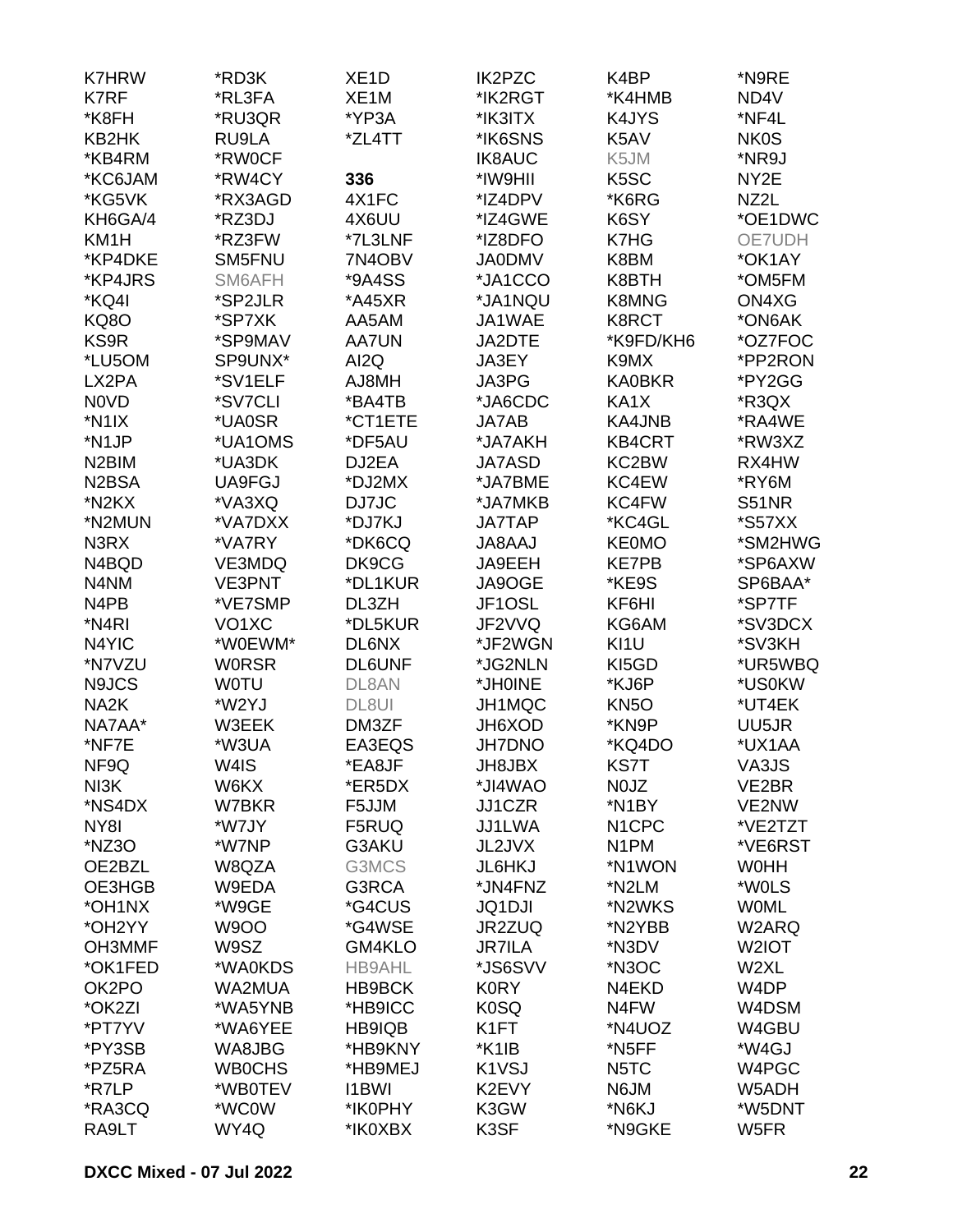| *W5KN             | *DL1TC            | *IZ5EBL            | *KB0IKW           | UA6XT               | YL2AP              |
|-------------------|-------------------|--------------------|-------------------|---------------------|--------------------|
| W5VHN             | <b>DL3JFN</b>     | *IZ6AAW            | KB6CLL            | *UN2E               | *YO4ATW            |
| W6TEX             | DL5KUA            | *IZ8EFD            | KD5BM             | *UT4ZX              | *YO8WW             |
| *W7HPW            | *DL5MHQ           | JA1AYC             | KD6X              | *UT7UV              | *YT7T              |
| W7PMV             | DL6JZ             | JA1QCA             | KE5BR             | VA3MM               | *YU1XX             |
| W7RDX             | *DL6OCM           | JA2PJX             | KK4CB             | *VE1JF              | *YU5B              |
| *W7YW             | *DL7BA            | JA2SEQ             | *KK9R             | VE3CE               |                    |
| W8BCL             | *DM2DXA           | *JA3KNN            | <b>KNOL</b>       | *VE3EY              | 334                |
| *W8HW             | *DS4NPL           | JA4CQS             | KX4H              | VE3IMO              | 7M2PSC             |
|                   | EA <sub>1</sub> N |                    | LA2GH             |                     | 9A2WJ*             |
| W8RR              |                   | JA6AQA             |                   | VU2PTT              |                    |
| W9GG              | *EA2CJA           | JA8BOV             | LA6MP             | VY2RU               | 9A3JB              |
| *W9GQW            | EA3CUU            | JA8JN              | LA8IB             | <b>WOBF</b>         | AA4DO              |
| WA1PTZ            | EA4CQT            | JE4MZA             | *LA8LGA           | <b>WONFL</b>        | AD <sub>1</sub> S  |
| WA2VKS            | *ER1LW            | <b>JG1SFX</b>      | *LB6KC            | *W0ROB              | *BA7IO             |
| WA3F              | ER <sub>2</sub> A | JH1BSR             | *LU1HLH           | *W1CSM              | *CT1DKS            |
| *WA4LOX           | *F5BDT            | JH1EDB             | *M0OXO            | W1MR                | CT1ESO             |
| WA5DTK            | F5DBT             | JH1SWD             | *N2WLG            | <b>W2OO</b>         | DF3FJ              |
| WA6GIN            | *F5EOT            | JH4HMG             | N3FG              | W2YWC               | DF6QP              |
| WA6POZ            | *F5LVL            | <b>JH7CUO</b>      | N4LZ              | W3HRF               | *DH8GV             |
| WB1AEL            | *F5PSI            | <b>JK3GWT</b>      | N <sub>4</sub> RF | W4DAO               | DJ7AO              |
| WB4ZNH            | *F5RQQ            | JK6RDM             | N5MOA             | *W4HZ               | *DK8MCT            |
| *WB9M             | F6EOO             | JL1MWI             | N5SUM             | W4TK                | DL1SCQ             |
| *WC4H             | F6FFA             | *JL3JRY            | *N5TW             | W4TNX               | DL <sub>2</sub> CC |
| WE2K              | F6FFR             | JQ1IBI             | *N5UW             | W5ISF               | DL2MEG             |
| WF <sub>2</sub> Y | *F6GNZ            | JR1CVV             | N <sub>5</sub> VN | W5LJT               | DL2RMM             |
| WO0Y              | F6HWU             | JT <sub>1</sub> CO | *N6MXU            | W5NJ                | *DL4CW             |
| *WS1L             | <b>G0ARF</b>      | <b>K0EOO</b>       | N6NR              | *W5VY               | DL4GBA             |
| WY4I              | *G0VDE            | K1MU               | *N6PSE            | *W6DXO              | <b>DL7VSN</b>      |
| XE <sub>2</sub> D | G3PMR             | *K1WY              | N7BT              | W6IZT               | DL8AK              |
| YB3OSE            | G3RVM             | K <sub>2</sub> AT  | N8AXY             | *W7DO               | DM3VL              |
| YL1XZ             | HA3NS             | *K2AX              | *N8WRL            | W7EQ                | *DM9EE             |
| *YL2KF            | HA5AF             | *K3NEM             | NA5W              | W7FPT               | *DS5FNE            |
| *YO4WZ            | HA5LQ             | K3XA               | NA5Z              | W7HX                | EA3KO              |
| YU1HI             | HA6NY             | K3ZR               | ND <sub>5</sub> S | *W7JW               | *EA3NP             |
| YU1JF             | HB9BQP            | K4ASF              | *NT2A             | *W7JX               | *EA4M              |
| *ZS2EZ            | HB9CND            | K4CM               | NU4D              | W7KAT               | *EA6AJ             |
|                   | *HB9SLO           | K4KZZ              | OE1XRW            | W7WMO               | EI3IO              |
|                   |                   |                    | *OK1AOZ           |                     |                    |
| 335               | HL1SX             | K4NNQ              |                   | W8MET               | ES5RW              |
| *4Z1TL            | *HS0ZEE           | *K4NNX             | ON8HF             | W8NL                | *F1NGP             |
| AA2A              | <b>I2RGV</b>      | K4YA               | *PA0JSE           | W8WT                | *F5LEN             |
| *AA3LX            | <b>I3BUI</b>      | K4ZLE              | PA3CSR            | *W9CLA              | F5SSG              |
| AA6IR             | *I4GAD            | K5EWJ              | *PH7A             | W9HP                | F6CQT              |
| *AA6K             | *I4MNY            | K5VVA              | PY1KN             | W9MCR               | F6GOX              |
| *AA7V             | *IF9ZWA           | K5YU               | *R8CT             | WB <sub>2</sub> CEI | G3WPH              |
| AB <sub>1</sub> J | *IK1QHB           | K6CXT              | *RA0BA            | WB <sub>2Q</sub> J  | G4FEU              |
| *AB6L             | *IK2SGB           | K6KA*              | *RA3SS            | WB4FNH              | HA5AO              |
| *AH7G             | IK4IDF            | *K6VWE             | *RA4FEA           | WD1X                | HA5DQ              |
| *AJ4A             | <b>IK6OIN</b>     | *K7HP              | *RA4HT            | *WD4LBR             | HB9CWA             |
| *CT1ILT           | <b>IK7CBN</b>     | K7UC               | *RA9CMO           | WD6T                | *HB9DHG            |
| DF3FI             | <b>ISOMVE</b>     | K8JE               | *RT3M             | <b>WE0Q</b>         | *HB9JOE            |
| *DJ9BX            | *IV3BSU           | K8JJC              | SP6DNZ            | WR5Y                | HL3GOB             |
| DK1II             | *IV3HYD           | K8KY               | *SQ7FPD           | WV1R                | *HL4CBX            |
| *DK3WW            | *IV3RJT           | K9DR               | *UA1AIR           | XE <sub>1</sub> OX  | I5NQZ              |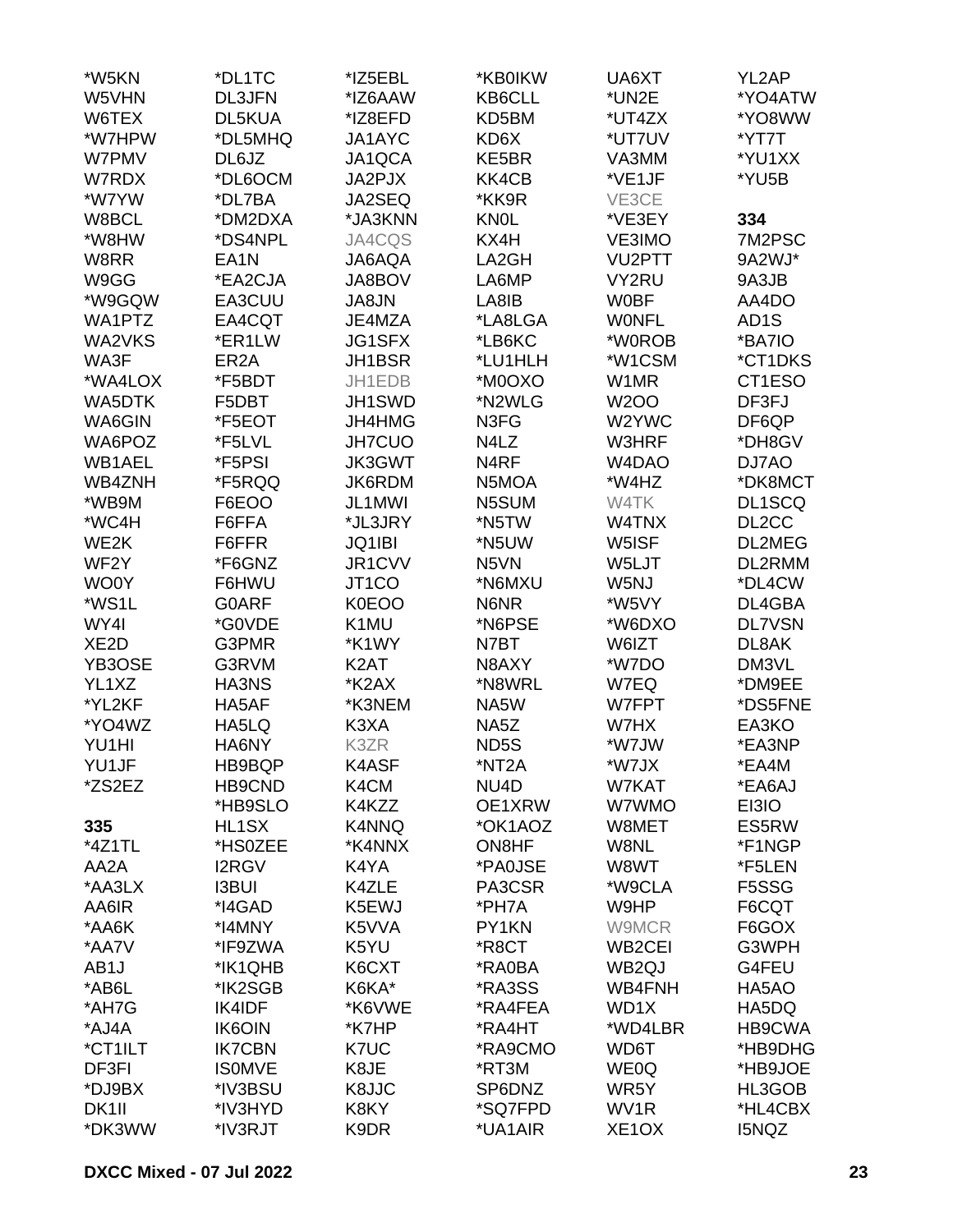| I6VYV                           | K6JAH                         | R <sub>5</sub> AA  | W9RB          | *HB9TMW           | KA2K                           |
|---------------------------------|-------------------------------|--------------------|---------------|-------------------|--------------------------------|
| <b>I8HAK</b>                    | K6JW                          | *R5DU              | <b>WB2KSK</b> | *HB9TTX           | <b>KB0EO</b>                   |
| <b>IK0APR</b>                   | K6LZ                          | *RA1OD             | WB8TRW        | <b>I4YEY</b>      | KB1KA                          |
| <b>IK0YQJ</b>                   | K7LY                          | *RA3LO             | WB9EBO        | <b>I8TOH</b>      | *KB8VAO                        |
| <b>IK2DOT</b>                   | K8DV                          | *RD3BD             | WB9OQU        | <b>IK0UTM</b>     | KE4HX                          |
| <b>IK2RZP</b>                   | K8NYM                         | *RO1B              | WV2I          | IK1MDF            | KE8UN                          |
| *IK3SWB                         | K9BIL                         | *RT5A              | *WW7M         | IK2BHX            | KH7E                           |
| *IK3XJP                         | K9IDX                         | RU1AB              | WY6N          | <b>IK2ECP</b>     | KR0I                           |
| <b>IK7VJO</b>                   | *KB1EFS                       | RU3ZX              | *YL3DQ        | <b>IK2IGX</b>     | KS9Y                           |
| *IT9SFT                         | *KB1JZU                       | *RZ3EM             | *YV4BCD       | <b>IK2UKW</b>     | LA8AW                          |
| *IT9XTP                         | KB6R                          | <b>S50U</b>        | *ZL1BYZ       | <b>IK4SDY</b>     | LU2JCW                         |
| <b>IV3TMM</b>                   | <b>KB7HH</b>                  | S57KV              |               | <b>IW1FZR</b>     | LX2KQ                          |
| IZ5BAM                          | KC4OR                         | SM5HYL             | 333           | IZ0CBB            | N <sub>1</sub> C <sub>NC</sub> |
| *IZ8GGF                         | <b>KE0ET</b>                  | *SV2DCD            | 4X1KP         | *IZ2EWR           | N <sub>2</sub> DT              |
|                                 |                               |                    |               |                   |                                |
| <b>JA1SIN</b>                   | KJ0I                          | *SV9GPV            | *9A2TD        | IZ5BYJ            | N <sub>2</sub> PU              |
| JA1WWO                          | KJ9N                          | UN6P               | 9A5N          | IZ8EEI            | N2SQW                          |
| JA1XI                           | *KK5OQ                        | *UR3EO             | <b>9A7Y</b>   | <b>JA0UMV</b>     | N <sub>3</sub> JT              |
| JA2NQG                          | *KK9H                         | UR3HC              | 9A9R          | JA2CWR            | N4BPP                          |
| JA3EUB                          | <b>KL7TC</b>                  | UR4CWQ             | AB4Z          | JA2EIV            | N4LUF                          |
| JA3GAK                          | KM4HI                         | *UR5ZEL            | AB7TJ         | <b>JA3MVI</b>     | N <sub>4</sub> ON <sub>I</sub> |
| JA3MLJ                          | KW3W                          | *UR9IDX            | AC6T          | JA5NPV            | N4SLR                          |
| *JA5WNH                         | KZ1Z                          | <b>US0YA</b>       | AE9DX         | *JA7ACM           | N <sub>5</sub> D <sub>G</sub>  |
| JA6WIF                          | LA3IBA                        | *US5CB             | ALOE*         | JE3GEL            | N <sub>5</sub> TJ              |
| JA7OP                           | LA9GV                         | *US5CCO            | CT1DOF        | *JE6DOI           | N6NT                           |
| *JA8DKJ                         | *LU5FF                        | *US6EX             | *CT1EWX       | JE7MQB            | N6VI                           |
| JA8VJ                           | N0AH                          | UT7UU              | DF6TC         | JF1IXE            | NG6W                           |
| *JG3RWX                         | *NOUN                         | UX4UM              | DH3RD         | <b>JG1TSF</b>     | NO4J                           |
| <b>JH0BQX</b>                   | N <sub>1</sub> FOJ            | VE <sub>2</sub> CY | <b>DJ0UT</b>  | <b>JG3FEA</b>     | NR <sub>2</sub> D              |
| <b>JH0RVY</b>                   | N <sub>1</sub> QY             | *VE2PS             | DJ3AN         | <b>JG6MQI</b>     | NS7K                           |
| <b>JH1UUT</b>                   | N <sub>2</sub> BI             | VE6DA              | DJ6AU         | JH1FVE            | NX4TT                          |
| JH2DMO                          | N <sub>2</sub> JV             | VK4OQ              | DJ9HQ         | JH3KEA            | *OE4AAC                        |
| JH6RRR                          | *N3CZ                         | <b>W0QQ</b>        | <b>DK0IU</b>  | *JH8OCV           | OH <sub>1</sub> H <sub>D</sub> |
| <b>JH7NTW</b>                   | *N3UA                         | W <sub>1</sub> VJ  | <b>DK0SR</b>  | JJ1LID            | OH <sub>2</sub> TI             |
| JI1CQA                          | N4BLX                         | W2MPI              | DK2PR         | <b>JR0PJR</b>     | OP4K                           |
| *JI3CJP                         | N <sub>4</sub> BY             | *W3RFQ             | DL1XE         | JR1EYB            | OZ4VW                          |
| *JL1OEC                         | N4II                          | W3RJW              | DL2AW         | JR2BPV            | OZ8RO                          |
| *JL1VWL                         | N4RWG                         | *W4ATL             | DL5NO         | *JR7MAZ           | <b>PA0RRS</b>                  |
| <b>JL7BRH</b>                   | N4XYZ                         | W <sub>4</sub> CJ  | DL6GC         | <b>K0KM</b>       | PA1AW                          |
| JO1ABS                          | *N5BO                         | W4GCK              | DL8PG         | K <sub>1</sub> DT | PA <sub>3</sub> C              |
| JR1ITT                          | N <sub>5</sub> I <sub>D</sub> | W4TOM              | DL9JI         | K <sub>1</sub> JN | *RA3XDX                        |
| <b>K0CCM</b>                    | N <sub>5</sub> LU             | W4YP               | E73W          | K <sub>1</sub> TO | RU6M                           |
| *K0OK                           | N6AX                          | W5DM               | EA1KK         | K3STX             | RV9CX                          |
| K1WJL                           | N6XG                          | W5FIX*             | *EX8O         | K3YR              | *RW9LL                         |
| *K <sub>2</sub> C <sub>BI</sub> | *N8NB                         | W5JAY              | F5MPS         | K4MQM             | RX6DX                          |
| K3CV                            | N9RC                          | W5LV               | F6BAT         | K4OQ              | RX6LG                          |
| K4GN                            | <b>ND0N</b>                   | W5VQ               | F6JOB         | K4SX              | S51GW                          |
| *K4RG                           | NJ3K                          | W6GG               | F8BPN         | K6MX              | <b>S51V</b>                    |
| *K4WGW                          | *OE7FMH                       | *W6IHG             | *F8DHE        | K7BV              | S52TJ                          |
| K5BGB                           | OH <sub>1</sub> XT            | W6MTV              | G4ADD         | K7QYY             | S55DX                          |
| *K5FO                           | OH <sub>2</sub> FS            | W6SPQ              | G4DJJ         | K8MK              | SE <sub>2</sub> T              |
| K5GL                            | OH6RX                         | W7HS               | G4XRV         | *K8NVR            | SMODRB*                        |
| K5LAM                           | OK <sub>1</sub> AVI           | W7IU               | G7VJR         | K9EXY             | SP3DV                          |
| K6BIA                           | *OK2AF                        | <b>W9NIP</b>       | *HB9DVZ       | K <sub>9</sub> OP | SP6FER*                        |
|                                 |                               |                    |               |                   |                                |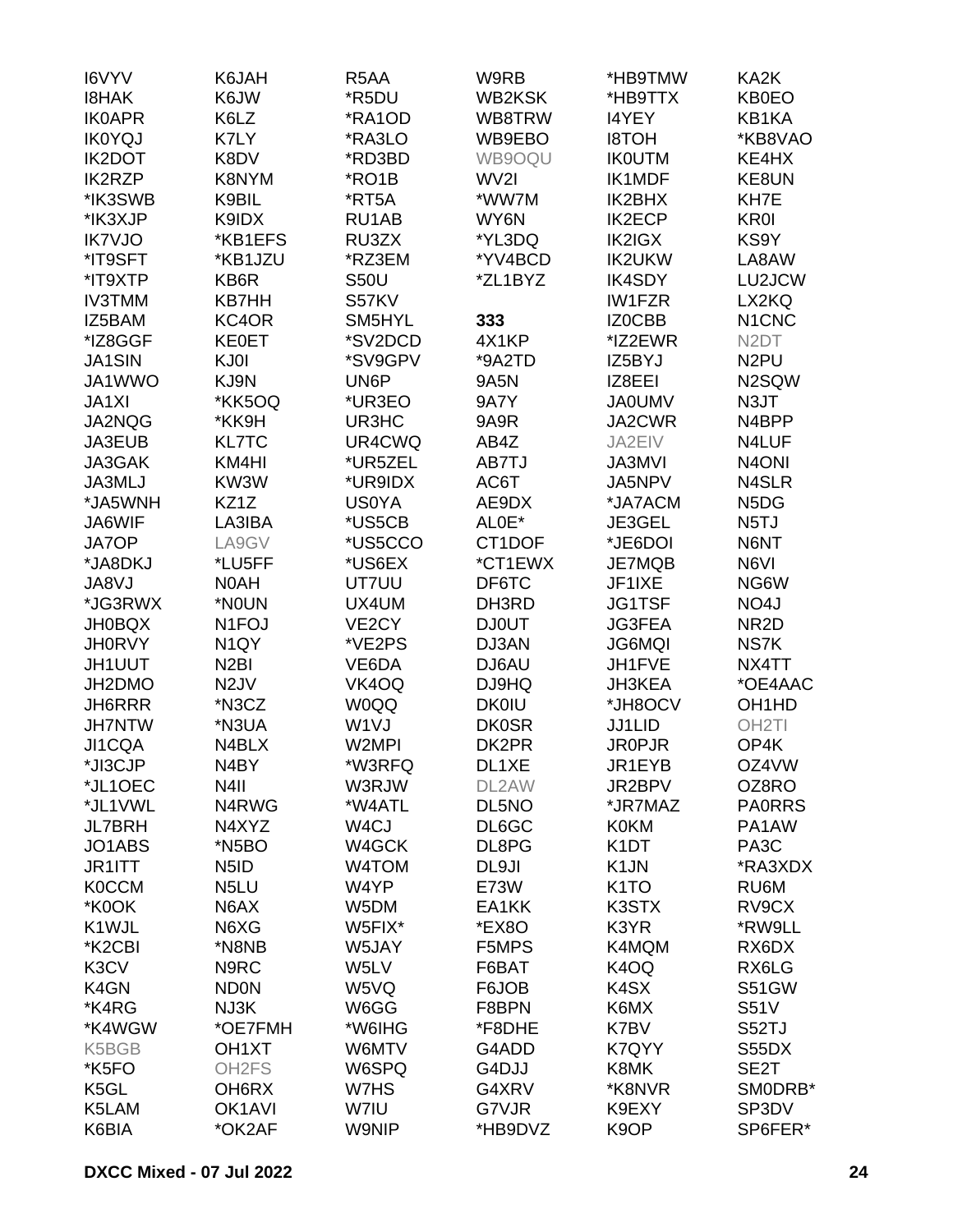| *SP7FRO            | AD <sub>8</sub> O | JH2PWM                         | NF4U                            | 331           | JE2TRG                        |
|--------------------|-------------------|--------------------------------|---------------------------------|---------------|-------------------------------|
| *SV3FUP            | CX6VM             | JH3GFA                         | NG <sub>0</sub> G               | 9A1AKL        | JE3CHA                        |
| TA2DS              | <b>DJ0FV</b>      | <b>JH7AJD</b>                  | NK7Y                            | 9A1BOP        | JE3MYG                        |
| <b>UA0FDX</b>      | DJ2WN             | <b>JH7BRG</b>                  | NV <sub>1</sub> Q               | 9A1CDO        | JF2SKV                        |
| UA4PK              | DJ3AA             | <b>JH7LVK</b>                  | OE2WJL                          | AF4CD         | JF5FGY                        |
| <b>US0SY</b>       | DL1SMA            | JI1FDF                         | ON4LD                           | AF4HX         | <b>JH7DIS</b>                 |
| *UX7VA             | DL2DN             | JJ1TBB                         | ON6AA                           | AL7O          | <b>JI1JMK</b>                 |
| *VE3EK             | DL2GBB            | <b>JK1HGI</b>                  | PY2DY                           | AL7TC         | <b>JK1AJX</b>                 |
| VE3WT              | <b>DL2RNS</b>     | JK1ODA                         | *R1NL                           | DD0ZN         | JN1RQV                        |
| VE5KX/W0           | DL4DZL            | JK3DGX                         | RD3AW                           | DF2NE         | JN3OBF                        |
| VE6SH              | DL9RC             | JL2PQV                         | RK9UN                           | DJ3NW         | JR2CFD                        |
| VK3KE              | <b>E76C</b>       | *JR7GBL                        | RN3OA                           | DJ5MC         | JR2PMT                        |
| *W1FQ              | EA6VQ             | <b>JS1DLC</b>                  | S57TA                           | DK2XX         | <b>K0FG</b>                   |
|                    |                   |                                |                                 |               |                               |
| W1USN              | F3PZ              | <b>K0BFR</b>                   | SM1TDE                          | DL1YM         | K0HT                          |
| W2EQ               | F5LTT             | <b>K0DN</b>                    | SM4EPR                          | DL2HX         | <b>KOMFI</b>                  |
| W3TMZ              | F8CIQ             | <b>K0DX</b>                    | SM5CBM                          | <b>DL7LV</b>  | K1ACC                         |
| W3YZI              | G4CJY             | <b>K0HB</b>                    | SM5IMO                          | <b>DL7UKA</b> | K <sub>1UI</sub>              |
| W <sub>4</sub> BAI | G4YVV             | K <sub>2</sub> KI <sub>B</sub> | SP2AJO*                         | <b>DL7XS</b>  | K <sub>1</sub> W <sub>C</sub> |
| W4EQV              | G4ZOY             | K2PF*                          | SP3CFM                          | DL8USA        | K <sub>2</sub> AQ             |
| W4STB              | HA1ZH             | K3RT                           | SV <sub>1</sub> AV <sub>D</sub> | DS2BGV        | K <sub>2</sub> UF             |
| W5RJA              | <b>HB9CNU</b>     | K4DTT                          | UA4PCM                          | DS5ACV        | K3AH                          |
| W5TFV              | <b>HB9TKS</b>     | K4XD                           | UT4UZ                           | EA5GHD        | K3PU                          |
| W5THT              | HK3TY             | K6NR                           | UW8SM                           | EI5GM         | K3TN                          |
| W5UE               | HL5BMX            | K7KJ                           | VE <sub>2</sub> QO              | EW1KP         | K4AB                          |
| W5WTX              | <b>IOMMI</b>      | K7VC                           | <b>VE3RIG</b>                   | F5VHJ         | K4DK                          |
| W6PQZ              | <b>IONUM</b>      | K7YZO                          | VE3UR                           | F6DAM         | K4VNY                         |
| W6UC               | <b>I6CBI</b>      | K8IKE                          | VK6VZ                           | GU4YOX        | K4YYX                         |
| *W8IW              | <b>IK1PMR</b>     | K8LY                           | *VK8NSB                         | HB9VC         | <b>K4ZNC</b>                  |
| W8RLS              | IK4MFP            | K8RRT                          | *VP8NO                          | HL2KV         | K5CWR                         |
| W9EAA              | <b>IW0SAF</b>     | K8WW                           | <b>WOIJN</b>                    | I2JR          | K <sub>5</sub> P <sub>S</sub> |
| W9GN               | IZ0ADG            | KC3VE                          | <b>W0PSY</b>                    | <b>I3ZSX</b>  | K6QU                          |
| WA1UDH             | <b>IZOHTW</b>     | KC5CR                          | W <sub>2VP</sub>                | <b>I5HLK</b>  | K6SD                          |
| WA2MZX             | *IZ1LBG           | <b>KK7YC</b>                   | W4EA                            | <b>I6KK</b>   | K7EM                          |
| WA4JJW             | IZ2EIH            | KN3P                           | W4SD                            | <b>I7ALE</b>  | K7KH                          |
| WA4OBO             | IZ5JMZ            | KQ5U                           | W5CCP                           | <b>I7PXV</b>  | K7LAZ                         |
| <b>WA7ZDU</b>      | IZ7GXB            | KR8N                           | W5OXA                           | <b>IK1MEG</b> | <b>K7NPN</b>                  |
| WB2NPY             | IZ8FDH            | KS5Z                           | W6TUR                           | <b>IN3DEI</b> | <b>K7SKW</b>                  |
| WC5P               | <b>JA0CVW</b>     | <b>NOASA</b>                   | W8NDP                           | <b>IT9RTA</b> | K7WK                          |
| WD5J               | JA1DLX            | N <sub>1</sub> HN              | W8TA                            | <b>IV3KVC</b> | K8JH                          |
| WD8JJA             | JA1RTX            | N <sub>2</sub> KW              | W9YE                            | IZ2MGN        | KA1DJ                         |
| WQ5W               | JA1UTZ            | N <sub>2</sub> ZN              | WA8MCD                          | IZ8EKL        | KA3HXO                        |
| *YB1UUN            | JA2DN             | N3KN                           | WB8BPU                          | JA1ATF        | KA9ABC                        |
| <b>YU7DR</b>       | <b>JA2HSE</b>     | N <sub>4</sub> CRI             | *WP4EJH                         | JA2DHG        | KC4MK                         |
| Z31RQ              | JA2MYA            | N4MJ                           | WS5E                            | JA2ODS        | KE4VU                         |
|                    | <b>JA7TQK</b>     | N <sub>5</sub> AI              | WS7L                            | JA3MNC        | KE8UM                         |
|                    |                   |                                |                                 |               |                               |
| 332                | <b>JA7VEI</b>     | N5EA                           | *YB0COU                         | JA4FJL        | KK1W                          |
| 4Z4KX              | JA9CVY            | N6BU                           | YL2RP                           | <b>JA7DRM</b> | KK5DO                         |
| 7M4AOE             | JA9GPA            | N6DKZ                          | YO3JF                           | <b>JA7XRO</b> | KK6H                          |
| 9A2UA              | JE1HKW            | N6RQ                           | *YO8OU                          | <b>JA8BIO</b> | KM8K                          |
| <b>9A2Y</b>        | JE1QYI            | N7QU                           | *YT1Q                           | JA8CAQ        | KM9Y                          |
| 9A3Y*              | *JF3SUL           | NA5DX                          | ZL2IFB                          | JA8DWR        | KN1M                          |
| 9A7KM              | <b>JG7AMD</b>     | NA6MG                          |                                 | JA8XDM        | KN6M                          |
| A35RK              | JH1DGQ            | <b>ND0F</b>                    |                                 | JE1GGI        | KV1E                          |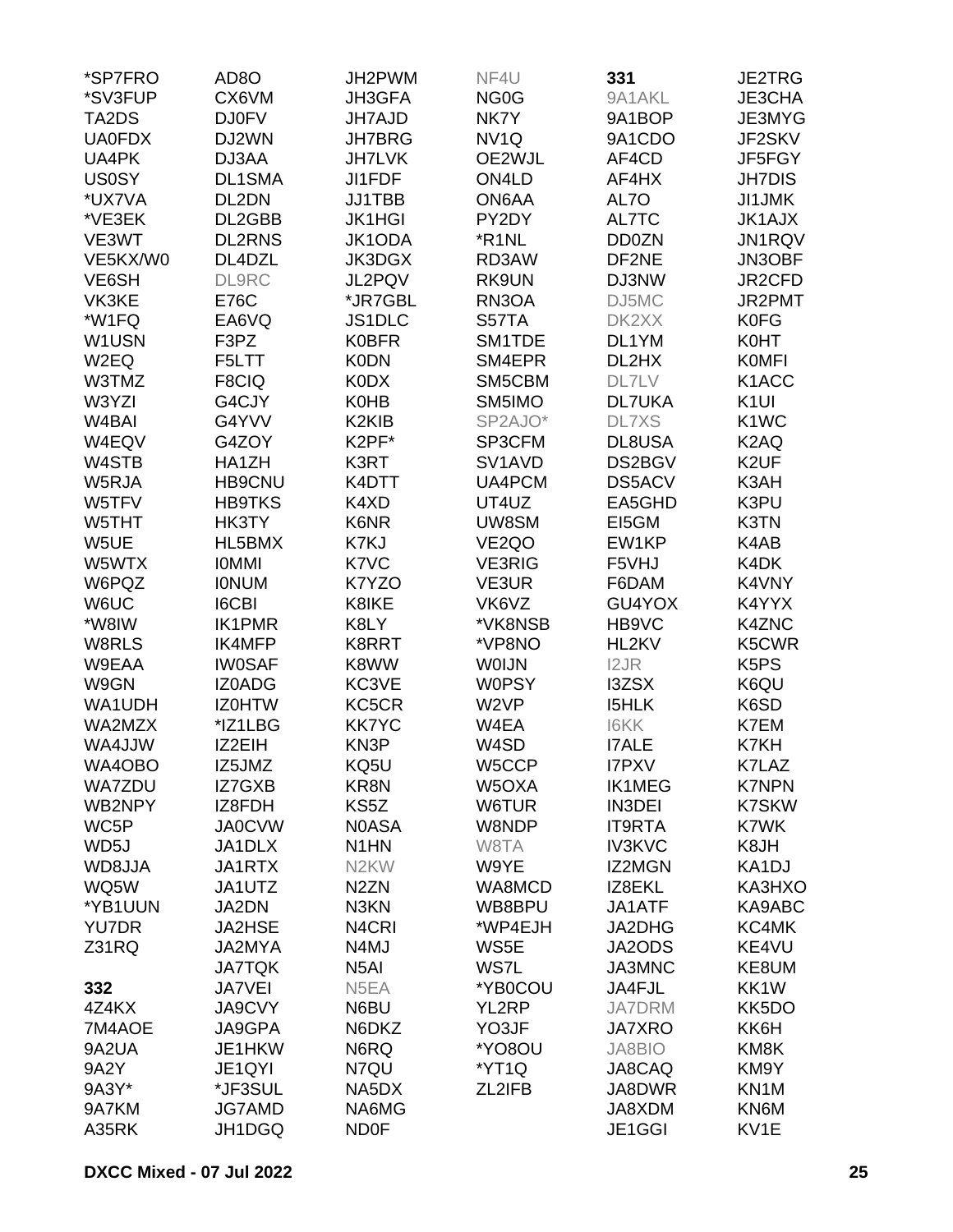| KX5W                          | W3FI              | EI9JF                          | JP1AEG                         | LA2RR              | W7FF               |
|-------------------------------|-------------------|--------------------------------|--------------------------------|--------------------|--------------------|
| LU4MEE                        | W3MZG             | <b>EI9O</b>                    | <b>JR3ANG</b>                  | <b>NOCWR</b>       | W8IWJ              |
| <b>MOURX</b>                  | W3ZL*             | ES1FB                          | <b>JR5KQF</b>                  | N <sub>1KI</sub>   | W8VSA              |
| <b>MD0CCE</b>                 | W5JG              | EU1U                           | <b>JR7AGI</b>                  | N <sub>2</sub> ED  | <b>WA0RVK</b>      |
| <b>MM0EAX</b>                 | W5RKK             | F5AMH                          | JR8AMF                         | N <sub>2</sub> ZR  | <b>WA0WOF</b>      |
| N0AX                          | W8YMB             | F6DYG                          | K <sub>0</sub> GD              | N4TOL              | <b>WA1ZIC</b>      |
| N <sub>4</sub> HN             | <b>WA5NFC</b>     | F6HGB                          | K1MOD                          | N5DRV              | <b>WA2FUE</b>      |
| N4LZL                         | WA6HAT            | F8ATM                          | K1TWF                          | N5PRU              | WA9YTQ             |
| N4QWF                         | WA8MOA            | G3JNB                          | K <sub>1</sub> WO              | N6IBP              | WB4M               |
| N <sub>5</sub> D <sub>D</sub> | WB2UFF            | HA9RE                          | K1WVX*                         | N7RP               | WB4OMM             |
| N5GM                          | WB3EFQ            | <b>HB9AUT</b>                  | K2BMI                          | N8OC               | WB5SSD             |
| N <sub>5</sub> JC             | <b>WB7WQE</b>     | <b>HB9BIO</b>                  | K2YGM                          | N <sub>9</sub> OP  | WC8W               |
| N5OHL                         | WC7N              | <b>HB9CQL</b>                  | <b>K3ANS</b>                   | NC <sub>1</sub> E  | WD8NVN             |
| N7RD                          | <b>WD4OIN</b>     | HB9DLU                         | K3OSX                          | NC4AA              | WD8RJR             |
| N7SB                          | WD8MQY            | <b>HB9EAA</b>                  | K3SUE                          | NJ9K               | WO6T               |
| N9DQ                          | WE <sub>1</sub> P | <b>HB9FBG</b>                  | K4KDX                          | NM4L               | WX0B               |
| <b>NJ0M</b>                   | WE2L              | HK3CQ                          | K4QG                           | NO9Z               | XE1JRV             |
| NJ <sub>5</sub> X             | WO6R              | HK6BDX                         | K4WES                          | <b>NR0T</b>        | YO3FRI             |
| NS6P                          | WW1V              | <b>I2FUG</b>                   | K5AVH                          | NX2X               | ZL <sub>2</sub> AO |
| OE3HWC                        | WZ5U              | I2KBD                          | K5QT                           | NX8Y               |                    |
| OH <sub>2</sub> BEJ           | YO3GJC            | I2LXA                          | K <sub>5</sub> R <sub>SI</sub> | NY <sub>2</sub> F  | 329                |
| OH <sub>2</sub> BVE           | <b>YU7NW</b>      | <b>IC8BNK</b>                  | K <sub>5</sub> ZD              | ON7BJ              | 9A4WY              |
| OH3KRH                        |                   |                                | K6AAB                          |                    |                    |
|                               | ZP5JCY            | <b>IK0EFR</b>                  | K6OP                           | <b>PA0TO</b>       | 9A5CW<br>9A5WW     |
| <b>OH7XI</b>                  |                   | <b>IK1RKN</b>                  |                                | <b>RA0FA</b>       |                    |
| OH8NW                         | 330<br>4X1EL      | <b>IK2GSN</b>                  | K6TKM                          | RK4FD              | 9A9K               |
| <b>ON9CFG</b>                 |                   | <b>IK5FTV</b><br><b>IK6LLJ</b> | K6UJS                          | RW9SG              | AA4AR              |
| PA <sub>2</sub> R             | 4X10Z             |                                | K8MVZ                          | S53ZZ              | AA4KA              |
| PC3T                          | 5B4XF             | IT9DSZ                         | K8VC                           | SK3PY              | AA4VK              |
| RA1AOB                        | 9A1DX             | <b>IW1FGY</b>                  | K <sub>9</sub> GS              | SM7DBD             | AA6PW              |
| RA1QD                         | 9A2JG             | <b>IW1GGN</b>                  | K9GY                           | SV9COL             | AB0GA              |
| RA3BL                         | 9A6T              | IZ0LKV                         | K9MFI                          | US1IDX             | AC5O               |
| RN3DK                         | AA2F              | IZ2AMW                         | K9QA                           | UT8IO              | CT1BOY             |
| RU1AO                         | AA2X              | IZ3EAX                         | K9SUH                          | VE <sub>1</sub> HQ | CT1BZG             |
| RU3OW                         | AE5PL             | <b>IZ3ENH</b>                  | <b>KA0CDN</b>                  | VE3CV*             | CT1HHP             |
| RU6L                          | AG5W              | IZ8FFA                         | KA2ANF                         | VE3UTT             | CU3AN              |
| S52DD                         | DF <sub>1</sub> R | JA1BMA                         | <b>KA5RNH</b>                  | VE5FX              | DF7VO              |
| <b>S52OT</b>                  | DF7EE             | JA1ERB                         | KA5TTC                         | VK3EUZ             | DF9KF              |
| <b>SMOMPV</b>                 | DJ2UU             | JA1SJC                         | KB9S                           | <b>W0QD</b>        | DK9CR              |
| SM3DTR                        | <b>DK0UB</b>      | JA2JYP                         | KC5TJG                         | <b>W0SMV</b>       | <b>DLOAA</b>       |
| SM6EOC                        | DK3GG             | JA3CA                          | KC8EU                          | W <sub>1</sub> FC  | <b>DL1SDH</b>      |
| SM6MCW                        | DK5WS             | JA6ARJ                         | KC8QT                          | W1NK               | DL1ZU              |
| SP6DLO                        | DK8OK             | <b>JA6NQT</b>                  | KD <sub>2</sub> SC             | W <sub>1</sub> OZ  | <b>DL2RTL</b>      |
| <b>UN7TW</b>                  | DL1DWT            | <b>JA7SN</b>                   | KE4KY                          | W <sub>1</sub> RH  | <b>DL3NCR</b>      |
| UW2ZM                         | DL1EK             | <b>JA8BKI</b>                  | KF5EA                          | W <sub>2</sub> OR  | DM3ML              |
| <b>VE3AIA</b>                 | DL2SDD            | <b>JA9AGX</b>                  | <b>KL7AK</b>                   | W3EF               | EA1BLA             |
| VE5FN                         | DL4MAU            | JE2KSM                         | KN <sub>2N</sub>               | W3HDH              | EA3WD              |
| W1EQD                         | <b>DL4RCK</b>     | JE2RDO                         | KN4KL                          | W3KD               | ES2EZ              |
| W1XZ                          | DL5CT             | <b>JG8NKJ</b>                  | KR4U                           | W4TUN              | F5BBD              |
| W2BE                          | DL5OCE            | JH2ABL                         | KT <sub>1</sub> V              | W4WW               | F8XT               |
| W2JAJ                         | DL6RBG            | JH2HLT                         | KU <sub>5</sub> B              | W5DAW              | G4CWD              |
| W2KZ                          | <b>DS3HWS</b>     | JH2XQY                         | KZ7N                           | W5GA               | G4ZYQ              |
| W <sub>2Q</sub> O             | DS5RNM            | <b>JK3NSD</b>                  | LA1VFA                         | <b>W6NGW</b>       | HL2CFY             |
| W3ACO                         | EA7SG             | <b>JN4ASA</b>                  | LA2DS                          | W6VD               | HL9HH              |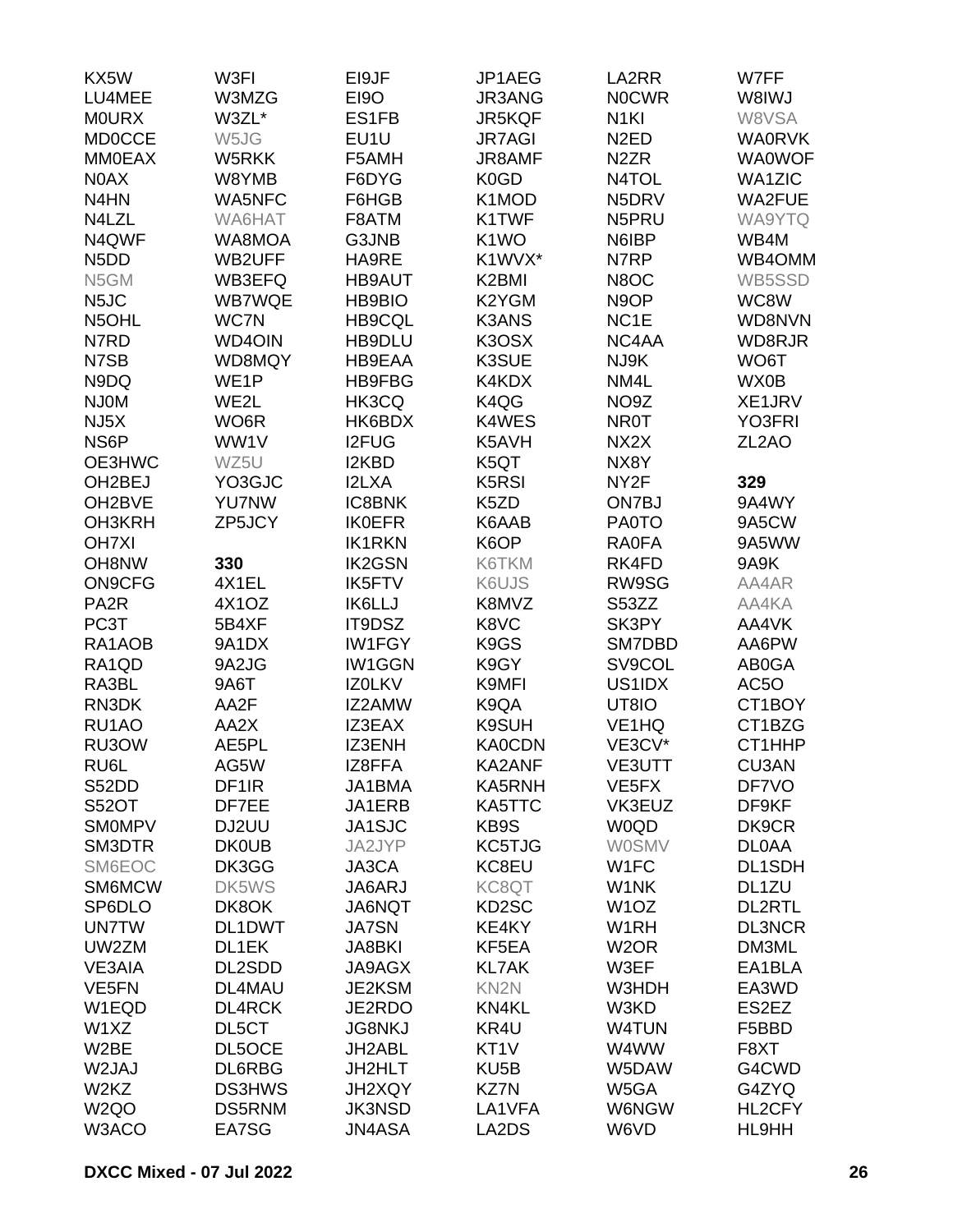| I2HVE                         | NE5S                | WB2QMU           | <b>IWOAFS</b>                  | N9JR                | WX6M              |
|-------------------------------|---------------------|------------------|--------------------------------|---------------------|-------------------|
| <b>IK0IHA</b>                 | NE9K                | WB3GOC           | <b>IZ3NYS</b>                  | NL7S                | YU7DX             |
| <b>IK1HJS</b>                 | NX <sub>1</sub> L   | WB8LFO           | IZ5EKW                         | NR <sub>4V</sub>    | ZL2ACP            |
| <b>IK6RFQ</b>                 | OE6VIE              | WC5M             | IZ8AJU                         | <b>NS0B</b>         | ZL2ASM            |
| IZ1GLT                        | OH <sub>2</sub> BOZ | WD9IIC           | <b>JA0RQV</b>                  | OE5MJL              |                   |
| IZ1JMN                        | OH <sub>8</sub> US  | WO4Y             | JA1GYO                         | OH4MF               | 327               |
| IZ3BJK                        | ON4ACG              | WX9U             | <b>JA1HOX</b>                  | OH <sub>8</sub> OB  | 7K1PTT            |
| IZ3EBA                        | ON4CT               | XE2FL            | <b>JA1UII</b>                  | ON4CDX              | 9A4BL             |
| JA1IXY                        | OZ4OC               | YO3JW            | JA1XPH                         | ON4SW               | AC5AA             |
| <b>JE0UXR</b>                 | <b>PA0JNH</b>       | YO9FNP           | JA1XZF                         | PA3GVI              | AG1J              |
| JE3GRQ                        | PT2ADM              |                  | JA7JT                          | R7KC                | CU3BL             |
| JE3NWQ                        | R <sub>2</sub> DO   | 328              | JA9YBA                         | R9SA                | DF <sub>2QC</sub> |
| JE4CIL                        | RA1AG               | 4Z5SG            | JE1VPC                         | RO7T                | DF6EX             |
| JE8IGW                        | RA3QUA              | 9M6XRO           | JE3LWB                         | S53ZL               | DG7RO             |
| JF2VIC                        | RT6T                | AA4VV            | JH6WHN                         | S57AL               | <b>DJ1TU</b>      |
| JF6XQJ                        | RU6FZ               | AA6NP            | <b>JH7AKT</b>                  | SA0AQT              | DK6WF             |
| JH3EUJ                        | RV3FT               | AB2E             | <b>JI3ICP</b>                  | <b>SMODSF</b>       | <b>DL0JK</b>      |
| JH4AAG                        | RX3DTN              | AB6CF            | JJ1ENZ                         | SM7BAU              | DL1FBO            |
| <b>JH7RTQ</b>                 | SM6CMR              | AD4J             | JJ1OKK                         | SP1MWK              | DL1LZ             |
| JJ3GPJ                        | SP6GNJ              | CT1GPQ           | JN1NOP                         | SP5ELA              | DL1SP             |
| JR1EBE                        | UT7EC               | DJ4OQ            | <b>JN3TRK</b>                  | SP9DLY              | DL2FAI            |
| <b>JS2XGS</b>                 | UY0ZG               | DK1AX            | <b>JW7FD</b>                   | SQ1X                | DL2UR             |
| <b>K0KP</b>                   | VA2WA               | DK1WU            | <b>K0COM</b>                   | SV <sub>1EJD</sub>  | DL3DTH            |
| K2IQK                         | VA3NO               | DK9FE            | <b>K0THN</b>                   | SV <sub>2</sub> JAO | DL3EAP            |
| K <sub>2</sub> P <sub>Z</sub> | VE <sub>2UI</sub>   | DL2BCH           | K0TPP                          | UA6LAH              | DL4FAY            |
| K4HP                          |                     |                  | K1IFJ                          |                     |                   |
|                               | VE3WHE              | <b>DL2HRT</b>    | K1LEC                          | <b>UN7ECA</b>       | DL4MEH<br>DL8ZAW  |
| K4MY                          | VK3GA               | DL5RDI           |                                | V51B                |                   |
| K4WJ                          | VK3HJ               | DL5XAT           | K <sub>2</sub> K <sub>SH</sub> | VA <sub>2</sub> ZO  | DL9EY             |
| K <sub>5</sub> BC             | <b>W0BBI</b>        | <b>DL7ARM</b>    | K4EA                           | VE1CAW              | <b>DL9MKA</b>     |
| K5MOY                         | <b>WOFS</b>         | <b>DL7UPN</b>    | K4ELV                          | VO <sub>2</sub> GD  | DM2TO             |
| K6ASK                         | <b>WOJRN</b>        | EA2AA            | K4PZT                          | W1XS                | <b>DS1JFY</b>     |
| K7AZG                         | W1DDD               | EA5CRC           | K4QE                           | W2BZR               | EA1PP             |
| K8DB                          | W1JMM               | ER3DX            | K4WFM                          | W2ELH               | EA7QW             |
| K8EB                          | W1TY                | F <sub>2QD</sub> | <b>K5OO</b>                    | W <sub>2</sub> FK   | EI2GLB            |
| K8RS                          | W1WC                | F5JGA            | K5XM                           | W3NS                | F5ELL             |
| K9MY                          | W2AAN               | F6DSX            | K6HHD                          | W3PL                | F6IMB             |
| KD4W                          | W3KRB               | F6HJR            | K7CO                           | W4DTA               | G3HSR             |
| KD9M*                         | W4SKW               | F6IFE            | K9YC                           | W4HM                | G3TQZ             |
| KE6V                          | W4YCZ               | G3RPB            | KA2AJT                         | W5MJ                | <b>GIOTJJ</b>     |
| KP2L                          | W5CJZ               | G3ZQH            | KD <sub>2</sub> OD             | W <sub>5</sub> PS   | <b>GW0ANA</b>     |
| <b>KP4JFR</b>                 | W5CPI               | G4AFU            | KE4E                           | W5YDA               | HA7CY             |
| KW9U                          | W6UPI               | <b>GMONAI</b>    | KE5OG                          | W6PMT               | <b>I5ELQ</b>      |
| LA <sub>2</sub> CF            | W6UR                | GW3SFC           | <b>KK0T</b>                    | W7PAQ               | <b>IK4YCQ</b>     |
| LA7XK                         | <b>W7HRD</b>        | HI3T             | KO6KD                          | <b>WAOIDK</b>       | IK8ENH            |
| LY1G                          | W7RR                | HL1IE            | KP4N                           | <b>WA0SXV</b>       | <b>IK8OZV</b>     |
| LZ1QN                         | W8BBQ               | I3OBO            | LZ2HN                          | WA4DAN              | <b>IW2FND</b>     |
| N1QMM                         | W9LU                | <b>IK5ATM</b>    | N3CY                           | WA4JZS              | <b>JA0HWF</b>     |
| N3TR                          | W9NT                | IK6DTB           | N <sub>4</sub> O <sub>A</sub>  | WA4WPN              | JA1KRW            |
| N4HGZ                         | <b>WA2IFS</b>       | <b>IK6HRB</b>    | N4TG                           | WA8VSJ              | JA3AVO            |
| N5ATT                         | <b>WA4ICK</b>       | <b>IK7CJV</b>    | N5AQ                           | <b>WB0YQT</b>       | JA5CPJ            |
| N <sub>5</sub> GO             | WA4SFF              | <b>IT9KCD</b>    | N7EPD                          | WD4NBX              | JA8ANQ            |
| N <sub>5</sub> UL             | WA4VDN              | IV3AZZ           | N7YB                           | WK3I                | JA8EJZ            |
| N6TNX                         | WA5LFD              | <b>IV3XNF</b>    | N7YX                           | WM7A                | JA8GYQ            |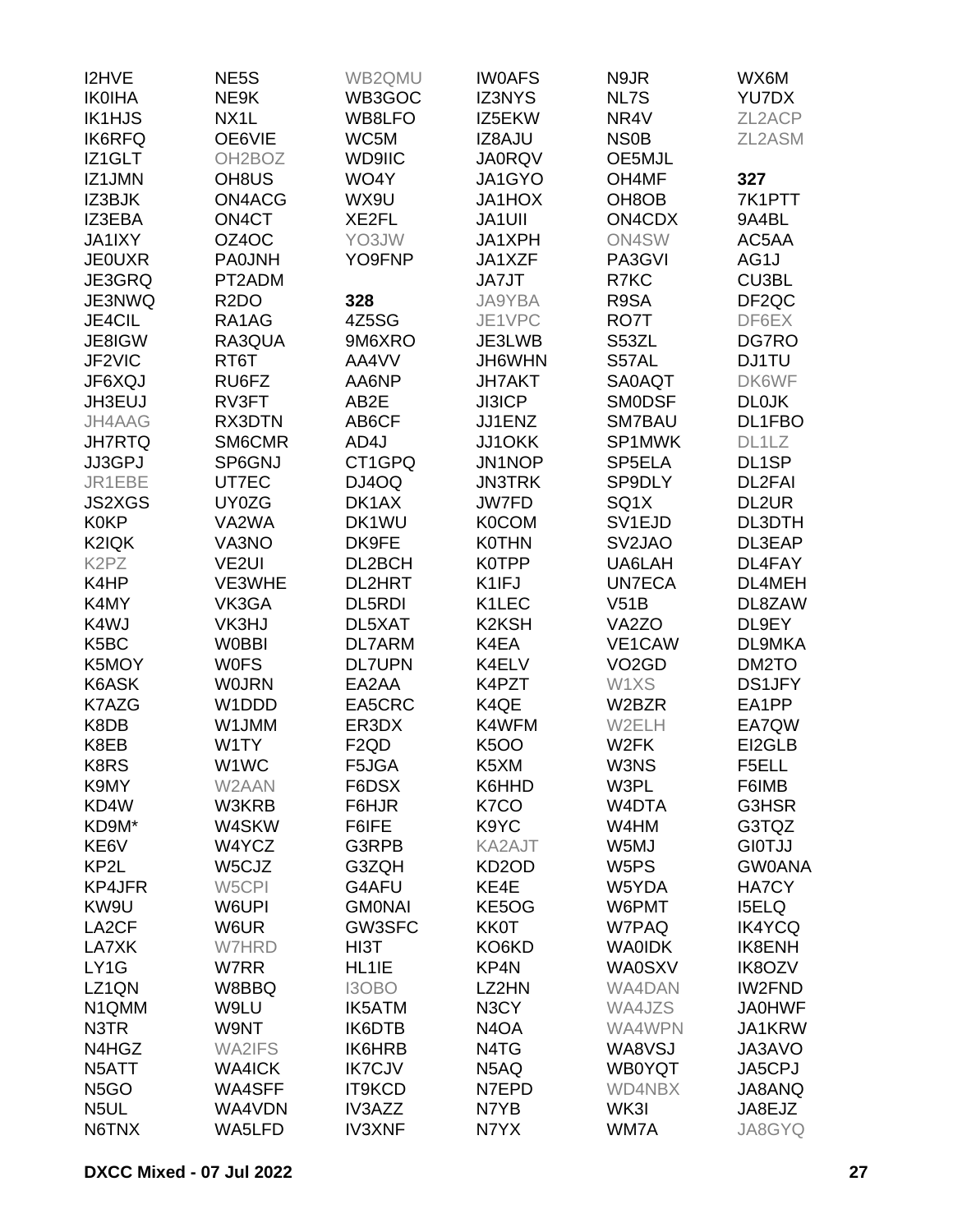| JA9EAE                        | N3KR              | WA4CEM            | K4MQ               | W1ZS               | HB9BYZ            |
|-------------------------------|-------------------|-------------------|--------------------|--------------------|-------------------|
| JE1OHL                        | N4AYO             | WA8W              | K4NYV*             | W2AXZ              | HG6IA             |
| <b>JE7RJS</b>                 | N4DRC             | <b>WX0V</b>       | K4WHN              | W <sub>2</sub> UB  | HL4CJG            |
| JF2OZH                        | N4LR              | XE <sub>1</sub> K | K4WNW              | W3FOX              | <b>IOAEC</b>      |
| JF2UEE                        | N6NPG             | XE1MDX            | K4YL               | W3GK               | <b>I1GJC</b>      |
| JF6WBP                        | N8AYY             | XE2LV             | K6JAT*             | W4TGB              | IC8SQS            |
|                               |                   |                   |                    |                    |                   |
| JG1IEF                        | N8NA              | YO4DW             | K7FL               | W4UCK              | <b>IK0OPS</b>     |
| JG1IWB                        | N9ZI              | YU3MAY            | KD3TB              | W4XT               | <b>IK4TVP</b>     |
| JG1SWM                        | NP3CW             | <b>YV5OIE</b>     | <b>KE0DV</b>       | W6WA               | IK6ZDF            |
| <b>JH0GHZ</b>                 | NX2T              |                   | KF <sub>2</sub> G  | W6YD               | IK8MRD            |
| <b>JH0OXS</b>                 | NY <sub>2</sub> A | 326               | KI5GF              | W7SIR              | <b>IV3SCR</b>     |
| JH1AEP                        | <b>ON6BC</b>      | 9A1CBM            | KI7AO              | W7VSM              | <b>IV3TOU</b>     |
| JH1VRQ                        | OZ7AX             | AA4FL             | KJ6YK              | W8IFX              | <b>IW2ETR</b>     |
| JI1MTM                        | PA0OI             | AD4AA             | KT <sub>5</sub> X  | W8KNH              | IZ2LSC            |
| JK2XLJ                        | PA3AWW            | AF6F              | LZ1YE              | W9AP               | IZ4MJP            |
| JL1UFW                        | PY1OL             | AH7A              | N3ARK              | W9SC               | IZ8GCE            |
| JO1UAL                        | PY3DF             | AK9Y              | N3CSL              | <b>WA1KUL</b>      | IZ8LKL            |
| JO4CFV                        | R <sub>1QA</sub>  | <b>DL9TW</b>      | N <sub>4</sub> CT  | WA1Z               | <b>JA0RCK</b>     |
| JP1SRG                        | RA5BM             | DL9ZO             | N4HK               | WA2OHD             | JA3MHV            |
| JR1UFN                        | RN9N              | <b>E72U</b>       | N4QF               | <b>WA7BNM</b>      | JA3NHL            |
| JR3NZC                        | RU9UC             | F6DBX             | N <sub>4</sub> SJ  | WB2IRK             | JA3QOS            |
| JR4CEB                        | RZ0AF             | <b>HB9CIC</b>     | N <sub>5</sub> FJY | WB <sub>2</sub> V  | JA3TYT            |
| JR6GUU                        | <b>SM0BYD</b>     | <b>HK0HEU</b>     | N5WYR              | WB4GMR             | JA3VOT            |
| <b>JR7FRW</b>                 | SM3PHM            | <b>HS0ZIV</b>     | N6OND              | WB6FWS             | JA3WLN            |
| <b>JR9GMS</b>                 | SQ <sub>9V</sub>  | <b>I1RB</b>       | N6QI               | WB6OTB             | JA4AQA            |
| K0KL*                         | SV5DKL            | <b>I1SOP</b>      | N6XU               | WC7Q               | JA7GAP            |
|                               |                   |                   |                    |                    |                   |
| K1AMF                         | UA4AZ             | <b>IK2RPE</b>     | N7EO               | WD9Q               | JE3SSL            |
| K1KNM                         | UN7G              | <b>IK6NUZ</b>     | NG6N               | <b>WG0M</b>        | JF1HUC            |
| K <sub>1</sub> LT             | VA2LC             | <b>IW0GBU</b>     | NN1NN              | WQ1H               | JF8QNF            |
| K <sub>2</sub> TA             | VA2LM             | IW1QN             | NN <sub>8</sub> L  | WS9W               | <b>JH0FBH</b>     |
| K2YEH                         | VA3MO             | <b>IW3SSA</b>     | NR7DX              | WT2Q               | JH1OXV            |
| K <sub>2</sub> YPT            | VE3DGX            | IZ4DIW            | NS <sub>1</sub> L  | WW2DX              | JH1SBE            |
| K <sub>3</sub> X <sub>C</sub> | VE3DR             | JA1EPL            | NX3Y               | XE1GBM             | JH2KKW            |
| K4CF                          | <b>VE3JFS</b>     | JA1JCQ            | NY4H               | YB0AZ              | JH3CKP            |
| K4JZ                          | VE3MFW            | JA1QIW            | OE3EPW             |                    | JK3BLD            |
| K7OVM                         | VE3NSZ            | JA1RLV            | OE5CMN             | 325                | JL1TXC            |
| K8EAB                         | VE4XQ             | JA2EJI            | PA3DLM             | 4X1ZQ              | JN1BAH            |
| K8GI                          | W <sub>1</sub> VT | <b>JA3TBT</b>     | PT2NP              | 9A1CRS             | JR1SSH            |
| KA5VFU                        | W2NJN             | <b>JA3UNA</b>     | RA3WDK             | <b>AA0KA</b>       | KOIL              |
| <b>KB5CSQ</b>                 | W3KX              | JA4KFA            | RV3GW              | AG7N               | <b>K0PCG</b>      |
| KC4ZH                         | W4OY*             | JA5KT             | <b>SM6JHO</b>      | CE3BBW             | <b>K0XE</b>       |
| KC5M                          | W4QS              | JA6BCI            | SP6IEQ             | CE6ID              | K <sub>1</sub> TU |
| KD5QHV                        | W5AH              | JA6MWF            | SQ9OH              | DF7FC              | K4JC              |
| <b>KK0DX</b>                  | W5KWK             | <b>JA7AUM</b>     | TF3DC              | DK9MC              | K4YJ              |
| KK4XL                         | W5QM              | JE1TTI            | UA1ORK             | DL <sub>1</sub> SO | K5DHY             |
| KQ4EE                         | W6MVW             | <b>JH0JQS</b>     | UA9OS              | DL2DBP             | K6UT              |
| KS4S                          | W6NW              | JH2PWY            | VE <sub>1</sub> OP | DL2MDU             | K6XV              |
| LA2GV                         | W6YLL             | JI8XLD            | VE3EGO             | DL5SDB             | K7MO              |
| LU1FM                         | W7AH              | JO1WXO            | VE3GJH             | DL9CI              | K8FZ              |
| LU <sub>2</sub> CC            | W7BEM             | JQ2NBX            | VE4GR              | EA8MT              | K9HLW             |
| N0QX                          | W8UQ              | JR1XFS            | VE4GV              | F6DHI              | K9PG              |
|                               |                   |                   |                    |                    |                   |
| N <sub>2</sub> JSB            | W9CPV             | JR3EQA            | W1DAR              | G8DX               | KA4OTB            |
| N <sub>2</sub> RJ             | WA2BB*            | K3JWI             | W <sub>1</sub> OU  | GW4MVA             | <b>KA7AUH</b>     |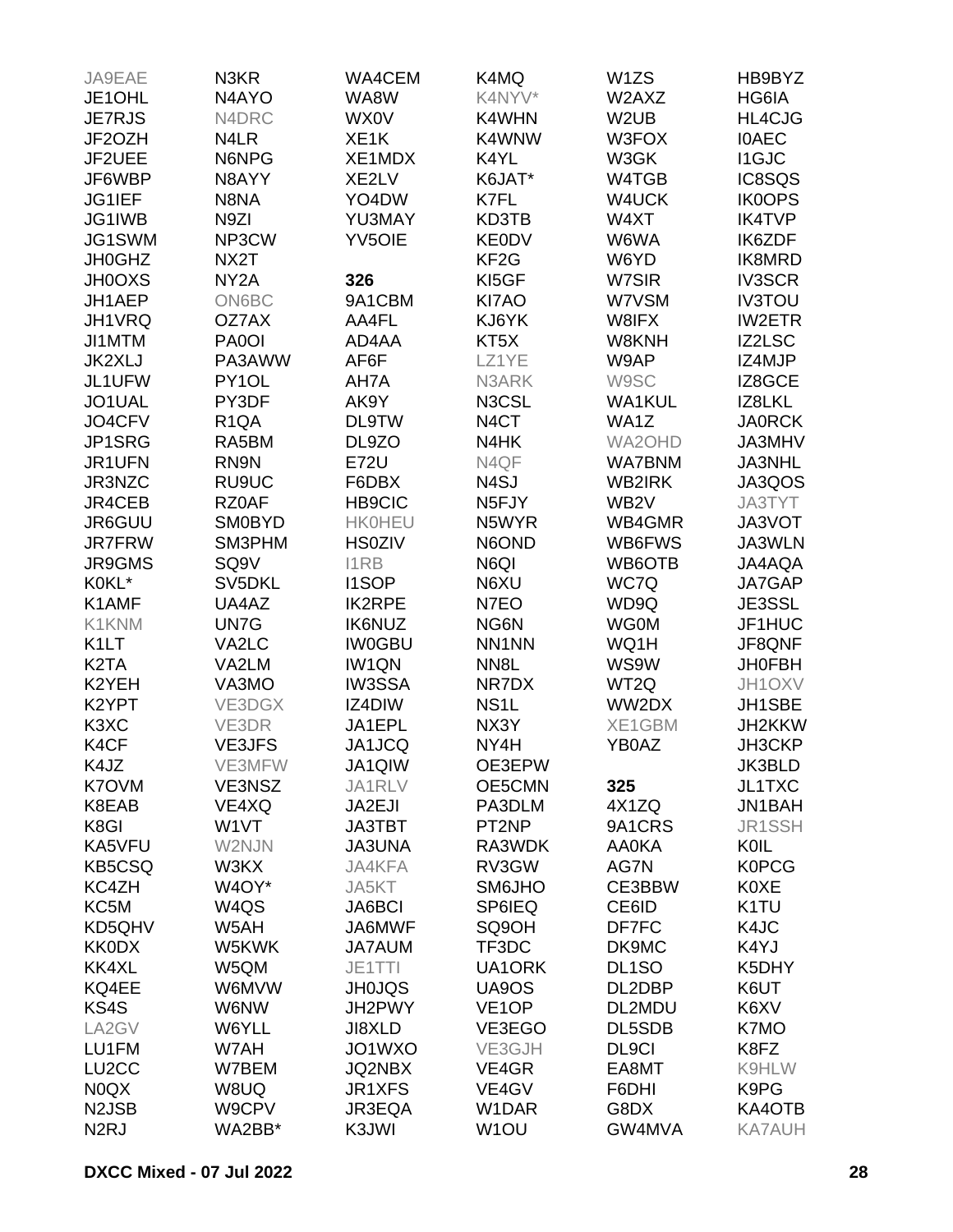| KC1PY              | W9YRZ         | JF1UOW                        | W1WA              | JA1FJJ                        | OZ1BXG              |
|--------------------|---------------|-------------------------------|-------------------|-------------------------------|---------------------|
| KC4HW              | W9ZCL         | JG1NBD                        | W2HUG             | JA1NGM                        | OZ1LCG              |
| KC4IR              | <b>WA7HQD</b> | JH1FNU                        | W4ID*             | JA1UTQ                        | OZ7AM               |
| KC4VU              | WB2OHD        | <b>JH4ADK</b>                 | W4LSC*            | JA6SRB                        | <b>PA7TWO</b>       |
| KE4S               | WB2QFV        | JH8GYP                        | W5HNK             | JA8BMK                        | PY2FN               |
| KG8CZ              | WB9MSM        | JH8WXF                        | W6TGI             | JE3GUG                        | PY6HD               |
| KO <sub>1</sub>    | WC4X          | <b>JK1TCV</b>                 | W6VY              | JF4HDR                        | PZ1DY               |
|                    |               | <b>JR0DLU</b>                 |                   |                               |                     |
| KR0G               | <b>WD0HNQ</b> |                               | W7IV              | <b>JH0NOS</b>                 | RD3A                |
| N3DD               | WX1S          | JR1DNH                        | W8FJK             | JH1WIX                        | RK7T                |
| N3EEI              | WY7M          | K0XM                          | W8JA              | <b>JH7QLR</b>                 | RW9QA               |
| N3MLV              | YL2TW         | K0ZX                          | W9HBH             | <b>JQ1TIV</b>                 | RZ3DW               |
| N4BSN              | YO3QK         | K1FEV                         | WA2MNM            | <b>JR3RIY</b>                 | <b>SM0DGW</b>       |
| N4GJ*              | <b>YT7WW</b>  | K1MAA*                        | WA5YOM            | <b>K0MD</b>                   | SM5ELV              |
| N4LV               | YU1ZO         | K1OYQ                         | <b>WB0TVP</b>     | K <sub>2</sub> T <sub>G</sub> | SP8BUH              |
| N6EHA              | YU2TW         | K2HJB                         | WB2TKY            | K3GP                          | SV <sub>2</sub> CCA |
| N7IP               | YU9A          | K6VV                          | WB4KTC            | K4EAR                         | SV8CKM              |
| N8BIB              | ZS6ASW        | <b>K7CMR</b>                  | WB8RNY            | K4KAY                         | UN9L                |
| N8VV               | ZS6NJ         | K7XE                          | <b>WB9PTN</b>     | K5NOF                         | VE3OI               |
| NX5B               |               | K8QKY                         | WB9V              | K <sub>5</sub> TR             | VE8EV               |
| NY <sub>1</sub> L  | 324           | K9RMP                         | WT8R              | K <sub>5</sub> XK             | <b>WOVD</b>         |
| OH3NDH             | AA4AM         | KC3KE                         | YT7TY             | K6JL                          | <b>W0ZS</b>         |
| OK1DKR             | AA4DD         | KD <sub>2</sub> GC            | YU1RK             | K7LB                          | W1EL                |
| PA <sub>1</sub> H  | AA5HP         | KD5MD                         |                   | K8KU                          | W <sub>2</sub> GS   |
| PA3GND             | AA7KE         | KD <sub>5</sub> R             | 323               | K9MRD                         | W3HER               |
| PT7CB              | AC9A          | KE4DH                         | 9A2GF             | KA4LRM                        | W4GHD               |
| R <sub>3</sub> ST  | AF5CC         | KP4S                          | A65BR             | KB0X                          | W4HGW               |
| RD9M               | AF6S          | KR9F                          | AA2ZS             | <b>KB4NJ</b>                  | W4ZGR               |
|                    |               |                               |                   |                               |                     |
| SM4DDS             | AI3R          | KW1DX                         | AA3AZ             | KC3J                          | W5RAE               |
| SM5EIT*            | DJ0JJ         | KZ1L                          | AA5VU*            | KD3T                          | W6CR                |
| SP1MHV             | DL1FCM        | LA8NH                         | AA6XV             | <b>KF0RQ</b>                  | W6LDE               |
| SP6OJK             | <b>DL1TRK</b> | N <sub>1</sub> IA             | AB3CV             | KG2T                          | W6NVN               |
| <b>SP7QHR</b>      | DL2MIH        | N <sub>2</sub> R <sub>D</sub> | <b>AC0B</b>       | KG5UZ                         | W6OPO               |
| SP9N               | DL2SWN        | N3GB                          | AE4CW             | KH6MT                         | W7CUS               |
| TI5RLI             | <b>DL6IAN</b> | N <sub>5</sub> PA             | AG3V              | KN7D                          | W8CPO               |
| UA1TAN             | DL7AOM        | N7UX                          | AG5Y              | KX9B                          | W8XC                |
| UA6FQ              | EA5AR         | N9BW                          | CX4CO             | LB2TB                         | W8YAH               |
| VE <sub>2</sub> CU | EA5BZS        | N <sub>9</sub> CO             | DF3AO             | LU8DY                         | W9DF                |
| VE3CWP             | F9YN          | N9FH                          | DJ1YH             | N <sub>2</sub> BT             | W9JOP               |
| VE3KY              | HK3G          | NM <sub>2</sub> L             | DL1WM             | N3JM                          | WA9PWP              |
| VE3RA              | HL1CG         | OE2KHM                        | DL4FBZ            | N4QWZ                         | WB9I                |
| <b>VU2NKS</b>      | I6PZ          | OH <sub>1</sub> BV            | EB3CW             | N5OUE                         | WD5AAM              |
| <b>WOJIN</b>       | <b>IK2LTR</b> | OK2BON                        | F5JNE             | N7TM                          | WD8OFB              |
| W1GUW              | <b>IV3MGN</b> | OK2OZL                        | F6FTB             | N9QQK                         | WM4AA               |
| W2IQB*             | <b>IW0AGX</b> | OZ0KY                         | HA3JB             | NA4K                          | WX0Y                |
| W2XX               | IZ2KPE        | PA3BWD                        | HB9BSL            | ND7K                          | ZS1LS               |
| W4NO               | IZ4BBF        | RA3FH                         | <b>HB9FMN</b>     | NF <sub>1</sub> G             | ZS6UT               |
| W5HNS              | <b>JA0DXG</b> | SM5AKS                        | HC <sub>1</sub> H | NF9S                          |                     |
| W5PVE              | <b>JA0ORM</b> | SM6CGI                        | <b>IK3DVY</b>     | NV9L                          | 322                 |
| W6SA               | JA1GVT        | UL7NW                         | <b>IK8GYS</b>     | NX4DX                         | 7K3QPL              |
|                    |               |                               |                   |                               |                     |
| W6YR               | JA1JPM        | UN7LZ                         | <b>IZ0RVI</b>     | NZ9C                          | 9A1ARS              |
| W7MEM              | JA1JWP        | VE3GQ                         | IZ3NXC            | OE3JAG                        | AA3NJ               |
| W8SFF              | JA9FO         | VE3KI                         | IZ8DPL            | OH8LXT                        | AA4LU               |
| W9JL               | <b>JE3BIQ</b> | <b>WOKKT</b>                  | IZ8VYU            | OM3IM                         | AB5A                |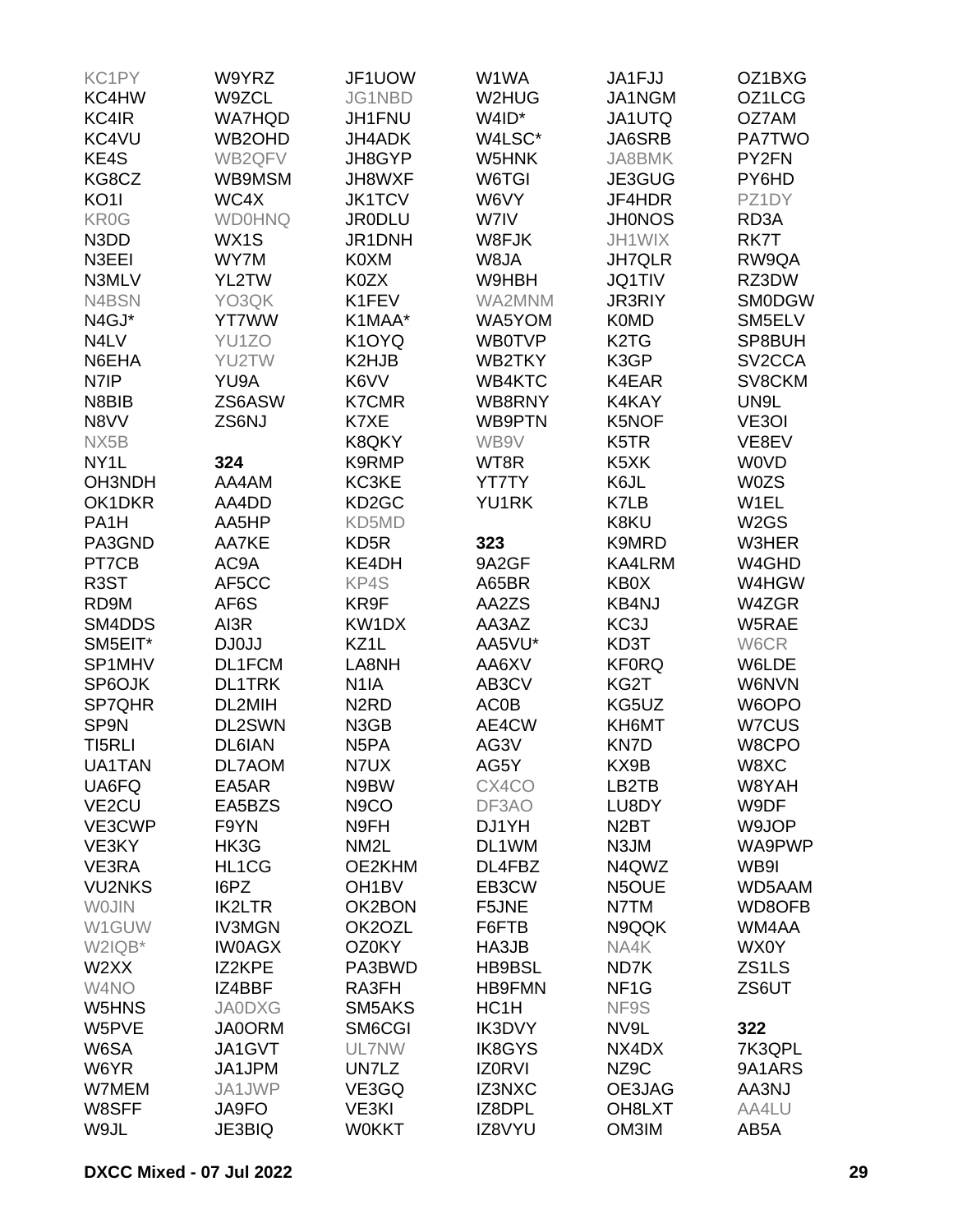| AC6DX              | K4YXJ               | W7JWM             | JF4PAG                        | RA1QY              | G0AWA                         |
|--------------------|---------------------|-------------------|-------------------------------|--------------------|-------------------------------|
| CT3MD              | K5FNR               | W8EG              | JF6FFS                        | RM3DA              | <b>HA7GN</b>                  |
| CU3EQ              | K5FZ                | WA2HMU            | JG1LRE                        | SP7FBQ             | HB9DAC                        |
| DJ5EJ              | K5JN                | WA3DMH            | JG3EOO                        | SP9WZS             | <b>I8TSL</b>                  |
| DK4BW              | K5JTH               | WA6KHK            | JH1DUL                        | SQ2GXO             | <b>IN3MQT</b>                 |
| <b>DL7UBA</b>      | K6BV                | <b>WA7HR</b>      | JH2TPI                        | SQ7NSN             | IZ5RVG                        |
| DL9MFH             | K6MKF               | WB2ZTH            | JH6WDG                        | <b>SV3ICK</b>      | JA2HYD                        |
| <b>DL9MRF</b>      | K6UNE               | WB5HBR            | <b>JH7XVB</b>                 | UA1CKC             |                               |
|                    | <b>K7MRU</b>        | WB7BWZ            |                               |                    | JA3ENN<br>JA7GZM              |
| DO4DXA             |                     |                   | <b>JN7DOS</b>                 | <b>US0TA</b>       |                               |
| EA1KY              | K8ARY               | WB9IWN            | JR1DQK                        | VE3BZ              | JA8WBW                        |
| EA5ZR              | KA6V*               | WF9V              | JR4IVR                        | VE3CRG             | JF1KMC                        |
| EC <sub>1</sub> A  | KB2FCV              | WN4G              | JR6GHN                        | VE6KY              | JH1OVY                        |
| EU1KY              | <b>KB7TW</b>        | YB9WZJ            | <b>K0AL</b>                   | VE6SV              | JK1MZT                        |
| F4BKV              | KC4QT               | <b>YU7NF</b>      | K0AY                          | VE7JKZ             | JR6CSY                        |
| F <sub>5</sub> RZJ | KI4TWA              | YV <sub>5LI</sub> | <b>K0SN</b>                   | W1KDA              | <b>K0DI</b>                   |
| <b>GOKJP</b>       | KK9T                | ZS1XG             | <b>KOTLM</b>                  | W1XV               | K2BLA                         |
| GW4TSG             | KP4AM               |                   | K1USA                         | W2JWF              | K2EUH                         |
| <b>HAONAR</b>      | LA9TY               | 321               | K <sub>2</sub> QPN            | W3DM               | K4IT                          |
| HI3Y               | LX2SM               | 7M4CLF            | K4RWP                         | W3ML               | K4UTI                         |
| HK1X               | <b>MM0BQN</b>       | AA4EA             | K4SGL                         | W3PN               | K4WM                          |
| HL5QY              | <b>NOJW</b>         | DF2NU             | K5AOL                         | W3RW               | K5DWI                         |
| <b>IOTIC</b>       | <b>NOVY</b>         | DJ5FM             | K5BDS                         | W4HNK              | K7FD                          |
| I2WOQ              | N1EUO               | DJ8NT             | K <sub>5</sub> P <sub>Z</sub> | W5ADD              | K7LV                          |
| I6TIH              | N4TKF               | DK1WB             | <b>K7DSE</b>                  | W6MAC              | <b>K7ORK</b>                  |
| <b>IK2GXK</b>      | N6TD                | DK2WV             | K7EV                          | W6VIO              | K7RZ                          |
| <b>IV3NBA</b>      | N7NH                | DL9FM             | K7MY                          | <b>WA7OBH</b>      | K7YG                          |
| IZ8IEV             | NA4CW               | DS5DNO            | K7WT                          | <b>WA8IQF</b>      | K9JLK                         |
| JA1CFZ             | NF <sub>2</sub> K   | EA2AAZ            |                               | <b>WB2KPE</b>      | K9WWT                         |
|                    |                     |                   | K9TN                          |                    |                               |
| JA1ITJ             | OE1EMN              | G2ATM             | KA2HMJ                        | WB5AAA             | KA1DE                         |
| <b>JA1NIR</b>      | OE1JIS              | HB9DWL            | KA5EJX                        | WB9RJQ             | KC9JP                         |
| JA1PVX             | OH1HAQ              | HB9NL             | KA8SYV                        | WF4U               | KD8BZY                        |
| JA4CZM             | OH <sub>2</sub> BVI | HK3TU             | KB2ENF                        | WG7A               | KF <sub>1</sub> C             |
| JA5AOF             | OH <sub>5</sub> OZ  | I2DJX             | <b>KB5UNX</b>                 | WK9Z               | KF5AR                         |
| <b>JA5NON</b>      | <b>OH7MP</b>        | <b>IK2DZN</b>     | KB7V                          | WN7M*              | KF8PM                         |
| JA8IYI             | OZ5HP               | <b>IK2PZQ</b>     | KB9I                          | XE <sub>2</sub> X  | KI4LP                         |
| <b>JA8SHI</b>      | RA3LAL              | <b>IK3TZB</b>     | KC8RP                         | YU1AST             | <b>KK7R</b>                   |
| JA8UIV             | RG7G                | <b>IK4UPJ</b>     | KD1HN                         | ZL1BWK             | KO4MR                         |
| JF5APX             | RL3AA               | <b>IK8PGE</b>     | KD3AL                         | ZS <sub>2</sub> I  | KP3V*                         |
| JH2BUF             | <b>RT0F</b>         | <b>IT9AUT</b>     | KI4HL                         |                    | KV <sub>2</sub>               |
| JH2CJW             | <b>S51AD</b>        | IT9AZS            | KJ5PQ                         | 320                | LA2XPA                        |
| <b>JH2TIP</b>      | <b>S58J</b>         | IT9IQQ            | KQ4NW                         | 7L1CYC             | LA7GIA                        |
| JI2KUJ             | SK5PZ               | <b>IT9MUO</b>     | KR9V                          | AA9RR              | LW7DX                         |
| JJ1SBO             | SM5GLC              | IZ6ERS            | KS <sub>1</sub> A             | AB <sub>1</sub> OC | N <sub>1</sub> M <sub>D</sub> |
| JJ3PUF             | SP6BPY              | JA1ACB            | <b>LA0FA</b>                  | AB5GU              | N <sub>1</sub> NY             |
| <b>JJ7XTV</b>      | SP6TRX              | JA1HP             | <b>MOAID</b>                  | AE9YL              | N <sub>2</sub> GBH            |
| <b>JK2WFV</b>      | <b>UN7FW</b>        | JA1JXR            | N <sub>2</sub> N <sub>W</sub> | AF3Y               | N <sub>2</sub> WL             |
| JR1RKA             | UT2AB               | <b>JA2HOL</b>     | N4AXT                         | AI <sub>5</sub> P  | N7IZD                         |
| JR2TQG             | VO <sub>1</sub> CA  | JA3ANW            | N6NF                          | AJ9D               | N7RE                          |
| JR5SWZ             | VR <sub>2KF</sub>   |                   | N9EAJ                         |                    | N8WD                          |
|                    |                     | <b>JA4HXF</b>     |                               | DH5VK              |                               |
| <b>K0EY</b>        | <b>WOIEA</b>        | <b>JE0ART</b>     | NA6L                          | <b>DLOEB</b>       | NA <sub>2</sub> G             |
| K0XD               | W3ZGD               | JE1ARQ            | OE3CBA                        | DS4NYE             | NG4M                          |
| K4MIH              | W4GH                | JE3CYW            | OK5TK                         | E[4]               | NK5Y                          |
| K4WZ               | W5KD                | JF4GXN            | PJ2HB                         | F5TMJ              | NT <sub>1</sub> A             |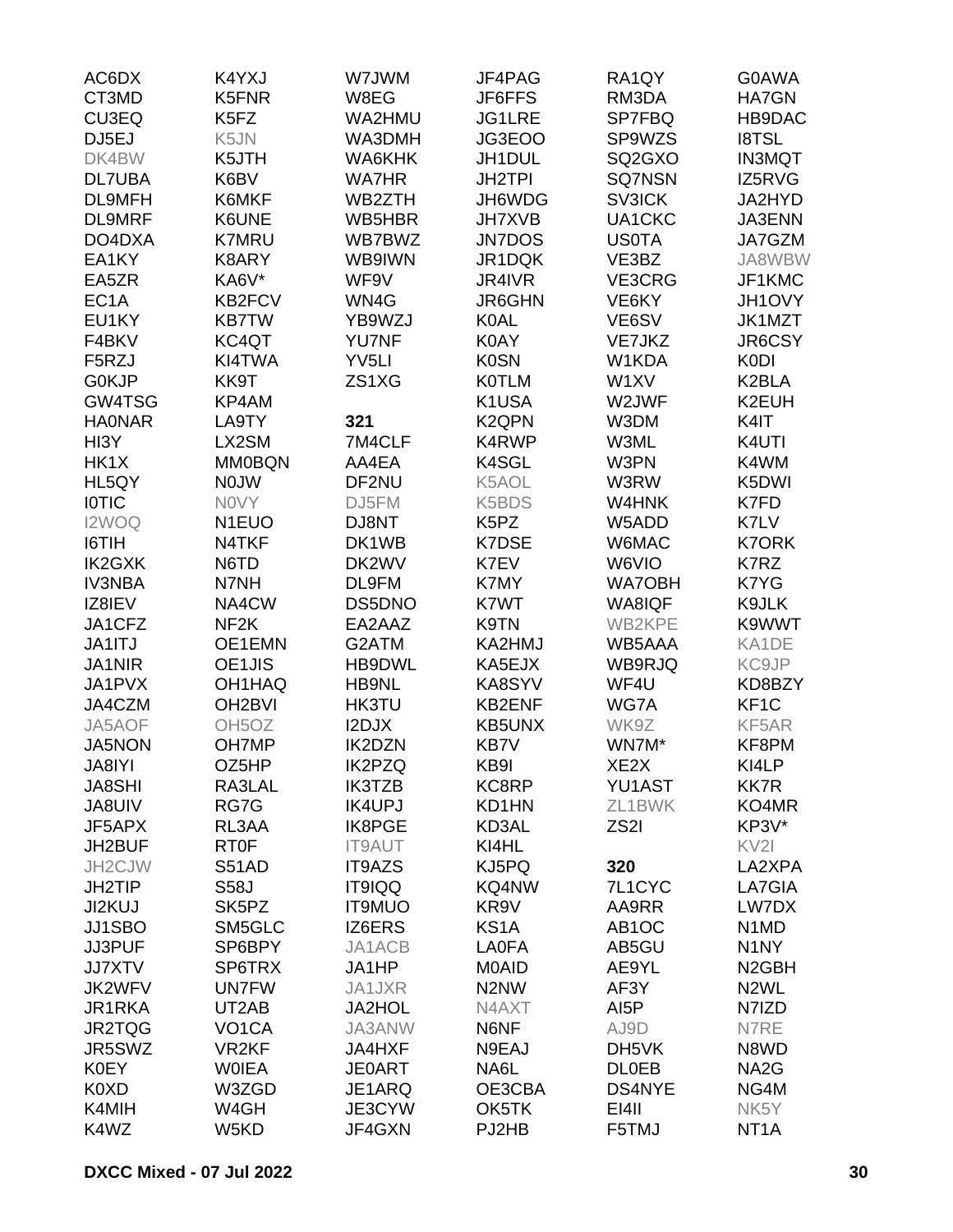| OK2ZDL                          | 319                | N <sub>5</sub> BA  | DF6YH             | KF4VTT                         | DF <sub>2</sub> CD            |
|---------------------------------|--------------------|--------------------|-------------------|--------------------------------|-------------------------------|
| ON <sub>5</sub> PD              | A65CA              | N6TR               | DG5LAC            | KI4WCQ                         | DJ3EJ                         |
| <b>ON6OS</b>                    | AB6BT              | N6VH               | DJ9SO             | <b>KN7Y</b>                    | DJ5IL                         |
| OZ1IKY                          | AK1A               | N7BD               | DK5DC*            | KP3R                           | DL2KBS                        |
| PS7KM                           | CT3KN              | N8AVK              | DL1AKP            | LA6UL                          | DL3NSM                        |
| RA3AR                           | DF3EC              | N8FF               | <b>DL1NKS</b>     | N <sub>1</sub> EN              | DL6DQW                        |
| RQ3A                            | DH7SA              | N9HFR              | DL1YAF            | N <sub>2</sub> AM <sub>S</sub> | DL6OL                         |
| RU4SO                           | DL3AR              | NG9V               | DL1ZN             | N3FAS                          | DS4AKP                        |
| <b>S52D</b>                     | DL9GCG             | NN <sub>1</sub> SS | <b>DL2TOS</b>     | N3WH                           | EA1AZ                         |
| <b>SMODBR</b>                   | <b>E73M</b>        | NP4G               | DS4BBL            | N4PF                           | EI8IU                         |
| SM3AKX*                         | EA1KP              | NU <sub>5</sub> O  | EA5ARC            | N <sub>5</sub> CR              | F5RAB                         |
| SM5AJR                          | F <sub>1</sub> JKJ | OE1SZW             | F5PHV             | N5KAE                          | G3YQA                         |
|                                 | F <sub>2</sub> CW  |                    | G <sub>2</sub> TA | N6DN                           |                               |
| SP6JIU                          |                    | <b>SMONZZ</b>      |                   |                                | HA5ORA                        |
| SV <sub>1</sub> C <sub>IB</sub> | F5LIW              | SP8NTH             | GW4BKG            | N6RJY                          | HB9RB                         |
| TG9VT                           | F5LMJ              | SV8DOU             | HA2ESM            | N7JKF                          | HK3O                          |
| UA5D                            | F6CSQ              | TG9AL              | HA8TI             | N9AZZ                          | <b>IK0JFW</b>                 |
| VE <sub>1</sub> SK              | HB9BQB             | UA3FF              | HB9CYH            | ND <sub>0</sub> C              | IK5BOH/2                      |
| VE2AFU                          | HK1MW              | UA6EX              | HB9ESS            | ND4X                           | IK8IPL                        |
| VE3ESE                          | <b>I1GMF</b>       | VA7KO              | <b>IOPJQ</b>      | OZ2PBS                         | <b>IZ0CGV</b>                 |
| VE3VEE                          | <b>IK0VTG</b>      | VE3SSJ             | <b>IK0QBI</b>     | OZ8EA                          | JA1ASR                        |
| VE4OP                           | <b>IK5ZUK</b>      | VK3JMB             | <b>IK2YQX</b>     | PG2AA                          | JA4BUA                        |
| VE6NDY                          | <b>IK7JVE</b>      | <b>WOMU</b>        | IK5IFH            | PY2DS                          | JA8JC                         |
| VE6TL                           | <b>IW0EYT</b>      | <b>W0ZA</b>        | IT9GSF            | PY2WAS                         | JE1REU                        |
| <b>WOTK</b>                     | IZ1JLG             | W1DGC              | <b>IV3AVQ</b>     | R7IA                           | JF1BVG                        |
| <b>WOYBS</b>                    | <b>IZ4NIC</b>      | W <sub>1</sub> ECI | <b>IWOHOU</b>     | RA3M                           | JF1CKL                        |
| W1BX                            | IZ8XQC             | W3LA               | JA1VRU            | SP2JMR                         | JF1XQL                        |
| W1ES                            | <b>JA3DSY</b>      | W3WH               | JA2CUS            | TF4M                           | <b>JF7TYA</b>                 |
| W1XK                            | JA4EQC             | W4BH               | <b>JA7BT</b>      | VA7XX                          | <b>JH3LIB</b>                 |
| W3NRJ                           | JA5DBE             | W4HPW              | <b>JA7COE</b>     | <b>W0SSR</b>                   | JJ1KZZ                        |
| W3TA                            | JA6UEN             | W4MGB              | JA8XQI            | W3QT                           | JK1EBA                        |
| W4LRE                           | JE4UBC             | W6FC               | JE1AEX            | W4APQ                          | <b>JM7TKK</b>                 |
| W4LZW                           | JG2LGM             | W6GJB              | JE1LPZ            | W4QK                           | <b>K0BBC</b>                  |
| W4NE                            | <b>JK7LXU</b>      | W6HCU              | JF1RDH            | W4ZMC                          | <b>K0TLG</b>                  |
| W4RA                            | JP1FJE             | W8WGT              | JG2NXV            | W5RF                           | K <sub>1</sub> LU             |
| W5DLQ                           | <b>JS1HEM</b>      | W9RIT              | JG3HBO            | W6JJW                          | K4LCP                         |
| W6DR                            | K <sub>1</sub> NJ  | WA3GFB             | JH1APZ            | W7FR                           | K <sub>4</sub> OY             |
| W6WO                            | K4JUZ              | WA4YYM             | <b>JL2KEQ</b>     | W7LBN                          | K4PL                          |
| W8QBA                           | K5WBM              | WB2ZAB             | JP3AYQ            | W7LZ                           | KA1IE                         |
| W9YK                            | K8MV               | WB5WQG             | K1TZQ             | W9IJ                           | KB8MR                         |
| WA4MIT                          | K8ROX              | WB9ZBE             | K <sub>2</sub> WK | W9OCL                          | KD6GC                         |
| WA8EQP                          | K9BJ               | <b>WK0B</b>        | K3NEE             | <b>WB0PWA</b>                  | KE <sub>1</sub> B             |
| WA8UEG                          | K9NZ               | WN5K               | K3RG              | WB2EZU                         | KG6JW                         |
| WB7QXU                          | K <sub>9</sub> OR  | WS4G               | K4CGY             | WB4GNT                         | KJ4MD                         |
| WC5I                            | K9PY               | WX2S               | K4FK              | WD5BJT                         | KN <sub>2</sub> T             |
| <b>WD0EIL</b>                   | KA1EKR             | WZ8T               | K4JA              | WN7J                           | KO9Q                          |
|                                 |                    |                    |                   |                                |                               |
| WN6M                            | KB4KA              | XE1EE              | K5EWS             | WQ8T                           | KP4EQF                        |
| WS1E                            | KF5AL              | YO9IKW             | K5NB              |                                | KR8T                          |
| WT8V                            | KJ7HI              | ZL3GA              | K5VUU             | 317                            | KS4Q                          |
| WV1X                            | KN8M               |                    | K6EGF             | AA5N                           | LU1FAM                        |
| YO4RST                          | KS1L               | 318                | K7XN              | AA6GK                          | <b>MOCSD</b>                  |
| YU7AU                           | LA6CHA             | 9A4T               | K8HLH             | AA8M                           | N <sub>1</sub> IW             |
|                                 | N4DWK              | AD4EB              | KA8T              | AC <sub>2</sub> G              | N <sub>2</sub> C <sub>G</sub> |
|                                 | N <sub>4FY</sub>   | CT1FCX             | KD7IK             | <b>CU3AK</b>                   | N4THW                         |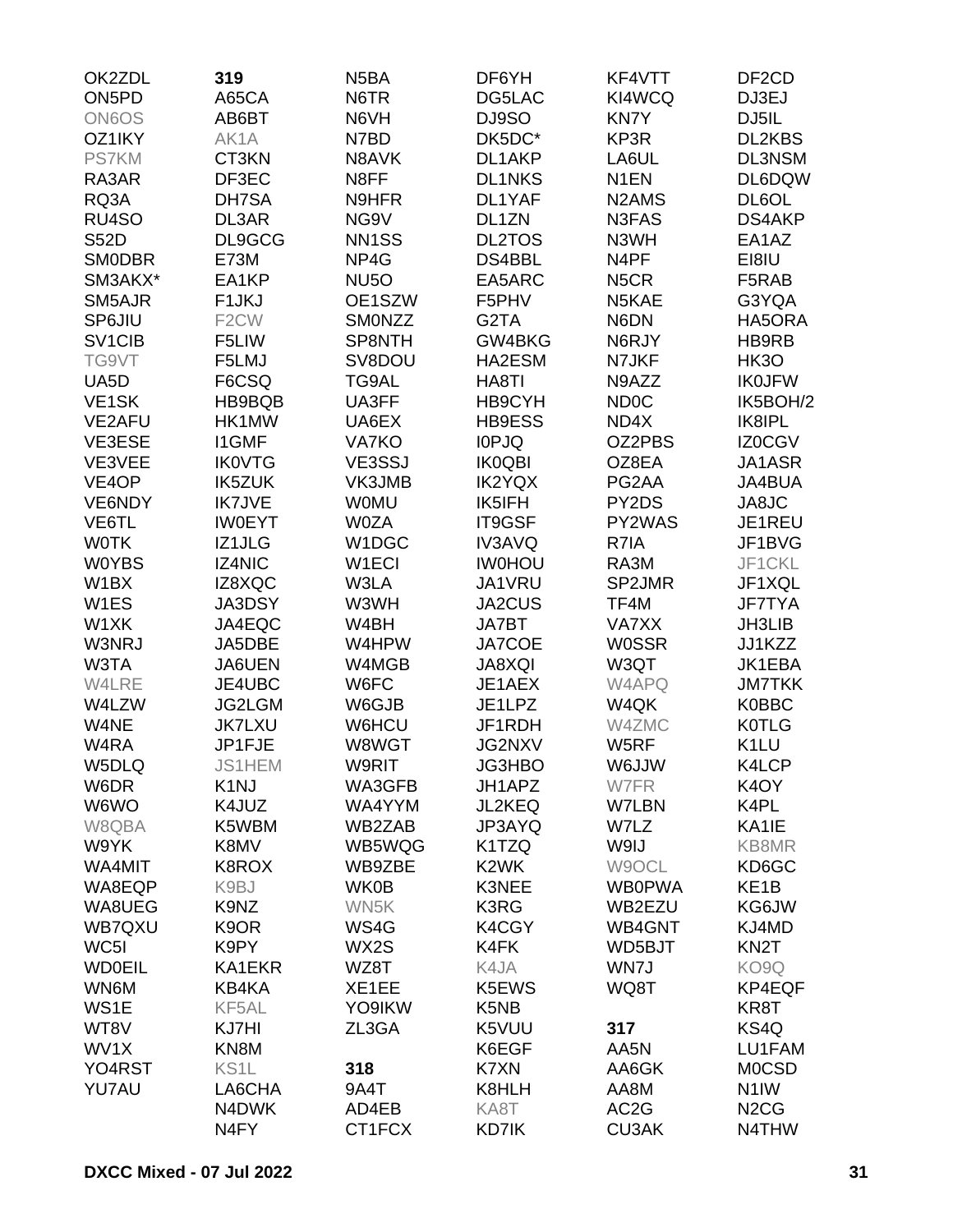| N5OGP               | AD4Z          | K4BU               | YO3HOT             | K9ES               | WB1DX               |
|---------------------|---------------|--------------------|--------------------|--------------------|---------------------|
| N7UJJ               | AJ4L          | K4DDJ              |                    | KA3IFX             | WB5TUF              |
| NZ5F                | AJ7G          | K4MIJ              | 315                | KC9WQ              | WU4B                |
| PA3PCV              | AK6I          | K5DCW              | <b>AB0RX</b>       | KE3R               | WZ4RC               |
| PY2ADR              | DF4FO         | K5MR               | AB4SF              | KF7IO              | ZL <sub>1</sub> BIV |
| PY7DJ               | DL1IAN        | K5WQI              | AC <sub>1</sub> O  | <b>KT0NY</b>       | ZL3PAH              |
| R9MJ                | DL1QQ         | K7RO               | CT1DNU             | KU4XO              |                     |
| RZ6BS               | DL5AVJ        | K9DY               | CT1FUH             | KV <sub>2</sub> Y  | 314                 |
| S57UN               | DL5NAM        | K9KEU              | CU2BV              | KV3D               | 4X4JO               |
| SP3F                | DL6UAA        | K9WX               | DL3ECK             | KX1A*              | AA4US               |
| SP5NZZ*             | DL7HT         | KB9BJV             | DL4ZBI             | LB7Q               | AB4ZT               |
| SP7ATA              | DL7JY         | KE5RM              | DL7XU              | N3QE               | AI6A                |
| SV1GRE              | DL8UO         | KG6D               | DL8UAT             | N <sub>5</sub> RP  | E72DX               |
|                     |               |                    |                    |                    |                     |
| SV9OFS              | <b>E75C</b>   | KJ5LJ              | DM3CW              | <b>N6JOJ</b>       | EA1AF               |
| VE3RZ               | EA4UV         | KJ6ZH              | E73FDE             | N6WM               | EC6AAE              |
| VE4EAR              | EA5DFV        | KO8SCA             | F <sub>1</sub> ICS | N7NN               | G4XEE               |
| VE4MT               | EA6EE         | LA <sub>1</sub> IE | F4GTB              | N9NB               | HA5OZX              |
| VK2PS               | G3JFF         | LA3SG              | F5OQL              | NA <sub>2</sub> P  | <b>HB9FMT</b>       |
| <b>W0SZ</b>         | G3LPS         | <b>NOKK</b>        | F6GNG              | NA5S               | HC <sub>1</sub> BI  |
| W1NXW               | G4FAL         | <b>NORQ</b>        | G0VBD              | NA9RB              | <b>IK2CMN</b>       |
| W1OPB               | G4WDW         | N4HPL              | <b>G0WMW</b>       | ND <sub>2</sub> K  | <b>IK2FCZ</b>       |
| W3IZ                | <b>HB9FAI</b> | N4SF               | G3EZZ              | NU <sub>1</sub> B  | <b>IK5ZAJ</b>       |
| W4CU                | HK6P          | N <sub>5</sub> TK  | G4DYC              | NY <sub>5</sub> E  | <b>IW1CAB</b>       |
| W4KK                | I2YPY         | N6GW               | HA9RT              | OH <sub>2</sub> IS | IZ7DOO              |
| W4TMM               | <b>I7OYT</b>  | NZ <sub>50</sub>   | <b>IV3NVB</b>      | OH <sub>4UI</sub>  | JA1BON              |
| W5HRF               | <b>IK0IKE</b> | PA3DRZ             | <b>IZ0FUW</b>      | ON4LG              | JA1IVY              |
| W6VNR               | <b>IK2HSW</b> | R3DG               | <b>IZ2ACF</b>      | OZ0J               | JA2SQ               |
| W6WR                | IZ6IOC        | R7FF               | <b>IZ2GOT</b>      | <b>RU9TU</b>       | JA3CWL              |
| W7TS                | JA1BFN        | RU6B               | <b>IZ4ORF</b>      | S51KL              | JA6AVT              |
| W7VAS               | JA1NCZ        | SM5BBS             | <b>JA1JKG</b>      | S59DKS             | JA6GPR              |
| W7ZF                | <b>JA1NQI</b> | UA4HBM             | JA2DCN             | SM5AOG             | JA6PCH              |
| W8BI                | JA1SJT        | UR5WCW             | JA2XZZ             | SM5BEU             | JA8QO               |
| W9RNF               | JA1VRY        | VA2IG              | JA3DM              | SP3QDM             | JA8RRF              |
| W9YT                | JA1XXL        | VE3DUS             | JA4RTX             | SQ5LTL             | JE1BMJ              |
| <b>WA7ND</b>        | JA5XPD        |                    |                    |                    | JG1BKX              |
|                     |               | VE3OIT             | JA5XWB             | SV2AEL             |                     |
| WB1CTV              | JA7MF         | VE5MC              | <b>JA9NUN</b>      | SV8GFW             | JG1DUZ              |
| WB3LTT              | JE1HRC        | VK4CAG             | JF2QNM             | VA3AYA             | JI1LAT              |
| WB8EJN              | JE6HJT        | <b>WOXG</b>        | JH1EVD             | W1YL               | <b>JN3DSH</b>       |
| WD8DID              | JE6URX        | <b>W3HQU</b>       | JH1OJY             | W2HKE              | JR1IFC              |
| WR4AP               | JF1RPZ        | W3OJS              | JJ1KXB             | W4CMM              | <b>JR2JKL</b>       |
| WS5W                | JI1GYC        | W4ASE              | JP1MIJ             | W4RKC              | JR2UJG              |
| <b>WW0E</b>         | <b>JI1HWV</b> | W4NGR              | K0XR               | W6VUN              | JT <sub>1</sub> CS  |
| XE1AC               | JJ5LLP        | W7BJB              | K0YN               | W7UO               | K <sub>1</sub> AA   |
| YO3VU               | JL1GYZ        | W7BV               | K1VUT              | W8EQA              | K1IED*              |
| YV2EJU              | <b>JL3LSF</b> | W7WZ               | K <sub>2</sub> QN  | W8KHP              | K1MA                |
| ZL <sub>1</sub> AIX | JM1BPP        | W8CFF              | K3VAR              | W8SH               | K <sub>2</sub> RU   |
|                     | JM1MGP        | W9AMX              | K3VP               | W9FXA              | K <sub>2</sub> SHA  |
| 316                 | JQ2QHQ        | W9BP               | K4AVO              | W9JEK              | K3UC                |
| 9A2D*               | <b>JR3UIC</b> | <b>WB5NHL</b>      | K4KPH              | W9MAK              | K6EME               |
| 9A3PM               | K0IO          | WB8YTZ             | K5JC               | WA3FRP             | K7CE                |
| AA2LF               | K3EH          | WB9AZA             | <b>K5SSB</b>       | WA3FWA             | K7ZM                |
| AC4XL               | K3LR          | WR7Q               | K6TMB              | WA8RSA             | K8LE                |
| AC6BW               | K3YG          | WX2U               | K7XC               | <b>WB0RUR</b>      | K9XR                |
|                     |               |                    |                    |                    |                     |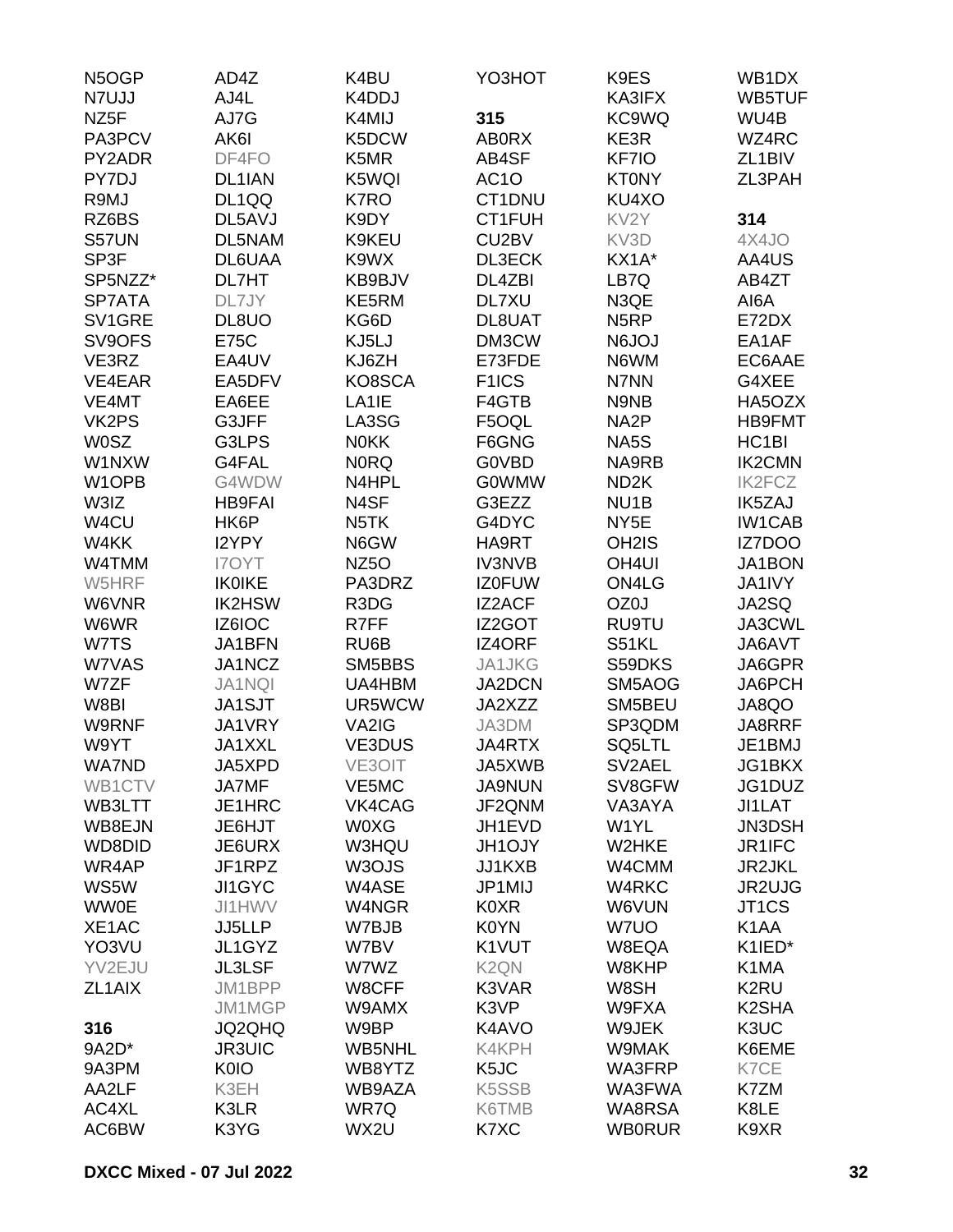| KA9OTD            | <b>YV1AVO</b>      | KD0AA             | 312                           | <b>NOVVV</b>                   | F5JSD                         |
|-------------------|--------------------|-------------------|-------------------------------|--------------------------------|-------------------------------|
| KB1JZ             |                    | KE2CG             | 4X1KM                         | N <sub>2</sub> HY <sub>D</sub> | F6DWX                         |
| KC6T              | 313                | KE5FXE            | 4Z5IW                         | N <sub>2</sub> SU              | F8AOF                         |
| KD8RQE            | 3D <sub>2</sub> AG | KF4ZZ             | 9A5M                          | N3FA                           | F8EN                          |
| KE2LJ             | 9A5SM              | KF8VX             | 9M6YBG                        | N6BOI                          | G4IDL                         |
| KW4CQ             | 9A7M               | KI0J              | AE7G                          | N6VNI                          | HB9BKP                        |
| <b>MOIKW</b>      | 9K2OD              | KI5DG             | AI2N                          | N7QT                           | HB9MFM                        |
| N1BCL*            | <b>AA0MZ</b>       | KJ7WY             | AK4H                          | N8DUY                          | I6XGZ                         |
| N <sub>2</sub> PK | AE2JL              | KM7R              | AK7O                          | N9HF                           | <b>IK2FEO</b>                 |
| N4AOE             | AG8L               | KR <sub>1U</sub>  | DF7SF                         | N9IXD                          | <b>IK2LFF</b>                 |
| N <sub>5</sub> DO | CT1EAV             | KT <sub>2</sub> C | DL6ZNG                        | OH6PA                          | <b>IK4NZD</b>                 |
| N5WC              | CT2IUK             | KX5M              | DM <sub>1</sub> DK            | OK1RB                          | IK5JAP                        |
| N6GP              | DK7TX              | LA3MHA            | DM5BB                         | <b>ON4LAJ</b>                  | IQ2VA                         |
| N7RVD             | DL6RA              | N3COB             | DM5EM                         | OZ8X                           | IZ5MOQ                        |
| N8KCG             | DL7APK             | N3GS              | EI6IZ                         | <b>PS8ACL</b>                  | JA2FUJ                        |
| N8RA              | <b>DL7URH</b>      | N <sub>5</sub> TF | EI8FH                         | PY4KB                          | <b>JA3HRV</b>                 |
| N9LAH             | DS4BHW             | N6MB              | F5JMY                         | PY8EA                          | JA4JLT                        |
| NC7M              | EA4S               | N6WIN             | G1VDP                         | R7HF                           | JE1LES                        |
| OT <sub>1</sub> A | F5JVP              | N7GVV             | G3JJG                         | SP3QYQ                         | JH1SOD                        |
| PY5DK             | G4BGW              | NM <sub>1G</sub>  | G3YMC                         | SP4WRF                         | JL3MCM                        |
| <b>SK0MT</b>      | <b>HB0WR</b>       | NM <sub>1</sub> K | G4DQW                         | SV <sub>1</sub> OZ             | JR4LZX                        |
| SK6AW             | HK6HFY             | NY4G              | HK4EB                         | TA1CM                          | <b>JR4NUN</b>                 |
| SM5OBK            | <b>I1RQJ</b>       | OE2YGM            | <b>IK0CHU</b>                 | UA9JLL                         | <b>K0BRO</b>                  |
| SM6NJK            | <b>I4UFH</b>       | OK1DLA            | <b>IK4DKO</b>                 | UT5UA                          | <b>K0IVK</b>                  |
| <b>SP7JLH</b>     | <b>I5MXX</b>       | ON8GT             | <b>IK8GJR</b>                 | VE5TLW                         | <b>K0MP</b>                   |
| <b>SV3FUO</b>     | <b>IK0FWI</b>      | PY2XAT            | IK8NBE                        | VE7WQ                          | <b>K0RX</b>                   |
| UA3AKI            | <b>IS0QDV</b>      | R <sub>2</sub> CW | <b>IK8WCP</b>                 | VR2XMT                         | K2YWE                         |
| VE3VGI            | <b>IT9JPS</b>      | R <sub>5</sub> QA | <b>IV3LBP</b>                 | W1IUU                          | K3EA                          |
| VE6KG             | <b>IW7DOL</b>      | RD <sub>4</sub> A | <b>IZONRG</b>                 | W4CCS                          | K3YA                          |
| VE7VZ             | <b>IZ0FYW</b>      | SM5EDX            | JA1AS                         | W4MAY                          | K4FDP                         |
| <b>WOFG</b>       | IZ3KVD             | SM5YOC            | JA1PBV                        | W4NJ                           | K4VUD                         |
| <b>WOMS</b>       | <b>JA1TOU</b>      | SM7BHM            | JA8GTO                        | W6PK                           | K <sub>5</sub> X <sub>S</sub> |
| W1ASB             | JA5CUX             | SP6FXY            | JE7KQU                        | W6TKV                          | K6GNX                         |
| W <sub>1</sub> OP | <b>JA9IWR</b>      | VE1FA             | JF2IKJ                        | W8TIV                          | <b>K7HPH</b>                  |
| W2NWU             | JG3NKP             | <b>WOIKD</b>      | JH2VYZ                        | W8WV                           | K7LE                          |
| W3EP              | JH3EQG             | W2/CT1GIF         | <b>K0VPR</b>                  | W9RV                           | K8SIA                         |
| W3HBA             | <b>JJ0NSL</b>      | W4GP              | K <sub>1</sub> OQ             | <b>WA4UCI</b>                  | K9BQL                         |
| W3ON              | JO1LVZ             | W4MGX             | K <sub>2</sub> S <sub>Z</sub> | WQ5L                           | K9RZ                          |
| W3WST             | <b>K0VV</b>        | W5IER             | K3OJK                         | WR3Y                           | <b>KA2KON</b>                 |
| W4NT              | K0ZR               | W5UHQ             | K4JLA                         | XE1FAS                         | KF4BI                         |
| W4PG              | K <sub>1</sub> UU  | W6DUB             | K6AUD                         | ZL <sub>2</sub> CC             | KI7O                          |
| W5WQN             | K2AVX              | W6EAW             | K6UB                          | ZS6AZQ                         | KJ5Y                          |
| W6CNA             | K3DX               | W7EYG             | K8OT                          |                                | KT <sub>5V</sub>              |
| W6HDP             | K4KEY              | W7VS              | <b>KB2SSE</b>                 | 311                            | KU3G                          |
| W6PG              | K4KGG              | W8FAX             | KB5IM                         | 7N1EXA                         | N <sub>3</sub> AO             |
| W7BC              | K4OZS              | WA2HZT            | KC8JX                         | CT1AGS                         | N3ER                          |
| W7UG              | K6FJ               | WA4AEI            | KC9W                          | CT2GZE                         | N4WMB                         |
| W8NDO             | K7FEL              | WB1ATZ            | KK9M                          | DC1RJJ                         | N6BM                          |
| W9JZ              | K7WTG              | WD4IXD            | KP4DS                         | <b>DL1JCI</b>                  | N6DHZ                         |
| <b>WA1MKS</b>     | K8BXD              | WK4Y*             | KZ0X                          | DL <sub>1</sub> SV             | N6MJ                          |
| WA6AIL            | KA5SWC             | WS8M              | LA2IR                         | DS4AOW                         | NA8M                          |
| WU9V              | KA8YYZ             | XE <sub>1</sub> H | LA8CE                         | EW1LM                          | OE5CSP                        |
| YB1AR             | KC <sub>1</sub> BJ |                   | <b>N0BUC</b>                  | F5AQB                          | OH2LLZ                        |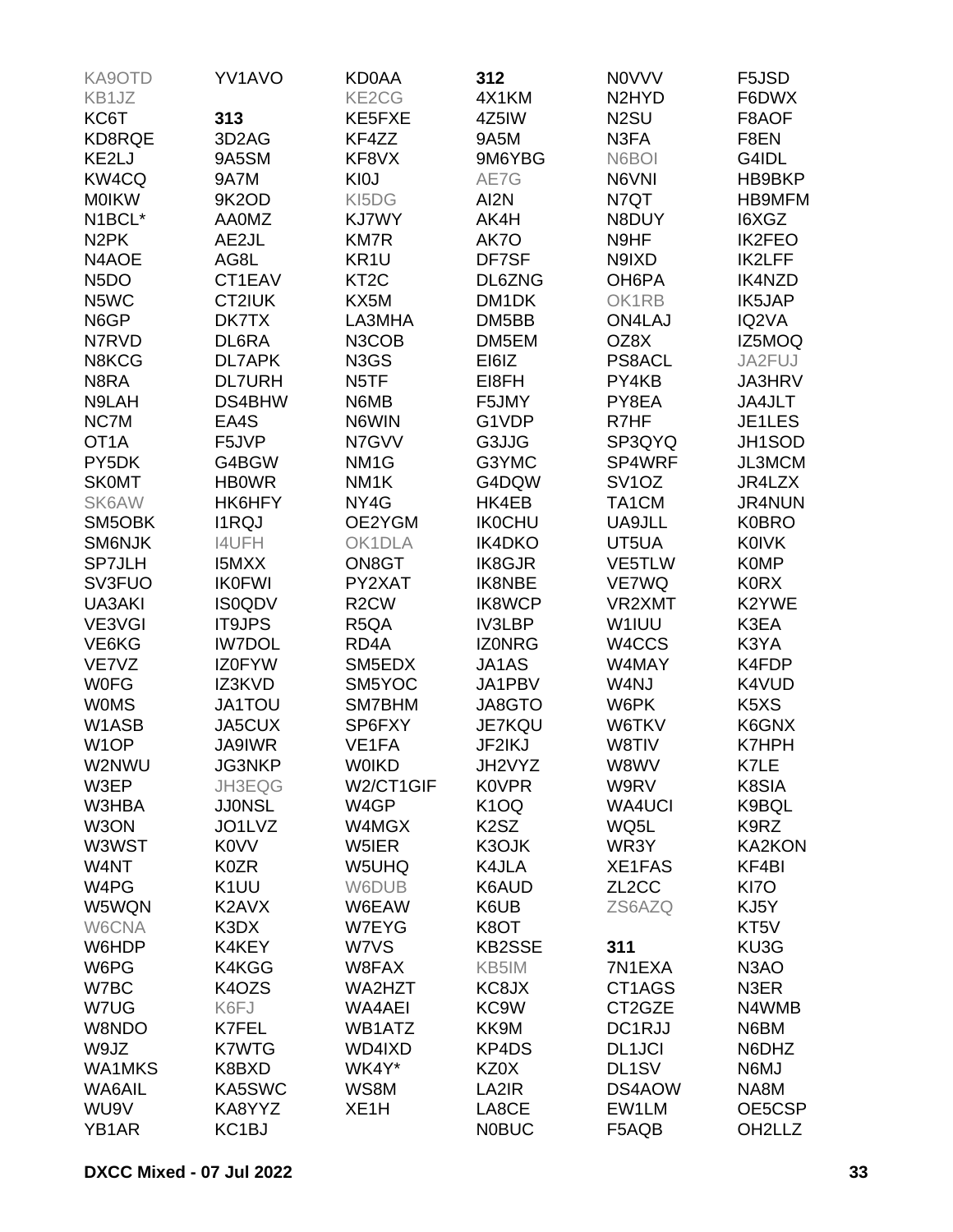| OH <sub>3</sub> OJ | EC1AIJ                        | N4LU               | F3RG               | W9EBO             | PY1JN             |
|--------------------|-------------------------------|--------------------|--------------------|-------------------|-------------------|
| OH <sub>5</sub> XB | F5TJZ                         | N6DVR              | FG4NO              | WA2QAU            | PY2OP             |
| OK2ZA              | <b>GOCYL</b>                  | N6EM               | HB9OAU             | WA6BIE            | RA4P              |
| OZ2X               | <b>GONXJ</b>                  | N6LFJ              | <b>IOGKP</b>       | WA6MQF            | RW3QM             |
| OZ7QB              | <b>HA1DKS</b>                 | <b>NFON</b>        | <b>IOSNY</b>       | WB3BEL            | S57YX             |
| RN6AJ              | HA5NG                         | NQ9E               | <b>IK1UGX</b>      | WB4MRH            | SM5CCT            |
| SP3EPG             | HB9Q                          | OH3YO              | <b>IK1YLO</b>      | WC3W              | UA3FX             |
| SP5ELW             | <b>IOLTX</b>                  | R3DL               | <b>IK2YVI</b>      | <b>WP4JCF</b>     | UA6AUA            |
| SV <sub>1</sub> MO | <b>IOTXW</b>                  | SM3CZS             | <b>IWOBCF</b>      |                   | VA6MM             |
| UA6FZ              | <b>I1BAF</b>                  | SM6BZE             | <b>IW0GVG</b>      | 308               | VE6EJ             |
| UA7T               | <b>IK3AES</b>                 | SP5APW             | <b>IWOHQE</b>      | <b>9A5O</b>       | W5RYA             |
| <b>VE2NGH</b>      | <b>IK3GIG</b>                 | <b>UA0ACG</b>      | <b>IW9GUR</b>      | AB4GE             | W6MA*             |
| VE6GY              | <b>IK6IJF</b>                 | <b>UA0SC</b>       | <b>IZ0BVU</b>      | AG4Q              | W7GSV             |
| <b>WOOR</b>        | <b>IK7XNF</b>                 | <b>VA7CRZ</b>      | IZ1DFG             | F5PAL             | W8CE              |
| <b>W0SA</b>        | <b>IT9ABN</b>                 | VE7AQ              | JA1QZC             | F8GQO             | W8SO              |
| W1JGS              | <b>IZ2FOS</b>                 | VE7BAF             | JA2IU              | <b>G0BBB</b>      | W8SP              |
| W1NA               | IZ3QHA                        | <b>WOHFG</b>       | JA4BBN             | G3YBO             | W9VHF             |
| W4PF               | IZ8BGY                        | W1AUT*             | <b>JA4BQI</b>      | G4MVA             | WA8TWM            |
| W4PNY              | JA1DXR                        | W1KMA              | JF7RJM             | <b>IZ0BNV</b>     | WB4PVT            |
| W6HB               | JA1PCM                        | W <sub>1</sub> OK  | JI1QZQ             | IZ8BRI            | WB5STU            |
| W6SFK              | JA1RAE                        | W2SEN              | <b>JL3DGI</b>      | IZ8IBC            | WB9EIW            |
| W6SRU              | JA2HBK                        | W3TZ               | <b>JM1GHT</b>      | <b>JA0BJY</b>     | WF7B              |
| W8NGA              | <b>JA7FKF</b>                 | W4BQF              | K1CAL              | JA1OVD            | WK6RF*            |
| W8PI               | <b>JA7FSB</b>                 | W4MP               | K4RS               | JA3MIO            | WO <sub>5</sub> D |
| W9AE               | <b>JA7QQQ</b>                 | W6BL               | K5FXB              | JE1RXJ            | WQ5R              |
| W9GM               | JA8LWU                        | W6DVS              | K5UV               | JF2TOG            | WZ7P              |
| WA5Y               | JA9APM                        | W7CD               | K7JF               | JF4AIS            |                   |
| <b>WA7RQP</b>      | <b>JA9WMS</b>                 | <b>W7DON</b>       | K7VAN              | JF6AKS            | 307               |
| WB4PPW             | JE3ENP                        | <b>W7IUO</b>       | <b>K7WC</b>        | <b>JJ3TTH</b>     | 7N2DAB            |
| WB4PRU             | JG4BLW                        | W7UDH              | K8QWY              | JM2ABB            | 9A2NW             |
| WB8VKL             | JH2ESL                        | W9IM               | <b>KB0HL</b>       | JR1ATQ            | 9A3ST             |
| WB8ZNM             | JH6RFT                        | <b>WA0WWW</b>      | <b>KB8CFE</b>      | JR5HXU            | AA4SY             |
| WD8KND             | JH8NQV                        | WA7G               | <b>KC7CF</b>       | <b>K0ARR</b>      | AF9R              |
| WK2X               | JJ2BLV                        | WA7SRZ*            | KE5OD              | K1WNT             | BH4IGO            |
| WY2E               | <b>JK1SAI</b>                 | WA9GQK             | KQ3S               | K2MFB             | DF <sub>2GH</sub> |
| XE1XR              | JN3DRB                        | WD9IRV             | <b>KS4RL</b>       | K3ZK              | DF3EK             |
| YV5BNR             | JR1GFX                        | WG9S               | LZ2ZG              | K4JWA             | DJ3JB             |
| YV5KAJ             | <b>KOLIR</b>                  | ZL <sub>2</sub> AH | N <sub>1</sub> EOB | K8CQ*             | DL5CL             |
|                    | K5JMB                         |                    | N3NR               | K9BO              | DL8DXF            |
| 310                | K6ZB                          | 309                | N <sub>4</sub> GFO | <b>KA7CVJ</b>     | DS5TOS            |
| 7L4VYK             | K7WF                          | 4X6KF              | N4VWP              | <b>KB8BS</b>      | EW1P              |
| AA6RE              | K8ESQ                         | 6K5YIA             | NI <sub>5</sub> F  | KB8GAE            | G3LOJ             |
| AB5YI              | KA1ILA                        | 9A2V               | NU <sub>2</sub> Q  | KC5PL             | G3NYY             |
| AB7RW              | KG <sub>1</sub> Q             | 9A3IJ              | OE2CHN             | KM6KO             | HB9BMZ            |
| AC4XO              | KJ6AP                         | AF4Z               | PR7AB              | KS2M              | HB9DQL            |
| AD5MN              | <b>KR0P</b>                   | DF6RK              | TF8GX              | LZ2HM             | I2CZQ             |
| CE3EEA             | LA <sub>1</sub> CO            | DJ4XC              | VE3NI              | N4BAF             | <b>I2EAY</b>      |
| CT1FJO             | <b>MOTTB</b>                  | DK3FB              | W1BHL              | N <sub>5</sub> AO | <b>JA0NFP</b>     |
| DJ3OE              | N <sub>1</sub> CC*            | DL1FBQ             | W5TFW              | N7TY              | JA1AYV            |
| DJ4JZ              | N <sub>2</sub> L <sub>Q</sub> | DL2HD              | W5VBX              | N7YQ              | JA1GLE            |
| DJ8ST              | N3NO                          | DL7ZR              | W5ZG               | NA4EA             | JA1GVM            |
| EA3CWK             | N <sub>4</sub> CO             | DM2RM              | W6ER               | ND7J              | JA1IAZ            |
| EA3CZM             | N4EED                         | EA7GDP             | <b>W7TUS</b>       | OH2BUQ            | JA2KIY            |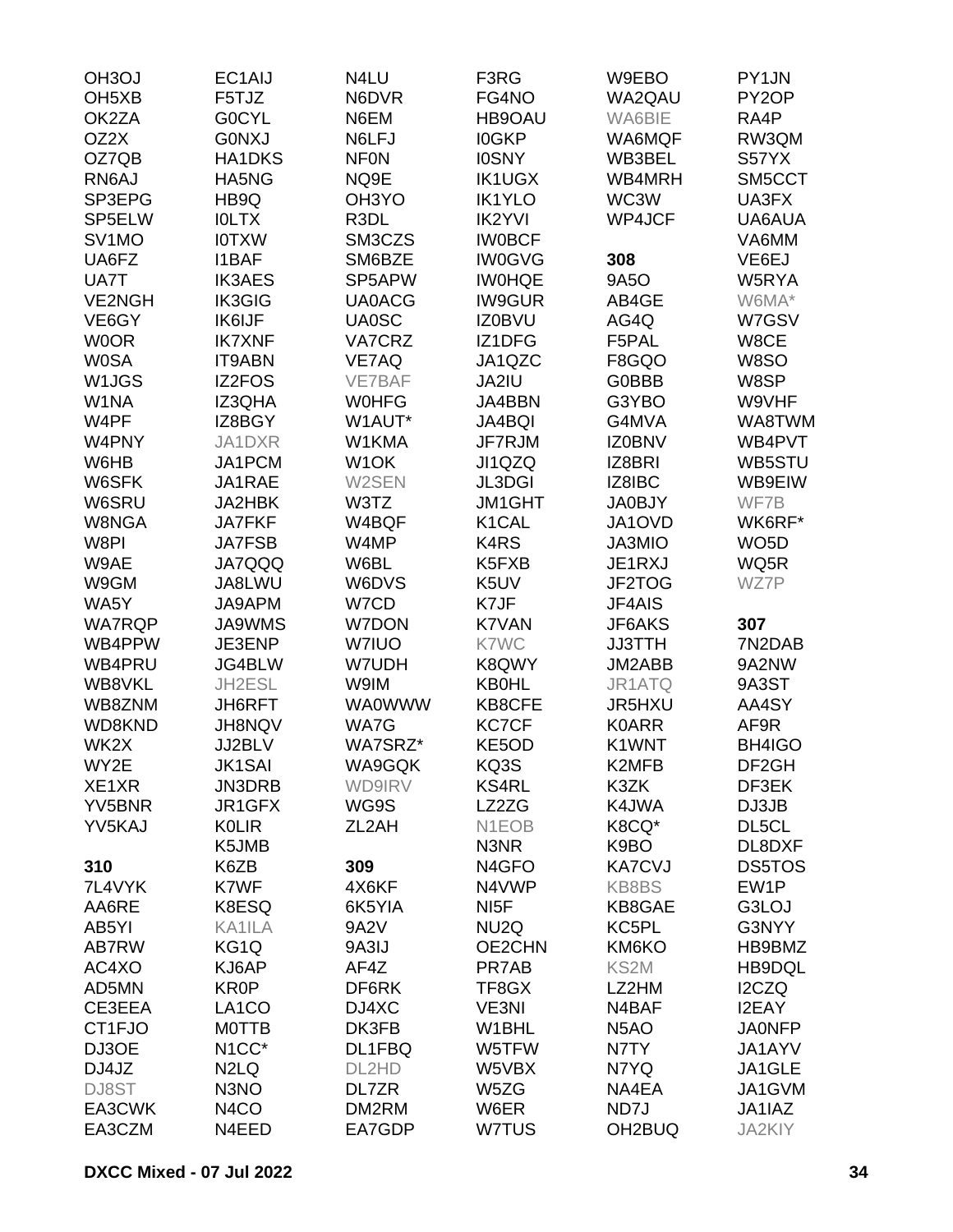| JA3EEM              | W9GIG             | K5NU              | 7K1CPT            | RL <sub>2</sub> A | IZ3GOO              |
|---------------------|-------------------|-------------------|-------------------|-------------------|---------------------|
| JA6JNF              | W9POC             | K5PQ              | 7N1NHH            | SP3TYF            | IZ5WTV              |
| <b>JA8BTN</b>       | <b>WA2MCR</b>     | K6AWR             | 7N2UTO            | US1PM             | <b>JA0EVI</b>       |
| JE1TSD              | WB8G              | <b>K8CHN</b>      | AF3X              | US7CQ             | JA2JID              |
| <b>JI6IHG</b>       | YO6HSU            | K8MR              | <b>DL0AVH</b>     | <b>VE3NMS</b>     | JA4EFV              |
| <b>JL3CRS</b>       | YO7NE             | KB1WH             | DL4FAP            | <b>VE3TKI</b>     | JA6CLO              |
| K <sub>0</sub> Tl   | ZL2LW             | <b>KC9FFV</b>     | DL6TQ             | <b>VU2CPL</b>     | <b>JA7CSS</b>       |
| <b>K0UU</b>         |                   | KE6CX             | <b>DL9NEI</b>     | W1EHQ             | JE1NVD              |
| K0YIP*              | 306               | KE8G              | DM1TT             | W2JW              | JE7BUH              |
| K4LDS               | 4X1RU             | <b>KF7NN</b>      | EA1IO             | W3DNA             | JE8AGX              |
| K6TXA               | 9A1AD             | KH7T              | EI8GS             | W4GW              | JF3SFU              |
| K7WA                | AB1NJ             | <b>KM7PT</b>      | F <sub>5</sub> CT | W <sub>4</sub> RS | <b>JG0CQK</b>       |
| K7YU                | AD6ZJ             | KQ6DX             | FM5GU             | W6HDG             | <b>JH0GWK</b>       |
| K8ZT                | DF <sub>2DJ</sub> | LA4PM             | <b>HB9DRS</b>     | W8PP              | JH9DRL              |
| K9BJM               | DJ1IK             | LU3VA             | HK4L              | W9LIZ             | JI3DST              |
| KA5WOO              | DJ8ES             | LY3UM             | HP1AC             | W9QO              | JJ1ANW              |
| KB8E                | DK5HZ             | LZ1CY             | <b>I1YHU</b>      | WA2JTY            | JJ1QUV              |
| KC2LSD              | DL1TPY            | <b>NOALL</b>      | IC8XIL            | WA6JJB            | <b>JJ1VRO</b>       |
| KC <sub>9</sub> CQ  | DL2KDW            | N1EWR             | <b>IK8NIM</b>     | WB6BFG            | JK1VXE              |
| KE5TD               | DL4FV             | N6XMW             | IZ5NFD            | WB6QVI            | JR4VGD              |
| KI5JA               | EA4DB             | N9EKG             | JA3GFA            | WX8C              | K1EFS               |
| KJ7M                | EA5ABH            | NA <sub>2</sub> J | JA6NW             | ZP5ALI            | K1KU*               |
| KM4LS               | EA7BB             | OK1AYU            | JE1PHH            | ZS <sub>2U</sub>  | K3WI                |
| LX1KC               | EI2HY             | OZ7JB             | <b>JR6GIM</b>     |                   | K4BYF               |
| N <sub>2</sub> CJ   | EI2JD             | R7TO              | <b>K0ARY</b>      | 304               | K4LE                |
| N4WP                | EI4CF             | RX9JX             | <b>K0TB</b>       | <b>5B4TI</b>      | K4TR                |
| N5MIH               | EI7JZ             | <b>S51NZ</b>      | <b>K0YL</b>       | 9A2T              | K5WJ                |
| N7UG                | <b>ER0FEO</b>     | SM6MSG            | K <sub>1</sub> CA | AF7S              | K6JHD               |
| N8KEM               | F6HLC             | SP3AU             | K3EW              | AI4U*             | K7LFY               |
| N8LCU               | <b>G0FWX</b>      | UA9MR             | K4EQ              | <b>AK0M</b>       | K7ZKM               |
| NK6A                | <b>G0KJV</b>      | UN <sub>10</sub>  | K4YP              | CT1BLE            | K9CAF               |
| OE9AMJ              | HA5WG             | UR4IOR            | K8AAI             | CT1IZW            | K9JY                |
| OK2LI               | HB9CYV            | VE3MZ             | K8MOM             | <b>DF0FC</b>      | <b>KA1NCN</b>       |
| PY5HSD              | I7SOZ             | W0OVM             | K9BX              | DF9RM             | <b>KA7EBW</b>       |
| RV3YR               | <b>IK1DFH</b>     | W1JQ              | K9DXR             | DJ2WF             | KB5HC               |
| <b>S59U</b>         | <b>IK6FNG</b>     | W3BNN             | KC2THY            | DJ5IW             | KC <sub>2</sub> S   |
| SP8TJU              | <b>IW7EGQ</b>     | W3IVG             | <b>KD4SN</b>      | DK9WI             | KD3UY               |
| SV <sub>1</sub> IZY | IZ6GSP            | W4JFL*            | <b>KE4SN</b>      | DL9EO             | KH6U                |
| UA3QUO              | IZ8DDP            | W4NF              | KH6CW             | F6KOP             | KI8AF               |
| VK2HD               | IZ8DUD            | W4NZC             | KM5VI             | F8ARK             | KJ9B                |
| VK3TC               | <b>JA0AWF</b>     | W5MF              | KR4BD             | G3UCQ             | KY9KYO              |
| VO <sub>1</sub> GO  | <b>JA0BES</b>     | W5SUM             | <b>LA0EW</b>      | HA5PT             | <b>NOQW</b>         |
| <b>WOJW</b>         | JA1PHE            | W7ALZ             | <b>NOTW</b>       | HB9BEM            | N <sub>1</sub> WQ   |
| W3CK                | JH1RVQ            | W7IJ              | N <sub>1</sub> BZ | HL1AEY            | N4UC                |
| W3JX                | JI1DMH            | WA2YEX            | N4IS              | HL2FDW            | N8CKP               |
| W4DVG               | JN1BBZ            | WA6URY            | N7LPS             | <b>I1ZQD</b>      | N9EJL               |
| W4EW                | K <sub>1</sub> JE | <b>WB4GLI</b>     | N9RV              | <b>IK1RQQ</b>     | ND <sub>2</sub> T   |
| W4NBS               | K1VMI             | WO9F              | ND4Y              | IK4DCX            | NT <sub>1</sub>     |
| W5AC                | K <sub>2</sub> SN | WX4A              | NK <sub>6</sub> O | <b>ISOAFM</b>     | OH <sub>1</sub> LAR |
| W5WS                | K4KAL             | XE2AU             | NM <sub>5U</sub>  | <b>IW2FLB</b>     | OH6MW               |
| W6KGP               | K4OTV             |                   | <b>OH7TV</b>      | <b>IW5BMS</b>     | ON4KR               |
| W6WRT               | K5GM              | 305               | OZ1ABA            | <b>IW7EBE</b>     | OZ1HUE              |
| W7ZD                | K5IID             | 7J1ABD            | PY3CQ             | IZ1UKF            | PY1CAS              |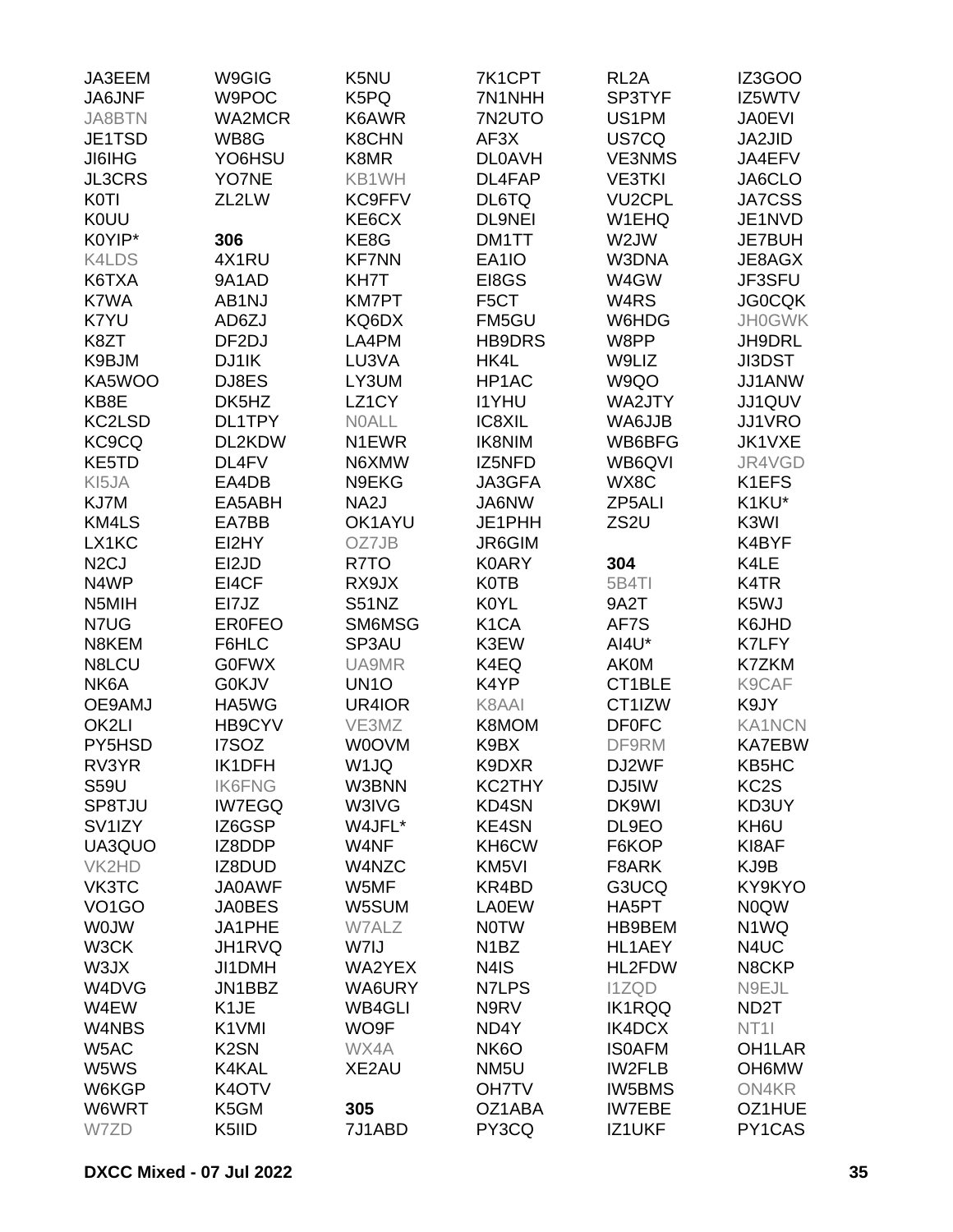| PY2NZR            | <b>I8YAV</b>       | SV <sub>2</sub> CLJ | <b>IK4WLA</b>                 | NI7F                           | IZ1UKG                        |
|-------------------|--------------------|---------------------|-------------------------------|--------------------------------|-------------------------------|
| RJ9I              | <b>IK2EAE</b>      | TR8JLD              | <b>IT9SSI</b>                 | NJ9Q                           | IZ8EFE                        |
| RV4LC             | <b>IV3BKH</b>      | <b>US7LM</b>        | <b>IW9FRA</b>                 | NZ4DX                          | IZ8MBW                        |
| S51DQ             | <b>IW9HLM</b>      | <b>VE1DUN</b>       | IZ6ELF                        | ON5AW                          | <b>JA0VHI</b>                 |
| SM4IED            | IZ2IPF             | VU <sub>2</sub> CDP | <b>JA0KJD</b>                 | PY5FB                          | JA1NPD                        |
| SM7AVZ*           | IZ5FSA             | W0WJ*               | <b>JA0KJE</b>                 | RX6CC                          | JA2WXU                        |
| SP5LKJ            | <b>JAOTEA</b>      | W1AL                | JA1GFD                        | SK4EA                          | JA6AP                         |
| SV1DKL            | JA1AYO             | W1IZQ               | <b>JA1NKA</b>                 | SK6QA                          | <b>JA6HJW</b>                 |
| <b>UA0AV</b>      | JA1JQM             | W1LWB               | JA3BKP                        | SP6OUQ                         | JE2SOY                        |
| UW2XW             | JA1KNZ             | W2DX                | JA8BMD                        | SP7BCA                         | JF1WBH                        |
| VR2MY             | JA2MTM             | W4DMT               | JE4NAN                        | SP7DQR                         | JH1DGJ                        |
|                   |                    | W5YZ                |                               | SP8NCZ                         |                               |
| <b>WOHBK</b>      | JA3DGV             |                     | JE6UWU                        |                                | JH6DUL                        |
| W1GWN             | JA9PQ              | W6OA                | <b>JH0SGG</b>                 | SP9GKJ                         | K <sub>1</sub> PT             |
| W2DJB             | JA9XBW             | W8HMK               | JH4RUF                        | SV <sub>2</sub> BXA            | K2DW                          |
| W2DXE             | JH1CTQ             | W8MIL               | <b>JH7VIB</b>                 | UR5EH                          | K2XM                          |
| W3JXP             | JH3JEX             | W8NP                | JI2KAR                        | VE <sub>2</sub> G <sub>Z</sub> | K3HW                          |
| W5QZL             | JI1HNC             | W8TOW               | JI6URU                        | <b>VK4BUI</b>                  | K4HC                          |
| W5SV              | K0OE               | W9IE                | JL1BTJ                        | VO1KVT                         | K4PPK                         |
| W6LZ              | K <sub>1</sub> FE  | W9MO                | <b>JL3TEM</b>                 | W3KJ                           | K6CT                          |
| W6SIY             | K <sub>1QQ</sub>   | W9NYW               | K2HAT                         | W4DJT                          | K6ML                          |
| W8FIB             | K1TKL              | W9PL                | K <sub>2</sub> WO             | W5HEZ                          | KA1INX                        |
| W8PT              | K <sub>2</sub> CYE | WA3GM               | K3IXD                         | W5JQ                           | KA9BKW                        |
| WA5RNV            | K <sub>5</sub> OC  | WO <sub>2</sub> X   | K4MTT                         | W5WI                           | <b>KB8NTY</b>                 |
| WA6BKR            | K6TTT              | WQ5N                | <b>K4NTS</b>                  | W9CSX                          | KC2ATK                        |
| WA8Y              | K8NS               | WT1L                | K4ZTL                         | W9CTJ                          | KC4CT                         |
| WB0O              | K9HEK              | YO6DDF              | K <sub>5</sub> C <sub>D</sub> | W9FPZ                          | KE4O*                         |
| <b>WB1ASL</b>     | KB1SF              |                     | K5YKG                         | <b>WB0YWO</b>                  | KF4SA                         |
| WS9U              | KB2WN              | 302                 | K6IRD                         | WB4SQ                          | KI6QDH                        |
| XE <sub>2</sub> B | KE5MMT             | 4X6GP               | K8ICE                         | <b>WB5TKI</b>                  | KK3X                          |
|                   | KH6XT              | 9A2TR               | K8KI                          | WI4T                           | KP4GC                         |
| 303               | KM9W               | 9A6Z                | <b>KA10</b>                   | WJ1D                           | KU <sub>2</sub> C             |
| AA8IN             | KU <sub>2</sub> X  | AA5IL               | <b>KA1RRL</b>                 | XE1YD                          | KU9S                          |
| AB0BF             | LB5WB              | AA6MV               | KA9VRA                        | YO3FGO                         | KZ1W                          |
| AD7U              | N3PW               | AA7XT               | KB6CIO                        |                                | N <sub>1</sub> DK             |
| AF2S              | N4VAN              | AB6WQ               | KC4HN                         | 301                            | N <sub>1</sub> IN             |
| AH6FX/W4          | N <sub>5</sub> WR  | AJ8B                | KE6OT                         | AA6RR                          | N <sub>2</sub> I <sub>C</sub> |
| CE3CT             | N6HVZ              | CE3GDN              | KF5DX                         | AC9EM                          | N <sub>2</sub> LEB            |
|                   |                    |                     | KF9WV                         |                                |                               |
| DF7OG             | N7DBA              | CT3BD               |                               | CX <sub>2</sub> CC             | N <sub>2</sub> T <sub>X</sub> |
| <b>DJ0RU</b>      | N7XY               | DF <sub>2</sub> AL  | KJ9X                          | DF5JE                          | N4EK                          |
| DK3BK             | N7ZO               | DK7SS               | KM <sub>1</sub> A             | <b>DG9KON</b>                  | N4EMG                         |
| DK8IF             | N9LF               | DL6LA               | KY4P                          | DL1DXX                         | N4XQN                         |
| DS2QEI            | NA1DX              | DL6LBD              | LA5NM                         | DL <sub>1IP</sub>              | N4XU*                         |
| E73D              | ND1T               | DL8YCN              | LU1DF                         | <b>DL7UEO</b>                  | N5WE                          |
| EA3NB             | OE3ESA             | DM3PYA              | <b>NOIS</b>                   | <b>DS5XEH</b>                  | N6VB                          |
| EA4DL             | OK1AUP             | DS3EXX              | <b>NOSTL</b>                  | G3WYN                          | N7HRO                         |
| EA6BD             | PA1NHZ             | EA5HZB              | <b>NOTR</b>                   | <b>HB9AIB</b>                  | NA2AN                         |
| EI2CR             | RA3S               | EI9FVB              | N <sub>1</sub> NU             | HB9FBM                         | <b>NK9O</b>                   |
| F5NFZ             | RJ6J               | F1JTL               | N <sub>1</sub> ZJ             | <b>IK0OHR</b>                  | NM4Q                          |
| F8DZY             | RN9CM              | G3WW                | N4MIK                         | <b>IK1SLE</b>                  | NS3L                          |
| G3GMY             | SK0QO              | <b>GI0KOW</b>       | N4ZQ                          | IK6CAC                         | NU4I                          |
| G3KAF             | <b>SM0BGM</b>      | HL1VAU              | N <sub>5</sub> VR             | <b>IT9AAI</b>                  | NX2Y                          |
| <b>GU0SUP</b>     | SM5HJZ             | HL4XM               | N9DX                          | IT9YOZ                         | OH <sub>1</sub> ZK            |
| <b>HB9AOF</b>     | <b>SP9NLK</b>      | <b>IK2SGC</b>       | NA3F                          | <b>IW9DNI</b>                  | OK2BNC                        |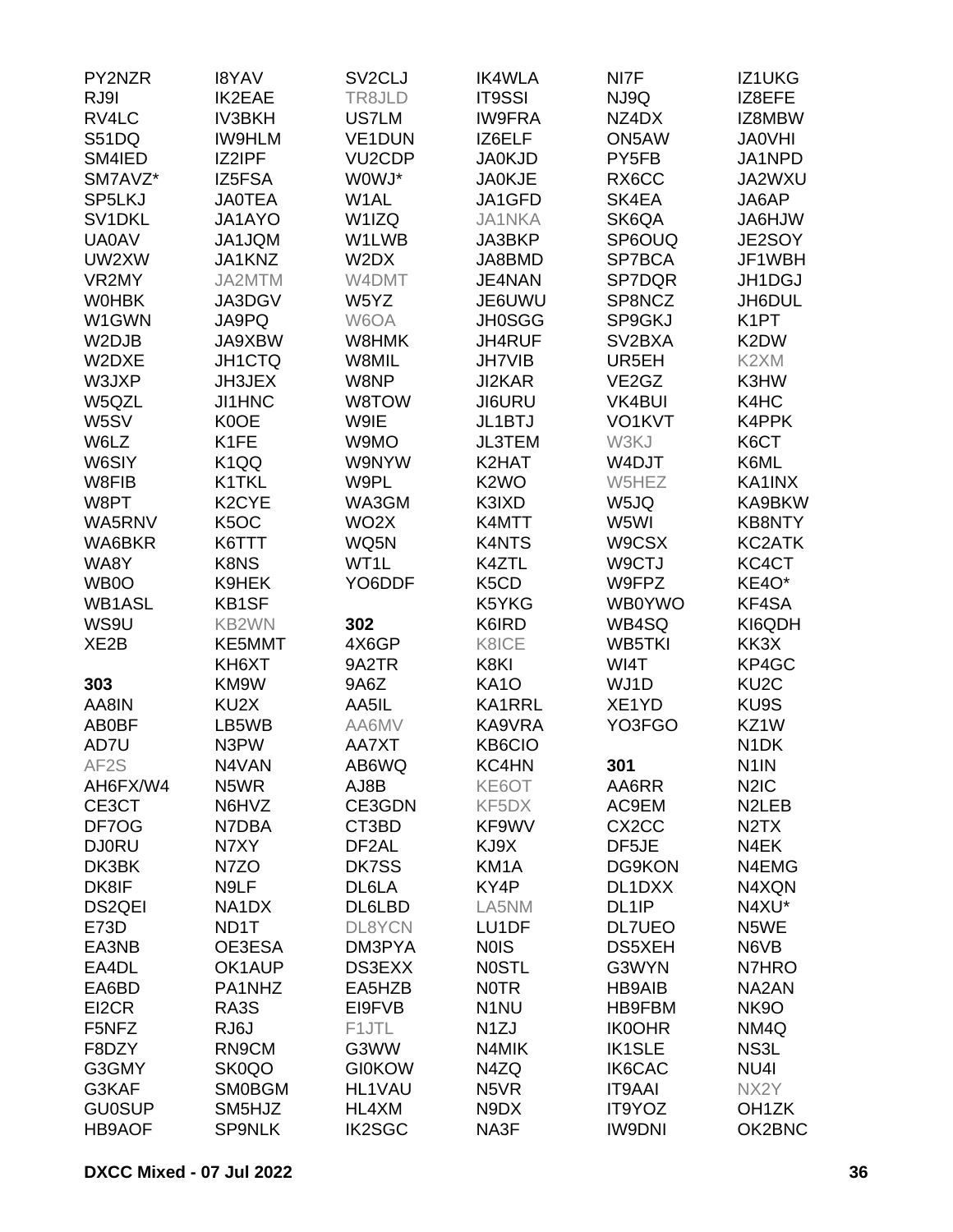| PP7LL             | DF <sub>5UL</sub> | K5MDX                         | SM7CZL                         | JA1DHY             | KF7F               |
|-------------------|-------------------|-------------------------------|--------------------------------|--------------------|--------------------|
| RA9SC             | DJ1XT             | K5WPH                         | SP6BXZ                         | <b>JA4OIJ</b>      | KJ4Z               |
| <b>SMOEUI</b>     | DJ9EU             | K6CO                          | SP9AQY*                        | JI2CCF             | <b>KJ7NO</b>       |
| <b>SMONUE</b>     | DJ9JD             | K6KZM                         | SQ3XBC                         | K <sub>2</sub> BB  | KK8MM              |
| SQ5EBM            | <b>DK0SU</b>      | K7KQ                          | SV1NJW                         | K <sub>2</sub> EQ  | <b>KM2O</b>        |
| UR7UD             | DL1EMC            | <b>K7LUH</b>                  | UA6FF                          | K5TF               | KV <sub>5I</sub>   |
| VE2WA             | DL3VZL            | K8MRT                         | UY7CW                          | K6KGG              | <b>KX7DX</b>       |
| VE3OTL            | EA3CJ             | K8SM                          | VA3QSL                         | K9IA               | <b>MOVAA</b>       |
| VE3VV             | EA8DA             | K9QJ                          | VK3DGN                         | KA2UFA             | N <sub>1</sub> BOB |
| WOEU              | F1RAF             | KA6RLX                        | W1SLF                          | KB2KM              | N5DSK              |
| W0YJT             | F4HDR             | KB6A                          | W2RL                           | KC4LLV             | N <sub>5</sub> PSI |
| W1DYH             | F8EZE             | KD2BS                         | W4GM                           | KI4YY              | N7DED              |
| W <sub>2</sub> PP | FG8OJ             | KD <sub>2</sub> T             | W4WB                           | N6TQ               | N8IL               |
| W4AQL             | G4JCC             | KD4S                          | W5HY                           | NA2AA              | NT6AA              |
| W4FS              | HA2EQD            | KD7GX                         | W5QN                           | NY4I               | OE1PMU             |
| W4HOG             | HB9ADP            | KE8RO                         | W6AYC                          | OH <sub>5</sub> AD | OE8CIQ             |
| W4WSZ             | <b>HB9DIG</b>     | <b>KG4CUY</b>                 | W7BEB                          | PW7T               | OZ4FF              |
| W5LUA             | <b>HLOC</b>       | KK5ID                         | W7DGP                          | SQ8LSC             | SM5CBN             |
| W5MO              | HL4RBR            | KM4EX                         | W8KN                           | UT7KF              | W <sub>2</sub> GR  |
| W6BSF             | <b>IOLYO</b>      | KN4JX                         | <b>WA4THR</b>                  | VE3BER             | W2RJU              |
| W6KT              | <b>I1YDT</b>      | <b>KO8O</b>                   | WB2DHY                         | <b>VE7AVC</b>      | W8JY               |
| W8ISZ             | <b>I6QFZ</b>      | <b>KS0T</b>                   | WB2KSP                         | W1DXH              | W9OSI              |
| <b>WA0JZK</b>     | <b>IK4RQF</b>     | KT4AC                         | WB3ANE                         | W1JFK              | WA2YNH             |
| WA2VQV            | <b>IK7XIV</b>     |                               | WB8ART                         | W1MJB              | WA4WKL             |
|                   | IT9FGA            | LA3BO<br>LZ4TU                | WB8CQV                         |                    | WB6FGI             |
| WA5SOG            |                   | <b>MODSR</b>                  |                                | W1YRO              | WV4TN              |
| WA5TXY            | <b>IWOBYL</b>     |                               | WG0G                           | W4KVS<br>W5BV      |                    |
| WB6EWM            | <b>IW1DQS</b>     | N1CGP                         | WI2J                           |                    | ZL <sub>1</sub> HD |
| <b>WD0EVR</b>     | <b>IW2MZX</b>     | N <sub>2</sub> WN             | WX4W                           | W5QP*              |                    |
| WG0O              | IZ3XEF            | N4FZ                          | XE <sub>1</sub> H <sub>G</sub> | W8PC               | 297                |
| WI4EE             | IZ8DEO            | N4KH                          | <b>YB0MWM</b>                  | W9ROG              | 4Z5LX              |
| WW4LL             | JA1GBC            | N <sub>5</sub> DT             | YV5KTM                         | WA4ORG             | AA7G               |
| WX4F              | JA2CPD            | N <sub>5</sub> Q <sub>S</sub> |                                | WB4WCR             | DF8FT              |
| WY0A              | JA2FUA            | N6OL                          | 299                            | WB8WKQ             | DJ8SN              |
| YB2TX             | JA8KPJ            | N6VHF                         | 4O4A                           | YB1TJ              | EA1AA              |
| YO3DDZ            | JE3USO            | N6WT                          | 4X6KJ                          | YB2DX              | EB <sub>5</sub> A  |
| YO4AUL            | JE4HIH            | N7UF                          | 7N1LEW                         |                    | F5POJ              |
| YV4DYJ            | JF2ERJ            | N8ASV                         | AA1BQ                          | 298                | F5VHQ              |
| ZL2RVW            | JG1ULT            | N8GA                          | AA2VG                          | AA2KD              | <b>GOMFO</b>       |
| ZL3TE             | JH1QJC            | N9MKZ                         | AA3BL                          | AA6MP              | <b>HB9IAG</b>      |
| ZS <sub>2</sub> Y | JH1XUZ            | NB8Q                          | AA4WX                          | <b>DL1NGS</b>      | <b>HB9TON</b>      |
|                   | <b>JH7BAY</b>     | NF <sub>10</sub>              | AB4DU                          | DL9GTB             | IK3GBG             |
| 300               | JI2FBG            | NN3Z                          | CU <sub>2</sub> AF             | EA4D               | <b>IW5AOT</b>      |
| 5B4AGC            | <b>JI3SJU</b>     | <b>NN5O</b>                   | DC8TS                          | EA7AZA             | JA1CPS             |
| AB1QB             | JL1BDI            | NY <sub>6</sub> C             | DK3UA                          | F8OP               | JA1EYN             |
| AB4ON             | <b>JL3TEQ</b>     | NZ3L                          | DL1FKA                         | <b>G0HSA</b>       | JA3QHR             |
| AB4RI             | JO3GAH            | OE8TLK                        | DL8XDA                         | G4EXD              | JE2ILG             |
| <b>ACOCU</b>      | <b>JP7FSO</b>     | OH <sub>1</sub> SM            | F6ECI                          | HS0/EA4BKA         | <b>JH1YHS</b>      |
| AD4QS             | K0GVT             | <b>ON4CCN</b>                 | G8AJM                          | IZ5ILJ             | JH2MLS             |
| AD8CW             | K1UM              | <b>P29SC</b>                  | HB9CDZ                         | JQ1NTP             | JQ1NGT             |
| AE8J              | K <sub>2</sub> OP | RN3QO                         | HB9CZD                         | K4UWH              | <b>K0TVY</b>       |
| AF <sub>2</sub> D | K4HQK             | SM5BS                         | <b>I6DQE</b>                   | K5AM               | K1BLT              |
| CT1EDY            | K4PT              | SM6TPJ                        | <b>IK0XIH</b>                  | K8KBB              | K <sub>1</sub> XA  |
| CU3AC             | K4ZMV             | SM6YF*                        | <b>IK8PLK</b>                  | K9JN               | K4JKB              |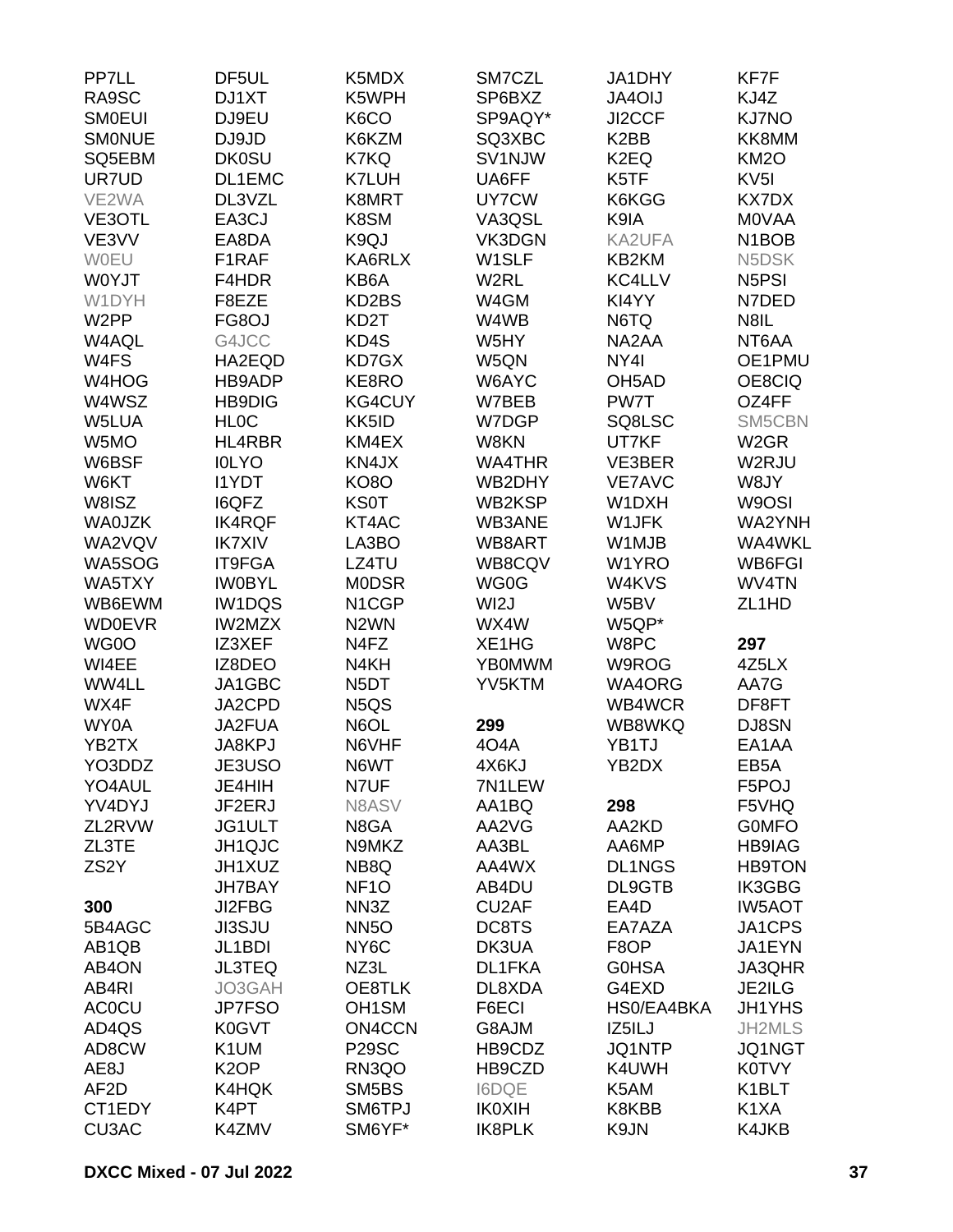| K4PC                | JF1LMB                         | JA3DBD                          | DL2MWB             | F6GPA              | DM2DXG             |
|---------------------|--------------------------------|---------------------------------|--------------------|--------------------|--------------------|
| K4VZ                | <b>JG2TSL</b>                  | JA3VLD                          | DL4UCS             | HB9DMQ             | <b>IKOLYL</b>      |
| K5HK                | <b>JH0HVJ</b>                  | JR1WYW                          | DL8JDX             | HP6AYV             | <b>IK1ZOF</b>      |
| K5VYT               | JH1EVF                         | <b>K0AU</b>                     | EA3BS              | <b>IOKHP</b>       | <b>IK8TNG</b>      |
| KB3OM               | JH2NWP                         | K6IRA                           | F8ARF              | I0ZY               | IS0/YO3RA          |
| <b>KE4BKL</b>       | JH4VDP                         | K6ME                            | <b>GOHOF</b>       | I4DOR              | IZ0GYP             |
| KG5NA               | K3WWT                          | K9GSD                           | <b>GOTHF</b>       | <b>IZ4COT</b>      | IZ3GOM             |
| KI6PG               | K4CFW                          | KC4G                            | HB9IJJ             | JA1FVS             | JA1AKL             |
| KS4WA               | K4KEW                          | KC4PX                           | <b>IZ0COI</b>      | JA2QVP             | <b>JA7NUM</b>      |
| N <sub>5</sub> GJ   | <b>K9KDS</b>                   | KF6A                            | JA4VLK             | JA3CCX             | JA8NSF             |
| N7CQQ               | K9WMS                          | KG4JSZ                          | JH5OXF             | JA6NEJ             | <b>JE7KCI</b>      |
| N7JB                | <b>KA0CDW</b>                  | KG8CW                           | <b>K0QMU</b>       | JE2VYM             | JH1ERJ             |
| NI8Z                | KA5OER                         | KL7XO                           | K1ATL              | JF1MTV             | <b>JI3KHV</b>      |
| NJ4V                | KC <sub>2FC</sub>              | KR3E                            | K <sub>2</sub> PO  | JI1DCW             | <b>JS1PBI</b>      |
| <b>NN0K</b>         | KI6BN                          | LA <sub>1</sub> H               | K3LX               | JP7EIP             | K <sub>5</sub> DJ  |
| NR8Z                | KO3M                           | N0GE                            | K9HUH              | K <sub>2</sub> DF  | K6IA               |
| NW6V                | LA <sub>1</sub> N <sub>D</sub> |                                 |                    |                    |                    |
|                     |                                | N <sub>2</sub> A <sub>G</sub> O | K9IJ               | K4HTY              | K6OHM              |
| <b>ON6NR</b>        | N3AIU                          | N <sub>2</sub> ZL               | K9ZT               | K5OLJ              | KC <sub>2</sub> CO |
| PU <sub>2</sub> POP | N4UFO                          | N4EFS                           | KA3LHP             | K9AW/DU6           | KD7X               |
| <b>ROSR</b>         | N7ELL                          | N4UW                            | KA5IAU             | KA1W               | KE4KMG             |
| RL3BZ               | NH6T/W4                        | N5TU                            | KN7K               | KB2HQ              | LA <sub>1</sub> J  |
| SM2YIP              | <b>NP3O</b>                    | N6DOC                           | KV4X               | <b>KB7MM</b>       | N2XQM              |
| UA4IU               | RG6G                           | N7VF                            | KW7Q               | <b>KC7RY</b>       | N5KUC              |
| UR5ECW              | SK5AA                          | N9AGC                           | LA2ZW              | KD9YE              | N7FF               |
| VK2AGA              | SM7AWQ                         | OK2BUT                          | LA4CW              | KJ5VA              | N9IO               |
| VK5CE               | <b>SP3MKS</b>                  | <b>OM2AGN</b>                   | NN <sub>5</sub> E  | LU9DO              | NJ2J               |
| <b>WODC</b>         | SV2GWY                         | ON7CD                           | NX <sub>1</sub> P  | LZ2JF              | NU0Q               |
| W5CA                | W4DFU                          | PB <sub>5</sub> D <sub>X</sub>  | OH <sub>1</sub> JP | N9STL              | PY1AFL             |
| W5KI                | W <sub>4</sub> GO              | PV8DX                           | OK1MBW             | ND9G               | PY5VC              |
| W7GJ                | W5PKE*                         | PY7BEL                          | SM5KG              | OA4EI              | RD8X               |
| W9KG                | W9IAL                          | R <sub>3</sub> C <sub>R</sub>   | SV1IXK             | OE3KLU             | UN7BK              |
| WA6ZEF              | WA4JJY                         | SM3PYB                          | UN <sub>1</sub> L  | PU1KGG             | US2WU              |
| WB3EVL              | WA7AMJ                         | SV <sub>1</sub> BYI             | VE1RGB             | R0AZ               | VA7FC              |
|                     | WC2K                           | TF <sub>5</sub> B               | <b>WOJM</b>        | SK6HD              | VE3CX              |
| 296                 | <b>WC7V</b>                    | UA1CGS                          | W1NT               | SM5AHK*            | VE3GYL             |
| 9A4K                | WU <sub>2</sub> G              | UA9MI                           | W <sub>2</sub> GE  | TA6N               | <b>WOPFG</b>       |
| AC4VM               |                                | UR6QA                           | W4UEF              | UA9MC              | W1FZ               |
| <b>BH4SYG</b>       | 295                            | W <sub>2</sub> AU               | W6AJP              | US <sub>1</sub> CT | W4UDH              |
| DK8IZ               | 9A2LA                          | W4PJW                           | W7CE               | VE3MF              | W7SYK              |
| DL1JAB              | AA7FL                          | W <sub>4</sub> QO               | W8AP               | W2BHK              | W8PN               |
| DL5PW               | AG5Z                           | W4WNT                           | W8IS               | W2NY               | WA1LOU             |
| DL6GBM              | CT1EDA                         | W7YM                            | WA9JNO             | W <sub>4</sub> OG  | WB9DLC             |
| EA4EPY              | <b>CU7AA</b>                   | <b>WA8RCK</b>                   | WM9Q               | WA1W               | <b>WC0M</b>        |
| G3PSM               | DF7AU                          | WN6J                            | ZF <sub>1</sub> DJ | WA2YSJ             | WJ5S               |
| HB3YFC              | DK2ZO                          | YB3MM                           |                    | WB9FLY             | <b>YBOWWL</b>      |
| <b>HB9LEI</b>       | DL1ECG                         | YO <sub>5</sub> OEF             | 293                |                    |                    |
| HI8CJ               | EA7AN                          | ZS1EL                           | 7L4FSR             | 292                | 291                |
| <b>I5UNA</b>        | HL2DBP                         |                                 | 7Z <sub>1</sub> SJ | AA5TL              | AA2DT              |
| <b>IK2MMF</b>       | I1PP                           | 294                             | CE3DQR             | AA8G               | AA4LR              |
|                     |                                | 9A6DM                           |                    |                    |                    |
| <b>IK8TEM</b>       | <b>IK0TUM</b>                  |                                 | DK1MM              | AD4ES              | AE4XU              |
| IZ1DUI              | <b>ISOJMA</b>                  | AA3R                            | <b>DL3ANK</b>      | AF7M               | AI8D               |
| JA1BE               | IT9IVN                         | AF6PK                           | <b>DL7JRD</b>      | CT1BNW             | <b>DLOVK</b>       |
| JA1SDV              | JA1UOA                         | AJ0I                            | EA4E               | <b>DL7VOA</b>      | DS5JMG             |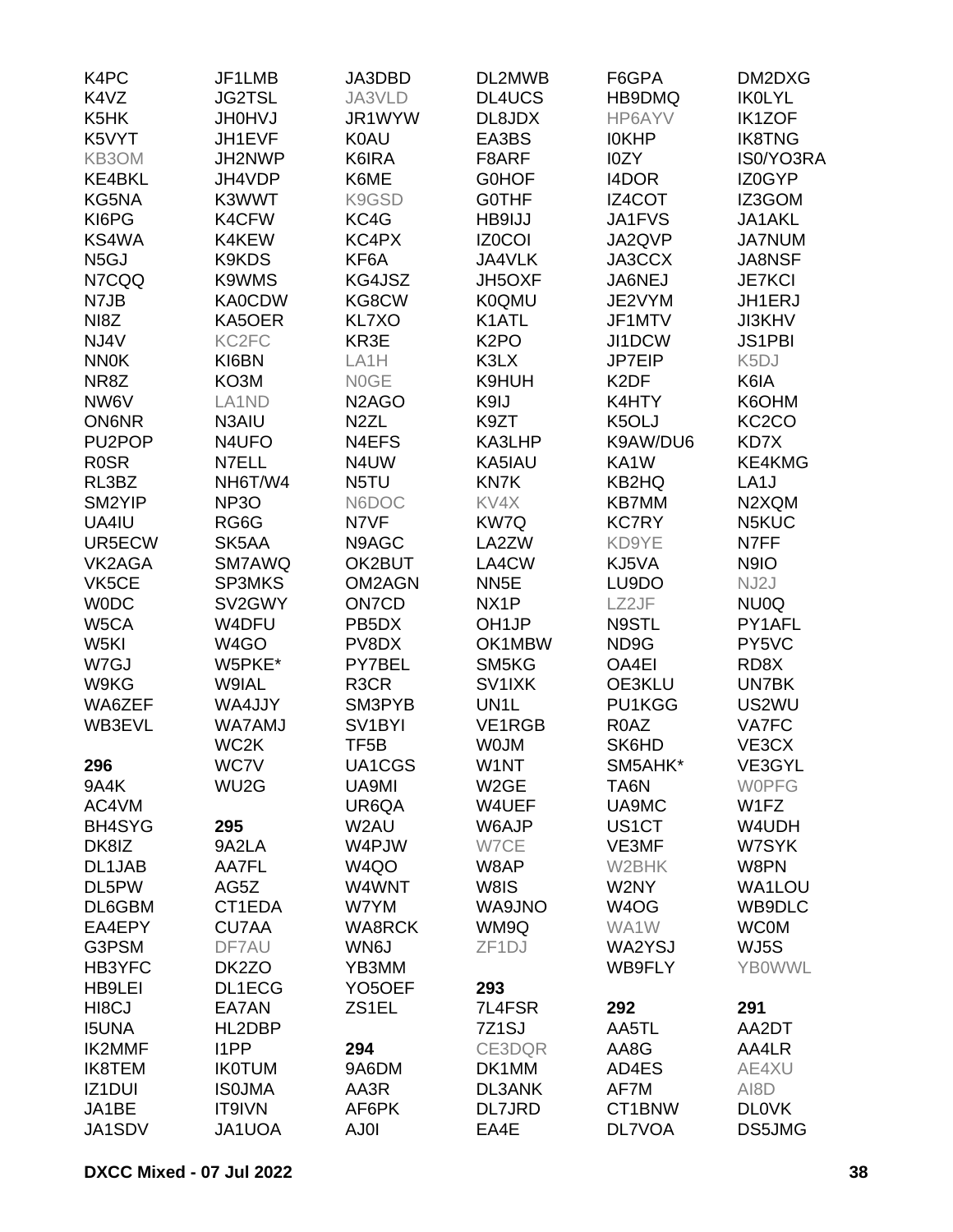| F6ARS               | G3WKL                         | XE1XF             | W3ICM             | N <sub>1</sub> ADF            | <b>JI5KGQ</b>                  |
|---------------------|-------------------------------|-------------------|-------------------|-------------------------------|--------------------------------|
| F8CIO               | HL1AQ                         | <b>YB0NFL</b>     | W4FL              | N <sub>2</sub> G <sub>Z</sub> | <b>JK1CYF</b>                  |
| <b>IV3ZAC</b>       | HL2VA                         |                   | W4YE              | N6CPL                         | <b>JK1MIG</b>                  |
| IZ3KNK              | <b>JA1NTK</b>                 | 289               | W6DRB             | N6ORB                         | JP1LVI                         |
| JE1BDC              | JA1ODC                        | AA1DN             | <b>WA0BZA</b>     | N7BR                          | K <sub>2</sub> V <sub>SP</sub> |
| JE1DVJ              | JA4DNC                        | <b>AK0MR</b>      | WA2BEV            | OH1NPW                        | K3JM                           |
| <b>JH0HON</b>       | JH1DRF                        | <b>BV7CW</b>      | WA2MIS            | <b>PA0FVH</b>                 | K5IQ                           |
| JH4RHF              | <b>JH7MEX</b>                 | DK3TL             | WA9EZY            | SM6WET                        | K6BR                           |
| <b>JK1WSH</b>       | JL1RML                        | DK8AX             | WB9VGJ            | VA3YP                         | K6RV                           |
| <b>JM3AVI</b>       | JM1ESG                        | <b>DL7UGO</b>     | WK8A              | VE4MG                         | <b>K7EKD</b>                   |
| JP1EWY              | K4TZZ                         | DM5JBN            |                   | W1WBB                         | K9SE                           |
| K1LTJ               | K5JDB                         | EA1HO             | 288               | W3NQC                         | KB3CB                          |
| K2LHR               | K8LH                          | <b>GOMMI</b>      | 4X1IL             | W <sub>4</sub> CID            | KD3HN                          |
| K7NW                | K8YAH*                        | G4YCS             | A71AM             | W4HOZ                         | KF <sub>2</sub> T              |
| <b>KB3LIX</b>       | K8ZW                          | <b>GM0DEQ</b>     | DD4BY             | W4PGM                         | KN9N                           |
| KD1RV               | KB1CM                         | HL1OYF            | DK6IM             | W5IL                          | LA5SJA                         |
| KD4EWG              | KE2VB                         | <b>IK8UDP</b>     | DL1EV             | W7RVM                         | LA8D                           |
| KK8I                | KH6ALF                        | <b>IT9YVO</b>     | DL1FBW            | W8DUA                         | LA8PDA                         |
| <b>KN7N</b>         | KI7Y                          | <b>IU8FRE</b>     | <b>DL7UIO</b>     | WA6DBC                        | <b>NOSL</b>                    |
| N <sub>5</sub> KA   | <b>KK4CLY</b>                 | <b>IZ1POF</b>     | EA7HAL            | WA8A                          | N <sub>1</sub> P <sub>D</sub>  |
| N7AU                | KK9I                          | IZ2LSP            | EW7DK             | WB4CW                         | N3AHA                          |
| N8QGC               | <b>KS7U</b>                   | JA1JNM            | F4GDI             | WC <sub>2</sub> C             | N4DA                           |
| N9IGP               | N <sub>2</sub> F <sub>X</sub> | JA3ARM            | F4RST             | WD8AHR                        | N4NQ                           |
| NC4MI               | N4ST                          | JA4EVN            | F6FNA             | XE2AQ                         | NP <sub>2</sub> L              |
| ND3L                | N <sub>4</sub> US             | JA8WGX            | G4URW             | XE3E                          | NU8L                           |
| NS4M                | N <sub>5</sub> FA             | <b>JH1NYN</b>     | HK3PJ             |                               | OH <sub>1</sub> WR             |
| <b>PA0VLY</b>       | N9DO                          | JL1VAL            | HL5BJU            | 287                           | <b>ON4AWK</b>                  |
| PT7SD               | NN4E                          | <b>JL3RNZ</b>     | IZ4VSD            | <b>7Z1CQ</b>                  | ON4LN                          |
| RA3CO               | NS3K                          | K <sub>2</sub> WR | IZ6GSQ            | CT3KY                         | PY2YW                          |
| <b>TL8NG</b>        | NX2I                          | K3LA              | <b>JA1ISJ</b>     | DF4WC                         | R4FAN                          |
| VU <sub>2</sub> DCC | OH <sub>2</sub> ME            | K4ITV             | JA4GCF            | DK1HO                         | SM3KIF                         |
| W <sub>1</sub> DID  |                               | K6GT              | JA6BP             | EA5T                          | SV1EMX                         |
|                     | ON6ZV                         |                   |                   |                               |                                |
| W1ZR*               | R <sub>1</sub> AP             | K7JPF             | JF3NKA            | FM5FJ                         | SV1FJP                         |
| W6AER               | <b>SMOW</b>                   | K8AEM             | <b>JH6DUI</b>     | G3OLU                         | UA9AGX                         |
| W6WZ                | <b>SM7IUN</b>                 | KA3CRC            | JH9VMK            | G3YBT                         | UR5WIF                         |
| W7IMU               | <b>SP7ICE</b>                 | KB9MI             | <b>JR8KHA</b>     | <b>HB9CQK</b>                 | UR7LY                          |
| W7WHB               | SP8MVC                        | KJ4R              | K0ZT              | HL2EIZ                        | V51YJ                          |
| W8LMG               | UT3UX                         | KZ5J              | K <sub>1</sub> BZ | HL3EFM                        | VE <sub>1</sub> HA             |
| W8YV                | VK3BDX                        | LU1SE             | K2ETS             | HL4CCM                        | <b>WOMF</b>                    |
| W9HOG               | W1EBM                         | N0DY              | K2RNY             | HL5FXP                        | W1PIT                          |
| WO <sub>5</sub> I   | W1LJ                          | N2ZAQ             | K4NC              | <b>I5BOL</b>                  | W3TB                           |
|                     | W3WN                          | N <sub>5</sub> XE | <b>K7ON</b>       | <b>I8WYD</b>                  | W4WT                           |
| 290                 | <b>W6NUC</b>                  | N8KOJ             | K9JQN             | <b>IK2GAJ</b>                 | WA5LQN                         |
| AA3K                | W7DPW                         | <b>OE7FMJ</b>     | KB3CAB            | <b>IK3OII</b>                 | WB8PHO                         |
| AD5MD               | W9JJB                         | PY4DM             | KB3IFH            | <b>IU4CHE</b>                 | XE3AAF                         |
| CE1AT               | W9TS                          | RW3SU             | KC1GN             | <b>IV3EHH</b>                 | YL2CB                          |
| CT1FJW              | <b>WB0RXF</b>                 | SP2IJ             | KC8A              | JA1UTN                        | YU1NJ                          |
| CT1FPQ              | WB2EBS                        | <b>SQ7FPH</b>     | KM4FI             | JA2GWL                        | YV5JGO                         |
| CT3CU               | WB2NUW                        | SV1FKZ            | <b>KM4NS</b>      | JA5RVN                        | ZL3RJ                          |
| <b>DL7FER</b>       | WB2UEZ                        | UA9FFV            | KN6BI             | <b>JF7NNI</b>                 |                                |
| <b>DS1BHE</b>       | <b>WD4AFY</b>                 | VE4DQ             | KN8N              | JG6CDH                        | 286                            |
| F5MCC               | WD8MRC                        | <b>VE7NS</b>      | KQ5M              | JH1DVZ                        | 5Z4FO                          |
| <b>GOKRL</b>        | WY9V                          | VK4CC             | <b>NOTK</b>       | <b>JH7BKN</b>                 | 9A2LX                          |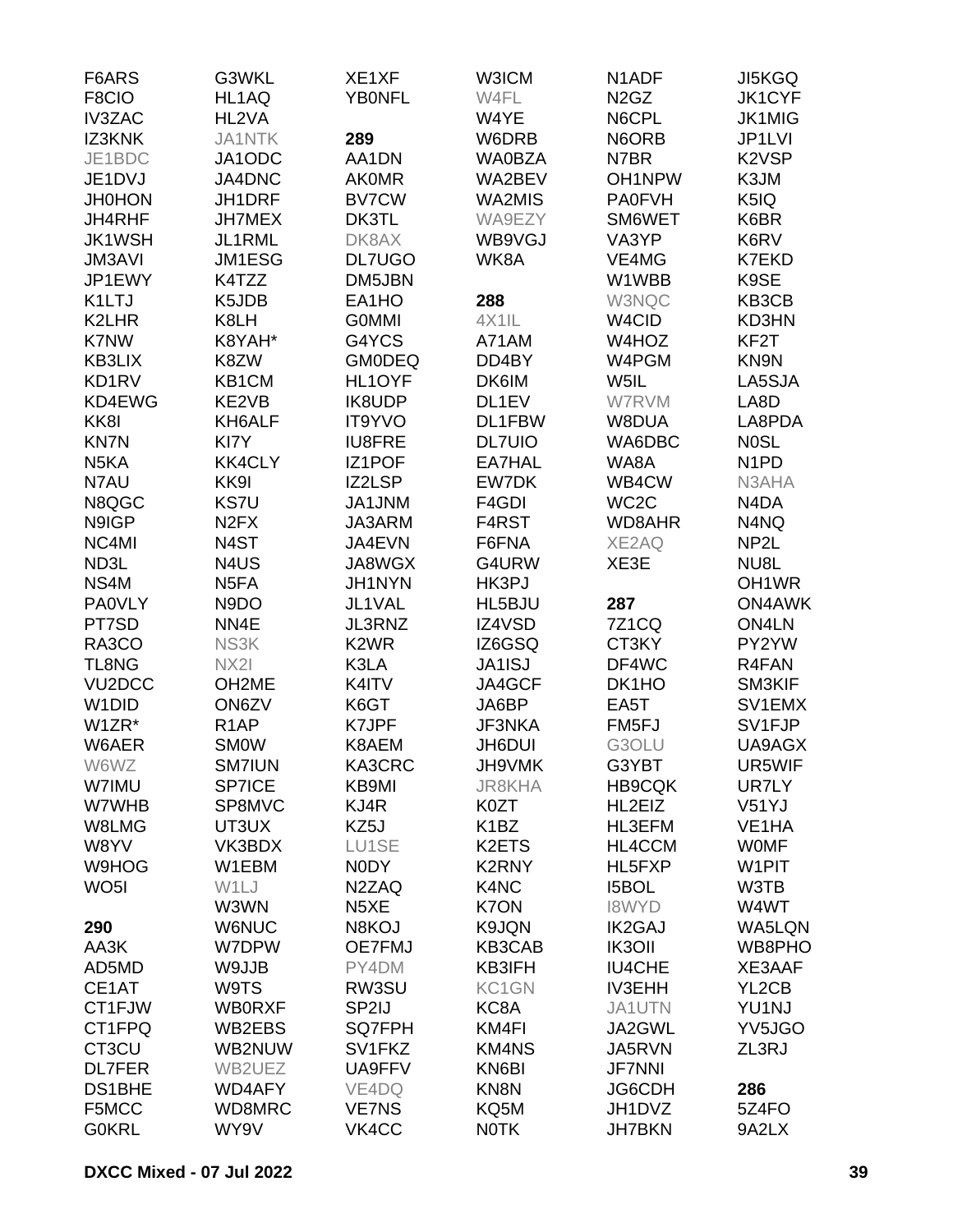| AA5JF<br>DL3MAA<br>WA4VEK<br>SA0AND<br>K2RET<br>AA6HF<br>WA9SQH<br><b>SM0JOQ</b><br>K4KCS<br>DL3MIB<br>AA9DI<br>WR3Z<br>VE <sub>5</sub> KX<br>K5AR<br>E20YLM<br>282<br>K <sub>5</sub> ER<br>CT <sub>1</sub> DSV<br>YO6OAF<br>VE7AR<br>F6FFM<br>4Z4UX<br>VK5GR<br>DF <sub>1</sub> UQ<br>Z23JO<br>K5MO<br>G4AYU<br>5B4ALJ<br>DK6LH<br>ZP6CC<br>W1BZJ<br>K6FS<br>G4BLX<br>8P6SH<br>DL1MDZ<br>W1EGX<br>K7CV<br>HB9ARY<br>AB4FH<br>285<br>F5PKD<br>W2NCG<br>K8TDJ<br><b>IK4QJH</b><br>AD7KG<br>W2YT<br>F5UKW<br>AA4MI<br>KA2CFH<br>IK8FYZ<br>AG6CV<br>G4FKA<br>W3BYX<br>KA4VGE<br>DK6BT<br>CT1EPJ<br><b>IK8JWA</b><br>HA5AW<br>DS5GSP<br>W6OZI<br>KB2EF<br>IZ1JLN<br><b>DLOVEL</b><br><b>IZ2CSX</b><br>EA2AFV<br>W7AYY<br>KD5YUK<br><b>JA0AVS</b><br>DL1YEF<br>KF3C<br>EA1P<br>IZ8GCP<br>EA7LS<br><b>WA3HOL</b><br><b>JA0VSH</b><br>JE2EBT<br>G7SSE<br>WA5PFJ<br>KF4C<br>JA3AOP<br>EA4DUT<br>KI <sub>2</sub> P<br>JH8CXW<br><b>JHOLME</b><br>HB9AGO<br><b>WA7BNG</b><br>F5OCN<br>HL1IWD<br>WU7X<br>KU6J<br>JJ3MCZ<br>F5RMY<br><b>JH8KIY</b><br>K <sub>1VI</sub><br>JP1QDH<br>JA1GUC<br>WX2JIM<br>LA8ZAA<br>G3ZEM<br>JR6DM<br>JA5EXN<br>XE3XE<br>LY3BY<br>K4XQ<br>G4VWI<br>N <sub>3</sub> A <sub>S</sub><br>G6NHU<br>K0AD<br>JE6LZN<br>YO9FLD<br>K6WY<br>K <sub>2</sub> JGL<br>JG1BOK<br>YO9GJY<br>N4CU<br>K8KPU<br><b>IV3XWD</b><br>JH1FSB<br>ZP6CW<br>K4GW<br>N4QOG<br>K9EN*<br>IZ2GRG<br>K4HR<br>ZS <sub>1</sub> C<br><b>IZ7GIT</b><br><b>JJ0PJD</b><br>ND <sub>3</sub> A<br>K9UIY<br><b>JA0BSL</b><br>K8CCV<br><b>JN3ONX</b><br>ON5AX<br>KC4AFT<br>K8LO<br>JR1EOD<br>284<br>PY2RF<br>KC4R<br>JA2BYW<br>K9TRV<br>9A2JH*<br>PY2XV<br>KD3KB<br>JR4QZH<br>JA4BXU<br>KC4LPL<br>JR6GV<br>AA6PG<br>SQ3PMX<br>KG4F<br>JA7AER<br>KD <sub>1</sub> CO<br>K <sub>2</sub> CY <sub>S</sub><br>UR7CQ<br>JH1QKG<br>AB6PY<br>KJ4UZU<br>KE3OG<br>K3KE<br>AD5WB<br>KP4AH<br>JI1JPJ<br>VU2LBW<br><b>KT0K</b><br>KI6HT<br>K4FW<br>DF2WF<br><b>WOJMP</b><br>JP1LRT<br>KO <sub>1</sub> H<br>K5DB<br>DJ2XP<br>W4AEJ<br>KX4TT<br><b>JR5HCU</b><br>LA <sub>2LI</sub><br>KU4BL<br>K7HV<br>DJ3NK<br>W4ATM<br><b>K3FRK</b><br>LA9PHA<br>K8CR<br>DJ7EE<br>W4NML<br>N3CJW<br>K5CKS<br>DL2SCA/W8<br><b>NORU</b><br>K8FB<br>W4UT<br>N <sub>5</sub> HH<br>K5MQ<br>N <sub>2J</sub> T<br>KA8IIC<br>DL4ZAB<br>W5GJ<br>N7SG<br>K5TU<br>N4BU<br>KA8LQZ<br>EA1WH<br>W7EA<br>NC4MM<br>K6NX<br>N <sub>5</sub> NO<br>ES4RX<br><b>KB4MRX</b><br>W7YOW<br>ND4DX<br>G3VDL<br>NG4P<br>N7UVH<br><b>KC0XK</b><br>W8FDV<br><b>KB0EL</b><br>N9NUQ<br>KK7Y<br><b>HB9AWS</b><br>W9EP<br>NI <sub>2</sub> Z<br><b>KB7TX</b><br>R3IS<br>ND <sub>2</sub> A<br><b>KW0H</b><br><b>HB9DIK</b><br>WA2LNL<br>KE3X<br>OH <sub>5</sub> V <sub>G</sub><br>HL3AHQ<br><b>WB0AFO</b><br>SM4AMJ<br>LA1PBA<br><b>ON6KE</b><br>IT9ZZO<br>WB2PQG<br>SO <sub>5</sub> A <sub>S</sub><br><b>KG7CW</b><br>N <sub>1</sub> AM<br><b>PA0SIM</b><br>N3HF<br><b>IU8FRF</b><br>WB9B<br>SV <sub>1</sub> XV<br><b>KK7BJ</b><br><b>SQ7LQJ</b><br>N4PHH<br><b>IV3DYS</b><br>WP3R<br><b>TG9AJR</b><br>N0YO<br>UN7BY<br>N9BR<br>IZ2USP<br>W1CDC<br>N0ZM<br>WU1M<br>VA3NQ<br>NA9L<br>IZ8ETW<br>ZP5MAL<br>W2GXP<br>N <sub>2</sub> WM | AA4IB | WA4HKX | RX3BP | K1KLM | CT1IW | XE <sub>1</sub> O |
|------------------------------------------------------------------------------------------------------------------------------------------------------------------------------------------------------------------------------------------------------------------------------------------------------------------------------------------------------------------------------------------------------------------------------------------------------------------------------------------------------------------------------------------------------------------------------------------------------------------------------------------------------------------------------------------------------------------------------------------------------------------------------------------------------------------------------------------------------------------------------------------------------------------------------------------------------------------------------------------------------------------------------------------------------------------------------------------------------------------------------------------------------------------------------------------------------------------------------------------------------------------------------------------------------------------------------------------------------------------------------------------------------------------------------------------------------------------------------------------------------------------------------------------------------------------------------------------------------------------------------------------------------------------------------------------------------------------------------------------------------------------------------------------------------------------------------------------------------------------------------------------------------------------------------------------------------------------------------------------------------------------------------------------------------------------------------------------------------------------------------------------------------------------------------------------------------------------------------------------------------------------------------------------------------------------------------------------------------------------------------------------------------------------------------------------------------------------------------------------------------------------------------------------------------------------------------------------------------------------------------------------------------------------------------------------------------------------------------------------------------------------------------------------------------------------------------------------------------------------------------------------------------------------------------------------------------------------------------------------------------------------------------------------------------------------------------------------------------------------------------------------|-------|--------|-------|-------|-------|-------------------|
|                                                                                                                                                                                                                                                                                                                                                                                                                                                                                                                                                                                                                                                                                                                                                                                                                                                                                                                                                                                                                                                                                                                                                                                                                                                                                                                                                                                                                                                                                                                                                                                                                                                                                                                                                                                                                                                                                                                                                                                                                                                                                                                                                                                                                                                                                                                                                                                                                                                                                                                                                                                                                                                                                                                                                                                                                                                                                                                                                                                                                                                                                                                                          |       |        |       |       |       | YB3ASQ            |
|                                                                                                                                                                                                                                                                                                                                                                                                                                                                                                                                                                                                                                                                                                                                                                                                                                                                                                                                                                                                                                                                                                                                                                                                                                                                                                                                                                                                                                                                                                                                                                                                                                                                                                                                                                                                                                                                                                                                                                                                                                                                                                                                                                                                                                                                                                                                                                                                                                                                                                                                                                                                                                                                                                                                                                                                                                                                                                                                                                                                                                                                                                                                          |       |        |       |       |       |                   |
|                                                                                                                                                                                                                                                                                                                                                                                                                                                                                                                                                                                                                                                                                                                                                                                                                                                                                                                                                                                                                                                                                                                                                                                                                                                                                                                                                                                                                                                                                                                                                                                                                                                                                                                                                                                                                                                                                                                                                                                                                                                                                                                                                                                                                                                                                                                                                                                                                                                                                                                                                                                                                                                                                                                                                                                                                                                                                                                                                                                                                                                                                                                                          |       |        |       |       |       |                   |
|                                                                                                                                                                                                                                                                                                                                                                                                                                                                                                                                                                                                                                                                                                                                                                                                                                                                                                                                                                                                                                                                                                                                                                                                                                                                                                                                                                                                                                                                                                                                                                                                                                                                                                                                                                                                                                                                                                                                                                                                                                                                                                                                                                                                                                                                                                                                                                                                                                                                                                                                                                                                                                                                                                                                                                                                                                                                                                                                                                                                                                                                                                                                          |       |        |       |       |       |                   |
|                                                                                                                                                                                                                                                                                                                                                                                                                                                                                                                                                                                                                                                                                                                                                                                                                                                                                                                                                                                                                                                                                                                                                                                                                                                                                                                                                                                                                                                                                                                                                                                                                                                                                                                                                                                                                                                                                                                                                                                                                                                                                                                                                                                                                                                                                                                                                                                                                                                                                                                                                                                                                                                                                                                                                                                                                                                                                                                                                                                                                                                                                                                                          |       |        |       |       |       |                   |
|                                                                                                                                                                                                                                                                                                                                                                                                                                                                                                                                                                                                                                                                                                                                                                                                                                                                                                                                                                                                                                                                                                                                                                                                                                                                                                                                                                                                                                                                                                                                                                                                                                                                                                                                                                                                                                                                                                                                                                                                                                                                                                                                                                                                                                                                                                                                                                                                                                                                                                                                                                                                                                                                                                                                                                                                                                                                                                                                                                                                                                                                                                                                          |       |        |       |       |       |                   |
|                                                                                                                                                                                                                                                                                                                                                                                                                                                                                                                                                                                                                                                                                                                                                                                                                                                                                                                                                                                                                                                                                                                                                                                                                                                                                                                                                                                                                                                                                                                                                                                                                                                                                                                                                                                                                                                                                                                                                                                                                                                                                                                                                                                                                                                                                                                                                                                                                                                                                                                                                                                                                                                                                                                                                                                                                                                                                                                                                                                                                                                                                                                                          |       |        |       |       |       |                   |
|                                                                                                                                                                                                                                                                                                                                                                                                                                                                                                                                                                                                                                                                                                                                                                                                                                                                                                                                                                                                                                                                                                                                                                                                                                                                                                                                                                                                                                                                                                                                                                                                                                                                                                                                                                                                                                                                                                                                                                                                                                                                                                                                                                                                                                                                                                                                                                                                                                                                                                                                                                                                                                                                                                                                                                                                                                                                                                                                                                                                                                                                                                                                          |       |        |       |       |       |                   |
|                                                                                                                                                                                                                                                                                                                                                                                                                                                                                                                                                                                                                                                                                                                                                                                                                                                                                                                                                                                                                                                                                                                                                                                                                                                                                                                                                                                                                                                                                                                                                                                                                                                                                                                                                                                                                                                                                                                                                                                                                                                                                                                                                                                                                                                                                                                                                                                                                                                                                                                                                                                                                                                                                                                                                                                                                                                                                                                                                                                                                                                                                                                                          |       |        |       |       |       |                   |
|                                                                                                                                                                                                                                                                                                                                                                                                                                                                                                                                                                                                                                                                                                                                                                                                                                                                                                                                                                                                                                                                                                                                                                                                                                                                                                                                                                                                                                                                                                                                                                                                                                                                                                                                                                                                                                                                                                                                                                                                                                                                                                                                                                                                                                                                                                                                                                                                                                                                                                                                                                                                                                                                                                                                                                                                                                                                                                                                                                                                                                                                                                                                          |       |        |       |       |       |                   |
|                                                                                                                                                                                                                                                                                                                                                                                                                                                                                                                                                                                                                                                                                                                                                                                                                                                                                                                                                                                                                                                                                                                                                                                                                                                                                                                                                                                                                                                                                                                                                                                                                                                                                                                                                                                                                                                                                                                                                                                                                                                                                                                                                                                                                                                                                                                                                                                                                                                                                                                                                                                                                                                                                                                                                                                                                                                                                                                                                                                                                                                                                                                                          |       |        |       |       |       |                   |
|                                                                                                                                                                                                                                                                                                                                                                                                                                                                                                                                                                                                                                                                                                                                                                                                                                                                                                                                                                                                                                                                                                                                                                                                                                                                                                                                                                                                                                                                                                                                                                                                                                                                                                                                                                                                                                                                                                                                                                                                                                                                                                                                                                                                                                                                                                                                                                                                                                                                                                                                                                                                                                                                                                                                                                                                                                                                                                                                                                                                                                                                                                                                          |       |        |       |       |       |                   |
|                                                                                                                                                                                                                                                                                                                                                                                                                                                                                                                                                                                                                                                                                                                                                                                                                                                                                                                                                                                                                                                                                                                                                                                                                                                                                                                                                                                                                                                                                                                                                                                                                                                                                                                                                                                                                                                                                                                                                                                                                                                                                                                                                                                                                                                                                                                                                                                                                                                                                                                                                                                                                                                                                                                                                                                                                                                                                                                                                                                                                                                                                                                                          |       |        |       |       |       |                   |
|                                                                                                                                                                                                                                                                                                                                                                                                                                                                                                                                                                                                                                                                                                                                                                                                                                                                                                                                                                                                                                                                                                                                                                                                                                                                                                                                                                                                                                                                                                                                                                                                                                                                                                                                                                                                                                                                                                                                                                                                                                                                                                                                                                                                                                                                                                                                                                                                                                                                                                                                                                                                                                                                                                                                                                                                                                                                                                                                                                                                                                                                                                                                          |       |        |       |       |       |                   |
|                                                                                                                                                                                                                                                                                                                                                                                                                                                                                                                                                                                                                                                                                                                                                                                                                                                                                                                                                                                                                                                                                                                                                                                                                                                                                                                                                                                                                                                                                                                                                                                                                                                                                                                                                                                                                                                                                                                                                                                                                                                                                                                                                                                                                                                                                                                                                                                                                                                                                                                                                                                                                                                                                                                                                                                                                                                                                                                                                                                                                                                                                                                                          |       |        |       |       |       |                   |
|                                                                                                                                                                                                                                                                                                                                                                                                                                                                                                                                                                                                                                                                                                                                                                                                                                                                                                                                                                                                                                                                                                                                                                                                                                                                                                                                                                                                                                                                                                                                                                                                                                                                                                                                                                                                                                                                                                                                                                                                                                                                                                                                                                                                                                                                                                                                                                                                                                                                                                                                                                                                                                                                                                                                                                                                                                                                                                                                                                                                                                                                                                                                          |       |        |       |       |       |                   |
|                                                                                                                                                                                                                                                                                                                                                                                                                                                                                                                                                                                                                                                                                                                                                                                                                                                                                                                                                                                                                                                                                                                                                                                                                                                                                                                                                                                                                                                                                                                                                                                                                                                                                                                                                                                                                                                                                                                                                                                                                                                                                                                                                                                                                                                                                                                                                                                                                                                                                                                                                                                                                                                                                                                                                                                                                                                                                                                                                                                                                                                                                                                                          |       |        |       |       |       |                   |
|                                                                                                                                                                                                                                                                                                                                                                                                                                                                                                                                                                                                                                                                                                                                                                                                                                                                                                                                                                                                                                                                                                                                                                                                                                                                                                                                                                                                                                                                                                                                                                                                                                                                                                                                                                                                                                                                                                                                                                                                                                                                                                                                                                                                                                                                                                                                                                                                                                                                                                                                                                                                                                                                                                                                                                                                                                                                                                                                                                                                                                                                                                                                          |       |        |       |       |       |                   |
|                                                                                                                                                                                                                                                                                                                                                                                                                                                                                                                                                                                                                                                                                                                                                                                                                                                                                                                                                                                                                                                                                                                                                                                                                                                                                                                                                                                                                                                                                                                                                                                                                                                                                                                                                                                                                                                                                                                                                                                                                                                                                                                                                                                                                                                                                                                                                                                                                                                                                                                                                                                                                                                                                                                                                                                                                                                                                                                                                                                                                                                                                                                                          |       |        |       |       |       |                   |
|                                                                                                                                                                                                                                                                                                                                                                                                                                                                                                                                                                                                                                                                                                                                                                                                                                                                                                                                                                                                                                                                                                                                                                                                                                                                                                                                                                                                                                                                                                                                                                                                                                                                                                                                                                                                                                                                                                                                                                                                                                                                                                                                                                                                                                                                                                                                                                                                                                                                                                                                                                                                                                                                                                                                                                                                                                                                                                                                                                                                                                                                                                                                          |       |        |       |       |       |                   |
|                                                                                                                                                                                                                                                                                                                                                                                                                                                                                                                                                                                                                                                                                                                                                                                                                                                                                                                                                                                                                                                                                                                                                                                                                                                                                                                                                                                                                                                                                                                                                                                                                                                                                                                                                                                                                                                                                                                                                                                                                                                                                                                                                                                                                                                                                                                                                                                                                                                                                                                                                                                                                                                                                                                                                                                                                                                                                                                                                                                                                                                                                                                                          |       |        |       |       |       |                   |
|                                                                                                                                                                                                                                                                                                                                                                                                                                                                                                                                                                                                                                                                                                                                                                                                                                                                                                                                                                                                                                                                                                                                                                                                                                                                                                                                                                                                                                                                                                                                                                                                                                                                                                                                                                                                                                                                                                                                                                                                                                                                                                                                                                                                                                                                                                                                                                                                                                                                                                                                                                                                                                                                                                                                                                                                                                                                                                                                                                                                                                                                                                                                          |       |        |       |       |       |                   |
|                                                                                                                                                                                                                                                                                                                                                                                                                                                                                                                                                                                                                                                                                                                                                                                                                                                                                                                                                                                                                                                                                                                                                                                                                                                                                                                                                                                                                                                                                                                                                                                                                                                                                                                                                                                                                                                                                                                                                                                                                                                                                                                                                                                                                                                                                                                                                                                                                                                                                                                                                                                                                                                                                                                                                                                                                                                                                                                                                                                                                                                                                                                                          |       |        |       |       |       |                   |
|                                                                                                                                                                                                                                                                                                                                                                                                                                                                                                                                                                                                                                                                                                                                                                                                                                                                                                                                                                                                                                                                                                                                                                                                                                                                                                                                                                                                                                                                                                                                                                                                                                                                                                                                                                                                                                                                                                                                                                                                                                                                                                                                                                                                                                                                                                                                                                                                                                                                                                                                                                                                                                                                                                                                                                                                                                                                                                                                                                                                                                                                                                                                          |       |        |       |       |       |                   |
|                                                                                                                                                                                                                                                                                                                                                                                                                                                                                                                                                                                                                                                                                                                                                                                                                                                                                                                                                                                                                                                                                                                                                                                                                                                                                                                                                                                                                                                                                                                                                                                                                                                                                                                                                                                                                                                                                                                                                                                                                                                                                                                                                                                                                                                                                                                                                                                                                                                                                                                                                                                                                                                                                                                                                                                                                                                                                                                                                                                                                                                                                                                                          |       |        |       |       |       |                   |
|                                                                                                                                                                                                                                                                                                                                                                                                                                                                                                                                                                                                                                                                                                                                                                                                                                                                                                                                                                                                                                                                                                                                                                                                                                                                                                                                                                                                                                                                                                                                                                                                                                                                                                                                                                                                                                                                                                                                                                                                                                                                                                                                                                                                                                                                                                                                                                                                                                                                                                                                                                                                                                                                                                                                                                                                                                                                                                                                                                                                                                                                                                                                          |       |        |       |       |       |                   |
|                                                                                                                                                                                                                                                                                                                                                                                                                                                                                                                                                                                                                                                                                                                                                                                                                                                                                                                                                                                                                                                                                                                                                                                                                                                                                                                                                                                                                                                                                                                                                                                                                                                                                                                                                                                                                                                                                                                                                                                                                                                                                                                                                                                                                                                                                                                                                                                                                                                                                                                                                                                                                                                                                                                                                                                                                                                                                                                                                                                                                                                                                                                                          |       |        |       |       |       |                   |
|                                                                                                                                                                                                                                                                                                                                                                                                                                                                                                                                                                                                                                                                                                                                                                                                                                                                                                                                                                                                                                                                                                                                                                                                                                                                                                                                                                                                                                                                                                                                                                                                                                                                                                                                                                                                                                                                                                                                                                                                                                                                                                                                                                                                                                                                                                                                                                                                                                                                                                                                                                                                                                                                                                                                                                                                                                                                                                                                                                                                                                                                                                                                          |       |        |       |       |       |                   |
|                                                                                                                                                                                                                                                                                                                                                                                                                                                                                                                                                                                                                                                                                                                                                                                                                                                                                                                                                                                                                                                                                                                                                                                                                                                                                                                                                                                                                                                                                                                                                                                                                                                                                                                                                                                                                                                                                                                                                                                                                                                                                                                                                                                                                                                                                                                                                                                                                                                                                                                                                                                                                                                                                                                                                                                                                                                                                                                                                                                                                                                                                                                                          |       |        |       |       |       |                   |
|                                                                                                                                                                                                                                                                                                                                                                                                                                                                                                                                                                                                                                                                                                                                                                                                                                                                                                                                                                                                                                                                                                                                                                                                                                                                                                                                                                                                                                                                                                                                                                                                                                                                                                                                                                                                                                                                                                                                                                                                                                                                                                                                                                                                                                                                                                                                                                                                                                                                                                                                                                                                                                                                                                                                                                                                                                                                                                                                                                                                                                                                                                                                          |       |        |       |       |       |                   |
|                                                                                                                                                                                                                                                                                                                                                                                                                                                                                                                                                                                                                                                                                                                                                                                                                                                                                                                                                                                                                                                                                                                                                                                                                                                                                                                                                                                                                                                                                                                                                                                                                                                                                                                                                                                                                                                                                                                                                                                                                                                                                                                                                                                                                                                                                                                                                                                                                                                                                                                                                                                                                                                                                                                                                                                                                                                                                                                                                                                                                                                                                                                                          |       |        |       |       |       |                   |
|                                                                                                                                                                                                                                                                                                                                                                                                                                                                                                                                                                                                                                                                                                                                                                                                                                                                                                                                                                                                                                                                                                                                                                                                                                                                                                                                                                                                                                                                                                                                                                                                                                                                                                                                                                                                                                                                                                                                                                                                                                                                                                                                                                                                                                                                                                                                                                                                                                                                                                                                                                                                                                                                                                                                                                                                                                                                                                                                                                                                                                                                                                                                          |       |        |       |       |       |                   |
|                                                                                                                                                                                                                                                                                                                                                                                                                                                                                                                                                                                                                                                                                                                                                                                                                                                                                                                                                                                                                                                                                                                                                                                                                                                                                                                                                                                                                                                                                                                                                                                                                                                                                                                                                                                                                                                                                                                                                                                                                                                                                                                                                                                                                                                                                                                                                                                                                                                                                                                                                                                                                                                                                                                                                                                                                                                                                                                                                                                                                                                                                                                                          |       |        |       |       |       |                   |
|                                                                                                                                                                                                                                                                                                                                                                                                                                                                                                                                                                                                                                                                                                                                                                                                                                                                                                                                                                                                                                                                                                                                                                                                                                                                                                                                                                                                                                                                                                                                                                                                                                                                                                                                                                                                                                                                                                                                                                                                                                                                                                                                                                                                                                                                                                                                                                                                                                                                                                                                                                                                                                                                                                                                                                                                                                                                                                                                                                                                                                                                                                                                          |       |        |       |       |       |                   |
|                                                                                                                                                                                                                                                                                                                                                                                                                                                                                                                                                                                                                                                                                                                                                                                                                                                                                                                                                                                                                                                                                                                                                                                                                                                                                                                                                                                                                                                                                                                                                                                                                                                                                                                                                                                                                                                                                                                                                                                                                                                                                                                                                                                                                                                                                                                                                                                                                                                                                                                                                                                                                                                                                                                                                                                                                                                                                                                                                                                                                                                                                                                                          |       |        |       |       |       |                   |
|                                                                                                                                                                                                                                                                                                                                                                                                                                                                                                                                                                                                                                                                                                                                                                                                                                                                                                                                                                                                                                                                                                                                                                                                                                                                                                                                                                                                                                                                                                                                                                                                                                                                                                                                                                                                                                                                                                                                                                                                                                                                                                                                                                                                                                                                                                                                                                                                                                                                                                                                                                                                                                                                                                                                                                                                                                                                                                                                                                                                                                                                                                                                          |       |        |       |       |       |                   |
|                                                                                                                                                                                                                                                                                                                                                                                                                                                                                                                                                                                                                                                                                                                                                                                                                                                                                                                                                                                                                                                                                                                                                                                                                                                                                                                                                                                                                                                                                                                                                                                                                                                                                                                                                                                                                                                                                                                                                                                                                                                                                                                                                                                                                                                                                                                                                                                                                                                                                                                                                                                                                                                                                                                                                                                                                                                                                                                                                                                                                                                                                                                                          |       |        |       |       |       | <b>KA4PKB</b>     |
|                                                                                                                                                                                                                                                                                                                                                                                                                                                                                                                                                                                                                                                                                                                                                                                                                                                                                                                                                                                                                                                                                                                                                                                                                                                                                                                                                                                                                                                                                                                                                                                                                                                                                                                                                                                                                                                                                                                                                                                                                                                                                                                                                                                                                                                                                                                                                                                                                                                                                                                                                                                                                                                                                                                                                                                                                                                                                                                                                                                                                                                                                                                                          |       |        |       |       |       |                   |
|                                                                                                                                                                                                                                                                                                                                                                                                                                                                                                                                                                                                                                                                                                                                                                                                                                                                                                                                                                                                                                                                                                                                                                                                                                                                                                                                                                                                                                                                                                                                                                                                                                                                                                                                                                                                                                                                                                                                                                                                                                                                                                                                                                                                                                                                                                                                                                                                                                                                                                                                                                                                                                                                                                                                                                                                                                                                                                                                                                                                                                                                                                                                          |       |        |       |       |       |                   |
|                                                                                                                                                                                                                                                                                                                                                                                                                                                                                                                                                                                                                                                                                                                                                                                                                                                                                                                                                                                                                                                                                                                                                                                                                                                                                                                                                                                                                                                                                                                                                                                                                                                                                                                                                                                                                                                                                                                                                                                                                                                                                                                                                                                                                                                                                                                                                                                                                                                                                                                                                                                                                                                                                                                                                                                                                                                                                                                                                                                                                                                                                                                                          |       |        |       |       |       | KD4MM*            |
|                                                                                                                                                                                                                                                                                                                                                                                                                                                                                                                                                                                                                                                                                                                                                                                                                                                                                                                                                                                                                                                                                                                                                                                                                                                                                                                                                                                                                                                                                                                                                                                                                                                                                                                                                                                                                                                                                                                                                                                                                                                                                                                                                                                                                                                                                                                                                                                                                                                                                                                                                                                                                                                                                                                                                                                                                                                                                                                                                                                                                                                                                                                                          |       |        |       |       |       |                   |
|                                                                                                                                                                                                                                                                                                                                                                                                                                                                                                                                                                                                                                                                                                                                                                                                                                                                                                                                                                                                                                                                                                                                                                                                                                                                                                                                                                                                                                                                                                                                                                                                                                                                                                                                                                                                                                                                                                                                                                                                                                                                                                                                                                                                                                                                                                                                                                                                                                                                                                                                                                                                                                                                                                                                                                                                                                                                                                                                                                                                                                                                                                                                          |       |        |       |       |       |                   |
|                                                                                                                                                                                                                                                                                                                                                                                                                                                                                                                                                                                                                                                                                                                                                                                                                                                                                                                                                                                                                                                                                                                                                                                                                                                                                                                                                                                                                                                                                                                                                                                                                                                                                                                                                                                                                                                                                                                                                                                                                                                                                                                                                                                                                                                                                                                                                                                                                                                                                                                                                                                                                                                                                                                                                                                                                                                                                                                                                                                                                                                                                                                                          |       |        |       |       |       |                   |
|                                                                                                                                                                                                                                                                                                                                                                                                                                                                                                                                                                                                                                                                                                                                                                                                                                                                                                                                                                                                                                                                                                                                                                                                                                                                                                                                                                                                                                                                                                                                                                                                                                                                                                                                                                                                                                                                                                                                                                                                                                                                                                                                                                                                                                                                                                                                                                                                                                                                                                                                                                                                                                                                                                                                                                                                                                                                                                                                                                                                                                                                                                                                          |       |        |       |       |       |                   |
|                                                                                                                                                                                                                                                                                                                                                                                                                                                                                                                                                                                                                                                                                                                                                                                                                                                                                                                                                                                                                                                                                                                                                                                                                                                                                                                                                                                                                                                                                                                                                                                                                                                                                                                                                                                                                                                                                                                                                                                                                                                                                                                                                                                                                                                                                                                                                                                                                                                                                                                                                                                                                                                                                                                                                                                                                                                                                                                                                                                                                                                                                                                                          |       |        |       |       |       |                   |
|                                                                                                                                                                                                                                                                                                                                                                                                                                                                                                                                                                                                                                                                                                                                                                                                                                                                                                                                                                                                                                                                                                                                                                                                                                                                                                                                                                                                                                                                                                                                                                                                                                                                                                                                                                                                                                                                                                                                                                                                                                                                                                                                                                                                                                                                                                                                                                                                                                                                                                                                                                                                                                                                                                                                                                                                                                                                                                                                                                                                                                                                                                                                          |       |        |       |       |       |                   |
| W <sub>2</sub> HE<br>NG6R<br>IZ8FTW<br>W <sub>2</sub> OSR<br>N3NN                                                                                                                                                                                                                                                                                                                                                                                                                                                                                                                                                                                                                                                                                                                                                                                                                                                                                                                                                                                                                                                                                                                                                                                                                                                                                                                                                                                                                                                                                                                                                                                                                                                                                                                                                                                                                                                                                                                                                                                                                                                                                                                                                                                                                                                                                                                                                                                                                                                                                                                                                                                                                                                                                                                                                                                                                                                                                                                                                                                                                                                                        |       |        |       |       |       |                   |
| W3NJ<br>NN6L<br>JA2VFW<br>283<br>W6ZL<br>N4UFP                                                                                                                                                                                                                                                                                                                                                                                                                                                                                                                                                                                                                                                                                                                                                                                                                                                                                                                                                                                                                                                                                                                                                                                                                                                                                                                                                                                                                                                                                                                                                                                                                                                                                                                                                                                                                                                                                                                                                                                                                                                                                                                                                                                                                                                                                                                                                                                                                                                                                                                                                                                                                                                                                                                                                                                                                                                                                                                                                                                                                                                                                           |       |        |       |       |       |                   |
| W4DWS<br>NR4M<br>AA6JZ<br>W9IVB<br>N4WE<br><b>JA2XLV</b>                                                                                                                                                                                                                                                                                                                                                                                                                                                                                                                                                                                                                                                                                                                                                                                                                                                                                                                                                                                                                                                                                                                                                                                                                                                                                                                                                                                                                                                                                                                                                                                                                                                                                                                                                                                                                                                                                                                                                                                                                                                                                                                                                                                                                                                                                                                                                                                                                                                                                                                                                                                                                                                                                                                                                                                                                                                                                                                                                                                                                                                                                 |       |        |       |       |       |                   |
| W7XZ<br>OH <sub>1VL</sub><br><b>JA7JND</b><br>AA9SI<br>WB2PTH<br>N <sub>5</sub> OP                                                                                                                                                                                                                                                                                                                                                                                                                                                                                                                                                                                                                                                                                                                                                                                                                                                                                                                                                                                                                                                                                                                                                                                                                                                                                                                                                                                                                                                                                                                                                                                                                                                                                                                                                                                                                                                                                                                                                                                                                                                                                                                                                                                                                                                                                                                                                                                                                                                                                                                                                                                                                                                                                                                                                                                                                                                                                                                                                                                                                                                       |       |        |       |       |       |                   |
| W8GNM<br>AC9X<br>WB3KUH<br>NJ6K<br>OK1EY<br><b>JA7MAD</b>                                                                                                                                                                                                                                                                                                                                                                                                                                                                                                                                                                                                                                                                                                                                                                                                                                                                                                                                                                                                                                                                                                                                                                                                                                                                                                                                                                                                                                                                                                                                                                                                                                                                                                                                                                                                                                                                                                                                                                                                                                                                                                                                                                                                                                                                                                                                                                                                                                                                                                                                                                                                                                                                                                                                                                                                                                                                                                                                                                                                                                                                                |       |        |       |       |       |                   |
| AI6II<br>W9SF<br>R3BB<br><b>JH1HTQ</b><br>WB9W<br>PD4RW                                                                                                                                                                                                                                                                                                                                                                                                                                                                                                                                                                                                                                                                                                                                                                                                                                                                                                                                                                                                                                                                                                                                                                                                                                                                                                                                                                                                                                                                                                                                                                                                                                                                                                                                                                                                                                                                                                                                                                                                                                                                                                                                                                                                                                                                                                                                                                                                                                                                                                                                                                                                                                                                                                                                                                                                                                                                                                                                                                                                                                                                                  |       |        |       |       |       |                   |
| WA1PFC<br>CT1BY<br>RD3BZ<br>JH3BUM<br>WW6D<br>PY2HH                                                                                                                                                                                                                                                                                                                                                                                                                                                                                                                                                                                                                                                                                                                                                                                                                                                                                                                                                                                                                                                                                                                                                                                                                                                                                                                                                                                                                                                                                                                                                                                                                                                                                                                                                                                                                                                                                                                                                                                                                                                                                                                                                                                                                                                                                                                                                                                                                                                                                                                                                                                                                                                                                                                                                                                                                                                                                                                                                                                                                                                                                      |       |        |       |       |       |                   |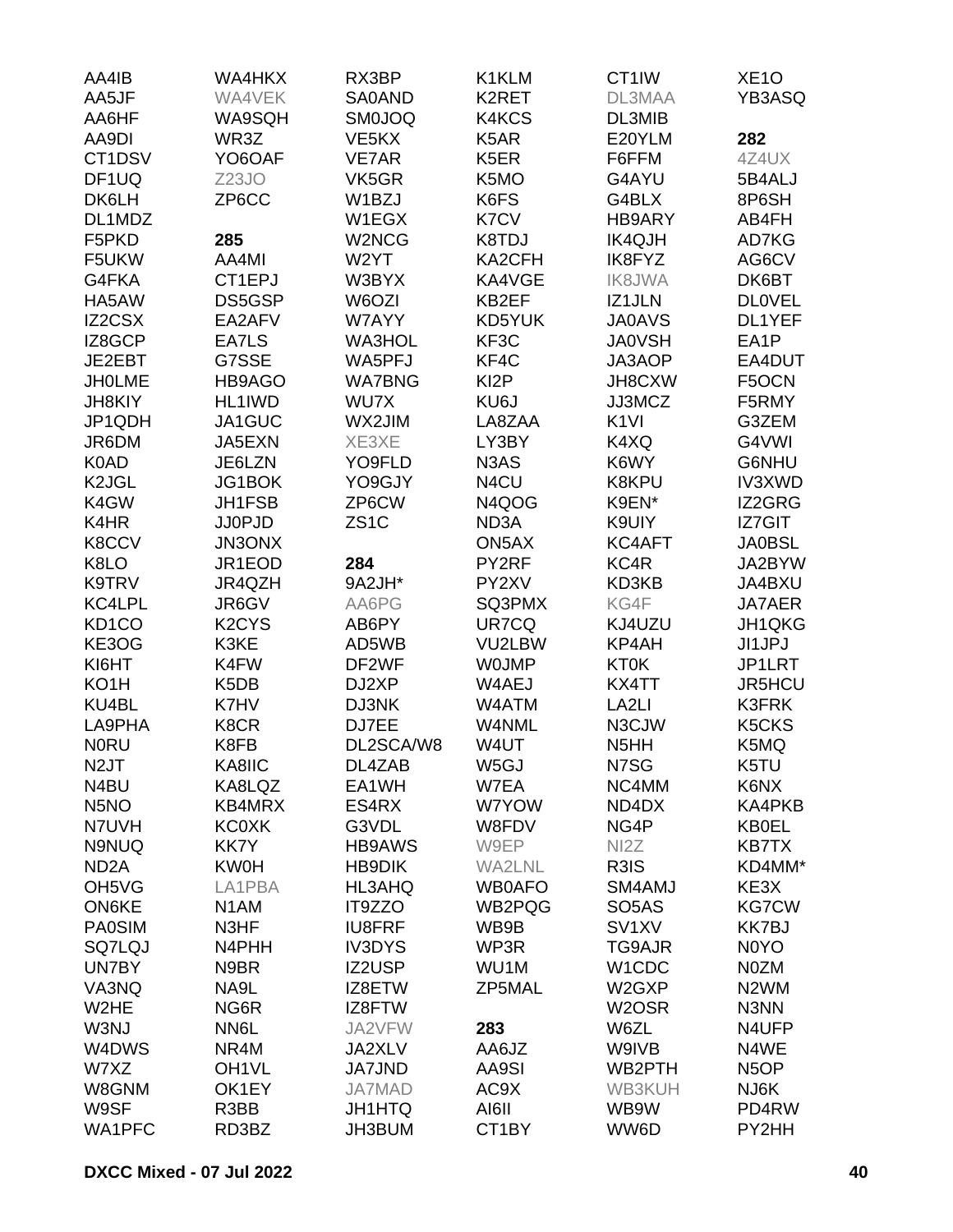| RA3AOS            | K6RI                            | JA1SZN            | W7GSW                           | NQ4U              | KW6G          |
|-------------------|---------------------------------|-------------------|---------------------------------|-------------------|---------------|
| RA3AUM            | KC4GKY                          | JA3PRM            | W9FML                           | NV6L              | KZ5DX         |
| <b>SK0RQ</b>      | <b>KI3O</b>                     | <b>JA3VUI</b>     | W9KVR                           | OH1NDA            | <b>NOHF</b>   |
| SP7MOC            | KT4M                            | <b>JA7FVA</b>     | WA3UTC                          | RA3AA             | N2MWX         |
| UN3G              | <b>MM0BQI</b>                   | <b>JA7MLG</b>     | <b>WA7IHN</b>                   | RK9AX             | N6GY          |
| W2WI              | N0AZZ                           | JA9LX             | WB3DWH                          | RW3RQ             | N7RQ          |
| W3DIY             | <b>NOECL</b>                    | <b>JE0EHE</b>     | WT <sub>2</sub> O               | S59EA             | N7VY          |
| W <sub>4</sub> DJ | N1QAE                           | JE4WSA            | YV4AU                           | SA4AQW            | N9GM          |
| W4VAB             | N <sub>5</sub> RZ               | JE8KKX            | Z32KV                           | SQ9ACH            | NS4X          |
| W5WZ              | N6TW                            | JF1IML            |                                 | <b>T77J</b>       | RU4SU         |
| W6QJ              | N9KAE                           | JH2AMN            | 279                             | UA1CEI            | SK6LU         |
| W8BCE             | NG7M                            | <b>JJ7SSI</b>     | 5Q2J                            | UB3A              | <b>SM0KCR</b> |
| WJ2R              | NI <sub>2</sub> V               | JR5MCZ            | 9A6ST                           | VK2DAG            | <b>SMOXG</b>  |
| WV4V              | NN4RR                           | <b>K0FA</b>       | AB4IE                           | W1SSN             | SM5NAS        |
| WZ6P*             | NZ7W                            | K0QYD             | AD4IE                           | W4GE              | SM7GVF        |
| YO3DCO            | <b>ON6MX</b>                    | K <sub>1</sub> EO | <b>DH0GSU</b>                   | W8PAT             | <b>WORMS</b>  |
|                   | PF1MO                           | K1MIJ             | DK3GO                           | WB8WIV            | W1HJF         |
| 281               | PY2TIM                          | K2KNB             | <b>DL0FU</b>                    | WF4B              | W4TTY         |
| 4Z1WF             | R <sub>3</sub> QJ               | K3TRM             | DL1CP                           | WP4CQ             | W4WAW         |
| 9A6OY             | RN3TT                           | K4ARE             | DL5ZAB                          | WR1X              | W5UQ          |
| AA4FU             | RT7F                            | K4IOQ             | DL8XC                           | WX0Z              | W8NHO         |
| AA9XA             | SM7ABL                          | K4VAI             | EA1KE                           | YL2CZ             | W8VVG         |
| AB6FI             | SV <sub>2</sub> D <sub>SJ</sub> | K6LE              | EI9GLB                          | YV3COK            | WA6SCW        |
| AB8MA             | SV3RKM                          | <b>K7RR</b>       | HB9CPS                          |                   | WB9TFH        |
| AE5RM             | W1FA                            | K8FG              | <b>HLORBU</b>                   | 278               | WF4I          |
| BD4SX             | W <sub>2</sub> CG <sub>Z</sub>  | K8TVO             | HP3TA                           | 6K5AQY            | WW8RT         |
| BV1EK             | W2UBT                           | KA2YEG            | <b>IK8TMI</b>                   | 7J1ADJ            | XE1RP         |
| CT1CDP            | W3HXI                           | KA8QKY            | <b>ISOCDO</b>                   | AA2BF             | <b>YC0QR</b>  |
| CT3EE*            | W4ILC                           | KB2DHJ            | JH1XXB                          | AD4BY             | ZL2AYZ        |
| DH4JQ             | W5CJF                           | <b>KC7HS</b>      | JJ1VGA                          | AK9L              | ZS6C*         |
| <b>DL0KB</b>      | W5VU                            | <b>KE7GL</b>      | K <sub>2</sub> JK               | DL3GCB            |               |
| EA5GXI            | W7GOY                           | KG2GL             | K <sub>3</sub> XO               | DL3LBM            | 277           |
| EA5KA             | W8TM                            | KK6X              | K4PIC                           | EA1BP             | 6Y5HN         |
| EU4T              | WA7OSO                          | KS6A              | K5EV                            | EA1WS             | AA4GA         |
| HZ1GW             | WA9MFF                          | KU <sub>5</sub> L | K7IB                            | F6IFF             | CU2AT         |
| <b>IK2QEI</b>     | WB2RIS                          | LA3PK             | K8YE                            | G3KEC             | DF9VJ         |
| <b>IK4ICW</b>     | WB4BMM                          | N <sub>1</sub> KX | K9DQ                            | <b>IOIKV</b>      | DJ2MG         |
| IT9FCP            | WI4R                            | N5IMW             | K9UW                            | <b>JL3SIK</b>     | DJ5KB         |
| <b>IT9ZHS</b>     | WO <sub>4</sub> D               | N6UOZ             | KA7G                            | JN3XEZ            | DK3NU         |
| <b>IZ7CTE</b>     | ZL3REX                          | N7GCO             | KE8M                            | K1MBF             | DK7SL         |
| JA8CYU            |                                 | ND9M              | KI5BLU                          | K4BWU             | <b>DL0IV</b>  |
| JA8JOZ            | 280                             | NG9E              | KU1I                            | K4CA              | DS2AGH        |
| JG1OGM            | AD1V                            | NL7V              | N <sub>1</sub> K <sub>D</sub> O | K4EDI             | EA2RY         |
| <b>JH1GTR</b>     | CT3FN                           | OE3PKU            | N3TG                            | K <sub>5</sub> SI | EI4BZ         |
| JH1KIM            | DL9RDM                          | RA3DCT            | N3YZ                            | K6QPZ             | GI4OWA        |
| JH1WLY            | DM9LSB                          | <b>SP7UWL</b>     | N4BRF                           | K8KB              | HB9W          |
| JH5HDA            | EA8AJY                          | UN6TA             | N4IF                            | K8KT              | IU8HEP        |
| <b>K0FLY</b>      | G8APB                           | VU2TTC            | N4SZE                           | K9EFR             | <b>IV3IXN</b> |
| <b>K0HOF</b>      | GI4DOH                          | W2SEG             | N5XUS                           | KB8RJ             | <b>IZ7ECL</b> |
| <b>K0TV</b>       | <b>GMOVIT</b>                   | W3CZ              | N7HLR                           | KD4POJ            | JA1AEC        |
| <b>K3RWN</b>      | <b>HS0ZCW</b>                   | W3EFE             | N8MSA                           | KE7XM             | JG1LFR        |
| K4DB              | <b>IK3RIY</b>                   | W4RQ              | NB9Q                            | KJ4EX             | K3SU          |
| K4MLD             | <b>ISOEBO</b>                   | W6QO              | NF4J                            | <b>KK7BR</b>      | K4DS          |
|                   |                                 |                   |                                 |                   |               |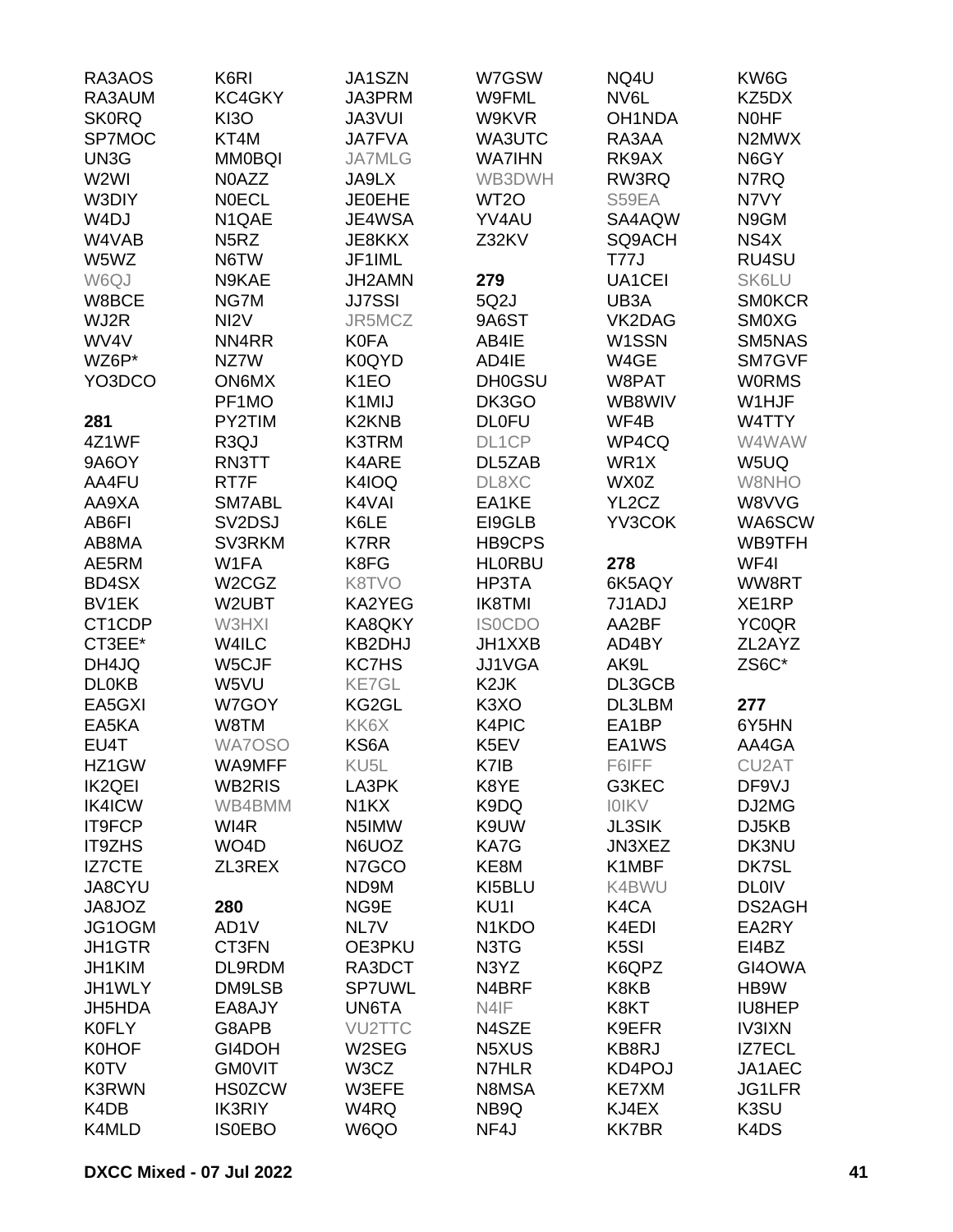| K4IZE                         | DK8KC              | SA3CAT        | JF1WLK             | 274                | W4TQ               |
|-------------------------------|--------------------|---------------|--------------------|--------------------|--------------------|
| K5EC                          | DL1MEV             | SM3OMO        | JF5DSU             | AA9BJ              | W6FUV              |
| K5UN                          | DL6FD              | SM5BOH        | <b>JH0AUY</b>      | AC7ZG              | W6JK               |
| K6UXO                         | DL6ON              | SQ6OU*        | JH1WGP             | AI2SS              | W6QR               |
| <b>K7CIE</b>                  | DL9IU              | SQ9KEJ        | JJ1BDX             | BG8PA              | W7VP               |
| K7KD                          | EW2DZ              | UA3EAY        | JJ1BEA             | CT1APN             | W9YCV              |
| <b>KB4JRS</b>                 | G3CWW              | VE3LNW        | JM3XZC             | CT1BWU             | WA3RP              |
| KB5HPH                        | G4ALR              | VE6RH         | JQ1CIV             | DJ8EW              | WA6WXD             |
| KF9AQ                         | G4FTC              | VR2UW         | <b>JR0ELG</b>      | <b>DK0EK</b>       | WB4LMI             |
| KI4MV                         | <b>IK7SLT</b>      | W1ZGP         | <b>JR3XUH</b>      | E73ENS             | WJ7S               |
| KL1WE/6                       | <b>IU0HDC</b>      | W3UHP         | JR5RPP             | EI6AL              | WK9U               |
|                               |                    |               |                    |                    |                    |
| <b>MU0FAL</b>                 | IZ5GST             | W7HWR         | <b>K0ASA</b>       | F4FLF              | WY7FD              |
| <b>MU0GSY</b>                 | JA1BAL             | W8HGH         | K0YY               | F8EP               | YO3YC              |
| <b>NOSFF</b>                  | JA1ILI             | W9IW          | K1RQ               | G4ASL              | YO4NA              |
| N <sub>1</sub> J <sub>G</sub> | JA1LKJ             | W9NSO         | K <sub>2</sub> KYH | G8BCG              |                    |
| N3RR                          | JA4IGW             | WA1SXK        | K <sub>3</sub> VO  | GM1BSG             | 273                |
| N4CBS                         | JA6BXA             | WA3WZR        | K4RW               | HB9DPO             | AI2S               |
| N4MA                          | JF1GYX             | WB4SON        | K <sub>5</sub> LY  | <b>I6BDS</b>       | DH5MM              |
| N7NOG                         | <b>JG1EIQ</b>      | WB8FVB        | KD8WX              | <b>IK8TPJ</b>      | DJ3GZ              |
| N9VD                          | <b>JH1HGI</b>      | WX2N          | KE4DP              | IZ2GNQ             | <b>DLOUM</b>       |
| NA5NN                         | <b>JL2LPX</b>      | YV5EN         | KM8E               | <b>IZ7QSS</b>      | DS4DRE             |
| NB4K                          | JM1RSV             |               | LB <sub>2</sub> TG | <b>JA0HC</b>       | EA6AZ              |
| NK <sub>5</sub> B             | JP1GVC             | 275           | N <sub>4</sub> HI  | JA1DEQ             | G4SGX              |
| OZ1KWG                        | JY4ZM              | 4N7ZR         | N8NH               | JA1FBD             | GM4AGL             |
| PY2RN                         | K <sub>1</sub> DOC | 9V1RH         | N9LEO              | <b>JA1HQT</b>      | IK4MHB             |
| <b>RT20</b>                   | K2RDX              | AH6RR         | N9LJX              | JA3OLI             | JA0GSB             |
| <b>SK0HS</b>                  | K <sub>2</sub> VUI | <b>CU7MD</b>  | NG2T               | <b>JA7ARM</b>      | JA4HDO             |
| SM <sub>2</sub> OTU           | K3VOA              | DF9ZO         | NN <sub>8</sub> R  | <b>JA9AVU</b>      | JA4OPW             |
| UA3NFI                        | K4FY               | DK2GP         | NV <sub>1</sub> S  | JE1DRU             | JG4OOU             |
| VA1SEA                        | K4MIL              | DK8FG         | OK8YD              | JE5WJM             | JI1NCZ             |
| VE3GRG                        | K5CZD              | DL1SCO        | <b>PA0HOR</b>      | JH8LLE             | JJ1WWL             |
| VE6XV                         | K <sub>5</sub> RA  | DL5KUT        | R7AB               | <b>JM1TEN</b>      | <b>K0COP</b>       |
| VK3AWG                        | K6FAF              | DL6UD         | RM <sub>6</sub> J  | K <sub>1</sub> VM  | K1PTF              |
| W1FNB                         | K8OD               | DS4DBF        | <b>RN0C</b>        | K1YQ               | K2IVS              |
| W1PY                          | K9WYP              | <b>E74K</b>   | RN5AA              | K <sub>2</sub> GLS | K6BY               |
| W3OD                          | KA1API             | EA1K          | SM6FKF             | K2MT               | K6VMV              |
| W4PR                          | KB9OX              | G3IZM         | SM7AED*            | K3SUI              | K6ZTQ              |
| W7PAT                         |                    |               | UA3GT              |                    | K7PVT              |
|                               | KH6AT              | HA5GO         | VA3NXM             | K4IU               |                    |
| W8HBI                         | KH6DV              | HI8RD         |                    | K5PR               | KA8PBB             |
| W9DHD                         | KH <sub>6</sub> P  | <b>IK2BBU</b> | VE2HJ              | <b>KB0FHP</b>      | KB1JDY             |
| WA1LNP                        | <b>KL7KK</b>       | <b>IK2UVR</b> | <b>WOTLX</b>       | KC2SST             | <b>KB2XR</b>       |
| <b>WA7RLL</b>                 | MM0ABB             | <b>IK8DNJ</b> | W1BLT              | KE2M               | KI0G               |
| WD8Z                          | N4EAH              | <b>IZOLNP</b> | W1IAN              | KF2BQ              | LA3WV              |
| WM <sub>5</sub> H             | N <sub>5</sub> KI  | <b>JA0FLL</b> | W1XD               | LA7GNA             | <b>MM0SAJ</b>      |
| WQ6Q                          | ND <sub>1</sub> Y  | JA1HNP        | W3ENM              | N <sub>0</sub> OP  | N <sub>2</sub> ROM |
| WY1G                          | NJ1T               | JA2PTQ        | W3GLD              | NR6M               | N6MM               |
|                               | NT4W               | <b>JA3KRK</b> | W4UX               | NV <sub>4</sub> A  | N9LQ               |
| 276                           | NX4O               | JE1TRF        | <b>WA0STV</b>      | OE6VHF             | NF8OM              |
| 4X1JJ                         | OH <sub>1</sub> MH | JE2RBK        | WB4CTX             | OH <sub>1</sub> LR | <b>NJ0F</b>        |
| A65BD                         | OZ3SM              | JE3GNN        | YB4IR              | RA2FBC             | PY2PA              |
| CT1FOQ                        | OZ6PI              | JE3OUW        | YV2EMR             | SV1HEP             | PY8WW              |
| CT4KG                         | PT <sub>2</sub> AZ | <b>JE3TAT</b> |                    | TA2AD              | RA9MX              |
| DH5JG                         | RW3QHN             | JE6HGL        |                    | VP9AD              | <b>SK7HW</b>       |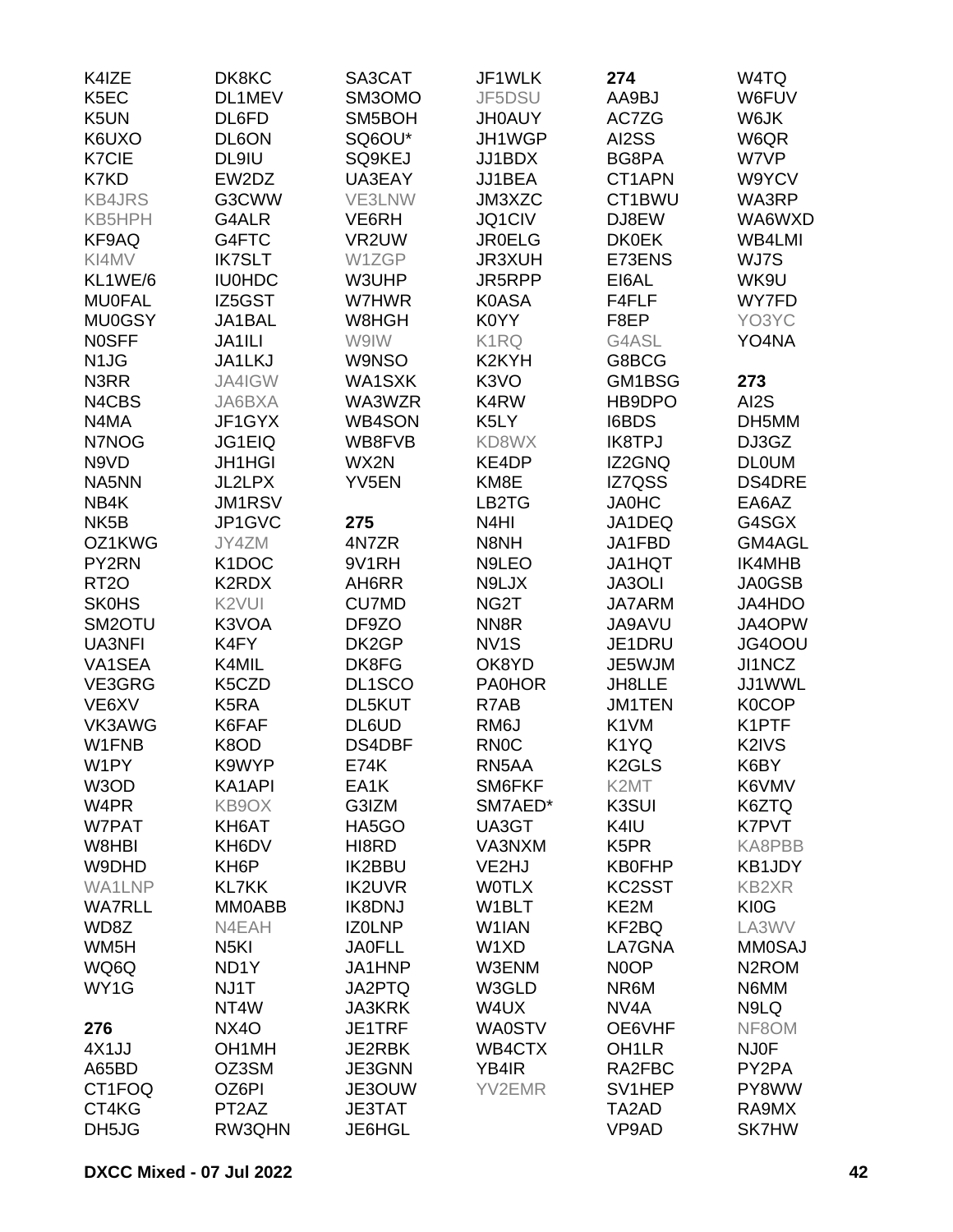| SM1NJC             | KD2BW             | NW <sub>2</sub> | N <sub>1</sub> SZ   | <b>KN0A</b>                   | KO4BS             |
|--------------------|-------------------|-----------------|---------------------|-------------------------------|-------------------|
| SM4XIH             | KM7E              | OZ1DSD          | N <sub>4</sub> PYI  | KT9P                          | N1HYE             |
| TF2LL              | KM8AM             | PA7CG           | N5MHZ               | <b>NOIM</b>                   | NN <sub>5</sub> G |
| VA3KSF             | KU1T              | TA3J            | N <sub>5</sub> RN   | N <sub>2</sub> DH             | NS4P              |
| VE6WP              | KY1W              | W4HVW           | N5SAN               | N3CZJ                         | <b>NU0C</b>       |
| VU3DJQ             | KZ1X              | W4KHC           | N7MSU               | N <sub>5</sub> H <sub>C</sub> | PP6ZZ             |
| W1HQ               | LA9VBA            | W4SUL           | NJ9C                | N9UM                          | R7LA              |
| W4VL               | N4PUQ             | W5UXE           | OH <sub>2</sub> BJG | NK <sub>2</sub> W             | <b>SMOFLY</b>     |
| W5DP               | N5KGV             | W7YKN           | OH2LRE              | NS4F                          | SP5ZCC            |
| W8LIG              | N6AJR             | W8MR            | PA3CBZ              | RN3RY                         | <b>T95A</b>       |
| W8WD               | N9YB              | W8UM            | RN <sub>3</sub> A   | SM3AF                         | UA6GF             |
| WA1NXC             | NX4W              | WE1F            | SQ8T                | SP4QCU                        | VE3KKB            |
|                    |                   |                 |                     |                               | VK7ZE             |
| <b>WA7AVL</b>      | <b>OE7LVI</b>     | WX4B            | <b>VU3NXI</b>       | <b>UN7JID</b>                 |                   |
| WB <sub>5</sub> P  | OZ1KKH            | YB2TJV          | W <sub>1</sub> SL   | VE7OR                         | <b>W0GWK</b>      |
| WD1M               | S57RR             |                 | W2ARP               | <b>WOTG</b>                   | W1HAY             |
|                    | SP <sub>3</sub> S | 270             | W3UI                | W <sub>2</sub> ZO             | W <sub>1</sub> JO |
| 272                | SV2HXX            | 9A5K*           | W5CSU               | W4GHW                         | WA3PBL            |
| 9H1EJ              | SV8ZC             | AA4OC           | W <sub>5I</sub> O   | WB2QMP                        | WX2CX             |
| AA2KO              | UA9UX             | AA9F            | W7ABC               | WE4S                          |                   |
| AA7UC              | VE3TM             | AA9ZZ           | W9SL                |                               | 267               |
| AC4FZ              | W1MEW             | AB6QR           | <b>WA2DNI</b>       | 268                           | 4Z1JS             |
| AC4JO              | W6VRK             | AC5TC           | WA6TQT              | 5B4FL                         | AA9L              |
| CU <sub>2</sub> AE | WC4V              | AL7HX           | <b>WA7LNW</b>       | AF9T                          | DF4UM             |
| DK4IO              | XE3VV             | BX4AL           | <b>WB0N</b>         | AI4QQ                         | DJ2TG             |
| DK5RL              | YB8HX             | <b>CS8ABF</b>   | WE2E                | DF9JS                         | DL1ZBO            |
| DL5ASK             | YT9A              | DJ3GE           | XE1NW               | DL1SVA                        | EA2AGV            |
| DL8AAM             |                   | DJ9ER           |                     | DL5JS                         | G3YBY             |
| EA2TV              | 271               | DL2BWG          | 269                 | <b>DL7ALM</b>                 | G8FF              |
| EA8TZ              | 7K3BKZ            | DL3ZAI          | 9A9XX               | DL8JJ                         | HB9CAT            |
| G3YEC              | AB4YZ             | DL4HRM          | CT7ANG              | EA5OW                         | HB9FAX            |
| G4PVM              | DF6JC             | DL6DH           | DG5DBT              | F4GBE                         | HL1SSG            |
| <b>HB9BCI</b>      | <b>HB9FKK</b>     | E72AD           | DK8WF               | <b>GOUII</b>                  | I2YYO             |
| <b>HB9TOC</b>      | <b>HB9LAK</b>     | <b>E77S</b>     | DL2GV               | <b>IOOSI</b>                  | <b>I5MMC</b>      |
| <b>IK5BSC</b>      | HB9RYZ            | EA1AHA          | DL4MFL              | <b>IK1BXN</b>                 | <b>IK8YFU</b>     |
| <b>IV3EYC</b>      | <b>IK1ZFO</b>     | EA3HSO          | DO2UDX              | <b>IV3FGT</b>                 | IZ1EPM            |
| <b>IWOEFA</b>      | <b>IK2PZG</b>     | F5MZE           | <b>DS5BRE</b>       | <b>IW7EFJ</b>                 | <b>JA0EZP</b>     |
| IW3GJF             | JA1KZP            | F9BB            | F3RF                | <b>IW9FRB</b>                 | JA1XUY            |
| <b>JA0EBV</b>      | <b>JA4ONU</b>     | FS5PL           | G0ORG               | IZ4FTD                        | JA3LFZ            |
| JA1EUL             | <b>JE0HUR</b>     | G4DJC           | JA1CC               | IZ5KDD                        | <b>JH7IQQ</b>     |
| JA6CMQ             | JQ1VNM            | <b>HB9BFS</b>   | JA1CPU              | JA5CYH                        | <b>K0BL</b>       |
|                    | K1NIT             |                 |                     |                               |                   |
| JE1TNL             |                   | HB9ODP          | JA6VWV              | <b>JE8KGH</b>                 | <b>K0NW</b>       |
| <b>JH1DTX</b>      | K <sub>4</sub> GO | <b>IK0EIF</b>   | <b>JR3KQJ</b>       | <b>JI1SAI</b>                 | K <sub>2</sub> HT |
| JH3PAM             | K5WN              | <b>IKONGI</b>   | <b>K0BOG</b>        | JN1IZR                        | K <sub>2</sub> KN |
| <b>JI3MJK</b>      | <b>K7RNV</b>      | <b>IK1ZOB</b>   | K <sub>1</sub> DJ   | <b>K0HP</b>                   | K3CHP             |
| JL3OUW             | K8TVO/KL7         | <b>IK7NXU</b>   | K <sub>2</sub> QL   | K1ROA                         | K3NQ              |
| JR1SLU             | K9EZZ             | <b>IK7WUJ</b>   | K3VPZ               | K <sub>2</sub> R <sub>B</sub> | K5WMH             |
| <b>K0VM</b>        | KA3DOF            | IW1PDP          | K5WDW               | K4KSV                         | K <sub>9</sub> GC |
| K4RP               | KI9A              | IZ4IRO          | K5XE                | K4XT                          | KA1VT             |
| K5CG               | KM4QM             | <b>JH0KWZ</b>   | KA1POP              | K5WL                          | KA4JMZ            |
| K5HTE              | KP3G              | JJ4KTG          | KD2WQ               | KA4LBD                        | KG <sub>2</sub> V |
| <b>K7UPJ</b>       | KR8Y              | <b>JR9CPT</b>   | KD6WKY              | KA9GPY                        | KH6GI             |
| K8LSK              | N <sub>1</sub> RA | K4KI            | KE5LQ               | KB2BBG                        | KJ6MBW            |
| KC2STA             | N4QVM             | KE1VT           | KG8K                | KK5RX                         | KK6BT             |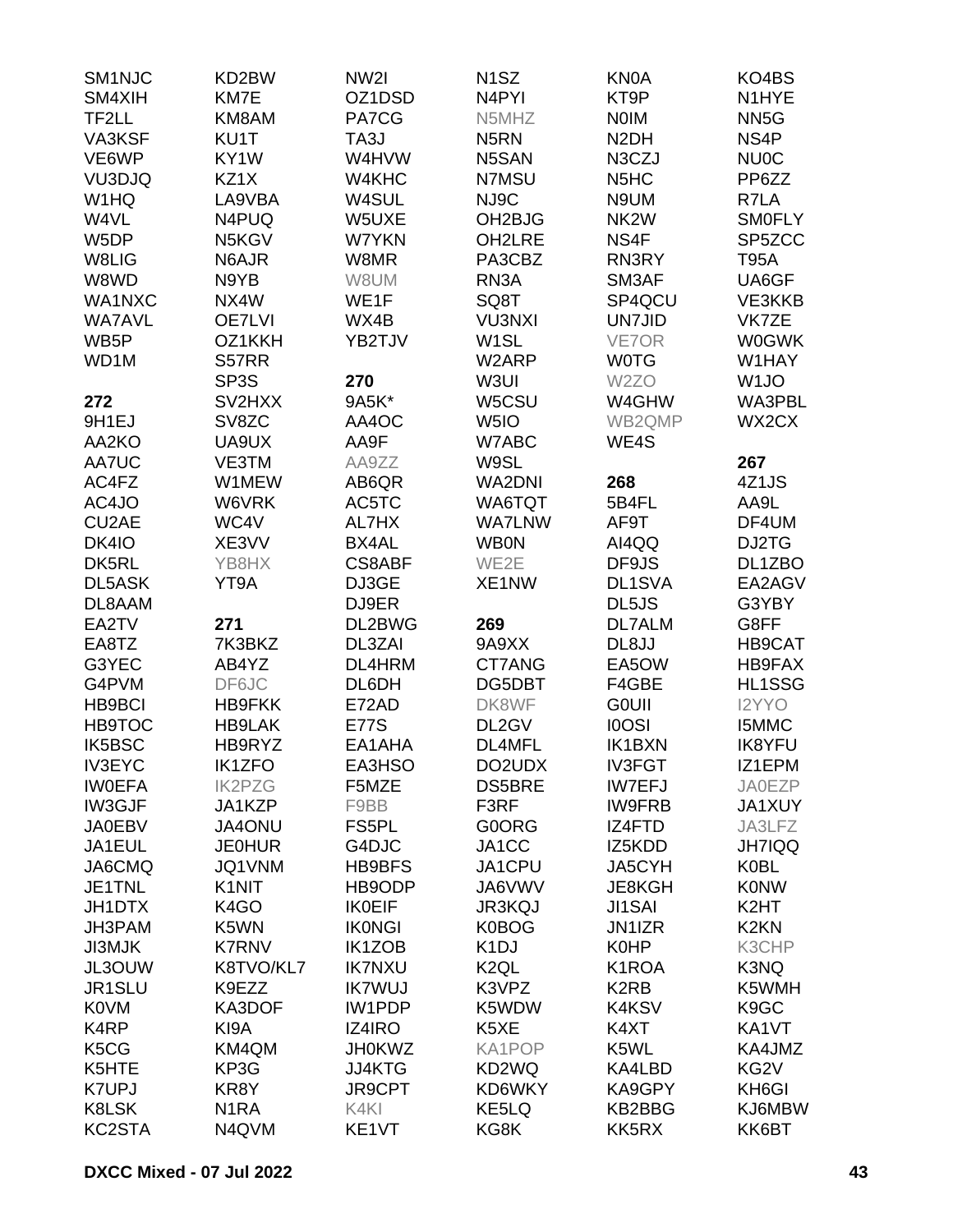| KN6OX              | JA1QNC             | <b>I3THJ</b>       | JE1MQI                        | JH1AWJ                        | JG1BBM             |
|--------------------|--------------------|--------------------|-------------------------------|-------------------------------|--------------------|
| KX2H               | JE1WBA             | <b>I8DKR</b>       | JH8CTD                        | <b>JH1HIC</b>                 | <b>JHOWYT</b>      |
| LA9XGA             | <b>JH0FWV</b>      | <b>IK2TYP</b>      | JJ5ECZ                        | JH6RTO                        | <b>JH3PRR</b>      |
| LY3CW              | <b>JH7MSB</b>      | <b>IK2WSO</b>      | JR4CZM                        | <b>JR1AHH</b>                 | JH6JMM             |
| <b>MMOTWX</b>      | JH9VLZ             | <b>IK8DUI</b>      | JR4VEV                        | K1JKR                         | K1DRW              |
| <b>NOUU</b>        | JI1BJB             | JH6TYD             | K <sub>1</sub> D <sub>D</sub> | K1SEZ                         | K3FM               |
| N <sub>1</sub> DT  | JR1URH             | JH9CAV             | K <sub>5</sub> NY             | K4VAC                         | K4GZ               |
| N5NQ               | K3WJV              | JQ1VDJ             | K5YS                          | K6QGV                         | K4TP               |
| N6PAT              | K4BB               | JR1CAD             | K8YF                          | KA3HPM                        | KA1MPA             |
| N6ZO               | K4MSS              | JR1LZK             | KB4WOD                        | KA4H                          | <b>KB5NJD</b>      |
| N9OF               | K5ZE               | <b>K0UA</b>        | KC2RDW                        | <b>KC7TB</b>                  | KD3RF              |
|                    | K7IA               | K <sub>2</sub> HTO | KD2GB                         | KF5ER                         | KO <sub>2</sub> K  |
| NK7C               |                    |                    |                               |                               |                    |
| PY6TS              | K7IG               | K4LDR              | KD4QMY                        | KR4IN                         | LU9FHF             |
| R3QF               | KC5TW              | K5DNL              | KJ8Y                          | LA3NY                         | <b>MM0DXH</b>      |
| R8IA               | KD8MQY             | K8TS               | KP4ED                         | N <sub>1</sub> N <sub>D</sub> | N <sub>2</sub> MFT |
| RT <sub>0</sub> Q  | KG9X               | <b>KA7IUG</b>      | KU2M                          | N6SKF                         | N5MX               |
| RV3DB              | N6DQ*              | KB2ZPB             | N <sub>4</sub> DJ             | N9AMW                         | N5OLQ              |
| <b>SMONFA</b>      | N6PM               | KD4LB              | N <sub>5</sub> ZJ             | NG3J                          | N9XG               |
| SM2LKW             | NE <sub>1</sub> F  | KU4V               | NA <sub>1</sub> N             | NG7Z                          | NT7Y               |
| SM6OEF             | NE7I               | N5UM               | NK7Z                          | OZ6OG                         | OK2FB              |
| SO <sub>3</sub> F  | SV <sub>1</sub> DC | N7CNH              | <b>OH6JKW</b>                 | PB7Z                          | OK2FD              |
| UT4ZG              | VA3MAH             | N8JK               | <b>S52R</b>                   | PY8JA                         | <b>OM0AST</b>      |
| VE2MP              | VE3SKX             | OZ6TL              | SM6LPF                        | R7FO                          | OM <sub>6</sub> CI |
| VE3QN              | VK2GWK             | PA2SWL             | UA3DUJ                        | SM6GOR                        | OZ4CG              |
| VE <sub>6</sub> OA | <b>WONF</b>        | SM3EKD             | W <sub>1</sub> UU             | SM6MCX                        | PY2JSF             |
| W4GV               | W5RID              | SV8LMQ             | W3KS                          | SM6NT                         | R <sub>5</sub> AK  |
| W5SWV              | <b>W7MAL</b>       | UN7TZ              | W3MS                          | SQ5NRY                        | RA3T               |
| W5YB               | W8GU               | VE5LWS             | W4TNH                         | VA3HP                         | SM5IRV             |
| W5ZXS              | W8TB               | VR <sub>2</sub> PX | W6YX                          | VU2IBI                        | TI2KAC             |
| W6HGF              | W9HZ               | W1TW               | W7XC                          | W5LEW                         | UR5XMM             |
| W6LUC              | W9WO               | WO7V               | W8MSP                         | W7FW                          | VE3TMG             |
| WA1F               | WO4L               | WX7B               | W9KW                          | WB6MVK                        | VE3ZZ/W4           |
| WA2VJL             | WS4C               | YO9BLY             | WA4JUK                        | WU1U                          | VK4MR              |
| WA4PMG             | XE2/K6PT           | ZP6VT              | WA8IHI                        | YO9BXE                        | W9BS               |
| WB7UUE             | YL2CA              |                    |                               |                               | W9HR               |
| WD5GXB             | YV5KQA             | 264                | 263                           | 262                           | WA4MOQ             |
| <b>YB0ECT</b>      |                    | AE <sub>5</sub> L  | 6Y5DA                         | 4X6YA                         | WA9ZWL             |
| ZS6AYE             | 265                | EA3HDZ             | CT1FFB                        | 7N2PYF                        | WB4KTF             |
| ZS6RJ              | A71EM              | EA4DEI             | DK4JM                         | AA2DY                         | WB4QOC             |
|                    | A92IO              | EA8TK              | DL1JDK                        | DL2XC                         | WB5TEQ             |
| 266                | AA6W               | EW3MM              | DL6LIM                        | DL4HS                         | WC2L               |
| 9A2HQ              | <b>AC0W</b>        | F5LJM              | EI5JQ                         | DL7AA                         | WN7L               |
| 9A6AA              | AC7DC              | <b>G0KHO</b>       | F6GFC                         | EA4EJP                        | WT9U               |
| AC4BT              | DK7VW*             | G6VMR              | <b>GOPCF</b>                  | EI2GX                         | WW5G               |
| AF7Y               | DL2RD              | HA5X               | HB9BNQ                        | F1HWB                         | ZS6WN              |
| DL9NDC             | EA5DKU             | HB9DQV             | HL1AHS                        | F5LNU                         |                    |
| HB9BQU             | EU1TT              | <b>IK1HXN</b>      | <b>IW4EII</b>                 | G3AAG                         | 261                |
| HB9EFK             | EW2CR              | <b>IK5XLB</b>      | <b>IW8DCS</b>                 | <b>IK2HKN</b>                 | 7N2JZT             |
|                    |                    |                    |                               |                               |                    |
| HB9ERU<br>HB9YL    | G3YBH<br>HA5AWT    | IZ0GKB<br>IZ3KKE   | IZ4GOL<br><b>JA0MGR</b>       | JA1MOD<br>JA1UWB              | AG5Q<br>AI4K       |
|                    |                    |                    |                               |                               | DL2MM              |
| <b>I1ASU</b>       | HL2DJW             | JA1BPN             | JA4XHF                        | <b>JA4CSJ</b>                 |                    |
| <b>I3UBB</b>       | <b>IOBYR</b>       | JA1PRV             | JF3VEC                        | JA6VPA                        | DL6FCB             |
| <b>IK4RQJ</b>      | <b>I1PLX</b>       | JA2BVS             | <b>JG3KLF</b>                 | JE1BJP                        | DL6SAK             |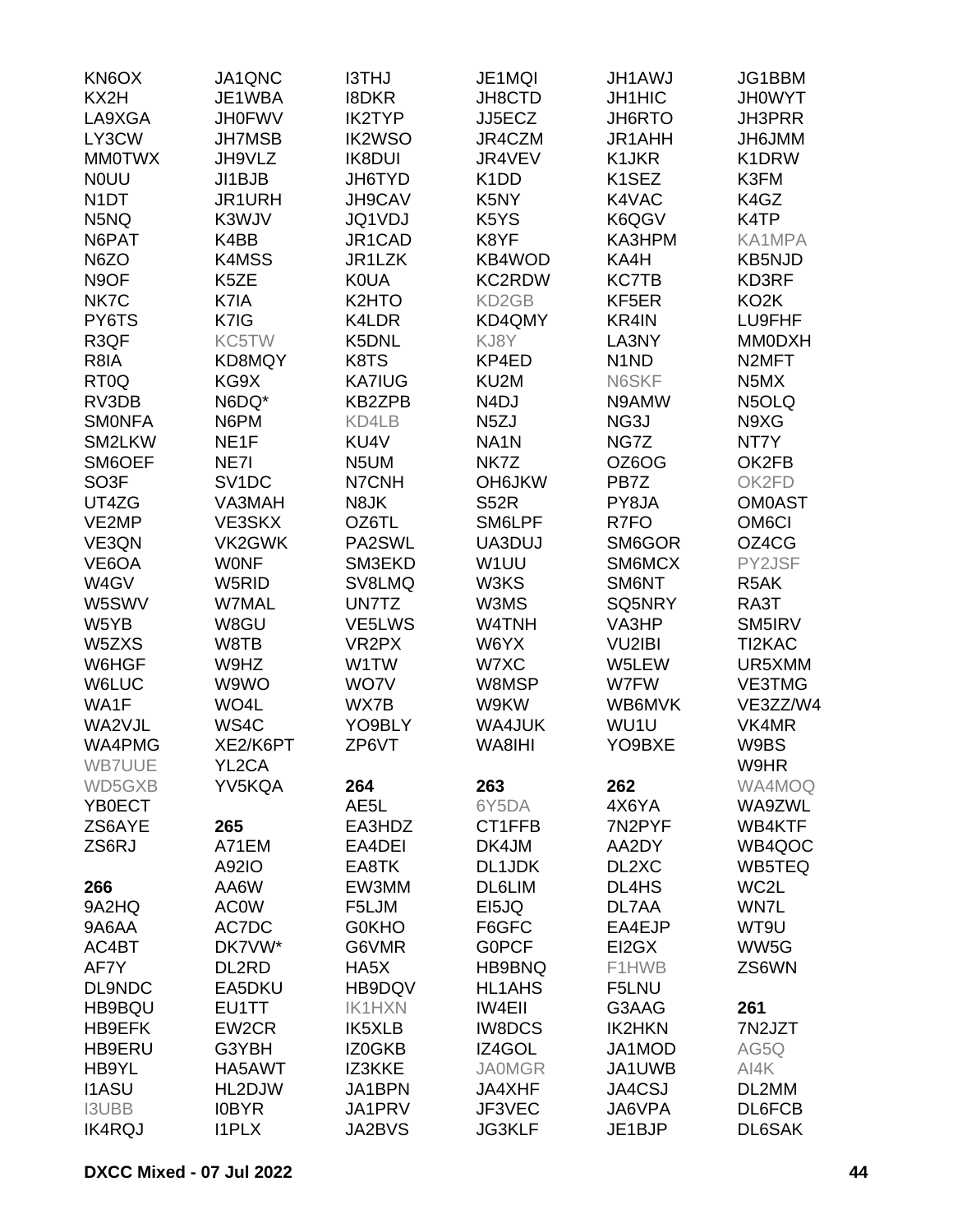| F4HMR                          | W8OS                | WA3GOS                     | PY2BT              | K8DL                          | KB7AZ              |
|--------------------------------|---------------------|----------------------------|--------------------|-------------------------------|--------------------|
| F6FIZ                          | <b>WA7GCS</b>       | <b>WA3NKO</b>              | R9HBF              | KB5GA                         | KC3WY              |
| G0OYQ                          | WB <sub>2</sub> J   | WB6RAB                     | SM5AFU             | KF8K                          | KD5JWC             |
| <b>GU4RUK</b>                  | WB8RFB              | WM2B                       | SM5UH*             | KR <sub>1</sub> S             | KE8KE              |
| HB9HVG                         | WJ5K                | WR <sub>5</sub> I          | SM7CFZ             | N <sub>0</sub> Y <sub>D</sub> | KG0CY              |
| HB9LF                          | WX4TM               | YO8CRU                     | SP6LUY             | N3MK                          | <b>KT0F</b>        |
| <b>IK1PKH</b>                  | ZS6A                |                            | SV2BFN             | NN6CH                         | KV <sub>5</sub> Y  |
| <b>IK7FVF</b>                  |                     | 259                        | <b>VE3PTR</b>      | <b>OH7MSW</b>                 | KX7L               |
| IW5EIJ                         | 260                 | A61BK                      | W0JJ               | ON8VM                         | LA2RZ              |
| JA3EYO                         | 9A2G                | AE4VJ                      | W4GWL              | PY4AZ                         | LA8FNA             |
| JA4SSM                         | AH <sub>2</sub> O   | AE5LK                      | W4LLP              | RZ3AUL                        | N <sub>4</sub> CFI |
| JF3DRI                         | AI8P                | AG0A                       | W4QA               | <b>SMOPCA</b>                 | N4WOT              |
| K1EDG                          | CT <sub>1</sub> GC  | DK3HV                      | W4RLM              | SP5MXZ                        | N6VAW              |
| K <sub>2</sub> C <sub>BM</sub> | DL6FBY              | EI4HH                      | WA2LET             | SV1GRN                        | N7WI               |
| K3AZ                           | DL9LF               | EW4DX                      | WB7BBQ             | VE3NLU                        | N8TEM              |
| K3KYR                          | F6DKQ               | G3RTU                      | WD8PLE             | VU3WEW                        | N9ETH              |
| K4LA                           | G3FFH               | G3SXW                      | WF1H               | <b>WOGWL</b>                  | OH2BSC             |
| K6EU                           | IK8DYM              | G3XLF                      | WV1C               | W5TUF                         | OZ8RN              |
| K6HJM                          | JA1CCH              | G3YFE                      | ZS <sub>1</sub> JD | W6WQA                         | PA3HGF             |
| KB5RD                          | JA2LMY              | <b>HB9AID</b>              |                    | WB4IT                         | SM4YPT             |
| <b>KB9DAK</b>                  | JA3ETD              | HB9PUE                     | 258                | WB4PWZ                        | SP1NEN             |
| KB9WL                          | JA3IBU              | <b>IT9ORA</b>              | AA1KL              | WT5N                          | SP8LBK             |
| KE8RU                          | JA4QAD              | IZ0OTV                     | AB9YC              | <b>WW0R</b>                   | UR4CW              |
| KF2OG                          | <b>JE0FPH</b>       | <b>IZ1PNT</b>              | AJ4F               |                               | VE5SC              |
| KF6E                           | JF3GFH              | IZ5ILC                     | CT1DJE             | 257                           | VK3KTT             |
| KM4AF                          | JR4DAH              | JA1UTB                     | DJ0AH              | AD4YM                         | <b>WOCN</b>        |
| LA5HPA                         | K <sub>5</sub> ED   | JA2ANR                     | DJ3ZF              | AF3K                          | W1QA               |
| N2MEE                          | K9DE                | JA4DQX                     | <b>DL6NDW</b>      | AG4TO                         | W7OLY              |
| N4SLU                          |                     |                            | DL7HY              | DF2PS                         |                    |
| N4ZS                           | K9IZT<br>KC1LL      | JA6DIJ                     |                    |                               | W8GB<br>W8TI       |
|                                |                     | <b>JH0KHR</b>              | EA1JK              | DJ4UF                         |                    |
| N6DW                           | KC2FXH              | K <sub>1</sub> AE          | ER2RM              | DJ9CW                         | W8UMA              |
| N7GK                           | <b>KC4ALG</b>       | K1TH                       | <b>GI0SAP</b>      | DK2YL                         | WA6LDI             |
| N7JXS<br>N8RU                  | KC4LE               | K <sub>1</sub> ZDI<br>K4AA | HL5UOG             | DS2GWM                        | <b>WJ0T</b>        |
|                                | KF5BA               |                            | <b>IK0GDH</b>      | DS4NMJ                        |                    |
| NC <sub>1</sub> M              | KG7O                | K4DEF                      | <b>IK0OHU</b>      | EA5HM                         | 256                |
| NE <sub>1</sub> RD             | KN <sub>8</sub> F   | K5KUA                      | <b>IKOWRB</b>      | EI5GUB                        | 9H1AE              |
| NS6E                           | N <sub>1</sub> HOQ  | K6TV                       | <b>IK7WDS</b>      | F1BFD                         | DK7NO              |
| NV <sub>4</sub> B              | N3WD                | K6VC                       | <b>IZ7VPK</b>      | G3XVF                         | F4FPR              |
| SM7GXR                         | N3ZP                | <b>K7RAN</b>               | JA4BGK             | <b>HLOCAC</b>                 | G4GEE              |
| SV4FFL                         | N7YV                | K8UPR                      | JE2FJI             | <b>IK2BGT</b>                 | <b>HB9AQF</b>      |
| TF3JB                          | NX3A                | KC3D                       | <b>JG6BKB</b>      | <b>IW5EFX</b>                 | HB9DHI             |
| VA3IX                          | OK8DD               | <b>KE7NS</b>               | JJ1DJW             | IZ8DDG                        | IW3IE              |
| VE1MF                          | PA3EBP              | KG4VPC                     | JJ2HCM             | JP2AEA                        | IZ2GTS             |
| <b>VE3NFK</b>                  | PB <sub>2</sub> A   | KK4TK                      | <b>K0MS</b>        | <b>JR7CDI</b>                 | JA5CDL             |
| VE7WY                          | PY1NEW              | <b>KS7S</b>                | <b>K0NO</b>        | K <sub>5</sub> GY             | JE1NHF             |
| VK <sub>2</sub> XH             | <b>SP9TCC</b>       | KT4MM                      | K <sub>1</sub> ZO  | K6BXI                         | JF3KOA             |
| <b>WOCO</b>                    | SV <sub>1</sub> CER | LB9UE                      | K <sub>2FJ</sub>   | K7SX                          | JF9KVT             |
| W2NUS                          | SV1EOG              | LY1CM                      | K4KH               | K8AQM                         | JI1BHO             |
| W2QV                           | UA4HAD              | <b>NOCKC</b>               | K4SAW              | K8CC                          | <b>JS1LPG</b>      |
| W4JDS                          | W1DYJ               | NK4U                       | K6MYC              | K8YFM                         | K1ZJA              |
| W7DRM                          | W5TMC               | NO <sub>8</sub>            | K6VIV              | K9DJT                         | K <sub>2</sub> WA  |
| W7IG                           | W9LYN               | OK2SGY                     | K7LVJ              | K9TX                          | K5AZ               |
| W7JET                          | W9YZ                | PA3ENH                     | <b>K7RU</b>        | <b>KA5WSS</b>                 | K6SS               |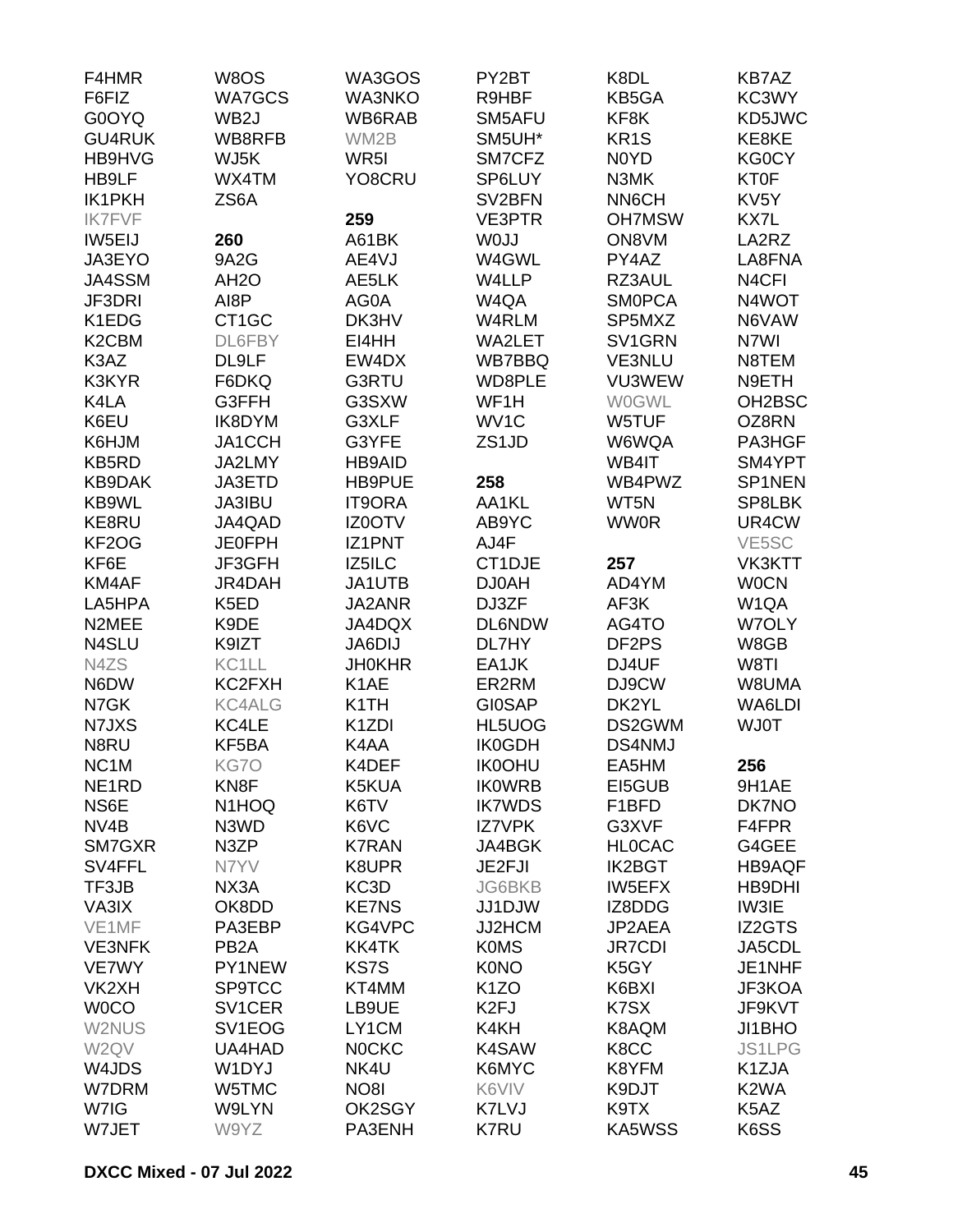| K6UIP              | <b>JN7TAN</b>      | <b>IZ3ALU</b>                 | 253               | XE1GZU             | OE1DPS              |
|--------------------|--------------------|-------------------------------|-------------------|--------------------|---------------------|
| <b>KA7AGH</b>      | JQ1MEE             | <b>JA0JPD</b>                 | AA5B              | YO4AUP             | <b>OE7NHT</b>       |
| KK7L               | JR3RIU             | JA1GQV                        | AC4IK             | YU1ZA              | OH6SU               |
| N <sub>1</sub> RY  | K0ABC              | JA3IWB                        | AF5K              |                    | PA9JO               |
| N5KDV              | <b>K0ALT</b>       | JA6ATL                        | AF <sub>6</sub> O | 252                | PY2FUL              |
| N5MV               | <b>K0FD</b>        | JA6JYM                        | AI <sub>2</sub> F | AA2NI              | S59YL               |
| N8DP               | K2WCT              | JE2DTL                        | <b>DF0BA</b>      | AD0K               | SM5CNQ              |
| NB <sub>0</sub> Q  | K4BG               | JH2RWP                        | DL4KUG            | DJ3CS              | SP7SUM              |
| ND <sub>4Q</sub>   | <b>K4KSY</b>       | <b>K0GK</b>                   | HB9CRO            | DK4YF              | UA4ARL              |
|                    |                    | K <sub>1</sub> XJ             |                   |                    |                     |
| NJ1Q               | K6DLB              |                               | HL3ENE            | <b>DS2GOO</b>      | UA4LCQ              |
| NQ0I               | KB4FXE             | K4VRT                         | <b>IK0ZIO</b>     | EW4C               | US3IZ               |
| OE2DAN             | KC9K               | K5AUP                         | <b>IK1SPR</b>     | F5HRH              | VA7DM               |
| ON4NM              | KD3GA              | K5FDH                         | <b>IK2WPO</b>     | G3EFS              | VE6AXB              |
| PY3IT              | KE1JF              | K5MOZ                         | <b>IK7VJW</b>     | G3OIL              | <b>WOECS</b>        |
| R6FR               | KL <sub>1V</sub>   | K <sub>5</sub> R <sub>S</sub> | <b>IV3KCB</b>     | HI3HN              | <b>WOXE</b>         |
| <b>SM0GYX</b>      | N <sub>5</sub> RA  | KB8KB                         | <b>IZ0EGA</b>     | <b>IK6BMU</b>      | W1ABC               |
| SM6IVV             | N7MS               | KD8DEU                        | IZ1KGY            | IT9KWF             | W1JMZ               |
| SM7XON             | <b>NA6O</b>        | KF4BQ                         | IZ2MHT            | <b>IV3AOL</b>      | W2HKM               |
| SP3UY              | NN <sub>3</sub> V  | KJ4KVC                        | IZ6ABA            | IZ7FMI             | W <sub>2</sub> RF   |
| SP <sub>5</sub> DL | PY4OG              | KJ4YF                         | IZ6CLN            | <b>IZ7KHR</b>      | W3MRL               |
| <b>VU2ABS</b>      | SM4CVE             | KQ0J                          | JF1KIG            | JA1UXV             | W3UT                |
| <b>WONBC</b>       | VE1DCG             | KR1T                          | <b>JM7OLW</b>     | <b>JA7LMU</b>      | W3UTD               |
| W2WB               | VE6YV              | KW4J                          | <b>K0GEO</b>      | <b>JH1ARX</b>      | W4AOU               |
| W4PBU              | <b>WOIZV</b>       | KW7XX                         | <b>K0UD</b>       | JH1CTV             | W4PAD               |
| W4WN               | W2IY               | N <sub>2</sub> M <sub>G</sub> | K2YSY             | JH4FBV             | W4XK                |
| W6QDP              | W3AKD              | N6ZU                          | K2ZGC             | JR1LEX             | W5SQA               |
| W9DKC              | W3AT               | NC6K                          | K4CEB             | <b>JS3OSI</b>      | W6NT                |
| <b>WA0QIT</b>      | W7KKC              | NE4G                          | K5HX              | <b>KOJJR</b>       | W6RQO               |
| <b>WA2ALY</b>      | WA2D               | NF3R                          | K6SAB             | <b>K0NV</b>        | <b>WB0YMQ</b>       |
| WA3WOD             | WB3HTK             | OH <sub>1</sub> UN            | K6VKO             | K <sub>1</sub> ICO | WB5QNA              |
| WA6T               | WM7R               | OH <sub>2</sub> BJ            | K8ZR              | K4BBH              | WB5ZDP              |
| WB3IGR             | WS5C               | RA1CY                         | <b>KB0MHH</b>     | K4HAL              | WR3H                |
|                    | YO3BWK             | SM5DUT*                       | LA2HFA            | K4IG               | YO <sub>5</sub> PBF |
| 255                |                    | SM6PRX                        | LB7ZG             | K9NX               | YV5TX               |
|                    |                    |                               |                   | KA9JAC             |                     |
| 5T5NU              | 254                | SM7TZK                        | N1EVK             |                    | ZL4PLM              |
| AD7XG              | AA7FK              | UA9CIM                        | N4QM              | KC1EO              |                     |
| CX1FK              | AB2DP              | VE3DNR                        | N6XCO             | KC2WQ              | 251                 |
| DJ8KZ              | AE4TF              | <b>WOMA</b>                   | N9CQB             | KC8IVC             | <b>3V8SS</b>        |
| DL2DQN             | AG6HE              | W2EMN                         | NF7D              | KG4USN             | 4X4BR               |
| DL6EK              | AJ4IM              | W2HTX                         | OZ2ABI            | KK5J               | AA5SH               |
| <b>DS3CPL</b>      | DL <sub>1</sub> AO | W3IP                          | PY2LSM            | KK6BB              | AC4MW               |
| <b>GOMTN</b>       | DL5MHR             | W3MDO                         | SM4HAI            | <b>KM0J</b>        | AF6D                |
| HB9EFJ             | DS4CNB             | W3RMS                         | TF3SG             | KM5TY              | DL3KMS              |
| <b>I4JED</b>       | EA3CJU             | W3UG                          | VK3OHM            | KN <sub>5</sub> L  | DL6CT               |
| <b>IK2UJS</b>      | EI1DG              | W4AS                          | <b>WOHXL</b>      | KQ4O               | EA6MQ               |
| <b>IK6IHN</b>      | F5OZK              | W4ZYV                         | W7ACX             | LA9VGA             | EA8AGF              |
| <b>IU0LFQ</b>      | <b>G0FYX</b>       | W5RU                          | W7HKI             | N0HJZ              | EW7A                |
| IZ8AJX             | HB9BMW             | W7KVV                         | W7KD              | <b>NOUF</b>        | F <sub>5</sub> DE   |
| IZ8GBT             | HB9EXU             | <b>W9NNC</b>                  | W7UDG             | N4NR               | GM3UTQ              |
| JA1COW             | HB9FBA             | WA1TFV                        | W9FFQ             | N6DNU              | <b>HS1JNB</b>       |
| JA2FDC             | <b>IK0FMB</b>      | WA4EMU                        | W9QK              | N7JI               | <b>IK4RDP</b>       |
| JE4MHL             | <b>IU1FID</b>      | WI9R                          | WA6SJQ            | NC8I               | IK8YDP              |
| JM3ADQ             | <b>IW9CLF</b>      |                               | <b>WQ5O</b>       | NN6EE              | IZ5HNI              |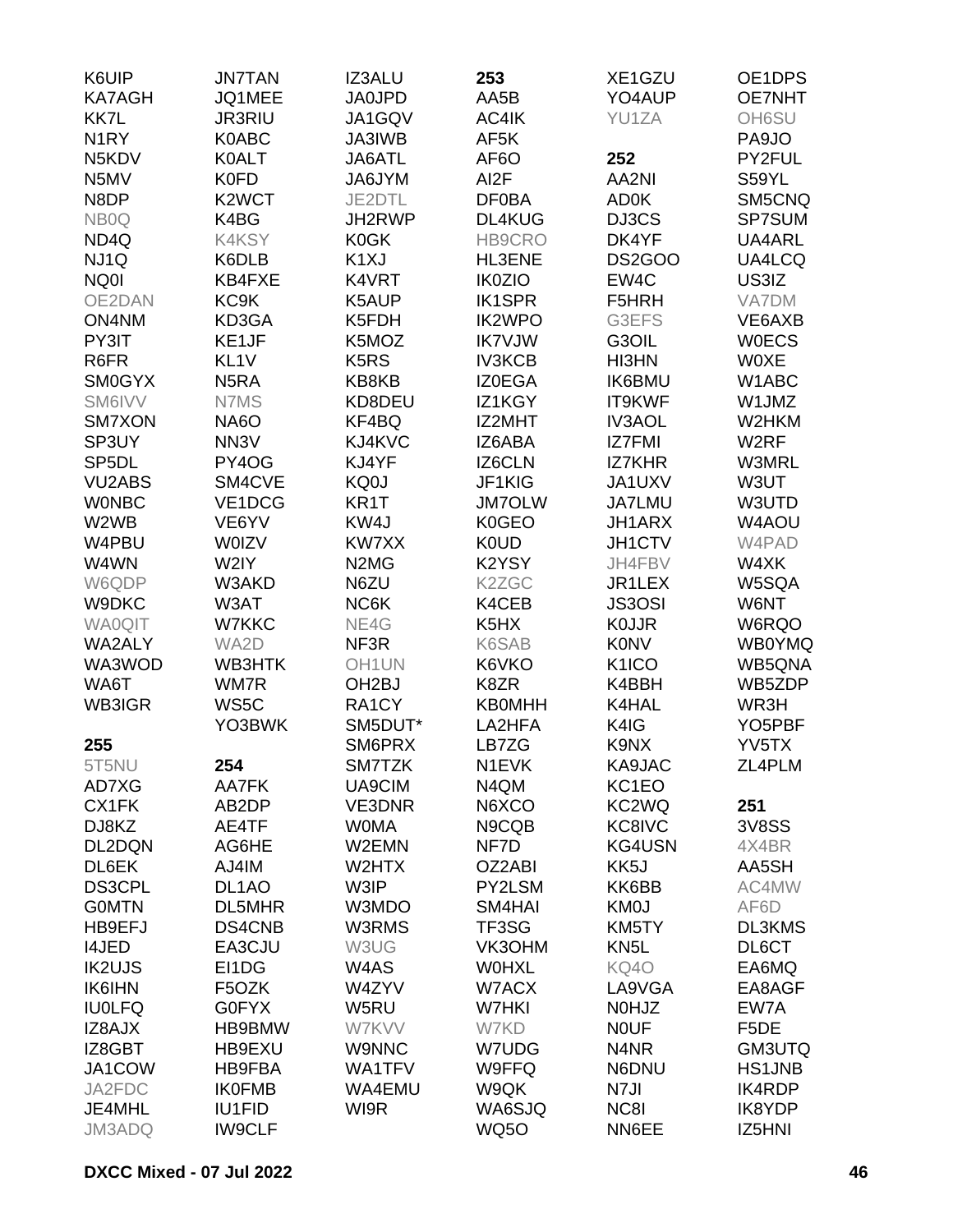| JA1MJC                         | TA1DX         | IZ0CHK            | N4QT*               | 249                | 248                            |
|--------------------------------|---------------|-------------------|---------------------|--------------------|--------------------------------|
| JA1MUZ                         | UR7TT         | IZ1MHY            | N6RVZ               | <b>AD0TR</b>       | A92AA                          |
| <b>JA7DQS</b>                  | VA3IR         | IZ2EJU            | N8BGE               | AJ9K               | AB4OH                          |
| JE1RRK                         | <b>VK5PAS</b> | JA1AFR            | N8FTJ               | CT1FPW             | CP4BT                          |
| JF1QQK                         | VU2XE         | JA1FYS            | N9JF                | DC6KW              | DL2IAN                         |
| JH2AHZ                         | VY2NA         | JA1GLM            | <b>NA7RH</b>        | <b>DF0AA</b>       | DL3DD                          |
| <b>JH3FCF</b>                  | <b>W0BOB</b>  | JA2QS             | NF6V                | DS5AAQ             | DL7BO                          |
| JH8UGL                         | W1WV          | <b>JA4HWX</b>     | NS7B                | EA1FFO             | DL9NDV                         |
| JI5WDC                         | W2HEO         | JE6AVT            | NU7B                | EA2YK              | EA3ATM                         |
|                                |               |                   |                     | EA5LV              |                                |
| <b>JJ1JGI</b>                  | <b>W3ENL</b>  | JF1KML            | NV9W                |                    | EA3GCT                         |
| <b>JK1OTP</b>                  | W7GES         | JF1LUC            | OH1XFE              | EI6FM              | EA5KW                          |
| <b>JL7SNM</b>                  | WA3HR         | JG1EZF            | PY <sub>2</sub> CP  | G3IAR              | EA8CPN                         |
| JN1NBU                         | WA3JPY        | <b>JH7WQX</b>     | RX3MX               | GU4EON             | HB9B                           |
| JR1AHP                         | <b>WA7YAZ</b> | <b>JI1SVY</b>     | SA7AHC              | <b>HB9FAQ</b>      | IK2GOQ                         |
| JW6WDA                         | WA8MKY        | JI4UUG            | <b>SMOBTS</b>       | <b>IT9XUA</b>      | IK6ZDC                         |
| K1NMZ                          | WA9DU         | JJ1OHH            | SM4AIO              | JA1WJT             | <b>IT9AST</b>                  |
| K <sub>1</sub> RH              | WB4IWW        | JJ3OFL            | SM5JPG              | JA2KPW             | JA1IUG                         |
| K <sub>2</sub> GW              | WC2B          | <b>JR0GXA</b>     | SM6VVT              | JG1INC             | JA4PYJ                         |
| K3NB                           | WS5H          | K0AOZ             | SM7ED*              | K4GM               | <b>JA6TIT</b>                  |
| K4DZR                          | XE2YWH        | K1XE              | SP2MKI              | K4SPD              | JO1VRL                         |
| K4HEB                          | YL2SM         | K3KD              | SP6TGC              | K7EKO              | JR6XIW                         |
| K <sub>4</sub> RT              | YO6HOY        | K5QEA             | SP8UFO              | K8FT               | <b>K0LB</b>                    |
| KB4PEF                         |               | K5TIA             | SQ7PGO              | K8YG               | K2DSW                          |
| KD8SY                          | 250           | K5WW              | SV <sub>1</sub> OCA | KB5HS              | K3AR                           |
| KF <sub>2</sub> H <sub>C</sub> | 4X4MF         | K6GCN             | VA3EJN              | KD1UH              | K3AX                           |
| KF8OR                          | 7K1LUE        | K6PBF             | W1HEN               | KG6TT              | K3UW                           |
| KG6WIK                         | 7L2VYT        | K7GA              | W1LF                | KI8U               | <b>KB0LF</b>                   |
| <b>KIODE</b>                   | AD3Y          | <b>K7KMS</b>      | W1NR                | KO6UW              | KE4YOG                         |
| KM4YY                          | AD4XV         | <b>K7WLX</b>      | W1RF                | LU1CQ              | KK5XI                          |
| <b>KX7YT</b>                   | AD8FD         | K8IW              | W4LDE               | <b>MOVCB</b>       | KU4NE                          |
|                                |               |                   |                     |                    |                                |
| KZ4G                           | AL7LO         | K8TE              | W5GFI               | <b>N0ATQ</b>       | <b>NOFP</b>                    |
| LX1CC                          | <b>BG2AUE</b> | K9JDV             | W7GMY               | N <sub>1</sub> OWA | N <sub>2</sub> XTT             |
| LZ3RN                          | CX9AU         | K9YZ              | W7KTY               | N5WD               | N4UP                           |
| <b>N0GVK</b>                   | DJ9OX         | KC4DM             | W8EH                | N8WXQ              | N <sub>5</sub> KK <sub>G</sub> |
| <b>NORI</b>                    | <b>DK0SC</b>  | KD4RE             | W8LNL               | NN7T               | N6VWF                          |
| N3MX                           | DK4SR         | KD9ZR             | W8ND                | UA4HDB             | N9DD                           |
| N3OUC                          | DL3CX         | KE3VV             | W8TVQ               | V31MD              | OH6BG                          |
| N <sub>4</sub> ARO             | DL9QJ         | KE8KMX            | WA4ZEC              | VE7JH              | <b>ON4LCE</b>                  |
| N4GCK                          | E70EA         | <b>KF0UR</b>      | WA6WPG              | VR2XYL             | PA3AJW                         |
| N4WD                           | E74X          | KF3AA             | <b>WA7NBU</b>       | W2HUV              | SP9BCH                         |
| N8CN                           | EA3EJI        | KF4AV             | WB3BDH              | W2TKG              | UT5CO                          |
| NA4C                           | EA5DPL        | KG3L              | WB5AHZ              | W5SW               | W4FTR                          |
| NS7V                           | F4HJO         | KM <sub>2</sub> S | WB5EUC              | W8AR               | W7FYW                          |
| OH3MF                          | G3BKG         | KR <sub>1</sub> R | WB6UIA              | WA2SEI             | WA5BDU                         |
| PA4VHF                         | G4LNG         | KS <sub>2</sub> G | WB9OTX              | WA4VJK             | WB2JSM                         |
| RC <sub>2</sub> A              | GM4JR         | KS5A              | WE2T                | WB2JFP             | WB2MKX                         |
| RM <sub>2</sub> D              | <b>HA7UG</b>  | KZ2R              | WO3T                | WB5PBA             | YV4EH                          |
| RT3I                           | <b>I8IEQ</b>  | LA1TV             | WV2N                | WD4GOY             |                                |
| S53BB                          | <b>IK1FRI</b> | <b>NOPFE</b>      | XE2WI               | WU9D               | 247                            |
| SM4JSF                         | <b>IK7GIM</b> | N <sub>1</sub> RP | ZL <sub>1</sub> BD  | WX3C               | 8P5A                           |
| SP4WSG                         | IT9RWB        | N3FF              | ZL <sub>1</sub> OK  | XE2KB              | AD4RE                          |
| <b>SP7JJE</b>                  | <b>IU2ANW</b> | N3MVF             |                     |                    | DF3JO                          |
|                                |               |                   |                     |                    |                                |
| SV1ALM                         | <b>IW8DON</b> | N4MEC             |                     |                    | F1NZC                          |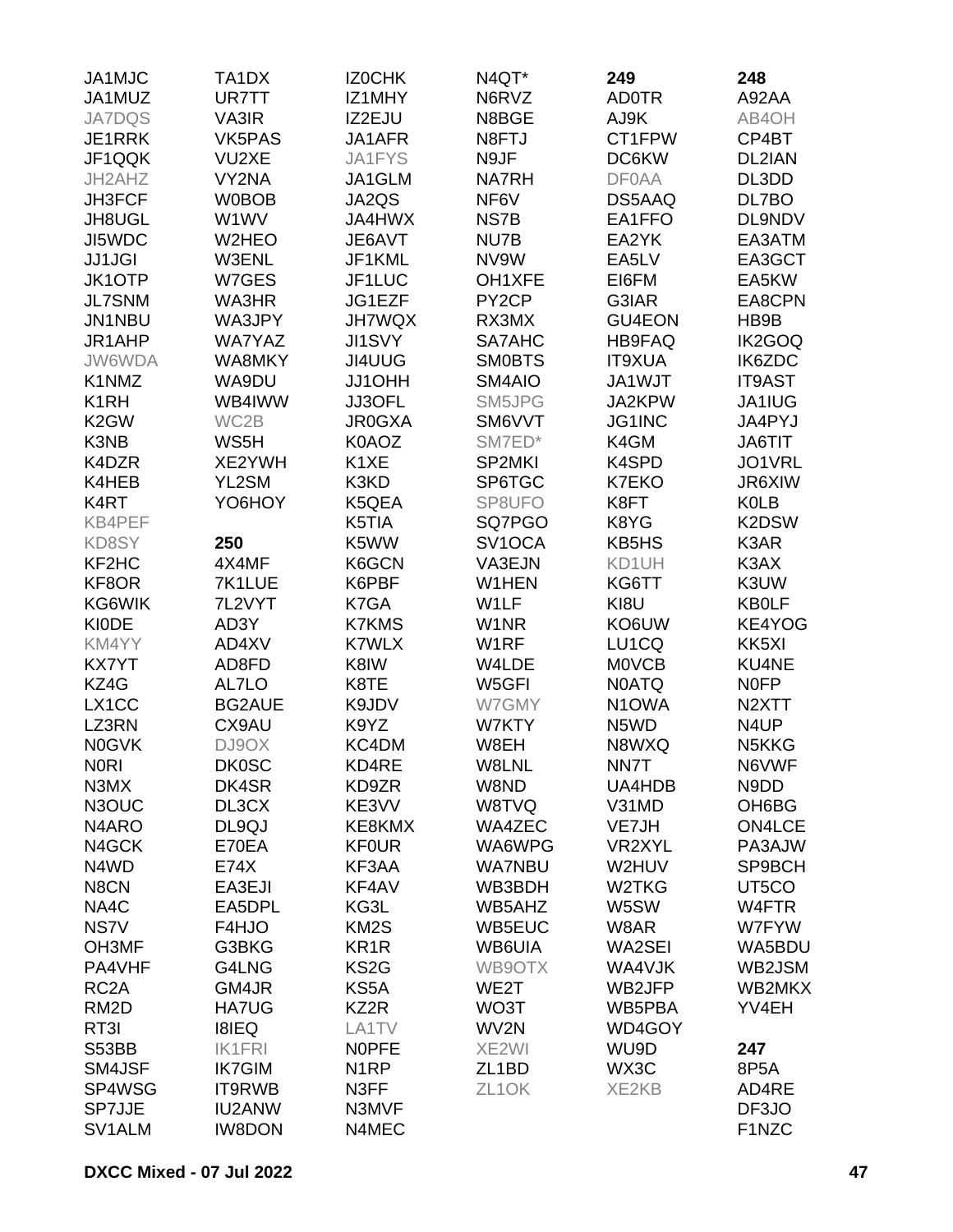| G4GZG                         | <b>GOMTQ</b>                  | IZ2EWN                         | <b>K0MB</b>       | <b>MOPCB</b>                   | <b>MOCCE</b>      |
|-------------------------------|-------------------------------|--------------------------------|-------------------|--------------------------------|-------------------|
| <b>IK7JWX</b>                 | HA5OV                         | JA1II                          | <b>K0VBU</b>      | N <sub>1</sub> YX              | M3DFW             |
| IZ1DNJ                        | JE5FLM                        | JF1FSW                         | K1GND             | N4JRG                          | N <sub>1</sub> DC |
| IZ3DBA                        | JH5CAP                        | K4JGR                          | K <sub>1</sub> UR | N <sub>5</sub> A <sub>SO</sub> | N1FBG             |
| <b>JA0ADY</b>                 | <b>JH7XAT</b>                 | K4RM                           | K6JJ              | N6AJ                           | NI9H              |
| <b>JI5RPT</b>                 | <b>JI5NGV</b>                 | <b>KC0QG</b>                   | K7DD              | N6VOH                          | NK4K              |
| <b>JI8HPN</b>                 | JL1IEO                        | KI4PG                          | <b>K8ROK</b>      | NQ4A                           | NU1U              |
| K1HQ                          | <b>JR0QFA</b>                 | KT8O                           | KA8JZR            | NR3Z                           | PY1NS             |
| K <sub>2</sub> IE             | K0GVG                         | KW9Q*                          | <b>KB4KBS</b>     | OE2KGL                         | RM4C              |
| K3IZ                          | K6CJ                          | LA2RE                          | KC1UX             | S51DD                          | SP4YR             |
|                               | K6HCJ                         | N <sub>1</sub> LI <sub>D</sub> | KF9YL             | SP3IK                          |                   |
| K3JRR                         |                               |                                |                   |                                | SV <sub>2KF</sub> |
| K3PIN                         | K6UGS                         | N <sub>2</sub> WJ              | KM5YL             | SV2ESW                         | UX7IN             |
| KB8RQ                         | K9QAM                         | N4JU                           | KQ6K              | VE3TW                          | <b>V85PB</b>      |
| KF9U                          | KE9UA                         | N4KM                           | <b>KR7RK</b>      | W <sub>2</sub> H <sub>DI</sub> | VE4AE             |
| <b>KL7XD</b>                  | <b>KW4LS</b>                  | N <sub>4</sub> MI              | N1SHM             | W <sub>2</sub> SKI             | W1VEM             |
| KP4RAT                        | N <sub>1</sub> N <sub>Z</sub> | N4YA                           | N <sub>5</sub> JX | W5GN                           | W4GMM             |
| KR7X                          | N3NY                          | N9BBE                          | N8HO              | W5YKU                          | W4JCM             |
| LX1MU                         | N9EP                          | NB4C                           | NE3K              | W6MUL                          | W4MPS             |
| N1GRA                         | N9ZQ                          | NE <sub>5</sub> C              | NK <sub>5</sub> O | W6PKB                          | W6DHH             |
| N <sub>2</sub> AUK            | NI4Y                          | NJ4F                           | NY2L              | W7PSK                          | W8LYJ             |
| N4SSD                         | <b>NR50</b>                   | NM4K                           | R3EE              | WA3HJJ                         | WB5SYT            |
| N <sub>5</sub> G <sub>D</sub> | <b>NSOD</b>                   | PA0QRB                         | VE3JLP            | WG3S                           | WQ2M              |
| N6VV                          | OK1DXD                        | PY3OG                          | W1FM              | WT2S                           | WS7O              |
| NE5W                          | PP <sub>5</sub> BZ            | SM3JLA                         | W <sub>2</sub> OL | ZS5LEE                         | <b>YB0AI</b>      |
| NG <sub>2</sub> X             | R3LC                          | VP8KF                          | W2WGK             |                                |                   |
| NJ1X                          | R7NA                          | W1BMG                          | W4UEB             | 242                            | 241               |
| NK7I                          | VE3LR                         | W <sub>2</sub> OIL             | W5TX              | AA4UC                          | 5H3JL             |
| OZ1AGN                        | VE3SY                         | W5/NH7C                        | W6DOE             | AB9KZ                          | AF4IF             |
| PY1RBM                        | VK6PP                         | W6EU                           | W6UJ              | AE6RR                          | CT1DZY            |
| PY2GM                         | W3HF                          | W7GTF                          | WA6KAH            | AG3S                           | DL5UF             |
| <b>SMOLZT</b>                 | W7NL                          | WA8COB                         | WB9LUR            | CU7AJ                          | DL7LX             |
| SM5NDI*                       | WA8BIJ                        | WB2DZH                         | YB9AY             | DF6IM                          | DS5QLJ            |
| VU2NXM                        | WF5K                          | ZB <sub>2</sub> EO             |                   | <b>DL7ACN</b>                  | EA1SA             |
| W0ZY                          | WK3H                          | ZL2AGX                         | 243               | <b>IK2GWY</b>                  | EX7K              |
| W1MX                          | YO3IPR                        |                                | 6Y5EE             | IZ6BXQ                         | F4GVO             |
| W2IUC                         | ZS6MG                         | 244                            | 7K1JRC            | JN1RKE                         | F5BGR             |
|                               |                               |                                |                   | JP1GUW                         |                   |
| WA3JAT                        |                               | 9L1JT                          | AC9O              |                                | G4DDL             |
| WB4UBS                        | 245                           | DJ1UJ                          | AD3C              | K1FUG                          | HA3LI             |
| WB5KSD                        | AA2IL                         | DS4DRT                         | DK5WN             | K1KQI                          | HB9IM             |
|                               | AA8SA                         | E70YL                          | DL1LAF            | K2DSL                          | <b>HL1FKN</b>     |
| 246                           | AD4F                          | EA3GWK                         | DL6ZBN            | K2ITT                          | IK1PFE            |
| 3A2MW                         | DJ3CB                         | EI7GY                          | EA1MV             | K4HYJ                          | <b>JA1HMK</b>     |
| 9A2GA                         | DK7GH                         | F4BDG                          | EA3AGZ            | K6ETM                          | <b>JA2IHS</b>     |
| AC6ZM                         | DL1EKO                        | <b>GM0LVI</b>                  | EA4TX             | <b>K7SZN</b>                   | JA4DUD            |
| AF4OX                         | <b>DL1SWN</b>                 | HB9DDW                         | EI6JK             | K8DYX                          | JA4FCV            |
| AI6O                          | <b>DS3BGI</b>                 | HK3J                           | F6IIT             | K8GT                           | JE2OTM            |
| D <sub>2</sub> EB             | EA6BB                         | <b>IOBJV</b>                   | <b>GM7NZI</b>     | KF4IFF                         | JF2GWO            |
| DK7LX                         | F3YP                          | <b>JA1OQJ</b>                  | <b>HB9TU</b>      | KJ4PV                          | <b>JR3BOT</b>     |
| DL4DW                         | G3WOS                         | JA4FKO                         | <b>IW7DVM</b>     | <b>KK4YA</b>                   | K0AIZ             |
| DL8DWL                        | <b>HB9AJY</b>                 | <b>JA7HRM</b>                  | <b>IZ0INX</b>     | KN4NO                          | K5PBR             |
| EA5AX                         | HK4EI                         | JE2FUP                         | IZ2EEQ            | KN6TC                          | K7JI              |
| EW4A                          | HL4CUY                        | <b>JG6FHX</b>                  | K6QG              | KU7Z                           | KA6RWL            |
| F <sub>2</sub> KN             | HL4GAV                        | JH3GRE                         | KD2JA             | <b>KX90</b>                    | KB2RC             |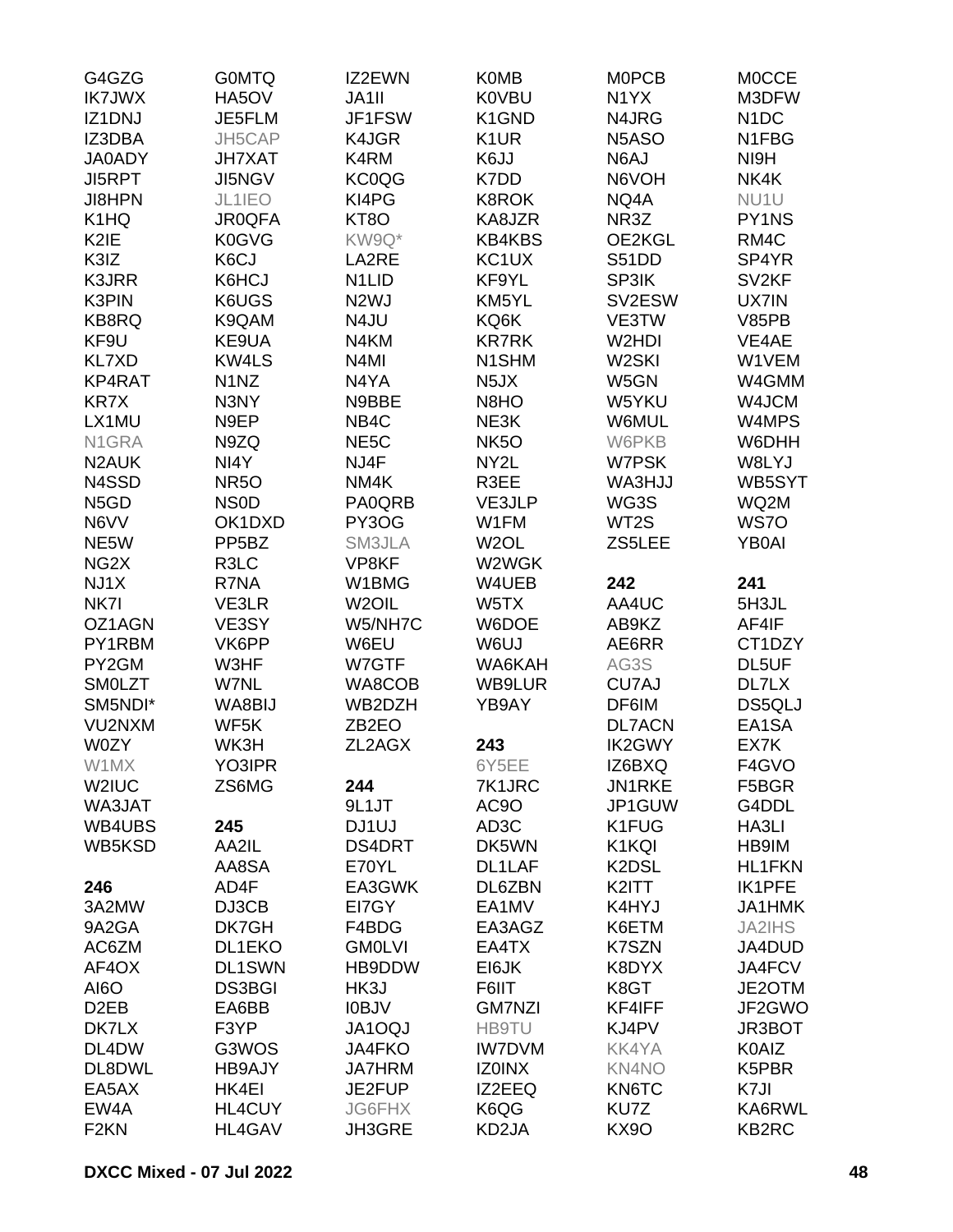| KM3T                | <b>JH7HJL</b>                 | AA2FB              | <b>WOZW</b>        | <b>AD0RW</b>      | EA3UU                           |
|---------------------|-------------------------------|--------------------|--------------------|-------------------|---------------------------------|
| KO <sub>2</sub> Q   | <b>JK1NMJ</b>                 | <b>AC5OO</b>       | W5MD               | DH <sub>2JD</sub> | EI3HA                           |
| N <sub>1</sub> CWR  | JP1WFI                        | DD1JN              | W <sub>5</sub> OM  | DL3ABL            | ES2MC                           |
| N1GNB               | JR3ADB                        | DL3LG              | W7WP               | EA3ALV            | G0VJG                           |
| N <sub>2</sub> BEG  | JR4DHK                        | EA4EQD             | W9CA               | EA6TS             | <b>HB9TQL</b>                   |
| N4GYT               | K <sub>1</sub> GOD            | EA4UB              | WP4K               | EA7JW             | HK5MQZ                          |
|                     |                               |                    |                    |                   |                                 |
| N5BDE               | K <sub>2</sub> D <sub>B</sub> | EI2II              | WY7K               | G1TDN             | <b>IK4VFF</b>                   |
| N6FS                | K3PLV                         | F6EDW              | YO3NL              | G4FVK             | <b>IW2HUS</b>                   |
| NN4DF               | K4CC                          | F8EEQ              | YU2GIJ             | HB9BMD            | IZ0COC                          |
| NY2KW               | K5MMH                         | F8IQS              |                    | <b>IW0GWT</b>     | <b>JA7CCG</b>                   |
| OH <sub>5</sub> LLR | K6HMS                         | G3PEM              | 238                | JA1AZ             | JH2QFY                          |
| <b>PA0SDZ</b>       | K9NS                          | <b>IT9IPQ</b>      | 7K1EQG             | JA3CRO            | JL1DLQ                          |
| RW4NJ               | K9YKL                         | IU8IYE             | AL7GA*             | JA4RMX            | K1EBU                           |
| <b>SMOT</b>         | KB1H                          | JA6EXO             | DK3WJ              | JA8BMB            | <b>K2OO</b>                     |
| SV1PMQ              | KC8PX                         | JF7PHE             | HA3KNA             | <b>JJ8UTK</b>     | K4KP                            |
| TA <sub>1</sub> L   | KG8QL                         | <b>JG8TQL</b>      | <b>IK2GXH</b>      | JS1KQQ            | K5SES                           |
| VE3BGG              | KI <sub>5</sub> T             | JH2AVO             | <b>IK5ZAB</b>      | K4ZOT             | K <sub>5</sub> ZO               |
| <b>VE7NY</b>        | KP4RF                         | <b>JH6AUS</b>      | <b>IZOIIY</b>      | K5YKD             | K8OQL*                          |
| VR2VAZ              | KX4P                          | JN1RFY             | IZ2ABP             | K8ZEE             | KA1WIF                          |
| W4AU                | N <sub>2</sub> BB             | JR2PAP             | IZ5CMG             | K9EHP             | <b>KB8DID</b>                   |
| W7HO                | N3JB                          | <b>K0TL</b>        | IZ5IOS             | KC4MDD            | KE3ZT                           |
| WA1IIE              | N5NBW                         | K1ING              | JA4ENY             | KD <sub>2</sub> I | <b>KV7N</b>                     |
| <b>WB0SOK</b>       | N <sub>5</sub> UE             | K1UQT              | JA4KDT             | KJ4QDZ            | N4HXI                           |
| WB2UKX              | N6EB                          | K4BNF              | JE3GAR             | N4MQX             | N <sub>5</sub> X <sub>X</sub> D |
| WB3LQP              | NZ0T                          | K <sub>5</sub> IB  | JH1FRW             | N6NH              | N6HE                            |
| WB4JPM              | PB7XYL                        | K8WVA              | <b>JN7CPW</b>      |                   | N8ZFM                           |
|                     |                               |                    |                    | <b>NC2O</b>       |                                 |
| WF4W                | PY2QA                         | K9JDP              | K <sub>1</sub> IX  | NF6R              | NM9P                            |
| WJ8Y                | PY5XH                         | KB5IXI             | K <sub>2</sub> DE  | <b>NIODX</b>      | NO <sub>2</sub> EL              |
| WV1K                | R7CD                          | KG5OV              | K4DET              | OE9DGV            | OE7HHW                          |
| <b>WX0E</b>         | SM7EJ                         | KM <sub>1</sub> X  | K8PTT              | OV2B              | <b>OH3KAV</b>                   |
| YV5AAX              | SP9Z                          | KU9C               | KA1YM              | R6FFB             | <b>OH7MFO</b>                   |
|                     | TU2QW                         | KY3V               | KB2FMH             | SM5BOF            | <b>ON7CK</b>                    |
| 240                 | W5IP                          | N <sub>2</sub> FFB | LT1F               | UT6CW             | OZ4LS                           |
| DF4IE               | W5MCZ                         | N5CW               | N <sub>2</sub> QLT | VE7BC             | PA5KT                           |
| DJ6DO               | W7AUM                         | N6VNO              | N4EDT              | VK6OZ             | RW4UU                           |
| <b>DL1TKB</b>       | W7LWI                         | N9NY               | N4JED              | VU2AE             | SM5BRG*                         |
| DL8OBF              | W7SMW                         | NT9F               | N4VSN              | W3DAD             | SM5BZQ                          |
| EA3NG               | W8JE                          | NV7DX              | N8HN               | WA9JOQ            | SM6HVR                          |
| EA7ZY               | W8LAQ                         | OH <sub>1</sub> MQ | OK1UU              | WB8EKG            | W3ATV                           |
| F5AHO*              | WA2DHS                        | ON4CAT             | OZ5EDR             | WB8MIW            | W3LWH                           |
| GI4SJQ              | WA4BQM                        | PA3ACA             | SM6TKG             | WR9A              | W4TLZ                           |
| HB9EXQ              | WA4UWD                        | PY2DV              | <b>SM7TUG</b>      | WT2P              | W6LEN                           |
| <b>IU2GPJ</b>       | WA9ETW                        | <b>RA0ALM</b>      | VE3EDY             | WW3A              | W6SE                            |
| <b>IW3QRM</b>       | WD5CHM                        | RA4PQ              | <b>VE7PCH</b>      | XE <sub>2</sub>   | W9EBY                           |
| JA1BIV              | WF3M                          | RW0A               | W5PD               | YU3OU             | <b>WB0AEZ</b>                   |
| JA1IAW              | WF7T                          | <b>SM0OFW</b>      | W8VK               |                   | WW3QB                           |
| JA1ILA              | XE1USG                        | SM3KOR             | WA4TMJ             | 236               | XE1AY                           |
| JA2EX               | ZL1BBW                        | SM5ALX             | WB2PKR             | AA6DY             |                                 |
|                     |                               |                    |                    |                   |                                 |
| JA2FRC              |                               | SQ9I               | WB9GCU             | AA6SQ             | 235                             |
| JA6CBW              | 239                           | VE1AOE             | WG7Y               | AF6N              | AA4RX                           |
| JE3PCP              | 6K5REL                        | VE7BZ              |                    | DJ6XG             | AA5KJ                           |
| JE6EOC              | 9A5MI                         | <b>W0BM</b>        | 237                | DK7PE             | AD0BC                           |
| <b>JH0CLK</b>       | A61X                          | <b>WOPE</b>        | 9K2BM              | DL5HU             | AD5CA                           |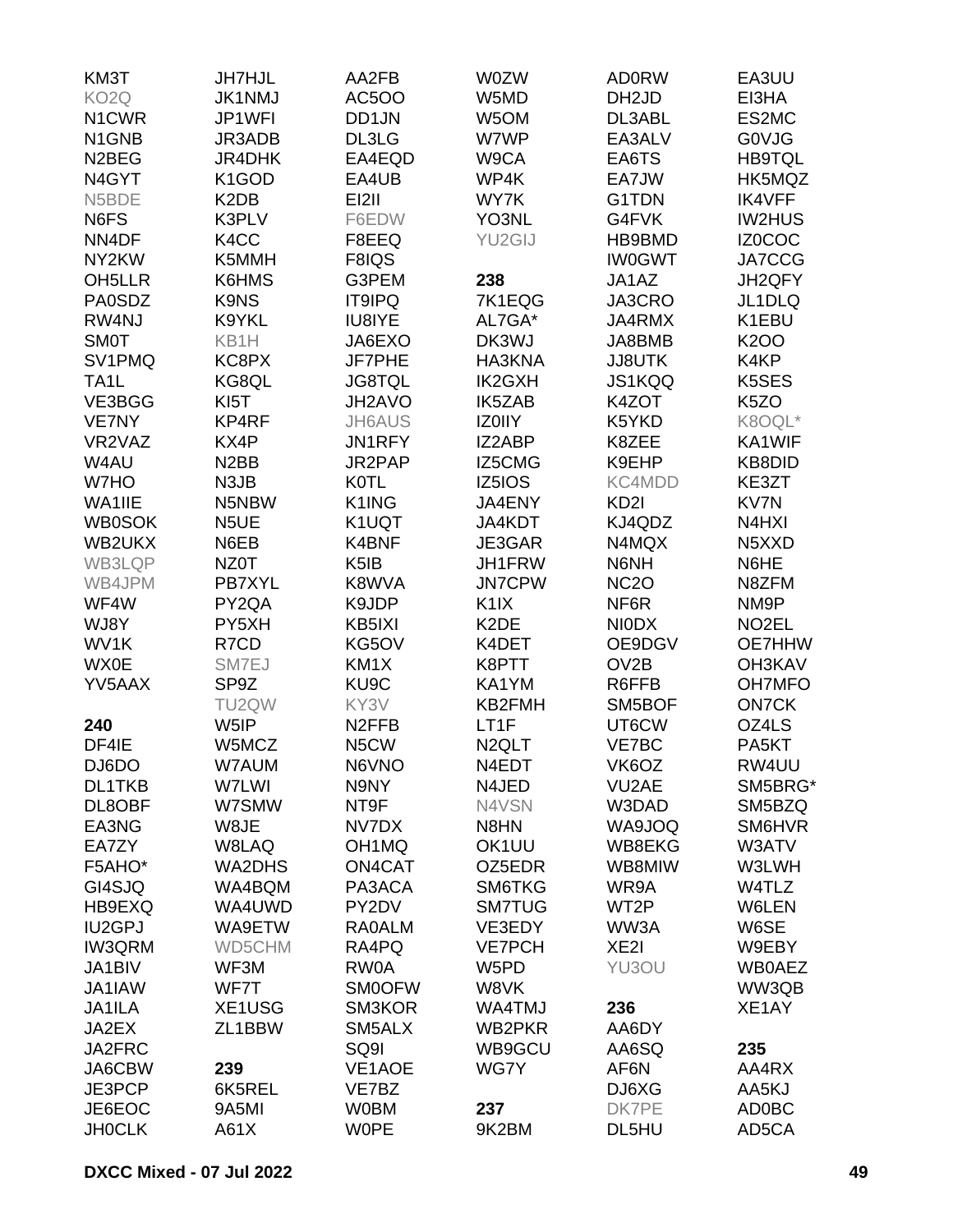| AD9DX                         | W6VG               | W1GXH             | SP9OHP                        | KS4L                           | K6RC               |
|-------------------------------|--------------------|-------------------|-------------------------------|--------------------------------|--------------------|
| AE4Y                          | W8GOM              | W1MRH             | SQ1K                          | KT6LA                          | K6ZP               |
| DJ8LX                         | WA5ABR             | W1TEE             | UA9AM                         | KV <sub>5</sub> B              | K7YQI              |
| F6GKD                         | WA5VSK             | W3FGS             | VE3XK                         | LA4RT                          | K9DG               |
| HA3MU                         | WB <sub>2</sub> P  | W5MDX             | VK4SJ                         | LA9L                           | K9UNY              |
| <b>IN3FCK</b>                 | <b>WB3IFE</b>      | WB3AVD            | VU2DED                        | N <sub>2</sub> DU              | KB3KJ              |
| <b>IU4AZC</b>                 | <b>WR0U</b>        | WC4K              | <b>W0GN</b>                   | N <sub>2</sub> LW <sub>D</sub> | LA3DV              |
| <b>IV3NZN</b>                 | YI1BGD             | WW2T              | W1AF                          | N5QQ                           | <b>NOGLQ</b>       |
| JA2FYN                        |                    | XE1YFJ            | W1RAA                         | NG <sub>2</sub> V              | <b>NOUCR</b>       |
| <b>JA7OAO</b>                 | 234                |                   | W2BJN                         | NR <sub>0</sub> P              | N <sub>5</sub> PIX |
| JA9BM                         | 7L3FCZ             | 233               | W3MNE                         | <b>PA0JED</b>                  | <b>NA0N</b>        |
| JE7OEC                        | AA5NT              | 5T5PA             | W3ZQI                         | RA9SAS                         | ON6LY              |
|                               | AA9GZ              | 7K3OWM            | W5MT                          |                                | PT2ND              |
| JF6EZY                        |                    |                   |                               | SM5BUH                         |                    |
| K <sub>1</sub> IR             | AE5RI              | AA2WN             | W9KVF                         | SM7LZQ                         | RA <sub>5</sub> C  |
| K4OP                          | F5TVG              | AC6FU             | <b>WA0FQK</b>                 | SP9AUV                         | SK5CG              |
| <b>K7HRT</b>                  | G3RDC              | DH5WB             | WA1HEW                        | SV <sub>1</sub> PIZ            | <b>SM7JNT</b>      |
| KB5FET                        | HL5YI              | DJ3BE             | <b>WA7NS</b>                  | TA1HZ                          | SQ9NIS             |
| KD <sub>2</sub> A             | <b>IK7TAJ</b>      | DL1EAL            | WB <sub>2GFI</sub>            | <b>UA0LDW</b>                  | <b>VE2PIB</b>      |
| KD2HE                         | JA5MOO             | DL6DBF            | WC4I                          | UF6RB                          | VE3GLA             |
| KF2ZO                         | JE1TBM             | F5RPB             | WI2E                          | VE1CSM                         | <b>VU2NTA</b>      |
| KO6LU                         | JF1UOX             | G3VSQ             | WJ1B                          | <b>VE7ACN</b>                  | <b>W0EB</b>        |
| KP3X                          | <b>JG3XTK</b>      | HB9CW             | WQ5G                          | <b>W0GWT</b>                   | <b>WOPKO</b>       |
| KS4XQ                         | JH2XMK             | IZ1HHT            | YL2DZ                         | W1FDR                          | W1HUE              |
| KZ6N                          | <b>JI4HKA</b>      | <b>JA7IIL</b>     |                               | W2ZQ                           | W4CC               |
| LA3S                          | JQ1PCX             | JH2CLV            | 232                           | W3DQS                          | W5NES              |
| LB5GI                         | JR1MEL             | JJ1RZG            | 7L1MFS                        | W8LQ                           | W6JDB              |
| <b>MOAWX</b>                  | K1THP              | <b>JR4LCJ</b>     | <b>CU3HN</b>                  | <b>WA2TIY</b>                  | W6SU               |
| N <sub>1</sub> GE             | K <sub>2</sub> JLD | JS1LWQ            | <b>CU3HY</b>                  | WB4LMH                         | W7VXS              |
| N2ADE*                        | K3CWF              | <b>K0HIP</b>      | DL7KI                         | WB8BZK                         | WB1HHF             |
| N <sub>3</sub> R <sub>S</sub> | K3NC               | K <sub>2RI</sub>  | DL8OK                         | WW5RC                          | WB2EAR             |
| N4RXL                         | K <sub>5</sub> JX  | K <sub>2</sub> WP | <b>DS5IPL</b>                 | YU2OH                          | <b>WD0FAA</b>      |
| N6KW                          | K5TDA              | K4GJF             | EA5VQ                         |                                | WD6CKT             |
| N9APK                         | K6JEY              | K <sub>4N</sub>   | EA7US                         | 231                            | WX3P               |
| NA7P                          | K8VW               | K5KDX             | <b>GORPM</b>                  | 9A2UU                          | YB1BI              |
| OD5PL                         | KA6NQK             | K8VT              | <b>IK2EKP</b>                 | 9A4DA                          |                    |
| PA5BW                         | KD4CM              | K8WHA             | <b>IK2FDV</b>                 | AE0Q                           | 230                |
| R6AW                          | KM <sub>2</sub> X  | <b>KC2WLR</b>     | <b>IT9CLU</b>                 | DJ7TO                          | 7M3IYU             |
| RL3AC                         | <b>KN0R</b>        | KK6AW             | JA1BJI                        | DL1RNW                         | AA4MD              |
| RU3DVR                        | KT <sub>1</sub> M  | KT6YL             | JA4MEM                        | DL7ABK                         | <b>ACODQ</b>       |
| S54AA                         | LA6JKA             | LA4EI             | JH3EQP                        | GM3JOB                         | AF7W               |
| SP5AMN                        | LA9JKA             | N3DAP             | <b>JH3JJS</b>                 | <b>IK2AEQ</b>                  | CE3BT              |
| SP9BRP                        | LY2PAQ             | N6OPR             | JI1QIT                        | JA2RP                          | CT4NQ              |
| UA <sub>1</sub> A             | <b>NOFIK</b>       | N6PZ              | <b>JK1FNL</b>                 | JE3LHL                         | CT7AUP             |
|                               |                    |                   |                               |                                |                    |
| UN <sub>5</sub> C             | N4XD               | N9JJX             | K1GFH                         | JE6ADE                         | DJ2YE              |
| VA2EU                         | N9MB               | N9WI              | K <sub>1</sub> Q <sub>N</sub> | JF2LEX                         | EI4GXB             |
| VE2JM                         | RA2FF              | NC4RY             | <b>K4AEN</b>                  | JH1EPS                         | F5VML              |
| VE3EL                         | <b>S53RI</b>       | NH <sub>6</sub> T | K4LW                          | JH2KCE                         | <b>GONYL</b>       |
| <b>VE3NDX</b>                 | SA3ARL             | NH <sub>6</sub> U | K4NNK                         | JR1UMO                         | <b>G0WOU</b>       |
| W4FCU                         | SM4HEJ             | NK3V              | K7QA                          | K <sub>2</sub> QQ              | HL1AQB             |
| W4IDX                         | SM7FJE             | NY <sub>1</sub> V | <b>KE2SU</b>                  | K4ADI                          | HS1JZT             |
| W4TKI                         | VE6SLV             | ON4APU            | <b>KF0DZ</b>                  | K4IV                           | <b>IK1TTD</b>      |
| W5AJD                         | VE9OX              | PY1TL             | KM4HQE                        | K5JIM                          | IK5FKE             |
| W6JWK                         | <b>VK4ACN</b>      | SM3CKA            | KP4SL                         | K6HRT                          | <b>IK5LSR</b>      |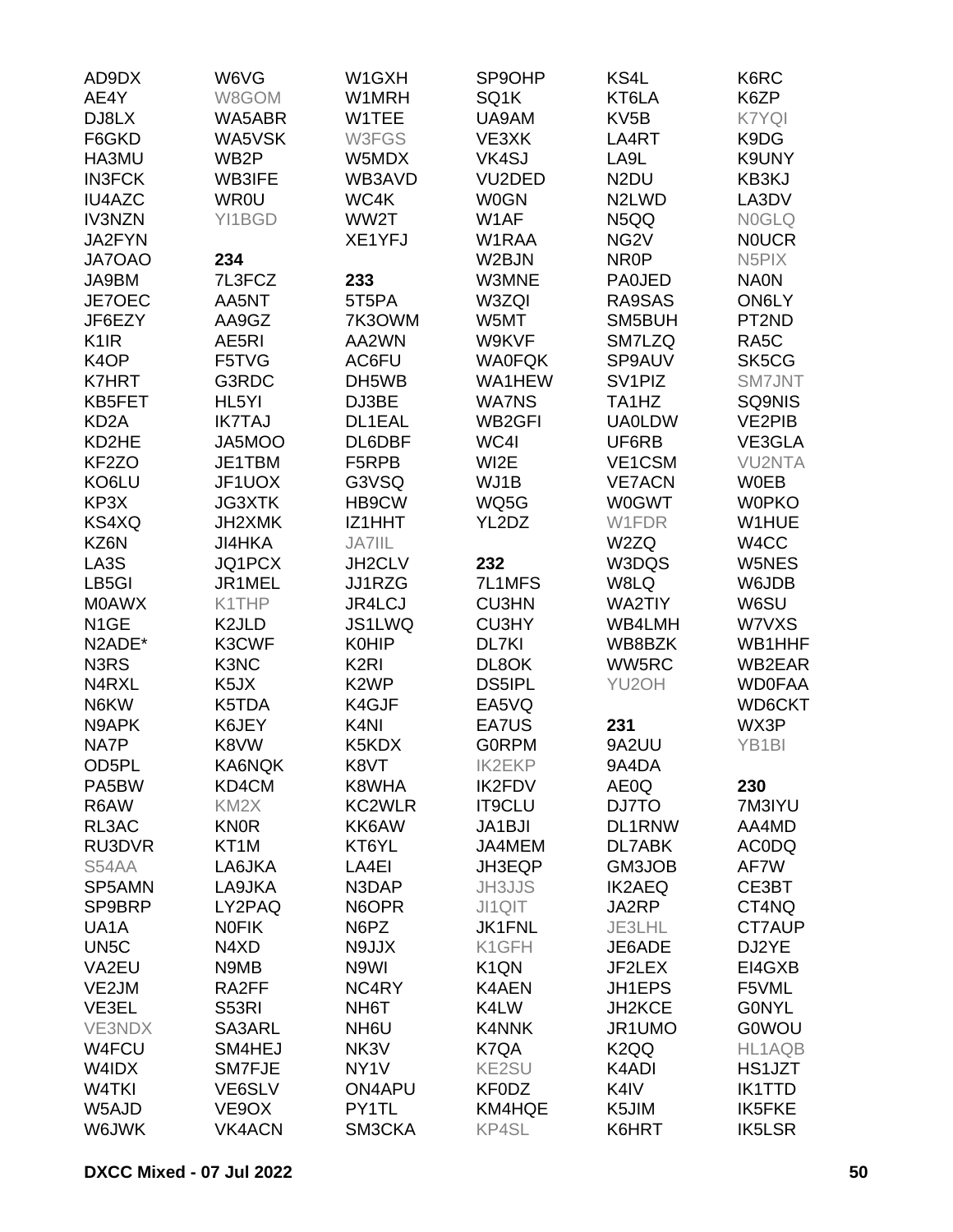| <b>IT9TYR</b>       | 229               | W9UF                           | NO <sub>9U</sub>   | N3BI          | JS6SCC            |
|---------------------|-------------------|--------------------------------|--------------------|---------------|-------------------|
| IZ1HDR              | $AC2F*$           | WA4JIL                         | NU5V               | N5GE          | K <sub>2</sub> UT |
| JA1DVP              | AC8TO             | WA8EFK                         | R6MO               | NL7BY         | K2ZSD             |
| <b>JA2CNI</b>       | DF0GTZ            | WB2GMY                         | SM5AHX             | OH3GD         | K6ELQ             |
| JA3TC               | DH1JU             | <b>WB2KLD</b>                  | SP6ZT              | OK1AWH        | K6LJC             |
| JA6BCV              | DK5VP             |                                | UT9LC              | OL1HQ         | KB <sub>2</sub> S |
| JE7RJZ              | EA5CZ             | 228                            | VE2PD              | PY2AB         | KE1AU             |
|                     |                   |                                |                    |               |                   |
| <b>JH0AKV</b>       | EI3CTB            | 9A1BST                         | VE3LVW             | SM3WMU        | KE <sub>1</sub> R |
| <b>JH0JVA</b>       | EI9E              | 9K <sub>2</sub> C <sub>S</sub> | W <sub>1</sub> IS  | UT5UOC        | KF5BF             |
| JL1QDO              | F4DPT             | AC6TO                          | W2HB               | VE1QD         | <b>KG7FV</b>      |
| JO3WHB              | G3KDE             | AE1M                           | W2KGE              | W2TK          | KH6IDU            |
| JQ2BBC              | G4ZMM             | AF1E                           | W4ALF              | W4WKB         | <b>KI0KN</b>      |
| <b>JR2HRR</b>       | <b>HB9CQS</b>     | AK1P                           | W7MD               | W6JP          | KI7WO             |
| <b>K0EVE</b>        | <b>IK0GRS</b>     | DK4WA                          | W7RVQ              | W7RYS         | KO4VT             |
| K2YYY               | <b>IK2OBS</b>     | <b>DL2NAR</b>                  | W9TNZ              | W8OX          | <b>KR0S</b>       |
| K3OK                | <b>IK5NJN</b>     | DL6FBK                         | WA3PAK             | <b>WA1TCA</b> | N3FX              |
| K6DEX               | <b>IK7CNK</b>     | DM3F                           | YV1CP              | WA4NAP        | N <sub>4</sub> OT |
| K6ELE               | IZ0GRR            | EW7BR                          |                    | WB2AIV        | N5JEB             |
| K6JBH               | J68HZ             | G4DDX                          | 227                | WB5WAJ        | N7YDX             |
| <b>KA0IQT</b>       | JA1TTW            | HB9MXY                         | <b>CE7BIY</b>      | WF6I          | NB <sub>3</sub> R |
| KA8RGT              | JA1WXP            | <b>IK2AHG</b>                  | CT1AGF             | WK5X          | OE7MPH            |
| KB4HF               | JH1BRK            | <b>IW3SKX</b>                  | CT7AIX             | <b>WO40</b>   | OZ3IC             |
| <b>KD0QV</b>        | JI1BEX            | IZ8EZP                         | DH7RG              | WT5L          | R7GA              |
| KD4D                | JI6LEL            | <b>JA2CKK</b>                  | DJ7YM              |               | SM4RGD            |
| KE1IU               | JP1PCK            | <b>JA3IWA</b>                  | DL1DCT             | 226           | SP3NYU            |
| <b>KM7OH</b>        | <b>JR2HCB</b>     | JA7BE                          | DL1NP              | AA9VI         | SP6PAZ            |
| KV9V                | K <sub>1</sub> HI | JH1VES                         | DL2JIL             | AB1BX         | TF3IM             |
| LA7EIA              | K5AG              | JJ1PFC                         | DL5LBY             | AB4U          | TU5EV             |
| <b>MOKCM</b>        | K6VVK             | JR1QLM                         | <b>GW0MOI</b>      | AC8MR         | UR5EIT            |
| N4NYY               | KB4J              | K4EJQ                          | <b>HA0GK</b>       | BX4AQ         | VE2AXO            |
|                     |                   |                                | HB9BU              |               |                   |
| N <sub>5</sub> DI   | <b>KB6DSX</b>     | K4TTZ                          |                    | CT1DMC        | W1BQ              |
| N9ID                | KC3DA             | K6DY                           | <b>IK1RQT</b>      | <b>DH0JAE</b> | W2BZY             |
| N9LPT               | KT4J              | <b>KB1NS</b>                   | IK5BDG             | DH3NAW        | W <sub>2KP</sub>  |
| NZ <sub>2</sub> D   | KW3F              | KB6UF                          | <b>IW8CGX</b>      | DK4DC         | W9BWR             |
| PY2HN               | LA8DY             | KD4BPZ                         | <b>JA3XNI</b>      | DL3BAG        | W9YH              |
| PY3ZZ               | LB2EG             | KE6KT                          | JJ3YBB             | DU1IVT        | WA2OCG            |
| R3AQ                | <b>NOLD</b>       | KE8MK                          | JK1PWQ             | G4LDS         | WA2OVG            |
| RN6XD               | N <sub>2</sub> HW | KF3N                           | K <sub>2</sub> TER | <b>HB9CNY</b> | WA4YED            |
| SV <sub>1</sub> CRX | N4KNF             | <b>KF7PBM</b>                  | K4YZ               | HB9ZE         | WA6HAN            |
| VE2OWL              | OE1OPW            | KG4Q                           | K5SNA              | <b>HK3BFU</b> | WB3JNC            |
| VK2AAH              | OH2LHE            | <b>NOBK</b>                    | K9UWY              | <b>I4EUM</b>  | WB4YPY            |
| W <sub>1</sub> DP   | PA3HBI            | <b>NOCW</b>                    | KA4EMR             | <b>IK0ADR</b> | <b>WD9IBF</b>     |
| W2BSN               | PY4LH             | N1HMD                          | KA7V               | IK5TBK        | WM1Q              |
| W2IFA               | TA1PB             | N6AKI                          | KD5SP              | <b>IV3GCH</b> | WU <sub>5</sub> E |
| W2VGD               | UR5WX             | N6ML                           | KM4ODS             | IZ8FQO        | WV2B              |
| W3BS                | W1HS              | N6NKT                          | KP4CQ              | IZ8FRH        | YB1ALL            |
| W4JH                | W2APF             | N7ZG                           | KY <sub>10</sub>   | IZ8XJJ        | YB9BU             |
| W5DQ                | W4RC              | N8GFK                          | KY6AA              | JA1JYS        |                   |
| WE2P                | W4TVG             | N8RFK                          | LA7EHA             | JA8CST        | 225               |
| WO <sub>2</sub> C   | W5VD              | N9FDE                          | LA9HFA             | JA8EDU        | AA3JU             |
| WZ2H                | W6LED             | NC4US                          | LU4AV              | JE1ABU        | AL <sub>2V</sub>  |
| YB1AQD              | W9IND             | <b>NE11</b>                    | LZ <sub>1</sub> OJ | JO3PTW        | BD4FM             |
|                     | W9KX              | NK <sub>5</sub> Z              | <b>MOTDZ</b>       | JP1PZE        | <b>DD0VU</b>      |
|                     |                   |                                |                    |               |                   |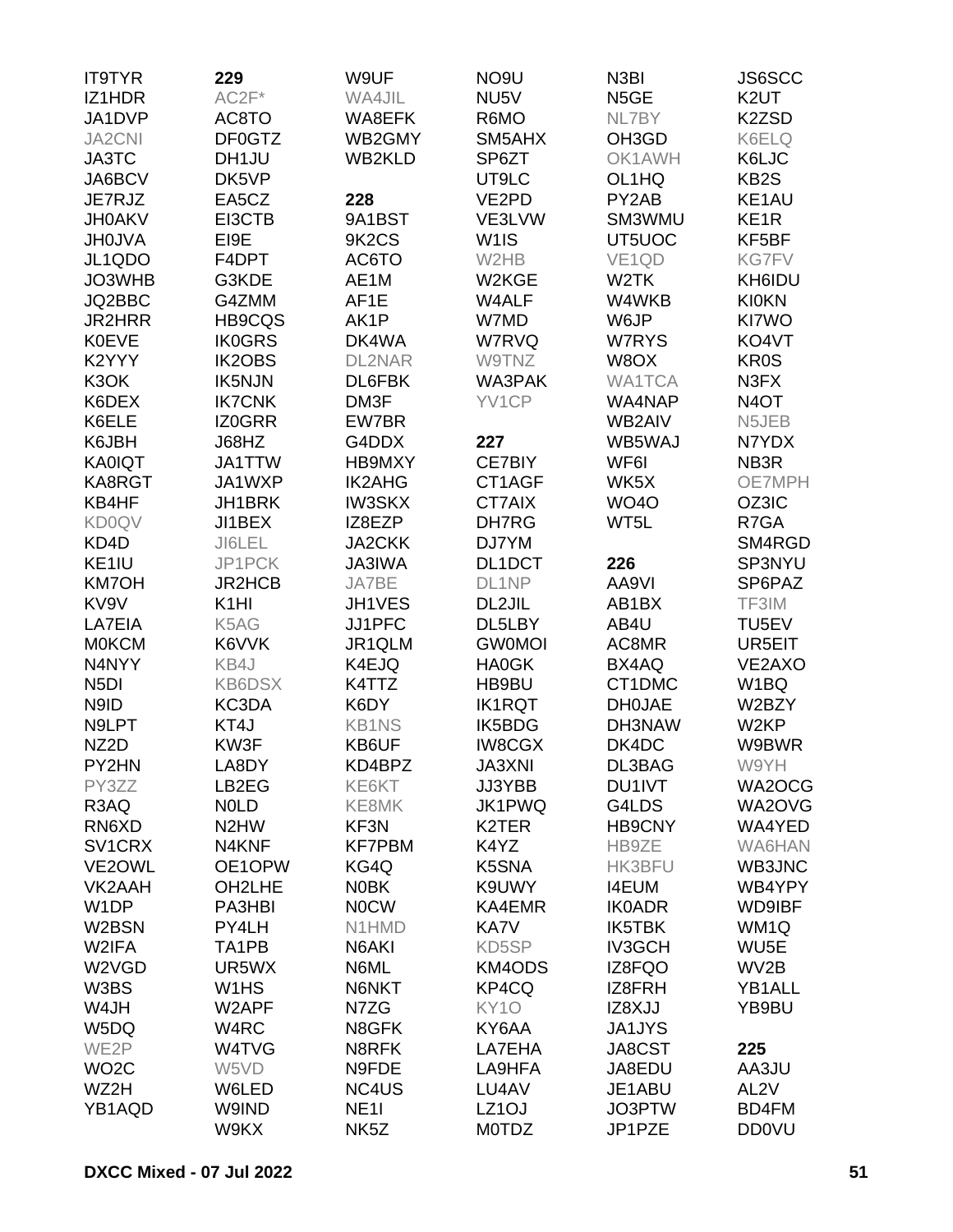| DK5MV              | VK6APW                        | N9CAR              | W3FQ              | SV9FBK                        | SM5DW              |
|--------------------|-------------------------------|--------------------|-------------------|-------------------------------|--------------------|
| DK8TU              | <b>WORIC</b>                  | NC4S               | W4EY              | VE3OU                         | SP1RKR             |
| <b>DL3NAT</b>      | W4KD                          | NO6V               | W5ZR              | W <sub>2Q</sub> B             | <b>TF3IRA</b>      |
| EA2CLU             | W5WOK                         | NU6S               | W7GMH/KH6         | W3EH                          | TF3VS              |
| G4GLB              | W6JZ                          | OE5CWL             | W8FLX             | W4JTP                         | VA3CW              |
| G4RTO              | W8ASA                         | <b>OE7TII</b>      | WA2FMQ            | W4WR                          | VE2FVD             |
| HB9ANR             | W9FF                          | SP5INQ             | <b>WB0US</b>      | W8SZ                          | W2MW               |
| HI3A               | ZL3CC                         | UN <sub>2</sub> G  | <b>WB7NKY</b>     | WB6POT                        | W2ZDP              |
| <b>IOQGR</b>       | ZL3HAM                        | VE9DH              | WS1Y              | YB1TQL                        | W3ZZX              |
| I4KYO              | ZS2DK                         | W4ARK              | YB2TS             | ZL2UO                         | W4BXI              |
| <b>IK3ASM</b>      |                               | W5PNY              |                   |                               | W4PWF*             |
| <b>IK7HTB</b>      | 224                           | W6VA               | 222               | 221                           | W6FFH              |
| <b>IW1PUR</b>      | AC4RD                         | <b>WD5CSK</b>      | <b>9A1A</b>       | 4F3BZ                         | W8WTS              |
|                    |                               |                    |                   |                               |                    |
| JA1KXQ             | AH6FC/W7                      | WV <sub>5F</sub>   | 9A6NA             | 9A1CBK                        | WA6SDM             |
| <b>JA7GUT</b>      | AK9B                          | YE1AR              | AA8BB             | AA0A*                         | WA6ST              |
| JE1COB             | CT <sub>2JQI</sub>            | YV5YMA             | AC6LT             | DD9WG                         | WA8CAJ             |
| JE1CQT             | DL <sub>1</sub> BA            |                    | AJ4HW             | DF6WE                         | WD8NUD             |
| <b>JE7MUA</b>      | F5AIB                         | 223                | AK6A              | DL1EJD                        | WS <sub>1</sub> A  |
| JF1LLT             | G3VGR                         | AI4X               | DJ9UN             | DL6AZ                         | ZS6NK              |
| JF1ZFR             | GW4BVJ                        | AP2MQ              | DU1JM             | EA1XT                         |                    |
| <b>JI7PBX</b>      | <b>HL1LKF</b>                 | CT1DQM             | EA7ANV            | EA5GX                         | 220                |
| JJ1NDP             | <b>HS0ZHI</b>                 | DD9WL              | G3YSX             | F6FLB                         | 9AY2K              |
| <b>JK7UST</b>      | <b>IK0XKN</b>                 | <b>DJ0RD</b>       | G4BPV             | G4LFU                         | AB4PW              |
| JL2AXU             | <b>IK1WEG</b>                 | DJ9UP              | HB9KOG            | G4YBU                         | AC4DT              |
| <b>JP3OIK</b>      | <b>IS0SWW</b>                 | EA1CRK             | HG7T              | HB9LL                         | AD7HE              |
| <b>JS6TWW</b>      | <b>IW4ARD</b>                 | EA3GF              | <b>I1FHA</b>      | <b>I0/S53R</b>                | <b>AG2O</b>        |
| K0JP               | IX1CLD                        | HB9DKX             | <b>IV3BMV</b>     | <b>IK0LWP</b>                 | DF3VG              |
| <b>K0SX</b>        | <b>IZORPS</b>                 | <b>IK0YUO</b>      | JA5AUG            | <b>IK2AUK</b>                 | DJ3PP              |
| K <sub>1</sub> CU  | IZ8KVW                        | IZ8LMA             | JH1LZU            | <b>IK2MDX</b>                 | DK7LA              |
| K2IEG              | JA1CPE                        | JA6ENL             | <b>JH7CQQ</b>     | <b>JA0KSB</b>                 | F5OHV              |
| K2LZJ              | JA2AMP                        | <b>JA7GFN</b>      | JH9CHL            | JH1LPL                        | HB9JNM             |
| K8RMC              | JA2KGQ                        | <b>JE3FOR</b>      | JL1KFR            | <b>JH3HYT</b>                 | <b>IK8TPB</b>      |
| K8RT               | JA3FHL                        | JI2FAP             | JO1RDV            | JI2IXA                        | <b>ISOMKX</b>      |
| K8YJ               | <b>JA9LJI</b>                 | K2DBK              | <b>K0VGB</b>      | JR1CQZ                        | <b>IU0ICA</b>      |
| <b>KA3TUG</b>      | JE2DJC                        | K <sub>2</sub> UA  | K4CMH             | K <sub>1</sub> N <sub>S</sub> | <b>IW5ALG</b>      |
| KB1NG              | JF4JFV                        | K5HKX              | K4WAL             | K3RH                          | JA1BUQ             |
| KE <sub>2</sub> R  | <b>JH1HJU</b>                 | K7TQ               | K8IKW             | K6ADY                         | JA1GWA             |
| N <sub>2</sub> CFN | JH9BZY                        | K8ZE               | KB8ZYE            | KB2JLW                        | JA3BXC             |
| N <sub>2KHH</sub>  | JN1WHW                        | KC4BED             | KB9OWD            | KB6KKW                        | JA3PYC             |
| N3BB               | JO3AXC                        | KF4HRF             | KD9ZP             | KD8NYO                        | <b>JF0JIL</b>      |
| N3KRX              | JR1UTH                        | KG5J               | KG6IP             | KW4BY                         | JH2QQL             |
| N4NIZ              | <b>K3FRU</b>                  | N <sub>1</sub>     | LA4JGA            | LA1HQ                         | JH2VVH             |
| N5FPW              | K9DUR                         | N <sub>1</sub> KM  | M5LRO             | <b>NOWM</b>                   | <b>JR7NMH</b>      |
| N6FH               | KA1CFA                        | N <sub>2</sub> KOF | <b>NOST</b>       | N3PV                          | K1MBO              |
| NK9R               | KD8NYP                        | N4MIS              | <b>NOTA</b>       | N4ART                         | K <sub>2</sub> IAB |
| <b>NQ2O</b>        | KE4PMP                        | N8AHK              | N <sub>1</sub> LM | N5ENU                         | K3DQB              |
| OE9MCV             | KG9FL                         | NB <sub>2</sub> D  | N <sub>2NF</sub>  | <b>NO0L</b>                   | K3GYS              |
| PY <sub>2</sub> OC | KY8Y                          | NC7Q               | N6AA              | NT6X                          | K4ANX              |
|                    |                               |                    |                   |                               |                    |
| R7HL               | LA1ZE                         | NW3U               | OE1PFC            | NT9E                          | K5HM               |
| RK3DXW             | LA7RW                         | <b>SM0PSO</b>      | ON4FP             | <b>NW7US</b>                  | K9AQ               |
| <b>SM0BSO</b>      | LA9GY                         | SM6WXL             | RA6XV             | OA4BTE                        | KA1ZD              |
| SP9YFF             | N <sub>3</sub> P <sub>S</sub> | SP3TLJ             | S51JQ             | PA3FWP                        | KA2FOZ             |
| SV1JMO             | N6OKU                         | VE3SS              | <b>SM6KHN</b>     | PV8ABC                        | <b>KB0BA</b>       |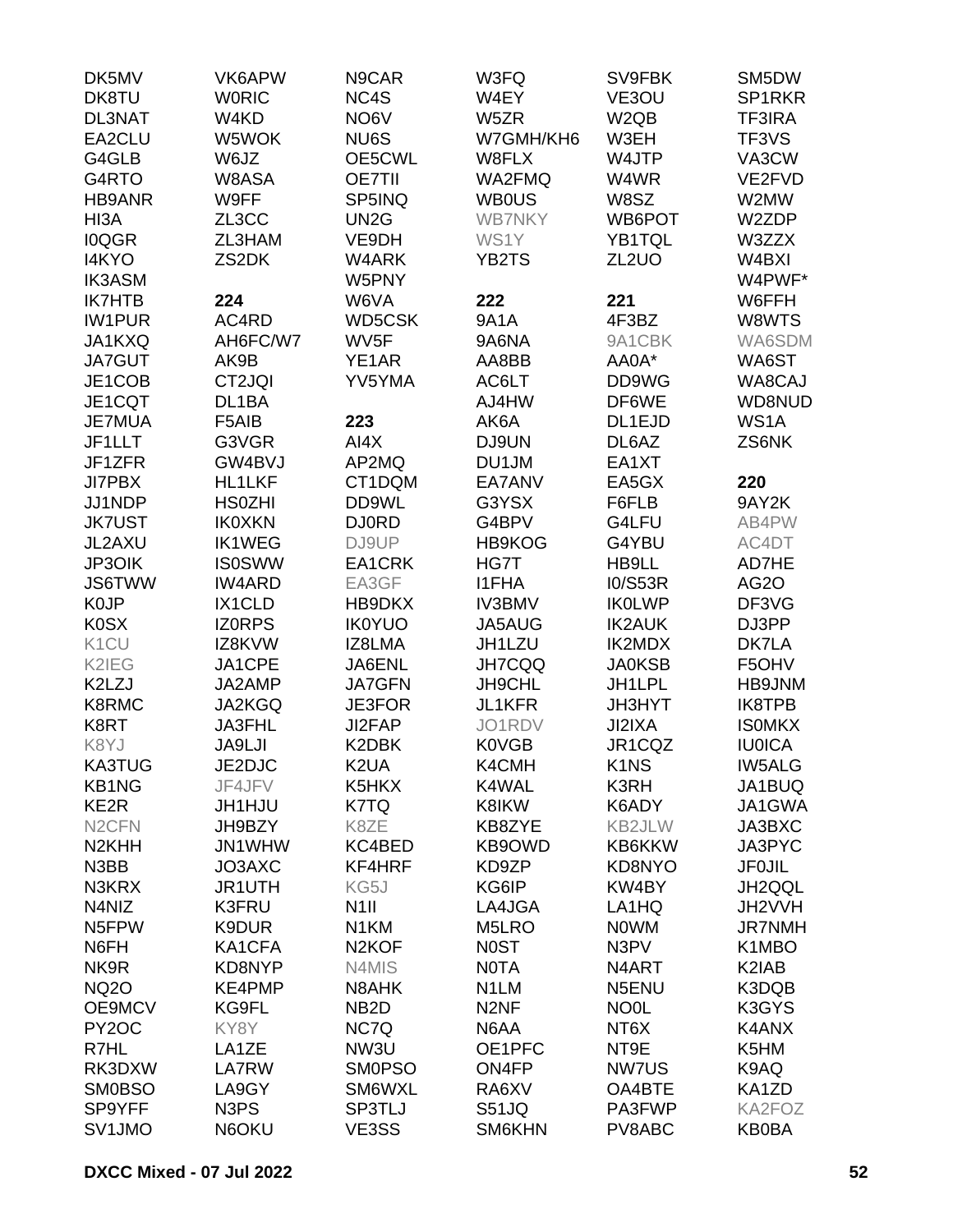| KD <sub>1</sub> O <sub>G</sub> | K <sub>5</sub> IJ              | JR3VMJ             | HR <sub>2</sub> J              | DL6LZM             | AC2QH         |
|--------------------------------|--------------------------------|--------------------|--------------------------------|--------------------|---------------|
| KE3JP                          | K5PE                           | K1ETA              | <b>HS1FVL</b>                  | <b>DS5KJR</b>      | AG5S          |
| KH6DC                          | K5RQ                           | K1LNL              | <b>IK8CQH</b>                  | FE1HIJ             | DB6VH         |
| KO4TU                          | K6AWB                          | K4YKZ              | <b>IN3ZWF</b>                  | G4NBS              | DL3MFZ        |
| KV <sub>5Q</sub>               | K6DDJ                          | K5VG               | <b>IZ0EUX</b>                  | G4OWF              | EA5KE         |
| <b>NOPO</b>                    | K6GU                           | K6WSC              | IZ2KTE                         | HB9ESC             | EI5GSB        |
| N4LAG                          | KC4D                           | K9JIG              | JA1RRA                         | JA1CKA             | EI9CN         |
| N7ON                           | KM8V                           | K9UXC              | JA9BGO                         | <b>JA2KAK</b>      | F4FRG         |
| N7PR                           | KU4A                           | KD6RF              | <b>JF0RAK</b>                  | K <sub>1</sub> OB  | F4GYM         |
| N9ACD                          | N <sub>1</sub> DN <sub>Z</sub> | KK4WI              | <b>JH0JAB</b>                  | <b>K2NRS</b>       | G4PDQ         |
| NO <sub>2</sub> C              | N <sub>2</sub> JE              | LA6VQ              | JJ1IDW                         | K3RL               | GM3MZX        |
| NU4L                           | N2LDV                          | <b>NOMA</b>        | <b>JK1JAS</b>                  | K5EA               | HB9ECS        |
| PR8ZX                          | N7DZI                          | N <sub>1</sub> BKB | <b>JK1SPQ</b>                  | K5WTA              | HL4HLD        |
|                                |                                |                    |                                | K7DA               |               |
| SP8BWR                         | N7MAL                          | N4GOA              | K0HD                           |                    | HL5AP         |
| TG9AWS                         | N8YO                           | N4WBS              | K2AOE                          | K8EMR              | HR5/F2JD      |
| UA9CR                          | NA1RL                          | N6BIS              | K2LJH                          | KA1GIJ             | HS1PDY        |
| VE5ZG                          | OH <sub>2</sub> ZH             | N6GL               | K <sub>2</sub> U <sub>SA</sub> | <b>KB0V</b>        | IZ8LLQ        |
| W0OJ                           | <b>ON6RR</b>                   | N7HT               | K <sub>2</sub> ZB              | KE3N               | <b>JA0ELB</b> |
| <b>WORC</b>                    | RN3DG                          | N9EA               | K4SAC                          | <b>KK7AC</b>       | <b>JA0LNS</b> |
| W <sub>2</sub> FS              | SP <sub>5</sub> C              | NA9J               | K <sub>5</sub> N <sub>D</sub>  | KO <sub>1</sub> E  | JA1EEG        |
| W2SZ                           | SV2HNZ                         | <b>NS8O</b>        | K9KJ                           | KO6MX              | JA2QQC        |
| W5CHA                          | TZ4AM                          | <b>OH3MIG</b>      | KB1FJ                          | LB6GG              | JA4LHG        |
| W7UV                           | VE3CKG                         | <b>OH7HM</b>       | KD4FAZ                         | N4XC               | JA5OX         |
| WB1AJG                         | W <sub>2</sub> TN              | OK2BS              | KE4PT                          | N <sub>5</sub> MI  | <b>JA7MWC</b> |
| WB4TBZ                         | W7PC                           | OZ5D               | KE6U                           | N6GB               | JF8LPB        |
| WB7OJV                         | WA2AXD                         | SQ2SIN             | KJ5AE                          | N7AME              | <b>JH0AWC</b> |
| WF2B                           | WB2DKH                         | SV2HNE             | KJ6FY                          | N7NT               | JH1AHB        |
|                                | WD2E                           | VE9HC              | <b>KK4BNC</b>                  | N7WEJ              | JH1LMQ        |
| 219                            | WD9GMK                         | <b>WOTL</b>        | KK5MI                          | N8BK               | JH1VWP        |
| 7M2ALP                         | WI9Z                           | W3JK               | LA6ZFA                         | NF6P               | JI1OWY        |
| AA1FY                          |                                | W3SE               | LY3BS                          | OH <sub>8</sub> JK | JO1SIM        |
| AA8KK                          | 218                            | W9FX               | N <sub>1</sub> XL              | OM5MF              | <b>JR0QKR</b> |
| AB7GR                          | AA4ZZ                          | WA1FXK             | N <sub>2</sub> EG              | OZ9GA              | K1GVW         |
| CX4AT                          | AB0Z                           | WA2SQQ             | N7VZ                           | VE4HQ              | K1NWE         |
| DK3HA                          | AB3TM                          | WN5TL              | N9DR                           | VE4RA              | K3GEV         |
| DK8MM                          | DC1RS                          | YB8HZ              | NG7A                           | <b>VE7AFI</b>      | K3GWK         |
| DL8TV                          | DJ2RG                          | ZF1RC              | PT <sub>2</sub> AP             | VU <sub>2</sub> OT | K4LHH         |
| <b>DS3CHK</b>                  | DJ4FZ                          | ZS4JAN             | RI1FJ                          | <b>WOPAN</b>       | K4WIP         |
| <b>EX0M</b>                    | DL2DCX                         |                    | SM7HCJ                         | W3RSR              | K5LDA         |
| G3LIK                          | DS4GKF                         | 217                | VE3XJ                          | W4CG               | K6XX          |
| G3SEM                          | E77EA                          | 4X4PP              | W8OMI                          | W4LVP              | <b>K7ABL</b>  |
| G4RHR                          | EA2BJM                         | CO8TW              | W9GFB                          | W5RJH              | K8IDN         |
| G4WGE                          | <b>G0SWG</b>                   | DJ7PI              | WA3EOQ                         | W7DOZ              | K8TW          |
| HC5DX                          | G4SJX                          | DL2AJB             | WA3LAB                         | <b>WA2NBG</b>      | KB9IFH        |
| HL2ADO                         | <b>GM0OBX</b>                  | <b>DL2NAI</b>      | WA4HXC                         | WD5GJP             | <b>KC2TN</b>  |
|                                |                                |                    |                                |                    |               |
| I4CJW                          | GM4AUP                         | DL6ZBY             | WU2E                           | WM2U               | KC8GE         |
| <b>IK4SBR</b>                  | GM4ELV                         | <b>DL7HKL</b>      | WW7P                           | WM3X               | KE7W          |
| IT9XDJ                         | HA5LGO                         | <b>DL7UXG</b>      | ZS4Y                           | XE1SVT             | KI4KJ         |
| JA5PEE                         | HB9GWJ                         | DL9PX              | ZS6EGB                         | XE3DX              | KN6DI         |
| <b>JH7VTE</b>                  | <b>IW2EKP</b>                  | EC4KW              |                                |                    | KN6RH         |
| K0FJ                           | JA5VMQ                         | EI5KO              | 216                            | 215                | LA7NO         |
| <b>K0INR</b>                   | <b>JH1RNX</b>                  | EI6HB              | AG4NO                          | 7M1UIS             | LZ1VVV        |
| <b>K0PJ</b>                    | JM3UAO                         | <b>GOMGX</b>       | DG2RON                         | AA4JN              | <b>NORA</b>   |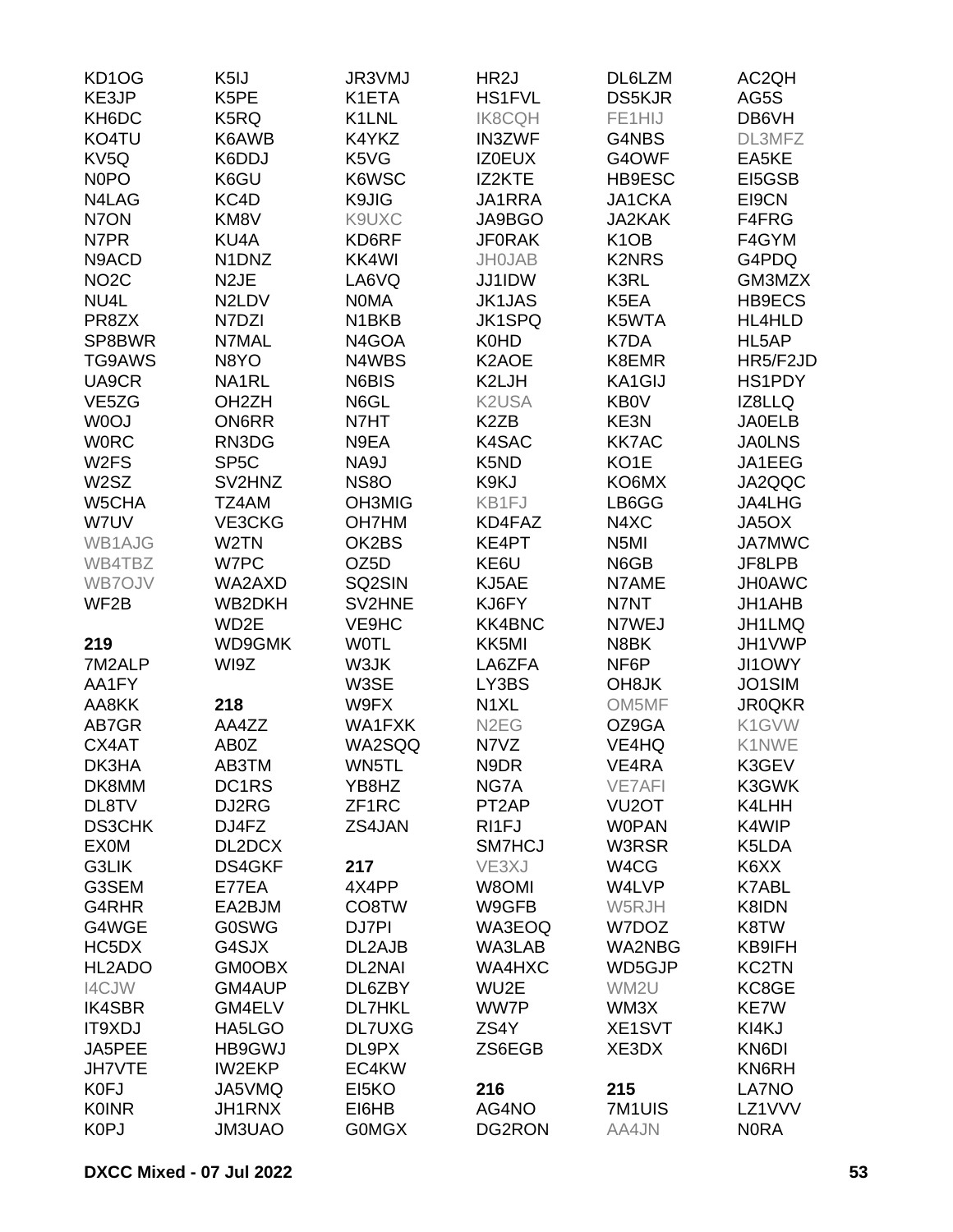| N <sub>2KI</sub>        | KJ6YXI               | <b>JS1ERB</b>      | <b>IK6FHG</b>      | AD5XD              | AA1KS             |
|-------------------------|----------------------|--------------------|--------------------|--------------------|-------------------|
| N3CW                    | KO4Y                 | <b>K2RAS</b>       | <b>IZ7QFN</b>      | AE2J               | AB2NI             |
| N6QW                    | KP3W                 | K3LAB              | JA4JBT             | <b>DL0BO</b>       | AE4WG             |
| N7ENN                   | KS4AA*               | K4DRL              | <b>JA8RSW</b>      | DL1OLI             | CT1APP            |
| NZ7M                    | <b>M0BSV</b>         | K5ARH              | JH1RMH             | DL9PR              | <b>CT7AUK</b>     |
| R6YY                    | N <sub>2</sub> ION   | KA9P               | <b>JK1FNN</b>      | EA1BXX             | DL4VBP            |
| R7HG                    | N <sub>2</sub> LAI   | KC <sub>1</sub> SL | <b>JN3QNG</b>      | F4EEX              | <b>DS5UCP</b>     |
| SM5TOG                  | N5MF                 | KQ1U               | <b>JR9AFX</b>      | F5TSB              | EA8CZP            |
| SP <sub>1</sub> DOZ     | NA4N                 | KQ5S               | K3BSA              | HC1HN              | EI6IL             |
| SQ9CNC*                 | NC6DX                | N <sub>5</sub> KZZ | K3FP               | <b>IW4CIL</b>      | F5JER             |
|                         |                      |                    |                    |                    |                   |
| <b>UA0AKY</b><br>VE1AYY | <b>NSOM</b><br>OE1XA | N6RVI              | K4GU               | IZ0GVZ             | F6EKJ             |
|                         |                      | N7NM               | K4NVJ              | IZ3QFG             | HB9BWE            |
| VE3JDF                  | OE5CYL               | N9MSG              | <b>KB2TGU</b>      | JA1BBA             | HB9VAB            |
| W2STF                   | OH1FJK               | NJ5W               | KG6DX              | JA1CPN             | HK5WML            |
| W4GHV                   | <b>ON7RK</b>         | <b>NN7NN</b>       | KQ6LV              | JH6BYV             | <b>I1JTQ</b>      |
| W6TJ                    | RA3LD                | OE2EJN             | KS <sub>2</sub> X  | JI6ODS             | <b>IK2ULS</b>     |
| W6TOI                   | <b>S52GS</b>         | SM3LBP             | LU1AEE             | <b>JK2AQT</b>      | IZ5BLN            |
| WA8HC                   | SV2SBE               | SP5ECC             | N <sub>2</sub> IFA | JO3EVM             | <b>JA1IKA</b>     |
| WA9QNN                  | UN7ED                | <b>VA7VF</b>       | N <sub>4</sub> EPD | JQ3EYO             | <b>JH8WGT</b>     |
| <b>YCOIEM</b>           | VE <sub>1</sub> OV   | VE3VTG             | N4HUF              | <b>K0IP</b>        | <b>JQ3MWA</b>     |
| YL2IP                   | VR <sub>2</sub> CC   | W5NH               | N <sub>5</sub> KIP | <b>K0MPH</b>       | JR1AQI            |
|                         | W2EA                 | W6BOI              | N <sub>5</sub> LKE | KB4BBC             | K1MT              |
| 214                     | W4MLN                | W6UJX              | N6TT               | KK6GK              | K4LD              |
| 3W3B                    | W6DT                 | W7PDX              | N7IN               | N6ETO              | K6SXA             |
| AC8XI                   | W6GEE                | W8GBH              | NY0T               | N7FG               | <b>K7ARJ</b>      |
| <b>AK0BC</b>            | W6LAX                | W8MRL              | OZ6KK              | N9GB               | K7FU              |
| AK5Y                    | W8CQ                 | W8QXR              | RA3NF              | N9NA               | K8VE              |
| DL1IAV                  | W9FG                 | W9LYA              | RV1AQ              | NR <sub>1</sub> DX | K9XK              |
| EA1DD                   | WA8UPB               | W9ZP               | RZ6MD              | SM6ELY             | KC8RPV            |
| EA5RC                   | WB4FDT               | WA2HIP             | <b>SMONCS</b>      | SM7NBO             | KF4YXH            |
| EA8FQ                   | WH6ASW               | WA2VFM             | SM3FVW             | SP6OPC             | KG2BW             |
| EI5IF                   | WS4F                 | WA6AEE             | SP3FZN             | SV7CUD             | KG5WR             |
| G3HQX                   |                      | <b>WB3IHQ</b>      | UT5UML             | UC2AW              | <b>KI0RH</b>      |
| G3VDB                   | 213                  | WB8BHA             | VE3CEF             | <b>VE3KLM</b>      | KI6VC             |
| <b>IK0HTP</b>           | 6Y5MP                | WB8IMY             | <b>W0QDG</b>       | VE3NYT             | <b>KT0P</b>       |
| <b>IZ3AYS</b>           | 7L4RZL               | WW4N               | W3XG               | VE9UNB             | KV8P              |
| IZ8GNH                  | 9A3LYL               | YC6JRT             | W4ATK              | VU2MUD             | LA9JDA            |
| JA1AVV                  |                      |                    |                    | <b>W0KCR</b>       | N <sub>2</sub> AE |
|                         | 9A3QO<br>A6/RV6LNA   | 212                | W8FQ               |                    |                   |
| JA1IZ                   | AA6AC                |                    | W8ZA               | W4EJ               | N3QW              |
| JE1NCP                  |                      | 9A1JSB             | <b>WA4RTE</b>      | W5JDF              | NE6V              |
| JE2DOD                  | AA8DC                | A45ZZ              | WB0GGO             | W6TE               | NQ4E              |
| JF1CDX                  | <b>AC0ZM</b>         | AB4EJ              | WB3HLH             | W6VEM              | NR9A              |
| JF1SVV                  | DL4IAZ               | AD7AF              | WB3LFD             | W7APM              | NW <sub>1</sub> A |
| JL1CNY                  | HB9AQS               | BV4VR              | <b>WEOU</b>        | W8GX               | NW2M              |
| JM2DRM                  | HB9EYP               | DF5BX              | <b>WG0U</b>        | W9XA               | <b>OE7MPI</b>     |
| JO4JDU                  | <b>IK0VVG</b>        | DK5AD/W4           | WI7P               | WA9ASZ             | OH3GGQ            |
| K4JK                    | <b>IV3BCA</b>        | DL2GK              | WN9MFC             | WC1X               | OK2PTU            |
| K <sub>6</sub> OJ       | JA1OHP               | DS4PAH             |                    | WV7Y               | OZ8RW             |
| K8XP                    | JA3OW                | EA3LL              | 211                | XQ7UP              | <b>PA0MJM</b>     |
| KB5WWW                  | <b>JH1XOX</b>        | GI4FUE             | 4Z5JM              | YL2GN              | PI4DEC            |
| KB6MXH                  | <b>JH3AIU</b>        | HA1AC              | AA2GS              |                    | SV3GLL            |
| <b>KE2NL</b>            | JH9MMD               | HL2ZN              | AA5GS              | 210                | <b>TIORC</b>      |
| <b>KE7AJ</b>            | JO4CTB               | <b>IK2SYK</b>      | AB1QP              | 4U1UN              | UO4OR             |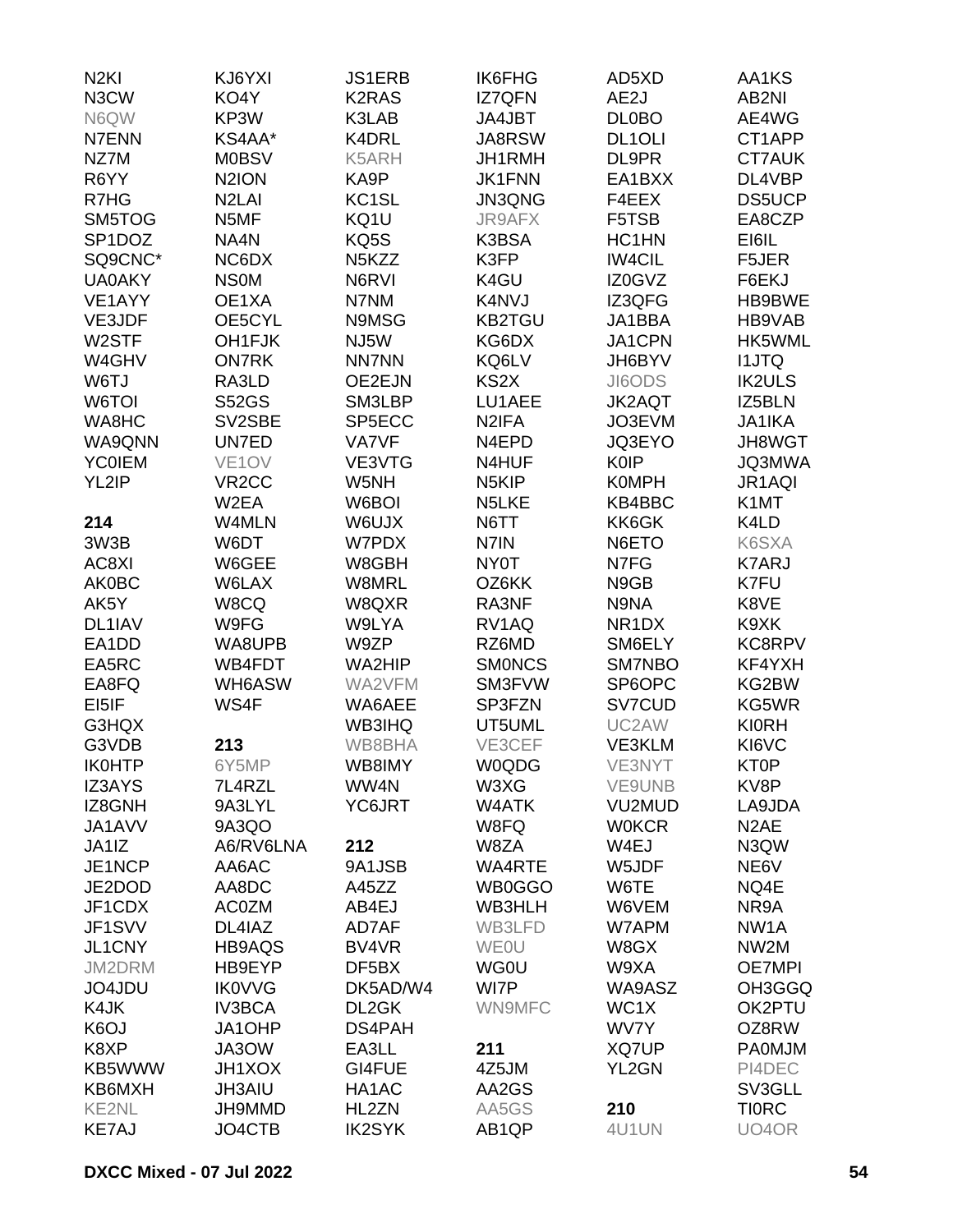| <b>VE7KS</b>       | N <sub>2</sub> SG             | <b>IK0STM</b>      | WK1J               | N6CHU            | <b>K0ARM</b>       |
|--------------------|-------------------------------|--------------------|--------------------|------------------|--------------------|
| <b>VU2MSA</b>      | N <sub>2</sub> UFM            | <b>IKOWMJ</b>      | ZL2DD              | N6XDU            | <b>K0MU</b>        |
| W2OAE              | N4DOU                         | <b>IK1GCD</b>      | ZL3NW              | N9KY             | K4IJQ              |
| W3HOR              | N4KFT                         | <b>IK1UWL</b>      |                    | ND <sub>20</sub> | K4MME              |
| W4ZN               | N6FM                          | IT9ABY             | 207                | OD5YA            | K7YQ               |
| W6WVW              | N8CH                          | <b>IU8LMC</b>      | 6K2BTX             | PY2WO            | K8BB               |
| W8KC               | NC <sub>11</sub>              | IZ0EHL             | AB4BJ              | PY3AJB           | <b>K8NOS</b>       |
|                    |                               |                    |                    |                  |                    |
| W9IXD              | NC4CX                         | IZ1CLA             | AG2A               | RZ6LB            | K8RQ               |
| WA3KVN             | OH5NUD                        | IZ1DFL             | AH6NF              | SM5AJV           | KC1ERO             |
| WA4OTD             | OZ2UN                         | JF3PLF             | DF3TZ              | <b>SV0JB</b>     | <b>KC9CRV</b>      |
| WA5OYU             | TA <sub>1</sub> AR            | JG1BVW             | DJ2UB              | W1UBG            | KC9LBO             |
| WB3GRA             | UA1NFA                        | <b>JIOWVQ</b>      | <b>DL1ARS</b>      | W1WL             | <b>KD0CIU</b>      |
| <b>WH7DX</b>       | V31MA                         | <b>JK3NQV</b>      | DL9CP              | W4BGH            | KF1J               |
| WV0Q               | VE3DWH                        | JR9POO             | <b>DL9MEU</b>      | W4EBA            | KF2XZ              |
|                    | VK2BYI                        | K <sub>1</sub> PS  | DS4BXZ             | W4JKL            | KG8DH              |
| 209                | VK2PW                         | K3WKJ              | E29TGW             | W6OP             | KI4VB              |
| 4X6YY              | <b>WODCB</b>                  | K4LAW              | EA6DB              | WA2CNV           | KJ1D               |
| 7N4SQJ             | W1IW                          | K4LVV              | F5GSJ              | WA2LTH           | <b>KJ7BN</b>       |
| 9A9AA              | W1IZL                         | K5OPB              | F5JUJ              | WA2PJI           | <b>KW0S</b>        |
| AA5CV              | W1JX                          | K6JLL              | G3TDH              | WA3NNA           | LA1BNA             |
| <b>AC0TP</b>       | W3TU                          | K8YM               | G4JVG              | WA9DKO           | <b>MOOIC</b>       |
| AE5VR              | W4IN                          | <b>KC7YRA</b>      | G4UGB              | WA9JBR           | <b>MOSCH</b>       |
| AF <sub>5</sub> I  | W5TZX                         | KF <sub>1</sub> P  | <b>HA0IT</b>       | WB6PJC           | N2JNE              |
| DG2RSF             | W6KF                          | KF9NZ              | HR <sub>1</sub> CP | <b>WFOU</b>      | N <sub>2</sub> PL  |
| DL9YDW             | W6NS                          | KN4PPD             | I3COW              | YL2EA            | N3SY               |
| EI7JN              | W6RJM                         | KO9A               | <b>IKOPCJ</b>      | YO7WB            | N7APL              |
|                    |                               |                    |                    |                  |                    |
| F8BJE              | W7JVN                         | M5AEC              | IZ8GUQ             | YO9FFX           | N7GTE              |
| <b>GONOA</b>       | W9UZ                          | N <sub>2</sub> QL  | JA1ACF             |                  | NP4FW              |
| G3UEG              | <b>WA7PVE</b>                 | N3EEN              | JA1WLO             | 206              | NT <sub>1</sub> J  |
| G3VNI              | WG2Y                          | N <sub>3</sub> ZI  | JA2IIT             | 7K3CKK           | OH <sub>1</sub> KT |
| HA3GJ              | WM6P                          | N4GBK              | JA3KE              | AA1SU            | <b>OM7VF</b>       |
| <b>IK1ZNQ</b>      | WS4WW                         | N4PUZ              | JF1MUI             | AA5AX            | OZ8QI              |
| IZ1PPO             | ZL2MM                         | N6XAD              | JH1KLA             | AA8HH            | PA9CC              |
| IZ5OPU             |                               | N9SQE              | JN1JAH             | AA8KY            | PY1MZ              |
| IZ7XUQ             | 208                           | NR <sub>5</sub> R  | JP1ROA             | AB5SE            | PY2XC              |
| IZ8JAI             | <b>ACODS</b>                  | OR4K               | JS1MRA             | AC2RL            | R5ACQ              |
| JA3HDM             | AK9A                          | PY2OF              | <b>K0EUV</b>       | AK9Z             | SP4TKR             |
| JF2AIJ             | CE8SFG                        | SM5AQI             | K5LAD              | CT2KAL           | VA3TTU             |
| <b>JN3HBP</b>      | <b>DD0VE</b>                  | <b>SM6MNH</b>      | K5XH               | DK1DKE           | VE <sub>2</sub> LX |
| K <sub>2</sub> TTP | DF7TV                         | SP <sub>5</sub> JP | K8GO               | <b>DL1NFG</b>    | VE <sub>2UL</sub>  |
| K5YE               | DH7FA                         | UA1ZFL             | KB6J               | DL5QV            | VE4AGT             |
| K9AAN              | DJ9RM                         | VE3AJ              | <b>KB8ZUN</b>      | <b>DS5ANY</b>    | VU2IT              |
| K9XZ               | DL2AAW                        | VK3EXW             | KD1KR              | F9DK             | <b>WOAG</b>        |
| <b>KA0K</b>        | DL4MY                         | VR2IL              | <b>KE5AKG</b>      | G4XBL            | W9MDB              |
| <b>KB7ZUT</b>      | DL9SAD                        | <b>WOFM</b>        | KJ8N               | IZ2BVN           | <b>WD6AKQ</b>      |
| KE9EX              | DM1LM                         | W1QT               | LA6XI              | <b>JA1AJK</b>    | XE1JE              |
| <b>KF7HQ</b>       | EA1DOF                        | W <sub>2</sub> PD  | LA9H               | JA1FIO           | XE1LM              |
|                    | EA1JJ                         | W4CWA              | M0OIA              |                  | YB2BNN             |
| <b>KJ7TEA</b>      |                               |                    |                    | <b>JF3AHI</b>    |                    |
| KK4ODQ             | F5AYZ                         | W7FKI              | <b>MM0LBX</b>      | JH2BKA           | ZS6AKU             |
| <b>KS4NC</b>       | F <sub>5</sub> H <sub>X</sub> | W7IY               | <b>NOEF</b>        | JH3DNC           |                    |
| LA3ZA              | FB1NAN                        | WA1SMH             | <b>N2SO</b>        | JH3GXF           | 205                |
| LA4EU              | GI4SNC                        | WA9FFZ             | N4EM               | JL1KBS           | 4Z1KM              |
| N <sub>1</sub> NA  | HZ1TL                         | WJ6Y               | N4RJL              | JN1ADL           | 4Z1RZ              |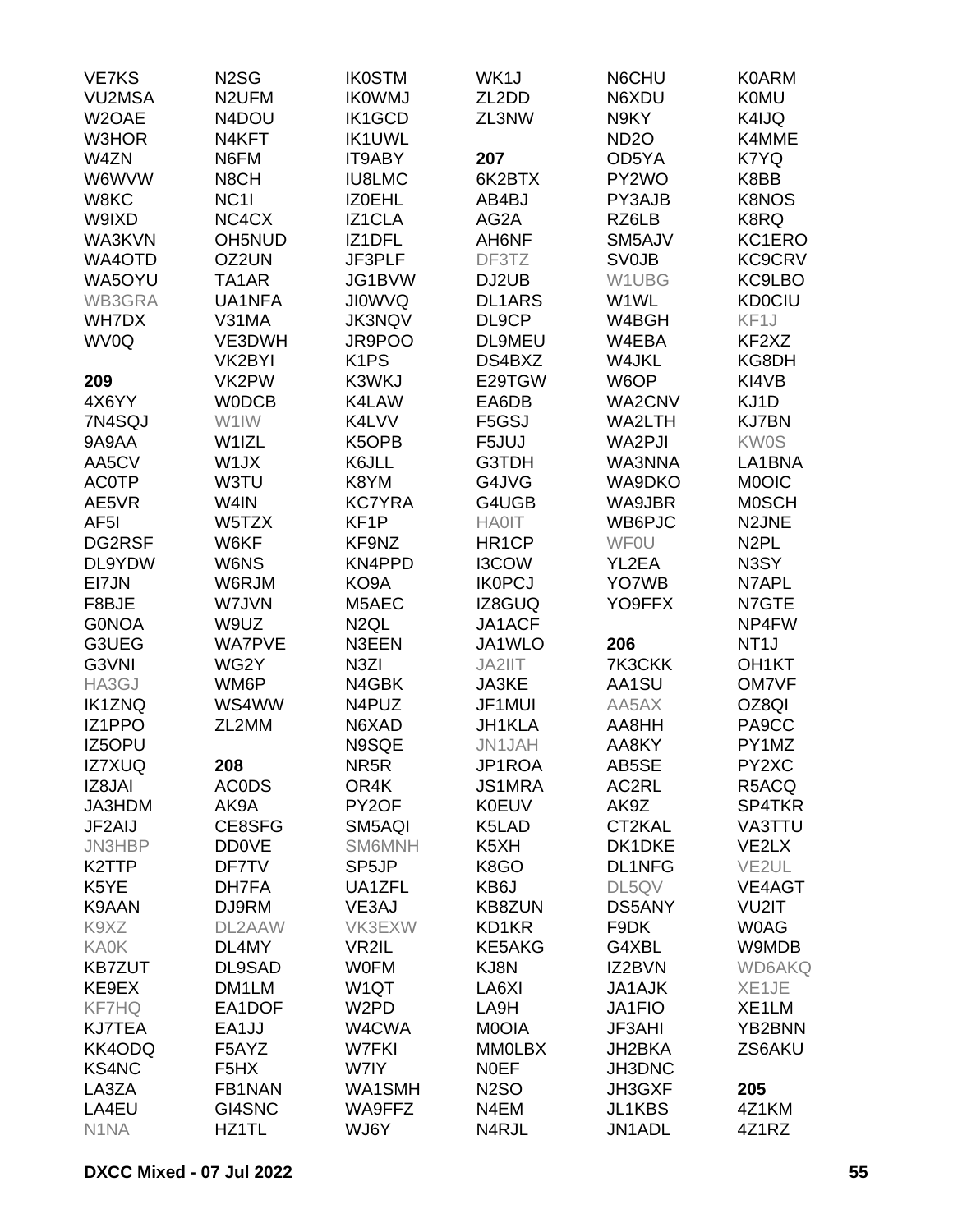| 5Z4BH              | KS <sub>2</sub> C   | DS4NSE            | N <sub>4</sub> RT   | HL5NLQ                        | SP3VZY             |
|--------------------|---------------------|-------------------|---------------------|-------------------------------|--------------------|
| AA1IF              | KT5T                | <b>DS5RLI</b>     | N6WHK               | <b>HS0ZGC</b>                 | UR7EU              |
| AA4MF              | KU3R                | DS5RYB            | N7FL                | I8VZ                          | US5CAO             |
| AB8DD              | KY4G                | E20HHK            | N7PP                | <b>IK4WLU</b>                 | UX5HY              |
| AC4PX              | <b>MMOMSS</b>       | F5OFV             | N <sub>9</sub> OI   | <b>UMA0AU</b>                 | VA7BEC             |
| AG1A               | N1BSA               | F5SJB             | <b>NIOK</b>         | JA1HFY                        | VE <sub>5</sub> DP |
| AJ4VE              | N1LFN               | F6AJM             | NI <sub>1</sub>     | JA4IU                         | VE6YC              |
| CE3HA              | N1TQP               | F8CRS             | OZ6GH               | JA4JIF                        | VK3NX              |
| <b>DJ0BS</b>       | N2BYM               | G4RVW             | SP4OLL              | JE1GLP                        | VK3VT              |
| DL6FBH             | N <sub>4</sub> DIA  | <b>IK2GAO</b>     | SV8GGI              | JE6CMG                        | <b>WOME</b>        |
| F4FOO              | N <sub>4</sub> PI   | <b>IW8ELR</b>     | TA7AZC              | <b>JG3FWI</b>                 | W1FOV              |
| F5VIF              | N4YVC               | IZ1BZS            | UI3A                | JH1HYW                        | W1GOU              |
| <b>HB9ARF</b>      | N6RND               | JA2PVE            | <b>VE7KDK</b>       | JH3GAL                        | W1NDY              |
| HB9JF              | N8FXH               | JE2ARR            | W1FF                | JI1LLD                        | W3FW               |
| <b>IK5OEA</b>      | NK8N                | JE4IBA            | W <sub>1</sub> IDL  | <b>JK1HCE</b>                 | W3GAT              |
| <b>IK7FMQ</b>      | NS <sub>2</sub> G   | JG3BXS            | W1MAT               | <b>K0JA</b>                   | W4OFE              |
| IK8LJA             | OH <sub>2</sub> ECG | <b>JG3KMT</b>     | W3PJ                | K <sub>1</sub> YA             | W <sub>4</sub> PH  |
| <b>IN3EJN</b>      | ON6ED               | JL1YVV            | W4POT               | K2ZBA                         | W8PLP              |
| JA1AKH             | RM6LW               | <b>JN4SNG</b>     | W9DGI               | K4KR                          | W8PU               |
| JA1IHD             | SM6WQB              | JR6AUC            | WA6RZ               | <b>K4SKY</b>                  | W9ANT              |
| JA1JBU             | SM7BSJ*             | <b>K0EZW</b>      | WA9AQQ              | K7IOC                         | W9RLL              |
| JA1KK              | SP5EWX              | <b>K0FTC</b>      | WA9LJK              | K7ZG                          | <b>WA0UAV</b>      |
| JA1ODB             | UA1FA               | K1JAG             | <b>WB0CJB</b>       | KA1T                          | WA6BOB             |
| JA2AYC             | VE3MS               | K <sub>1</sub> JV | WB <sub>2</sub> OEI | KA2DZR                        | WA8WFF             |
| JA3UOQ             | VE7DK               | K2BM              | WW6S                | <b>KB2KLK</b>                 | WB1GYP             |
| <b>JA6JSY</b>      | VK5AM               | K2DNV             | ZL2BRQ              | KE2ZT                         | WB2BXO             |
| <b>JA7FKW</b>      | W2IKI               | K3DRE             |                     | <b>KF7CSO</b>                 | WB9ZHS             |
| <b>JA7RRU</b>      | W3GYK               | K4JAB             | 203                 | KP4EEX                        | WD5ETI             |
| <b>JA9ALR</b>      | W3TFA               | <b>K5ZRK</b>      | 4X1BD               | LA1PHA                        | WD8KRV             |
| JA9BGL             | W4/KL7GLL           | K8KHZ             | 4Z1GY               | N <sub>1</sub> H <sub>O</sub> | WJ1I               |
| JE1RID             | W4KCM               | K9LC              | 7N1LIO              | N <sub>2</sub> ZA             | WK1Q               |
| JF1XMP             |                     | KA6IOD            |                     | N3WT                          | WM0G               |
| JF2DST             | W4YJC<br>W6DPK      | <b>KB7PKC</b>     | A65BU<br>AA5H       | N4JOW                         | WO8L               |
|                    |                     | <b>KC0DW</b>      |                     |                               |                    |
| JH1HPH             | W7GK                |                   | AK4AO               | N6BTY                         | WS3H               |
| JM2LHB             | W7HJ                | KC2TA             | AK4DW               | N7EL                          | XE2AD              |
| JN6CYC             | W8BYK               | KC5RR             | AK9W                | N7KDT                         | XE3/KV5J           |
| <b>K0PK</b>        | WA4YIZ              | KD8NA             | BV2HL               | N8IS                          | YO9BPX             |
| K <sub>2</sub> ZF  | WB6UTW              | KE3O              | DB1WT               | N8PB                          | YV3BC              |
| <b>K5CKQ</b>       | WC7F                | KF4ZS             | <b>DCONA</b>        | N9IA                          | ZP <sub>5</sub> XF |
| K6GFB              | WN7T                | KF5WCP            | DF2FM               | N9OK                          |                    |
| K9YU               | WO1A                | KF8QL             | DF7HX               | NA5J                          | 202                |
| KA9JOL             | WV8DX               | <b>KG4KAY</b>     | DG1SGW              | NL8F                          | 6M0YC              |
| KB4CP              | ZS6HON              | KH7M              | DK6YY               | <b>NS7NN</b>                  | AA4ZW              |
| KC1OPD             |                     | KI5FJ             | <b>DL3ECN</b>       | NZ4CW                         | AB6QK              |
| KD2CYU             | 204                 | KI6LZ*            | DL3FBY              | OE1NBW                        | AB8JR              |
| KD8IE              | AE1B                | KJ2AM             | DP1POL              | OH <sub>2</sub> ID            | AB8NO              |
| KE4XY              | CT7ABD              | KK6LT             | DS4BGR              | OH3PYY                        | AD9I               |
| KF6TC              | DF1XC               | KN0O              | E74UK               | PA0A                          | AG5AT              |
| KH <sub>6</sub> OO | DF9TW               | <b>KN7PF</b>      | EI4GNB              | <b>PAONRA</b>                 | CO8DM              |
| KJ4KKD             | DL1AY               | <b>KR7RR</b>      | F3CY                | PA4N                          | DG6MM              |
| KK4DK              | DL7NX               | KW9R              | F <sub>5</sub> VV   | PR7AYE                        | DJ3VI              |
| KM7Q               | DL8IH               | KY4BP             | G3ZJF               | SM5CAH                        | DL1BSN             |
| KQ6MW              | DS3CHH              | N0VTZ             | GW4CQZ              | SM6WXA                        | DL6HH              |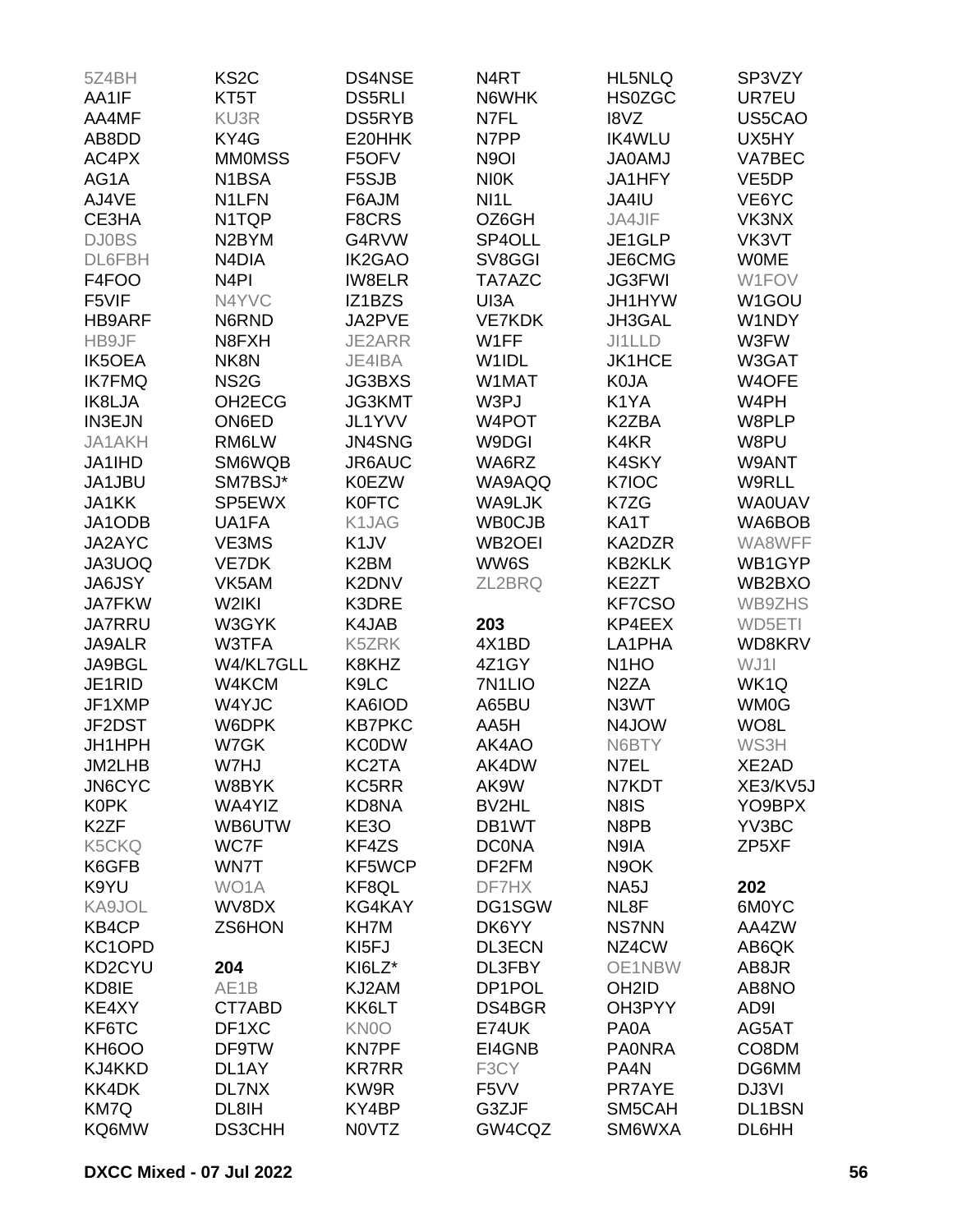| <b>DL7FCQ</b>      | N7HCJ             | G4AXX             | N8TFD                         | EA1ALE        | <b>JR7JCS</b>      |
|--------------------|-------------------|-------------------|-------------------------------|---------------|--------------------|
| DM2HK              | <b>NIOR</b>       | G8GHD             | NN4NT                         | EA8DIB        | <b>K0CIA</b>       |
| <b>DS1CCU</b>      | NI6W              | HC8MD             | NY1E                          | EI5EV         | <b>K0JE</b>        |
| F4CZV              | NM <sub>2</sub> A | HL <sub>0</sub> Z | <b>OH6NT</b>                  | <b>GOWSC</b>  | <b>K0MGA</b>       |
| F6EPT              | <b>NNOM</b>       | HL5BUV            | OH8GBT                        | G3ETU         | K1HKI              |
| F6GBH              | NR <sub>5</sub> N | <b>IU3PMA</b>     | PY3FOX                        | G4ZKJ         | K <sub>1</sub> QF  |
| F8MRQ              | NU <sub>2</sub> W | IW2JBB            | PY5KA                         | G5CL          | K1QPM              |
| G4DBW              | OM6RM             | IW5BT             | RA3BZ                         | <b>GD0TEP</b> | K1TOL              |
| G4KTI              | OZ9U              | JA1FFB            | SP8ICV                        | HB9HBZ        | K <sub>2</sub> EN  |
| G4RMV              | <b>PA0HWM</b>     | JA5RA             | SQ7NNM                        | <b>HB9TST</b> | K2HSV              |
| G8GNI              | PY2GTA            | JA6PNA            | VA2SS                         | HB9TZ         | K <sub>2</sub> PI  |
| HB9DI              | PY3ED             | JE2TLZ            | VE3FXX                        | HI3AA         | K <sub>2</sub> QPM |
| HK3JJB             | RA3UC             | JI4UEN            | <b>VE3RNH</b>                 | <b>IK1ZOH</b> | K3EGK              |
|                    |                   |                   |                               |               |                    |
| HL2KCS             | SV1HAK            | <b>JI4VXI</b>     | <b>WOWG</b>                   | <b>IT9UFP</b> | K3EQ               |
| <b>I4TDK</b>       | SV3AGT            | <b>JK1PKE</b>     | W1RFQ                         | <b>IU2EFB</b> | K3OXL              |
| <b>IC8TEM</b>      | SV5/SV1LK         | JL1FXW            | W <sub>2</sub> D <sub>Z</sub> | <b>IU8CDL</b> | K4BS               |
| <b>IK0TRV</b>      | VE3AUU            | JO3RCK            | W5RWF                         | <b>IZOMYH</b> | K4BVN              |
| IT9QQP             | <b>VE3IDT</b>     | JQ1CJF            | W6RQ                          | IZ5EBD        | K4FN               |
| <b>IT9VNO</b>      | W1LP              | <b>JQ3TAN</b>     | W7PN                          | JA1CHY        | K4IIE              |
| <b>IU0HXY</b>      | W2/JR1AQN         | K <sub>1</sub> FR | W9HT                          | JA1CTV        | K4JFY              |
| <b>IW1AZJ</b>      | W2VX              | K1GJQ             | W9II                          | JA1DEU        | K4LRA              |
| <b>IW9HMQ</b>      | W3WKR             | K <sub>2FD</sub>  | W9MK                          | JA1NLC        | K4LRP              |
| IZ2ZPH             | W4MHA             | K3DSP             | W9WGN                         | JA1QE         | K4NAX              |
| <b>IZ7NLN</b>      | W7SRR             | K4JJF             | WA1MPB                        | JA1SCE        | <b>K4PWS</b>       |
| JA1WIO             | WA3GDK            | K4SQC             | <b>WA1OUI</b>                 | JA1UBZ        | K4UJ               |
| <b>JA3EKL</b>      | WA3INW            | K4TRH             | WA2ABN                        | JA2FYO        | K5GDX              |
| JE1KEY             | WA4BDO            | K5DZY             | WA2BKN                        | <b>JA4NIJ</b> | K5SBR              |
| JF1ERP             | WB6VYH            | K6MBY             | <b>WA7UCJ</b>                 | <b>JA7GLO</b> | K6BD               |
| JG1GZH             | WB9ZNZ            | <b>K7KCS</b>      | WB8TGY                        | <b>JA7NGE</b> | K6DXA              |
| JH1MTR             | WK3V              | K7LU              | WD9GGA                        | JE4RAL        | K6VXI              |
| JH8FBX             | YB1AYO            | K9KM              |                               | JE6JAO        | K7GK               |
| JL2ONQ             | YL3GDM            | K9UO              | 200                           | JE6QQN        | <b>K7KMR</b>       |
| <b>JR0MVH</b>      | YV5GRB            | KA2BSK            | 2E0XAR                        | JF1CKO        | K7SR               |
| <b>K0CY</b>        | ZP4KFX            | KB8FGM            | 4X1KS                         | JF1CPH        | K8OMI              |
| K3BMI              |                   | KC4TEO            | 9J2BS                         | JF1TJD        | K9CHP              |
| <b>K4JRK</b>       | 201               | KD1AB             | 9K2HS                         | JF2IWL        | K9OHI              |
| <b>K4RSU</b>       | 7M1KEN            | <b>KE7GI</b>      | AC5Q                          | JH1EGT        | K9OZ               |
| K5KND              | AB1WR             | KF6ILA            | <b>AE0MO</b>                  | JH2KMK        | K9VD               |
| K7TR*              | AC8Y              | KI4NSP            | AF6GA                         | JH2WDT        | KA1HIS             |
| K9QT               | AD5ZA             | KJ4VQ             | AF7YX                         | JH3BHB        | KA3ARF             |
| K9WI               | AF4K              | <b>KJ7NL</b>      | AG5CN                         | JH3EGJ        | <b>KA4CDN</b>      |
|                    | AK4I              | <b>KK7EL</b>      |                               |               | KB3Z               |
| KA9ERV             |                   |                   | AH6KT                         | JH4PUL        |                    |
| KI7JA              | DF9GH             | <b>KL7GY</b>      | <b>BV7RN</b>                  | <b>JJ1JRH</b> | <b>KB4FAS</b>      |
| KM6CK              | DG8HJ             | <b>KN2O</b>       | CU <sub>2</sub> AA            | JJ1VFE        | KB8OEJ             |
| KR4QQ              | DK2BH             | <b>MOAQM</b>      | <b>DA0BCC</b>                 | JK1AXM        | KC1BUF             |
| LA4BQ              | DK5LQ             | N <sub>1</sub> JB | DD5MA                         | <b>JK3RHX</b> | <b>KC7QN</b>       |
| LP1H               | DK6CS             | N1TA              | <b>DG0KS</b>                  | JK6MXY        | KC8YDS             |
| <b>MOBLF</b>       | DL7QY             | N4DJT             | <b>DG7NFX</b>                 | JL1WPQ        | KC8YG              |
| <b>MOHIH</b>       | DL8CX             | N5QT              | DJ6HR                         | JL8LTI        | <b>KC9TTR</b>      |
| N <sub>1</sub> RM  | EA4AYD            | N5RMS             | DL1YEG                        | JO2OUQ        | KD4ADC             |
| N <sub>2</sub> IGW | EI4IR             | N5SLY             | DL5SFC                        | JR1FCS        | KF5VM              |
| N <sub>2</sub> MN  | F5MIE             | N6PZK             | DL6HBQ                        | JR2AQN        | KG5RJ              |
| N4HY               | G3NOB             | N7NYO             | DO4TP                         | JR3XTO        | KG8UG              |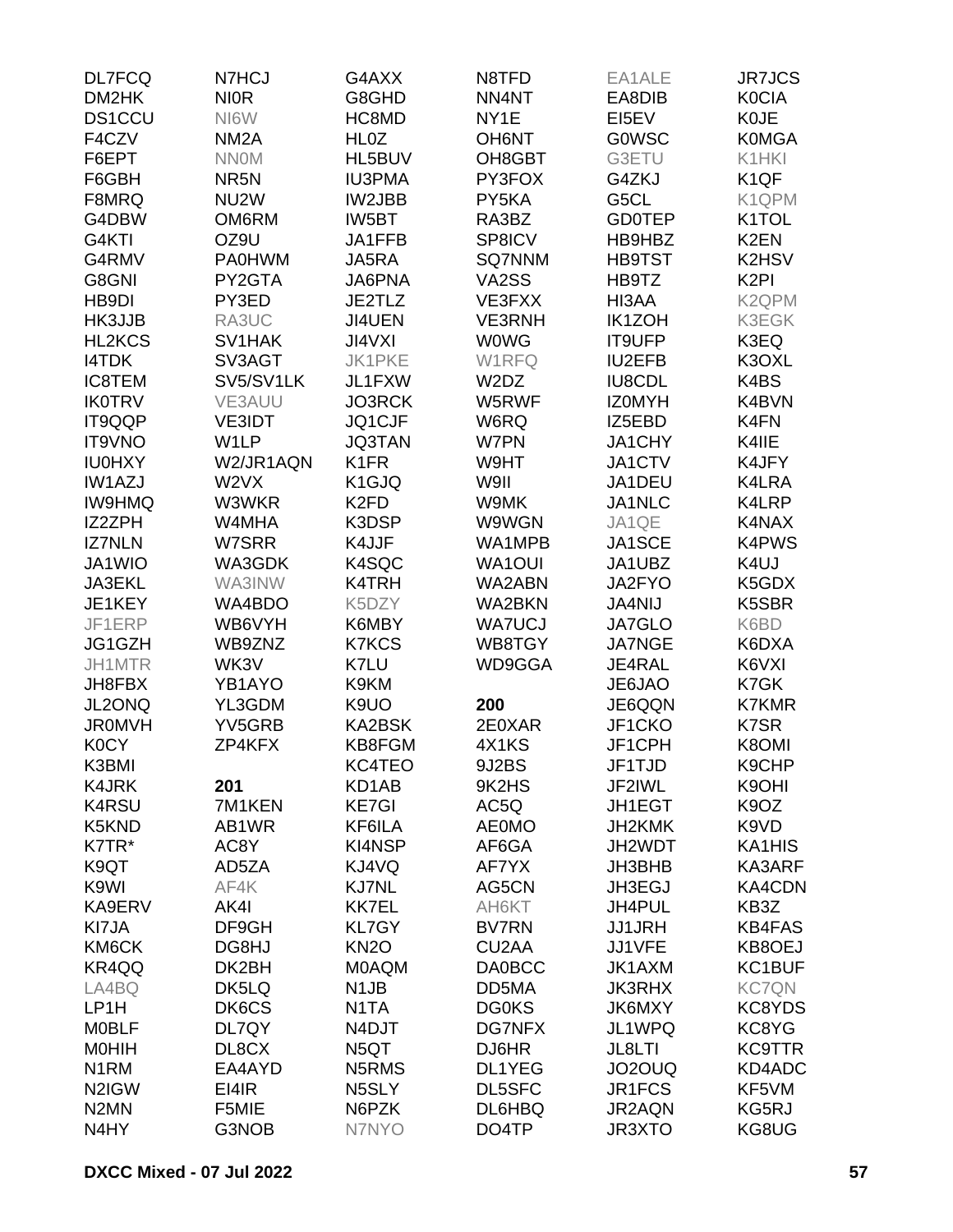| KI0I                | <b>VE7YBH</b>       | 199                | LZ1RN                         | N7JP                           | 195                             |
|---------------------|---------------------|--------------------|-------------------------------|--------------------------------|---------------------------------|
| KI4R                | VK3BM               | DJ5LY              | N <sub>2</sub> X <sub>D</sub> | N9BD                           | AA4LF                           |
| KK7X                | <b>W0BIW</b>        | <b>GMOMJR</b>      | N4ENX                         | NP4VO                          | AD4YQ                           |
| KL <sub>2R</sub>    | <b>WOOIL</b>        | <b>HLOEXN</b>      | N4KEB                         | PY5GA                          | DC3RJ                           |
| KU4XP               | W2MJP               | IK8YTE             | N5RLQ                         | <b>UA0ANW</b>                  | <b>DK0LL</b>                    |
| KW9E                | W2SN                | <b>JA0MFN</b>      | N5VU                          | US3EZ                          | DK3MJ                           |
| KY2D                | W <sub>2</sub> UA   | JA2JIL             | N6COG                         | W1WSN                          | <b>DL7UJM</b>                   |
| LA3JHA              | W3EOT               | K1SYN              | OH <sub>2</sub> KWC           | W2SUE                          | DU1EV                           |
| <b>LU7EAR</b>       | W3KWH               | K3RY               | ON4KJR                        | <b>WA0N</b>                    | F5LCU                           |
| N <sub>1</sub> AOB  | W3SCA               | KC5WXA             | OZ4LM                         | WP3AV                          | F5NTP                           |
| N <sub>1</sub> PEB  | W4BCG               | <b>KD7RX</b>       | PY5JO                         | WX7E                           | F6HIP                           |
| N <sub>1</sub> RB   | W4EEN               | KN4Q               | UV3GZ                         |                                | F8DYD                           |
| N <sub>2</sub> SHP  | W4MC                | LA4WKA             | VE <sub>2</sub> ZT            | 196                            | GM4UYE                          |
| N3BKV               | W <sub>4Q</sub> J   | N1DNM              | VE3FAC                        | AA8DP                          | IK8IOZ                          |
| N3GE                | W5UJ                | N6OI               | VK4COZ                        | AA8UA                          | IZ1RFL                          |
| N3ZC                | W5XMD               | N6QA               | W2BYW                         | AB <sub>5</sub> I              | JA6AN                           |
| N4AWU               | <b>W6KNB</b>        | N9BT               | W2UL                          | CO <sub>2</sub> WF             | JF7VVL                          |
| N <sub>5</sub> SJ   | W6SAN               | N9WK               | W4RJK                         | DK4EF                          | JG1BSB                          |
| N6GRJ               | W6SUQ               | NO <sub>5</sub> I  |                               |                                | K4AFE                           |
|                     |                     | NT4Z               | WA2SI                         | DS5ISO                         |                                 |
| N6GT                | W6YW                |                    | WB1ABQ<br>WC5L                | F4HAB                          | K5ZM                            |
| N6KZY               | W7JLC               | PG0S               |                               | F8VX                           | K6JEB                           |
| N6SYW               | W7KHZ               | R <sub>2</sub> ZM  | WD5FUR                        | HB9FPM                         | K9ZWH                           |
| N8XE                | W7MMQ               | SM6LPG             | WV4Y                          | HK3M                           | KI9Q                            |
| N9NBC               | W7TIR               | UA6LCN             | XE1ABA                        | <b>IV3AAC</b>                  | KJ4FZ                           |
| ND9Y                | W7YTZ               | VE1BVD             |                               | JA1KGW                         | KM4CQG                          |
| NF4Z                | W8RJL               | VE3YXO             | 197                           | JA8CLS                         | KQ4LA                           |
| NN4EE               | W9RE                | VU2SGW             | AB9LF                         | JR3WXA                         | LZ2TWY                          |
| NR <sub>1</sub> H   | WA1OEZ              | W4ZE               | CT7ABQ                        | K <sub>5</sub> EP              | N <sub>2</sub> CJN              |
| OH <sub>1</sub> POR | WA8FCH              | W5TIM              | CX8DX                         | K7GU                           | N5INP                           |
| OH <sub>6</sub> OK  | <b>WB0M</b>         | W7IW               | DL5AYI                        | K8NIA                          | N <sub>5</sub> ZY               |
| ON5EN               | WB4COO              | WD4IFI             | DL5IO                         | KB9KEG*                        | N6NKJ                           |
| ON6QRP              | WB6DJI              | WO1X               | E21YDP                        | N1EX                           | N7NF                            |
| <b>ON9CLU</b>       | WB6SZC              |                    | <b>G0KOM</b>                  | N <sub>1</sub> WC              | NC7B                            |
| OZ1APX              | WB9TFF              | 198                | HI3ADJ                        | N <sub>2</sub> BYU             | PG5V                            |
| PA7MDJ              | <b>WD0E</b>         | <b>5A1A</b>        | IT9ZEO                        | N <sub>2</sub> EM              | PP5VA                           |
| PY1KR               | WE8T                | 5R8UI              | JA1PYP                        | N <sub>4</sub> D <sub>XI</sub> | PY3VK                           |
| PY1ZV               | WG5T                | AA4BG              | JA4DLF                        | N <sub>4</sub> OWG             | RK4FAJ                          |
| PY2ALC              | WJ3Y                | CO <sub>2</sub> YQ | JA8KDZ                        | N <sub>5</sub> BCA             | SM <sub>1</sub> LF              |
| PY2APK              | WL7L                | <b>GW0TKX</b>      | JA9RBZ                        | N8NM                           | SV <sub>1</sub> Q <sub>XU</sub> |
| S57NML              | <b>WL7OU</b>        | HS5AYO             | K <sub>1</sub> H <sub>C</sub> | NO3K                           | VR <sub>2</sub> CO              |
| SK6SJ               | WM4U                | <b>I1RTH</b>       | K1MZB                         | OK7RJ                          | W5ZTG                           |
| <b>SMOCMH</b>       | WM6Q                | <b>I4GHW</b>       | K <sub>2</sub> HN             | SM6LJP                         | W6JEA                           |
| SP6MAA              | WR7K                | <b>I8SRK</b>       | K3IU                          | SQ <sub>2</sub> AF             | WA2LXE*                         |
| SQ5AM               | WT4N                | <b>IK1HGE</b>      | K5JTO                         | V47KP                          | WB4HXO                          |
| SV1AHX              | WW2R                | IK8IJN             | K5TH                          | VK3MB                          | WI2A                            |
| SV <sub>1</sub> VN  | XE <sub>1</sub> AO  | IZ0YIV             | K9NAM                         | <b>W0AZ</b>                    | WK5K                            |
| TA <sub>1</sub> CQ  | XE <sub>2</sub> W   | JA3WFQ             | KB1AWM                        | W1JMA                          | WS8D                            |
| UN8G                | XE2YW               | <b>JF7NXS</b>      | <b>KB7HDX</b>                 | W2NTN                          |                                 |
| US5UCC              | <b>YB7MRK</b>       | JP1GLV             | KB7ZZ                         | W3FQE                          | 194                             |
| UX5XK               | YO <sub>5</sub> CRQ | K4WSW              | KD1YV                         | W7CQQ                          | 4S6RYD                          |
| VE3TEZ              | YU3AWA              | K <sub>5</sub> DK  | <b>NOPSJ</b>                  | WS2L                           | 8P9NX                           |
| VE4YU               |                     | <b>KD0IB</b>       | <b>NORRG</b>                  | YV5GMN                         | 9K2HM                           |
| VE7SO               |                     | LZ1NG              | N <sub>1</sub> OS             |                                | AA2HM                           |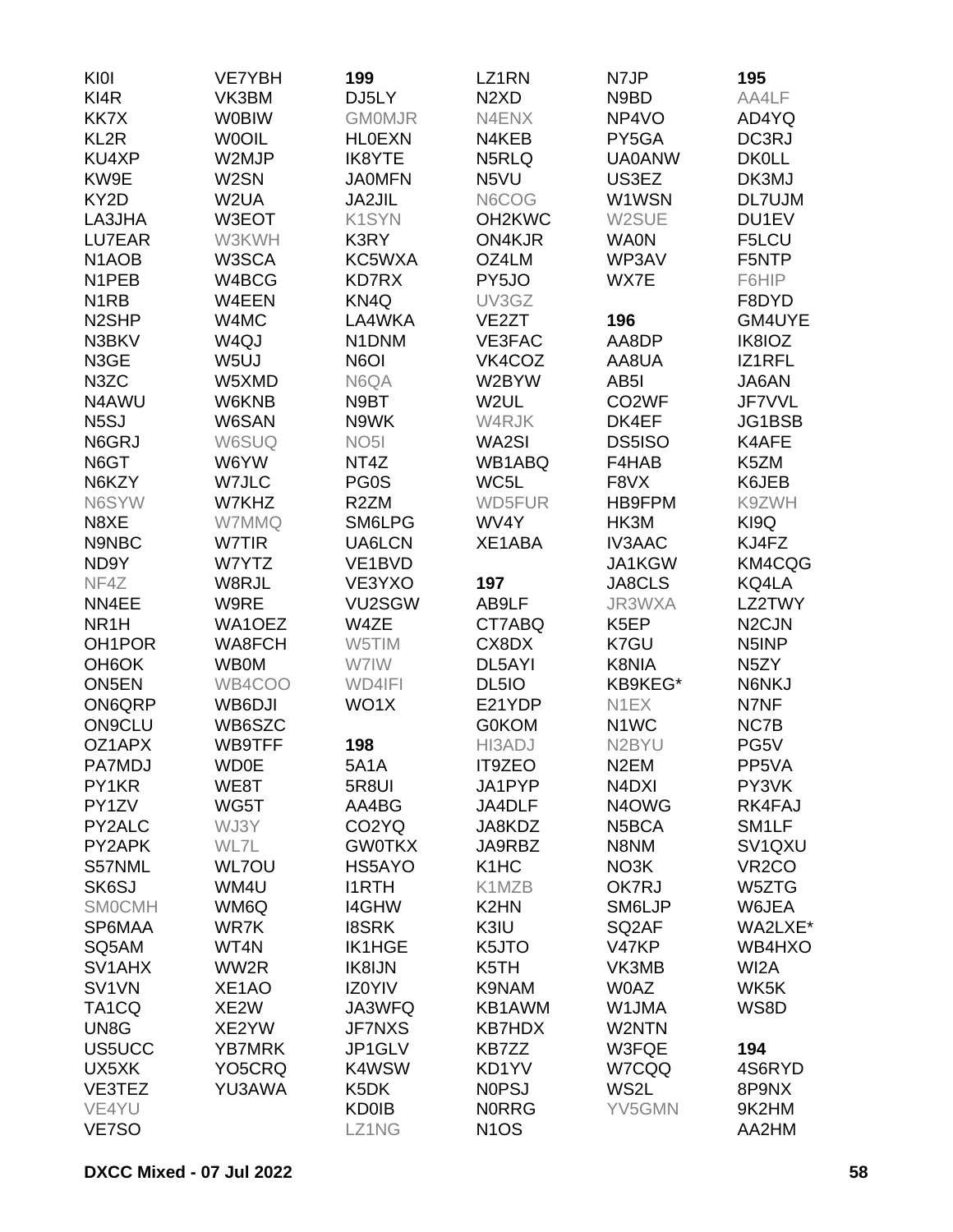| AB6XW              | <b>IOUAV</b>                    | K4MZE             | N <sub>2</sub> EN <sub>M</sub> | N4LS              | N8KT               |
|--------------------|---------------------------------|-------------------|--------------------------------|-------------------|--------------------|
| AI1W               | <b>IK4PKZ</b>                   | K6TD              | N4KVF                          | N5VEI             | NE3P               |
| CT4VB              | <b>IK8WCA</b>                   | <b>K7FRY</b>      | ON8DX                          | N6UB              | OK2AB              |
| DF8XP              | <b>IU8GNY</b>                   | K7PB              | <b>SM7PKK</b>                  | N8OCN             | OZ4ABH             |
| <b>DS3DNT</b>      | JA2AYP                          | KC3AK             | SQ9DXT                         | N9VO              | <b>SMORUX</b>      |
| E71DX              | <b>JH1STL</b>                   | KK6M              | SV1JMF                         | NU1T              | SP9EES*            |
| G3OUF              | JH6NKZ                          | KM4VI             | TF3DT                          | OK1TC             | UA1AUW             |
| <b>IV3EFE</b>      | <b>JO7MDA</b>                   | KT <sub>5</sub> Y | VE6IC                          | PY4KS             | UW1HM              |
| <b>IWOHLZ</b>      | <b>KA7KUZ</b>                   | N <sub>1</sub> EK | W2MKW                          | SQ5LTT            | VA7DZ              |
| <b>IW8EXE</b>      | <b>KB7FHU</b>                   | N <sub>2</sub> JF | W6KC                           | SQ5WAF            | VE4AQ              |
| <b>IZ7HNO</b>      |                                 | N2WWD             | WA2WMJ                         | UT9ET             | VR <sub>2</sub> CH |
| JE3AZY             | KE6FQC<br><b>KE7NO</b>          | N <sub>2</sub> WY | <b>WD8NHA</b>                  | <b>VA7RN</b>      |                    |
|                    |                                 |                   | WV1M                           |                   | W1ETT              |
| JG1GJH             | <b>KG4TAH</b>                   | N9LOH             |                                | W2KNG             | W2HOG              |
| JO1VRV             | <b>KI0HA</b>                    | NJ1H              | <b>YB0NSI</b>                  | W7WW              | W5DXQ              |
| K1DCA              | KO <sub>1</sub> R               | NJ6W              | ZS2LR                          | <b>WA4CHI</b>     | W5TN               |
| K4ZT               | KW3S                            | PV8AAS            |                                | WB9AYW            | WA1LAD             |
| K7ADD              | N <sub>1</sub> C <sub>D</sub> O | <b>SMOPRB</b>     | 190                            |                   | WA3ZHG             |
| <b>K7UN</b>        | N1KEZ                           | SM4VPZ            | 9V1QQ                          | 189               | WA4IXW             |
| <b>KC4OO</b>       | <b>N5OOI</b>                    | SM6TOL            | AA6U                           | 9K2YD             | WA4VSL             |
| KC8HWV             | N9VPV                           | VE2PBA            | AB7ZU                          | AA6TD             | WA6QGH             |
| KD4EE              | PY2KQ                           | W <sub>2</sub> EZ | AF4T                           | AB5KB             | WB5KFP             |
| KF4GRA             | SP4CBE                          | W3PAT             | <b>AH0BT</b>                   | AI4WW             | <b>WIOE</b>        |
| KO4MA              | SP8TDV                          | W6GWR             | AI6RE                          | CO6WD             | WI1T               |
| KT1E               | <b>VK7MC</b>                    | W6JJY             | <b>BU2AI</b>                   | D70LW             |                    |
| N3XRU              | W9LHG                           | W7GS              | DL1KJ                          | DL2QT             | 188                |
| N4USG              | WA6OQV                          | W8TOM             | DL4HCF                         | <b>DS5SWL</b>     | 4X1IM              |
| N4YHC              | WA8LRW                          | W9LR              | DL7CX                          | EI9HQ             | 7K1XPO             |
| NG7S               | WB9VGO                          | W9RR              | FO <sub>5</sub> IW             | G3JQJ             | AA0FO              |
| PT7BL              | WU2T                            | <b>WB0SMA</b>     | <b>HS3LSE</b>                  | G4OEQ             | AA0FZ              |
| R7NK               | XE1UN                           | WB3JWU            | <b>I6FCR</b>                   | HL1ORP            | DD9HK              |
| <b>SM0GDB</b>      | YB6LD                           | WB9RRU            | IQ2XX                          | <b>IW3RUA</b>     | F5JWH              |
| SP5BYC             | <b>YS1JBL</b>                   |                   | JA8RDW                         | JA7DPC            | <b>IW3RCK</b>      |
| SQ6ILC*            |                                 | 191               | JF2OHQ                         | JH6AXY            | JA6BX              |
| SV <sub>1</sub> DT | 192                             | AE7U              | <b>JHOUUY</b>                  | JQ3PHB            | JM1RXE             |
| US5WMS             | 4O7CC                           | <b>AIOL</b>       | JH1BHW                         | JR1KBJ            | JN4FWV             |
| VA7EY              | BD4QH                           | ES1GO             | <b>JK1JHB</b>                  | K3JV              | JO4IPQ             |
| VR2ZXP             | DB3KE                           | <b>HB9ATH</b>     | JL1ANP                         | K4HDW             | K0YA               |
| <b>W0PY</b>        | DG5KX                           | JA3TYB            | JO3GZH                         | K6ZED             | K <sub>1</sub> IG  |
| W4DEM              | DL2FQ                           | JA8CFK            | <b>JP7WJA</b>                  | KB8OZV            | K3FS               |
| W4EE               | EU1AA                           | JH6VXP            | K3EQN                          | KE <sub>1</sub> E | K6BIR              |
| W8GJK              | F1VEV                           | JJ1QJP            | K3JPW                          | KG8MS             | K7PT               |
| W9KB               | G3JJZ                           | <b>JK3LTU</b>     | K6VHF                          | KK6WS             | K8SR               |
| WB5UDA             | G4FVZ                           | K4SBZ             | K8TLC                          | KN1UM             | KA5OWI             |
| WB8LEM             | HL2KAT                          | K5PA              | K8WDN                          | KO4XJ             | LU4FTA             |
| WC8VOA             | <b>IT9AUG</b>                   | KB6DLN            | KA1SAW                         | KP4EJ             | N1IME              |
| YB1RUS             | J75KG                           | KC8YJJ            | KA2TIH                         | KT6VV             | N <sub>3</sub> SO  |
|                    | JA8AHH                          | <b>KC9WPS</b>     | <b>KB4ZZA</b>                  | KX1F              | N4IZE              |
|                    |                                 |                   |                                |                   |                    |
| 193                | JF2RSF                          | KD2TT             | KE2BO                          | LU4FW             | N <sub>5</sub> SV  |
| AA8MA              | <b>JG1XJI</b>                   | KG8CX             | KJ2U                           | N <sub>1</sub> AH | N6KM               |
| AF <sub>5Q</sub>   | JH1EFE                          | KU1CW             | LU6AJA                         | N <sub>2</sub> YF | NU6T               |
| DF3XPG             | <b>JH6QIL</b>                   | LA4URA            | <b>MW0CPZ</b>                  | N3GF              | OK2MDC             |
| DF8AN              | JY5HX                           | LA9XKA            | N <sub>1</sub> UZ              | N4NWT*            | OZ9EDR             |
| G3NML              | K3JMH                           | N <sub>1</sub> CC | N3FCP                          | N <sub>4Q</sub> D | PA <sub>5</sub> X  |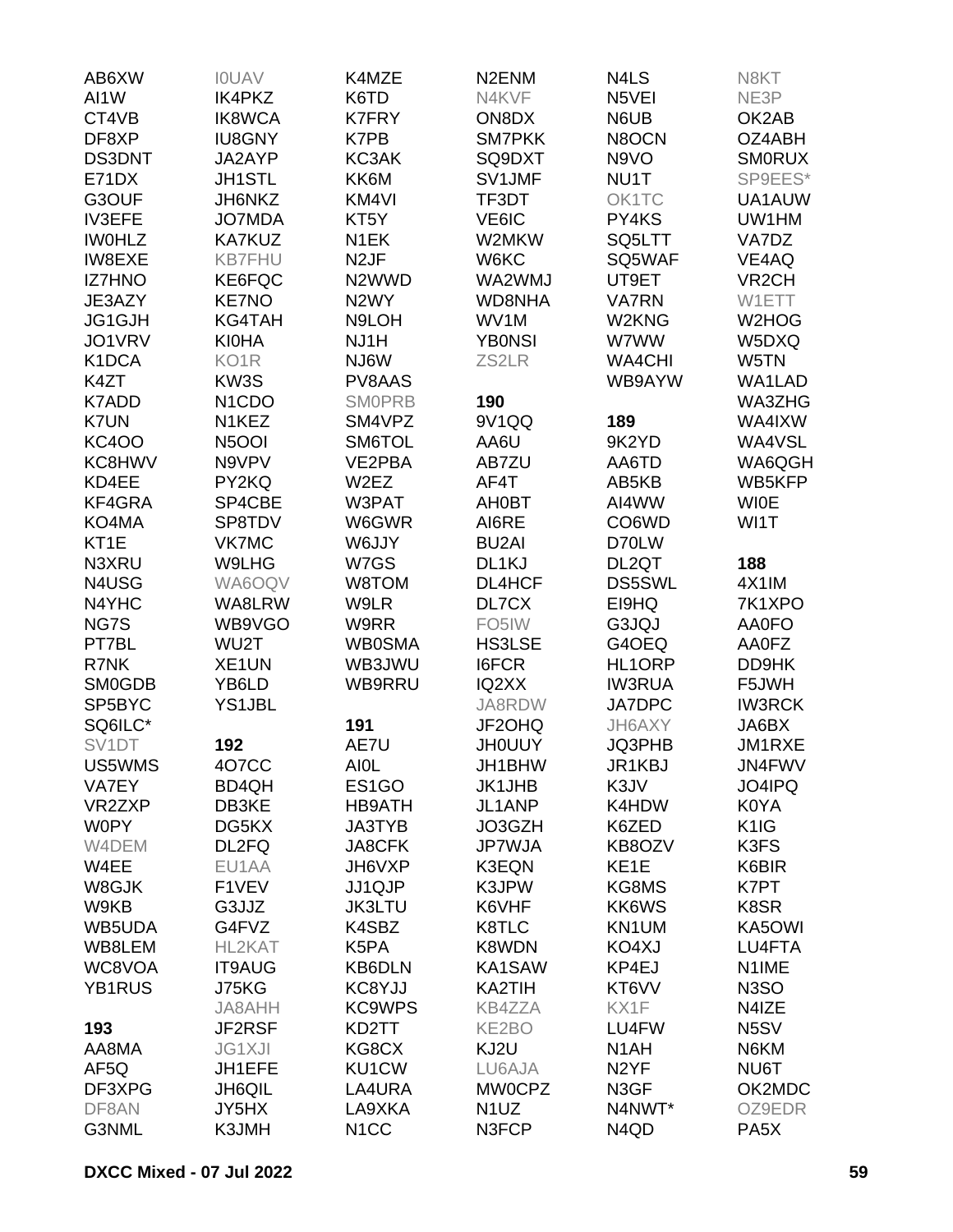| RU7T                  | S51ME                              | RA3YN                       | NT <sub>1</sub> U | N0JX                           | WA9IVH             |
|-----------------------|------------------------------------|-----------------------------|-------------------|--------------------------------|--------------------|
| RX3X                  | SM5OAD                             | RD3PQ                       | OV7B              | N1AMB                          |                    |
| <b>SMOCXU</b>         | SV3EXP                             | RX3MM                       | R <sub>2</sub> AF | N3GUK                          | 182                |
| SP2SGN                | TF3G                               | RZ3ATG                      | TA2DE             | N4LSJ                          | 9G5ZS              |
| VA3ATW                | UR5FAV                             | VE7UM                       | UA7GU             | SP2SWI                         | AA5SU              |
| VE4JBB                | UV6ARS                             | VO <sub>1</sub> AU          | UR3CRO            | VP2MM                          | AB0S               |
| VU2MB                 | <b>VE3MIS</b>                      | <b>WOQKL</b>                | VA3WNO            | <b>VU2TMP</b>                  | AD0H               |
| W1JHU                 | W3LC                               | W1ARY                       | <b>WOVFO</b>      | <b>WOILI</b>                   | AG6RT              |
| W9YB                  | W3TI                               | W3MJ                        | W2ERJ             | W1KQ                           | AH6M               |
| WB5TOI                | W5JNL                              | W4BUE                       | W3PR              | W1WFZ                          | AI4MS              |
| WD4OHD                | W6IA                               | W5MTL                       | W4KW              | W4RP                           | AP2IA              |
| WU <sub>2</sub> M     | WB2SXY                             | W9CC                        | W5DB              | W6ZM                           | DK4VY              |
| <b>YB0IR</b>          | WB4TLX                             | W9OTE                       | W6RV              | WA8LE                          | DL4OCL             |
| YV5GPA                | ZS1SBW                             | WB9UXR                      | WA8YWR            | WV4Z                           | DL9GCF             |
|                       |                                    | WE9M                        | WD1N              | YO6OEK                         | DS4OVT             |
| 187                   | 186                                |                             |                   |                                | EA3DNC             |
| AA3GM                 | 4L1FP                              | 185                         | 184               | 183                            | <b>HS0ZLE</b>      |
| AA6E                  | 5W1SA                              | 7K4OIV                      | AA4NU             | AA5X                           | HS8HEX             |
| AB9QU                 | 9A4NA                              | <b>ABOMV</b>                | AB0OW             | AB4KL                          | IU4BIP             |
| <b>DS2AXU</b>         | AC8IL                              | AD1DX                       | AB4PP             | CU <sub>2</sub> AO             | <b>JA3FRI</b>      |
| EI6GI                 | AJ4CU                              | AE4AN                       | AC8L              | <b>DJ0PX</b>                   | JA6FEG             |
| F <sub>2</sub> AR     | AK7S                               | AF6WU                       | AD7VB             | DJ5YQ                          | <b>JA7MNF</b>      |
| <b>GOUGO</b>          | CU5AM                              | AF8P                        | AE8U              | DK6YM                          | JA8KSW             |
| G3SWO                 | DF5MA                              | DL3DUE                      | CR <sub>3</sub> A | HK5YBL                         | JG1LFF             |
| HA5FQ                 | DK5AX                              | <b>E78A</b>                 | EI4HQ             | JA1FRQ                         | K4AGT              |
| <b>HB9ARK</b>         | HL1EJ                              | EA5IAG                      | F5TDB             | JA1NZJ                         | K4NK               |
| HS1OVH                | HP1DCP                             | F4HZZ                       | G4XKF             | JR6QXL                         | K7GB               |
| I6GFX                 | <b>IK0RHS</b>                      | F5LMI                       | <b>HB9HIT</b>     | K1DQD                          | KA1YQC             |
| <b>IK7IWL</b>         | <b>IK8NWK</b>                      | G3WNI                       | <b>HB9KAS</b>     | <b>K4SWJ</b>                   | <b>KB7SAT</b>      |
| <b>IZ4AMS</b>         | <b>IZ7CRW</b>                      | <b>HB9ARI</b>               | HL2KZW            | K5WO                           | KC9JI              |
| <b>JA7WQJ</b>         | JA5PDS                             | <b>HB9TSI</b>               | <b>I4UUL</b>      | K6REK                          | <b>KD0AV</b>       |
| JA8BWX                | JE6URC                             | IZ0GXM                      | IZ5BRW            | K6TTD                          | <b>KD7RDY</b>      |
| JE6HCL                | JE7DOT                             | JF3SAD                      | JH3PTC            | K7JA                           | KH6FQE             |
| JG1UZD                | JF1WRV                             | JI2KLU                      | JH9FCP            | KD5AY                          | N <sub>2</sub> DUI |
| <b>JH3KHS</b>         | JJ0AEB                             | JR3OYH                      | JM1VBW            | KG9Y                           | N4YB               |
| <b>K0IW</b>           | <b>JL1AGH</b>                      | <b>K0CVN</b>                | JR1BYG            | N <sub>2</sub> K <sub>SE</sub> | N6MI               |
| K <sub>1</sub> EP     |                                    | K1DDY                       | JR1HYA            |                                |                    |
|                       | JO2LSV                             |                             |                   | N3STZ                          | NA9N               |
| <b>K3RRR</b><br>K3SOM | <b>JR7XRF</b><br>K <sub>1</sub> PU | K <sub>1</sub> OIK<br>K2TDJ | K2HPV<br>K3RYA    | N4BX<br>N4PAJ                  | NO3U<br>OE2IJL     |
|                       |                                    |                             | K4JW              |                                | <b>ON6CR</b>       |
| K5TER                 | K4FJK                              | K4FMD                       |                   | NO <sub>0</sub> B              |                    |
| K5VSD                 | K5KEN                              | K6DGW                       | K5TQP             | OZ1DYI<br>PC <sub>5F</sub>     | <b>ON7ER</b>       |
| K6CW                  | K6AFW                              | KB4ZM                       | K9WMM             |                                | PP <sub>5</sub> ZB |
| K6ICG                 | KA1RWY                             | <b>KD0PMW</b>               | KA5YCM            | RA4HPA                         | PV8RR              |
| <b>K7YMG</b>          | KC1LEP                             | KE3WM                       | KA9TOX            | RM <sub>5</sub> A              | RA3UT              |
| KA6TVL                | <b>KC9JCH</b>                      | KE6KL                       | KD3QY             | SP2BUW*                        | RY7F               |
| <b>KB4HAH</b>         | KG9FA                              | KI5GX                       | KG5OA             | SV <sub>2</sub> SIF            | SM7WVZ             |
| KD4LHA                | KJ8O                               | LY <sub>10</sub>            | KI6AD             | UA6IGI                         | SP8CIV             |
| KF5JN                 | N0AS                               | N <sub>2</sub> PKN          | KJ5W              | VE2AWR                         | V51MA              |
| KJ4FM                 | N7IV                               | N5OGK                       | KK3Q              | <b>WOVC</b>                    | VA3MDB             |
| N <sub>1</sub> HT     | N8YQX                              | N5UWY                       | KP4DLM            | W5LW                           | VK6PG              |
| N8NIJ                 | NA5CB                              | N7TX                        | KR7O              | W6OLA                          | W <sub>2</sub> JC  |
| OK <sub>1</sub> AU    | NZ6N                               | N8OZ                        | LY4L              | <b>WA7SCH</b>                  | W3CQB              |
| ON4AGV                | PY2BBQ                             | NC <sub>1</sub> L*          | MW2I              | WA9CCQ                         | W3KIG              |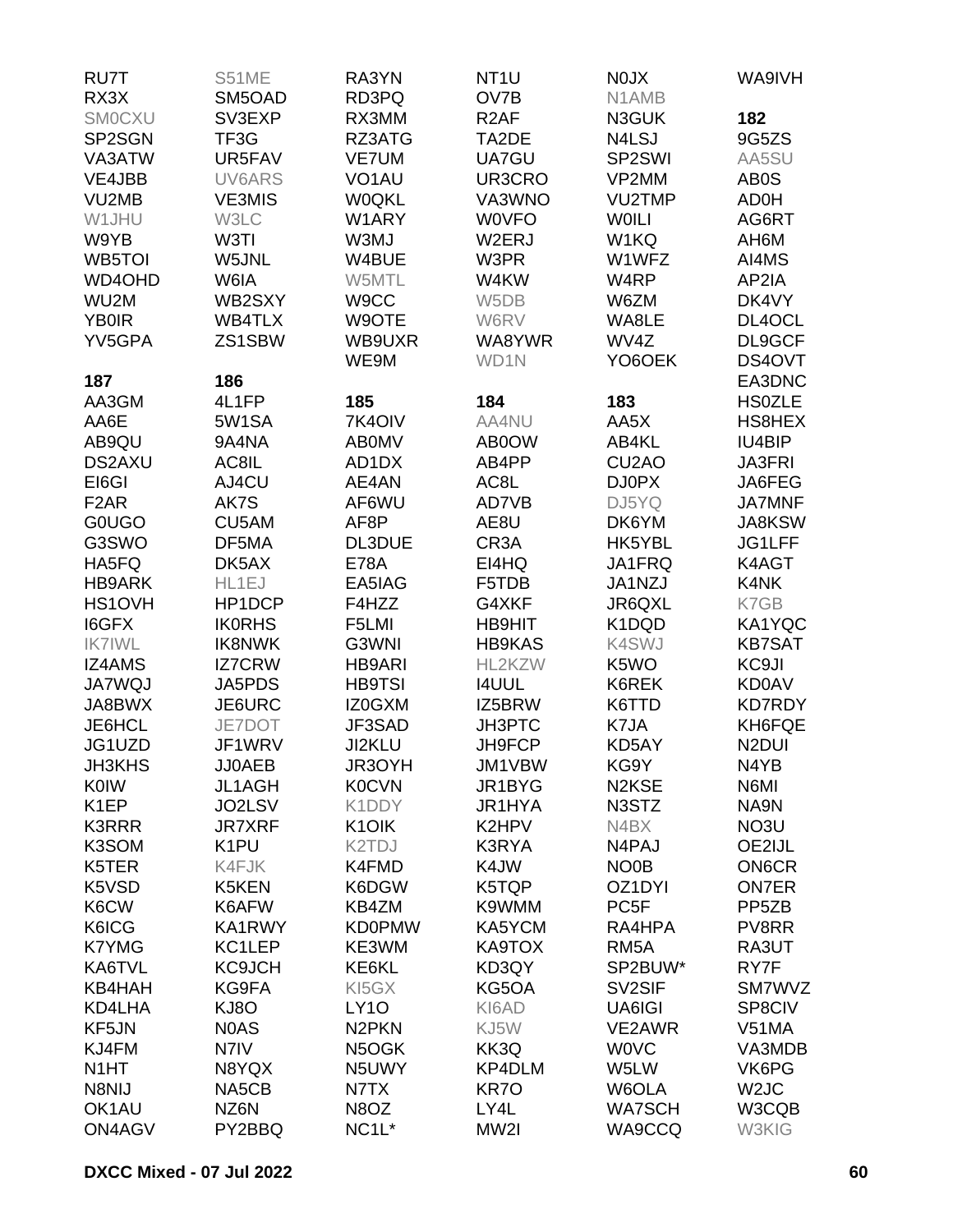| W5AAJ                          | SP9RXP                        | LA8OKA                          | KC4UAF                         | KC2SIZ             | <b>JJ0FTX</b>                   |
|--------------------------------|-------------------------------|---------------------------------|--------------------------------|--------------------|---------------------------------|
| W5HWU                          | TA1UT                         | N <sub>1</sub> X <sub>S</sub>   | <b>KC7CS</b>                   | KK4Q               | JL1ALE                          |
| W7UN                           | VA3ZB                         | N3QK                            | <b>KE7AUB</b>                  | KO6GI              | JN1EDC                          |
| W7VZ                           | VK3FN                         | N3TTT                           | KI8AE                          | LA1VNA             | K3NDM                           |
| W9PDS                          | W6DOJ                         | N <sub>4</sub> O <sub>X</sub> Z | KK <sub>2</sub> A              | <b>MORTP</b>       | K6USN                           |
| WA6IEY                         | WA4EEZ                        | N5MBD                           | KK4PI                          | N1EMC              | <b>K7MAC</b>                    |
| YU4EXA                         | WA6HDH                        | N <sub>6</sub> RI               | KY0Q                           | N <sub>1</sub> RG  | KA3CVD                          |
| ZL2JON                         | WB2JGD                        | NH <sub>6</sub> L               | N <sub>2</sub> IX <sub>D</sub> | N <sub>1</sub> TW  | KB0XY                           |
| ZL3AB                          | WB3FKP                        | NR6A                            | N <sub>2</sub> ST              | N <sub>2EI</sub>   | KB9DVC                          |
|                                | WJ8E                          | OH <sub>1</sub> RL              | N7TNT                          | N3GTG              | <b>KK0E</b>                     |
| 181                            | XE3ARV                        | OZ3ABE                          | N8TW*                          | N6NP               | <b>KL7SB</b>                    |
| 7J1YAD                         | YE6YE                         | RN1NU                           | OH <sub>1</sub> ZE             | N8IK               | KL8DX                           |
|                                |                               |                                 |                                | NS <sub>01</sub>   |                                 |
| AB4KJ                          | ZL <sub>2</sub> OK            | SP <sub>2</sub> DTO             | PY2EU                          |                    | KR4RO                           |
| AC4WD                          | ZS6Y                          | SV <sub>1</sub> EOS             | TA <sub>9</sub> J              | <b>ON7BS</b>       | KX8F                            |
| AD6G                           |                               | TF <sub>1</sub> A               | UY7CA                          | PY8MD              | N <sub>0</sub> GC               |
| AE2DX                          | 180                           | VE3ZRB                          | W2JAN                          | <b>SK0CC</b>       | <b>NOMHL</b>                    |
| AK6DV                          | 7M4HXG                        | W <sub>4FO</sub>                | W3CUB                          | SM6LJU             | N <sub>1</sub> CLC              |
| DK9JI                          | AC7JM                         | W5BR                            | <b>W7CYL</b>                   | VA <sub>2</sub> CZ | N <sub>1</sub> D <sub>ID</sub>  |
| DL <sub>1</sub> OD             | AE1P                          | W6/UA3TT                        | W8TF                           | VE6BBP             | N <sub>2</sub> N <sub>W</sub> S |
| DO2MS                          | AE9LL                         | W6BDW                           | W9NC                           | W <sub>1</sub> GS  | N2XWV                           |
| EA5LK                          | AF6C                          | WA2KWP                          | WA2UGT                         | W <sub>1</sub> TR  | N8KAY                           |
| F5JLH                          | BA1GG                         | WB5BLF                          | WB2RHM                         | W4PC               | N <sub>9</sub> KO               |
| F6MRE                          | DL <sub>1</sub> DV            | XE1ZTW                          | WS3V                           | W4ZEI              | NQ4L                            |
| HB9HFM                         | DL2TR                         |                                 | WU1X                           | W7MWR              | OK1IN                           |
| HL1TXQ                         | DU1UGZ                        | 179                             | XE1SAX                         | W7WVF              | OK1LO                           |
| <b>HL4GIK</b>                  | EA4ESI                        | 7P8EB                           | YO7APA                         | WA6BFW             | OZ1KFQ                          |
| IK2HTY                         | F <sub>2</sub> F <sub>G</sub> | AA5QR                           | YO7DAA                         | WB2GHV             | UA0C                            |
| JA1KEB                         | F6DZD                         | DJ5JY                           |                                | <b>WS80</b>        | VA3FU                           |
| <b>JA7ANQ</b>                  | G3OGE                         | DL5SL                           | 178                            | YL2GM              | VA3SF                           |
| <b>JA7GFI</b>                  | G3UFO                         | F5VKT                           | 7M4BBQ                         | ZP5BVK             | VE7KY                           |
| JM3XHD                         | <b>HL2XTS</b>                 | F6BEC                           | AB8OU                          |                    | <b>VU3RGB</b>                   |
| JN1VFF                         | IK2VJF                        | <b>G3HQH</b>                    | AE1MM                          | 177                | W7THY                           |
| JP3EZD                         | <b>IK8SDA</b>                 | G3YJQ                           | AF4KB                          | AB7R               | <b>WA0TML</b>                   |
| K <sub>2</sub> QF <sub>X</sub> | <b>IU3FCM</b>                 | HK3VHZ                          | AJ5H                           | AC7AF              | WA6JRP                          |
| K4EBK                          | JA1EJD                        | <b>IOUZF</b>                    | CO <sub>2</sub> IR             | DF5OC              | <b>WU6W</b>                     |
| K5AVY                          | JA9EYI                        | <b>I2ORX</b>                    | DJ7MX                          | EA7PS              | <b>YC0LOW</b>                   |
| K5KVN                          | <b>JG5DHX</b>                 | JA1KTZ                          | G5JJ                           | EC1AE              |                                 |
| K5LBU                          | <b>JS1BKR</b>                 | <b>JA7HYE</b>                   | HB9DEU                         | F8DD               | 176                             |
| KB1HNZ                         | K <sub>1</sub> SE             | JE1XXT                          | HC <sub>1</sub> E              | F8WA               | 9M2CQC                          |
| <b>KB7UB</b>                   | K3FIT                         | JG1GCO                          | <b>I3MDU</b>                   | G4HUN              | AA6EQ                           |
| <b>KD0OIX</b>                  | K6GO                          | JH1ABC                          | <b>IK1IXG</b>                  | G4LRG              | AD5VJ                           |
| <b>KF7SG</b>                   | K7AU                          | JJ2MST                          | <b>IK1TZO</b>                  | HB9CA              | AF9W                            |
| KP4FJT                         | K9JLJ                         | <b>K0SQS</b>                    | <b>IZ4NHH</b>                  | HB9DAQ             | BX4AG                           |
| KT7W                           | KA1BQP                        | K <sub>1</sub> X <sub>S</sub>   | IZ8HUJ                         | <b>HB9HHH</b>      | DS2CXN                          |
| KW1V                           | KA3D                          | K4AAP                           | <b>JK7QJK</b>                  | <b>I1NHR</b>       | F <sub>2</sub> BJ               |
|                                | <b>KB7AK</b>                  |                                 |                                | <b>IK0JRH</b>      | F6FRR                           |
| LA2T                           |                               | K7VI                            | JL1EHU                         |                    |                                 |
| <b>NOHR</b>                    | <b>KEOLY</b>                  | K8LF                            | K1VLB                          | <b>IK7HPJ</b>      | G3DVK                           |
| N <sub>1</sub> AU              | <b>KE4TTS</b>                 | K <sub>9</sub> C <sub>Q</sub>   | K <sub>2</sub> YT              | IZ2DLV             | G4XXI                           |
| N <sub>2</sub> BFH             | KG4IYS                        | K9MIF                           | K3WDF                          | IZ8GBH             | <b>IK6GTF</b>                   |
| N2NQE                          | <b>KK7GO</b>                  | K9SK                            | K4KZ                           | <b>JA0EPV</b>      | <b>IZ7AUE</b>                   |
| N9DRU                          | KM4TY                         | KA4RAB                          | K6OWL                          | JA6SUO             | JA4FEQ                          |
| R5AV                           | KN6Y                          | <b>KA7NDX</b>                   | <b>KB2AUQ</b>                  | JA9KA              | <b>JA4LCI</b>                   |
| SM5GSH                         | LA1YKA                        | KA9A                            | KC1LA                          | <b>JH8FIH</b>      | <b>JA5IBP</b>                   |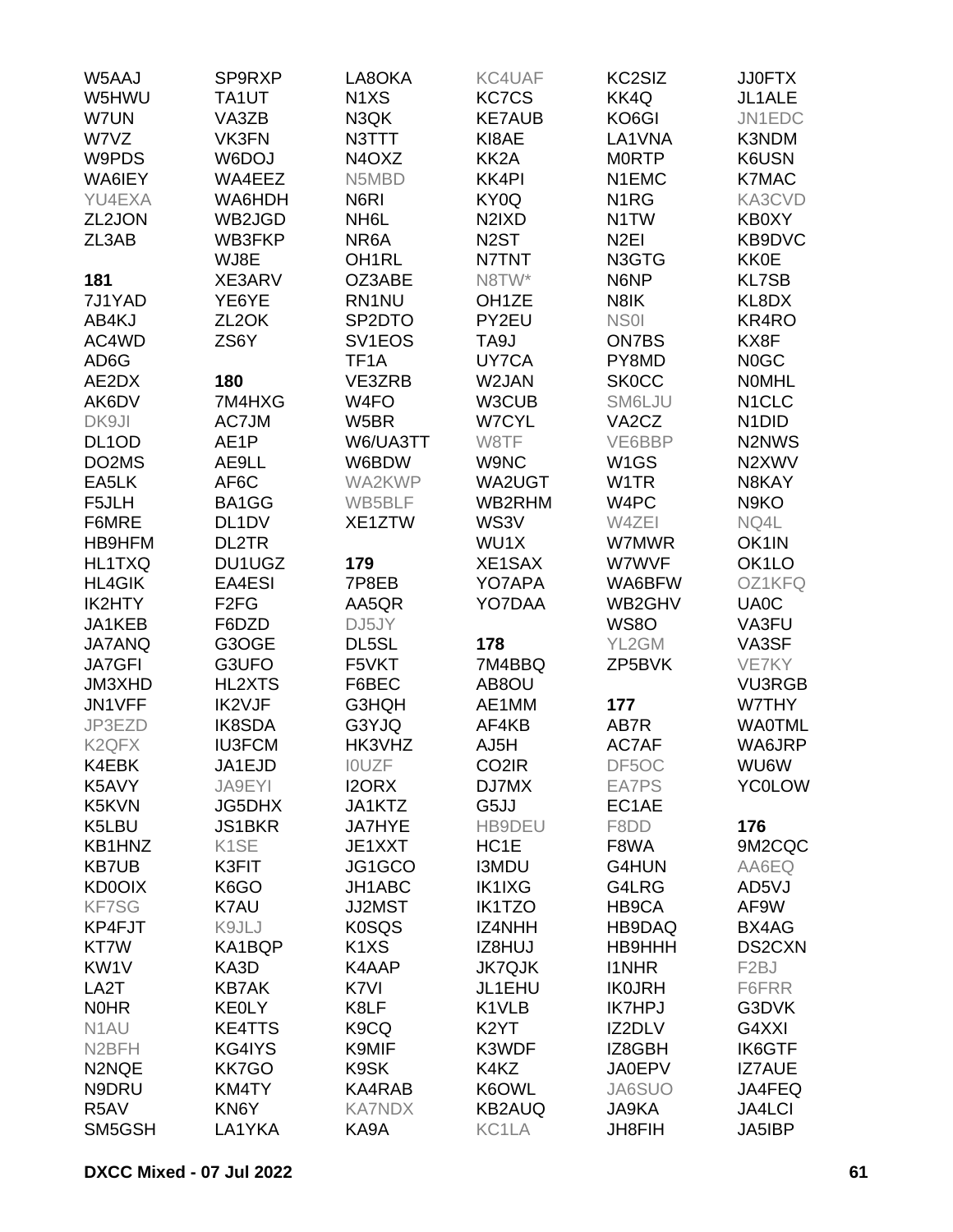| <b>JA6TNY</b>                 | 175                            | W2VE                          | N6BRH               | KC5YKX             | JA3OEA                        |
|-------------------------------|--------------------------------|-------------------------------|---------------------|--------------------|-------------------------------|
| JH5FCT                        | 4Z5PG                          | W3GLL                         | N8WI                | KC8UR              | JA4EII                        |
| <b>JH7AQH</b>                 | 7J1AAL                         | W4CRN                         | NM <sub>1</sub> A   | KD9AC              | JD1BLY                        |
| JI8BRZ                        | 9A3VV*                         | W6RMC                         | OH9SC               | KK4MX              | JM1KNQ                        |
| <b>JJ1HLL</b>                 | 9A5BKR                         | WA1UZO                        | OK2VPQ              | KS6PD              | JR1TMP                        |
|                               |                                |                               |                     |                    |                               |
| JS1CJD                        | AA3GZ                          | WA2QZD                        | <b>ON4LDR</b>       | KV8TD              | <b>JR3PKO</b>                 |
| K <sub>2</sub> M <sub>R</sub> | AA4TL                          | <b>WA4OHX</b>                 | <b>ON6NG</b>        | <b>KW7N</b>        | <b>K0KPH</b>                  |
| <b>K2RKJ</b>                  | C31MF                          | WA6HYB                        | PY3CJS              | LZ1SW              | <b>K0SP</b>                   |
| <b>K4SAF</b>                  | DH1OK                          | WB4CVH                        | RG7A                | N <sub>2</sub> IEN | K3IK                          |
| K7SM                          | <b>DJ0DX</b>                   | <b>WB7VUW</b>                 | RU6AX               | N <sub>2</sub> IVN | K3TUF                         |
| K8CV                          | DK6FM                          | WV2M                          | RV3YM               | N3EA               | K7CTV                         |
| <b>KB1YNT</b>                 | DV1/JO7KMB                     | XE1GGO                        | SM6BFE              | N3PPH              | K9MI                          |
| <b>KB2NMV</b>                 | EC5AGM                         | YB4CHP                        | <b>SO4O</b>         | N3RWB              | KC2PQ                         |
| KD4CJO                        | EI7IG                          | YL7X                          | SV <sub>1</sub> BKN | N <sub>5</sub> PU  | KD8CGH                        |
| KI7DG                         | G3PYM                          |                               | TA7EB               | N5WS               | LA9DL                         |
| KK6BP                         | HB9DCK                         | 174                           | VE6FY               | N7ELB              | <b>MORSC</b>                  |
| KP2/N2QL                      | <b>HK3PSA</b>                  | 7N1NXF                        | W3ZCE               | NA6MB              | N <sub>5</sub> L <sub>S</sub> |
| KU <sub>2V</sub>              | <b>IK2IQJ</b>                  | AE7ZX                         | W4SAA               | NP3YL              | N7XG                          |
| MM1PTT                        | <b>IK7SUE</b>                  | AG1T                          | W8MQ                | NT8V               | NE <sub>2V</sub>              |
| N <sub>1</sub> CPL            | IZ5IMB                         | DD3KF                         | WA4KSO              | SP2JMB             | OE8HWQ                        |
| N1FTP                         | JA5GG                          | DG5LP                         | WC <sub>1</sub> O   | SP9FWQ             | OH1TSM                        |
| N4FNB                         | K3NR                           | DH1AKG                        | WD4DDA              | <b>UN7AW</b>       | OH3DP                         |
| N4UQM                         | K4JRA                          | <b>DJ0AF</b>                  | WD8OOJ              | UT1CC              | PA3AIN                        |
| N6WFK                         | K4TVO                          | DL3LE                         | WE7G                | V31JP              | PA3D                          |
| N7ODM                         | K5RRD                          | EA1NO                         | WV <sub>5</sub> A   | <b>W0ARW</b>       | PY2RDZ                        |
| N7QXQ                         | K7EA                           | EI3ISB                        |                     | <b>WOFLY</b>       | SA7CJO                        |
| N9MS                          | K9OCO                          | <b>G0AJH</b>                  | 173                 | W1LBC              | SM5EPO                        |
|                               | KA3CZY                         |                               | AC4ET               | W1TB               |                               |
| NG8T                          |                                | G0OJG                         |                     |                    | UT3QU                         |
| NK4Z                          | KA4KLU                         | HH2B/W4                       | AC4ZO               | W4AFB              | W1TJL                         |
| NR7E                          | <b>KA7CSE</b>                  | <b>IKOMIB</b>                 | AE5PW               | W4KSZ              | W4RK                          |
| OE3I                          | KC4DWT                         | IZ1XBB                        | AI3H                | W5PDO              | W4TTZ                         |
| OH <sub>5</sub> MW            | <b>KC9FF</b>                   | IZ4AFM                        | BA1RB               | WP4JT              | W <sub>5FIO</sub>             |
| <b>PHOAW</b>                  | <b>KD0NEO</b>                  | JA1FO                         | DH8WR               | WR7T               | W5WTN                         |
| <b>PU7EEL</b>                 | KD4ONA                         | JA1GQC                        | EA2AGZ              | WV4F               | W6JAT                         |
| SP9WZO                        | KE <sub>5</sub>                | JA3IMC                        | EB1EVX              | ZP9EH              | W7TLV                         |
| VE3DS                         | <b>KG4URP</b>                  | JO1QZI                        | G0AZE               |                    | W8QXO                         |
| VE3TPZ                        | <b>KL7AC</b>                   | JT1CD                         | <b>GOCYB</b>        | 172                | <b>WA7TN</b>                  |
| W1AE                          | KX1N                           | K <sub>2</sub> AK             | G3MCA               | 4X6HX              | <b>WB0WAO</b>                 |
| W <sub>2QQ</sub>              | KX4JR*                         | K3BAK                         | HC2PY               | AE4HD              | WB5HJV                        |
| W3HMR                         | KZ9A                           | K3NG                          | <b>HS5SRH</b>       | AG3H               | YB0MZI/4                      |
| W4LEW*                        | <b>NOLZF</b>                   | K4HNI                         | <b>K0ITC</b>        | CE7KF              | YB8BRI                        |
| W6LQO                         | N4HIM                          | K4NST*                        | <b>K0UM</b>         | DL2PR              | YO4BTB                        |
| W6TCP                         | N <sub>5</sub> PO <sub>S</sub> | <b>K7ULS</b>                  | K1KQC               | DL6AMI             | ZP9CTS                        |
| W8RHY                         | NR <sub>0</sub> Q              | K9BR                          | K4ABL               | EA1BNF             |                               |
| WA1FJT                        | NV <sub>4</sub> C              | KB2DY                         | K4CAE               | EA4YC              | 171                           |
| WM4W                          | NY <sub>5</sub> B              | KC9UL                         | K4JOM               | EW8AX              | 3A2LZ                         |
| XE1AZ                         | RV6FN                          | KJ6HZ                         | K <sub>9</sub> Cl   | F4AGZ              | 9H5EE                         |
| YB1SKR                        | VA3VF                          | KU9Z                          | K9FE                | GM4KHE             | AC8AZ                         |
| YB8FL                         | <b>VE2AIL</b>                  | KV1P                          | K9YT                | <b>HB9TJG</b>      | AI4WU                         |
| YO <sub>5</sub> OBA           | VE3HD                          | <b>NODXQ</b>                  | KA1OQH              | <b>HB9TRR</b>      | EA3AIZ                        |
| ZL3DW                         | VE6REV                         | N <sub>2</sub> Y <sub>G</sub> | <b>KB0LCO</b>       | HL4CIS             | ES2AJ                         |
|                               | VS6WO                          | N <sub>3</sub> DI             | KB8KIM              | IK3OYY             | <b>GIOWLW</b>                 |
|                               | W <sub>2</sub> OX              | N4TIR                         | KC2DLD              | <b>IN3KTT</b>      | <b>IK0UXO</b>                 |
|                               |                                |                               |                     |                    |                               |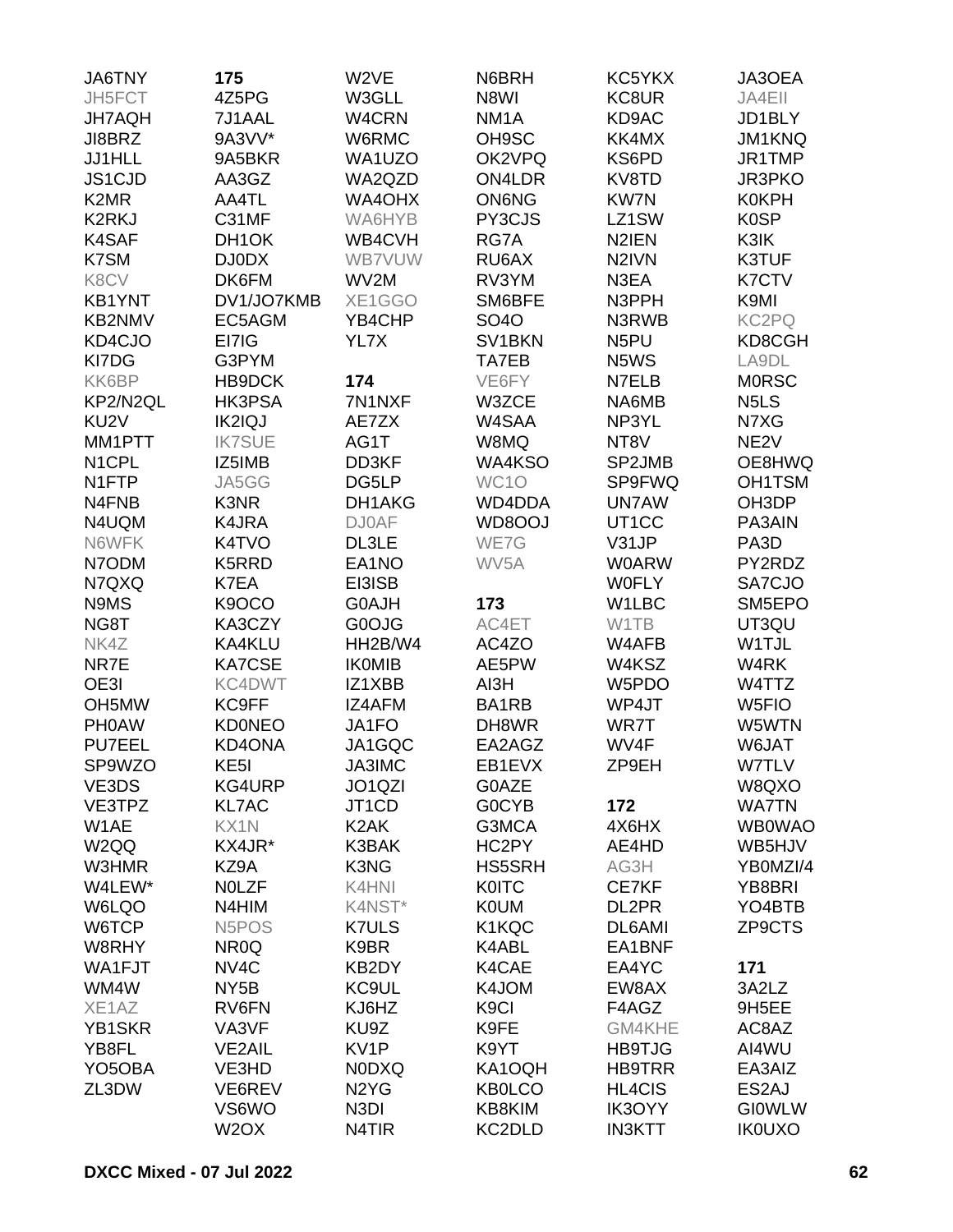| IK2YXH                        | K <sub>5</sub> YP               | IT9EQO                        | CT <sub>1</sub> WO            | IZ7EDQ                            | JA4AXM                  |
|-------------------------------|---------------------------------|-------------------------------|-------------------------------|-----------------------------------|-------------------------|
| IK8XIR                        | K5ZCJ                           | IV3GQW                        | <b>DLOCS</b>                  | JE1UKM                            | JH5SKG                  |
| IZ3GJL                        | <b>K7MYU</b>                    | <b>IW2MYV</b>                 | DL7ASC                        | JE6RIJ                            | <b>JR8VNJ</b>           |
| JA1AKR                        | K8SE                            | JE1GDY                        | DS4GQR                        | JL1EJO                            | K1SEA                   |
| JA1IWP                        | K8SI                            | JE3LZB                        | G4XDD                         | K <sub>1</sub> BI                 | K4LL                    |
| JA1PVI                        | <b>KA0VXK</b>                   | JI3OYK                        | G5HY                          | K1FFX                             | KC8AMH                  |
| JA4ELX                        | KC1WA                           | JJ1WKX                        | G7TMU                         | K3TOW                             | <b>KD0L</b>             |
| <b>JH7FQK</b>                 | KC9LV                           | JK1PIU                        | H <sub>131</sub>              | K4HA                              | KJ4SKO                  |
| K7KJF                         | KF5ALL                          | JN1BGP                        | <b>IN3JJI</b>                 | K4MA                              | KK1F                    |
| K8DJR                         | KF8TC                           | JR2TRZ                        | <b>IU0AWH</b>                 | K <sub>5</sub> P <sub>X</sub>     | KK4WQ                   |
| K9ACX                         | KG7E                            | K <sub>1</sub> OC             | K <sub>1</sub> TA             | <b>K8WLK</b>                      | KK6MF                   |
| K9QGX                         | <b>KM7N</b>                     | K2DFC                         | K <sub>2</sub> F <sub>X</sub> | KG9IL                             | KO <sub>9</sub> V       |
| KA9J                          | KV1M                            | K2RRB                         | K3DFL                         | KI3T                              | KR4EY                   |
| KP4AHH                        | LA6OMA                          | K6CIL                         | K3SK                          | LX1CA                             | KT4QD                   |
| N <sub>1</sub> EOL            | LB8OH                           | K6GZ                          | K3WYC                         | LY3BA                             | LU9OZX                  |
| N <sub>2</sub> T <sub>C</sub> | <b>NOWBV</b>                    | K7GLM                         | K4LXA                         | N6BJ                              | LZ1BV                   |
| N3GZV                         | N <sub>1</sub> M <sub>G</sub> O | K9RIM                         | K6EIE                         | N6GHG                             | <b>NOCOP</b>            |
| N4DE                          | N <sub>2</sub> MT <sub>G</sub>  | <b>KG0KG</b>                  | KC <sub>1</sub> SQ            | N6ZUE                             | <b>NOKC</b>             |
| N8LRG                         | N4XAT                           | KI4CBN                        | <b>KE7ZAC</b>                 | N9ATD                             | N4NAB                   |
| OE6HHE                        | N <sub>5</sub> QJ               | KI6WJ                         | KN8D                          | NJ2DX                             | N4WDT                   |
| PY2AA                         | N5UCF                           | KN4CK                         | <b>MOTDG</b>                  | NP4CQ                             | NB <sub>2</sub> H       |
| PY2MTV                        | <b>OH6JTW</b>                   | KZ3I                          | <b>NOAKC</b>                  | ON4CM                             | NJ4Z                    |
| PY5BF                         | ON4ARJ                          | <b>MOPTZ</b>                  | N <sub>4</sub> BH             | <b>P40P</b>                       | NN <sub>2</sub> T       |
| SM6DPF                        | PV8RF                           | N1TM                          | N <sub>5</sub> EKO            | <b>WOMN</b>                       | NT4X                    |
|                               |                                 |                               |                               |                                   | OE3DEC                  |
| <b>TG9ANF</b>                 | RV6ARZ                          | N <sub>2</sub> TKD<br>N3BK    | N7NJL<br>NN3E                 | <b>WOOCT</b><br>W <sub>1</sub> QY |                         |
| W2LJ<br><b>W7LNG</b>          | VO1CRM                          |                               | NW6R                          |                                   | SV7BVM<br><b>VE7TOM</b> |
|                               | W1EII                           | N4CE                          |                               | W4CN                              |                         |
| W9MS                          | W1GPJ                           | N <sub>5</sub> P <sub>D</sub> | NZ6L                          | W5KF                              | VO <sub>1</sub> DC      |
| <b>WA7QCC</b>                 | W2AGR                           | N6LL                          | OE1SKS                        | W6ELI                             | <b>WOIR</b>             |
| WB5VIH                        | W8GHA                           | N8WT                          | OK1MKX                        | W6OAR                             | <b>WORH</b>             |
| WD5EAE                        | W8LYT                           | <b>NC3O</b>                   | OZ6AQ                         | WA3BZT                            | W1GUD                   |
| YB2IQ                         | W9KXQ                           | NX6D                          | PY2SR                         | <b>WA4PLY</b>                     | W1YUT                   |
|                               | <b>WB0NGA</b>                   | OE8XBH                        | TA1TB                         | WA9C                              | W4PAH                   |
| 170                           | WB8VCU                          | OY9R                          | <b>WOMOU</b>                  | <b>WB0TKL</b>                     | W6DAS                   |
| CE3DNP                        | WS2U                            | PV8ADI                        | W3DVY                         | <b>WD4PIC</b>                     | W6FCS                   |
| DB4RG                         | WW4BB                           | <b>SMOLPO</b>                 | W3POP                         | WM9I                              | W6JBO                   |
| DJ8XB                         | WX4RM                           | <b>VK7AP</b>                  | W4LVH                         | YB0JVZ                            | WA2YXC                  |
| DL1KPH                        | <b>YB0NDT</b>                   | <b>WOWFH</b>                  | W5JTB                         | YB5WIR                            | WA4RYW                  |
| DL7FAZ                        | ZF2MC                           | <b>W0ZQ</b>                   | W6GA                          | YC6EI                             | WA5IWB                  |
| G2HDR                         |                                 | W3CL                          | W7SEQ                         | ZC4IW                             | WA6OWM                  |
| G3RFS                         | 169                             | W3JRY                         | WA2VQF                        |                                   | WB4NGE                  |
| IZ8BXR                        | 4S6RSP                          | W4TME                         | WA5TEF                        | 166                               | WV8M                    |
| J73WA                         | 9V1PW                           | W7RUS                         | YB9BON                        | 3DA0AY                            | YB6HAI                  |
| JA2GU                         | AA0BA                           | WA2BOX                        |                               | AB8DS                             |                         |
| JE1NGI                        | CE3PCG                          | WB4FSV                        | 167                           | AE9K                              | 165                     |
| <b>JE4KCN</b>                 | DL1PV                           | WS7V                          | 8P6ET                         | AI4FR                             | 9A3ACZ                  |
| JP1EVN                        | EA6SK                           | YB8HI                         | AB <sub>2</sub> Y             | DF9DD                             | AC5TN                   |
| <b>JR2TRI</b>                 | HA6NN                           |                               | <b>DJ0CL</b>                  | EA4GQS                            | AE4NT                   |
| <b>K0IR</b>                   | HB9DWR                          | 168                           | EI/W5GN                       | <b>G0DTX</b>                      | AF1US*                  |
| <b>KOMKL</b>                  | <b>HK3PQI</b>                   | 6K5RFO                        | EL2ED                         | G3WPT                             | DJ5WT                   |
| K4AX                          | <b>HLOY</b>                     | 7N4UOJ                        | <b>GONMP</b>                  | GJ2FMV                            | DL1NE                   |
| K4NR                          | IK5PVX                          | AD5BV                         | <b>GM0SRD</b>                 | <b>IU0DZA</b>                     | DL3LBP                  |
| K5BUD                         | IK8DYD                          | AD5RM                         | <b>IK4JOJ</b>                 | IZ2NYY                            | <b>DL7RV</b>            |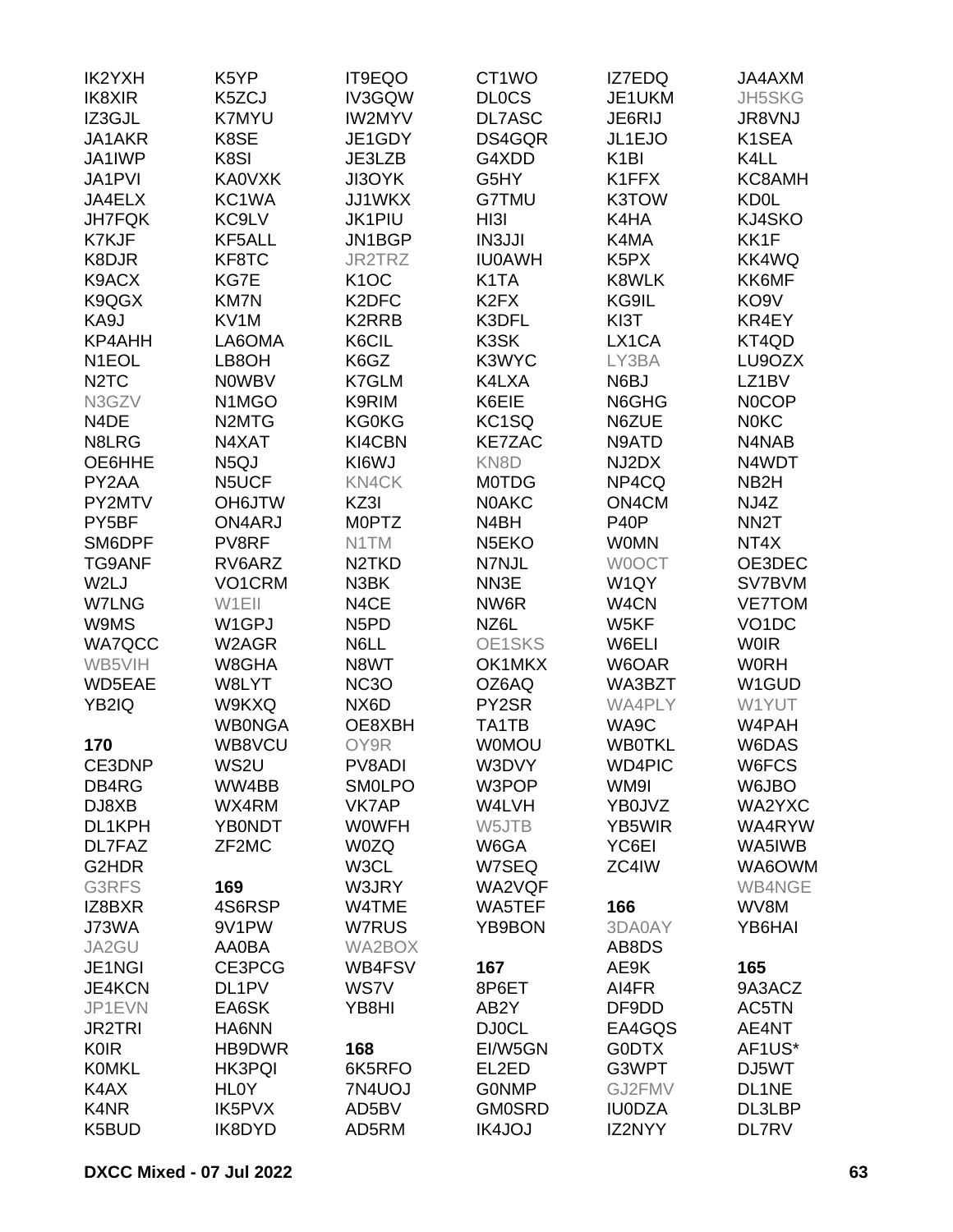| EA7AEB                        | 164               | WA8IWK            | <b>VK9VKL</b>     | NL7K               | K <sub>2K</sub> J              |
|-------------------------------|-------------------|-------------------|-------------------|--------------------|--------------------------------|
| F5RHD                         | 4F3OM             | WB9AJU            | W1HY              | OZ6LH              | K4AWI                          |
| HB9ELF                        | AA8RV             | WF8R              | W1LJD             | PY2APQ             | <b>K4RLC</b>                   |
| <b>HB9TRH</b>                 | AA8TA             | WR5G              | W1UQP             | RW4WD              | K5RCR                          |
| <b>IU8HRV</b>                 | AB1NS             | WT6X              | W3DHN             | SQ7JZO             | K7LET                          |
| <b>IW0GYC</b>                 | AD9S              |                   | W5JYK             | SV8RMA             | KC5EE                          |
| <b>IW5CSJ</b>                 | AJ5M              | 163               | W7LPF             | VE3AXW             | <b>KC7JRY</b>                  |
| JA1WTO                        | DH8WG             | 7N2OKM            | W9GL              | <b>WOHEP</b>       | KG4C                           |
| <b>JE0KBP</b>                 | EI2HZB            | 9A1CVW            | W9MXQ             | W2VQ               | KZ1A                           |
| JF1AZQ                        | F5LQE             | AB4RL             | WA9AFM/5          | W6YY               | N8UZE                          |
| <b>JH0BLI</b>                 | HB9CXK            | AC6NN             | WB5Q              | W7FNI              | N9BOR                          |
| JJ1XPJ                        | JA5UFD            | AC9GK             | <b>WB9AIS</b>     | W7RTX              | N9RK                           |
| JR1GMK                        | JA8IAF            | DJ4ZX             | WC3Q              | W9XYL              | NC6R                           |
| K <sub>5</sub> IX             | JA8TEZ            | F5SJF             | <b>WR0H</b>       | WA2UEM             | NZ <sub>1Q</sub>               |
| K6OGO                         | JE4ADO            | HA8FM             | WS5J              | WA5OMG             | OH <sub>5</sub> N <sub>S</sub> |
| K8DSS                         | JH1OZV            | <b>HB9TVR</b>     | XE1/N4DMH         | WB3DEL             | OZ1MAD                         |
| K9UC                          | JH2HFD            | <b>HS3ANP</b>     | YB2VYY            | WQ5T               | SM3SGP                         |
| KA5JSM                        | JH8SCA            | HS5XWY            | ZD8RH             | XE2RT*             | SV1AHB                         |
| KC <sub>2</sub> CKI           | JJ1XNF            | <b>HS7WMU</b>     | ZP5RPO            | YB1BML             | TA3BP                          |
| KC4QYG                        | JK1DDG            | <b>I4ZGI</b>      |                   | YB1FWO             | <b>VE2NLS</b>                  |
| KD5FVZ                        | JL1FUQ            | <b>IK2LHP</b>     | 162               | YB2ERL             | VK5UR                          |
| KE4DX                         | <b>JR7WHD</b>     | <b>IW9HRZ</b>     | CT2IMG            | ZS6CR              | VK9DX                          |
| KS4Z                          | K <sub>2</sub> JV | IZ8EYN            | DK3ME             |                    | W0YIJ*                         |
| KT7E                          | K3TEF             | <b>JA0PAS</b>     | <b>DL0OV</b>      | 161                | W <sub>1</sub> GC              |
| KU4BY                         | K4KO              | JA1PFP            | DL9SEV            | 4X6PZ              | W1IFL                          |
| KW4G                          | K5GZR             | JA6WFM            | EI5FQB            | 7N4DNM             | W1LZ                           |
| KY5M                          | K6VR              | JE5CAP            | G3YUZ             | 9H5SN              | W5VG                           |
|                               |                   |                   |                   |                    |                                |
| <b>NOBF</b>                   | K7JIZ             | JF2GIZ            | G4PWO             | AB8AL              | W8HF                           |
| N <sub>5</sub> K <sub>G</sub> | K7VIT             | JG1BBP            | <b>I4EFE</b>      | AC6KW              | W8WG                           |
| N5MM                          | K8CVZ             | K <sub>2</sub> SJ | IZ1JIZ            | AI5A               | WA1U                           |
| N <sub>5</sub> RB             | K9ZA              | K6RLA             | <b>JA0BEJ</b>     | CE1DY              | WA3IHV                         |
| NM5CL                         | <b>KA0LDG</b>     | KA2NJE            | JA1HQ             | DF8UO              | ZL <sub>1</sub> AA             |
| PA8F                          | KC6ZBE            | KA4AHU            | JA5SEY            | DG4DX              | ZS1AFS                         |
| PU4MMZ                        | KC8VPQ            | <b>KD8NO</b>      | JE1FYV            | DK3AX              |                                |
| PY7PX                         | KD7GGZ            | KE2WB             | JI1PXJ            | DL5JH              | 160                            |
| SM5AJX                        | KG4ZXN            | KP4SN             | <b>JI1RGF</b>     | DL8FCL             | 7J1ADX                         |
| UA6DX                         | KG5IG             | LA6VJA            | <b>K0HCV</b>      | <b>DS4AEN</b>      | 9A1ADE                         |
| VA5LF                         | KI4EEY            | <b>NOCC</b>       | K <sub>2</sub> WH | E21IZC             | A41CK                          |
| VA7HU                         | KK2KK             | N4LKB             | K3BLN             | EA8RH              | AE4G                           |
| VU <sub>2</sub> BQN           | LA <sub>1</sub> S | N4WAO             | K4TMG             | G4IGO              | AE5MM                          |
| W1MIG                         | <b>NOMHZ</b>      | N5MOC             | K7MZ              | G4XPG              | C93PA                          |
| W3AAX                         | N5WW              | N5UKZ             | KB4HZ             | G6MXL              | CT2JNM                         |
| W3EKT                         | N9IJ              | NZ <sub>5</sub> L | KJ4BIX            | HK3C               | DL7GAL                         |
| W4KFA                         | NE <sub>2U</sub>  | OK1CYC            | <b>KK4AMR</b>     | <b>IN3MSD</b>      | <b>DS2BSK</b>                  |
| W5HPQ                         | NS <sub>5</sub> P | OZ5VO             | KM5LZ             | IZ1LBO             | EI4GZB                         |
| W5MZX                         | PY2EDY            | PY2TWI            | KP4KD             | JA1BZM             | <b>GM0FSV</b>                  |
| W8NBG                         | PY2MTS            | <b>RA9OO</b>      | LY2H              | JA2NJV             | HB9DDE                         |
| <b>WA0YJE</b>                 | <b>WORSB</b>      | RV3A              | <b>MOTNX</b>      | JA6QGF             | HC <sub>1</sub> D <sub>X</sub> |
| WA8R                          | W1ABO*            | <b>SP7CHR</b>     | N <sub>1</sub> ID | JG1CYF             | <b>IK0VAQ</b>                  |
| WN8Y                          | W1AST             | SP9FQI            | N4GD              | <b>JHOMJY</b>      | IZ8BFV                         |
| ZL3RIK                        | W1VE              | SP9SOU            | N4UEZ             | JI2DLF             | JA1BDD                         |
|                               | W6SHR             | UR5WHQ            | N8AP              | JO1KAO             | JA1UTC                         |
|                               | W9CP              | VK6IR             | N8FIQ             | K <sub>1</sub> TCI | JE1XCZ                         |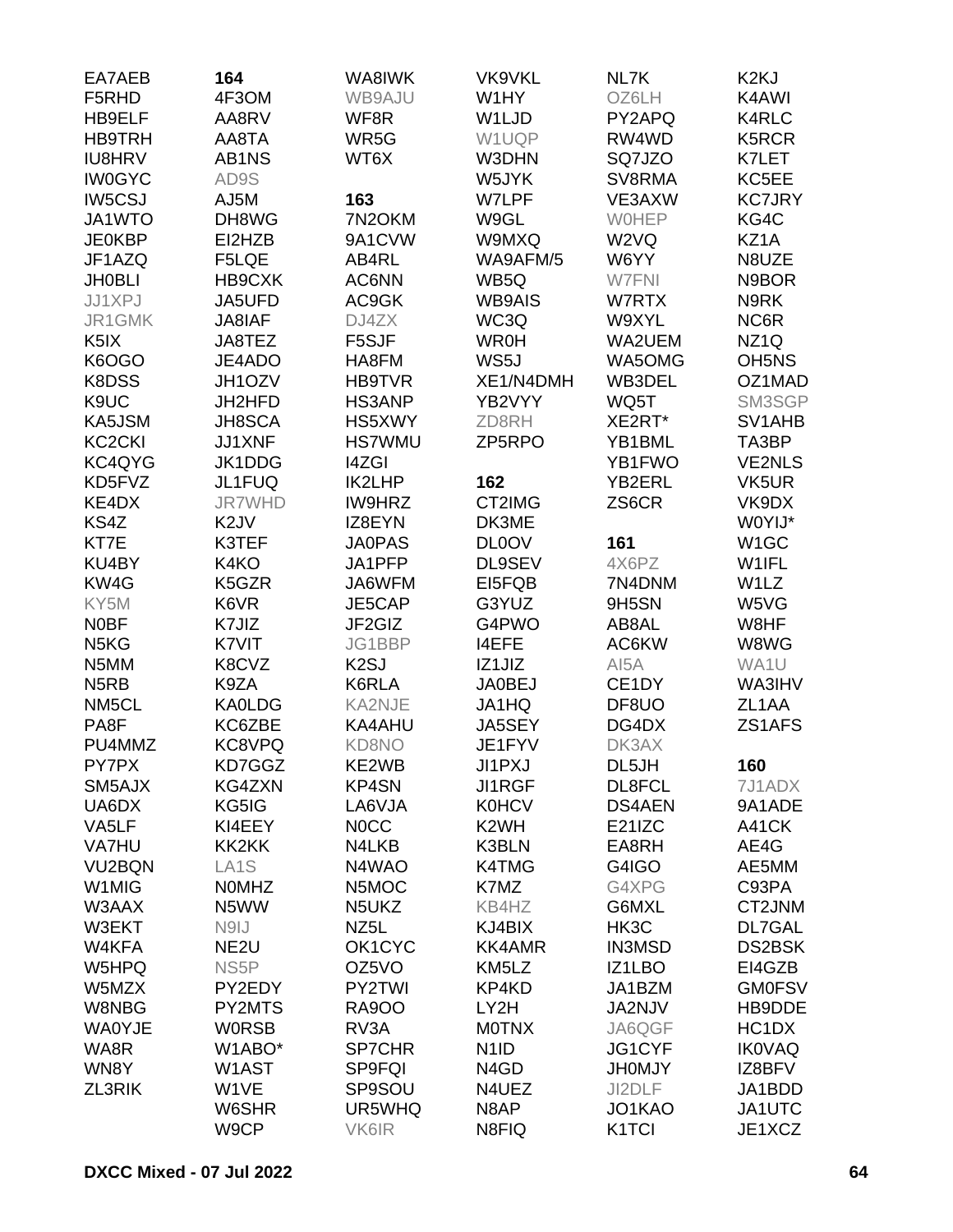| JE2WNL              | CT1GFQ                         | W9MB               | N9GL              | <b>JH1IHO</b>                 | AH6BJ                          |
|---------------------|--------------------------------|--------------------|-------------------|-------------------------------|--------------------------------|
| JR5CAG              | DS3DGA                         | <b>WA0VQY</b>      | NA2NY             | <b>JH7MKB</b>                 | BG4DRL                         |
| <b>K0VH</b>         | DU7AF                          | WB6FEK             | NC4Z              | <b>KOLAF</b>                  | DG1LHM                         |
| K <sub>2</sub> CQW  | EA1AHO                         | <b>WB8CKI</b>      | NE5SD             | K1ECU                         | DK5IF                          |
| K3TEJ               | F4EWP                          | WW1XX              | NM <sub>5</sub> Y | K2QDY                         | <b>DLOXX</b>                   |
| K3USC               | F6BCP                          | YI1RZ              | NN4I              | K9WD                          | DS4FKX                         |
| K4NTO               | G3XGC                          | ZR6DX              | OK1IL             | KA5SYP                        | F5NBK                          |
| <b>KA0CWR</b>       | G4IZZ                          | ZS6TVB             | OK1UGA            | KB1OIQ                        | F5PTI                          |
| <b>KC0XU</b>        | HP1BD                          |                    | PT2DF             | KB4BS                         | G8TMV                          |
| KC1BG               | HS4BPQ                         | 158                | PT2MAF            | KC9QQ                         | GU4WTN                         |
| KD8NOH              | HZ1XB                          | 4N1NB              | PY3DX             | KG6MZS                        | HZ1HN                          |
| KG7V                | <b>IK3DRO</b>                  | 7N2TRM             | S53ZW             | KI3F                          | IC8BMP                         |
|                     |                                |                    |                   |                               |                                |
| KI1E                | <b>IV3CTW</b>                  | 9A2VQ              | SQ5CSF            | KJ6FD                         | IT9JQY                         |
| KI6RRD              | <b>IW9FDD</b>                  | <b>AC0PR</b>       | SV2ASP/A*         | <b>KL7JJN</b>                 | <b>IU1GNA</b>                  |
| KN4IV               | <b>JA0BUZ</b>                  | <b>DJ7UN</b>       | <b>V31SW</b>      | <b>KR50</b>                   | JA1QGC                         |
| KN4MT               | JA1KZV                         | EA6DI              | VE <sub>1RJ</sub> | LA4GY                         | JA1VBW                         |
| KP4/WB2ZQV          | JA5SXR                         | F5LHJ              | VK3TX             | M3W                           | JA6KTY                         |
| KW4MB               | JE1JIM                         | HC2FG              | W4KGQ             | N <sub>1</sub> AIA            | JA6SUY                         |
| KY9Q                | JF2DJK                         | HL2DNN             | W4NB              | N3KKF                         | JH1FXB                         |
| LA6SJA              | JM1KVW                         | HL2VXK             | W7AAA             | N <sub>5</sub> H <sub>Z</sub> | <b>JH1XCV</b>                  |
| N <sub>1QEQ</sub>   | JR7RZM                         | <b>IN3UFW</b>      | W7SLS             | N <sub>5</sub> LT             | JH6JBQ                         |
| N <sub>2</sub> VM   | K0JDD                          | <b>IV3RVN</b>      | W7XK              | N6FBL                         | <b>JH7UYN</b>                  |
| N2WLH               | <b>K0SON</b>                   | IZ1EMJ             | W8RES             | N7IHM                         | <b>JK7CWL</b>                  |
| N6NPP               | K1WN                           | JA1TBX             | W9VHL             | N8NGA                         | JO2SLZ                         |
| N6VZ                | K <sub>2</sub> EO <sub>B</sub> | JA2SSP             | WB6WUW            | N9MFU                         | <b>JR9XRO</b>                  |
| NT6K                | K4ML                           | <b>JH3FEN</b>      | YL2UI             | NH6XM                         | K1EGD                          |
| NY8P                | K5HDE                          | JH7IEJ             |                   | NU6V                          | K <sub>2</sub> K <sub>V</sub>  |
| R6CA                | K6FA                           | JI2FYR             | 157               | OK1FAK                        | K3HPA                          |
| SQ5OLD              | KB2BK                          | JR1AUK             | 7L4JWS            | PA3DXA                        | <b>K3RMB</b>                   |
| SQ5STS              | KD4BK                          | K2ESE              | 7N4FTL            | RV3AQ                         | K3TZV                          |
| SY <sub>1</sub> BFI | KJ6RA                          | K3ORC              | 9A5ZTT            | S57AV                         | K4NUC                          |
| UR5AKU              | N <sub>2FBQ</sub>              | K4DRV              | A41KJ             | SV8ZS                         | K6AGU                          |
| VE3AV               | N4HCI                          | K4JF               | A92FZ             | TG9AKH                        | K6BF                           |
| VE3LPE              | N5JED                          | K4MMG              | AA9DU             | VE1EM                         | KA1BPJ                         |
| W <sub>2</sub> GD   | N <sub>5</sub> ZX              | K7QDX              | AD <sub>1</sub> B | VE4UT                         | KA2SKO                         |
| W <sub>2</sub> QA   | N6CK                           | KB3FW              | AF5OD             | <b>VU2RMS</b>                 | KA8M                           |
| W3DDT               | N6FE                           | KD8JDC             | AJ4SB             | W3DQ                          | KB8CR                          |
| W3UIO               | N9AT                           | KG2MV              | D44PM             | W3SW                          | <b>KD0PY</b>                   |
| W4WCD               | N9ITB                          | KG6AO              | DL1HX             | W3WW                          | KG6AY                          |
| W5ACM               | N9LJY                          | KU6T               | DL2NDL            | W4WKN                         | KU4YW                          |
| W6UV                | NV6W                           | LA9GSA             | <b>DS2KGJ</b>     | <b>W7LAR</b>                  | KV <sub>4</sub> P              |
| W8INV               | NZ7T                           | N <sub>1</sub> CHP | EA4/K1WE          | W7PT                          | LX1JH                          |
| WA9RAP              | OH9PX                          | N <sub>1</sub> HRA | <b>GOJJG</b>      | W8IM                          | <b>NOEKM</b>                   |
| <b>WB0JYB</b>       | OZ8AGB                         | N <sub>1</sub> NN  | HK4KM             | W9CPI                         | N2MSF                          |
| WB1EEU              | SM2IUF                         | N <sub>1</sub> TQ  | HL <sub>0</sub> O | W9ZV                          | N <sub>2</sub> PC <sub>G</sub> |
| WB4JJJ              | SM6CDN                         | N <sub>2</sub> BR  | <b>IK1ZQH</b>     | WA4PBW                        | N3GSE                          |
| WB9G                | SP4FMD                         | N <sub>2</sub> YTF | <b>ISOHXK</b>     | WD4PTJ                        | N3JXG                          |
|                     |                                |                    |                   |                               |                                |
| ZL4CR               | UX2IB                          | N4EHL              | IZ5BTC            | WM4K                          | N4IB                           |
|                     | VA3OKG                         | N4EL               | JA2EAB            |                               | N7BXX                          |
| 159                 | W5PUF                          | N4PE               | JA2HIJ            | 156                           | ND8DX                          |
| 4N1N                | W7QL                           | N6EBL              | JA3UJR            | 3D2KM                         | NE7S                           |
| 9A1CPP              | W8LSV                          | N7QS               | JG1RET            | 4X0WV                         | OZ1HYM                         |
| AB7WX               | W8QC                           | N8RO               | <b>JG3IFX</b>     | 9A3SC                         | PT <sub>2FR</sub>              |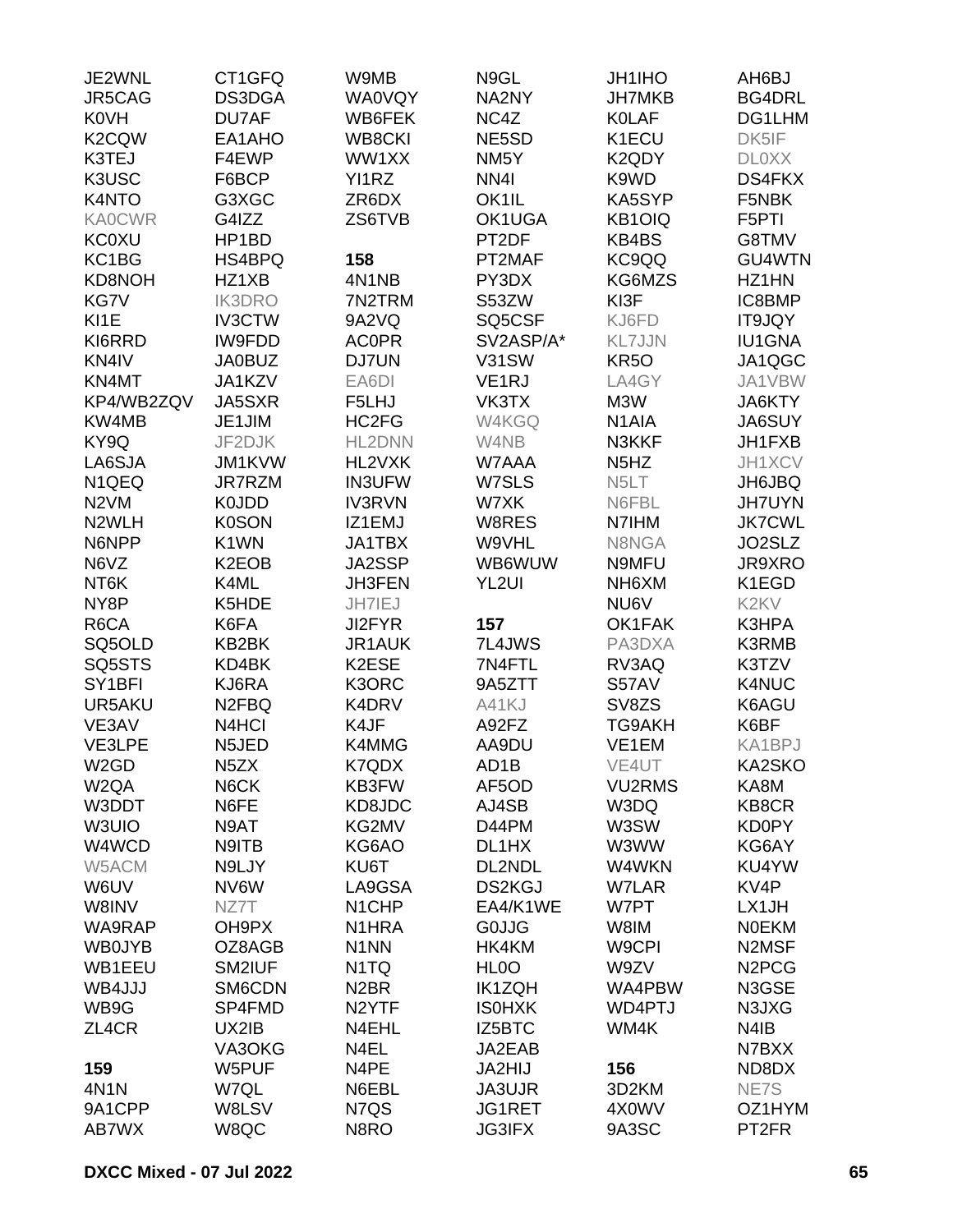| PU3LYB             | JA6BMM                        | VE <sub>1RH</sub>  | JA1OGX             | W8NUE              | K7WR               |
|--------------------|-------------------------------|--------------------|--------------------|--------------------|--------------------|
| SP9FOW             | JA6GBC                        | VE3ECL             | JA4IR              | W9NWY              | K9MU               |
| SQ6R               | <b>JH6RKI</b>                 | VE3TU              | JG3LDD             | WB9QDL             | K9UK               |
| UN7ZO              | <b>JH7UCD</b>                 | VE4EF              | <b>JH0LQD</b>      | WI8W               | K9WIS              |
| VK2EXW             | <b>JJ6WSX</b>                 | VO <sub>1</sub> LM | JI1ITW             | <b>WJ0F</b>        | KB1WV              |
| VK4SDD             | JT1BL                         | VU2YVK             | JM3OTM             | WR1B               | KG4HKM             |
| VR <sub>2</sub> GC | <b>K0FE</b>                   | <b>WOLV</b>        | JR2WLQ             | WR4FT              | KG4QIV             |
| <b>VU3CAU</b>      | K1WTX                         | W3UUM              | K1WV               | <b>XE2SI</b>       | KI4EZC             |
| <b>WOYF</b>        | K3BF                          | W4DX               | K4SWE              | YC1CWK             | KI5LR              |
| <b>W0ZPM</b>       | K3HKN                         | W4EPM              | K4WQ               |                    | KJ4FSU             |
| W4DYR              | K3MQ                          | W4IOD              | <b>K7HRO</b>       | 153                | KL7CN/W6           |
| W4EEY              | K3TXT                         | W4TG               | <b>K7PN</b>        | 7N4ABK             | KS3K               |
| W5LOR              | K <sub>5</sub> K <sub>B</sub> | W5DWA              | <b>KA0MQA</b>      | AE7EE              | KS4YX              |
| W8EOG              | K5TRI                         | W8VVE              | KB1ODO             | DG1KBY             | KW3JF              |
| W8TAR              | K6QXY                         | W9TTT              | KD <sub>2</sub> KC | EA <sub>1</sub> CJ | KX5Y               |
| <b>WA2ZNC</b>      | KA5CPD                        | W9UR               | <b>KE7WUD</b>      | EC8AFM             | KZ5JE              |
| WA4MYO             | <b>KA9SSI</b>                 | WA3QWA             | KG6T               | ES1BH              | LU9DPM             |
| WB9JTK             | <b>KB2PSP</b>                 | WB6VAF             | KI4SP              | FM1AG              | <b>MOBPQ</b>       |
| WM2Z               | <b>KB7GJ</b>                  | WB8YYY             | KK6U               | G0IYZ              | <b>MI0GTA</b>      |
| <b>YB0KTT</b>      | <b>KC9CDW</b>                 | WB9YJE             | KM4AHP             | <b>GOKPE</b>       | <b>MMOINH</b>      |
| <b>YC3TSJ</b>      | KD4AM                         | WC3O               | KP4/K7GM           | G4FDX              | N <sub>1</sub> AKN |
| YO7VT              | KE8Y                          | WD6DBM             | KR6DJ              | G4TGK              | N <sub>1</sub> FOR |
| ZS6S               | KG8N                          | XE1CL              | <b>NOQLT</b>       | GW3SB              | N <sub>2</sub> PKP |
|                    | KI4NCX                        | XE2N               | N <sub>1</sub> KY  | <b>HB9FUR</b>      | N5CM               |
| 155                | KI6DY                         | YO4CSL             | N4UMC              | <b>IK7JPJ</b>      | N5TGZ              |
| 9A2MF              | <b>KR7LD</b>                  |                    | N6ITY              | <b>IW4ECF</b>      | N6DXX              |
| A61DJ              | KS8W                          | 154                | N6WBL              | IZ5CLJ             | N7MDW              |
| A65BT              | KY6J                          | 4X1ST              | N7SCS              | <b>JA0DVE</b>      | NH7U               |
|                    |                               |                    |                    |                    |                    |
| AG3G               | LA1FW                         | 9A3BHN             | N8OM               | JA2ZJW             | NK4R               |
| <b>BA4SI</b>       | LA4BBC                        | 9M2ADX             | N9AVC              | JA3POW             | NR4C               |
| DJ8SG              | <b>MOTWB</b>                  | A61K               | NC4VA              | JE3UBB             | OZ7NB              |
| DK1WS              | <b>MMOWAX</b>                 | AA6SP              | NK <sub>5</sub> A  | JF1PTU             | PH4X               |
| DL2HWB             | <b>NOJE</b>                   | AB0P               | NQ7G               | <b>JG7NIH</b>      | RA9SK              |
| EC7AT              | N <sub>2</sub> BC             | AG2AA              | PS8RV              | JH6JWE             | RX3DFW             |
| G4CTY              | N <sub>2</sub> EO             | DJ5LA              | R <sub>1</sub> AV  | <b>JH7IUD</b>      | S51MP              |
| G4LUE              | N <sub>2</sub> L <sub>Z</sub> | DK5LY              | R3FP               | JH9CEN             | TF3MH              |
| G4SMB              | N3GH                          | DL9DAJ             | RW3AX              | <b>JJ1SZA</b>      | <b>V31CQ</b>       |
| GA4JPZ             | N5NHJ                         | DS1GQS             | SA6AQP             | <b>JJ2RON</b>      | VK4ZP              |
| GI4JTF             | N7KT                          | EA1AX              | SK3LH              | JR3LSV             | W6BXQ              |
| <b>GU7DAI</b>      | N7WJ                          | EA3GM              | <b>SV0EA</b>       | JR4CTF             | W8BFT              |
| <b>HB9SVT</b>      | N9HSB                         | EA4BNB             | SV9ADH             | <b>K0UH</b>        | WA4BCS             |
| HL5FRF             | N9TUW                         | EA5AIM             | UT1WL              | K0VG               | WA5ICA             |
| I3PVE              | NA6G                          | EA8AAH             | VE2WAT             | K1ECK              | WA5ZEK             |
| <b>IK2FDB</b>      | NZ7O                          | FP/KV1J            | VE6KDX             | K <sub>1</sub> VU  | WB6PIH             |
| <b>IK2PCU</b>      | OE4XLC                        | <b>GOJSP</b>       | VQ9LA              | K2BA/4X            | WB8EYE             |
| IK5ZWE             | OH3XA                         | <b>GORUX</b>       | <b>WOMRZ</b>       | <b>K2SO</b>        | WB9FQS             |
| <b>IK8ENU</b>      | PY5AMF                        | G3ZMS              | W1AVK              | K <sub>2</sub> ZA  | WE1H               |
| IZ1CQN             | R7GH                          | G4UNL              | W1TEF              | K3OQ               | <b>WK0DX</b>       |
| JA2LWD             | RV3BR                         | <b>HB9MFL</b>      | W2MIE              | K4DR               | WP4NEG             |
| <b>JA2SKB</b>      | <b>SP6NIN</b>                 | <b>HB9TTK</b>      | W2NLS              | K4MVM              | WU1E               |
| JA3LZS             | <b>SV0XBA</b>                 | HZ1SM              | W4TWB              | K4YY               | <b>WY7YL</b>       |
| JA4CES             | SV8QG                         | <b>IK3PQG</b>      | W4VZH              | K5YPV              | XE2AI              |
| JA5OXV             | SV9CJO                        | IT9BCC             | W7SE               | <b>K7NAA</b>       | YB1TIA             |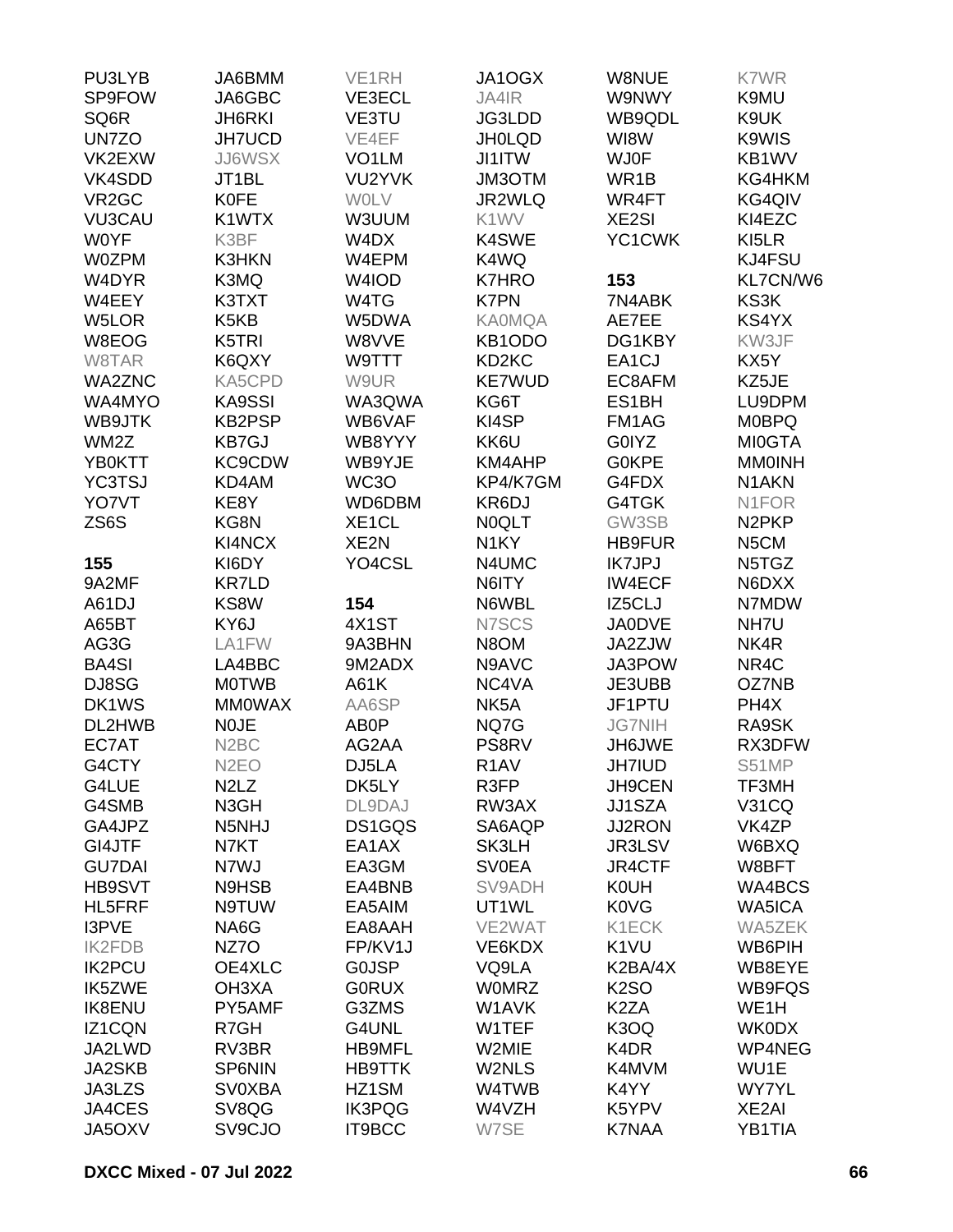| 152                            | KN4NN                         | ZL3TY              | KA1HFL              | WA4ERU        | IZ2ZNN            |
|--------------------------------|-------------------------------|--------------------|---------------------|---------------|-------------------|
| 7M4NHA                         | N <sub>0</sub> OJ             |                    | KC2YRB              | <b>WA4GIF</b> | IZ6FXS            |
| AB5OR                          | N <sub>1</sub> IVY            | 151                | <b>KC3NIE</b>       | WA9WKK        | <b>JA0HZR</b>     |
| AD6WL                          | N <sub>2</sub> BMK            | 3G1B               | <b>KC4APN</b>       | WA9ZVF        | JA2FSU            |
| AK4NG                          | N <sub>2</sub> H <sub>O</sub> | 9A2GB              | KC8WH               | <b>WB7AC</b>  | JA2QPD            |
| AL7JR                          | N6AZR                         | 9A4HP              | KG5AVT              | WC4R          | JA3MAT            |
| <b>BG3ITB</b>                  | N6SPP                         | AA2RD              | KJ6VC               | WD4EGF        | JA6KLP            |
| CO <sub>2</sub> W <sub>Z</sub> | N9NFT                         | AA3DY              | KM6AZ               | WG3K          | <b>JA7VXB</b>     |
| DJ4LR                          | N9UC                          | AA4HV              | KO8V                | WJ2T          | JA8MIO            |
| DL3FCG                         | NC9N                          | <b>BV7WB</b>       | KR6NU               | WN8U          | JE2TUW            |
| F6GYF                          | NT8Z                          | DD7ZT              | LA6SK               | XE3RT         | JF2UZW            |
| G4FFN                          | OE1HBC                        | DG8KAD             | LU4EG               | YB1HK         | JF9BLA            |
| <b>GIOUJG</b>                  | PA3GNZ                        | DH8SL              | N <sub>2</sub> YU   | YU7AE         | JG1FGL            |
| HB9DOD                         | PP7JR                         | DK1NM              | N3CFA               | ZL2ATU        | JG3PTB            |
| <b>HLOU</b>                    | PY2FSG                        | DK5NAD             | N3JIX               | ZL2JAA        | JH1BCS            |
| HL2XIQ                         | R <sub>0</sub> CY             | DL/AG7N            | N3LH                |               | JH1WHZ            |
| I2WEQ                          | R4BZ                          | DL1DQR             | N5IQI               | 150           | <b>JH3FGI</b>     |
| <b>I3DUB</b>                   | <b>RC7LI</b>                  | <b>DL7UST</b>      | N5YPJ               | 4X1DF         | JH6BPG            |
| <b>IT9TPJ</b>                  | SM6JQZ                        | F5MFV              | N7HJL               | 7K2CWZ        | JI1AYF            |
| <b>IZ7DMT</b>                  | SV3CKY                        | F5UL               | N8VW                | 9A2WB         | JJ1XGF            |
| IZ8GDO                         | <b>TI2HAS</b>                 |                    | N9DFD               | AA2BY         | <b>JJ2NWI</b>     |
|                                |                               | G3ZRN              |                     |               |                   |
| <b>JA0DOW</b>                  | <b>UT0UY</b>                  | G4YLM              | NO9Q                | AA9UM         | JM8GJB            |
| JA1PAP                         | <b>V73C</b>                   | GI3ZCK             | PY4AUN              | AC4OB         | JN1JYD            |
| JA2EDG                         | VE3EXW                        | HA5WU              | PY4RGS              | AC5SU         | JO1GRR            |
| JA4GZK                         | VE3VJC                        | <b>HK3JRL</b>      | RC8SC               | AD2TM         | JO1XHA            |
| <b>JA4JSL</b>                  | <b>VE7RG</b>                  | <b>HSOACS</b>      | RW9JD               | AE5SK         | JR1FOH            |
| JE6JZP                         | VO <sub>1</sub> BQ            | <b>IT9CDU</b>      | <b>SMOIHR</b>       | AE7VA         | JR1GSE            |
| JF1LJB                         | VR2VGM                        | IZ8GEL             | SP7RZR              | AF4RK         | JR1LNM            |
| JG5UWK                         | W1/VK2JBM                     | <b>JA0CJK</b>      | SP8BA               | AF5DM         | JR2CAK            |
| JH2JNU                         | W2MLS                         | JA2HJA             | SV <sub>1</sub> CJF | <b>AL7ON</b>  | JR8ORC            |
| JH2JYN                         | W2SW                          | JA3CYY             | SV <sub>2</sub> JU  | BG8GAM        | <b>KOJPJ</b>      |
| JH8MZF                         | W3OFT                         | JA4NIM             | SV2MIN              | BH3DHE        | <b>K0MN</b>       |
| JJ0OAP                         | W3SM                          | JA7OBO             | TA3YJ               | CT7AJL        | <b>K0RO</b>       |
| JL1BNE                         | W6EA                          | JE1SBS             | TC10SWAT            | DH1PM         | K1BDC             |
| JM8LND                         | W7EK                          | JF1EGX             | TC2C                | DH1TS         | K <sub>1</sub> DM |
| <b>K0HW</b>                    | W7FS                          | JG1RDV             | UA1ZFG              | DJ9GS         | K1LEE             |
| K4CX                           | W7GDK                         | JH1HDD             | UT <sub>1</sub>     | DK5KF         | K2DT              |
| <b>K5SAN</b>                   | W7II                          | JI1HSV             | UX8IR               | DL1TQ         | K <sub>2</sub> PH |
| K7XV                           | W7UUU                         | JI6BEN             | VA2EBI              | DL2JR         | K3KI              |
| K9BM                           | W7YEY                         | <b>JK1AKA</b>      | VE <sub>5</sub> UO  | DL2NEW        | K3NGV             |
| K9DID                          | W8MHV                         | JM1EKM             | VX3100              | <b>DL7VEA</b> | K4BYT             |
| K9MQ                           | W8NT                          | <b>JN1XNI</b>      | <b>WOBNE</b>        | DP8M          | K4CTL             |
| KA1GXW                         | W8WWC                         | JR5XNU             | W2WP                | F5KSE         | K4FTO             |
| KA2VZX                         | WA2CXA                        | K1JMH              | W4ALA               | F8BXG         | K4LVZ             |
| KA8HDE                         | WA6HQQ                        | K <sub>2</sub> SWL | W4CMG               | <b>HB9DLI</b> | K6KML             |
| KB <sub>1</sub> OY             | <b>WB0DHB</b>                 | K3JPT              | W4HRA               | HB9EVC        | K6ZI              |
| KB5RZY                         | WB4WXE                        | K4AVX              | W5CTV               | HI8S          | K9ID              |
| KE3MX                          | WC <sub>2</sub> W             | K4ED               | W6ROX               | <b>HL4CKT</b> | K9JO              |
| KE6KJD                         | WD8EOM                        | K6GYL              | W6WY                | <b>HS1NIV</b> | K9RE              |
| KF4MXS                         | <b>WL7CG</b>                  | K6JOX              | W6YXY               | <b>IK8NII</b> | KA2KEI            |
| KG4TEI                         | XE1REF                        | K6UF               | W7DIF               | <b>IV3YND</b> | <b>KB5FIO</b>     |
| KG4Y                           | ZC4RF                         | K8IR               | W9JXN               | <b>IW3HKY</b> | KB8UEY            |
| KI4MNR                         | ZL2US                         | K9PB               | WA3TRE              | IZ2KSF        | KC1WD             |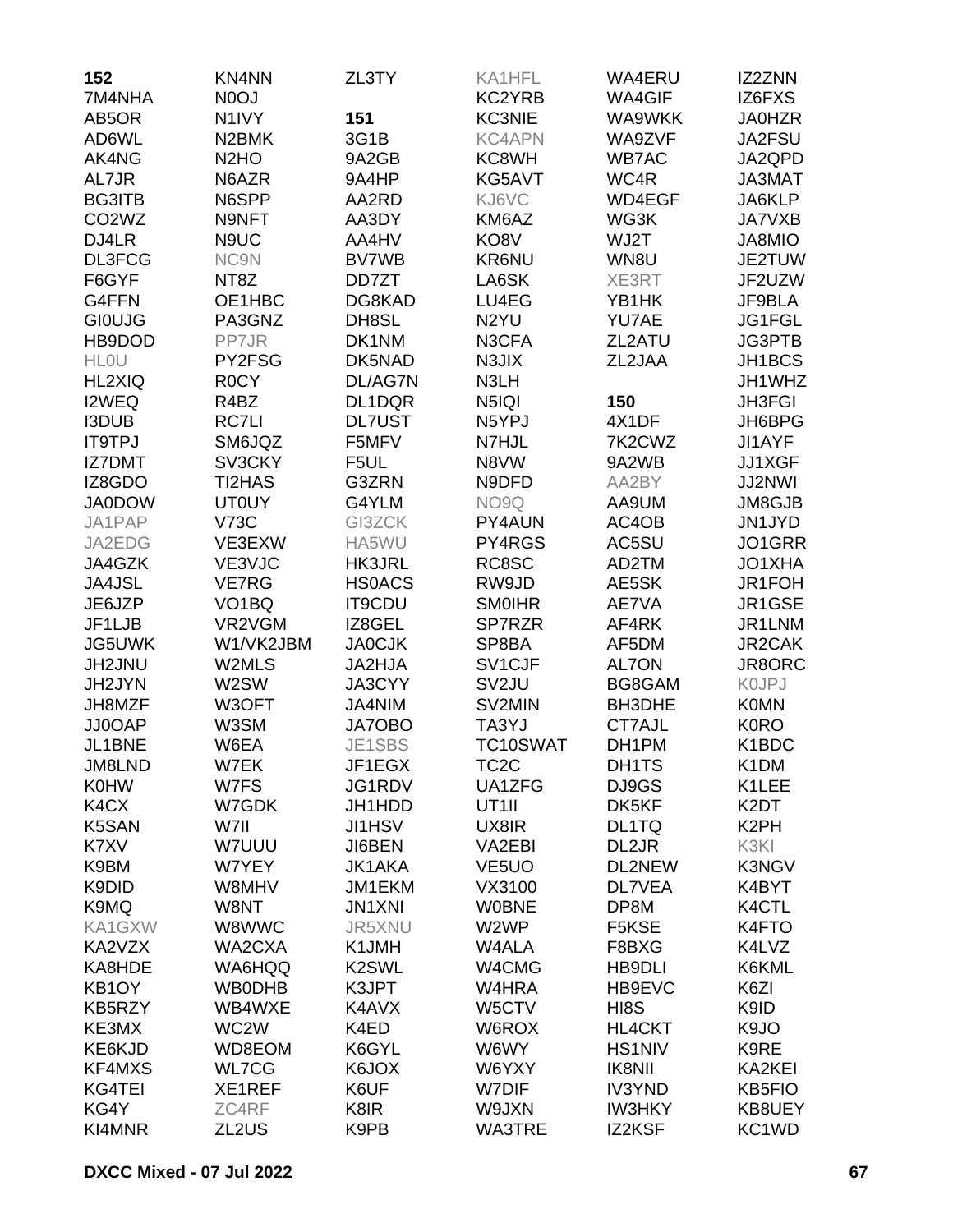| KC2OSR                        | RA3PPA             | WC7X               | NA <sub>2N</sub>              | KC9ELU             | F6CBL                          |
|-------------------------------|--------------------|--------------------|-------------------------------|--------------------|--------------------------------|
| KC2YRJ                        | <b>SMOJCA</b>      | WD6EIW             | NA3E                          | <b>KD0KZE</b>      | G3FNM                          |
| KC4BEM                        | SM6YEC             | WU6K               | NE <sub>4</sub> N             | KE1AK              | HB9GVJ                         |
| <b>KC9TC</b>                  | SM7JKY             | YO2MNU             | NJ3I                          | KM6CW              | HB9GZE                         |
| KD9AM                         | SP3BP              | ZS <sub>2</sub> CR | NZ <sub>5</sub> N             | KN6WV              | HI8SMX                         |
| <b>KE7TAC</b>                 | SV1MNE             |                    | OZ4LP                         | KU6R               | IK8JZO                         |
| KG6WU                         | SV1RZE             | 149                | PA1KO                         | KZ7O               | JF3VAX                         |
| KH6CS                         | T91ELD             | 9A1CFR             | PU2GTA                        | LZ1JP              | <b>JH7XRZ</b>                  |
|                               |                    | <b>AC0KK</b>       | RU7J                          | <b>N0BAV</b>       | JT1DA                          |
| KI <sub>5EI</sub>             | TG9CB              |                    |                               |                    |                                |
| KJ4OAS                        | UN8FM              | AE4EC              | RV3AMV                        | N <sub>2</sub> LK  | K1MDA                          |
| KK4BMB                        | UT7AW              | DD2MON             | <b>SM7DVF</b>                 | N <sub>2</sub> PN  | K3MAW                          |
| KM <sub>2</sub> T             | VA3DP              | DL1DAX             | TR8IG                         | N <sub>2</sub> VRA | K4KNO                          |
| KM4DR                         | VA3VU              | DL1YDD             | VE6BIR                        | N3RA               | KA1CH                          |
| KM4IYW                        | VA6AM              | F8BQQ              | W <sub>4</sub> TIJ            | N <sub>4</sub> SV  | KG6N                           |
| <b>KM6RR</b>                  | VE1CTW             | G1IOV              | W5EN                          | N8ZH               | <b>KL7NW</b>                   |
| KN4GB                         | VE1YY              | <b>HAONDT</b>      | W6ZS                          | NA9D               | <b>KNOW</b>                    |
| KO0D                          | VE <sub>2</sub> BK | HB9DTE             | W9LW                          | NS <sub>1</sub> H  | KU8T                           |
| <b>KU0G</b>                   | VE3CBK             | HL1/N8HI           | WA9RVM                        | OD <sub>5</sub> ZZ | LA2XNA                         |
| KV <sub>4</sub> QS            | VE3GT*             | <b>IW4AOT</b>      | WB2GJD                        | OK2CSU             | <b>MM0DGI</b>                  |
| <b>KW4PRO</b>                 | VE3JDF/W4          | IZ8MWG             | WB6UNG                        | OZ1ENH             | <b>NONHW</b>                   |
| KX4KU                         | VE3TG              | <b>JA0AMN</b>      | WK6I                          | PU8YPL             | N <sub>1</sub> C <sub>NG</sub> |
| KY7J                          | <b>VE7BST</b>      | JA1BF              | WM6Y                          | PV8AJ              | N4MB                           |
| LA7IM                         | VK4BRT             | JA1FY              | WN2DX                         | PV8BR              | N4MY                           |
| LU1AS                         | VU <sub>2</sub> XO | <b>JH0CCK</b>      | XE1VVD                        | PY5MJ              | N4YFV                          |
| <b>MODXA</b>                  | W1DOC              | <b>JK1LSE</b>      | YB1LZ                         | RL3AN              | N6HGK                          |
| <b>MONGN</b>                  | W1KV               | <b>JK1PEC</b>      | YT1AC                         | SP9BGS             | N7BU                           |
| <b>MM0RYP</b>                 | W <sub>1</sub> PL  | JP1KHY             |                               | TA3MHA             | N8CEP                          |
| N <sub>1</sub> FW             | W <sub>1</sub> TI  | JR1ZIY             | 148                           | UA2FF              | NF <sub>5</sub> Z              |
| N <sub>2</sub> Q <sub>R</sub> | W <sub>2</sub> CCW | K1KF               | 6M0HZ                         | VA3JFF             | NR <sub>1</sub> L              |
| N3DF                          | W3MLK              | K4DXT              | 9J2HN                         | VE3PSD             | NT3U                           |
| N <sub>3</sub> VO             | W4ANT              | K7EE               | AB4VV                         | <b>WOJAR</b>       | OE1MHL                         |
| N4MTW                         |                    |                    |                               |                    |                                |
|                               | W4ZUG              | K7QXG              | AI6LY                         | W2EBM              | OY3JE                          |
| N4UPX                         | W5BOL              | <b>K7TNJ</b>       | AJ4JJ                         | W4ELP              | UN6GVA                         |
| N <sub>5</sub> BR             | W5JX               | K8BHP              | AL7X                          | W4GAL              | <b>VU2UR</b>                   |
| N6ADO                         | W5NDK              | K8ZCT              | CM2RSV                        | W8ERM              | <b>W0BB</b>                    |
| N6XLE                         | W5RRP              | K9TVG              | EA4LU                         | W8GAZ              | <b>WOLEN</b>                   |
| N7IX                          | W5ST               | KC2GOW             | EA5X                          | W9TVX              | W1FXT                          |
| N7MGW                         | W5TV               | KC2YRC             | G6BFP                         | WB6ARK             | W3CRI                          |
| N7OTR                         | W6DAO              | KD3EX              | G7CNF                         | <b>WW0A</b>        | W3WTD                          |
| N7TWS                         | W7FEO              | KD8LU              | GJ4ICD                        | XE2YUL             | W4ZF                           |
| N8HM                          | W8FEM              | KE9DZ              | <b>IK3UVI</b>                 | YB1ME              | W5YH                           |
| N8JS                          | W9IFW              | KG0QG              | JF7QUE                        | ZF <sub>2RV</sub>  | W9KKN                          |
| N8KSG                         | WA1WK*             | <b>KN4PSS</b>      | JG1RWM                        |                    | WF8I                           |
| N8YN                          | <b>WA2DHG</b>      | KN6RO              | JG2CNZ                        | 147                | WO8USA                         |
| N9MT                          | <b>WA2ONG</b>      | KO4EA              | JM1MTE                        | 5Z4JD              | YB9UA                          |
| ND9X                          | WA2VUM             | LA5RBA             | K <sub>1</sub> JT             | 9A5YY              | YO3DLK                         |
| NX3Z                          | WA3PTF             | LA6WDA             | K <sub>2</sub> CDP            | AA7DO              | ZL2BMH                         |
| OE2WUM                        | WA5MS              | <b>M0GVZ</b>       | K <sub>2</sub> W <sub>X</sub> | AG7T               |                                |
| OE9CBV                        | WA8CXU             | N <sub>1</sub> GKX | K5WLQ                         | BA4RD              | 146                            |
| OH4NVX                        | <b>WB0U</b>        | N4VLH              | KB3CWQ                        | CY0/VA1AXC         | 4X4OQ                          |
| OZ1IKW                        | WB4JTT             | N4WV               | <b>KB5HPL</b>                 | DC <sub>2</sub> KN | 7K3TFX                         |
| PA1GYS                        | <b>WB4PHC</b>      | N <sub>5</sub> WJ  | KB6OQJ                        | EA1EH              | <b>AC0XY</b>                   |
| PI4FRG                        | WB5LBT             | N8DV               | KC1YR                         | EA8ZT              | AJ3M                           |
|                               |                    |                    |                               |                    |                                |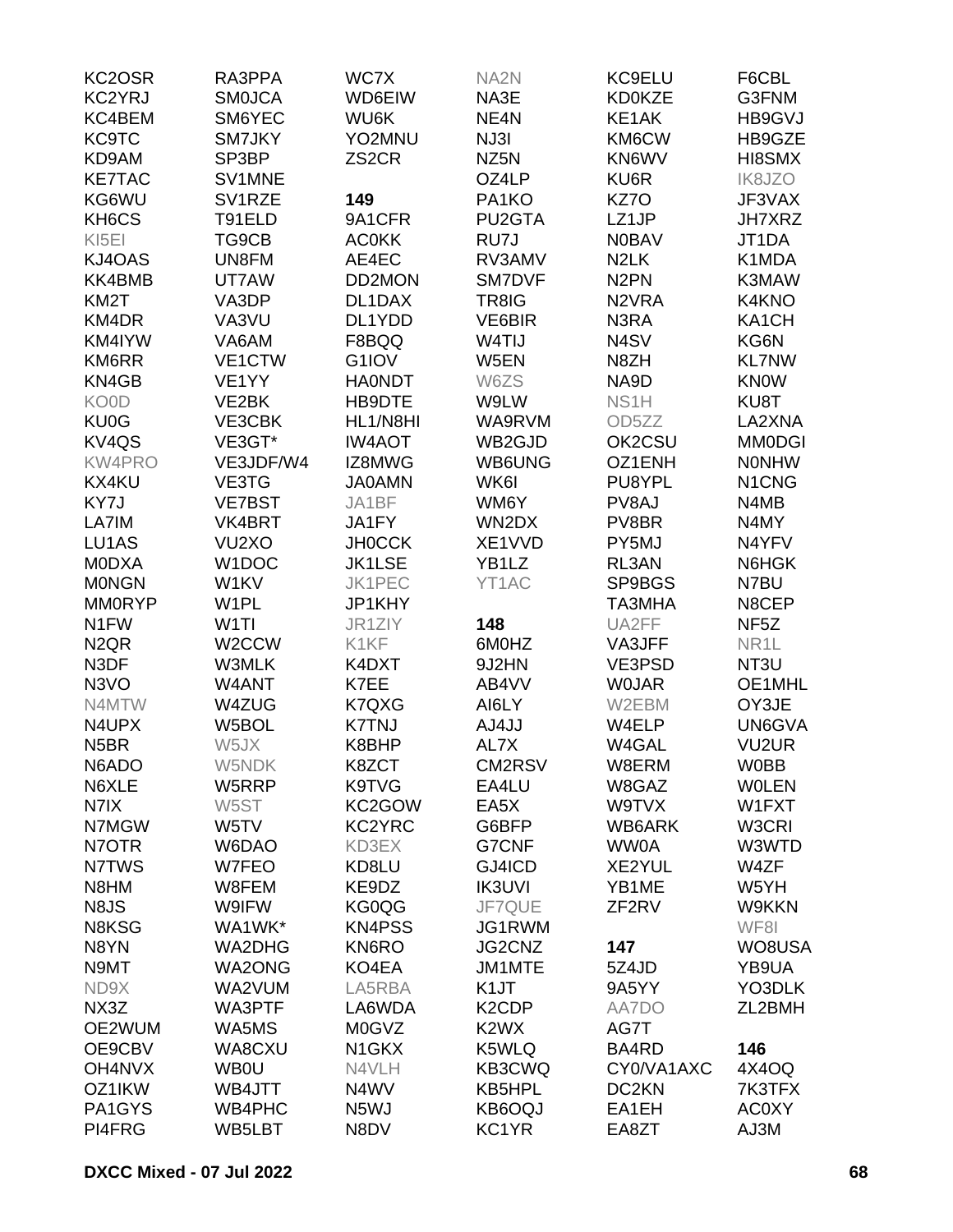| AL7MU              | W7ZY               | OE4KMU             | N8HTG              | K5DXX              | HL1AZH                          |
|--------------------|--------------------|--------------------|--------------------|--------------------|---------------------------------|
| CO8ZZ              | W9BM               | ON6LP              | NB <sub>0</sub>    | K7FB               | <b>I8EBB</b>                    |
| DK1EAW             | W9HLQ              | PA3EYC             | NF <sub>1</sub> R  | K9IMM              | <b>IN3TJK</b>                   |
| DK4AD              | WA5WA              | R <sub>1</sub> AI  | NJ8J               | KB2DJJ             | <b>IU3FBL</b>                   |
| DS2QJS             | <b>WB0LDJ</b>      | SM5BRK             | NU7E               | KB6IGK             | <b>IWODGJ</b>                   |
| EA3WX              | WB2TVS             | UA3IKI             | OE4NKB             | KC2FM              | <b>IW0ECV</b>                   |
|                    |                    |                    |                    |                    |                                 |
| EA4GHB             | WF3N               | W4DRK              | OE8MOS             | KF <sub>6</sub>    | JH2QMT                          |
| ES3VI              | YL3JI              | W5KB               | OH <sub>1</sub> TD | KK9O               | JM4VCB                          |
| F6JSZ              | YV4ABR             | WJ1R               | ON8MT              | KR <sub>2</sub> C  | JP7SZL                          |
| HB9POU             |                    | WX7P               | PA3AQL             | N4AB               | K1HK                            |
| JA3YQD             | 145                | YB3LZ              | PA3CSG             | N7AM               | K <sub>1</sub> L <sub>Z</sub>   |
| <b>JE5HTN</b>      | AB8M               | YU4XA              | RN1AR              | N9AAA              | K4FT                            |
| JG1GWL             | AD6HV              |                    | <b>S50E</b>        | N9EF               | K4KZE                           |
| JG1KYL             | AE4CR              | 144                | SM7GUY             | N9NUP              | <b>K400</b>                     |
| JM1WBB             | AI2I               | 6K5THV             | SP9IVD             | OD5/LA4GHA         | K5BQJ                           |
| <b>JS6PSH</b>      | DJ3XM              | AB9RY              | W1KX               | <b>ON7EE</b>       | K5HAT                           |
| K <sub>1</sub> CQ  | <b>DLONW</b>       | AF6GQ              | W1NXB              | PP8DA              | K5NE                            |
| K1DFT              | DL1DWI             | AF6HC              | W1UOY              | PY2YZ              | K5RAV                           |
| K4AZV              | EL2BG              | DJ4CF              | W2WCE              | S9SS               | K6JS                            |
| K4EZS              | <b>GODHZ</b>       | EA4GA              | W4CWL              | SP5XOV             | K9MOT                           |
| K4MU               | G4HCC              | EA6MS              | W6SDM              | SV1EEM             | KA8TBW                          |
| K5JU               | GW4HDR             | EI4GD              | W6WTJ              | <b>VE7CXN</b>      | KA9NFE                          |
| K7OVW              | <b>HL0ZX</b>       | F1OBJ              | W8BAR              | VK2BNG             | KB3MP                           |
| KB4EE              | HL2DNU             | F8BKD              | W9AEK              | W1RHQ              | KB9YGD                          |
| <b>KB7NJV</b>      | <b>IU5KZG</b>      | HL3EGR             | WA3MVQ             | W2AVA              | KC5CMX                          |
| KD2HRD             | JA1QDB             | <b>IQ0PG</b>       | WB9OVV             | W4TMR*             | <b>KE0CP</b>                    |
|                    |                    |                    |                    |                    |                                 |
| <b>KF7CG</b>       | JA3VOV             | IT9ZYT             | WR <sub>50</sub>   | W5LD               | KI4FW                           |
| KF8MY              | JH8XVH             | IV3GHI             | ZL1ANF             | W5YCX              | KK4E                            |
| KJ4ZM              | JL4LWL             | IZ8LJZ             | ZP5FAF             | WA4BRX             | KM4FTK                          |
| KM6JD              | K <sub>1</sub> STB | <b>JA1YAX</b>      |                    | WW6G               | KN8S                            |
| KQ4VT              | K3IO               | JA3ARP             | 143                | XE2YWB             | N <sub>1</sub> IV               |
| LU8DK              | K4YYM              | JA3DAZ             | 3DA0TM             | ZL4FZ              | N <sub>2</sub> B <sub>D</sub> C |
| N <sub>2</sub> FT  | K9BIZ              | JH1LYO             | 7L1TTH             |                    | N5IVZ                           |
| N2NMT              | KA5OUN             | <b>JK1PCK</b>      | 7N3KFQ             | 142                | N6DBF                           |
| N3FHW              | <b>KC0INP</b>      | <b>K0HOA</b>       | 9A5VS              | 9A2TX              | N6KI                            |
| N7KFL              | KC2ZVM             | K <sub>2</sub> ADA | AB1NE              | 9X5AA              | N8AJN                           |
| N9BUB              | KD4JO              | K4VD               | DF0AD              | AB2DE              | N9CPW                           |
| NC4WS              | KE0QPG             | K5OOL              | DH9DX              | AC7GL              | N9RU                            |
| NN4J               | KE8PX              | K7EK               | DL8HCY             | AE4S               | N9YKE                           |
| OE1ZNC             | KI4A               | <b>K7EUG</b>       | EA3TA              | AK2S               | NT <sub>3</sub> S               |
| PY7BC              | KI4KWR             | K9RU               | EB8AIU             | <b>BD7IBN</b>      | NX9G                            |
| SQ5WWK             | KJ7KOJ             | <b>KA2IRQ</b>      | <b>IZ7DJS</b>      | <b>BD8NBG</b>      | PR7BCP                          |
| VE1BQU             | KN4WOJ             | KA3EAJ             | JA1DOQ             | CT1DYH             | <b>S57F</b>                     |
| VE <sub>2</sub> PI | KX5U               | <b>KB1GKN</b>      | JA1HTR             | CT8/K0RUI          | SA5CDO                          |
| <b>VE7GEL</b>      | LA6OK              | KC4IK              | JA3CHQ             | DJ6YL              | SQ6RGK                          |
| VE7IO              | LX2KD              | KD4MM              | JE8TTS             | DJ7LH              | SV2HNC                          |
| VK2AMT             | <b>MOCNP</b>       | KF9PY              | JR6AZ              | DL5DBY             | W1DY                            |
| <b>WOTUP</b>       | <b>MOCQS</b>       | KN4VV              | K1MWF              | DS3BBC             | W2CSA                           |
|                    |                    |                    | K1VMT              | EA1EWC             |                                 |
| W3JJL              | N <sub>1</sub> DA  | KO4OL              |                    |                    | W4OXB                           |
| W3QU               | N <sub>1</sub> JY  | KP4MS              | K <sub>2</sub> TF  | ER <sub>1</sub> VS | W6FY                            |
| W3SOX              | N3DQU              | LU2MCX             | K3AXB              | <b>HB9TRQ</b>      | W8JJ                            |
| W4GTM              | N5CRC              | N <sub>2QQF</sub>  | K3UZ               | HI8K               | <b>WA0TXT</b>                   |
| W4TVQ              | N6ERD              | N <sub>5</sub> EP  | K4BRU              | <b>HK5FCI</b>      | WB2YIP                          |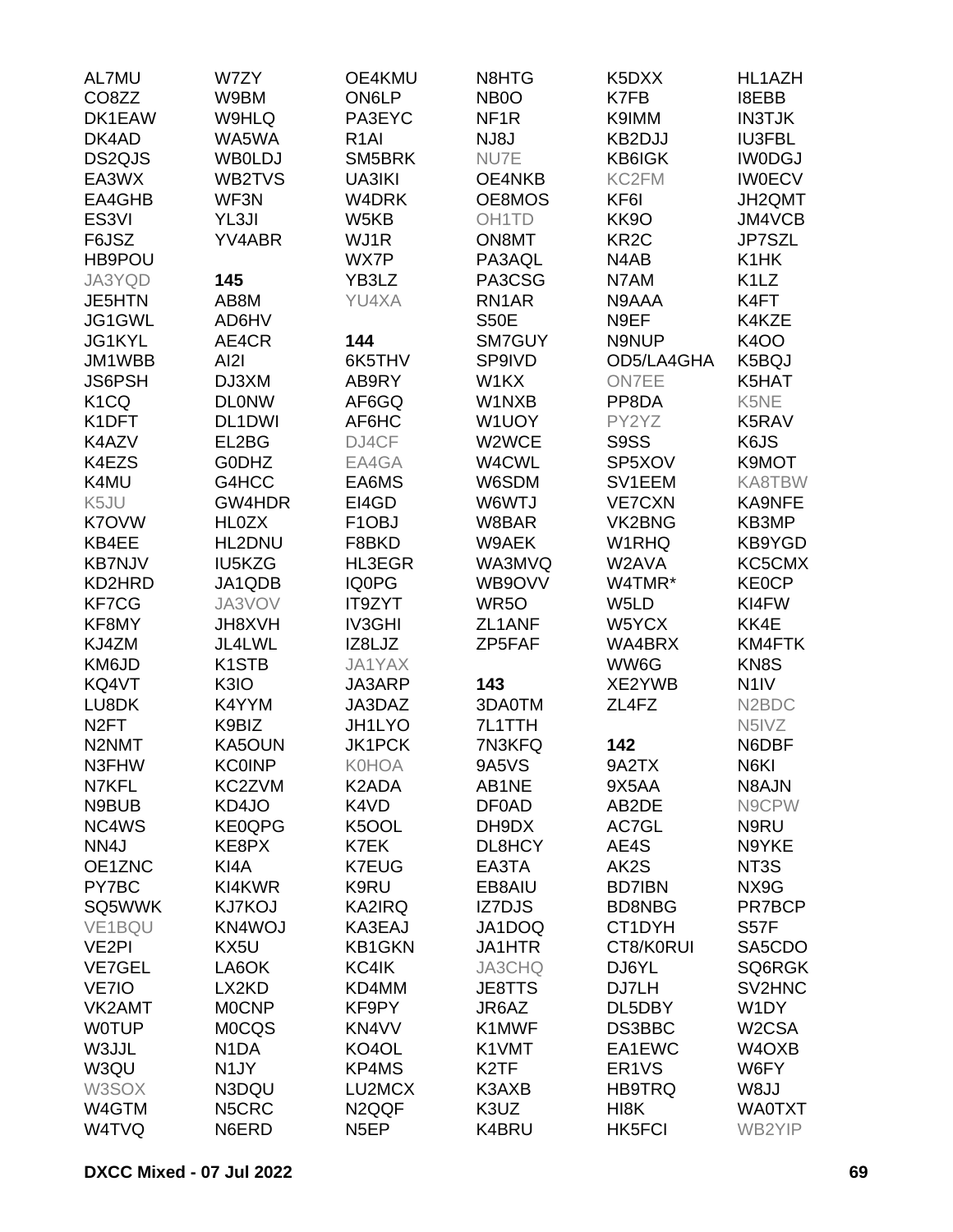| WB8HWO                        | WV9L               | LA9KY              | DK2BK                          | 138                             | VA2TY         |
|-------------------------------|--------------------|--------------------|--------------------------------|---------------------------------|---------------|
| WC7WB                         | XE1TD              | N <sub>1</sub> FUS | EW4R                           | 7K1VKU                          | VE2NY         |
| WW5AA                         | <b>YC9MKF</b>      | N <sub>2</sub> CK  | F6BIP                          | <b>AA0TT</b>                    | VE7RE         |
| Z24EA                         | ZL1ACZ             | N <sub>2</sub> SAB | <b>I4JUQ</b>                   | AC4UR                           | VK2IS         |
|                               |                    | N4WBJ              | <b>IK0SDQ</b>                  | BV2LA                           | VK6HZ         |
| 141                           | 140                | N5YJZ              | JA1UPA                         | DL3NCW                          | VK8JM         |
|                               |                    |                    |                                |                                 |               |
| 2E1AYS                        | 5T <sub>2</sub> AI | N6WLF              | JE7DMH                         | DM4EZ                           | W1BBQ         |
| AA2TH                         | 7L1UVF             | N9JKF              | JG2GSY                         | ER <sub>5</sub> LL              | W4DNZ         |
| AB9A                          | 9K2QA              | NK <sub>5</sub> G  | <b>JG7DIJ</b>                  | EW2NN                           | W4LB          |
| BV6CC                         | 9M2CNC             | NN4U               | JJ2NMS                         | F1URL                           | W5MSR         |
| DO6LE                         | AB4IO              | NS <sub>2R</sub>   | JK6HCZ                         | F4WCM                           | W6IW          |
| EA4EDI                        | AK2U               | OE2CZN             | JP1AVZ                         | HK5NLJ/3                        | W8GWS         |
| EA4EJN                        | CO8RH              | OE5OBM             | JR2YIH                         | <b>IK2CNC</b>                   | W8ISG         |
| EA6/W3DM                      | <b>DL6NAV</b>      | PR8MET             | <b>K0AYO</b>                   | <b>IWOFGX</b>                   | <b>WA7ELK</b> |
| EA8IK                         | DL6ZAZ             | RU9W               | K2IBH                          | JA9QOY                          | <b>WA9EIC</b> |
| EI2HIB                        | F8RR               | <b>SK0BU</b>       | K3CB                           | JG1LZP                          | WB5SHV        |
| <b>GOEML</b>                  | G3RWF              | VE2OCH             | K4SH                           | JG5VFK                          | WB8NUT        |
| <b>HB9FMJ</b>                 | G5CTB              | VE3YTZ             | K7TU                           | <b>JH1XJQ</b>                   | XE1/AA0AA     |
| HK6W                          | <b>GIONWG</b>      | VE6RRD             | K9ZJ                           | <b>JH3TCC</b>                   |               |
| <b>IV3BXV</b>                 | <b>I1SCL</b>       | VK4LW              | KA2TGQ                         | JI8FUT                          | 137           |
| <b>IW6CAE</b>                 | IZ2XMK             | <b>WOEAR</b>       | KA5ETS                         | <b>JS2PKR</b>                   | AA4NO         |
| IZ8GEX                        | <b>JA0DBS</b>      | <b>WONZG</b>       | <b>KB1UIF</b>                  | <b>KOLDS</b>                    | AA8DV         |
| JA1DZZ                        | JA1DBG             | W1FOX              | KB8RY                          | K <sub>1</sub> N <sub>Z</sub>   | AB8RL         |
| JE3SUZ                        | JA3DX              | W3ADO              | <b>KE0ME</b>                   | K4QO                            | BD4CQ         |
| <b>JM1PTA</b>                 | JA3QG              | W4BUR              | KE8NOA                         | K8AF                            | BD4UJ         |
| JP3OPW                        | <b>JA6JIG</b>      | W6ESL              | KJ0G                           | K8CYV                           | DK5MR         |
|                               |                    |                    | KZ9P                           |                                 |               |
| K5BTV                         | <b>JE2CPI</b>      | W6XM               |                                | KA2ZNV                          | DL1NGL        |
| K6EV                          | <b>JH0MVU</b>      | W8EDU              | LA6VJ                          | KC8LTL                          | EA3GLB        |
| K7JLF                         | JM2LOF             | W8KRZ              | N <sub>2FJL</sub>              | KE3QZ                           | EA5EFU        |
| KB3P                          | <b>JN3TSY</b>      | WA6HHQ             | N <sub>2</sub> M <sub>AD</sub> | KJ4TZ                           | EA5GXE        |
| KB5IAV                        | JR1WJM             | <b>WA7DUH</b>      | N8ARA                          | KK4OA                           | EC3CVA        |
| KD4YDD                        | JR9RKU             | WZ6G               | N9AEP                          | KO6EC                           | F5GGL         |
| KH6/NA2U                      | <b>KOIDX</b>       | YE <sub>2</sub> C  | NF <sub>5</sub> KF             | KQ6NS                           | G4CFW         |
| N <sub>1</sub> AO             | K <sub>2</sub> GLP | YO2MAX             | RM3A                           | KY4L                            | HB9MZI        |
| N <sub>2</sub> EIK            | K4OAQ              | YO3GD              | SM5COD                         | LA3CM                           | HK3IKP        |
| N <sub>5</sub> D <sub>X</sub> | K4TAX              | YV4FJJ             | SV <sub>1</sub> DPJ            | <b>NOEYE</b>                    | HL1PET        |
| NA3A                          | K4ZDT              | YV5GJC             | SV1FJF                         | N <sub>2</sub> KI <sub>C</sub>  | IH9GPI        |
| NG <sub>11</sub>              | K8BHU              | ZR <sub>2</sub> A  | SV2KBB                         | N <sub>2</sub> LDU              | <b>IS0FDW</b> |
| NP4H                          | K8NU               | ZS3SH              | VE2EB                          | N <sub>5</sub> EE               | <b>IT9JCA</b> |
| PP7ZZ                         | K8WV               |                    | VE6TA                          | N <sub>5</sub> K <sub>X</sub> S | <b>IW1GEU</b> |
| SM6DID                        | <b>KC9ARN</b>      | 139                | VE7FO                          | N5LVR                           | IZ3ETC        |
| SV3ICL                        | KC9LFD             | 4I1AWM             | VR2UNG                         | N6DSC                           | <b>IZ7ANJ</b> |
| UZ5DZ                         | KD7F               | 6K2EJJ             | <b>WOJPL</b>                   | N6HI                            | <b>IZ7YPK</b> |
| V51B1                         | <b>KE4UNA</b>      | 7K3CZU             | W1RDQ                          | N9ADG                           | JA3EOG        |
| VA3DEF                        | KG5EIU             | 9L1YXJ             | W4KKX                          | NJ2X                            | JE1UFF        |
| W1HZ                          | <b>KH7R</b>        | AA1XO              | W <sub>5</sub> CS              | NT <sub>2</sub> F               | JF1MAD        |
| W9CYA                         | KK8K               | AB6MB              | WA4MFK                         | OK1VP                           | JF1SPT        |
| W9FGH                         | KL7U               | <b>BD7BW</b>       | WA8KOO                         | ON4RBO                          | JH6EYL        |
| WA2DGD                        | KM4RK              | C6ARW              | WW4CP                          | OZ2BX                           | <b>JI4WHS</b> |
| WA6NKM                        | KS9A               | CT7AKW             | WZ4Z                           | OZ7MHZ                          | <b>JJ1TJD</b> |
|                               |                    |                    |                                |                                 |               |
| <b>WB0QLU</b>                 | KV5WS              | CX2AQ              | XV9TH                          | PA <sub>1</sub> CA              | JR6KQP        |
| WD6CHW                        | KX4AA              | DD2WW              | YB9DE                          | R <sub>1</sub> CF               | K1HG          |
| <b>WM0L</b>                   | LA1DGA             | DK1TW              | ZL2RX                          | UA9OG                           | K2GLW         |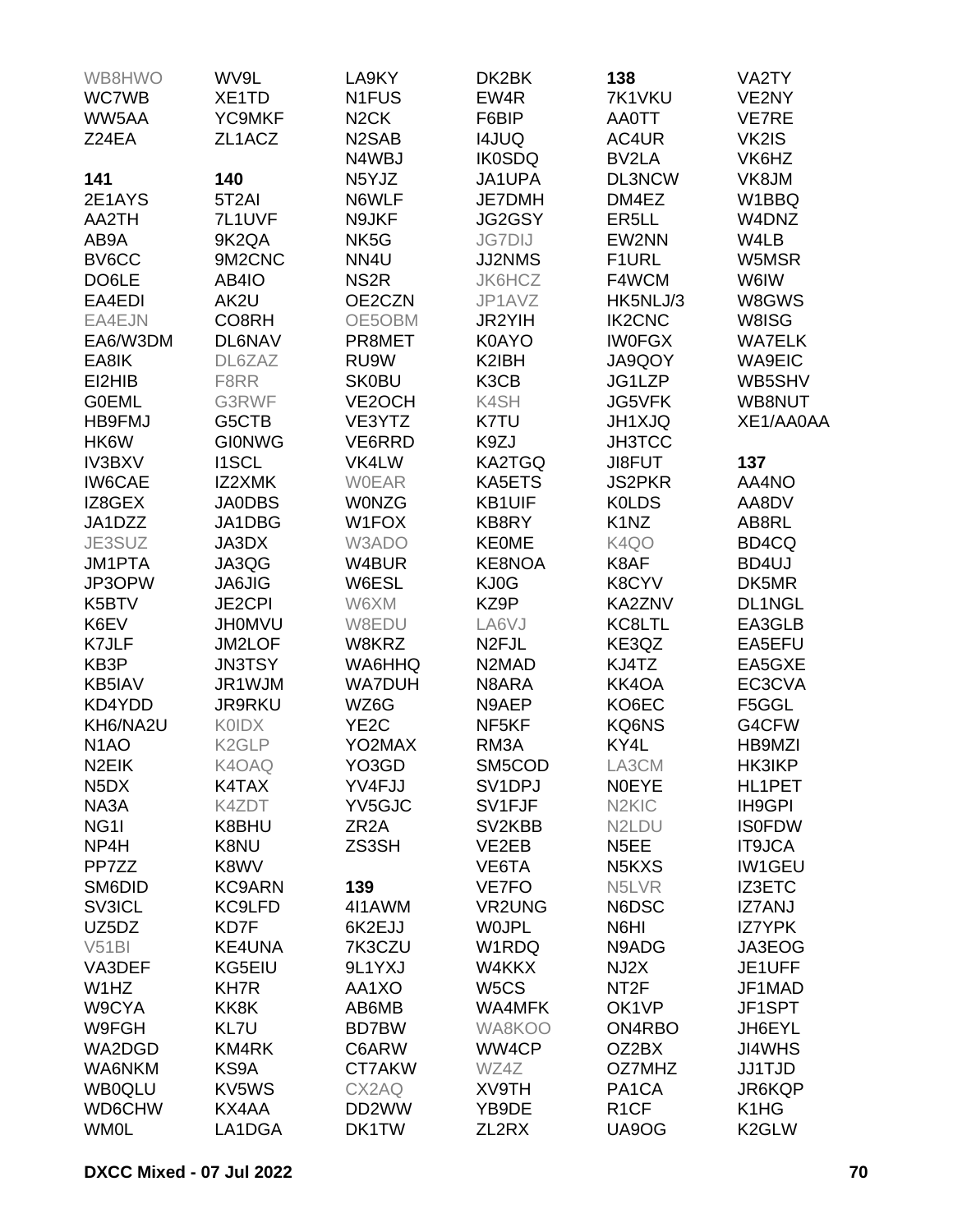| K4AVL                         | <b>GM0UDL</b>      | UT4IS              | <b>KE7BMG</b>                  | AB8KT                          | <b>VA7TF</b>       |
|-------------------------------|--------------------|--------------------|--------------------------------|--------------------------------|--------------------|
| K4UWC                         | HB9TUZ             | VE <sub>2</sub> GT | KN4UG                          | <b>AD7XI</b>                   | W1DEA              |
| K7SC                          | <b>IK5VLS</b>      | VE3ORY             | KO8S                           | AF7EL                          | W1SGC              |
| <b>KE4BCN</b>                 | <b>IK8NIH</b>      | VE6LL              | KQ9H                           | AK4PR                          | W2IQE              |
| <b>KF0VU</b>                  | <b>IW8AWZ</b>      | VE6TN              | KV3U                           | DF8DU                          | W4KTR              |
| KG8GW                         | <b>JA7TYW</b>      | <b>W0GUY</b>       | KY4DX                          | EI9KF                          | W6SX               |
| KJ7G                          | JE3UHV             | W <sub>1</sub> SD  | <b>MIOAHH</b>                  | <b>GOLGJ</b>                   | W9AKS              |
| KR4PB                         | JE8VZK             | W2DMU              | N <sub>1</sub> TCH             | <b>GORIF</b>                   | <b>WAOLJM</b>      |
| KT7DX                         | JH1QAE             | W4EAB              | N <sub>2</sub> SU <sub>B</sub> | G4KIU                          | WA1CCQ             |
| M0XIG                         | <b>JJ1HHJ</b>      | W4JOB              | N3QVB                          | HL5BHH                         | WA2JBD             |
| N <sub>2</sub> XW             | JL2VLG             | W7RGL              | N4JJS                          | HR2DX                          | WD4MXW             |
| N <sub>4</sub> OK             | <b>JN1SPR</b>      | WA4ASJ             | N4MTT                          | <b>HS8KAY</b>                  | WQ9N               |
| N <sub>5</sub> X <sub>D</sub> | JR2WBT             | WA6ES              | N7LSZ                          | <b>IK2IGQ</b>                  | XE1NK              |
| N8OYY                         | <b>K0MBC</b>       | WA8YPY             | N9AJ                           | IK5PWB                         | YB1VHC             |
| N9BLM                         | K <sub>1</sub> MK  | <b>WD0GTY</b>      | NA5TR                          | <b>JA4TUJ</b>                  | <b>YC0RI</b>       |
| N9JRT                         | K4ELO              | XX9AW              | NJ8G                           | <b>JG1OIY</b>                  | ZS <sub>1</sub> ZC |
| NP4BM                         |                    |                    |                                |                                |                    |
|                               | K4KW               |                    | NR7T                           | JL3WSL                         |                    |
| OE9HGV                        | K4WPC              | 135                | <b>NZ11</b>                    | JN3VQM                         | 133                |
| OH3PY                         | K8AA               | 4I1EBC             | OH3RS                          | <b>JS3LSQ</b>                  | 7N1WLU             |
| OK2AN                         | KA0GOA             | 9L1PG              | PT8DX                          | K1FQL                          | AA9HQ              |
| R7TG                          | KA2AAM             | AA2MU              | RV3BD                          | K <sub>1</sub> VOI             | AB6XR              |
| SM5COP                        | KB9MU              | AA3MD              | RZ3DVP                         | K4OVV                          | AF5J               |
| SV3SFK                        | <b>KC9IKB</b>      | AA5KD              | SM2GSR                         | K4RSA                          | AF6AV              |
| VE3GSI                        | KE6P               | AB5SG              | SV1DAR                         | K5WI*                          | CE4NV              |
| <b>VE3KKQ</b>                 | <b>KE7DX</b>       | AE3E               | UT9UZ                          | K6DNW                          | DG2DAA             |
| VK2KDP                        | KH6SAT             | <b>BA1SN</b>       | VA <sub>5</sub> RI             | K6JFT                          | DK5CM              |
| W5AFY                         | KK5IB              | CO <sub>2</sub> TK | VE3XKZ                         | K9ANF                          | DL2RC              |
| W5VE                          | KK5II              | <b>DLOKH</b>       | VK2BGL                         | K9IC                           | DL3HP              |
| W7TVC                         | KR6D               | <b>DL1SKK</b>      | VK2DFL                         | KA3C                           | DL5QS              |
| W8KSC                         | KX1A               | E21SNN             | <b>WOTML</b>                   | KE <sub>5</sub> DL             | F8AKR              |
| <b>WAOCIE</b>                 | KX8Z               | EA3CYM             | W1LGU                          | <b>KK7UV</b>                   | G4WWG              |
| WA3KNN                        | KY4F               | EI9CF              | W4KLY                          | <b>KL7QW</b>                   | G4ZUL              |
| WA3UJE                        | LA4NL              | G3KOX              | W5FMZ                          | KN4VL                          | HB9GVX             |
| WA6LD                         | LU4HK              | G3NOM              | W6TRI                          | KY5T                           | <b>HB9TIA</b>      |
| WT6G                          | M1BJR              | <b>GMOWRR</b>      | W6WTI                          | <b>NOUK</b>                    | HB9VID             |
| WV9Y                          | <b>NOCZX</b>       | <b>GM3TAL</b>      | W7CWD                          | N <sub>2</sub> GDU             | HB9WDF             |
| YB8TK                         | <b>NOEID</b>       | HB9FXY             | W8EE                           | N <sub>2</sub> G <sub>VB</sub> | HI8LAM             |
| YV1/W5ALT                     | N1PSX              | <b>IK1JTQ</b>      | W8EO                           | N <sub>2</sub> LMM             | HL5JCB             |
|                               | N <sub>2</sub> BEE | <b>IW3RSW</b>      | W8RN                           | N3ADF                          | HM1AJ              |
| 136                           | N5RLJ              | IZ3EOU             | WA4FXX                         | N3XL                           | HS5ZLD             |
| 3Z6AEF                        | N8LR               | JA4EYJ             | WB2JLR                         | N8TUT                          | <b>IK8NSI</b>      |
| 4E1A                          | N9PWM              | JA5GOJ             | WD8OSS                         | N9SJ                           | IZ2ABZ             |
| 7L3KMH                        | NB4E               | JG1RYQ             | WE4J                           | NJ9R                           | JA1SKG             |
| 7Z1TT                         | NY3Z               | <b>JH0QYS</b>      | WG7I                           | NO <sub>9</sub> Y              | JE3KGT             |
| 9M2MT                         | OA4TT              | JH3DOO             | <b>YO7LKW</b>                  | OE1ILW                         | <b>JS1IGV</b>      |
| AB1JB                         | <b>OH0BT</b>       | JJ2PDR             | YO9CEB                         | OE1KM                          | K0OOK              |
| AD6D                          | OH4KRN             | JR1POK             |                                | ON4IVU                         | K1KAV              |
| AE6OU                         | ON <sub>5</sub> AI | K0PU               | 134                            | PU2WSQ                         | K3GBB              |
| DL4LGV                        | OZ1GEJ             | K1VWJ              | 9A1CZZ                         | SM2ELN                         | K5AK               |
| DL5ZN                         | <b>PD0MBZ</b>      | K3NX               | AA3YE                          | SV <sub>1</sub> AHV            | K6NT               |
| F6FDR                         | PY3KN              | K7HI               | AA5DE                          | TG9EO                          | <b>K7EMI</b>       |
| G4NDM                         | SV8CKJ             | K8DIL              | AA5VC                          | UR6LEY                         | K8YN               |
| GI4MWA                        | T77WI              | KC1OC              | AA9QD                          | <b>V85TX</b>                   | KA1BSZ             |
|                               |                    |                    |                                |                                |                    |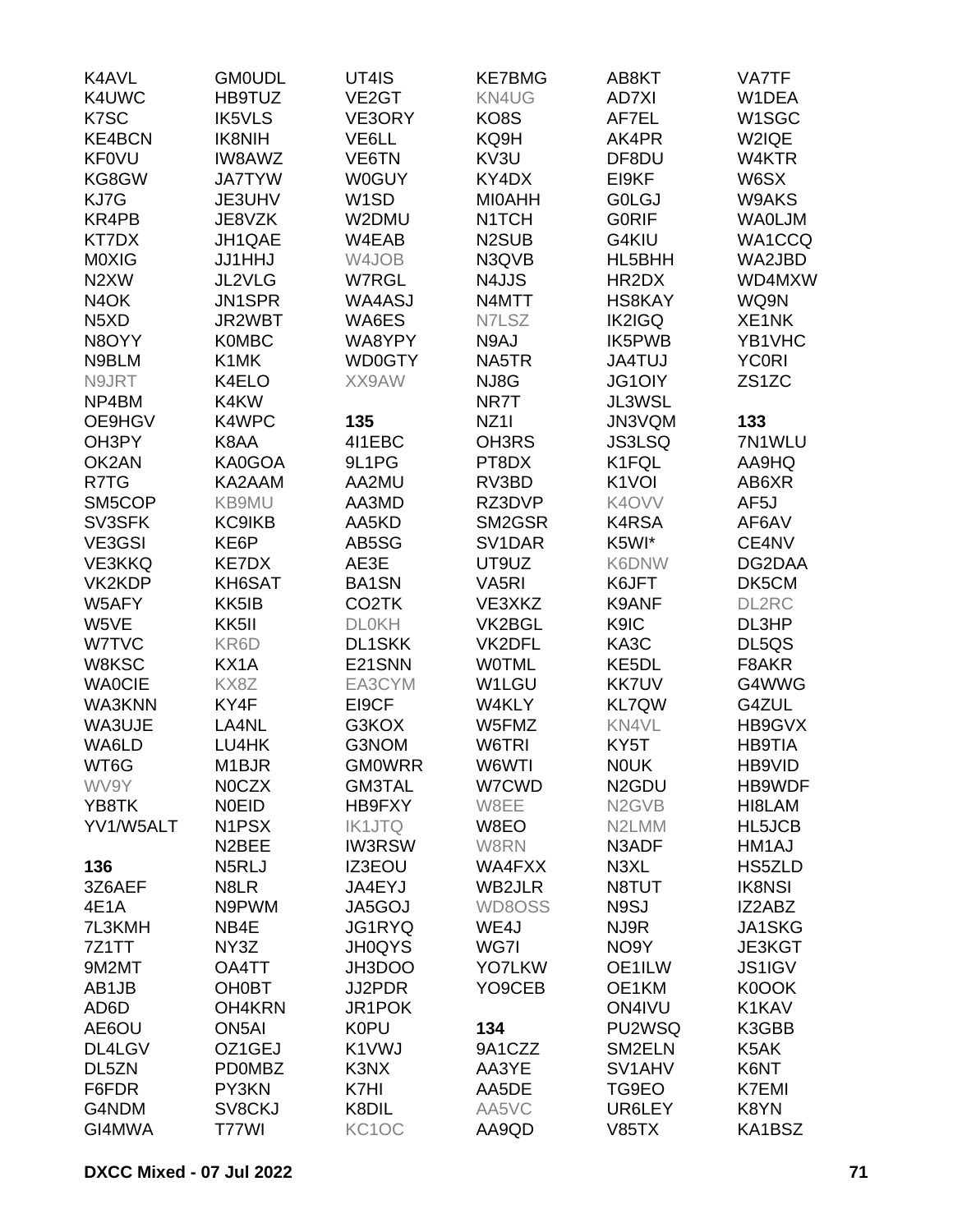| KA8OAT             | BA4WR                          | PV8CQ             | K <sub>1</sub> GB             | XE1GSQ                         | NQ5X                |
|--------------------|--------------------------------|-------------------|-------------------------------|--------------------------------|---------------------|
| KC3OPI             | CM8DC                          | SM3PGN            | K1JAZ                         | YB8ROP                         | NX7F                |
| KD3PC              | CO <sub>5</sub> D <sub>D</sub> | SN <sub>6</sub> P | K1MLP                         | YO3HEX                         | OH6AK               |
| KJ4HQ              | DC9ZP                          | UA0QBO            | K3BVU                         | YV4AB                          | <b>PD0WAG</b>       |
| KN <sub>1</sub> W  | <b>DH0IAV</b>                  | <b>VP8SSI</b>     | K4SN                          | YV4ALP                         | PI4Z                |
| KT <sub>1</sub>    | DX3H                           | W3WC              | K5HV                          |                                | PJ4/DL6KR           |
| KT3A               | F6DRQ                          | W5UR              | K5SEU                         | 130                            | PU5SVE              |
| KW1HF              | <b>GOHEU</b>                   | W8DSN             | K6IT                          | AA1CT                          | PY2EMI              |
| LA1HL              | G3VCN                          | W8TFI             | K7BX                          | AC6CD                          | R <sub>9</sub> CC   |
| LZ2AY              | G4FCI                          | W9HJ              | <b>K7HBN</b>                  | AE2AA                          | SP9DTE              |
| <b>MI0HWG</b>      | GD3IBQ                         | WA3QED            | K8JHD                         | AE7DW                          | SV <sub>1IYL</sub>  |
| N <sub>2</sub> RL  | HB9AJ                          | <b>WA7HN</b>      | K8WFL                         | AI6KG                          | TI2JCY              |
|                    |                                |                   |                               |                                |                     |
| N <sub>2</sub> RRA | <b>IZ4MAO</b>                  | <b>WB7DJR</b>     | KA1G                          | <b>BG5CNL</b>                  | <b>UF2F/1</b>       |
| N7SJ               | JH1JMF                         | WD9EWK            | KB3IN                         | DJ5RE                          | US5CX               |
| <b>NJ4O</b>        | JH6ZHV                         | XE1AQX            | KD7MW                         | DL2DT                          | UT1KY               |
| NR3N               | JR2FJC                         | YO3GA             | KE8DI                         | DO5NU                          | VA3TPV              |
| OZ3RIN             | <b>JR6RNS</b>                  | ZL2UN             | KG6AQI                        | DS4GEX                         | VE <sub>2</sub> GHI |
| PT2ZBS             | <b>K0CW</b>                    |                   | KH6KG/W5                      | EA3CFV                         | VE3MDX              |
| PY2EBD             | <b>K0SDW</b>                   | 131               | KM6LBW                        | EA5DZI                         | <b>WOALA</b>        |
| SQ8KFM             | K3UK                           | 7Z1AL             | LU8VLE                        | EA7NL                          | W0KE*               |
| <b>SV0EK</b>       | K4AOM                          | 9A1UN             | N <sub>2</sub> KJM            | <b>HA0BR</b>                   | <b>WOWQ</b>         |
| UA3LMR             | K4FP                           | A65EE             | N4FAC                         | HA5AGP                         | W1HMM               |
| <b>VE7SAG</b>      | K4MWK                          | AA6UJ             | N <sub>4</sub> O <sub>D</sub> | <b>HB9FSE</b>                  | W2AAB               |
| W <sub>1</sub> OHM | K9GB                           | AB8YZ             | N7CR                          | <b>HLOCBD</b>                  | W3RZ                |
| W2HRO              | KA3DRR                         | AG4K              | N8MRB                         | HL4LT                          | W4WRS               |
| W <sub>4</sub> DIA | KA3WED                         | BA3CE             | <b>OH7MQF</b>                 | <b>IK2UUP</b>                  | W7FCB               |
| W4PJ               | <b>KB2MN</b>                   | C6AGS             | <b>ON4KGL</b>                 | IV3WZG                         | W9NJY               |
| W4RJF              | KB4LW                          | DK3ZL             | OZ7AAM                        | JA1KPA                         | WA2TMF              |
| W5BU               | <b>KB9ABI</b>                  | DL2PZ             | PY7YL                         | JA1PTO                         | WA3RWP              |
| W5RJ               | KD8YGW                         | DL4IAL            | RK6DU                         | JA1XLB                         | <b>WA7TOF</b>       |
| W5XB               | <b>KE7ZK</b>                   | <b>DS1AFL</b>     | SM6PVB                        | JA2KCY                         | <b>WA9ALS</b>       |
| <b>W6NWF</b>       | KJ1J                           | EA7CZE            | SV <sub>1</sub> GE            | JA2OCU                         | WB2FCL              |
| W9QL               | KK6WT                          | FE1LET            | VE3WZ                         | JE1EMU                         | WB6ARO              |
| WA2KBZ             | KN8KAZ                         | <b>G0GLH</b>      | VE7GTC                        | JQ1OLT                         | WB7JEP              |
| <b>WB0WRL</b>      | KV <sub>2</sub> C              | GI3HNM            | VK3YR                         | K3CR                           | WD8PBF              |
| WB4KDI             | LA3OCT                         | GM4ZJI            | <b>WODR</b>                   | K <sub>4</sub> DL              | WE3G                |
| WB4KSP             | <b>NONM</b>                    | <b>HB9FIL</b>     | W <sub>1</sub> IJ             | K5PAX                          | WJ1U                |
| WB4QNX             | N <sub>1</sub> BRL             | <b>HB9MHR</b>     | W <sub>2</sub> GM             | KA1UQU                         | WN5G                |
| WD1K               | N1ZTB                          | HC8GR             | W5ESE                         | KA3VXL                         | <b>WT0Y</b>         |
|                    |                                |                   |                               |                                |                     |
| YS1MS              | N <sub>2</sub> LVI             | HL4CEL            | W6ACU                         | KF6XE                          | XE2ML               |
|                    | N <sub>2</sub> NO              | HS8JYX            | W6APH                         | KF8WQ                          | XE <sub>2</sub> O   |
| 132                | N4HOS                          | <b>IK3BSM</b>     | W7SXM                         | KG5S                           |                     |
| 4X1RE              | N4MF                           | IK8TPE            | W8EU                          | KI <sub>8</sub> C              | 129                 |
| 4Z5BR              | N6IV                           | <b>IW7DKS</b>     | W8QP                          | KP4/W2PK                       | 7M4HIC              |
| 7N4GIB             | N8LRS                          | <b>IW8EDA</b>     | WA1FFL                        | LA8KV                          | 8P6AZ               |
| A41MK              | N8OGI                          | IZ1UKX            | WA5AFD                        | LU4DCW                         | 9A5VV               |
| AB8CC              | <b>NI9O</b>                    | JA5CVG            | WB4HXE                        | LZ4WX                          | AA4BD               |
| AC4UB              | NL7OH                          | JE4IVN            | WB6OVH                        | N <sub>1</sub> ITT             | <b>BD4GNV</b>       |
| AD4V               | OH <sub>2</sub> LD             | JE6HID            | WB9RAS                        | N <sub>2</sub> B <sub>ZD</sub> | DF8TS               |
| AE1C               | OK1DFC                         | JH2BTM            | WB9YPD                        | N <sub>2</sub> LH              | DJ4LH               |
| AE5FM              | OK1NZJ                         | JI1DLZ            | WG4R                          | N <sub>3</sub> QO              | DK1HH               |
| AG5ND              | OZ2ECS                         | <b>JJ8RUN</b>     | WR9J                          | N4XRH                          | DK1MCS              |
| AI9T               | PJ2/K8ND                       | K0JUZ             | WV5Y                          | NO <sub>6</sub> X              | DK8XG               |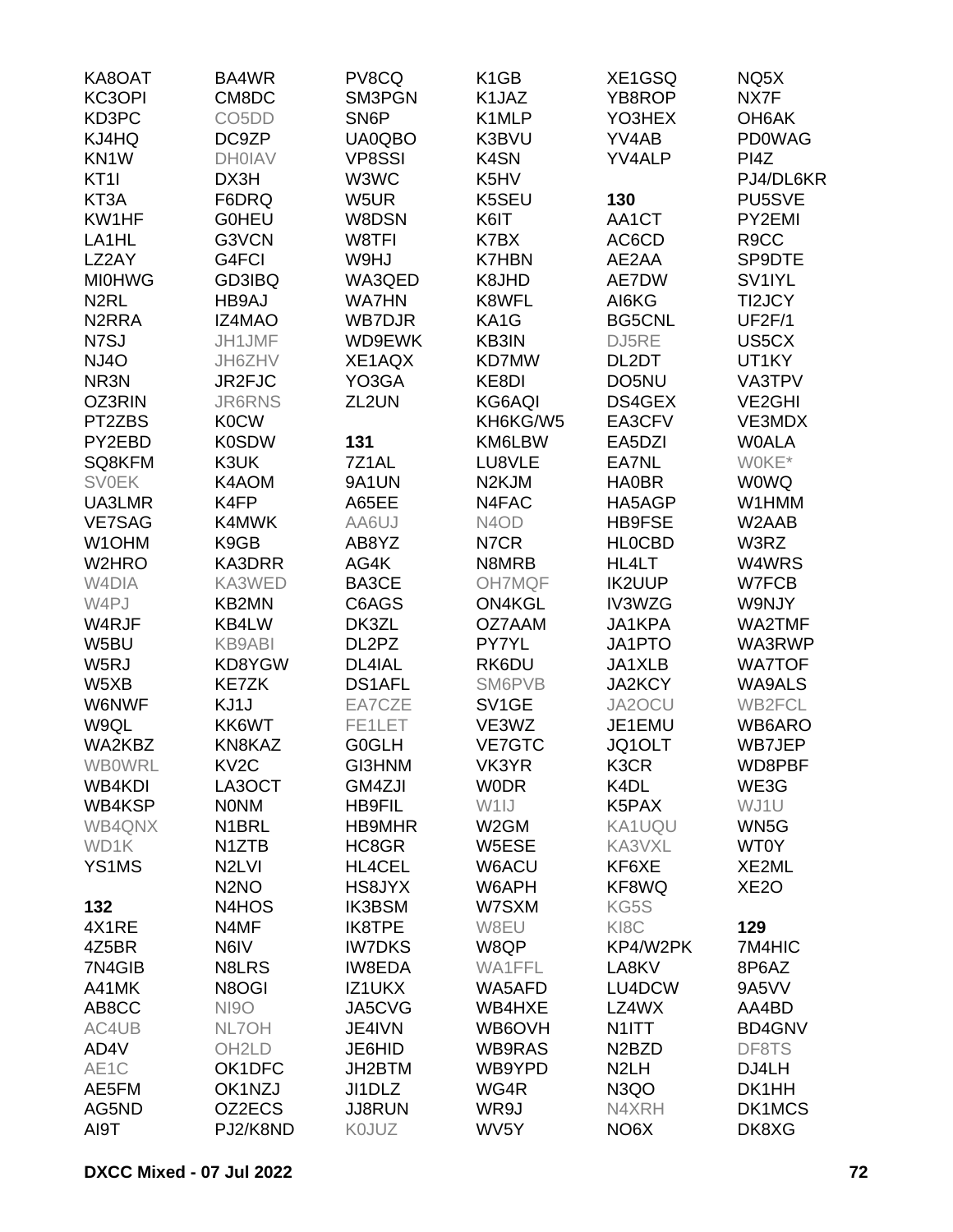| DL9GR              | W1DLP              | K2ANC                         | YV5KWS             | KC7KZ                          | CE3OP              |
|--------------------|--------------------|-------------------------------|--------------------|--------------------------------|--------------------|
| DU1/JA1BRK         | W1JIM              | K2RWF                         |                    | KD5SBP                         | DK8XW              |
| EA4BIN             | W <sub>1</sub> TQ  | K4HPS                         | 127                | <b>KF0IR</b>                   | <b>DLOBKR</b>      |
| EA7KZ              | W2REA              | K4MVL                         | 2E0OBO             | KF8SY                          | <b>DL0IKT</b>      |
| F8MUU              | W2VU               | K8ZZ                          | 3Y0PI              | KK3K                           | <b>DL2RPN</b>      |
| G4KKN              | W4LC               | KA1DBE                        | AA1XV              | KW2E                           | DL3YA              |
| <b>GIOPCU</b>      | W5FER              | KC6NAT                        | AA5UN              | <b>MOTQR</b>                   | DL5SCX             |
| HB9BEP             | W5IMJ              | KC9BG                         | AA6DW              | N1GMV                          | E25KAE             |
| HJ6SQQ             | W8MAC              | KD2NF                         | AB5XP              | N <sub>1</sub> MI              | F4BIT              |
| <b>HL4CBI</b>      | WA6MME             | KJ4MR                         | AE5EO              | <b>N2OZ</b>                    | F8DNX              |
| <b>HS0GBI</b>      | <b>WA7RR</b>       | KL3IH                         | BV2NT              | N4ACK                          | FT5GA              |
| <b>IK1YEK</b>      | WB7BST             | <b>KL7ILA</b>                 | CT1ADT             | N <sub>5</sub> IW              | G3YSK              |
| <b>IK8OOR</b>      | WB8JAY             | <b>KL7YK</b>                  | DC <sub>1</sub> OA | N8KR                           | GI4FUM             |
| IW2LXD             | WH6ASW/IM0         | KN4XJ                         | DC3HB              | N8YGG                          | HL2DCM             |
| JA6WLG             | <b>WIOT</b>        | KQ4R                          | DF4DT              | OE5BMO                         | HL3EIL             |
| JL8BEL             | WU8A               | N <sub>1</sub> KL             | DJ4PXC             | <b>ON7MIC</b>                  | <b>HS1AFN</b>      |
| JM1MQG             | WV <sub>4</sub> O  | N1SFE                         | <b>DK0XR</b>       | RD3FV                          | IT9BUW             |
| JR2HAE             | XE1YQQ             | N <sub>2</sub> L <sub>D</sub> | DL1FCC             | RV2DNV                         | <b>IT9CAR</b>      |
| JR6XIX             | XE2YHR             | N <sub>2</sub> WR             | DL4FMA             | SK4IL                          | <b>IW4DUV</b>      |
| K1NQC              | ZD8HZ              | N3GPU                         | <b>DL4HRT</b>      | SK6GX                          | <b>IZOTHX</b>      |
| K4ZQX              |                    | N5DUW                         | E75AA              | SM2ILF                         | JA2VUT             |
| <b>K7JAN</b>       | 128                | N5RLM                         | EI9CJ              | SP8CHI                         | JH1BEX             |
|                    |                    |                               |                    |                                |                    |
| K8HQ               | 9A/K7GM            | N6UWW                         | F1EZY              | <b>UT0UX</b>                   | JH1JBP             |
| K8WMW              | 9G1AA              | N6YQ                          | <b>HA3AUI</b>      | UW3QB                          | JH2HHJ             |
| KA2IIA             | AA3TG              | N8GAS                         | HK6LRP             | VE <sub>1</sub> ZA             | JH6VLL             |
| KA9FAX             | AB8BA              | N9XHN                         | <b>I1/K7GQ</b>     | VE3VAC                         | JM6NVD             |
| KA9ZPL             | AI4C               | NC <sub>1</sub> T             | <b>I2TFJ</b>       | VK3PF                          | <b>JS2IYY</b>      |
| KB8BIP             | DD8HB              | NJ2BB                         | <b>ISOCTX</b>      | <b>VU2RTF</b>                  | <b>K0RC</b>        |
| KD7SH              | DG7FB              | NT <sub>2Q</sub>              | IW8BZE             | W2LTF                          | K0TZ               |
| KE <sub>2</sub> OI | DJ4MH              | NU3D                          | JF8VXP             | W4BFB                          | K0ZU               |
| KG4NXT             | DK <sub>1</sub> WI | NY4PD                         | JH1HGF             | W4MK                           | K <sub>1</sub> CE  |
| <b>KG7YQ</b>       | DK <sub>2</sub> CC | OE1KYW                        | JH5QWF             | W6PW                           | K <sub>1</sub> CJJ |
| KZ5JEF             | DL1KID             | OZ2U                          | <b>JL3RPD</b>      | W7LA                           | K1LH*              |
| LA3IW              | DL3FD              | P <sub>29</sub> JA            | <b>JM7SKE</b>      | W8FR                           | K3LEN              |
| LA3WBA             | DL4ABN             | PA3HEN                        | JR6HM              | W8IFK                          | K3SOF              |
| <b>MOTMC</b>       | DS5WSA             | PU2MTV                        | JT1DN              | W8POF                          | K <sub>4Q</sub>    |
| <b>NOFGH</b>       | <b>E24OYI</b>      | PY3WW                         | JY5MM              | W9GI                           | K8AL               |
| N <sub>1</sub> RU  | EI8HA              | R6FAA                         | <b>K0NM</b>        | W9GS                           | <b>KA2GUY</b>      |
| N4CGC              | G4HYD              | SP <sub>2</sub> OFR           | K1DUQ              | WA5RR                          | KA3TKV             |
| N <sub>4</sub> RP  | G4OTY              | VE2DX                         | K4MVO              | WA8ZZL                         | KA3YJM             |
| N6NM               | HB9OL              | VE3JFC                        | K4TQR              | WB2FYZ                         | KA4AQM             |
| N7KF               | HK4JSQ             | VK4FV                         | K4ZRJ              | WB2R                           | KA8MMI             |
| N8NOE              | HL2AHL             | W1DAD                         | K5RHD              | WB4IBW                         | KA8PWQ             |
| NY6M/NH4           | HL4CYG             | W1TX                          | <b>K7YNO</b>       | WR4RW                          | KB3LTT             |
| NZ4O               | <b>IOKMJ</b>       | W3UC                          | K9XT               | <b>YCOMAT</b>                  | KB4QZH             |
| OH2BNX             | <b>IK1DTO</b>      | W4STX                         | <b>KA7UND</b>      |                                | KD5EJG             |
| <b>ON4AEI</b>      | IZ8ODU             | W8KJ                          | <b>KA9SMD</b>      | 126                            | KD6AZ              |
| <b>ON9CMR</b>      | <b>JA3BSH</b>      | WA3BKD                        | <b>KB0PPQ</b>      | 9A7BDJ                         | KD6WP              |
| PT2AW              | JA8OBD             | WA3WAW                        | KB2LOZ             | 9H <sub>2</sub> N <sub>C</sub> | KD8IGK             |
| PY7YZ              | <b>JA9KUG</b>      | WA4KRW                        | KB8SB              | AA3HV                          | KE4DZU             |
| SM5EVK             | JH8LAI             | WB6KWL                        | KC2FKM             | AA3KM                          | KE6LPO             |
| SQ1WO              | JH9JJD             | WP3UX                         | <b>KC2NFJ</b>      | AE7W                           | KG2EH              |
| SQ8MXS             | <b>JI0SOO</b>      | YO4RDJ                        | KC5HCX             | AE9A                           | KG4YDM             |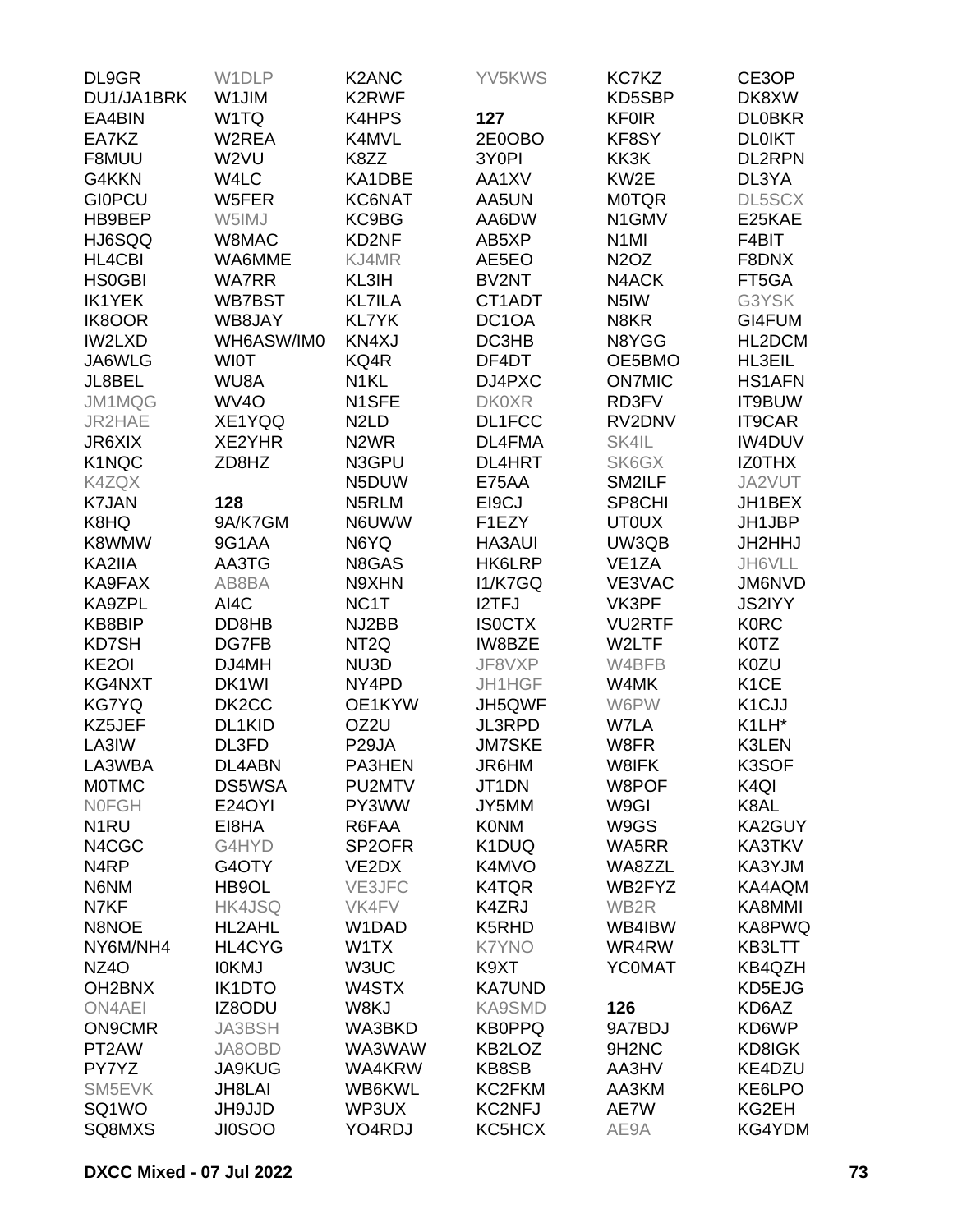| KM6DJ              | CX8ABF             | N1IFM              | 124                           | NN4II              | <b>IW9HDC</b>                  |
|--------------------|--------------------|--------------------|-------------------------------|--------------------|--------------------------------|
| KT8TD              | DH1UZ              | N <sub>2</sub> CLB | 9A7PTZ                        | NW9H               | IZ8GNW                         |
| KZ3F               | DJ5FS              | N6QDO              | A65HL                         | NY <sub>4</sub> O  | JA1BBU                         |
| LA1T               | <b>DL1DSR</b>      | <b>N7NWL</b>       | AA2DS                         | OE3BBC             | JA5FMP                         |
| LU5EW              | DL3IAK             | N9CKL              | AB4XQ                         | OZ7CF              | JA6BFD                         |
| <b>NOKOE</b>       | DL9GMC             | NC8N               | AB8SJ                         | PR7RC              | <b>JA7UGH</b>                  |
| <b>NOMJ</b>        | DL9HQ              | NG6X               | AC4ZH                         | RA9CY              | JF1KSP                         |
| N <sub>3</sub> VJ  | E20WXA             | NJ3T               | AE3D                          | RD7T               | JH5CCA                         |
| N <sub>5</sub> EYT | F1GRH              | NN <sub>2</sub> NN | AE4TX                         | S54MM              | <b>JJ7NUC</b>                  |
| NF7T               | F5MMF              | NZ2Z               | AE4W                          | T88XH              | JN1DGP                         |
| NG <sub>1R</sub>   | G3WZ               | ON4BPM             | AE5JD                         | VA3CQG             | JO1MQV                         |
| NJ6A               | G6TUH              | <b>ON4IPA</b>      | CO <sub>3</sub> ZD            | <b>VE3KQS</b>      | <b>JR0BQD</b>                  |
| NU8B               | HA5CCI             | ON8DB              | DJ7IB                         | VK2RT              | JR3HED                         |
| NY <sub>0</sub> P  | HB9EKH             | OZ4MM              | <b>DS3EXT</b>                 | W3HSR              | JR3LGE                         |
| NY <sub>2</sub> C  | HG100WTE           | PT <sub>2</sub> ON | <b>G0FOS</b>                  | W3OVZ              | <b>KOLBA</b>                   |
| OH <sub>1</sub> F  | <b>IU4LEC</b>      | PY2ADN             | G3RED                         | W4DL               | K3ZL                           |
| <b>ON4LCY</b>      | IZ0HLY             | S59DGO             | HF1L                          | W7HU               | K6AA                           |
| OZ1ETA             | IZ8VGU             | SV/WN7S            | <b>IK8VMV</b>                 | WA4DXP             | K7ACT                          |
| <b>T77F</b>        | <b>JA0NCE</b>      | <b>SV0FI</b>       | IZ8FFZ                        | <b>WB0POH</b>      | K7EIQ                          |
| U1LP               | <b>JA4NSB</b>      | SV9/DL4HS          | IZ8KPT                        | WB2YHK             |                                |
| UR3ADI             | JA9EJG             | T32AZ              | JA1RNH                        | WB4BCE             | KA6LJR<br><b>KB8RTB</b>        |
| V73PX              | JE5QAQ             |                    |                               | WB5LXJ             |                                |
|                    |                    | <b>T88UW</b>       | JA2BHJ                        |                    | KD2ARU                         |
| <b>VA7YV</b>       | <b>JF0HEN</b>      | TC57A              | JA2IFW                        | WM1O               | KD4AYU                         |
| VE6ADB             | JI1UQB             | UA9KDF             | JA6HOR                        | WZ6T               | KE6QF                          |
| VP <sub>5</sub> S  | <b>JJ3DKQ</b>      | VK2LAW             | JE8PGF                        | YB1YG              | KE8LS                          |
| W <sub>1</sub> JJC | JO7GVC             | VK3TDX             | <b>JG7STW</b>                 | YB2OBL             | KG5LO                          |
| W2IK               | JR6VIX             | VK6YO              | JH4NPP                        | ZL <sub>1</sub> IE | <b>KG7JWD</b>                  |
| W3YJ               | <b>JS2KHM</b>      | W <sub>1</sub> BJ  | JH5SKW                        |                    | KI5KEE                         |
| W4JL               | <b>K0RRO</b>       | W1DG               | JK2BAP                        | 123                | KI7N                           |
| W5TCQ              | K <sub>1</sub> BS  | W2PSK              | JM3APP                        | 9A2DM              | KO4VC                          |
| W7JBJ              | K1DQJ              | W3DDM              | JR3JNU                        | <b>ACOCH</b>       | KU4VX                          |
| W8REW              | K2MFW              | W3QOS              | K <sub>1</sub> X <sub>O</sub> | AD7HI              | LA9HW                          |
| WA1DD              | K2XU               | W3RSD              | K <sub>1</sub> ZK             | AD7UZ              | <b>M0BKV</b>                   |
| WB4DFW             | K3AO               | W5ETK              | K4BKX                         | <b>DF0US</b>       | <b>MODHP</b>                   |
| WB8HVG             | K4QY               | W6HV               | K4XDX                         | DF1QQ              | <b>NOHWY</b>                   |
| <b>WL7AME</b>      | K6TIG              | W6WJR              | K6CPR                         | DJ1II              | N1TMG                          |
| XE1AAG             | KA5DFS             | W7GEM              | K6MDS                         | <b>DL2HRS</b>      | N <sub>2</sub> AD <sub>V</sub> |
| YB2ECG             | KA9VRX             | W9FLH              | KA9TVT                        | DL9PT              | N7GRB                          |
| YB8GH              | <b>KD0IZL</b>      | WA3ELQ             | KB2SXT                        | F5IHZ              | N8EFB                          |
| YC1KLL             | KF3BH              | WA6VLS             | <b>KC0DR</b>                  | F5MUN              | N8VZ                           |
|                    | KF5LOQ             | WA9MNF             | KD6KHJ                        | F5TYY              | N8YSZ                          |
| 125                | KI6OT              | WB4BYQ             | KF4RR                         | F8FQJ              | NH6JC                          |
| 2E0FVN             | KJ4DVR             | WB4EGX             | KF8GG                         | F8VQ               | NN8M                           |
| 4F1BRM             | <b>KK4SMV</b>      | <b>WB7TAZ</b>      | KI4RKB                        | FD1ORO             | NY3H                           |
| 7K1UBF             | KM5P               | WB7WBA             | KJ4IC                         | FT5XA              | OE1JEW                         |
| 7M2VPR             | KO4IBL             | WN9Z               | <b>KK4EQF</b>                 | <b>G0GFC</b>       | OK1BPN                         |
| AA3HT              | LA2WIA             | WR2B               | KK9N                          | <b>GOJTB</b>       | ON4WA                          |
| AA4D               | LA9VX              | WV8EDU             | KQ3H                          | <b>G0TYM</b>       | RA3AJT                         |
| AA9UF              | LY2KX              | XE1VY              | LA7IJA                        | G4BMM              | RZ3AED                         |
| AD6KH              | <b>NOCUO</b>       | YB7WW              | N <sub>2</sub> XK             | HK5OOL             | SA5BJM                         |
| AG2T               | N <sub>1</sub> BRG | YV6BXN             | N <sub>4</sub> OVQ            | HL2SQQ             | SK6DZ                          |
| <b>BD6AHU</b>      | N <sub>1</sub> EOH |                    | N <sub>5</sub> KLE            | <b>IK4UOA</b>      | SM7HZK                         |
| BH4UTT             | N1EZC              |                    | NE4H                          | <b>IV3BVK</b>      | TA2AGO                         |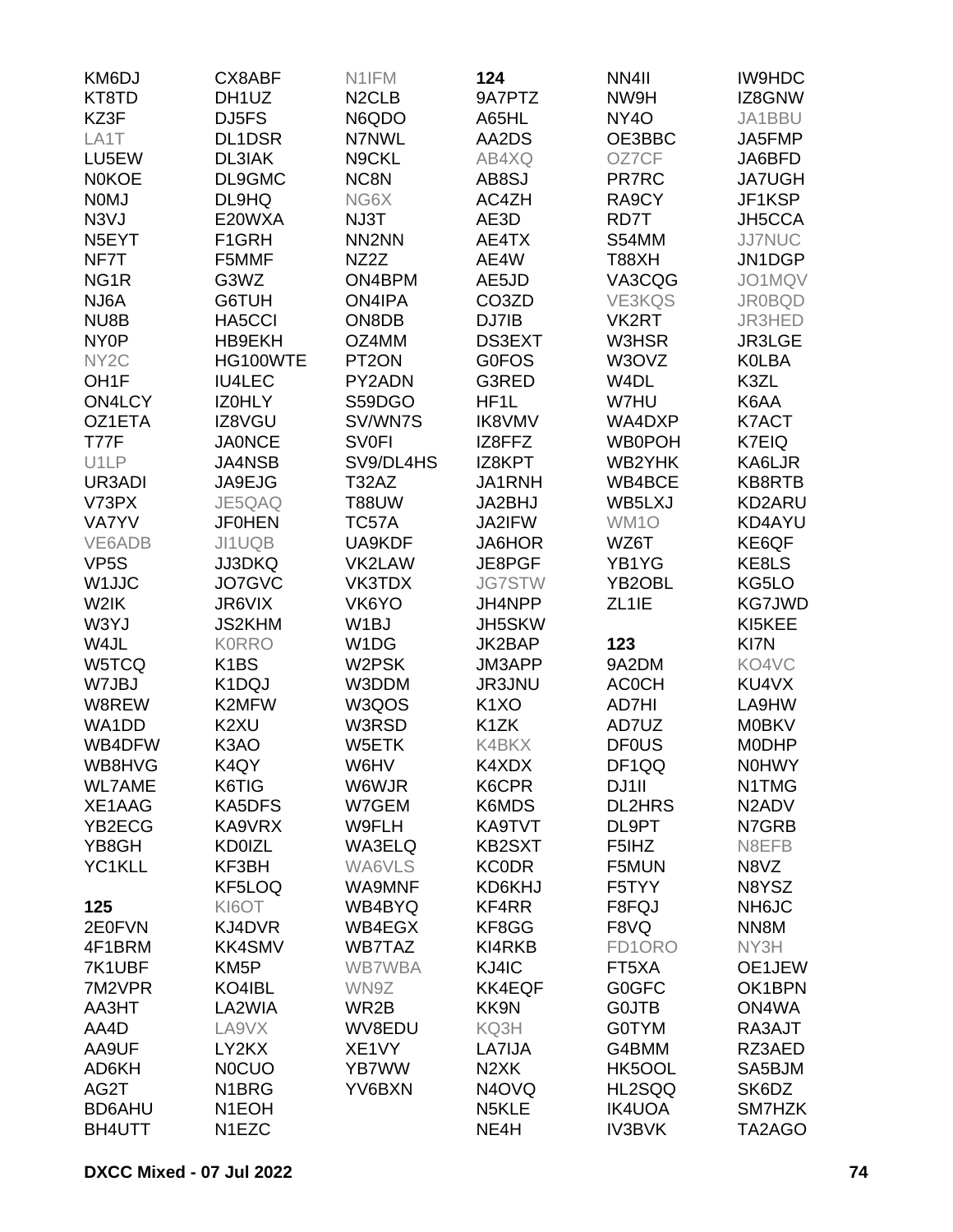| TR8JH              | K5AND                          | SV2AIU            | <b>IW4EQI</b>      | UA3DJ         | <b>BD5HAT</b>      |
|--------------------|--------------------------------|-------------------|--------------------|---------------|--------------------|
| VE3VID             | K <sub>5</sub> L <sub>D</sub>  | SV4RRK            | JA1UDW             | VE2EZD        | <b>BI4SSB</b>      |
| VE4MAR             | K5WES                          | TA8A              | JE2HLU             | VE3ISO        | DF1PAW             |
| W4DKR              | K6EI                           | VK3OI             | <b>K0FPM</b>       | VE3JSQ        | DH2DAS             |
| W4JRK              | <b>K7PAX</b>                   | VK4TJF            | K <sub>2</sub> CAF | VQ9RS         | DJ0A               |
| WA1N               | K9GR                           | VK5ADO            | K3FH               | <b>W0ZAM</b>  | DJ5KM              |
| WA2EQF             | K9NN                           | W1KE              | K3URT              | W1ACL         | DK4KW              |
|                    |                                |                   |                    |               |                    |
| WA2TVS             | KA1IXH                         | W1VB              | K4CU               | W1HSR         | DK6EA              |
| <b>WA7ZXD</b>      | <b>KA1PGU</b>                  | W5HZU             | K5RRT              | W1MPO         | DL1ARD             |
| WD4DIY             | KA9CAR                         | W6CZ              | K6PB               | W2WIL         | DL1HXA             |
| WH6EY              | KB1ZDZ                         | W7XE              | K6YI               | W3PV          | DL2AXA             |
| WN3T               | KB4EC                          | WA6RUS            | K7LD               | W4BZM         | DL4JK              |
| XE1RZL             | <b>KB4OLM</b>                  | <b>WB0TAX</b>     | K7UK               | W4JHU         | DL <sub>5</sub> AZ |
| <b>YE0TUR</b>      | KB8UPR                         | WB4KZI            | K8WDX              | W4YTC         | DL5IAR             |
| ZD8PJ              | KC2WGP                         | WB5ZRD            | K9UB               | W6JBR         | DL5MU              |
| ZP <sub>5</sub> SS | KD1OK                          | WB6CJT            | KA1LDS             | W7OXT         | DL5XR              |
|                    | KD3ANX                         | WC4J              | KA1YTD             | W8WDW         | DL9NO              |
| 122                | KF4DUE                         | WJ1X              | KB1GW              | W9ALV         | E21AOY             |
| 6K2GCW             | KF4UDL                         | WN1E              | KB1IKD             | W9ATU         | EA8JA              |
| AB4KH              | <b>KF5NYQ</b>                  | <b>WZ0L</b>       | KB2AMH             | <b>WA0PFC</b> | ER2DX              |
| AC6YV              | KH7Y                           | ZA <sub>1</sub> A | KB2GCG             | WA2FVL        | EU3AA              |
| <b>AE0DX</b>       | KK4BDE                         | ZS6K              | <b>KB2ICE</b>      | <b>WA6NUC</b> | F1HRE              |
| AJ1Y               | KU4MP                          |                   | <b>KB7IGR</b>      | WA6OSX        | F5NYK              |
| <b>BH6KOK</b>      | LA1ONA                         | 121               | KC1NYY             | WA8KIW        | F6CMC              |
| C6AFQ              | LA8BCA                         | 5R8GZ             | <b>KC7OPD</b>      | <b>WB7AKE</b> | F8BMG              |
| DF9IX              | LY2BOS                         | 9A1CAH            | KD9DI              | WJ1E          | <b>GOCAJ</b>       |
| DL3MR              | M1MST                          | 9V1XX             | <b>KG7NV</b>       | WK4WK         | G4KCM              |
|                    |                                |                   |                    |               |                    |
| <b>DL6MHC</b>      | <b>MIONWA</b>                  | AD <sub>1</sub> L | KK5ZY              | WY3T          | G8VVY              |
| DL8OBD             | <b>N0QE</b>                    | AG2K              | KO4UE              | YB1BUL        | GU4YBW             |
| DL8TU              | <b>NORC</b>                    | AH6FX             | KQ2P               | YB8QT         | HA3FUT             |
| <b>DS4FET</b>      | N3IYX                          | AK2F              | KW8D               | YC2JPO        | <b>HB9CMW</b>      |
| EA5CH              | N3KAE                          | AL <sub>1</sub> G | KY3N               | <b>YS1RS</b>  | HB9DPD             |
| F5ROX              | N <sub>4</sub> PO <sub>D</sub> | CT4NC             | LA4AHA             | ZP6DN         | <b>HS0ZLW</b>      |
| F6FTI              | N4SFH                          | DG6UAX            | <b>NOGEF</b>       | ZS1TMJ        | <b>IK2AVH</b>      |
| <b>GMOFET</b>      | N4SYJ                          | DJ4DY             | <b>NORP</b>        | ZS6BK         | <b>IK2UCL</b>      |
| <b>GS0STB</b>      | N5MIG                          | DK5OPA            | N3MWQ              |               | <b>IK7XTH</b>      |
| <b>HB9DNF</b>      | N6JET                          | DL2GGE            | N <sub>5</sub> KF  | 120           | <b>IT9MAX</b>      |
| HB9LEU             | N7XB                           | <b>DS0NO</b>      | N8USY              | 408A          | <b>IU0PVM</b>      |
| HL5AEX             | N8JEN                          | EA1EZZ            | NA1VT              | 4Z5BZ         | IZ3HGL             |
| HL5NFU             | N8KCL                          | EA1RCO            | NA9U               | 6W7SK         | <b>JA0JBA</b>      |
| <b>IK1AMC</b>      | <b>NK30</b>                    | EA6/M0DLL         | NB <sub>1</sub> U  | 7K1HCJ        | JA1ATB             |
| IV3XZG             | NP3B                           | EI8JK             | NX3R               | 7L1XXM        | JA1CWD             |
| IW4EQZ             | NV <sub>5</sub> O              | FB1IPH            | <b>NX50</b>        | 7N2OZY        | JA1ECU             |
| IZ0BXZ             | OE6GC                          | FM/AI5P           | <b>ON7HU</b>       | 7N3BYU        | JA1EDQ             |
| JA3KVC             | OE7OMT                         | <b>G0KLD</b>      | OZ5UFR             | 7N4HQN        | JA1KYG             |
| JM1SOL             | OM2MM                          | GM4PPT            | PA3HGC             | 8R1A          | JA2LPY             |
| JQ1LSH             | <b>PB0R</b>                    | GW4TPG            | PA5BM              | 9A1CFN        | JA2WDN             |
| JR1EMO             | PP7DX                          | HB9DOM            | PD4PM              | 9A7SIU        | JA3BVD             |
|                    |                                |                   |                    |               |                    |
| <b>K0KY</b>        | R4ACY                          | HJ6WQH            | PP5JLC             | AA2MF         | JA4DC              |
| <b>K0WJ</b>        | <b>RA0WU</b>                   | <b>HK3AIJ</b>     | PV8AZ              | AA6EV         | JA5YMK             |
| K1AYZ              | S57KW                          | HL5NAE            | <b>ROCAF</b>       | AB4TN         | JA6GKC             |
| K2EYS              | S79VU                          | <b>HS0ZLZ</b>     | RZ3AL              | AC9NJ         | <b>MLOPAL</b>      |
| K <sub>2</sub> XE  | SM3CER                         | <b>IV3FGT/QRP</b> | SV1DPP             | AP2N          | JE1WYC             |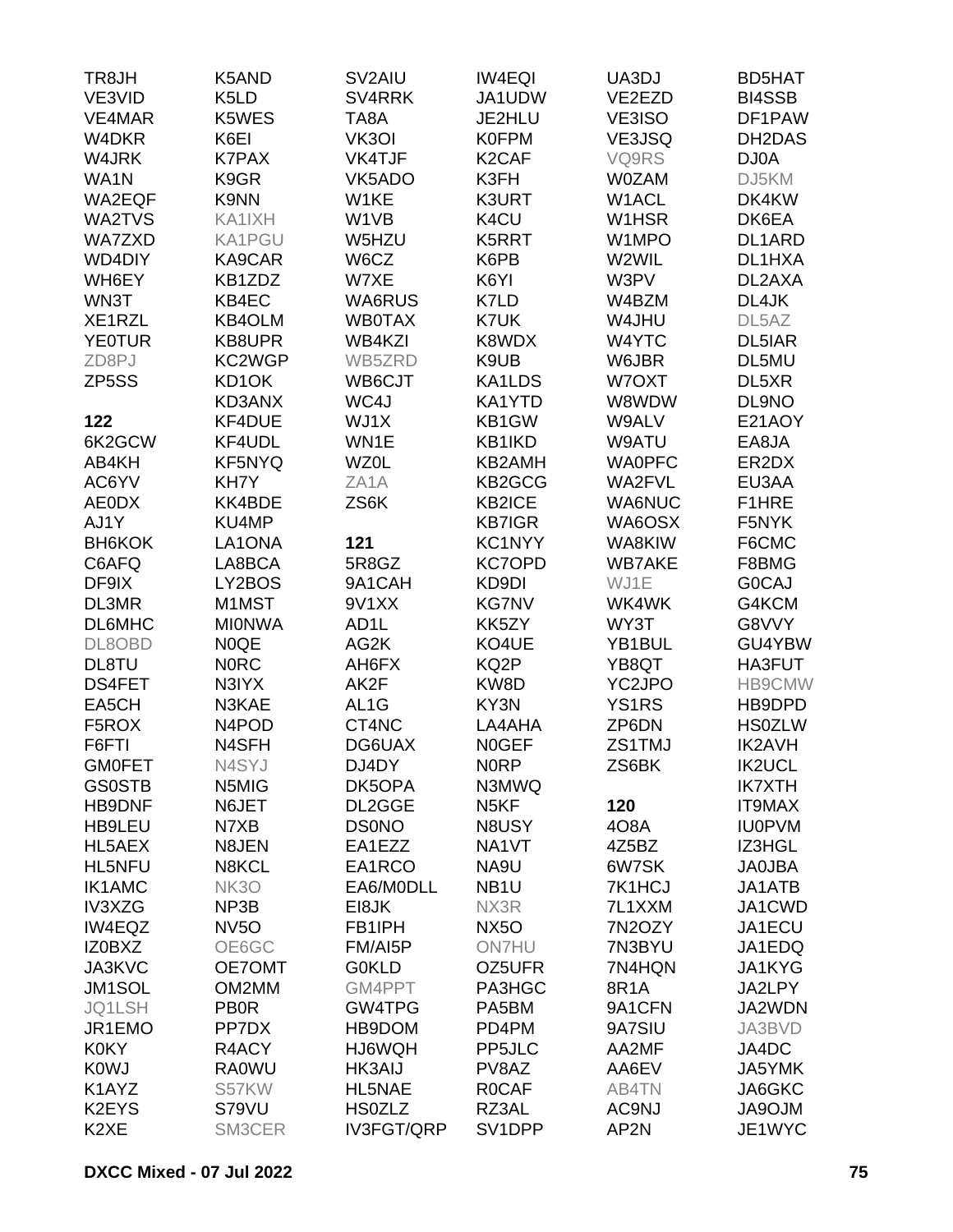| JE3NKG        | KF5LBK             | WB2RCB        | IZ0FVJ            | LA4YGA             | WB5WLZ        |
|---------------|--------------------|---------------|-------------------|--------------------|---------------|
| JE6FPP        | KF6JOQ             | <b>WB3AAL</b> | IZ8DWO            | LZ1ONK             | <b>WD0CJZ</b> |
| JE6RQO        | <b>KG7HFI</b>      | <b>WB4KLI</b> | JA0GZ             | LZ3SV              | WD6DX         |
| JF5NTT        | KJ5XX              | WB5OAQ        | JA1IED            | <b>MJ0LEL</b>      | WD8NPL        |
| JG1AKM        | KN5U               | WK6F          | JA1QGS            | N <sub>1</sub> FV  | <b>WIOW</b>   |
| JG3GYO        | KP4CSW             | WP4OFO        | JA1VW             | N4JDB              | WM5L          |
| JG5VIA        | KP4EU              | WU3U          | JA1XPU            | N4YKZ              | <b>WS0I</b>   |
| JH2HUQ        | KU4YM              | XX9YD         | JA2ELG            | N5FAN              | WW1AW         |
| JH2UCT        | MM3DSK             | YO9CSM        | JA2NXB            | N <sub>5</sub> KR  | WW6P          |
| <b>JH3JUB</b> | <b>NOIU</b>        | YV3AJ         | <b>JA2TTH</b>     | N6BXO              | <b>WX0S</b>   |
| JH9DNK        | <b>NOSMX</b>       |               | JA3KKZ            | N7CZ               | YI1WWA        |
| <b>JH9IGV</b> | N <sub>5</sub> FH  | 119           | JA4XGC            | N7OP               | YL3KV         |
| <b>JIONNM</b> | N6TE               | 6Y1X          | JA6YE             | N8BHL              | ZL1CYK        |
| JI1BHD        | N9IHS              | 7L1JHN        | <b>JE3JLB</b>     | N9HR               | ZS6IL         |
| <b>JJ0LBZ</b> | NC4CC              | 7L3KJV        | JE3RMQ            | NA7L               |               |
| JK1VMC        | NE4EA              | <b>9A7K</b>   | JF2CLU            | NB3T               | 118           |
| JK4JVV        | NH <sub>0</sub> J  | 9U5QL         | JH1QDF            | NF <sub>8R</sub>   | 7K2BWG        |
| JK4UOQ        | OE6TZE             | AB6BH         | JH2KXU            | NU4NC              | 9A2Z          |
| JL1BFC        | <b>OH0RJ</b>       | AC0J          | <b>JI1STU</b>     | OH1YM              | A22RB         |
| JL1UXW        | OZ9F               | AC9DX         | JJ1NZA            | OX <sub>5</sub> T  | AA0DX         |
| <b>JL3AMK</b> | PA3AOT             | AD2KA         | JN1RQW            | OZ1LUM             | AA2AV         |
| <b>JM1ANA</b> | PA3EUS             | AH6EZ         | JO1TXS            | OZ4EL              | AA2DC         |
| JM1LAW        | PH1UW              | AJ4CG         | JP3RRW            | R7FL               | AB7AT         |
| JM1MMD        | <b>PS7JN</b>       | BG2WMA        | JR3WIX            | RA2FKD             | AD6LV         |
| <b>JN3MXT</b> | PY3YD              | CT1YTS        | <b>JR7XGL</b>     | RA9JF              | AE4IX         |
| JP1GHJ        | R7FR               | DF4PS         | K1HV              | RA9YDF             | AE5FB         |
| <b>JR0AEN</b> | <b>SA7AUW</b>      | <b>DG7YEO</b> | K <sub>1</sub> UT | RD3AD              | AF6G          |
| JR1DOQ        | SK6LK              | DJ6JH         | K <sub>2</sub> EL | S59ABL             | AG3X          |
| <b>JR3HAL</b> | SM6MVL             | DK5LP         | K2HIG             | SM2EKA             | CX2TQ         |
| JR4UDE        | SV1HKD             | DL1BKK        | K3WWP             | SV1CRY             | <b>D64K</b>   |
| JR6YAA        | TA4AB              | <b>DL2ROR</b> | K4KXO             | SV1DKD             | DC5WW         |
| <b>JR7RPW</b> | UA9FGR/1           | DL2VPL        | K4MTI             | SV1EUR             | DC8VA         |
| <b>K0QMR</b>  | UN7QCC             | DL3ZAO        | K4SKA             | SV1NN              | DJ3DY         |
| K1BUK         | UT8UU              | DL4KCW        | K4WRX             | UL1JC              | <b>DK0ED</b>  |
| K1EMB         | VA <sub>2</sub> OP | DL5CM         | K5PLH             | UR4LTX             | <b>DL0IL</b>  |
| K2MIJ         | <b>VE7RK</b>       | DO9LX         | K6KAP             | US5WEP             | <b>DLORUS</b> |
| K4KHZ         | VK6AS              | E20NKB        | <b>K7NZW</b>      | UT7EL              | DL1KDA        |
| K4TOJ         | VR2KM              | E79D          | K8FP              | UY5QZ              | DL1SMM        |
| K6IP          | <b>VU2RCK</b>      | F5TRW         | KA1CLX            | V31MW              | DL4NWM        |
| K6TT          | W <sub>1</sub> CC  | F6KPO         | <b>KA2NJF</b>     | W1ZE               | <b>DL7PI</b>  |
| K7OGW         | W <sub>1UJ</sub>   | FM5LD         | KC3HXF            | W1ZFG              | DL9KWA        |
| K8FZY         | W <sub>2QR</sub>   | G4VJM         | KC5GGE            | W3AMF              | DU3DW         |
| K9MXE         | W4WU               | <b>GJ0NYG</b> | KD2DXN            | W3JO               | EA5/G3NKQ     |
| K9ZMU         | W5EB               | HA1AG         | KD2FSH            | W <sub>4</sub> FOT | EA8AF         |
| KA3VVM        | W5PE               | HA5AZZ        | KF2VX             | W4KX               | F8BAP         |
| <b>KB0ISS</b> | W5YI               | HA5BZG        | KH7U              | W4KYC              | G3RCU         |
| KB9AX         | W7All              | HI8VJS        | KK4BMV            | W7KEY              | G4LPD         |
| <b>KB9WQJ</b> | W9BNO              | IK2GSO        | KK6YA             | W8SS               | G4RQI         |
| KC2YK         | WA2DZU             | <b>IK2SFT</b> | <b>KK7DS</b>      | WA2RP              | <b>GI3MUS</b> |
| KC6TOD        | WA2LGZ             | <b>IK2TQG</b> | <b>KK7YL</b>      | WA3ERQ             | HA5AEX        |
| <b>KC8NG</b>  | WA5CAM             | <b>IU1HGN</b> | KM4UZ             | WA6TNW             | HA6NQ         |
| KC8TDS        | WA9ZPL             | <b>IU8DSP</b> | KS2YL             | WA9SK              | <b>HB9JAI</b> |
| KD8JSP        | WB1FLD             | <b>IW1PNJ</b> | KW1K              | <b>WB4JFS</b>      | <b>HB9NN</b>  |
|               |                    |               |                   |                    |               |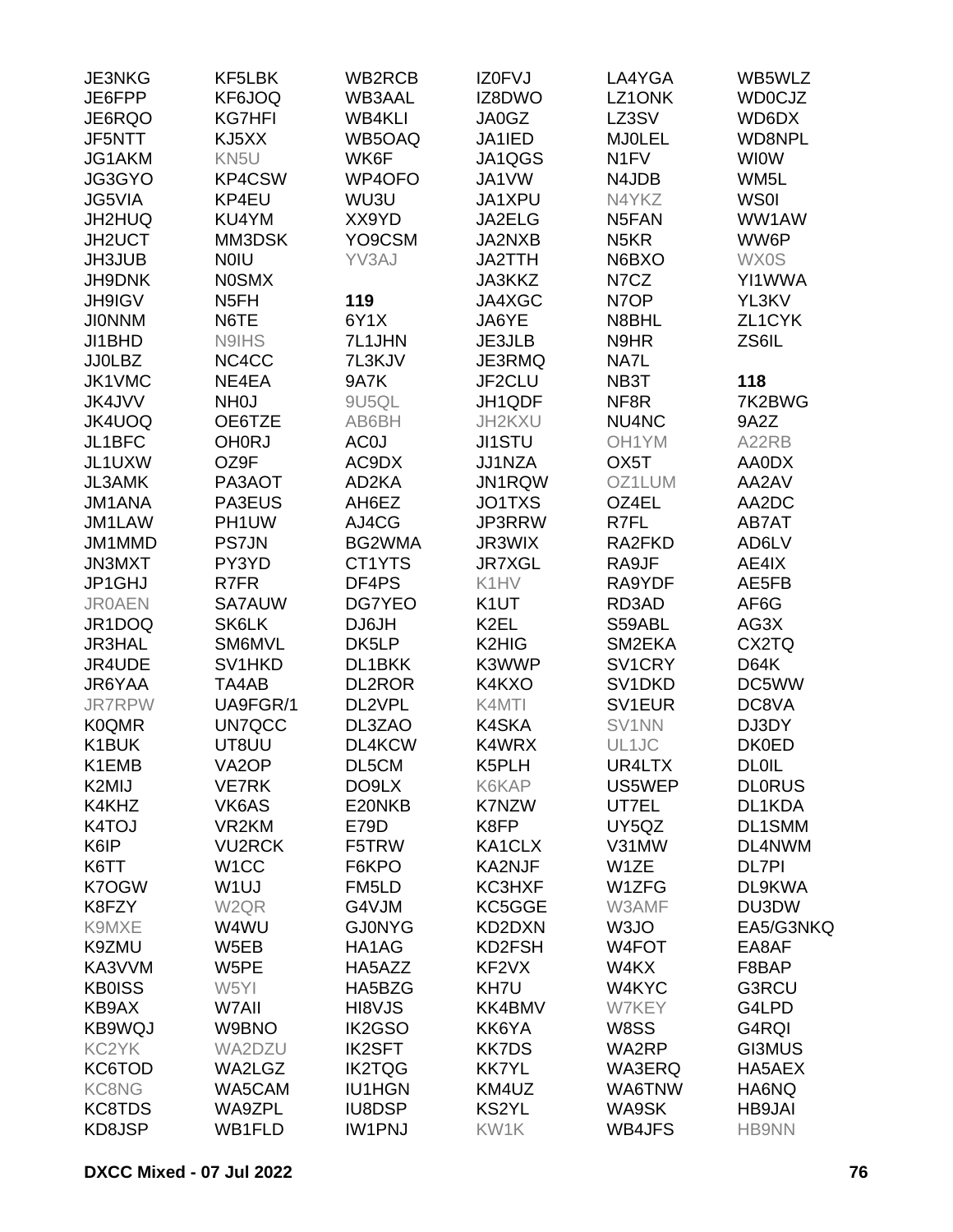| <b>IK0ALT</b> | KB2QQZ             | W8CQU             | <b>JA3ITQ</b>      | <b>RW0BM</b>       | <b>DL6RDR</b> |
|---------------|--------------------|-------------------|--------------------|--------------------|---------------|
| <b>IK0BAL</b> | <b>KB3TLB</b>      | W8GS              | JA3XCU             | SA4ARG             | DM2ORI        |
| <b>IK0SHI</b> | KC4DV              | W9BK              | <b>JA7BVS</b>      | SM2VSD             | DQ4Q          |
| <b>IK1MAF</b> | KC8BE              | WA2LUY            | <b>JA7CME</b>      | SP6RGC             | <b>DS0IC</b>  |
| IK1XPK        | KC8MGC             | WA2NEW            | <b>JA7HTJ</b>      | SU <sub>1</sub> CS | <b>DS1REE</b> |
| <b>IK7WPG</b> | KD7EHB             | WA3WMB            | JA8OTE             | <b>UA0LGY</b>      | EA5DPF        |
| <b>IV3BLE</b> | KE6FW              | WA4B              | <b>JA9SW</b>       | UA9QCQ             | EI6CPB        |
| <b>IW8EAS</b> | KJ4M               | WA4N              | JE8BKN             | UX5IZ              | F4DBD         |
| <b>IZOHLK</b> | LB5BG              | WA6KYR            | JF1VYX             | V21AK              | F5JN          |
|               |                    |                   |                    |                    |               |
| <b>JA0AW</b>  | <b>NOPG</b>        | WA9VEL            | <b>JG2NMY</b>      | <b>V85CJ</b>       | F5KKD         |
| <b>JA0FVU</b> | N1GRG              | <b>WB0WIV</b>     | JI1OWT             | VE1XW              | F5RCY         |
| JA1APK        | N <sub>1</sub> RAN | WB4RRD            | JI4FMF             | VE2DC              | F5ULS         |
| JA1AWM        | N <sub>2</sub> JNR | <b>WHOAAV</b>     | JR4GAB             | <b>VE2JRK</b>      | G0AOL         |
| JA1KTR        | N3VIS              | WR5RR             | <b>K0PG</b>        | VE3EAF             | <b>GOCAM</b>  |
| JA1XMT        | N4BFR              | WS5K              | K1DNX              | VE9XA              | G0XBV         |
| JA2GDH        | N4JL               | WV7S              | K1PGV              | <b>WOCBH</b>       | G3IUZ         |
| <b>JA3IWW</b> | N4KZW              | XE3WAO            | K2AQX              | <b>WOLMU</b>       | G3WYW         |
| JA5AEA        | N4NBM*             | YB1AQS            | K <sub>2</sub> ZO  | <b>WOVNE</b>       | G4AMT         |
| JA5CH         | N5MEG              | ZD9IR             | K4EBR              | W <sub>2</sub> CFS | G7KHV         |
| JA6APS        | N <sub>5</sub> VI  |                   | K5AWF              | W3WGW              | <b>GM0FHJ</b> |
| JA8EVP        | N7FFL              | 117               | K6BBC              | W4NEX              | HA5OMM        |
| JE3WUK        | N9GUU              | 7Q7EI             | K6BRN              | W4PHS              | HL2KXT        |
| JE6HQB        | NA9DM              | 9A1CEI            | K6RB               | W4TMN              | <b>HSOEHF</b> |
| JF1LXO        | NE4L               | 9G1BL             | KA1IOR             | W6EO*              | HZ1EA         |
| JF1TBK        | NL7WA              | 9H1AZ             | KB5T               | W6RGS              | <b>I5TTY</b>  |
| JG8PBE        | NR <sub>0</sub> Y  | 9V1KG             | <b>KD0OK</b>       | W7GLC              | IK1QLD        |
| <b>JH0SJJ</b> | NV7P               | AA1W              | <b>KE0H</b>        | W7MC               | <b>IK4JPR</b> |
| JH1GXK        | OE8YDQ             | AA9PB             | KE3WH              | W8/DF2GH           | <b>IK7YZI</b> |
| JH4QKY        | <b>PA0DVD</b>      | AB2SR             | <b>KG7FDW</b>      | W9KHH              | <b>IK8GGT</b> |
| <b>JH7BBK</b> | PA5MS              | <b>AD0TA</b>      | KJ4C               | W9TBZ              | <b>IV3WMI</b> |
| JJ4CDW        | PY4HGM             | AE1EZ             | KJ5T               | WA3EOP             | <b>IWORBS</b> |
| <b>JK3IJQ</b> | S51KM              | AE4CJ             | LA2ARA             | WA4RG              | <b>IZOWLP</b> |
| JO2IPQ        | S56DX              |                   | LU1HHT             | WA8BNH             | IZ2JNN        |
|               |                    | AE6JV             |                    |                    |               |
| JQ3EDK        | S59ZB              | AG7G              | M0ZLB              | WB1FAW             | JA1RYC        |
| JR1PST        | SM5FMQ             | AH6FC             | <b>NOVRP</b>       | WB4P               | JA3JYE        |
| JW5HE         | <b>SP7PKI</b>      | AJ4M              | N4VZ               | WD4IEH             | JE3BFV        |
| <b>K0MA</b>   | UA4PL              | CN8IG             | N6FB               | WH6JD              | JF1HVB        |
| K0ZS          | V25A               | DF9LB             | N6QYQ              | YB3BME             | <b>JHOILL</b> |
| K1DNR         | VE3LNY             | DH <sub>2ID</sub> | N7GHZ              | Z68HZ              | JH1BXR        |
| K1RLB         | VE3MFB             | DJ2WK             | N7VS               |                    | <b>JK1CEK</b> |
| K2EKM         | VE9FI              | DL3DBY            | N7ZUF              | 116                | <b>JM7MFB</b> |
| K4AAS         | VK3SN              | <b>DL7ANR</b>     | NC8B               | 7L2LIO             | <b>JN1VUR</b> |
| K4EP          | VY <sub>2</sub> CC | DL8UVG            | NW4KU              | 9A3QK              | JO3MXH        |
| K4HVF         | W <sub>1</sub> ALI | DM2BPG            | NY <sub>1</sub> A  | BX6ABC             | JR2DUM        |
| K5SIT         | W1LXE              | DM4EAX            | OE5NGM             | <b>CO7WT</b>       | K0DG          |
| K6DRY         | W2DES              | G3YBK             | OH <sub>5</sub> WL | DF <sub>1</sub> DV | K1GQV         |
| <b>K7TJR</b>  | W3ZI               | G3ZXZ             | OK1DOF             | DK1EY              | K2TZY         |
| K8OSF         | W4DML              | G7TWC             | <b>PA0RRU</b>      | DK3WI              | K3WOW         |
| K9ITW         | W5TA               | <b>GM0SEF</b>     | PJ2LJG             | <b>DL0IF</b>       | K4WG          |
| K9SOL         | W6RWI              | HR2DMR            | PP5JY              | DL1EGR             | K4WK          |
| KB2BXH        | W7BRO              | <b>IK4UPB</b>     | PR8EP              | <b>DL1HSW</b>      | K5OW          |
| KB2ELM        | W7DEG              | <b>IK8IVA</b>     | R7FW               | DL3LSM             | K7DF          |
| KB2QIU        | W7IXZ              | JA1HBU            | RA3APN             | DL4AOJ             | K7DR          |
|               |                    |                   |                    |                    |               |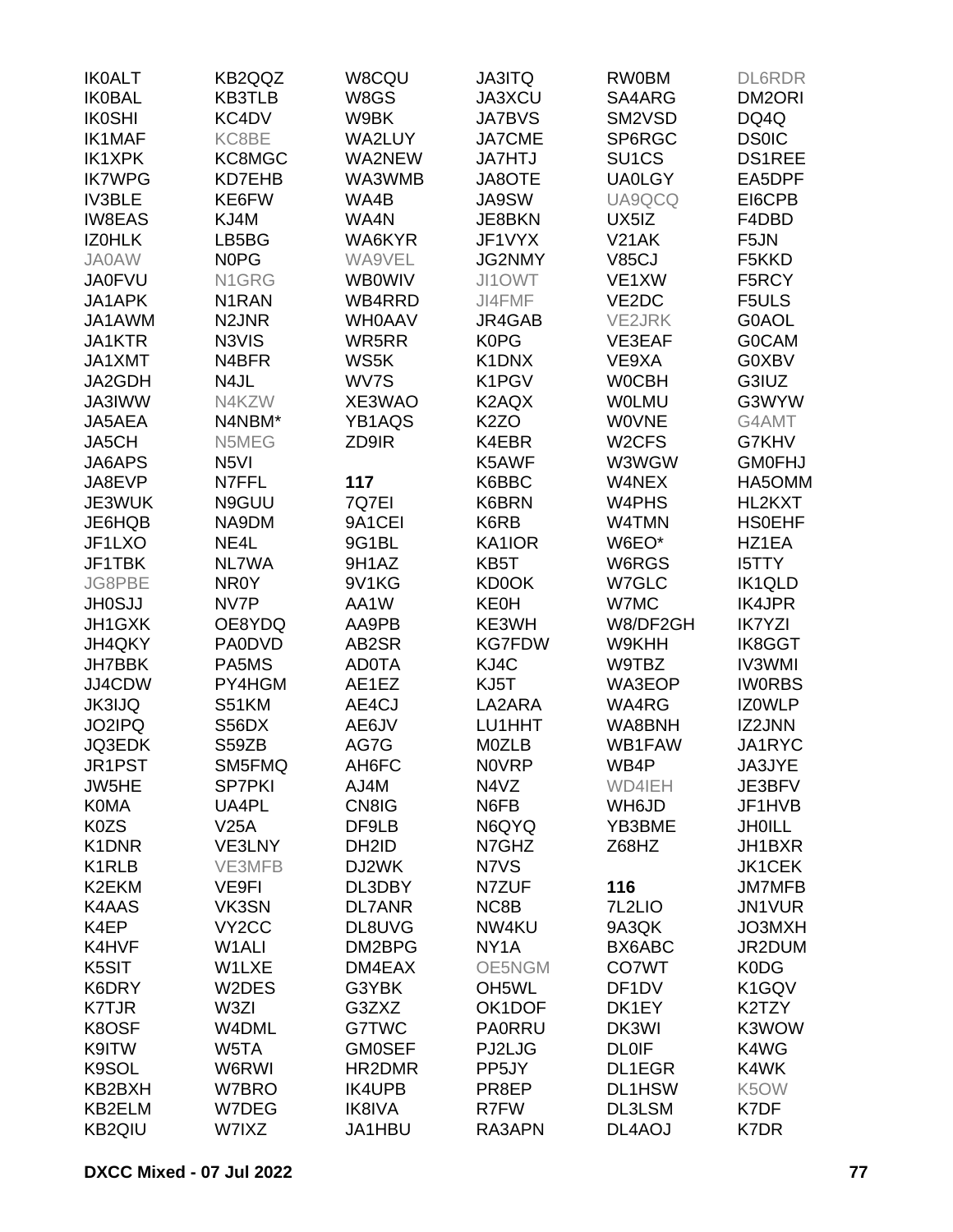| <b>K7NHA</b>                    | W6TPE              | <b>JA0IJG</b>                   | N8XMS             | <b>WD0EQP</b>     | JA1AAV        |
|---------------------------------|--------------------|---------------------------------|-------------------|-------------------|---------------|
| <b>K8NLV</b>                    | W7SUR              | JA4BS                           | N8ZMF             | WD4MSM            | JA1LQK        |
| KB5FDX                          | W9WQB              | <b>JA7CKC</b>                   | N9SE              | ZP6SK             | <b>JA4IHI</b> |
| KB8HRT                          | W9XAN              | JG1JPE                          | NA5TT             |                   | JA6EMA        |
| <b>KC0BRA</b>                   | <b>WA0RSX</b>      | <b>JH0EXA</b>                   | ND <sub>5Q</sub>  | 114               | JA6LVW        |
|                                 |                    |                                 |                   |                   |               |
| KC2FDQ                          | WA1DBR             | <b>JH0HDL</b>                   | NJ3C              | 2E0SQL            | JA8DLQ        |
| KD5CKP*                         | WA3DX              | JH8YCT                          | NT4D              | 9A3QY             | JA8LDC        |
| <b>KD8NKY</b>                   | WA6CDO             | JL1SYO                          | OE3ASA            | 9Q5TE             | JE3RZT        |
| KE4OHB                          | WA9LAY             | <b>JL3IVX</b>                   | OK1ZE             | AA1IZ             | JF3MKC        |
| KE4TG                           | WB5RJK             | JM1GDA                          | OK1ZHV            | AC3LZ             | JF7BKN        |
| KE4VA                           | <b>WB7SWW</b>      | <b>JM1LRA</b>                   | <b>ON4WIX</b>     | AF5FB             | JH1BTR        |
| <b>KE7SW</b>                    | WB9CNE             | JP3FJE                          | ON5GF             | AG4CG             | JH4JZB        |
| <b>KK4TKJ</b>                   | WD8CW              | JR1HIE                          | OZ9HMN            | BD4RAY            | <b>JH7ORW</b> |
| KK8ZZ                           | WD9T               | JS2IWW                          | PU2RKW            | <b>BD4SFE</b>     | JJ6TYG        |
| KV3W                            | WS1V               | K1DLM                           | PU4DCN            | <b>BD7NQ</b>      | JK1DZT        |
| LB <sub>2</sub> AG              | WS3P               | K <sub>1</sub> D <sub>Z</sub> S | PY2HP             | BV <sub>4KR</sub> | <b>JK6HDA</b> |
| LU4AMJ                          | <b>WV0M</b>        | K1LDO                           | PY2SF             | DH1DA             | JL1KLK        |
| LU4DQ                           | <b>WW0W</b>        | K1TEO                           | PY3TR             | DK4LZ             | JN2AMD        |
| <b>MOBMX</b>                    | XE <sub>2</sub> OR | K <sub>1</sub> WI               | R3AAA             | DL2BBL            | JP1EOM        |
| N <sub>1</sub> PC               | ZL9HR              | K <sub>2</sub> GOC              | RA3DJA            | DL3SC             | JQ1DPP        |
| N <sub>2</sub> L <sub>B</sub> J | ZP5MGR             | <b>K2MRK</b>                    | RB7GG             | DL4SEE            | JR8QFG        |
| N <sub>2</sub> SA               |                    | K4NKY                           | RG2A              | DL5BCQ            | K0XQ          |
|                                 |                    | K4RVH                           |                   |                   |               |
| N6ZWC                           | 115                |                                 | <b>S52CI</b>      | DL5FDA            | K1JHS         |
| N8BUZ                           | 4Z5TT              | K4STE                           | SM5TRT*           | <b>DL7SK</b>      | K1PAD         |
| N8VQG                           | 5V7BR              | K4TZ                            | SV1GYL            | E21CJN            | K1VDQ         |
| NW9V                            | 8P6CV              | K6MKL                           | SV2CWV            | EA2CTB            | K2BBQ         |
| OE1HMC                          | <b>AA7MH</b>       | <b>K7CTM</b>                    | TC7G              | EA7AKJ            | K2PBT         |
| OE5WRO                          | AB0YW              | K7IKO                           | UA6AHR            | EA9CF             | K3QH          |
| OK1VHV                          | AE2T               | K8JTD                           | UR5NMZ            | EC1BA             | K4BKM         |
| ON4MAD                          | AG4KI              | K8PYD/VP9                       | UY2UA             | F5CVI             | K4MI          |
| ON6TZ*                          | <b>BG4HJE</b>      | KB2VMG*                         | VA3RNJ            | F5JBE             | K4WDX         |
| OZ9DX                           | BG7MVZ             | KB8DEX                          | VE6MK             | F6KUR             | K5VU          |
| PA0ADG                          | D44AB              | KC2VAE                          | VE9CD             | <b>GOMBA</b>      | K6CSL         |
| R <sub>2</sub> YES              | DF7QK              | KC2ZDC                          | VK4ZJB            | <b>GM0VPG</b>     | K6DLC         |
| RN3BC                           | DL2HRA             | KC3HN                           | <b>WOLPF</b>      | <b>GMOWED</b>     | K6HT          |
| RV3DUT                          | <b>DL6CHS</b>      | KC7GX                           | <b>WOWT</b>       | <b>HB9CEI</b>     | K6MMC         |
| SO <sub>9</sub> DO              | DL7UZO             | KJ6MQE                          | W3IQ              | HB9ZAG            | K6UUW         |
| SU1KM                           | DO1EDK             | KK4BJV                          | W3JT              | HC2FN             | K8NI          |
| TF3EK                           | DO3BOX             | KK4VR                           | W <sub>3</sub> SO | HI7MC             | KA1AF         |
| UT8IV                           | E20SJC             | KM4C                            | W4DSD             | HL5BCL            | <b>KA7TDH</b> |
|                                 | EB2ESS             | KR <sub>5N</sub>                | W4HVH             | HP1DGX            | KA9BDY        |
| VA3TTB                          |                    |                                 |                   |                   |               |
| VA7QD                           | F4PCM              | KS6U                            | W4RTN             | I2BJS             | KD7T          |
| VE3BGW                          | F6DXE              | LA6PB                           | W4SKB             | <b>IKONSF</b>     | KD9NHZ        |
| <b>VK7AD</b>                    | <b>GOVTU</b>       | <b>MOLUX</b>                    | W6OJR             | <b>IK0ZME</b>     | KF5ZBL        |
| <b>WOIBM</b>                    | G1WMJ              | <b>MOTRN</b>                    | W7NY              | <b>IK1ZOE</b>     | KG5RXE        |
| <b>WOMHZ</b>                    | G3NHL              | M <sub>1</sub> BCM              | W9NJM             | <b>IK2FWY</b>     | <b>KG7OH</b>  |
| W1HIJ                           | HB9BYB             | <b>NOCEE</b>                    | WA1OVW            | IK2MKM            | <b>KI0MB</b>  |
| W1KF                            | HP1XBI             | N <sub>1</sub> DF               | WA3ADI            | <b>IW1RFB</b>     | KI4TSI        |
| W1RET                           | <b>IOWRR</b>       | N <sub>1</sub> IC               | WA3PMQ            | <b>IW2CXJ</b>     | KI7MD         |
| W2DGU                           | 18/KO4SR           | N4QX                            | WA6WGS            | <b>IW9GRL</b>     | KJ3Q          |
| W2MY                            | IV3PGQ             | N5KNN                           | <b>WB0MHH</b>     | <b>IZ0BAV</b>     | KM4IAJ        |
| W3FT                            | IW5DPF             | N7COA                           | WB2LOU            | IZ0TZR            | <b>KS4XN</b>  |
| W4RQK                           | IZ7RJT             | N7EB                            | WB4YBY            | IZ1HGP            | LA3RNA        |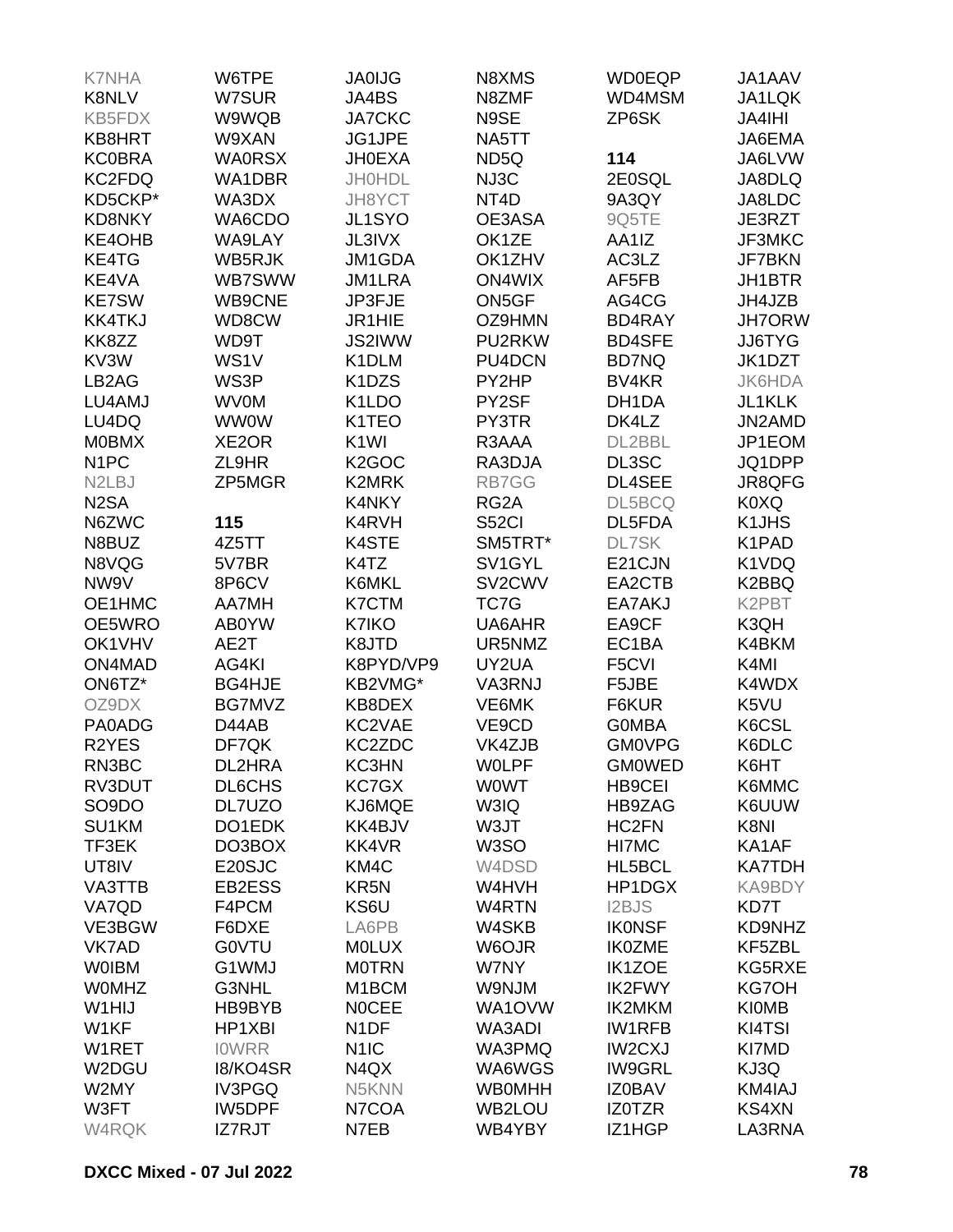| N0GZ                          | W8FI              | HL5NDQ                         | N3GSD               | WB4MM         | <b>HLOB</b>        |
|-------------------------------|-------------------|--------------------------------|---------------------|---------------|--------------------|
| <b>NOIJK</b>                  | W8PHB             | <b>IOHJN</b>                   | N3HBT               | WB4YSJ        | HL1JV              |
| <b>NOSXX</b>                  | W9WM              | IU2LWL                         | N4AOC               | WB9ROK        | <b>IK2UJF</b>      |
| N1GKD                         | WA5NVO            | IU5PDY                         | N4EEI               | WD4MTD        | IK8BPY             |
| N <sub>3</sub> C <sub>S</sub> | WB2DRV            | <b>IV3BTY</b>                  | N5YHF               | WN5V          | <b>IU0NWJ</b>      |
| N3HXQ                         | WB5JJJ            | IZ1GIP                         | N6TGM               | WO9I          | IX1CKN             |
| N3KRE                         | WB8ROI            | IZ2SVN                         | N7DC/YV5            | XE3WMA        | <b>IZ0EWJ</b>      |
| N4TAV                         | <b>WD0EWH</b>     | J87CF                          | N8CHR               | YC1KK         | IZ4GJJ             |
| N5MIJ                         | WE3I              | JA1BUB                         | N8DOD               | YD1BJJ        | IZ8PPH             |
| N6JNL                         | WI6K              | JA1CFF                         | N8WNB               | ZA1TC         | JA1CDC             |
| N6QZS                         | WN9GDX            | JA1HTG                         | N9AVP               | ZL1MRC        | JA3FAY             |
| N6ZE                          | WX4X              | <b>JA1MOI</b>                  | N9HDE               | ZS3D          | JA3QID             |
| N9AHU                         | YB0FLY            | JA4CBX                         | NL7XT               |               | JA5PEU             |
| N9CC                          | YB3VO             | JG1FFM                         | NM <sub>2R</sub>    | 112           | JA9GEW             |
| N9KBG                         | YF8DX             | JG3WUP                         | NX9I                | 4Z1AC         | JI1RNB             |
| N9TES                         | YL2GTS            | JG8QXB                         | OD5NJ               | 4Z5KZ         | JI5DWP             |
| N9UY                          | YV5JDW            | JH4HYW                         | OH <sub>2</sub> BRG | 5R8FU         | <b>JJ1FDS</b>      |
| NC <sub>1</sub> N             | YV5KG             | <b>JH8TOW</b>                  | PA3FTR              | <b>5X1A</b>   | <b>JJ1PLA</b>      |
| ND9V                          | ZA <sub>1</sub> E | <b>JI0JDC</b>                  | PA9S                | 7J3ABO        | JL6CTC             |
| NT4F                          | ZL1FV             | <b>JI7NAI</b>                  | PD1ROS              | 7M1MCY        | JN4UUS             |
| OH <sub>2</sub> AWL           |                   | <b>JK6QCY</b>                  | PJ2/NA2U            | AA6YX         | JR1UDV             |
| OK1FFD                        | 113               | JN1GNL                         | PR7AA               | AB7DH         | JR3GVH             |
| ON6AB                         | 4N4BB             | JP2XYT                         | PT2AST              | AC5KD         | <b>JR7HOD</b>      |
| OZ1KIH                        | 7M1CRZ            | <b>JR7HAN</b>                  | <b>PU5IKE</b>       | AG5AA         | <b>JS1MTI</b>      |
| PA1LIO                        | 701AA             | <b>K2SAN</b>                   | PY1SW               | BY4CYL        | JT1DY              |
| <b>PU3RTS</b>                 | 9A40CKG           | K <sub>2</sub> SD <sub>S</sub> | R <sub>0</sub> JF   | CT1ZQ         | JY4NE              |
| PY3LBO                        | 9A4VV             | K <sub>2</sub> T <sub>S</sub>  | RA0CGY              | CT2JFI        | <b>K0CJ</b>        |
| R <sub>2</sub> ZX             | AA1TH             | K3ADU                          | RA4FJV              | CT7ABE        | <b>K0GUR</b>       |
| <b>RA0FD</b>                  | AA3CK             | K3WKM                          | SV1AMD              | CT7ACG        | K1NQ               |
| RN1CW                         | AA4KD             | K4FCC                          | UN6GAV              | CX2AM         | K <sub>1</sub> SSN |
| <b>S52ON</b>                  | AG5AY             | K4PE                           | VA3DLS              | <b>DD0VS</b>  | K3QQN              |
| SV <sub>1</sub> EN            | AG9Y              | K5RLA                          | VK2GGC              | DF9FR         | K4CAD              |
| SV <sub>1</sub> EQJ           | AK3S              | K5XQ                           | VK3DRH              | DJ5KX         | K4JGA              |
| SV <sub>2FQP</sub>            | <b>BH4SXP</b>     | K6RF                           | VK7SM               | <b>DLODPM</b> | K4LDC              |
| VE1RX                         | DF8BB             | K8CL                           | VX3150              | DL1MAC        | K6NML              |
| VE2FET                        | DF8ST             | K <sub>9</sub> C <sub>PO</sub> | <b>WODHS</b>        | DL1SBY        | K8GU               |
| VE2SYQ                        | DG1DES            | KA2R                           | <b>WOLTL</b>        | DL2HUC        | K8RGM              |
| VE3IVT                        | DG2IAI            | <b>KC4LRR</b>                  | <b>WORU</b>         | DL2NAU        | K9WJL              |
| VE5BJM                        | <b>DL1SUS</b>     | KD5HIP                         | W <sub>1</sub> OH   | DL3HAA        | K9XE*              |
| <b>VU2HFR</b>                 | <b>DL7HCK</b>     | KE3LA                          | W <sub>2</sub> KJC  | DL3HUM        | <b>KA1PPS</b>      |
| VU2KWJ                        | DL9GMN            | KE4QN                          | W2LCQ               | DL3NCJ        | KA1VLH             |
| <b>WODF</b>                   | DO1DEL            | <b>KE4USA</b>                  | W2LCV               | DL5KLX        | KA1WPM             |
| <b>WOLGQ</b>                  | DP9Z              | KI <sub>2</sub> X              | W4HYT               | DL6FY         | <b>KB1FRK</b>      |
| W1KEN                         | EA4ETN            | KI6OY                          | W6BHZ               | DL6YRM        | KB3RFH             |
| W1ROG                         | EA7ANP            | KJ6VO                          | W6NIF               | DL9YBZ        | KC2PJH             |
| W2LF                          | EH7AH             | KM5IS                          | W8GXB               | DM2RG         | KC3MSE             |
| W2ZF                          | F/W0NB/P          | KP2/K0BBC                      | W8VQT               | E73DX         | <b>KC7RAS</b>      |
| W3ET                          | F5KQN             | KP2/K7JI                       | W9WOW               | EA1FBJ        | KD4TTP             |
| W3ZV                          | FM5CY             | KP <sub>2</sub> B              | WA2FHJ              | EU1FQ         | KE6FOA             |
| W4GRN                         | G6GLP             | KU4UK                          | WA4JME              | F4EPU         | KF4EKA             |
| W5RDX                         | G7NOT             | LW5DPG                         | WA8OLN              | G3LNG         | <b>KF7SXI</b>      |
| W6NOR                         | HL3QVZ            | N1IFW                          | WB3IFD              | G4JQL         | KG2G               |
| W7ADO                         | HL5FAM            | N <sub>2</sub> ZW              | WB4KXS              | G4YRF         | KG4OLG             |
|                               |                   |                                |                     |               |                    |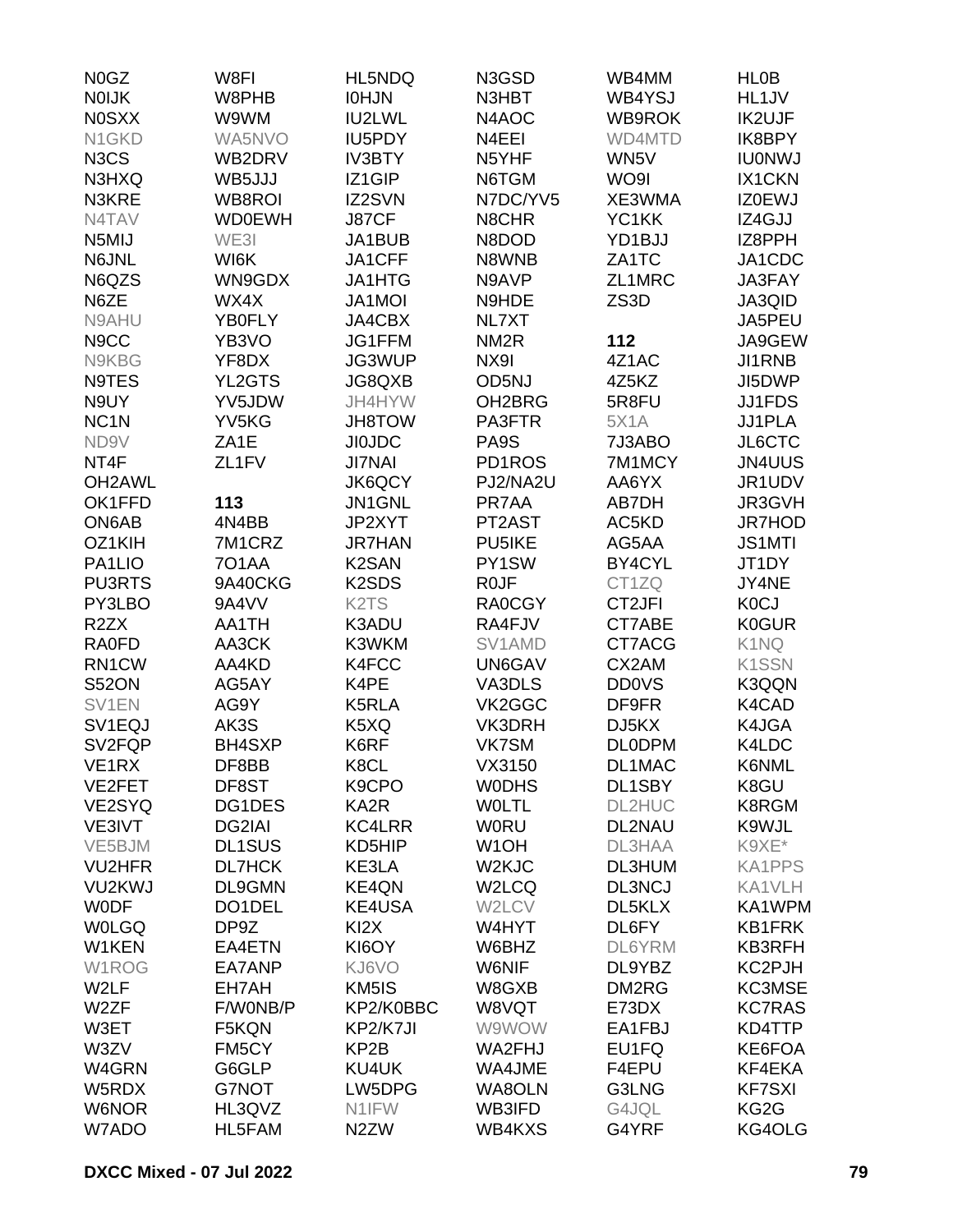| KG5LWL                        | VE3DVG             | AB2ZT              | JE1EKC                                   | LA9XBA                          | W5ETZ             |
|-------------------------------|--------------------|--------------------|------------------------------------------|---------------------------------|-------------------|
| <b>KI7AY</b>                  | VE4CW              | AC9OT              | JF1CST                                   | LA9ZL                           | W6DF              |
| KM6LP                         | VE7WJ              | AD9AT              | JF3NDW                                   | LU1ICX                          | W8JJV             |
| <b>KS1PPY</b>                 | VK6BMW             | AE4FY              | JH1BIU                                   | LU9ESD                          | W8UF              |
| KT3L                          | VR <sub>2</sub> CD | AG8A               | JH8LGE                                   | M0OSA/M                         | W8VQV             |
| KZ4P                          | <b>VU3NPI</b>      | AI4RA              | JI5NWQ                                   | M2000A                          | WA1QGC            |
| KZ9W                          | <b>WOIXQ</b>       | BG4TMC             | JK2IXE                                   | N1AYA                           | WA2JUG            |
| LA3PUA                        | <b>WOUFC</b>       | CE1VIL             | JO1GIY                                   | N <sub>1</sub> IBQ              | WA2NYY            |
| LA6YIA                        | W1NGQ              | CY <sub>0</sub> P  | <b>JR0PFO</b>                            | N3HLG                           | WA2RSX            |
| LA7HOA                        | W2AAS              | DF4VX              | <b>K0SBV</b>                             | N3WHQ                           | WA2WDF            |
| LU3FMR                        | W <sub>2</sub> CBK | DG6DBV             | <b>K0UK</b>                              | N4CHO                           | WA3TD             |
| <b>MORHS</b>                  | W2CWW              | DH9NBU             | K1BIF                                    | N5SSH                           | WA4SBA            |
| <b>NOKM</b>                   | W <sub>2KI</sub>   | <b>DL0AKR</b>      | K1KIP                                    | N5THN                           | WA5TMC            |
| <b>NOVFJ</b>                  | W4DOG              | DL <sub>1</sub> CZ | K <sub>2</sub> JMK                       | N5ZGT                           | WA8OIF            |
| N <sub>1</sub> RDN            | W4HLN              | DL1NDY             | K3MRG                                    | N6AHA                           | WA9JML            |
| N <sub>1</sub> SC             | W4KBP              | DL1RMY             | K4CGA                                    | N6DO                            | <b>WB0SD</b>      |
| N <sub>2</sub> PEQ            | W6XD               | DL4LRM             | K4JO                                     | N6LO                            | WB2HPR            |
| N3CU                          | <b>W7PXL</b>       | DL4NAZ             | K4VN                                     | N6NC                            | WB2REI            |
| N4AGG                         | W7SST              | DL5MFW             | K4YT/DU                                  | N8ADO                           | WB2TRI            |
| N4UKT                         | W7WHY              | DL6CX              | K5IGB                                    | NA3CT                           | WB6MSE            |
| N4YZ                          | W8TU               | <b>DL6NCI</b>      | K5ZTY                                    | NA5GA                           | WD8KLH            |
| N <sub>5</sub> B <sub>G</sub> | W9KMP              | <b>DL7RSE</b>      | K6HRU                                    | <b>NG30</b>                     | WF <sub>1</sub> D |
| N <sub>5</sub> GI             | W9OAB              | DL9CIA             | K7MP                                     | NG9J                            | <b>WM0F</b>       |
| N5OMG                         | WA2CBX             | E44PM              | K7NM                                     | NK8X                            | WP4SK             |
| N5WOB                         | WA4CWA             | EH1YV              | K8MU                                     | NS7U                            | WV7V              |
| N6FVY                         | WA4DYD             | <b>GOUWK</b>       | K9DLT                                    | <b>NV0P</b>                     | WX4HP             |
| N6MRF                         | <b>WA7CS</b>       | G3NVO              | K9PGC                                    | NX <sub>1</sub> C               | WX7M              |
| N6ZPX                         | <b>WB0ABM</b>      | G3PIA              | KA1QAS                                   | NX8G                            | YB1MA             |
| N7GG                          | <b>WB0TRA</b>      | G4IDR              | KA2IYB                                   | OE1MS                           | ZL3LF             |
| N8XC                          | WB2FXY             | G4OLP              | KA8QIV                                   | ON <sub>5</sub> LE              | ZP6SC             |
| N9ITY                         | WB4DAO             | G4PYQ              | KB4GH                                    | <b>ON6NA</b>                    |                   |
|                               | WB5DX              |                    | <b>KB5HOS</b>                            | OZ5AAH                          |                   |
| NB <sub>5</sub> N             | WB5M               | G4RKO              |                                          |                                 | 110               |
| <b>NF0B</b><br>NK9B           | WD4LYV             | GI4SNA             | KC2OBS                                   | OZ8ACE                          | 3A2LU             |
| <b>NNOC</b>                   |                    | HA5AUC<br>HB9ATA   | <b>KC6QHA</b>                            | PA1BVM                          | 4X4VE             |
| NQ9R                          | WN4C               |                    | KC8ALZ<br>KC <sub>9</sub> C <sub>S</sub> | <b>PDORKA</b><br>PU4ENY         | 6L <sub>0</sub> V |
|                               | WQ1W               | HI8JSG             |                                          |                                 | 6Y5RJ             |
| NR <sub>2Q</sub>              | WW8RR              | HL5URV             | <b>KD0CO</b>                             | PY3MHZ                          | 7N2OEZ            |
| <b>NV0S</b>                   | WZ6P               | <b>IK0TWN</b>      | KD2ABK                                   | PY5MW                           | AA5XU             |
| NZ5M                          | XT2KG              | <b>ISOPGF</b>      | KD4Q                                     | R3PJT                           | AA6PV             |
| OE2KWN                        | YO <sub>6</sub> ZS | <b>IT9NTD</b>      | <b>KE0BRZ</b>                            | SA3ANZ                          | AA6XF             |
| <b>OH9MMN</b>                 | ZF <sub>2</sub> FK | IV3DCZ             | KE9V                                     | <b>SP7WT</b>                    | AB4VA             |
| OK2PAA                        | ZL2AOH             | IZ0FKE             | KG8JF                                    | SV <sub>1</sub> EPB             | AC2DZ             |
| OZ/LA6OP                      |                    | IZ4YDF             | KH6/W0ZT                                 | TG9RZ                           | AC5MR             |
| OZ7PBI                        | 111                | <b>JA0AXW</b>      | KI0GU                                    | VA2MP                           | AC6A              |
| <b>PD0SCY</b>                 | 4X/AA4KD           | JA1BMJ             | KI4KK                                    | VA7CAB                          | AH4AA             |
| RK6YZZ                        | 5H0QL              | JA1BZS             | KI4SFT                                   | <b>VE9ACL</b>                   | BA4TA             |
| RZ6DZ                         | 7K1SLY             | JA1CRT             | <b>KK700</b>                             | VR2UBC                          | BA6IV             |
| SA7AKE                        | 7N4SJX             | JA3CLM             | KK9EJ                                    | VU <sub>2</sub> CV <sub>S</sub> | BV4VE             |
| <b>SM7CWI</b>                 | 8Q7EJ              | JA3KZW             | KN4BBC                                   | <b>W0ERB</b>                    | <b>BV7RC</b>      |
| SV1GRH                        | A22AA              | JA4BRS             | KY4CU                                    | <b>WOLO</b>                     | BX8AAF            |
| UB1ADP                        | AA5WH              | <b>JA5NSR</b>      | LA1APA                                   | W4AVV                           | C21JM             |
| VA3DBT                        | AB1XB              | JA6CVR             | LA3F                                     | W4GKM                           | C9QL              |
| <b>VE2FRS</b>                 | AB1ZM              | <b>JA9GHC</b>      | LA3TR                                    | W5DRM                           | CE5ANS            |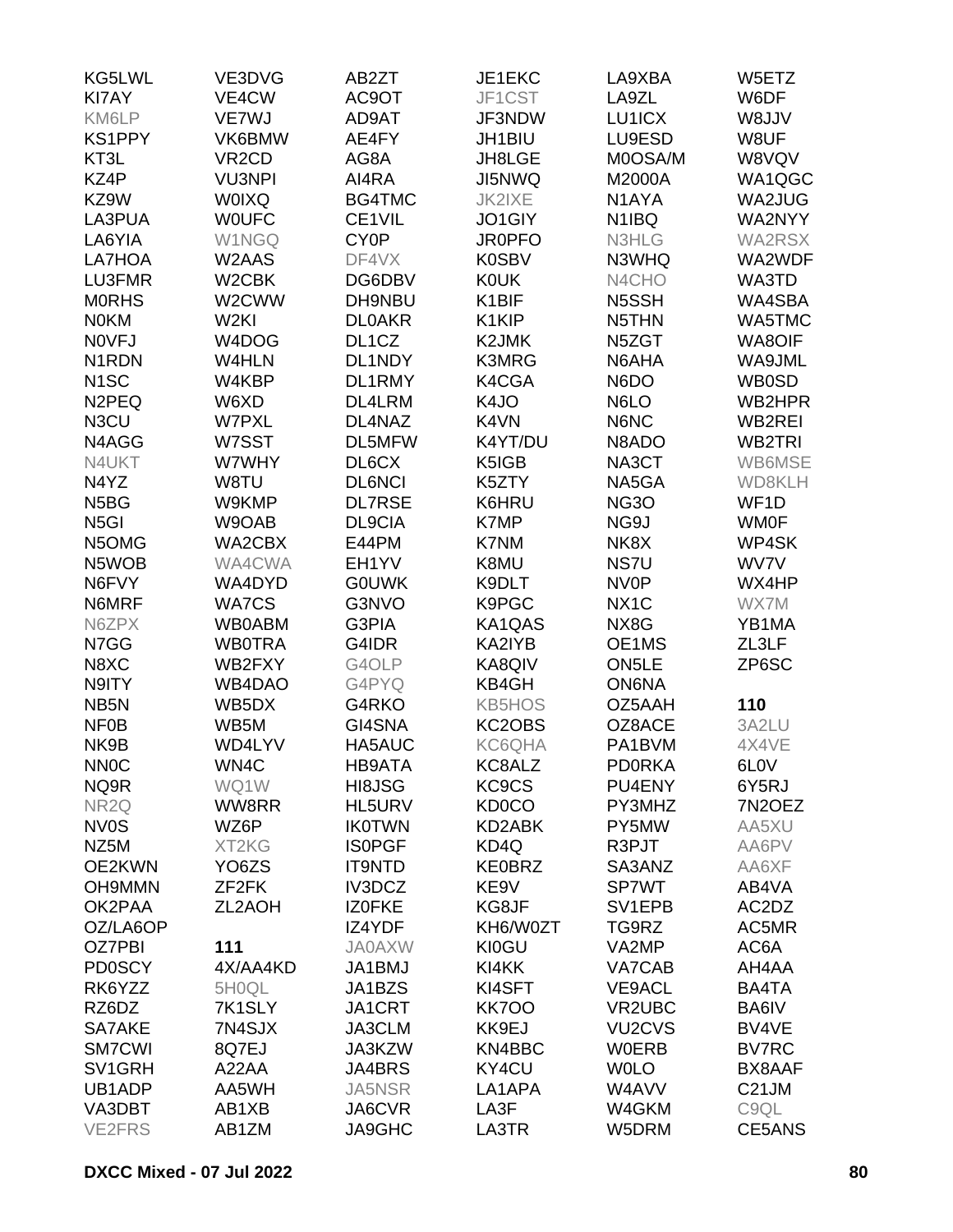| <b>CE8NKR</b> | <b>IZ3HER</b>                  | <b>JW8HGA</b>                   | KE6GG                          | P29BT             | WB4DNL/VP9         |
|---------------|--------------------------------|---------------------------------|--------------------------------|-------------------|--------------------|
| CT1GUJ        | IZ8PPJ                         | <b>K0JV</b>                     | <b>KF0AD</b>                   | RD3BW             | WB4EHG             |
| <b>CX4ACH</b> | <b>JA0KGE</b>                  | <b>KOKAT</b>                    | KF9MG                          | RV3KS             | WB4RFQ             |
| <b>DF0TX</b>  | JA1CKP                         | K1BZM                           | KG5ZNJ                         | <b>SO9O</b>       | WB8KQJ             |
| DF3MC         | JA1ESH                         | K <sub>1</sub> C <sub>G</sub> Z | <b>KG7KM</b>                   | SP3DQL            | <b>WD4OJF</b>      |
| DJ3SL         | JA1EUI                         | K <sub>1</sub> XH               | KG8CI                          | SP7SEG            | WD8PFS             |
| <b>DK0BM</b>  | JA1QND                         | K <sub>2</sub> G <sub>S</sub>   | <b>KHON</b>                    | SV7BIO            | WE1M               |
| <b>DK0HUN</b> | JA2TZ                          | K <sub>2</sub> SQ <sub>S</sub>  | KI7UXL                         | UA6AK             | WM2E               |
| DK8JH         | JA2ZDL                         | K <sub>2</sub> TH               | KJ3O                           | UR6EO             | WN1OTV             |
| <b>DLORD</b>  | JA3PAJ                         | K3CNI                           | <b>KK0DJ</b>                   | UT2LP             | WO7F               |
| <b>DLOTUD</b> | JA3SSB                         | K3FIV                           | KP4CKX                         | UV3QQ             | WP3MW              |
| DL2DBL        | JA4ABN                         | K3QX                            | KP4RP                          | UY0HY             | WQ3G               |
| DL2VNL        | JA5JLF                         | K4AVK                           | KX4WQ                          | VA3ROC            | WR4P               |
| DL3KBQ        | JA6EBA                         | K4IS                            | KY3R                           | VE2TVU            | WS2E               |
| DL3MFM        | <b>JA7MVI</b>                  | K4NMH                           | LA1ZIA                         | VE3MMR            | WT3J               |
| DL4KMK        | JA9ENB                         | K4SM                            | LA6CF                          | VK2SPB            | WU <sub>5</sub> S  |
| DL5DCC        | JA9PHV                         | K4YJI                           | LA6SDA                         | VP <sub>2VI</sub> | WW4V               |
| DL7XT         | <b>JE1000</b>                  | K5ALU                           | LA9QNA                         | VP8BWL            | WY2L               |
| DL9GND        | JE2VFX                         | K5BKT                           | LU6FOV                         | <b>WOEF</b>       | XX9LT              |
| DL9YBB        | JF1KZD                         | K <sub>5</sub> CE               | M0AFZ                          | <b>W0FY</b>       | YO4FRJ             |
| <b>DS1AFU</b> | JF1SSM                         | K5CGH                           | <b>NOELA</b>                   | W1CBY             | YU1BDK             |
| DS3GPT        | JF2LVM                         | K5KJ                            | <b>NOKJI</b>                   | W1XRA             | YV5HNJ             |
| <b>DS4EOI</b> | JF3XHW                         | K <sub>5</sub> OJI              | <b>NOPOH</b>                   | <b>W2/4X6KJ</b>   | ZL <sub>2</sub> CS |
| DU3CQ         | JF6MIT                         | K6NOD                           | N <sub>1</sub> EH              | W2GSA             |                    |
| DW3CWM        | JG1NUY                         | <b>K7MOE</b>                    | N1FDX                          | W2HVH             | 109                |
| <b>EA7FUH</b> |                                | K7MQ                            | N <sub>1</sub> TT              | W2IX              | 2E0YYD             |
| EA7LR         | <b>JG3SLJ</b><br><b>JG6FNM</b> | <b>K7PTC</b>                    | N2IIE                          | W2NNG             | 4K7FA              |
| EA8KJ         |                                |                                 | N <sub>2</sub> KL <sub>S</sub> |                   |                    |
|               | JH1DRC                         | K7ZAD                           |                                | W2NTF             | 4Z5BU              |
| EI2JC         | <b>JH7IPR</b>                  | K8BSG                           | N <sub>2</sub> RQ              | W2RDX             | 5B4/AI5P           |
| F4GMT         | JI4MCP/P                       | K8VSY                           | N3CHX                          | W2RXG             | 6K0VM              |
| F6BEG         | <b>JJ1XET</b>                  | K8VUS                           | N3HS                           | W2SMS             | 7J1AIL             |
| F6IUI         | JJ1ZEJ                         | K9QLL                           | N4ECJ                          | W2YX              | 7K4FIB             |
| F8DPN         | JJ3OLZ                         | K9TR                            | N4KQ                           | W3OB              | 8P6NW              |
| FD1RAY        | JJ4USZ                         | KA4HOT                          | N4UMR                          | W3VD              | 9A1CRD             |
| G3GNR         | JJ6INV                         | KA4YMY                          | N <sub>5</sub> RZK             | W4CDR             | 9N7EI              |
| G3HZL         | <b>JJ8XCK</b>                  | <b>KA7RWJ</b>                   | N5TUW                          | W4EG              | AA1O               |
| G4DPH         | JL1XVZ                         | KA9HUW                          | N6AN                           | W4KTF             | AA3RR              |
| G4EDR         | JL2GSN                         | KB1JJX                          | N6KIN                          | W4TTM             | AB <sub>1</sub> DO |
| G4SND         | <b>JL3TWE</b>                  | KB3SGY                          | N6TPT                          | W6GMT             | AB1HL              |
| G4TSH         | JM1ISX                         | KB5RGH                          | N7HA                           | W6MKO             | AB <sub>1</sub> Q  |
| GM4CFS        | JM1PJO                         | KB8FPK                          | N7MBL                          | W7PTT             | AB4DF              |
| GM4JFS        | JM3OJR                         | KC5MO                           | N8BC                           | W7XU              | AB4LE              |
| <b>GW7SMV</b> | JN1GGZ                         | KC6QBD                          | N8QWI                          | W8EJK             | AB6DA              |
| <b>HB9CGW</b> | JP1SCQ                         | <b>KC7ES</b>                    | N9BC                           | W8LLC             | AB6QZ              |
| <b>HB9IIB</b> | JP7GRU                         | KC8BJE                          | N <sub>9</sub> Cl              | <b>W9LOC</b>      | AB6XI              |
| HC6PE         | JP7SOZ                         | KC9GTN                          | N9LCR                          | WA1MQQ            | AB9KF              |
| <b>HL2MDS</b> | JQ1LNZ                         | <b>KC9UR</b>                    | N9TRK                          | WA2ISE            | AC <sub>0</sub> C  |
| HL5BGJ        | JQ1NID                         | KD3XP                           | NF6L                           | WA3UDH            | AD8Y               |
| HL9RY         | JQ1QHO                         | KD4FW                           | NJ4Q                           | WA4USW            | AG4SO              |
| <b>IK0XUF</b> | JR1CVR                         | KD8K                            | OE2KNN                         | WA5KOI            | AG7O               |
| <b>ISOFKA</b> | JR1DHD                         | <b>KEOUF</b>                    | OZ1JRL                         | WA6FHI            | <b>AJ0E</b>        |
| IY4FGM        | JR1GMJ                         | KE <sub>2JO</sub>               | OZ5AFM                         | WA9SUG            | BA8IK              |
| IZ2SVW        | <b>JR1HVJ</b>                  | KE4JB                           | OZ9ACV                         | WB3CQD*           | BI4PDD             |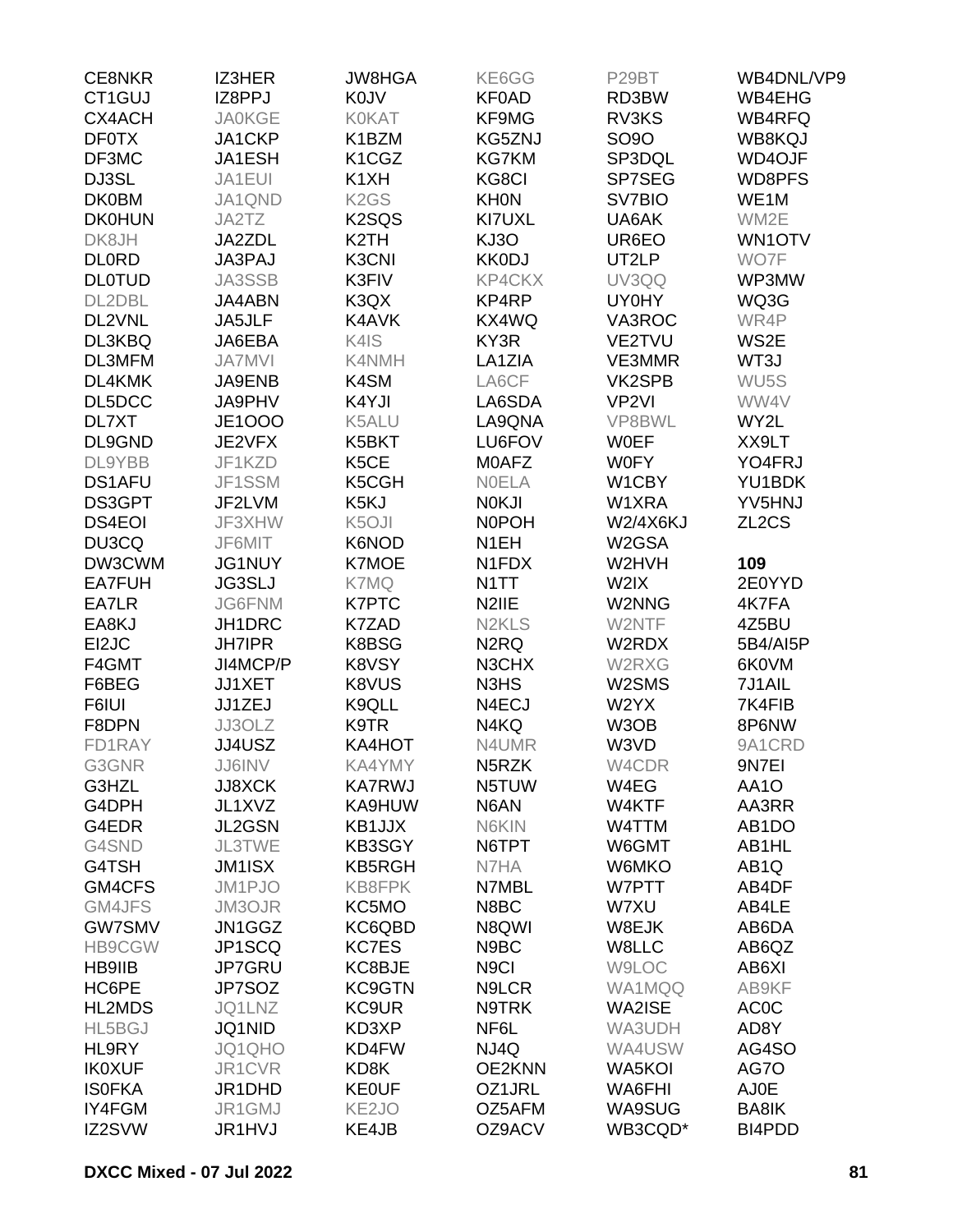| <b>BM6GJL</b>     | IZ8CEV                        | <b>KB0HP</b>                   | N9EWS               | W5MK              | 7L2CDG                         |
|-------------------|-------------------------------|--------------------------------|---------------------|-------------------|--------------------------------|
| CT1GND            | <b>JA0WJN</b>                 | KB0OYA                         | N9TO                | W5WVI             | 7L4XDT                         |
| DF1US             | JA1ANF                        | <b>KB0VXN</b>                  | NC7V                | W6BRY             | 8P9HA                          |
| DK <sub>5</sub> D | <b>JA1KQI</b>                 | KB1BMF                         | NG6S                | W6PIT             | 9K2OK                          |
| <b>DLORT</b>      | <b>JA1XXI</b>                 | KB2DCE                         | NH4/NH6YK           | W6QF              | AA3LE                          |
| <b>DL1AUK</b>     | JA2NOQ                        | KB2DPY                         | NK8A                | W7DK              | AA3LQ                          |
| DL1BKX            | JA3GNU                        | <b>KB3APN</b>                  | NQ5M                | W7DRO             | AA4GL                          |
| DL1KSW            | JA3HYV                        | <b>KB7UV</b>                   | NT9P                | W7LBV             | AA9AN                          |
| DL1YFF            | JA6EHA                        | KB8DM                          | NV8W                | W7MT              | AA9DZ                          |
| DL5ABI            | JA7ESQ                        | KB8EB                          | NY3A                | W7RJR             | <b>ABOLR</b>                   |
| <b>DL7KJS</b>     | <b>JA7JAS</b>                 | KC1CWF                         | OE6PJD              | W8DH              | AB2DX                          |
| DO1NSP            | <b>JA9ANH</b>                 | KC <sub>2</sub> H <sub>O</sub> | OH <sub>2</sub> VO  | W8DOL             | AB3FH                          |
| <b>DS5OYE</b>     | JE1BIG                        | KC <sub>2QII</sub>             | OH6NVC              | W8MRK             | <b>ACODA</b>                   |
| DU1COO            | <b>JE7WBI</b>                 | KC <sub>2QLA</sub>             | OZ8ACN              | <b>W9HCN</b>      | AC2RE                          |
| E20QVD            | JG1JTZ                        | KC4CTU                         | PE2HD               | W9JGC             | AC4CP                          |
| E74JS             | JG6BBV                        | KC8HMG                         |                     |                   |                                |
|                   |                               |                                | PP <sub>5</sub> AR  | W9LD              | AC5BJ                          |
| EA2WT             | JH1AOU                        | KD6ST                          | <b>PR7FMT</b>       | W9RZX             | AD7BN                          |
| <b>EI100YXQ</b>   | JH1LRO                        | KE2A                           | PT <sub>2</sub> OI  | W9VTC             | AE5LO                          |
| F5SAZ             | JH5EZJ                        | KE5ZW                          | PU <sub>2</sub> RIO | WA2ZSL            | AE9B                           |
| F8EFU             | JJ2TQO                        | <b>KF0WL</b>                   | R7HR                | WA4JPT            | <b>AF0SS</b>                   |
| FE1JML            | JJ8CSF                        | KF8ES                          | RA3ICK              | WA4RPH            | AG6RK                          |
| FE1MUY            | JL1AGY                        | KG5FPU                         | RW3DKK              | WA4RTG            | AL7MK                          |
| <b>G0KEY</b>      | JM2GYP                        | KG6AMW                         | RX3ARI              | WA6PFA            | C91PA                          |
| <b>GOLJU</b>      | JN1CJS                        | KI4BIY                         | RZ4HL               | WA8KAN            | CE2NJ                          |
| G3SZS             | JN6QAC                        | KJ4ND                          | SM5UIU              | WB0YXH            | CP1AA                          |
| G3YZO             | JO1ACW                        | <b>KK4EIR</b>                  | SV8GXQ              | WB2ART            | CP <sub>2</sub> D <sub>D</sub> |
| G4UZE             | JR1TCY                        | KM <sub>5</sub> L              | TI2OKY              | WB2NBJ            | CT1YRV                         |
| G4WIA             | JS1MRM                        | KM8Q                           | UR3CSI              | WB4EEH            | CT2JMR                         |
| GI4RNP            | JT1AT                         | KN4DXD*                        | UR5FD               | WB4JMW            | DF3RB                          |
| <b>GM0MOP</b>     | <b>K0BD</b>                   | KN6VB                          | UR5ZIW              | WB9AMI            | DF3WI                          |
| <b>GMONWI</b>     | <b>K0GRL</b>                  | KN <sub>8</sub> J              | UX1KR               | WB9IXS            | DF5TT                          |
| <b>GM3UCI</b>     | K <sub>2</sub> GAV            | KO4OC                          | V73CW               | WK4W              | DF9ZN                          |
| GW3WWN            | K <sub>2</sub> OAK            | KP4PI                          | VE2WX               | WL7DB             | DK1OP                          |
| HA1SU             | <b>K2RS</b>                   | KP4PX                          | VK3DEK              | WM4N              | DK6WK                          |
| HA5BVG            | K3LTM                         | KV <sub>2V</sub>               | VK8ZJZ              | WO8Z              | DL2ECI                         |
| HA5VQ             | K3ZJ                          | LB0OG                          | <b>VP2MKG</b>       | WQ9F              | DL3BRG                         |
| HL1BX             | K4EAK                         | LZ2RR                          | <b>VP8CIL</b>       | WR8E              | DL5ZBO                         |
| HL3EQG            | K4PO                          | N1FJR                          | <b>WOPC</b>         | WT2A              | <b>DL6MHW</b>                  |
| <b>HR1RTF</b>     | K <sub>4</sub> Q <sub>R</sub> | N <sub>1</sub> SP <sub>X</sub> | <b>WOQU</b>         | WV7T              | DL6OS                          |
| <b>HS1CDX</b>     | K4QZ                          | N1VEN                          | W1AW/KH0            | WW5W              | DL8AL                          |
| <b>IORAE</b>      | K4ZDH                         | N <sub>2</sub> AH              | W <sub>1</sub> DSC  | WW5XX             | <b>DL9FCR</b>                  |
| I7DZG             | K6BWZ                         | N <sub>2</sub> F <sub>BV</sub> | W1WML               | WW6GUN            | DS4GGM                         |
| <b>IK4CNQ</b>     | K6PDL                         | N3EYF                          | W2AZK               | WX1H              | EA2CQ                          |
| <b>IK6CRE</b>     | K6QIQ                         | N3NHX                          | W3GP                | WY <sub>5</sub> O | EA3APX                         |
| IQ5MS             | K8UV                          | N <sub>4</sub> C <sub>V</sub>  | W4BSS               | XE1CCC            | EA3ARJ                         |
| IQ7AF             | K9GX                          | N4XIG                          | W4DHX               | YB2DGR            | EA4KG                          |
| IQ8PQ             | K9WM                          | N5DLM                          | W4GOV               | <b>ZLOAKH</b>     | EI4GEB                         |
| IU <sub>2</sub> A | KA0GZS                        | N5KKD                          | W4GRA               | ZS6AND            | ES1RF                          |
| <b>IW9GHJ</b>     | <b>KA1TNK</b>                 | N5MTW                          | W4KFH               |                   | EW4EW                          |
| <b>IZOFVH</b>     | KA2DDX                        | N6DZR                          | W4MIG               | 108               | <b>G0GVA</b>                   |
| IZ2DAY            | <b>KA7AKJ</b>                 | N7OR                           | W4TF                | 4A1DXXE           | G3ASQ                          |
| IZ2LVY            | KA9GTF                        | N7VL                           | W4TJW               | 4Z5UY             | G3HKH                          |
| IZ3IBL            | KA9UHW                        | N9AFU                          | W4TOU               | 6K2ABX            | G3NAQ                          |
|                   |                               |                                |                     |                   |                                |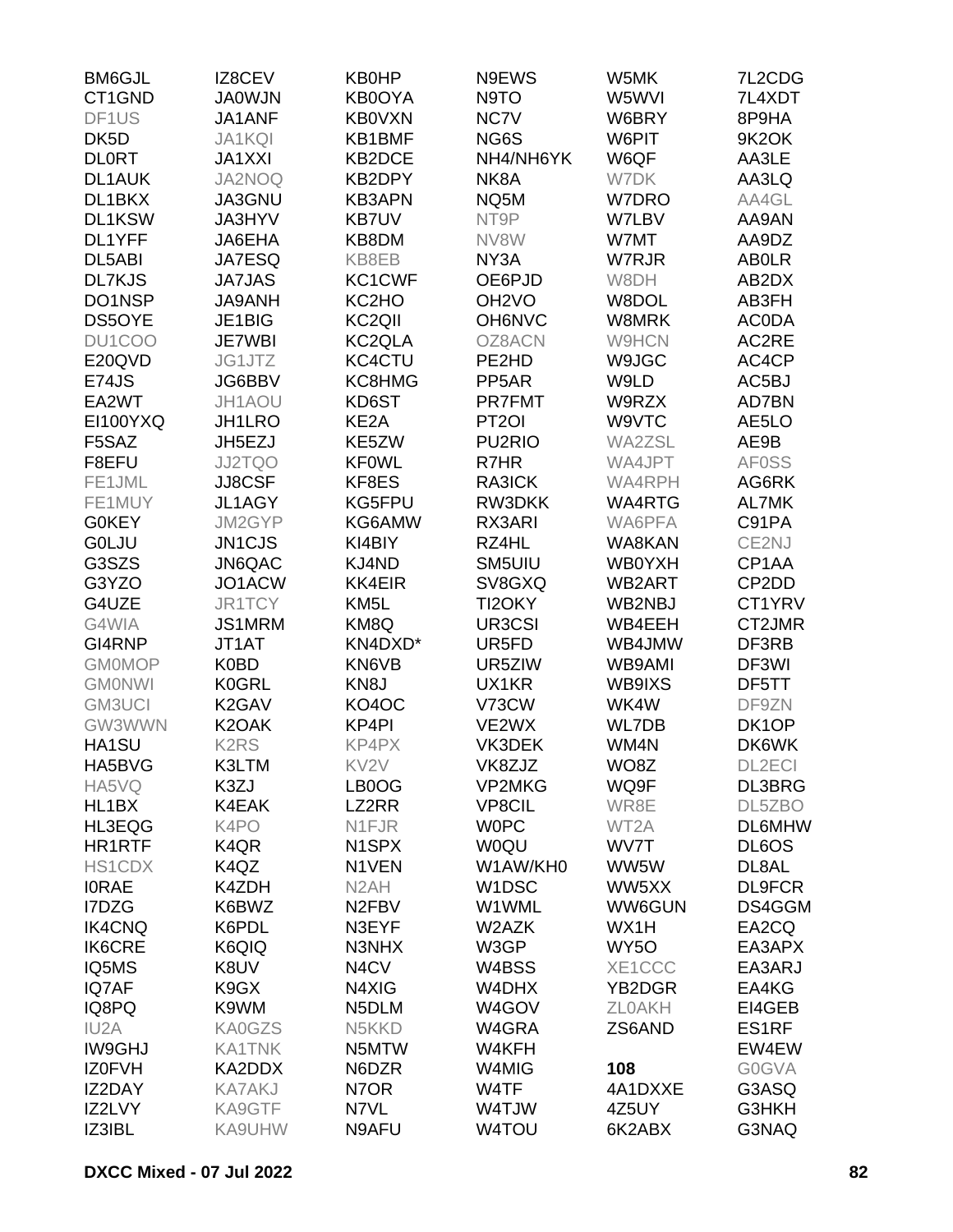| G4ARI         | K5JAZ             | LU6DC                           | SM6KWJ              | YC2TTG             | EA4AZ         |
|---------------|-------------------|---------------------------------|---------------------|--------------------|---------------|
| G4RTI         | K5QJ              | LU9DC                           | SP9E                | YO3HKW             | ES1TAR        |
| G4TCI         | K5SF              | <b>MOXRJ</b>                    | SV2LLB              | YU1HFG             | EU4AG         |
| G4WPD         | K5SWW             | <b>NOAIE</b>                    | T6TM                |                    | F5LLE         |
| <b>GMOMDB</b> | K6DSW             | <b>NOLP</b>                     | US6IQ               | 107                | F6CUD         |
| GM4KBR        | K6PUD             | N0XGA                           | UT5ULB              | 1A4A               | F6LIA         |
| <b>GW0KZK</b> | K6RAD             | N1TKS                           | UW9QW               | 3W9HRN             | <b>FO0XXL</b> |
| HA2NP         | K7YFP             | N <sub>1</sub> XK               | VE2XK               | 5U7QL              | FP/K9OT       |
| HA5KEH        | K8FK              | N <sub>1</sub> ZRO              | VE6NU               | 7L3DGP             | <b>G0KYA</b>  |
| HI8PJP        | K8TOM             | N <sub>2</sub> CEC              | VK2PN               | 8P6ER              | <b>GOVAX</b>  |
| HL3QZH        | K8UUU             | N <sub>2</sub> DF               | VU <sub>2</sub> OXX | 9A2QP              | G1FON         |
| HL5ADQ        | K9NYO             | N2IEV                           | VY2BIJ              | 9A3AYU             | G3ORY         |
| <b>HS0ZFK</b> | KA0BOJ            | N <sub>2</sub> M <sub>G</sub> T | W1WZ                | 9A5BS              | G3RLG         |
| IK6MLI        | KA6SFX            | N <sub>2</sub> WF               | W <sub>2</sub> PI   | AA1FF              | G4IFX         |
| <b>IK6TKC</b> | KA8LAR            | N <sub>2</sub> YCH              | W2SCT               | AA4FF              | G4LAD         |
| <b>IK7GOG</b> | KB1DMW            | N3FWE                           | W3CF                | AA5HI              | G7VKK         |
| IT9EJP        | <b>KB2BRL</b>     | N3HAM                           | W3NR                | AA7WV              | <b>GJ0VJP</b> |
| <b>IT9KHB</b> | <b>KB5GVR</b>     | N3HQB                           | W4DAN               | AB0VB              | GM4WZY        |
| <b>IU8GYT</b> | <b>KB5WRK</b>     | N <sub>3</sub> X <sub>Z</sub>   | W4KNY               | AB1GS              | <b>GW4EAI</b> |
| IZ1BPN        | <b>KB9CRY</b>     | N4PSE                           | W4XMT               | AB1RZ              | HB9/IK2BHX    |
| IZ3NXA        | KB9MYP            | N4SDN                           | W4ZOO               | AB <sub>2</sub> SO | HL1KIS        |
| JA2BIL        | KC4TVZ            | N4VLK                           | W5RN                | AB6A               | HS1CKC        |
|               |                   | N5OAO                           |                     | AC4JI              |               |
| JA2HIU        | KC4WMU            |                                 | W5VGR               |                    | <b>I1ZEK</b>  |
| JA4EGS        | KC4YCT            | N6UGJ                           | W6DPM               | AC6NT              | <b>I2RBR</b>  |
| <b>JA8HIO</b> | KC5BHF            | N7ATM                           | W6OR                | AD4MC              | <b>IK6QRE</b> |
| JG4XVV        | KC6UTC            | N8DD                            | W8MAO               | AD6HF              | <b>IU1KAX</b> |
| JH4GLG        | <b>KC7FPF</b>     | N8FGK                           | W8SWT               | AF4NJ              | <b>IV3UFL</b> |
| JH6FTJ        | KC8WDT            | N8KIM                           | W8TAS               | AH7Y               | <b>IW9ELR</b> |
| JH8PNE        | KC9EE             | N8MCR                           | W9USX               | AJ4MW              | <b>IZOMAS</b> |
| JI3OGI        | KD9RJ             | N8MYB                           | WA2EXZ              | AL6A               | IZ3AHY        |
| <b>JJ0HEN</b> | KE9UK             | N8NMA                           | WA4AIP              | BA5AP              | <b>IZ7CDE</b> |
| JJ1QDK        | KF7U              | N8RYD                           | WA4WR               | BD5UQ              | J73CCM        |
| <b>JK1IQK</b> | KG4OPX            | N8XHF                           | WA9DAU              | BH1KVZ             | JA1EUT        |
| <b>JK3HLP</b> | KI5MS             | N9TA                            | WA9KWS              | DF2TH              | JA1KFP        |
| JL1PNQ        | KJ11              | NC9W                            | WB4BIN              | DF8VV              | JA1UMQ        |
| JO1HAW        | KJ7ID             | NM4V                            | WB4GOK              | DG0OM              | JA2AC         |
| <b>JO7RAA</b> | KJ9M              | NM8M                            | WB6WCH              | DG3SBJ             | JA2KFQ        |
| JQ2DEJ        | KK4IMJ            | NR6J                            | WB8WRY              | DH1LAZ             | JA2UBD        |
| JQ2OUL        | KK5HT             | NX3SS                           | WB9GCV              | <b>DK0ABT</b>      | <b>JA3IVV</b> |
| JR7COP        | <b>KM0U</b>       | OE1XBB                          | WD4CNZ              | DK8RB              | <b>JA7BNR</b> |
| JT1BR         | <b>KN2GSJ</b>     | OH3QN                           | WD5ABC              | DL1DQI             | <b>JA7BWV</b> |
| <b>KOCFI</b>  | KN6E              | <b>ON6VOX</b>                   | WF5J                | DL1RMJ             | <b>JA7DAT</b> |
| K2RMA         | KP4FBM            | ON8ZL                           | WJ4X                | DL2GWL             | <b>JE0IUZ</b> |
| K3PBU         | KQ6JQ             | OT <sub>4</sub> B               | WK3F                | DL2RYY             | JE6PJP        |
| K3QF          | KR <sub>2</sub> D | <b>PAOLSK</b>                   | WN1G                | DL3OBQ             | JF2VMN        |
| K4AHO         | KW4OV             | PA3FLM                          | <b>WN4DXL</b>       | DL4AO              | JF3LPM        |
| K4BAX         | KW4QY             | PP2MLP                          | WQ8Q                | DL4HG              | <b>JF7SAR</b> |
| K4GA          | KX4MT             | PY1USK                          | WS <sub>1</sub> C   | DM <sub>1</sub> AD | <b>JG0PTP</b> |
| K4JH          | KZ4A              | <b>ROCM</b>                     | WU8Y                | DO7OM              | JG1LPL        |
| K4KBS         | LA3QPA            | RV6FC                           | WW1M                | <b>DS0ZR</b>       | JG1RBF        |
| K4MMP         | LA3YU             | S57CT                           | WW2V                | DS4DTG             | <b>JG2JCA</b> |
| K4MTS         | LA5RNA            | SK6DG                           | WX5DX               | DV1VHK             | <b>JH8SST</b> |
| K5BL          | LA8ZY             | SM0/N6IYG                       | WZ2T                | EA3IJI             | JI1AJO        |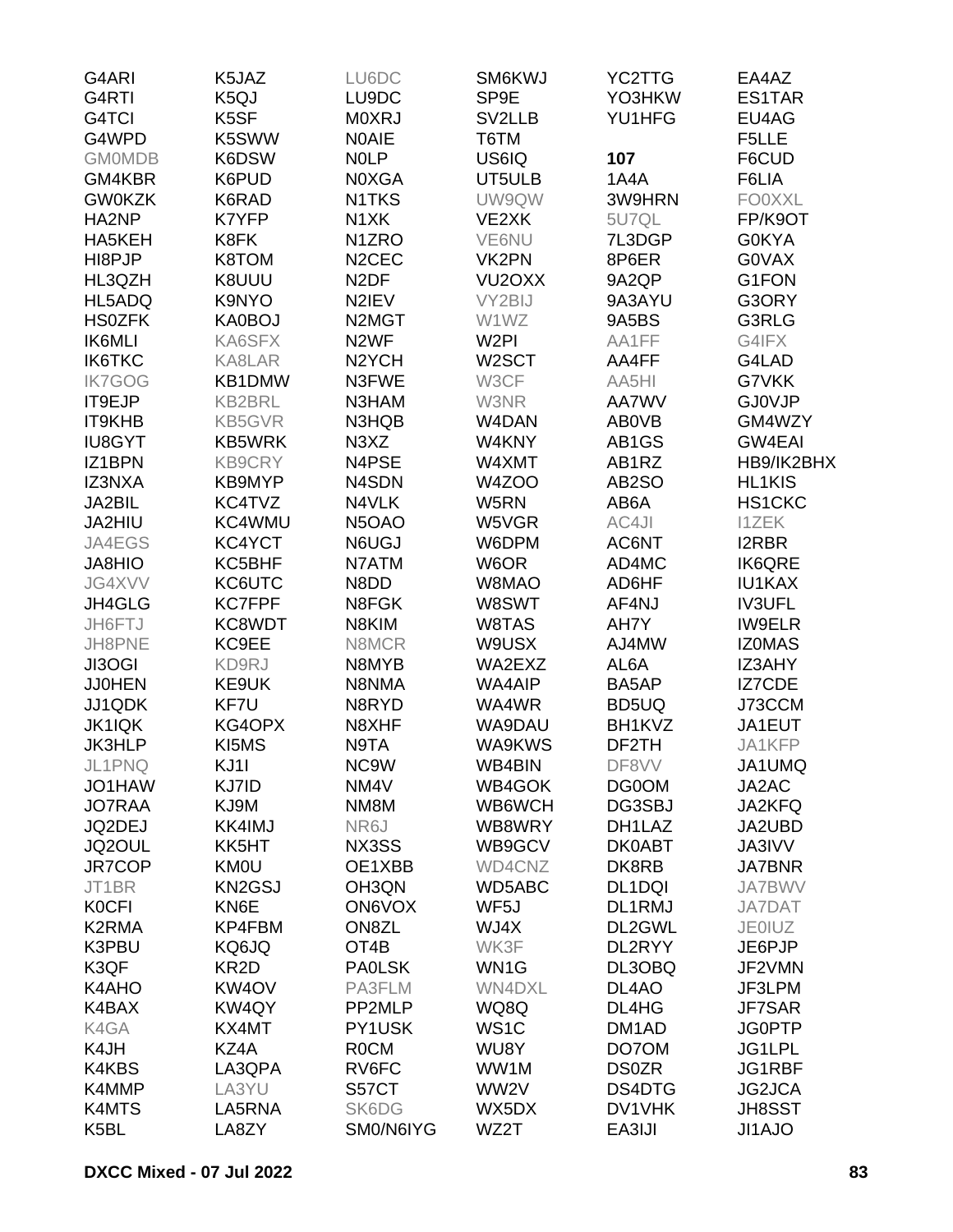| <b>JI4SEU</b>       | <b>KD0IVV</b>                   | NE7D                          | W2SWL              | 3B9WR              | DL9PN         |
|---------------------|---------------------------------|-------------------------------|--------------------|--------------------|---------------|
| JL1VGB              | KD5MMM                          | NG <sub>2</sub> D             | W4AAW              | 4S7JL              | DL9ZE         |
| JL8LGW              | KD8AX                           | NI9J                          | W4IEE              | 4X1LM              | E20EHQ        |
| JM3PEE              | <b>KE0UI</b>                    | <b>NM0I</b>                   | W4IWH              | 4X6FK              | EA4GMY        |
| JO3FEU              | <b>KE4BUS</b>                   | NO <sub>8</sub> U             | W4LQ               | 5B4AAL             | EA5GDY        |
| JP3WJW              | KE4RGD                          | OI3V                          | W4LT               | 5B4AGU             | EC7AKQ        |
| JQ2VZY              | KE4W                            | OK1FRO                        | W5AHA              | 5V7JG              | EI2IP         |
| JR2SBA              | KF4D                            | OZ1LGK                        | W5JBO              | 5Z4FM              | EI4GAB        |
| JS6DMT/JE6BHSKF4TC  |                                 | OZ6ACD                        | W5WGF              | 7L4IOU             | F5VAI         |
| <b>K0FUZ</b>        | KG4GJ                           | OZ9MM                         | W6JZE              | 9A3FY              | <b>GODTC</b>  |
| <b>K0WA</b>         | KG5SRO                          | <b>PA0RBO</b>                 | W6LPJ              | 9N7DX              | <b>GOIGB</b>  |
| K1NW                | KI5HL                           | PA3CLD                        | W6TXK              | A45ZN              | G4CJC         |
| K1SHR               | <b>KI7AR</b>                    | PA3HBQ                        | W6WM               | <b>AA0CX</b>       | G4XRL         |
| K1WCC               | KK5NO                           | PA3HFX                        | W7ACC              | AA3AE              | <b>GM0GMN</b> |
| K4DSP               | <b>KK7A</b>                     | <b>PD0JNG</b>                 | W7GVE              | AB6E               | <b>GM0TTY</b> |
| K4DXV               | KM5FA                           | PT2CMN                        | W7PRO              | AB6MN              | GM3VTH        |
| K4HYI               | KN1FE                           | PU <sub>2</sub> OIP           | W8GEG              | AB6SA              | GM3ZLC        |
| K4LO                | KO <sub>5</sub> M               | R5AF                          | W8KRS              | AB6YL              | HA5TAA        |
| K4MWJ               | KP4/KC6AWX*                     | RC3M                          | W8LKX              | AB9DD              | HA8QC         |
| K4OST               | KR4EW                           | <b>S21YV</b>                  | W8VE               | AC6AJ              | HB9BZP        |
| K4TXX               | <b>KR4KX</b>                    | SM3RRT                        | W9UIH              | AD4PU              | HB9DRI        |
| K5CSA               | KT3V                            | SM5SVL                        | <b>WA2KEK</b>      | AD6KA              | HC2AI         |
|                     | KT6RA                           | SM6WXI                        |                    | AE2A               |               |
| K5TWG               |                                 | SQ6NDC                        | <b>WA2UPK</b>      | AE5WU              | HJ6UAH        |
| K5UEO               | KU4PC                           |                               | WA3EEC             |                    | HZ1BO         |
| K5WZI               | LA8RTA                          | SV <sub>1</sub> HKH<br>SV2MAP | WA3NAN             | AF4MO              | <b>IOEMV</b>  |
| K5XT                | LW5HBR                          |                               | WA6TPW             | AF4NW              | <b>IOKTE</b>  |
| K7EAZ               | <b>M0BOB</b>                    | <b>UA0IX</b>                  | WA7DX              | AF7WM              | <b>I2XYI</b>  |
| <b>K7PAC</b>        | M7SZO                           | UC <sub>5</sub> C             | WB1GCM             | AG4V               | <b>IK1YLJ</b> |
| K7ZO                | <b>NOWD</b>                     | <b>UN7LG</b>                  | WB5BI              | AI0Y               | IQ3UD         |
| K8AMZ               | N <sub>1</sub> IUN              | UT1CDX                        | WB5DW              | BA1DU              | IQ8MJ         |
| K8EMS               | N1MIE                           | <b>V31CC</b>                  | WB5JC              | <b>BD1CAL</b>      | <b>IU7HDQ</b> |
| K9FO                | N <sub>2</sub> E <sub>Z</sub> S | VA3RKM                        | WB6BIB             | BV <sub>5</sub> DR | <b>IW3IJP</b> |
| K9NK                | N <sub>2</sub> HY <sub>G</sub>  | VA3WR                         | WB6OJB             | BX3ACC             | <b>IZOCEZ</b> |
| K9OKK               | N3AML                           | <b>VA7KXK</b>                 | WB6YIK             | C91IW              | <b>IZOPUE</b> |
| K9WVM               | N3EHY                           | <b>VA7LTX</b>                 | WB9O               | CE6KL              | IZ3EAY        |
| K9ZW                | N3ERM                           | <b>VE1AIA</b>                 | WE6DX              | CT1HIX             | IZ4TNW        |
| KA2VAE              | N3IRZ                           | <b>VE7HTT</b>                 | WE8R               | CT7ABG             | JA1AZR        |
| KA3UIH              | N3IUT                           | <b>VE7LAJ</b>                 | WK2T               | DF1NH              | JA1CJA        |
| KA5AGM              | N3YPJ                           | VE7QR                         | <b>WL7BDO</b>      | DJ2XJ              | JA1EJV        |
| KA6D                | N4SOC                           | VE9FX                         | WL7EP              | DJ5XX              | <b>JA1NJA</b> |
| KA6Y                | N4WRG                           | VK3EY                         | WT9W               | DK1NAL             | JA1OYD        |
| KB2HIB              | N4YG                            | VK5APN                        | WX4US              | DK4AN              | JA1PPD        |
| <b>KB2NXK</b>       | N4ZIQ                           | VR <sub>2</sub> JN            | XE2GG              | DK8NX              | JA2EMQ        |
| <b>KB7JEC</b>       | N4ZYM                           | VU2GSW                        | XE3N               | DK8ZT              | JA3GW         |
| <b>KB7ME</b>        | N <sub>5</sub> K <sub>S</sub>   | <b>VU2KFC</b>                 | XE3RR              | <b>DL1AVK</b>      | JA5WAO        |
| <b>KCONVL</b>       | N <sub>5</sub> ZF               | WOEEE                         | YB7BC              | DL1GPG             | JA9AOB        |
| KC1NY               | N6TDC                           | W1AGP                         | YC <sub>2</sub> OK | DL <sub>2</sub> UP | <b>JE0EQN</b> |
| KC <sub>2</sub> VIC | N7KD                            | W1AZ                          | YV5WB              | DL3VXX             | JE8NTJ        |
| KC4IM               | N7LRA                           | W1HG                          | YY5JAW             | DL6YBD             | JF1NBO        |
| KC5YW               | N8GM                            | W2ADS                         | ZL <sub>1NI</sub>  | <b>DL7NDF</b>      | JF1XUD        |
| KC6LPL              | N8OY                            | W2AH                          |                    | <b>DL8SDI</b>      | <b>JG0SXC</b> |
| KC6M                | ND4W                            | W2DXA                         | 106                | DL8WJG             | JH2COZ        |
| <b>KC9DKQ</b>       | NE <sub>1</sub> H               | W2LGB                         | 3B8MM              | DL8WX              | <b>JH7MQU</b> |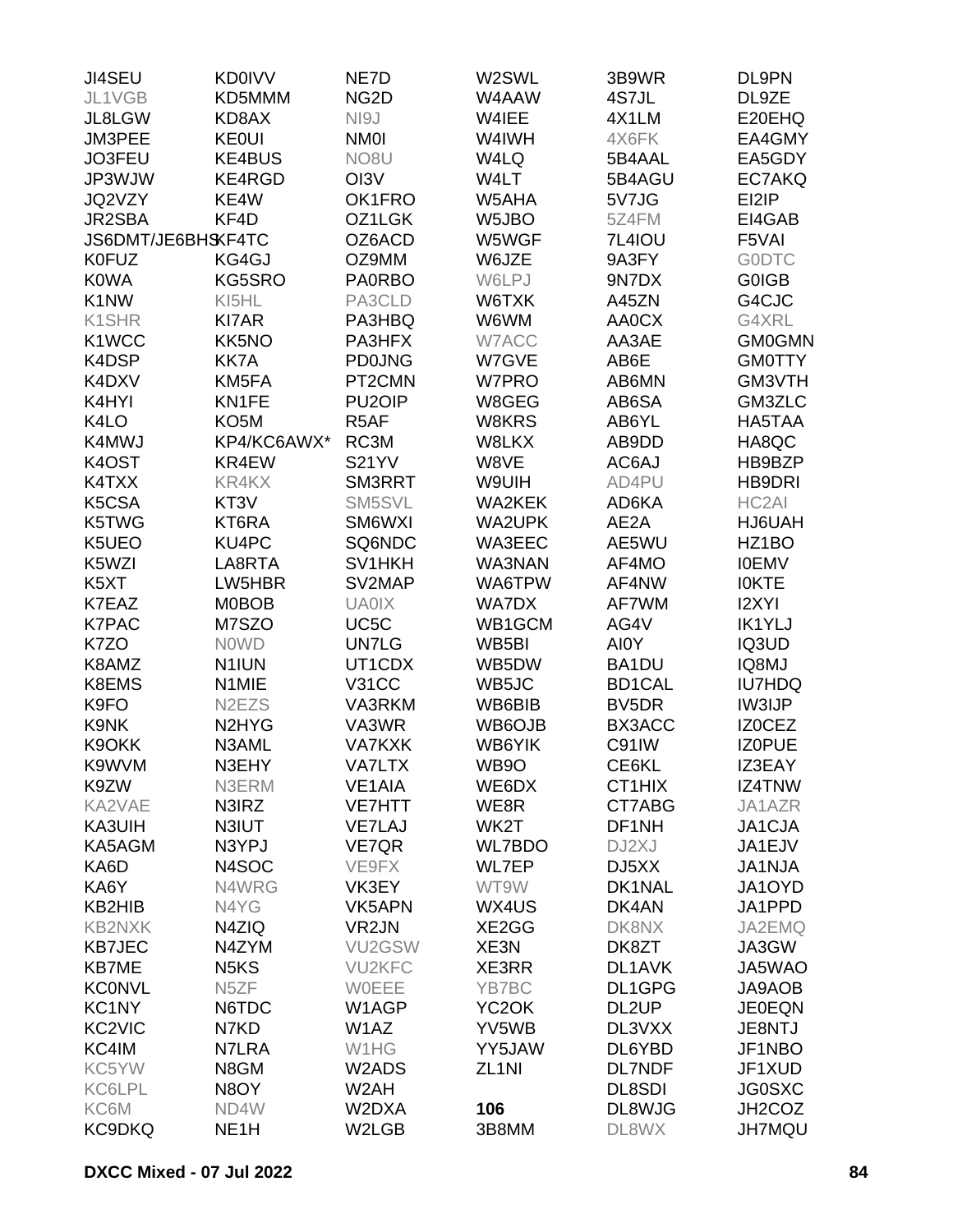| <b>JH7OUW</b>    | KC4ELO                         | N7MPY               | W0YV              | WO <sub>1</sub> G  | <b>DK7YGL</b> |
|------------------|--------------------------------|---------------------|-------------------|--------------------|---------------|
| JK1DDQ           | KC4MJC                         | N7RN                | W1BF              | WP3ZN              | DK8TA         |
| <b>JK2HGB</b>    | KC4NX                          | N7TEW               | W1DEE             | WR3A               | <b>DL0UP</b>  |
| <b>JK3JTJ</b>    | KC4YBO                         | N7ZZC               | W1VK              | WS4DX              | DL1LG         |
| <b>JK4HHG</b>    | KC6ZZJ                         | N8COQ               | W2GBY             | WT9Q               | DL1UL         |
| JO1JAO           | KD7C                           | N8DVO               | W2GCK             | WV <sub>2</sub> C  | DL2DSA        |
| JO3QVT           | KD8RDH                         | N8FKN               | W <sub>2</sub> LC | WY8Y               | DL2HQA        |
| JR6WPT           | KD9MF                          | N8RGZ               | W2WX              | YB1FIH             | <b>DL2NES</b> |
| <b>K0BUS</b>     | KE6BUH                         | N9NS/KH5K           | W3RVD             | YI3DX              | DL3IAV        |
| <b>K0LG</b>      | KE7DZ                          | N9UFO               | W3SJ              | YU7DZ              | DL3WJ         |
| <b>K0NR</b>      | KF2MM                          | NE8Z/VE             | W4YTB             | YV4NR              | DM5NF         |
| K0YO             | <b>KF7ZN</b>                   | NK7B                | W5DT              | ZL <sub>1</sub> BP | EA1BID        |
| K1ABC            | KI4FIA                         | NP <sub>2Q</sub>    | W5LL              | <b>ZSORR</b>       | EA5AEB        |
| K1EMS            | KJ4LTA                         | NR <sub>0</sub> B   | W5MGG             | ZS5MM              | EA5FBD        |
| K1KFP            | KJ4WNW                         | NR6Q                | W5MR              |                    | EA6/AA5UK     |
| K1XHX            | KJ6CVH                         | NV1T                | W6KA              | 105                | EH2LU         |
|                  |                                |                     |                   |                    |               |
| K3TCO            | KK4KW                          | NW7U                | W6NCB             | 3DA0DJ             | EW/N6OX       |
| K3YBJ            | <b>KK4RDI</b>                  | NX5N                | W6PWT             | 5P5N               | F5IBK         |
| <b>K4CRD</b>     | <b>KL7IKV</b>                  | OE3TWA              | W7ADR             | 7L4TLX             | FM/F2JD       |
| K4DU             | KM6HA                          | OE5HGN              | <b>W7ECK</b>      | 8Q7NC              | <b>G0BYH</b>  |
| K4JAZ            | KM6I                           | OK2BBD              | W7LKG             | 9A/KC6AWX          | <b>GORQF</b>  |
| K4KBA            | KM9I                           | OM2DX               | W8EFA             | 9V1RN              | G4CZK         |
| <b>K4KRK</b>     | KO4BB                          | OQ0A                | W8WJ              | A25/G3HCT          | G4UXC         |
| K4LAL            | KS4CG                          | OZ/DG5LAC           | W8XI              | A35KL              | G6XDI         |
| K4NWX            | KT7G                           | OZ1AHH              | W9GRS             | A61AJ              | G7OOD         |
| K4QZO            | KV <sub>4</sub> D <sub>X</sub> | OZ1FWY              | W9LP              | A71DX              | GA14CG        |
| K4VXT            | KV8O                           | OZ1ITM              | <b>W9MSL</b>      | AA2WQ              | <b>GMOEFT</b> |
| K4WDR            | KV9R                           | PA5GN               | W9ORW             | AA4SS              | HA0AA         |
| K5CUB            | KW4CW                          | <b>PA5O/W1</b>      | <b>WA1CFX</b>     | AA5ZA              | <b>HA7RW</b>  |
| K5DCR            | KW5HP                          | <b>PD0LGG</b>       | WA3CAS            | AB5RG              | HB9BGF        |
| K5ML             | KX4AZ                          | PY2TDX              | WA3IEM            | AB5VY              | HB9FLX        |
| K <sub>5UI</sub> | KX4BW                          | PY7BY               | WA4BSK            | AB7GP              | HB9LCZ        |
| K5WU             | M0YTE                          | RW3AG               | WA4VGZ            | AB9ML              | <b>HB9MTN</b> |
| K6BBQ            | N0DZ                           | <b>SMOMEM</b>       | WA5GEO            | AC2AC              | HC1QRC        |
| K6LG             | N <sub>1</sub> AL              | SM5RN               | WA5VBE            | AC4SB              | HC8JG         |
| <b>K7MCX</b>     | N <sub>1</sub> BAH             | SM6SRW              | WA6ISX            | AC4VR              | HJ5KLO        |
| <b>K700</b>      | N1KWF                          | SP5EOT*             | WA6LOS            | AD4CM              | HL4GKR        |
| K7VAY            | N <sub>2</sub> DOM             | SP <sub>5</sub> LS  | WA6RWI            | AD4FX              | HL9AX         |
| K8SCH            | N <sub>2</sub> JTO             | SV <sub>1</sub> GZT | <b>WA7JAY</b>     | AE4TQ              | <b>HS0XNO</b> |
| K9IBM            | N2MBE                          | SV <sub>2</sub> FTA | <b>WA7TV</b>      | AF6JC              | <b>HS9EQY</b> |
| K9OGI            | N <sub>2</sub> TDT             | SV7BIP              | <b>WA7YXY</b>     | AI4YO              | HZ1SK         |
| KA2QWC           | N3CAU                          | SV8FMY              | WA9HUP            | AK3B               | <b>I2JIN</b>  |
| KA3KIG           | N3QVD                          | SZ7SER              | <b>WB2FQL</b>     | AP2SD              | I3FGX         |
| KA3KIH           | N3UGI                          | TA <sub>2</sub> A   | WB2KDG            | BD4SQ              | IK2THZ        |
| <b>KA4LKK</b>    | N4DL                           | TF2WLC              | WB4QPY            | <b>BG7CDX</b>      | <b>IK3ITQ</b> |
| KA4WET           | N <sub>4</sub> OYJ             | TX3A                | WB6WSL            | <b>BH4SRC</b>      | IQ5AE         |
| KA5ZLQ           | N5NU                           | UA9UWM              | <b>WB8KQS</b>     | BV7FO              | <b>IU0LGQ</b> |
| KB5AI            | N <sub>5</sub> PJ              | VA2YZX              | WB8TGP*           | C <sub>21</sub> HA | <b>IW8EHK</b> |
| KB9EWG           | N6FUB                          | VA3EB               | WD5GRW            | C53HG              | IZ2XNY        |
| KB9EWK           | N6LF                           | VE <sub>1</sub> AZV | WD8DFO            | CE5PHI             | IZ6ASI        |
| KC1WQ            | N7EGY                          | VK4CP               | WK6C              | CE8GLQ             | <b>J68GS</b>  |
| KC2BBI           | N7IVV                          | VY2TT               | WM9U              | DG1DCW             | <b>JA0GUG</b> |
| KC2LR            | N7MJ                           | <b>WOIS</b>         | WN1N              | DH1NHF             | JA1AHW        |
|                  |                                |                     |                   |                    |               |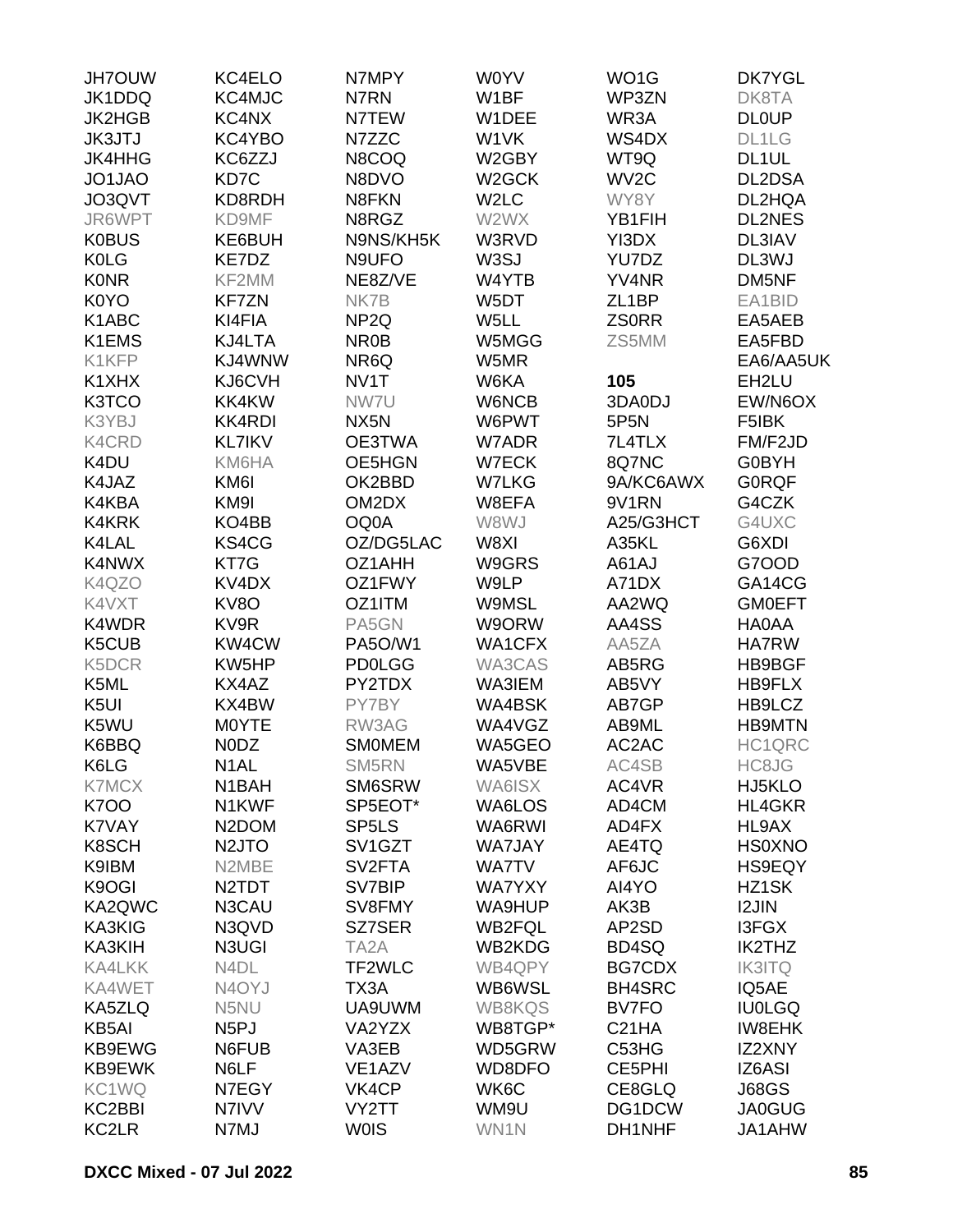| JA1EA                         | K7QP              | KW3E                           | NR3MT              | <b>WOHI</b>        | WA5LXS            |
|-------------------------------|-------------------|--------------------------------|--------------------|--------------------|-------------------|
| JA1HEH                        | <b>K7TLM</b>      | LA5XRA                         | NT <sub>0</sub> Z  | <b>WOLYQ</b>       | WA8FRE            |
| JA1WQX                        | K7VCD*            | LU5HA                          | NW9Y               | <b>WOVFW</b>       | WA8LBZ            |
| JA4BDY                        | K7YB              | <b>M0SZL</b>                   | NX <sub>0</sub> P  | W1DJD              | WA8UMT            |
|                               |                   |                                | NY2RN              |                    |                   |
| JA5CN                         | K8AJA             | M3NCG                          |                    | W1EZ               | WA8ZNC            |
| <b>JA7FDA</b>                 | K8NB              | M3OVA                          | OE2HEM             | W1FAR              | <b>WB0PYF</b>     |
| <b>JA7TX</b>                  | K9MFT             | <b>NORQV</b>                   | OE7BJT             | W <sub>1</sub> IX  | <b>WB2IKL</b>     |
| JA9AUW                        | K9PEG             | <b>NOWQI</b>                   | OH3NB              | W1LBV              | <b>WB7DLM</b>     |
| JE2DIR                        | KA2FHN            | N1DEN                          | OH <sub>5NU</sub>  | W1MTI              | WB7OOL            |
| JF8EVE                        | KA4N              | N <sub>1</sub> GKE             | OK3CTX             | W1NSK              | WB7R              |
| <b>JG6FQW</b>                 | KA4NLC            | N <sub>1</sub> LW              | <b>ON4AEK</b>      | W2RAL              | WB9QIU            |
| <b>JH0IHO</b>                 | KA9DFI            | N <sub>1</sub> RGK             | <b>PA0KVA</b>      | W3DR               | <b>WD0DAI</b>     |
| JH1JEJ                        | KA9OUT            | N <sub>1</sub> SP              | <b>PA0WDG</b>      | W3MJB              | <b>WD4LNE</b>     |
| JH1ORW                        | KB2UZY            | N1WST                          | PA3GAE             | W3RL               | WE1U              |
| JH2QPO                        | KB3JPP            | N <sub>2</sub> BK              | PE1AJ              | W3UEC              | WF1V              |
| JH7UFT                        | <b>KB4IFS</b>     | N <sub>2</sub> LEC             | PE1BAP             | W3WE               | WF6A              |
| JI3OPA                        | KB8APA            | N <sub>2</sub> M <sub>BM</sub> | PJ7PL              | W4AAJ              | WG4Y              |
| <b>JI5USJ</b>                 | KB8UHN            | N <sub>2</sub> RW              | PP7KVA             | W4IOU              | WH7A              |
| JJ4CJW                        | <b>KB9BGV</b>     | N3AZZ                          | PT9AL              | W4NHO              | <b>WJ0J</b>       |
| JK1MRJ                        |                   | N3FJ                           |                    |                    |                   |
|                               | <b>KB9BIT</b>     |                                | PY1ME              | W <sub>4</sub> OJJ | WQ7V              |
| JK1OFU                        | KC1NN             | N3KUN                          | PY1MT              | W4RIK              | WR1L              |
| <b>JK8JIC</b>                 | <b>KC3KJQ</b>     | N3WTO                          | PY2KXH             | W4TWA              | WT4C              |
| <b>JL3RDC</b>                 | KC4EFJ            | N4ABC                          | PY4ZE              | W5BY               | WV3O              |
| JM1CTP                        | KC4ES             | N <sub>4</sub> ECI             | R3XBS              | W5CPT              | WV <sub>5</sub> L |
| JM3HRW                        | KC4MM             | N4LAK                          | RK3ARQ             | W5ES               | XE2PXN            |
| JM3VNU                        | KC5NX             | N4PLM                          | RM <sub>1</sub> F  | W <sub>5</sub> LR  | YB0DX             |
| JO1EVK                        | KD5HIO            | N4WJW                          | <b>RW0LQ</b>       | W5RWB              | YB0JS             |
| JO4DIB                        | KD5IUN            | N4XH                           | RW9TP              | W5VNZ              | YC3BFX            |
| JO7AYZ                        | KE5XV             | N <sub>5</sub> K <sub>XI</sub> | RW9UU              | W6CNC              | YJ0VK             |
| JP1IXV                        | KE6GTR            | N <sub>5</sub> L <sub>B</sub>  | S59KB              | W6DAW              | YO3GCI            |
| JP2PIB                        | <b>KE7NF</b>      | N5YDC                          | SM3EMJ             | W6HD               | YO4/VA3DLS        |
| JQ3ABD                        | KE8NK             | N6YMM                          | SM7ZDC             | W6KY*              | ZA3HA             |
| JR1GPH                        | KE9HS             | N6ZW                           | SP3WKW             | W6ORZ              | ZL3WD             |
| JR7GZY                        | KF5HGL            | N7RF                           | SP5RE              | W7BO               |                   |
| <b>KONC</b>                   | <b>KF7WR</b>      | N7VVJ                          | SV1UK              | W7DCM              | 104               |
|                               |                   |                                |                    |                    |                   |
| <b>KOPF</b>                   | KF8NZ             | N7XA                           | T94MZ              | W7DXW              | 3B8GF             |
| <b>K0RU</b>                   | KG6IHY            | N8CBA                          | TA2RX              | W7MLM              | 401HQ             |
| K <sub>1</sub> O <sub>Z</sub> | KI <sub>2</sub> R | N8KRP                          | TG9BBV             | W7UP               | 4S7NZG            |
| K1YVN                         | KI4CQO            | N8LGE                          | TI4/N0URE          | W7WSV              | 4Z5JQ             |
| K2ATZ                         | KI4RO             | N8PS                           | <b>TI5/AI5P</b>    | W8AAM              | 5P1B              |
| K2KRB                         | KJ3C              | N9AJL                          | TO <sub>5</sub> PX | W8LCZ              | 5T5EV             |
| <b>K2OOZ</b>                  | KJ8G              | N9ZTS                          | <b>UA0KAP</b>      | W8MWC              | 6K5BFZ            |
| K3FF                          | KL4H              | NE8S                           | UT7EF              | W8RDZ              | 6K5BHZ            |
| K3NO                          | <b>KL7MM</b>      | NF4F                           | VA2PZ              | W8WOM              | 7K3OZQ            |
| K4MAC                         | KM5LA             | NF <sub>8I</sub>               | VA3MY              | <b>W9NCC</b>       | 7K4NQA            |
| K4RHO                         | KM6UR             | NG4DX                          | VE <sub>1</sub> RF | W9PH               | 7N2JNN            |
| K4SGR                         | KO <sub>9U</sub>  | NG7D                           | VE1WCP             | W9WQ               | <b>AA0CZ</b>      |
| K4VOZ                         | KR1ZAN            | NM <sub>5</sub> S              | VE3RXM             | W9YW               | AA1BL             |
| K5NLX                         | KR <sub>2</sub> T | NM7H                           | VE4RZ              | <b>WA0IYY</b>      | AA2FO             |
| K5TFH                         | KS4JB             | NN4BJ                          | VE9EX              | WA2ROA             | AA3JH             |
| <b>K7CMI</b>                  | KT6DX*            | NN7C*                          | VK4UC              | WA3ETD             | AA3RX             |
|                               |                   |                                |                    |                    |                   |
| <b>K7CWQ</b>                  | KU4AR             | NO <sub>2</sub> A              | <b>VU3NSF</b>      | WA3KYC             | AA3VV             |
| K7HIL                         | KU6A              | NP <sub>2</sub> B              | <b>WOCR</b>        | WA3YDZ             | AA4V/VP9          |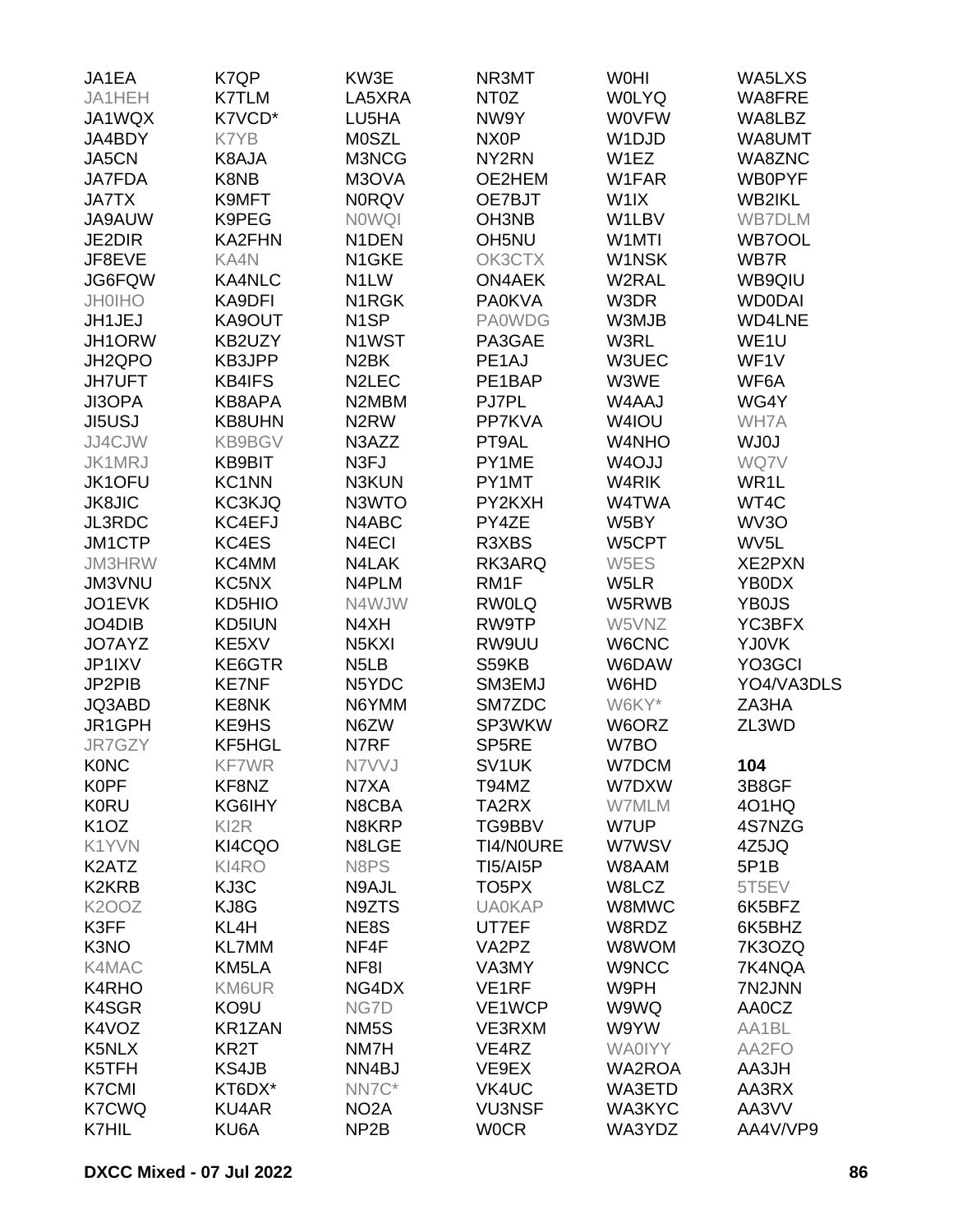| AA5DL               | <b>G0EVT</b>   | JH8KYU            | KB2SSZ        | KS3N                            | NE5DL             |
|---------------------|----------------|-------------------|---------------|---------------------------------|-------------------|
| AA6LP               | <b>GOMRF</b>   | <b>JI3LCH</b>     | KB3TTP        | KU4MA                           | NF9D              |
| AA6Y/KH6            | G1BJE          | JM8BPM            | KB3TXP        | KU4QG                           | NO4GA             |
| AA6ZP               | G3NAP          | JO1OEL            | KB5RF         | LZ/NR3DL                        | NT <sub>2</sub> V |
| AA8BX               | G4PFZ          | JO3TAP            | <b>KB6TMN</b> | <b>MONKR</b>                    | NT5E              |
| AA9ZI               | G4YJB          | JP1ITN            | KB8BKW        | <b>MOPMV</b>                    | NX1Y              |
| AB2ZY               | G7HJX          | JQ2MPJ            | KB8VIC        | <b>M0ZMS</b>                    | NZ8J              |
| AB5KN               | <b>GMORSF</b>  | JR3QFB            | KB8WNL        | <b>MM0BXJ</b>                   | NZ9M              |
| AB5PO               | <b>GMOUHC</b>  | K0OY              | KB8WPZ        | <b>MMOCEZ</b>                   | OE1TOA            |
| AB6NC               | <b>GW0HUT</b>  | <b>KORRP</b>      | KB8ZGL        | <b>NODPX</b>                    | OH0/ES1FB/P       |
| <b>ACODH</b>        | <b>GW0PUP</b>  | K1UKX             | <b>KB9SWI</b> | <b>NOEJI</b>                    | OH1MEB            |
| AC5V                | HA5NB          | K1YAG             | <b>KC0L</b>   | <b>NOIRN</b>                    | OK1CLD            |
| AC5XK               | HA5OLA         | K1ZMY             | KC1HTT        | <b>NOSLT</b>                    | OK2RAC            |
| AD4FB               | <b>HA7PJ</b>   | K <sub>2</sub> DL | KC2GZY        | <b>NOTUN</b>                    | OK6Y              |
|                     |                | K2ILH             | KC2JPA        | <b>NOVCY</b>                    | <b>ON4ADL</b>     |
| <b>AE0S</b>         | <b>HB9HSLU</b> |                   |               |                                 |                   |
| AE4MK               | HK1AHR         | K2JVX             | <b>KC7DQV</b> | <b>NOWCG</b>                    | OZ/DJ1XT          |
| AG6OX               | HK3TK          | K2LRE             | <b>KC7RG</b>  | N <sub>1</sub> VP               | OZ1DCZ            |
| AI4BJ               | <b>HL0APQ</b>  | K <sub>2</sub> ZR | KC9AWL        | N <sub>1</sub> X <sub>CO</sub>  | OZ9ZZ             |
| AI4QR               | <b>HL4CFW</b>  | K4AC              | KD1CT         | N <sub>2</sub> G <sub>X</sub> J | P5/4L4FN          |
| AK <sub>1</sub> O   | I6DU           | K4BBA             | KD1NZ         | N <sub>2</sub> OWD              | PA2CVD            |
| AK4Y                | I7WTV          | K4DXR             | KD1SG         | N <sub>2</sub> PH               | PA3CEE            |
| BV7EJ               | <b>IK0NOF</b>  | K4ECS             | KD3UC         | N <sub>2</sub> SR <sub>Z</sub>  | PA3CXO            |
| BY8AC               | <b>IK0OZK</b>  | K4FPV             | KD3WK         | N3FH                            | PI4DHV            |
| C6ANM               | <b>IK2UEC</b>  | K4LGI             | KD4LYS        | N3JS                            | PJ2/K1ZN          |
| <b>CR7AFM</b>       | <b>IK5FKB</b>  | K4LHH/HP1         | KD5EW         | N3KRS                           | PJ2/W8WTS         |
| <b>DD0VF</b>        | <b>IV3KSE</b>  | K4PPQ             | KD8RSH        | N3NXF                           | <b>PU2RAI</b>     |
| DF6LO               | <b>IV3YNB</b>  | K4RXR             | KE4ET         | N4GRC                           | PY1ZB             |
| DH6AD               | <b>IV3ZCX</b>  | K4YIG             | <b>KE4JLN</b> | N4LKE                           | PY4EK             |
| DH8IAT              | <b>IWOCZC</b>  | K5GCC             | KE5TC         | N4MIC                           | R9LAR             |
| <b>DJ0MAF</b>       | <b>IW1EHB</b>  | K5RWP             | KE6DM         | N4MIR                           | RA2FZ             |
| DJ1FSB              | <b>IW2NSE</b>  | K5TCJ             | KE6JAC        | N4SFO                           | RA3NAN            |
| DJ2KY               | IW5DNZ         | K6BS              | KF2U*         | N4STC                           | RA6IGE            |
| DL1EFY              | <b>IW5ELR</b>  | K6BZZ             | KF4EZ         | N4VXH                           | RD <sub>2</sub> D |
| DL2NDJ              | <b>IZ7DUO</b>  | K6DBS             | KF4YOW        | N5ATM                           | S53RT             |
| DL2SEJ              | J37LR          | K6KLL             | KF6IEX        | N5JF                            | SA3BWS            |
| DL3GDS              | <b>JA0QMT</b>  | K7JE              | KF7PV         | N <sub>5</sub> N <sub>B</sub>   | SM5GRD            |
| DL3SDB              | <b>JA1ALK</b>  | <b>K7MNW</b>      | <b>KG0YJ</b>  | N6HA                            | SM6YD*            |
| DL4OCH              | JA1BCP         | K7PZ*             | KG8GO         | N7OW                            | SP3FGQ            |
| <b>DL7VRG</b>       | JA1JCK         | <b>K7TAR</b>      | KH6/N3KK      | N7QW                            | <b>SP7CKU</b>     |
| DL9FCD              | JA1MDS         | <b>K7WAH</b>      | <b>KI0KK</b>  | N7RRR                           | SQ7SAU            |
| DO <sub>2</sub> GIB | JA1VPE         | K7WV              | KI5IB         | N7WLC                           | SQ8KEZ            |
| DO4FZ               | JA2FGE         | <b>K7ZOO</b>      | KI5YK         | N7YY                            | <b>SV0LM</b>      |
| DS2EKY              | JA3COA         | K8BAT             | KI8FB         | N8DEA                           | SV2MIK            |
| DS4DBG              | JA3EQH         | K8DDP             | KJ1RE         | N8NR                            | T5TC              |
| DU1KK               | JA3LEV         | K8DK              | KJ2P          | N <sub>9</sub> C <sub>D</sub>   | TA1FR             |
| E20KIR              | JA5LIB         | K8MC              | KJ8WW         | N9EAT                           | TK5NJ             |
|                     |                |                   |               |                                 |                   |
| EA1BMA              | JA8UY          | K8RFM             | <b>KK4YL</b>  | N9EYA                           | UA3DPB            |
| EA5VV               | <b>JA8XIC</b>  | <b>K8RKS</b>      | KK5EB         | N9GBB                           | UR5FQB            |
| EI5GB               | JA9DOK         | K9XU              | KM6GUO        | N9GHM                           | UR7FM             |
| EI9GWB              | JF2KIV         | K9YX              | <b>KN2GSP</b> | N9LHS                           | UX5UL             |
| ES6KW               | JH1HYC         | <b>KA2YKN</b>     | KN6X          | N9VMO                           | V31RL             |
| FB1OMN              | JH1REP         | <b>KB0VVT</b>     | KO4SY         | N9WQ                            | VE1GG             |
| FM <sub>1</sub> II  | <b>JH7DHL</b>  | KB2BAF            | KQ4ZI         | N9XBB                           | VE3DVY            |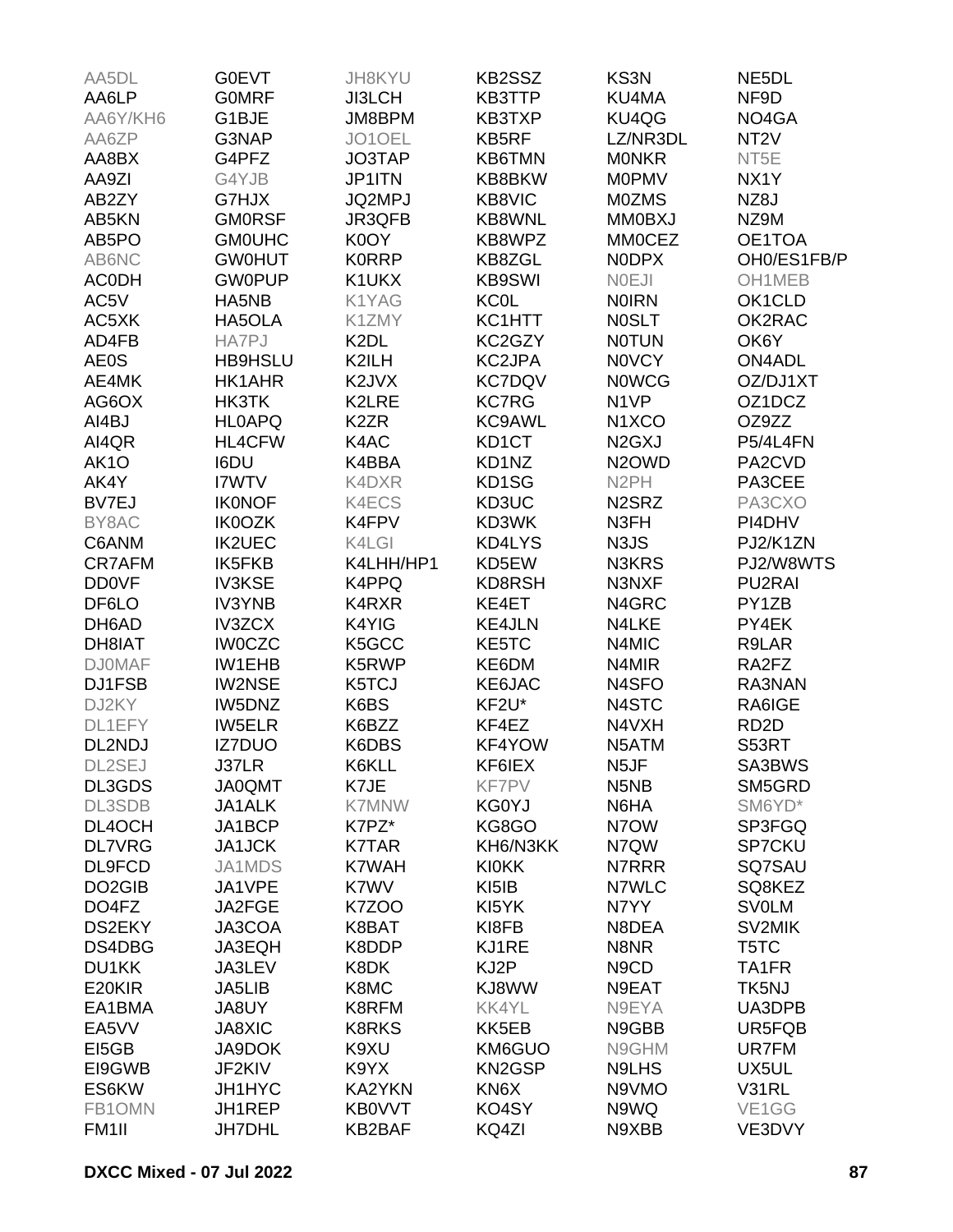| VE3KXH                         | W6JVA         | ZS6Z               | DD3WW               | HB9DQJ            | JP2UGR                         |
|--------------------------------|---------------|--------------------|---------------------|-------------------|--------------------------------|
| VE5RC                          | W7BWW         |                    | DG3GHT              | HB9MM             | JQ1CPN                         |
| VE6CSX                         | W7TV          | 103                | <b>DH0KW</b>        | HC1DAZ            | JQ1CPS                         |
| VE6CZT                         | W7VHM         | 4X1YV              | <b>DH7UGK</b>       | HI <sub>8</sub> E | JQ3UGN                         |
| VE7BEF                         | W8MSC         | 4Z4UO              | <b>DJ0OT</b>        | <b>HL1TMU</b>     | JT1KAA                         |
| <b>VE7HH</b>                   | W9FH          | 4Z5NB              | DJ5UW               | HL5BVQ            | JW4PM                          |
|                                |               |                    |                     |                   |                                |
| VK <sub>2</sub> V <sub>C</sub> | W9HV          | 7K1MAG             | DK1KW               | <b>I1CNO</b>      | <b>K0AE</b>                    |
| VK3BOY                         | W9SGM         | 7K2MGX             | DK2HM               | <b>IK1HLG</b>     | <b>K0ANA</b>                   |
| VK3GQ                          | W9SR          | 7K3EUT             | DK3HM               | <b>IK2XYU</b>     | <b>K0EKL</b>                   |
| VK4ZPU                         | W9TMW         | 7Q7KG              | DL <sub>1</sub> DI  | <b>IK8TWP</b>     | <b>K0JCX</b>                   |
| VR2PW                          | <b>WA0ITP</b> | 9A3IE              | DL1KT               | <b>IU0IFR</b>     | <b>KOJVN</b>                   |
| VU <sub>2</sub> DM             | WA1HFF        | 9K2/KM5FY          | DL1LAE              | <b>IU1DSU</b>     | <b>KORES</b>                   |
| <b>VU2EEI</b>                  | WA2ELW        | A65CP              | DL1MBI              | <b>IU2DGV</b>     | K <sub>1</sub> AIR             |
| VU <sub>2</sub> POL            | <b>WA2EPI</b> | <b>AA0CW</b>       | DL2EBX              | <b>IU8IYW</b>     | K1AUQ                          |
| <b>WOHJS</b>                   | WA2FWZ        | AA2YV              | DL2IAU              | <b>IV3RZW</b>     | K <sub>1</sub> EC              |
| <b>WOLYN</b>                   | WA3IDQ        | AA3RC              | DL4CH               | <b>IV3XNF/QRP</b> | K1FM                           |
| <b>WOWLL</b>                   | <b>WA3RGH</b> | AA4AZ              | DL4EAX              | <b>IW1QIF</b>     | K1GNB                          |
| W1AW/KP4                       | WA4BAN        | AA5W               | <b>DL7FU</b>        | <b>IZOFZM</b>     | K1JKA                          |
| W <sub>1FO</sub>               | WA4BDG        | AA9WJ              | <b>DL7UN</b>        | <b>IZ0GUS</b>     | K <sub>1</sub> QW              |
| W1JET                          | WA4ET         | AB0YM              | DO1SJF              | <b>IZOPTY</b>     | K <sub>2</sub> CD <sub>X</sub> |
| W1RE                           | WA4FG         | AB2JT              | DS1DLS              | IZ1GZF            | K <sub>2Q</sub> <sub>IE</sub>  |
| W <sub>1</sub> RV              | WA4NUZ        | AB3AI              | <b>DS2CFV</b>       | IZ1OQB            | <b>K2RSB</b>                   |
| W <sub>1</sub> SS              | WA6VPJ        | AB4GP              | <b>DS2EIT</b>       | IZ2ODM            | K <sub>2</sub> TY              |
| W2DAA                          | WA9ARE        | AB5QR              | <b>DS5NKD</b>       | IZ5HQB            | K <sub>2VI</sub>               |
| W2MMD                          | WA9BST        | AB7PS              | E20WUE              | IZ6INR            | K3IT                           |
|                                |               |                    | E21LXK              |                   |                                |
| W2NAF                          | WB2YJS        | AB8DE*             |                     | IZ7VII            | K3ZE                           |
| W2PM                           | WB3KJX        | AC8TN              | E41WT               | IZ8FPF            | K3ZGA                          |
| W3AEM                          | WB4KXE        | AC9EF              | EA1WN               | <b>JA0CCL</b>     | K4BDR                          |
| W3GHU                          | <b>WB4RHQ</b> | AD <sub>1</sub> N  | EA4RL               | <b>JAOPIF</b>     | K4BLL                          |
| W3KKO                          | WB4VMX        | AD <sub>2</sub> L  | EA8CYQ              | <b>JA0SEH</b>     | K4CSA                          |
| W3NTP                          | WB5J          | AD4K               | EI3HDB              | JA1EJY            | K4DTB                          |
| W3RGA                          | WB5PPH        | AD5YJ              | ER <sub>1</sub> SKI | JA3API            | K4EZD                          |
| W4ER                           | WB6NNR        | AD6WZ              | ES2RJ               | JA3BXZ            | K4LIX                          |
| W4IL                           | WB6NRV        | AE4JA              | EW3LB               | JA3DPX            | K4OGG                          |
| W4MEL                          | WB9KPT        | AE6S               | F1SMV               | JA3GLU            | K4SPA                          |
| W4MGL                          | WB9SMX        | AG4F               | F8BCS               | <b>JA3KVI</b>     | <b>K4TLS</b>                   |
| W4NFR                          | WC6U          | <b>AH0KT</b>       | G0OFD               | JA3PFY            | K4WTL                          |
| W <sub>4NI</sub>               | <b>WD4KTF</b> | AI0D               | G3RCM               | JA6FCL            | K4ZGV                          |
| W4PCM                          | <b>WD5HLF</b> | AI4PF              | G3RZF               | JA6GCG            | K5LGP                          |
| W4RG                           | WF3B          | AI9W               | G3YUE               | JA6GWX            | K5NCW                          |
| W4WRA                          | WI9WI         | AK3F               | G4OJY               | <b>JA9TTT</b>     | K6BOS                          |
| W4XQ                           | WM3PEN        | AK4QA              | G4UXG               | JE7JYE            | K6DHL                          |
| W4YCC                          | WQ70          | AK6TR              | G4VDX               | JF1DNO            | K6GRD                          |
| W5AFW                          | <b>WS0V</b>   | BD4VGZ             | G4ZZG               | JG6XYS            | K6KKM                          |
| W5CU                           | WV6V          | BD7BW/QRP          | G6TME               | <b>JH0OTM</b>     | K6PYA                          |
| W5GOL                          | WW1W          | <b>BD7IHN</b>      | GM4UQG              | JH2YGL            | K6XC                           |
| W5GW                           | WW4BT         | <b>BH7PFH</b>      | <b>GM7NYB</b>       | JH8NEJ            | K6YYJ                          |
|                                |               |                    |                     |                   |                                |
| W5KC                           | WY3R          | C8X                | GU4HUY              | <b>JI3ERY</b>     | K7APT                          |
| W5QC                           | XX9AS         | <b>CS7AGN</b>      | <b>GW0KRL</b>       | <b>JJ0PTY</b>     | K7BIY                          |
| W5SAT                          | <b>YM7KK</b>  | CT3EN              | H44AP               | <b>JM8FEI</b>     | K7LEX                          |
| W5WJH                          | YY2ACA        | CX <sub>2</sub> CN | HA3DMF              | JN1SDN            | K7LTV                          |
| W6EOA                          | ZD8N          | DA2HT              | HA92ITU             | JO6MMQ            | K7OS                           |
| W6JH                           | ZS1ALJ        | DD3SF              | HB9BPH              | JP1KOA            | K7TRB                          |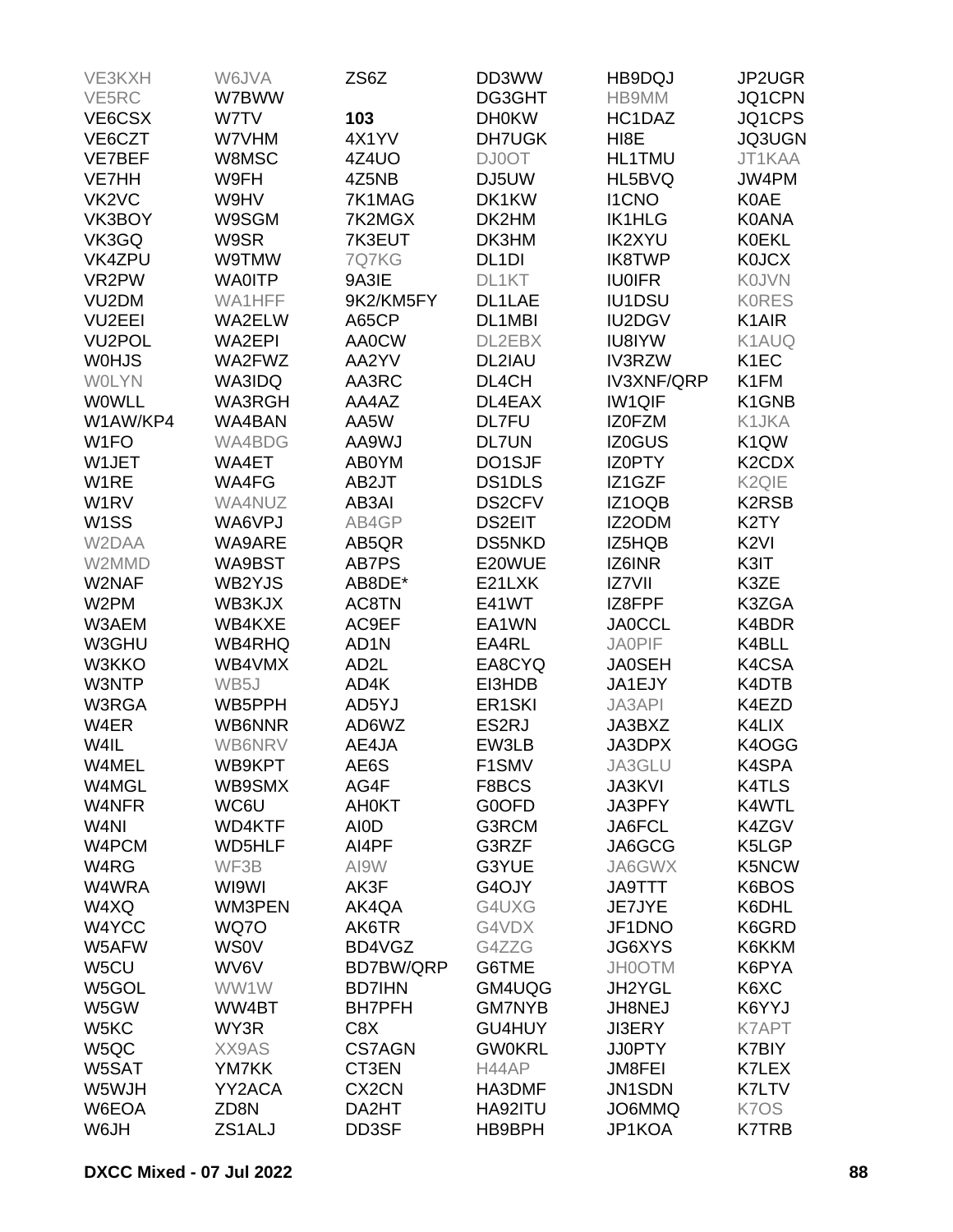| <b>K7WLF</b>      | KF5DA                           | N4DLT                          | OZ1LNR             | <b>W0EXT</b>       | W8ZHO              |
|-------------------|---------------------------------|--------------------------------|--------------------|--------------------|--------------------|
| K8GGL             | KF5RZG                          | N4FAY                          | PA3AFD             | <b>WOFL</b>        | W8ZZZ              |
| K8TJM             | KF8XS                           | N4HAI                          | PE <sub>2</sub> A  | <b>WORAA</b>       | W9CQG              |
| K9BEC             | <b>KG0UA</b>                    | N <sub>4</sub> IW              | <b>PS7LN</b>       | <b>WOTE</b>        | <b>W9ISC</b>       |
| K9BF              | <b>KG7BAN</b>                   | N4JAF                          | PY2EVR             | <b>WOXW</b>        | W9QA               |
| K9HIA             | KH6/AA4V                        | N4JII                          | PY2SRL             | W1AMJ              | W9WH               |
| K9LJO             | KH6CTQ                          | N4JKA                          | PY2XRP             | W1CEK              | <b>WA0TEY</b>      |
| K9NC              | KI4D                            | N4QH                           | PY3KV              | W1EME              | <b>WA0UOD</b>      |
| K9OSC             | KI4RFM                          | N <sub>5</sub> III             | PY5DAL             | W1HBS              | WA1GON             |
| KA1BVV            | KI6IT                           | N5LYJ                          | <b>R0QAF</b>       | W1MCE              | <b>WA1TGN</b>      |
| KA2REY            | <b>KI7DAN</b>                   | N <sub>5</sub> N <sub>D</sub>  | R <sub>1</sub> AUR | W1MMM              | WA1YNI             |
| <b>KA2ZTS</b>     | KJ4EYZ                          | N5STT                          | R <sub>2</sub> DW  | W1REP              | WA2BTR             |
| KA3LPA            | KJ6BX                           | N5YLE                          | R3KDV              | W1RWB              | WA2SRO             |
| KA4WUJ            | KJ7IZ                           | N6EED                          | <b>RA0CHK</b>      | W1XQ               | WA2WHN             |
| KA5EPI            | KK6BJU                          | N6GD                           | RD4AAL             | W <sub>2</sub> CLA | WA3TKK             |
| <b>KA7FZE</b>     | <b>KK6DU</b>                    | N6KIM                          | RU3PU              | W2CXM              | WA3WSJ             |
| KA9KTY            | <b>KK7S</b>                     | N6PMC                          | RU3XK              | W2JCN              | WA3YVT             |
| <b>KB0LLZ</b>     | <b>KL7HGR</b>                   | N6RU                           | SM0FWW/W2          | W2MC               | WA3ZPW             |
| <b>KB0WLT</b>     | KM4LRH                          | N6TVN                          | SM6YWN             | W2YL               | WA4NID             |
| KB1RZ             | KM4OD                           | N6UY                           | SP2WLB             | W3AAD              | WA5GZX             |
| <b>KB2POR</b>     | KN4LX                           | N7DS                           | SP6BSB*            | W3RMD              | WA8ZID             |
| KB3WN             | KN4ZW                           | N7GTW                          | SQ8VPS             | W3SFG              | WA9VGI             |
| <b>KB4CK</b>      | KO4F                            | N7PN                           | ST <sub>2R</sub>   | W3ZR               | WB2LMA             |
| KB4VL             | KO7W                            | N7TB                           | SV1HAC             | W4DJB              | WB2MBM             |
| KB4XO             | KP4CG                           | N7TE                           | TA2IJ              | W4IOW              | <b>WB2NFL</b>      |
| <b>KB5WCK</b>     | KT <sub>1</sub> P               | N8FDI                          | <b>TC18M</b>       | W4LWZ *            | <b>WB3IAL</b>      |
| <b>KB7OGE</b>     | KT <sub>2</sub> D               | N8MDP                          | TC90A              | W4MZ               | WB4EWS             |
|                   |                                 |                                |                    |                    |                    |
| KC0STQ*           | KT4ZA                           | N8MME                          | TK5ML              | W4RFT              | WB4HOA             |
| KC2BVI            | KU1RT                           | N9AA                           | <b>UA0FLZ</b>      | W4TTO              | <b>WB4QLK</b>      |
| <b>KC2JRQ</b>     | KV8C                            | N9FD                           | UA3ICU             | W4TYD              | WB5OSD             |
| <b>KC2QNK</b>     | LA5ZC                           | N9NNL                          | UA4CJJ             | W4ZR               | <b>WB7NKD</b>      |
| KC3DS             | LB7UI                           | N9RJM                          | UN5GV              | W5BE               | WD4ERM             |
| KC9GF             | LU4EJ                           | <b>ND0V</b>                    | UN9GGH             | W5EKG              | WD8ONQ             |
| KC9OYE            | LW9DA                           | NF <sub>2N</sub>               | UT2VQ              | W5GTH              | WH6E               |
| KC9VVX            | LZ3RX                           | NF2NY                          | UT5KDS             | W5OMQ              | WP4PGY             |
| <b>KD0UYF</b>     | <b>MOKEP</b>                    | NF4GA                          | V5/DL5XL           | W5QGU              | WP4Z               |
| KD2PYM            | M1VPN                           | <b>NIOP</b>                    | V7/KD7ADI          | W5TAC              | WQ3U               |
| KD3IQ             | M3JFM                           | <b>NI5O</b>                    | VE2FTT             | W5ZAF              | WR1E               |
| KD4ACG            | <b>MMOAMW</b>                   | <b>NL7HH</b>                   | VE2HAY             | W6EWS              | WV2NY              |
| KD4IE             | MM1AWV                          | <b>NL7MQ</b>                   | VE2NAM             | W6FM               | WW8B               |
| KD4JMV            | <b>NODOW</b>                    | NP <sub>2</sub> G <sub>G</sub> | VE3EEM             | W6FU               | WX9EP              |
| KD4TWP            | <b>NOEUV</b>                    | NR <sub>0</sub> E              | VE3MB              | W6GX               | WY7SS              |
| KD4UVR            | N1KOE                           | NS4W                           | VE7AX              | W6JEN              | XQ3SK              |
| KD5OMJ            | N <sub>1</sub> RL               | <b>NTOU</b>                    | VK2AKB             | W6KJ               | XW8ET              |
| KD5RBU            | N <sub>2</sub> D <sub>W</sub> S | NX8E                           | VK2ND              | W6SC               | YI9TM              |
| KD6HYN            | N <sub>2</sub> HO <sub>Q</sub>  | NY1W                           | VP8ADR             | W6SDX              | YT1FM              |
| KE4DRF            | N <sub>2</sub> KR               | OD5GZ                          | VP8THU             | W6SMK              | YV0D               |
| KE4UMW            | N <sub>2</sub> QCA              | OE1AGB                         | VU2GMN             | W6STU              | ZL1ALD             |
| KE <sub>5</sub> K | N <sub>2</sub> V <sub>X</sub> Z | OE1GAQ                         | <b>VU2RC</b>       | W6TWH              | ZL <sub>1</sub> RD |
| KE6RS             | N3BD                            | OH <sub>6</sub> X <sub>G</sub> | VU2ZAP             | W7OG               | ZL <sub>1</sub> WN |
| <b>KE7FBY</b>     | N3DB                            | OK2TS                          | <b>WOBXR</b>       | W7RTM              | ZL8R               |
| KE8JCD            | N3NL                            | <b>ON7FR</b>                   | <b>WOCI</b>        | <b>W7YLQ</b>       |                    |
| KF4FR             | N <sub>3</sub> O <sub>X</sub>   | OU6U                           | <b>WOELT</b>       | W8FT               |                    |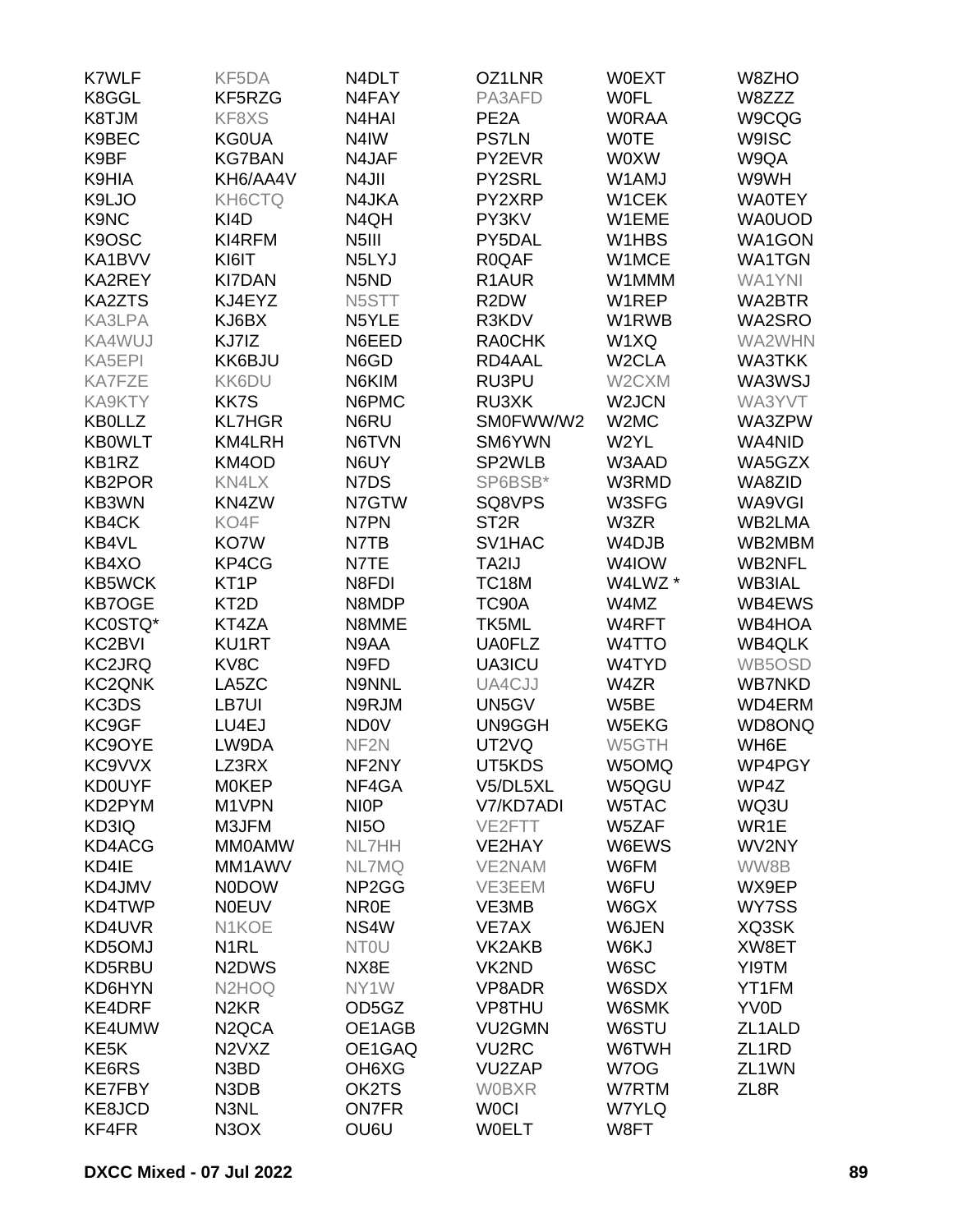| 102          | BG4QOJ             | G3ZOH         | JF2HBM                         | K4WHM             | KC3GEM        |
|--------------|--------------------|---------------|--------------------------------|-------------------|---------------|
| 2E0GBK       | BV8BW              | G4AWA         | JG4GZK                         | K <sub>5</sub> CC | <b>KC4PMS</b> |
| 2E0SZT       | C <sub>21</sub> DJ | G4HVC         | JH1AAN                         | K5EDM             | <b>KC4SIT</b> |
| 2U0WZY       | <b>CD3TSK</b>      | G4LDD         | JH1XDW                         | K5KM              | KC5OUR        |
| 3W6KM        | CN8KD              | G4LSX         | <b>JH1ZIQ</b>                  | K5OE              | KC6UEW        |
| 4A2MAX       | CO <sub>2</sub> AV | G4OWG         | JH4JBJ                         | K5PRT             | KC7TZK        |
| 4S7AB        | CU3AT              | G6WAS         | JH6FDI                         | K5WPN             | KC9GHA        |
| 4S7OF        | DA2XL              | G8OEF         | JH7GED                         | K6AK              | KC9UVT        |
| 4X/AA4V      | DB1BW              | <b>GI7ULG</b> | <b>JI3WWM</b>                  | K6JU              | <b>KD0BXU</b> |
| 4X1UF        | DB3KB              | <b>GM0LYM</b> | <b>JJ0ACA</b>                  | K6RM              | KD0GAV        |
| 4X4HMX       | DG2BPW             | <b>GM0ONX</b> | JL1GYY                         | K7EKM             | <b>KD0MND</b> |
| 4X4ZP        | DG2TOM             | GM4HQF        | JL1JJD                         | K7IU              | KD1AX         |
| 4Z5DX        | DH3LAT             | GW4ZAR        | <b>JM1SMF</b>                  | K7JFD             | KD2DC         |
| 4Z5SL        | DH3SR              | HA5OFN        | JN1NDZ                         | <b>K7JRA</b>      | KD2FSI        |
| 5B4AHI       | DK2AJ              | <b>HB9AON</b> | <b>JN1ZLR</b>                  | K7PQ              | KD3GC         |
| 6K2CFI       | <b>DK5TRI</b>      | HB9LI         | JN2BAV                         | <b>K7ROZ</b>      | KD4IZ         |
| 6K5AYC       | DK8RE              | HK3JBR        | JN3DMJ                         | <b>K7YDL</b>      | KD4UZ         |
| 6Y4T         | <b>DLOLSW</b>      | <b>HL1AVS</b> | JN3MUC                         | K7ZOV             | KD5EXM        |
| 7L1VET       | <b>DLOTRZ</b>      | HL5PVN        | JP1FMC                         | K8EEE             | KD5XB         |
| 7M1GAG       | DL2MHO             | <b>I8BVW</b>  | JP2MRD                         | K8HVN             | KD6DY         |
| 9A2HB        | DL3OM              | <b>IK2REA</b> | JP3QAO                         | K8NHR             | <b>KD7HGL</b> |
| 9A9SS        | DL3WA              | <b>IK2SFZ</b> | JP6NWR                         | K8NM              | <b>KD7MA</b>  |
| 9V1TJ        | DL5IAH             | <b>IK2TYL</b> | JR1IXK                         | K8VA              | KD8KVO        |
| 9W6IVY       | DL5WO              | <b>IK2WFN</b> | JR6AP                          | K8VPS             | KD8ZYD        |
| <b>AA0TR</b> | <b>DL7ACA</b>      | <b>IK4NPC</b> | <b>JR6JPR</b>                  | K8XE              | KD9XP         |
| AA1QW        | DL8SCT             | <b>IK8YSS</b> | JR6WXY                         | K9LCY             | KE2BV         |
| AA2DX        | DL9BDM             | IQ2PB         | JY8XY                          | K9LRE             | KE2FE         |
| AA2RZ        | DM4JK              | IQ3FL         | K <sub>0</sub> C <sub>D</sub>  |                   |               |
|              | DO1GAR             |               | <b>K0LUW</b>                   | K9QR<br>K9XL      | KE2NY         |
| AA3UJ        |                    | <b>IT9NSM</b> |                                |                   | KE2UK         |
| AA5AF        | DO1LMM             | IV3OSC        | K0VVT                          | KA0GON            | KE3ZZ         |
| AA5ZT        | <b>DS0TO</b>       | <b>IW2EQR</b> | K <sub>1EI</sub>               | KA1QYP            | KE5RAD        |
| AA7MQ        | DS1OFE             | IZ2MYA        | K1EKF                          | KA1UUX            | KE6JZF        |
| AA7OK        | <b>DS1SSW</b>      | IZ3QJF        | K <sub>1</sub> GU              | KA2AEY            | <b>KE7KUS</b> |
| AA7RD        | DS4GCS             | IZ4UFB        | K1YR/KH6                       | KA2CUF            | <b>KE7ORS</b> |
| AA7XA        | DS4GKG             | IZ5ILU        | K2AMF                          | KA2IOD            | KF5VDX        |
| AB2NT        | EA1GHT             | IZ8DCQ        | K <sub>2</sub> GT              | KA3WSZ            | KF7AJ         |
| AB4CZ        | EA1TF              | <b>JAOIAA</b> | K <sub>2</sub> K <sub>RI</sub> | KA4UFM            | <b>KF7TY</b>  |
| AB6WL        | EA2BEE             | <b>JA0ZRY</b> | K <sub>2</sub> SI <sub>G</sub> | KA6J              | KG4FVR        |
| AC6OV        | EA4HEA             | JA1BEU        | <b>K3ASK</b>                   | KA6SGT            | KG4PAP        |
| AD0DX        | EA7IDH             | JA1GFB        | K3BZZ                          | <b>KA7FIP</b>     | KG6JOI        |
| AD4TT        | EA8/DF3FJ          | JA1JKY        | K3HR                           | KA8BJA            | KG9CD         |
| AE6ZF        | EI6GRB             | JA1UVO        | K3JAS                          | KA8G              | KG9SF         |
| AE7PM        | FG5GH              | JA2WIG        | K3LEA                          | KA8SHZ            | KH0BX         |
| AF3Z         | FM5CW              | JA5BBY        | K3MJW                          | KB1KR             | <b>KIOWA</b>  |
| AG5XQ        | FP/KB9LIE          | JA8AAB        | K3NRX                          | <b>KB1RI</b>      | KI4GGH        |
| AH6HH        | <b>GOLRD</b>       | JE1PEN        | K4AKY                          | KB2UW             | KJ4EBE        |
| AH7HW        | <b>GONDE</b>       | JE1PGS        | K4AUX                          | <b>KB3TAF</b>     | KJ6LV         |
| AH9B/VO2     | G1HYD              | JE3WQU        | K4BH                           | KB4DPH            | KK3G          |
| AI2T         | G3CSR              | JE4PCV        | K4CUO                          | KB5JO             | KK4JW         |
| AI4CJ        | G3FYQ              | JE6DNN        | K4IHY                          | <b>KB7GFL</b>     | <b>KK4PC</b>  |
| AI4RJ        | G3MCO              | JE7SOG        | K4KYN                          | <b>KC0AM</b>      | KM4CAX        |
| AP2IN        | G3RSD              | JE7XMQ        | K4LCM                          | KC2GUY            | KM5DY         |
| BG1DCG       | G3ZBE              | JF1YRK        | K4UPI                          | KC2OHL            | KM5W          |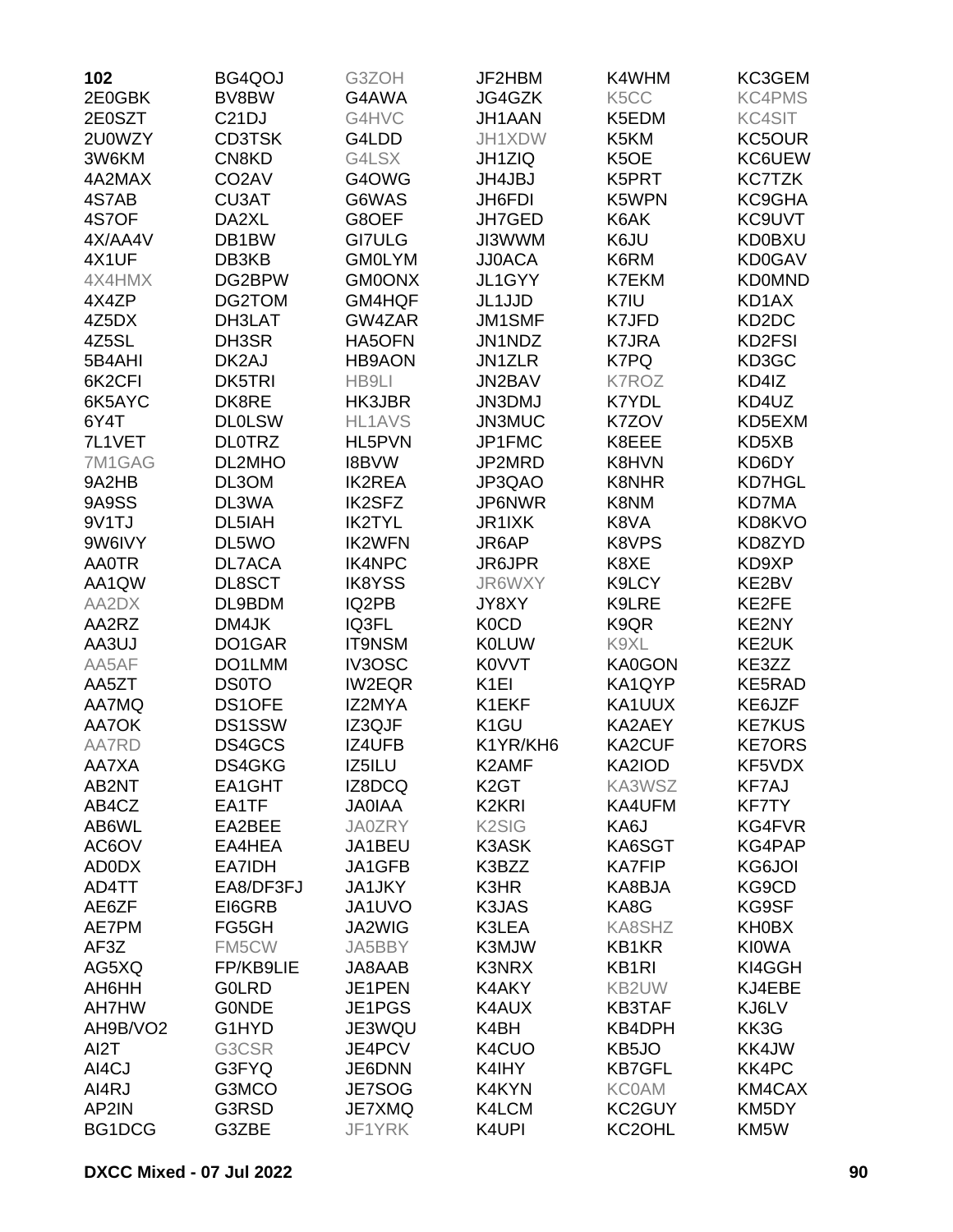| <b>KN0S</b>                    | N <sub>4</sub> All             | NJ1Z                | UU2JG               | W4LAS              | WA6CTP            |
|--------------------------------|--------------------------------|---------------------|---------------------|--------------------|-------------------|
| KN4OK                          | N4LIS                          | NM3P                | UY5AX               | W4LWW              | WA6HBR            |
| KO4MBN                         | N <sub>4</sub> P <sub>NO</sub> | NM8W                | V31LZ               | W4NC               | WA6NFJ            |
| KO4NEI                         | N <sub>4</sub> PTC             | NR <sub>6</sub> C   | VA3WEB              | W <sub>4</sub> UCI | WA6SC             |
| KQ4E                           | N4QB                           | NS <sub>2</sub> T   | VE1ZAC              | W4UHF              | WA9M              |
| KR4XM                          | N4QGS                          | NU8U                | VE2CHW              | W4UNM              | <b>WA9OJJ</b>     |
| <b>KS4KP</b>                   | N4RLG                          | NX2PX               | VE3KSP              | W5CN*              | <b>WB0ZHQ</b>     |
| KS9V                           | N4UL                           | NX7M                | VE3OIJ              | W5CSM              | WB1CHJ            |
| KU4M                           | N4ULL                          | NY <sub>1</sub> Z   | VE3PUX              | W5DPR              | WB1W              |
| KU9K                           | N4VHK                          | NY <sub>2</sub> GB  | VE3QRA              | W5JCS              | WB2JTE            |
| <b>KW4CR</b>                   | N4VUG                          | OE3FVU              | VE3YUL              | W5ONX              | WB2OEE            |
| KW4VK                          | N4XAM                          | OH <sub>2</sub> LO  | VE4EA               | W5TSP              | WB2WSV            |
| KY0B                           | N4YSA                          | <b>OJ0AW</b>        | <b>VE4TTH</b>       |                    | WB3FAE            |
|                                |                                |                     |                     | W6ISO              |                   |
| KY2E                           | N4ZPK                          | OM <sub>1</sub> HI  | VE6FI               | W6IST              | WB3LHU            |
| KZ0I                           | N <sub>5</sub> ER              | OZ1GNN              | VE6PLC              | W6MSB              | WB4HZA            |
| LA8RI                          | N5IMS                          | OZ4TX               | <b>VE7AKR</b>       | W6TRO              | WB5NXV            |
| LU1VEL                         | N5ITO                          | P <sub>29</sub> ZL  | <b>VE7BYI</b>       | W6VXP              | WB6ZZY            |
| LU2FGL                         | N5LYG                          | <b>PA0FVG</b>       | <b>VE7FVM</b>       | W6VZV              | WB8BHL            |
| LU3FLV                         | N5RWK                          | PA3N                | VI2RC               | W7GRX              | WB8HGN            |
| LX1BG                          | N5TIT                          | PD3KWS              | VK2EHQ              | W7JHR              | WB8UUJ            |
| LY2N                           | N6ENO                          | PE1MHO              | <b>VK2NR</b>        | W7QF               | WB8ZOM            |
| <b>MOMDS</b>                   | N6LPD                          | PE4BAS              | VK3APG              | W7SZM              | <b>WB9NRK</b>     |
| <b>MORNR</b>                   | N6OYW                          | PI9CM               | VK3COR              | W8BE               | WB9TLH            |
| M8C                            | N6PK                           | PT7WM               | VK3XN               | W8DM               | WB9TQW            |
| MW0GBW                         | N6TCE                          | PV8AM               | VK4EF               | W8ENO              | WC1L              |
| <b>NOJVR</b>                   | N6TCZ                          | PY2AAZ              | VK4FR               | W8LGX              | <b>WD4AON</b>     |
| <b>NOKEN</b>                   | N7CKJ                          | PY2HBF              | VO1IDX              | W8MGT              | WD4T              |
| <b>NOKQ</b>                    | N7DQ                           | PY2ZB               | VP5/K7JI            | W8NSA              | WD5HJF            |
| <b>NONET</b>                   | N7HR                           | PY3APY              | VP8ORK              | W8RID              | WD8OVL            |
| <b>NOOFR</b>                   | N7ILZ                          | PY6UN               | VQ9LW               | W8SCS              | WE <sub>1Q</sub>  |
| <b>NOUJT</b>                   | N7VEA                          | PY7BAT              | VR <sub>2</sub> AN  | W8UFO              | WE8L              |
| N1BUM                          | N7XCZ                          | R <sub>2</sub> AER  | VR2VIY              | W8WN               | WF6O              |
| N <sub>1</sub> CPX             | N8IE                           | RA1CW               | VU <sub>2</sub> EOJ | W8WTD              | WG5D              |
| N <sub>1</sub> PTO             | N8ITY                          | RC6IM               | VY2JG               | W9DUP              | WI6J              |
| N <sub>1QLL</sub>              | N8NJA                          | RU3UB               | <b>WODYD</b>        | W9GA               | WI6X              |
| N1UVK                          | N8NLW                          | <b>RW0AQ</b>        | <b>WOMRD</b>        | W9HHX              | WK8V              |
| N <sub>1</sub> VH              | N8OH                           | SM5PHW*             | W1APZ               | W9NXM              | <b>WL7EM</b>      |
| N1WRN                          | N8PEM                          | SP5ATA              | W1AQS               | <b>WAOJUM</b>      | WM9H              |
| N <sub>1</sub> ZU              | N8UGD                          | SP5GSM              | W1DWF               | <b>WA0KBT</b>      | WN4AFP            |
| N <sub>2</sub> CW <sub>G</sub> | N9BPE                          | SP9SVH              | W1MA                | <b>WAOPFZ</b>      | WO <sub>2</sub> U |
| N <sub>2</sub> EBB             | N9DHM                          | SQ8BGR              | W <sub>1</sub> ORS  | <b>WA0VPJ</b>      | WR6J              |
| N <sub>2</sub> ESP             | N9IHZ                          | SV <sub>1</sub> LIQ | W <sub>1</sub> SPI  | WA1IOG             | WU4H              |
| N <sub>2</sub> KKL             | N9JNQ                          | SV <sub>1V</sub> J  | W <sub>1</sub> VO   | WA1LBG             | WW3K              |
| N <sub>2</sub> ONU             | N9MI                           | SV <sub>2</sub> ABQ | W2DAN               | <b>WA1SKQ</b>      | WW8H              |
| N <sub>2</sub> PK <sub>X</sub> | N9PA                           | SV2HXV              | W2HCB               | WA2CLX             | WW9F              |
|                                |                                |                     |                     |                    |                   |
| N <sub>2</sub> VR              | N9YNG                          | T8CW                | W2LAT               | <b>WA2LAN</b>      | WY8N              |
| N3CRM                          | NC <sub>1</sub> X              | TA <sub>1</sub> CR  | W2NDG               | WA2SDM             | WZ8D              |
| N3IMU                          | NC8A                           | <b>TA1NSK</b>       | W2NPT               | WA3Q               | XE1XZQ            |
| N3LRH                          | ND4Z                           | TA2BGK              | W <sub>2</sub> TC   | WA3SEE             | <b>YB7XMR</b>     |
| N3MCZ                          | NE3Z                           | TO4E                | W3AG                | WA4CZD             | YC2SBG            |
| N3OJL                          | NE <sub>5</sub> B              | <b>UA4HTS</b>       | W3SD                | WA4IPU             | YU3WH             |
| N3UC                           | NE7F                           | <b>UN7THN</b>       | W <sub>4</sub> ADI  | WA4NAN             | YY5MCO            |
| N3XLS                          | NF9U                           | UT3UOR              | W4BUS               | WA4RQD             | ZC4ESB            |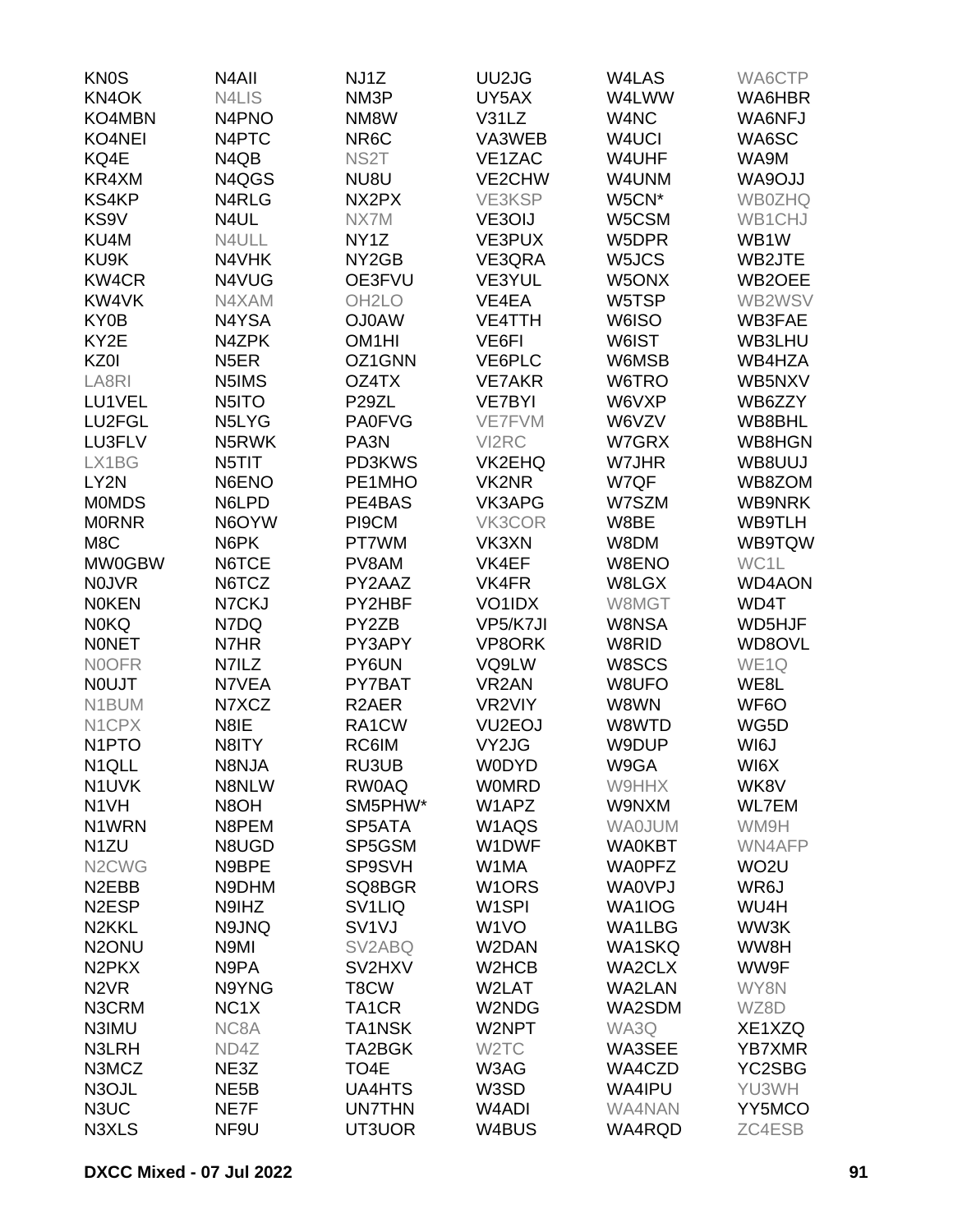| ZC4ZR        | AC8JF         | <b>BH3DBF</b>      | F5CQL              | <b>IZ0HQS</b> | JH4BAR                         |
|--------------|---------------|--------------------|--------------------|---------------|--------------------------------|
| ZF2MD/ZF8    | AC9EZ         | BH3EMV             | F6CER              | IZ1CCE        | JH6MQF                         |
| ZL4CTS       | AC9P          | BH4QYX             | F7DC               | IZ3KGI        | JH6TNH                         |
| ZS4U         | AD0AB         | <b>BH7AHS</b>      | F9DM               | IZ4EKG        | JH8HPH                         |
| ZS5SAM       | AD2AD         | <b>BI1KFY</b>      | FB1MRQ             | IZ5PQT        | JI2EQL                         |
| ZS6CNC       | AD2EE         | BI4IIZ             | FT5XO              | IZ5VYP        | JI6AJF                         |
| ZS6PVT       | AD4FT         | <b>BV7RR</b>       | <b>GOKXI</b>       |               |                                |
|              |               |                    |                    | IZ8FGO        | <b>JI7JIH</b>                  |
| ZS6UB        | AD4S          | BX8AAD             | G0PJX              | IZ8UZF        | <b>JI7VUR</b>                  |
|              | AD5MU         | <b>BZ4RBX</b>      | G <sub>1</sub> III | IZ8XLP        | JJ1WTL                         |
| 101          | AD5NI         | C31JM              | G3VYF              | <b>JA0UNG</b> | <b>JJ1XQU</b>                  |
| 2E0BLN       | AD6ZR         | C91CO              | G3WZD              | JA1BGN        | <b>JK1AUS</b>                  |
| 2E0OXF       | <b>AE0MW</b>  | CT7AHQ             | G4EHN              | JA1CCJ        | JK1EXF                         |
| 2E0XRD       | AE3J          | CX4AAJ             | G4FAS              | JA1KDU        | JL1CYL                         |
| 2M0BEC       | AE4MO         | DB1XW              | G4GJY              | JA1MFR        | JL1HSD                         |
| 2M1DWK       | AE4PC         | DC6DB              | G4OTJ              | JA1QNV        | JL1TJM                         |
| 4O9TTT       | AE4RV         | DD8BA              | G4VSS              | JA2BCQ        | JM1HWV                         |
| 4S7EVG       | AE5FY         | DF8DN              | G6DCT              | JA2IBR        | JN1SUT                         |
| 4Z0DX        | AE5MI         | DG2BAR             | G6NHY              | JA2IEM        | <b>JN3NFQ</b>                  |
| 4Z5AX        | AE7AP         | DG3AZ              | G7LTQ              | JA2VBK        | JQ3BHT                         |
| 5K3W         | AE8TF         | DG5GS              | GJ7LJJ             | <b>JA3AJS</b> | <b>JR0DYQ</b>                  |
| 5R8EN        | AF3I          | DG5YIL             | GM4WZL             | <b>JA3LXJ</b> | JR1GTF                         |
| 6K2BSW       | AF4TF         | DJ5CT              | GW3YRP             | <b>JA3NOJ</b> | JR1JDU                         |
| 6K2CLF       | AF5EH         | <b>DK0SV</b>       | <b>GW7ERI</b>      | JA3RDU        | <b>JR3KLS</b>                  |
| 6K5RPZ       | AF6JO         | DK2ZZ              | HA4GFF             | JA4VKL        | <b>JR8SUM</b>                  |
| 6V7Q         | AG5ZH         | DK4LEH             | HA5BMS             | JA5OLF        | JS1MJE                         |
| 6Y4V         | AG7GK         | DK7AC              | HA5GAL             | JA6ENF        | JS1OZS                         |
| 7K4TKB       | AH6LV         | DK8NW              | HB9CSW             | JA6GWD        | <b>JS2DLR</b>                  |
|              |               | DL1HN              |                    |               | JS2GSW                         |
| 7X2GK        | AI4U          |                    | HB9EAR             | JA6UJS        |                                |
| 9A/N4XU      | AI4YR         | <b>DL1SER</b>      | HB9EDI             | JA7MB         | <b>JS2KMX</b>                  |
| A71UN        | AI8TA         | DL2KKH             | HB9FBP             | <b>JA7PPK</b> | JT1F                           |
| AA0DW        | AJ0Z          | DL3VB              | HB9RF              | JA8APB        | <b>K0BHJ</b>                   |
| <b>AA0XJ</b> | AJ1M          | DL8NFA             | HC1WDT             | JA8ZZZ        | <b>K0ELS</b>                   |
| AA1EF        | AJ2I          | <b>DL9SDD</b>      | <b>HLOBHQ</b>      | JE9MBV        | <b>K0FNR</b>                   |
| AA2AW        | AJ4DX         | DO2IT              | HL3QP              | JF1DIR        | <b>K0FY</b>                    |
| AA2HJ        | AJ6CY         | DO6TPG             | <b>HS7CDI</b>      | JF1RFZ        | <b>K0GWA</b>                   |
| AA2L         | AJ6Z          | DQ1200ASP          | <b>IK0JKB</b>      | JF3PRS        | <b>K0HYD</b>                   |
| AA4MB        | <b>AK0DX</b>  | <b>DS1TET</b>      | <b>IK1JMJ</b>      | JF3UYE        | <b>KOIEX</b>                   |
| AA4MZ        | AK3Q          | <b>DS2UAL</b>      | <b>ISOORJ</b>      | JF4EDS        | <b>K0RJW</b>                   |
| AA4RP        | AK4TW         | DS4FOG             | <b>IS0YQK</b>      | JF4RKC        | <b>K0STP</b>                   |
| AA5AD        | AK4YC         | EA3HLC             | <b>IU1LCI</b>      | JF4XUT        | K1ARK                          |
| AA5VN        | AK4YN         | EA4LE              | IU2IGV             | JF6RIM        | K1ARL                          |
| AA5ZX        | AL7PJ         | EA5BH              | <b>IU4DEG</b>      | JG1PDG        | K <sub>1</sub> G <sub>D</sub>  |
| AA8IK        | AP2DKH        | EI2KJ              | <b>IU4FNP</b>      | JG1XIM        | K1NUN                          |
| AA9KB        | BD1BYV        | EI7JQ              | <b>IU4NGP</b>      | <b>JG2PQN</b> | K1TKS                          |
| AA9OC        | <b>BD3GNI</b> | E18JB              | IU5HIW             | JG3QKO        | K2BW                           |
| AA9TB        | BD3MV         | ER <sub>1</sub> LG | <b>IU6AKY</b>      | JG4IQC        | K2EDW                          |
| AB2EZ        | <b>BD4AKT</b> | EU1AEF             | <b>IW1QEA</b>      | <b>JG8IBY</b> | K <sub>2</sub> ER              |
| AB2RC        | <b>BG3IYX</b> | EU1BR              | IW2JYJ             | JH1FMZ        | K <sub>2</sub> GSP             |
| AB4GS        | <b>BG4QNE</b> | F <sub>1</sub> LII | <b>IW2MYH</b>      | <b>JH1HST</b> | K <sub>2</sub> JW              |
|              |               |                    |                    |               | K2KEN                          |
| AB4KY        | BG4UQX        | F4FUB              | <b>IW7CZK</b>      | JH1KMC        |                                |
| AB8QH        | BG9GPG        | F4GBD              | <b>IW8FFX</b>      | JH1QPJ        | K <sub>2</sub> KJ <sub>D</sub> |
| AB8SX        | BH1AQA        | F4GOJ              | <b>IW9HLN</b>      | JH1TDO        | K <sub>2</sub> P <sub>SD</sub> |
| AC4QS        | <b>BH1SCW</b> | F4IZC              | IX1BFL             | JH3GWW        | K <sub>2</sub> QY              |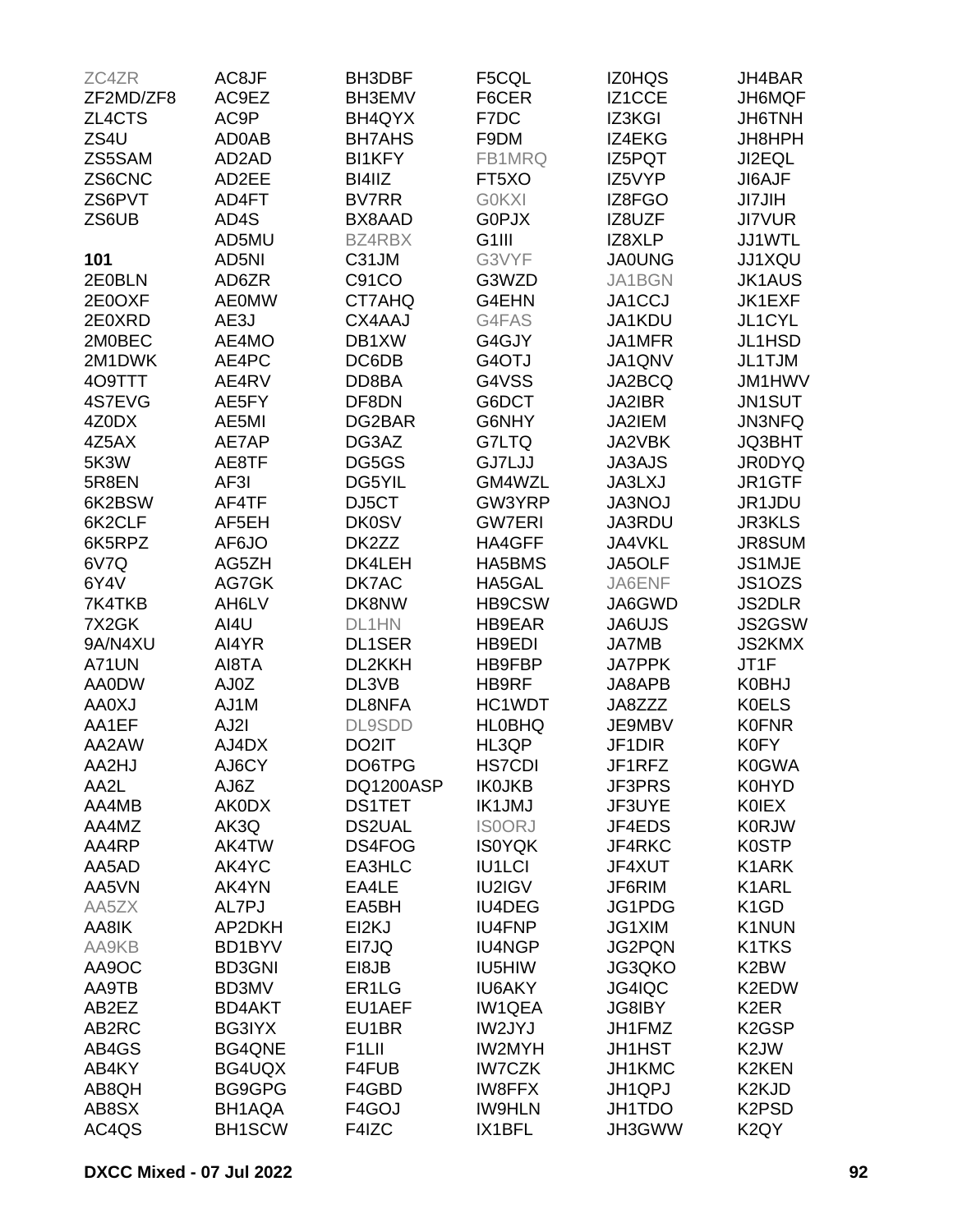| K <sub>2</sub> YR | K8VGL            | KC8GNU            | KH8AC             | <b>KS7R</b>                    | N <sub>3</sub> C <sub>B</sub>  |
|-------------------|------------------|-------------------|-------------------|--------------------------------|--------------------------------|
| K3CHB             | K9DXA            | KC9SS             | <b>KI0D</b>       | KT3P                           | N <sub>3</sub> CI              |
| K3DCW             | K9FS             | <b>KC9WIB</b>     | KI1K              | KT4NM                          | N3FAA                          |
| K3DW              | K9JUS            | <b>KD0EKT</b>     | KI3N              | KT4WV                          | N3GX                           |
| K3JIM             | K9TAD            | <b>KD0WAK</b>     | KI4GHT            | <b>KU4RP</b>                   | N3HSH                          |
| <b>K3RXK</b>      | K9TRY            | KD2EOM            | KI4PRK            | KU8F                           | N3JNX                          |
| K3VPA             | K9TZU            | KD2KW             | KI4VFP            | KW3DX                          | N3KCM                          |
| K4BMS             | K9UYZ            | KD2NBC            | KI6AA             | KX8C                           | N3KHK                          |
| K4BWP             | K9ZBU            | KD2RWC            | KI8JN             | KY4D                           | N3NPJ                          |
| K4DXU             | K9ZBX            | KD4BWM            | KJ3V              | KY6LA                          | N4AAX                          |
| K4EZZ             | <b>KA0SIX</b>    | KD4GID            | KJ4CS             | KY7F                           | N4ALB                          |
| K4FOY             | <b>KA1LTQ</b>    | KD4PXY            | KJ4DJ             | KZ6ZZ                          | N4BUN                          |
| K4JDG             | KA2CLX           | KD4SR             | KJ4NN*            | LA9OSA                         | N4DBG                          |
| K4LCD             | KA2GQQ           | KD4Y              | KJ4WD             | LB <sub>1</sub> OF             | N4EEB                          |
| K4LGN             | <b>KA2HKO</b>    | KD5OM             | KJ4YKG            | LU4VSD                         | N4ETT                          |
| K4LSK             | KA2VVO           | KD5TZ             | KJ6HT             | LU6VEK                         | N4ME                           |
| K4MWM             | KA3PVA           | KD6OTC            | <b>KJ7BES</b>     | LX5A                           | N <sub>4</sub> OCT             |
| K4OBL             | KA3TWE           | KD7VV             | KK1X              | <b>MOAGP</b>                   | N <sub>4</sub> OYT             |
| K4ONC             | KA3UXU           | KD8BXE            | KK2V*             | <b>MOEBO</b>                   | N4PJL                          |
| K4PBY             | <b>KA4HKS</b>    | KD8EVN            | <b>KK4JSJ</b>     | <b>MONSI</b>                   | N4SMS                          |
| K4PUF             | KA5EPR           | KD8WBZ            | KK4MA             | <b>M0QVE</b>                   | N4TPT                          |
| K4PZC             | KA5HCO           | KD9BOG            | KK4PJ             | <b>MIODWE</b>                  | N4TZH*                         |
| K4SBM             | KA5TCF           | KD9IGC            | KK4PZC            | <b>MMOJMK</b>                  | N4ULE                          |
| K4SZL             | <b>KB0R</b>      | <b>KE0YI</b>      | KK4YEL            | MW1MDH                         | N4WQH                          |
| K4UB              | KB1QU            | KE <sub>1</sub> V | <b>KK4ZR</b>      | <b>NOAAH</b>                   | N4WUV                          |
| K4UK              | KB1ZQ            | KE4AER            | KK5CR             | <b>NOAGE</b>                   | N5BGZ                          |
| K4UVT             | KB2AMY           | KE4CAX            | KK6TV             | <b>NOBAK</b>                   |                                |
|                   |                  |                   |                   |                                | N5CGG                          |
| K4WNQ             | <b>KB2LSI</b>    | KE4QVB            | KK6US             | <b>N0BGO</b>                   | N <sub>5</sub> CI              |
| K4WPM             | <b>KB2OPQ</b>    | KE8BG             | KM4FO             | <b>NODL</b>                    | N5DDH                          |
| K5DDM             | KB2OYJ<br>KB3EFF | KE8UAD            | KM4IX             | <b>NODT</b>                    | N5DRB                          |
| K5FZI             |                  | <b>KE9NS</b>      | KM5LY             | <b>NOKBD</b>                   | N <sub>5</sub> HY              |
| K5IUO             | KB3MOW           | KF <sub>2</sub> H | KM8M              | <b>NONEU</b>                   | N <sub>5</sub> JXO             |
| K5MWR             | <b>KB3TAW</b>    | KF5TL             | KN <sub>1</sub> B | <b>NOQBC</b>                   | N <sub>5</sub> K <sub>XF</sub> |
| K5MXG             | <b>KB4REC</b>    | KF6YAN            | KN4AMX            | <b>NOUJJ</b>                   | N5SU                           |
| K5PSN             | KB5AAM           | KF7P              | KN4FRG            | N1AMX                          | N <sub>5</sub> ZIV             |
| K <sub>5VI</sub>  | KB5DJX           | KF9UP             | KN4QJ             | N <sub>1</sub> CUU             | N6BHX                          |
| K6CEL             | <b>KB7QOS</b>    | KG2AF             | KN6VW             | N <sub>1</sub> EOP             | N6CCH                          |
| K6EEP             | KB9ILT           | KG4AW             | KO1K              | N <sub>1</sub> EZ              | N6GEO                          |
| K6OIX             | KB9REV           | KG4EPI            | KO4ARA            | N <sub>1</sub> OKL             | N6HD                           |
| K6RWM             | KB9UF            | KG4WNA            | KO4OSA            | N <sub>1QLP</sub>              | N6HR                           |
| K6TXT             | KB9ZR            | KG4YGP            | KO6E              | N <sub>1</sub> QV              | N6KAE                          |
| K6UNT             | KC1BK            | KG4ZK             | KO9LR             | N1RSL                          | N6KTH                          |
| K6XR              | KC1GTK           | KG4ZVW            | KP3DA             | N <sub>1</sub> UIR             | N6NBV                          |
| K7AF              | <b>KC1NDI</b>    | KG5RPZ            | KP4BME            | N <sub>2</sub> AET             | N6SXR                          |
| <b>K7BBR</b>      | KC2KY            | KG5YA             | KP4PW             | N <sub>2</sub> CEP             | N7BAN                          |
| K7CC              | KC2PVM           | KG6BXW            | KQ1P              | N <sub>2</sub> COP             | N7FO                           |
| K7EY              | KC2RIV           | KG6CJ             | KQ4SY             | N <sub>2</sub> GM <sub>Z</sub> | N7JLC                          |
| <b>K7HAL</b>      | KC2WUF           | <b>KG7FU</b>      | KQ4TL             | N <sub>2</sub> IJ              | N7PVA                          |
| <b>K7TRK</b>      | KC3LEE           | KG7HF             | KQ4TT             | N <sub>2</sub> JUS             | N7SMI                          |
| K8EG              | KC4H             | KG8MR             | KQ4Y              | N <sub>2</sub> KD <sub>Z</sub> | N7SO                           |
| K8RBW             | KC4RV            | KG8TH             | KR4EO             | N <sub>2</sub> N <sub>Q</sub>  | N7VGO                          |
| K8RJW             | KC5YPU           | KH6GA             | KR4PI             | N <sub>2</sub> OUV             | N8DPD                          |
| K8TED             | KC6A             | KH6NX             | KS4TD             | N <sub>2</sub> SCJ             | N8EGZ                          |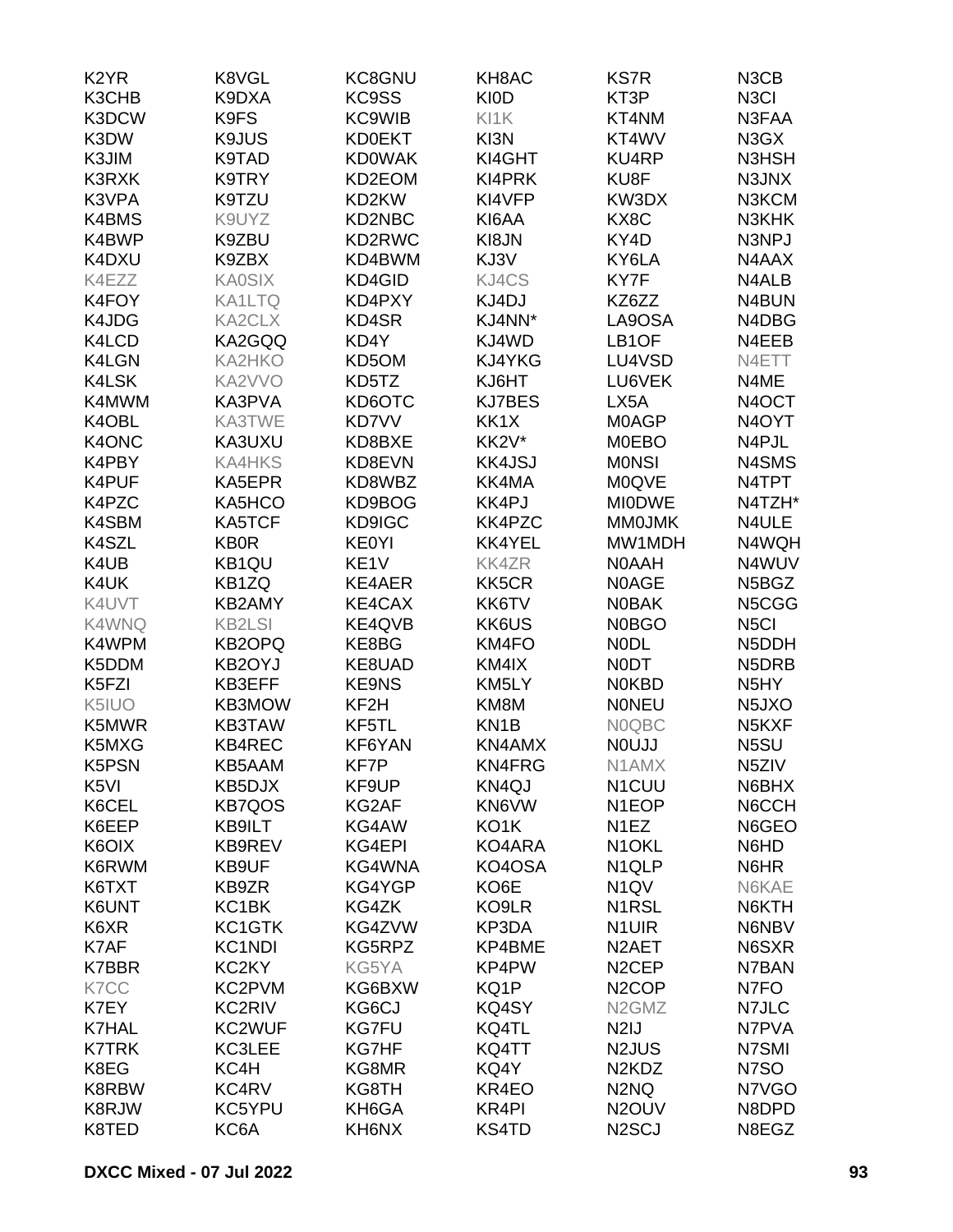| N8GU                           | OE8AJK                        | SP9AB               | VO <sub>1</sub> MX  | W4IT         | W9DDK         |
|--------------------------------|-------------------------------|---------------------|---------------------|--------------|---------------|
| N8IJG                          | OE8YXK                        | SP9JP               | VP2MDC              | W4NFT        | W9FFA         |
| N8NAE                          | OK1XOE                        | SP9ONW              | VP8GEO              | W4NLD        | W9LQ          |
| N8NLZ                          | ON3PJA                        | SQ4MIK              | VP9/WW3S            | W4OKW        | W9RF          |
| N8NWA                          | ON4PB                         | SQ5BPM              | VR2ZRE              | W4OTQ        | W9TTY         |
| N8OCJ                          | <b>OZ0JBM</b>                 | SQ9NFQ              | <b>VU2ATB</b>       | W4PBG        | <b>WAOLRE</b> |
| N8SBE                          | OZ1BV                         | SV4NYZ              | VU <sub>2</sub> ORQ | W4RL         | WA1GPO        |
| N8WFL                          | OZ1BZJ                        | SV6DBE              | VU <sub>2</sub> OY  | W4USA        | WA1LEF        |
| N9DVS                          | OZ1TMK                        | SV8EUX              | VU <sub>2</sub> SBJ | W4VG         | WA2EBH        |
| N9ESI                          | OZ5TL                         | SV8FCU              | <b>W0GLB</b>        | W4ZYT/KH2    | <b>WA2FLN</b> |
| N9FA                           | OZ9FZ                         | SV8JNL              | <b>WOMPH</b>        | W5BCA        | <b>WA2FTC</b> |
| N9HTZ                          | <b>P29SS</b>                  | <b>T88CI</b>        | <b>WOMRM</b>        | W5BT         | WA2IUS        |
| N9IV                           | PA <sub>1</sub> P             | T88TW               | <b>WOPHX</b>        | W5LGK        | WA2LXU        |
| N9KLK                          | PA2CHR                        | TA <sub>1</sub> GO  | <b>WOPL</b>         | W5MIC        | <b>WA2MNO</b> |
| N9KYC                          | PA <sub>2</sub> Z             | <b>TC7YOTA</b>      | <b>WOUV</b>         | W5MRM        | WA2T          |
| N9ND                           | PA3EEG                        | <b>UA0FBS</b>       | <b>W0ZAP</b>        | <b>W5OOO</b> | WA2ZQX        |
| N9QR                           | PA <sub>3</sub> X             | UN9FWW              | W1CBD               | W5OW         | WA3SFR        |
| N9SB                           | PA8E                          | UT4UBZ              | W <sub>1</sub> CQ   | W5QQ         | WA3SWJ        |
| N9SJA                          | PC <sub>2F</sub>              | UX5DH               | W1EAT               | W5RST        | <b>WA3THL</b> |
| N9SZ                           | PJ2/K3NK                      | UY8LM               | W1FP                | W5TNT        | WA4AXT        |
| NA3P                           | PP5WA                         | V85AHV              | W1GSH               | W5UP         | WA4DJ         |
| NA5WH                          | PR7AE                         | VA2FDT              | W1GTA               | W5WPN        | WA4VE         |
|                                | <b>PU3IKE</b>                 |                     | W <sub>1</sub> HI   | W5ZDW        | WA4YWM        |
| NB <sub>2</sub> V              | <b>PU7SPK</b>                 | VA2FSQ              | W1KRI               |              |               |
| NB7B                           | PY5KC                         | VA3AUW              |                     | W6ADF        | WA5PQL        |
| NB8D                           |                               | VA3GFD              | W1SNE               | W6MTR        | <b>WA5TKU</b> |
| NC3G                           | PY5SAT                        | VA3MA               | W1VRY               | W6ONV        | WA5TLY        |
| ND <sub>0</sub> B              | PY5VB                         | VA3MGN              | W1XH                | W6PHO        | WA6DKZ        |
| ND <sub>4</sub> D              | PY7FJ                         | VA3TV               | W <sub>2</sub> CN   | W6UX         | WA6ECH        |
| NE <sub>2</sub>                | R <sub>1</sub> T <sub>B</sub> | VE <sub>1</sub> LEO | W2DAS               | W6UZ         | WA6KEK        |
| NG4L                           | R <sub>2</sub> LAC            | VE <sub>2</sub> CH  | W2DST               | W6YDE        | <b>WA7DHQ</b> |
| NH <sub>2</sub> M <sub>S</sub> | R6LT                          | VE2JT               | W <sub>2</sub> FG   | W7ADG        | <b>WA7DKF</b> |
| NI3F                           | R7RAN                         | VE2LG               | W <sub>2</sub> HA   | W7BOB        | <b>WA7TNT</b> |
| N <sub>131</sub>               | RA9W                          | VE2NMB              | W2HTS               | W7BRS        | WA9LT         |
| NJ3B                           | RV3DNN                        | VE2TDT              | W <sub>2</sub> JV   | W7DDE        | WA9S          |
| NL7C                           | RW3DNC                        | VE3CGA              | W2PMC               | W7EKB        | WA9WFA        |
| <b>NMOL</b>                    | RW9QC                         | VE3CXT              | W2SUB               | W7EWG        | <b>WB0HAT</b> |
| NN6XX                          | RZ3F                          | <b>VE3FIT</b>       | W3AFC               | W7GT         | <b>WB0MH</b>  |
| <b>NO2O</b>                    | SA2CEM                        | VE3LC               | W3DRW               | W7KB         | <b>WB0MOA</b> |
| NO7G                           | SA2CLU                        | VE3LHY              | W3GBR               | W7LD         | <b>WBONNI</b> |
| NP4W                           | SA5BUM                        | VE3LMS              | W3HP                | <b>W7LOU</b> | <b>WB0QHN</b> |
| NR6N                           | SA6NIA                        | <b>VE3NKL</b>       | W3HZU               | <b>W7POE</b> | <b>WB0QIR</b> |
| NT <sub>1</sub> K              | <b>SM0KBD</b>                 | <b>VE3NRT</b>       | W3LI                | W7TRA        | <b>WB0RXQ</b> |
| NU <sub>2</sub> J              | <b>SMOSKB</b>                 | VE3OGM              | W3SAX               | W7VM         | <b>WB0RYT</b> |
| NU6U                           | SM1WXC                        | VE7CQD              | W3TTY               | W7VO         | <b>WB0WQS</b> |
| NU8M                           | SM5MEK                        | <b>VE7FSB</b>       | W3TW                | W7WCC        | WB2EOD        |
| NV9X                           | SM6MPA                        | VK3BU               | W3VKD               | W7XT         | WB2FZC        |
| NX3V                           | SM6WZH                        | VK3GDM              | W3WL                | W8BS         | <b>WB2MAI</b> |
| NX8Z                           | SP5HHP                        | <b>VK3TUN</b>       | W3YJG               | W8DPK        | WB2RPW        |
| NY <sub>5</sub> L              | SP5VIH                        | VK4AQJ              | W4CLE               | W8EI         | WB2VKK        |
| NY6W                           | SP7AJ                         | VK4SE               | W4EMM               | W8LJB        | WB2ZEX        |
| NZ6A                           | SP7QPD                        | VK5IR               | W4FI                | W8MGM        | WB3IIY        |
| OD5SK                          | SP8BRE                        | VK7JB               | W4FRA               | W8XH         | WB3JZV        |
| OE3SPR                         | SP8QEJ                        | VK9NT               | W4HTD               | W9ABK        | WB4DW         |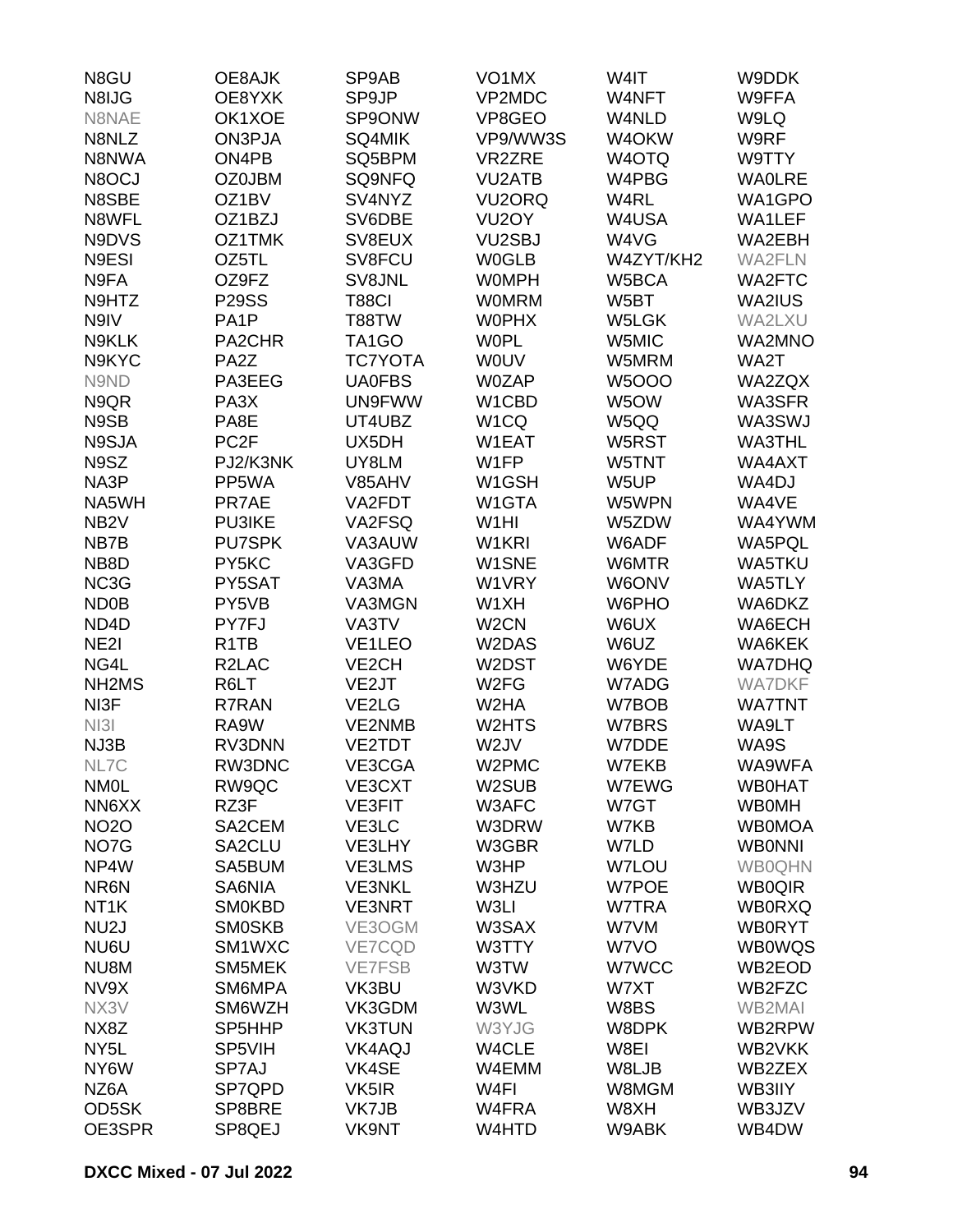| WB4JPG        | ZL3CED             | AA4ZU                          | AC9FL        | AG5JW         | <b>BG4TRN</b>      |
|---------------|--------------------|--------------------------------|--------------|---------------|--------------------|
| WB4KUU        | ZL3CRG             | AA5D                           | AC9KQ        | AG5LL         | BG4XTA             |
| WB4MIO        | ZL3CTN             | AA5FJ                          | <b>AD0FB</b> | AG6BJ         | BG5LU              |
| WB4TOM        | ZL3X               | AA5GC                          | <b>AD0IE</b> | AG7HY         | BG6CCP             |
| WB5CON        | ZS1SA              | AA5NA                          | <b>AD0IM</b> | AG8M          | <b>BG6CJR</b>      |
| WB5RYB        | ZS <sub>2</sub> PE | AA5OZ                          | <b>ADOLI</b> | AH6AX         | <b>BG6SNJ</b>      |
| WB6PMD        | ZS5HAM             | AA5WZ                          | <b>AD0QK</b> | AH9B          | <b>BG7OAJ</b>      |
| WB8BIL        | ZS6WR              | AA6GI                          | <b>AD0WB</b> | AI1P          | <b>BH4SCF</b>      |
| WB8CEH        | ZS6ZP              | AA7CT                          | <b>AD0WX</b> | AI4CO         | <b>BH4SKP</b>      |
| WB8CZH        |                    | AA7OA                          | <b>AD0YO</b> | AI4GP         | BH4TQX             |
| WB9DAR        | 100                | AA7RX                          | AD3F         | AI4QB         | <b>BH4TYL</b>      |
| WB9TAE        | 2E0EVM             | AA9DD                          | AD4DN        | AI4RF         | <b>BI1EIH</b>      |
| WB9VRQ        | 2E0MNV             | <b>ABOLV</b>                   | AD4MV        | AI4UN         | <b>BI1EKU</b>      |
| <b>WCON</b>   | 2E0VAG             | AB1DD                          | AD4SB        | AI4W          | <b>BI1LGG</b>      |
| WC4Y          | 2E0WHQ             | AB1KT                          | AD4SY        | AI6IN         | BV8SG              |
|               |                    |                                | AD5CQ        |               | <b>BW/G4TDS</b>    |
| WD4DC         | 4F1OZ              | AB1XG                          |              | AI6PW         |                    |
| WD4LSS        | 4S6SAD             | AB2WW                          | AD5DX        | AI8F          | BX2ADE             |
| WD4OAY        | 4Z1JJ              | AB3DC                          | AD5VS        | <b>AJ0IM</b>  | BX2ADF             |
| WD5DAX        | 4Z4WD              | AB3E                           | AD6RH        | AJ2C          | BX2AFO             |
| WD5G          | 4Z5AF              | AB3FL                          | AD7AV        | AJ4JZ         | BY4RSA             |
| WD8DYO        | 5C2P               | AB3GY                          | AD7KI        | AJ4LU         | BZ4RBV             |
| WD8JP         | 5K0T               | AB3IC                          | AD7MM        | AJ4WC         | C6AHR              |
| WD9FJL        | 5N0OCH             | AB3LZ                          | AD7Z         | AJ5ZX         | C6APR              |
| WH6LE         | 5Q5R               | AB3WS                          | <b>AE0DC</b> | AJ6X          | C6AWU              |
| WI9D          | 5R8FL              | AB4BA                          | <b>AE0EE</b> | AJ7B          | CA3MRD             |
| WJ7H          | 6K2BYF             | AB5FU                          | AE1BB        | AJ8A          | CE1LTL             |
| WK0X          | 6K2ILX             | AB7LA                          | AE1G         | AK1K          | CE7PGO             |
| WK2V          | 6K2KPZ             | AB8SF                          | AE4FQ        | AK1WM         | CN8LI              |
| WN2E          | 7L3IUE             | AB8YK                          | AE4RM        | AK4GD         | CO <sub>5</sub> FM |
| WO0C*         | 7M1VGP             | AB9HH                          | AE4TH        | AK4QU         | CO7GC              |
| WR7X          | 7N2AIA             | AB9PN                          | AE5FZ        | AK5SD         | CP2AA              |
| WT9S          | 7N3IJT             | <b>ACOWL</b>                   | AE5GT        | AK7AN         | CU <sub>2</sub> CB |
| WU3Y          | 7N4CPT             | <b>AC0ZW</b>                   | AE5JH        | AK7AZ         | DA1BC              |
| WV8H          | 7N4XTA             | AC1BN                          | AE5MT        | AL4Y          | DB1RL              |
| WX1Q          | 8S6OP              | AC1DV                          | AE6BH        | AL7BK         | DB9CR              |
| WX1X          | 9A3DZH             | AC <sub>2</sub> C <sub>Z</sub> | AE6GC        | AO150U        | DC1YY              |
| WX7SJ         | 9H/TA1HZ           | AC2IK                          | AE6QE        | BA2IA         | DC8SP              |
| WZ2L          | 9J2RI              | AC2KJ                          | AE7BT        | BA3QU         | DC8WV              |
| XE1CT         | 9V1GO              | AC2MT                          | AF1HS        | <b>BA4ALC</b> | DD5ZZ              |
| XE2JS         | A75GA              | AC2TI                          | AF4CM        | <b>BD1TCC</b> | DD7CW              |
| YB3EDD        | AA0HF              | AC3EK                          | AF4FA        | BD4UDP        | DF1VB              |
| YC1BTJ        | AA0PO              | AC3GH                          | AF5BG        | BD4WM         | DF4ZS              |
| <b>YC7MP</b>  | <b>AA0RG</b>       | AC3V                           | AF5NP        | <b>BD7LMB</b> | DF5DH              |
| YC8UYJ        | AA1MI              | AC4A                           | AF6EV        | <b>BD7LMD</b> | DF5YS              |
| <b>YD0DMS</b> | AA1RB              | AC4WO                          | AF6GL        | <b>BD7MTJ</b> | DF8AB              |
| YD4GBN        | AA1UI              | AC4YD                          | AF7VT        | <b>BD7OXR</b> | DG1DUG             |
| YD4IRS        | AA2BR              | AC5AV                          | AG2S         | <b>BD7RDC</b> | DG1NPJ             |
| YL3HE         | AA2CB              | AC6L                           | AG3R         | <b>BG0CAB</b> | DG3IS              |
| YT3ADA        | AA2S               | AC6VP                          | AG4CZ        | <b>BG0KM</b>  | DG3MR              |
| YU1IT         | AA4JQ              | AC8GY                          | AG4I         | BG1DX         | DG3OBK             |
| ZL1BYA        | AA4JS              | AC8MW                          | AG4IL        | BG1TPT        | DG4KAI             |
| ZL2BH         | AA4LS              | AC8NP                          | AG5CC        | BG2QMO        | <b>DG9SDN</b>      |
| ZL2MO         | AA4N               | AC8TW                          | AG5GN        | <b>BG3ILY</b> | DH4FR              |
|               |                    |                                |              |               |                    |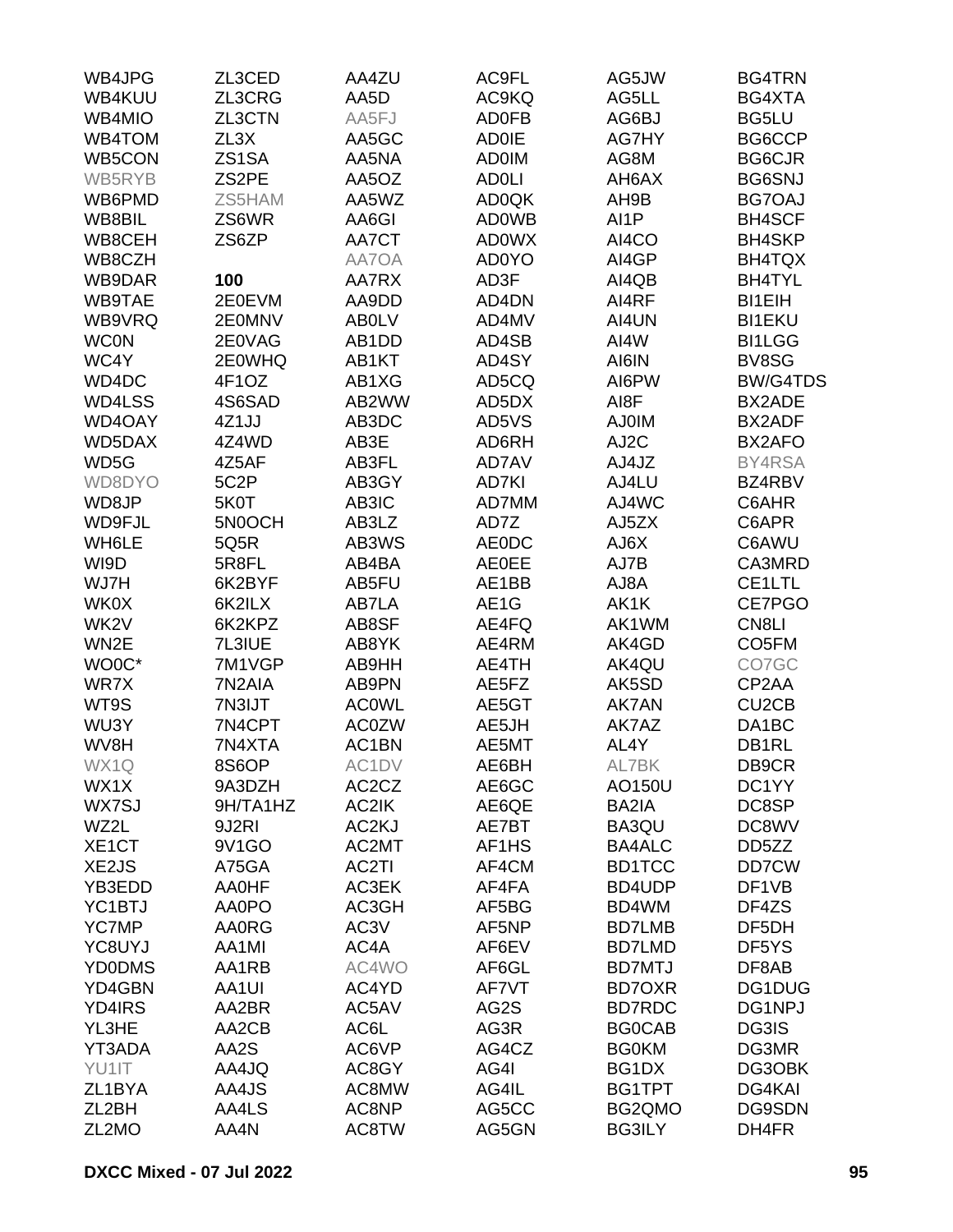| DH8BQA              | EA4GPZ            | G3ZNU                   | HB9UFQ                         | IZ2BVJ           | JF3XYH           |
|---------------------|-------------------|-------------------------|--------------------------------|------------------|------------------|
| DJ0OP               | EA4HKF            | G4EAG                   | HC1TPV                         | IZ2OBS           | JF6EAO           |
| DJ2GMS              | EA4HKV            | G4FNL                   | HG52FC                         | IZ2PCJ           | <b>JG0HEW</b>    |
| DJ3FK               | EA4MI             | G4HPW                   | <b>HG7WAV</b>                  | IZ2UUK           | JG1ALA           |
| DJ3UN               | EA5EQ             | G4IPB                   | HH2/VA3MPG                     | IZ2ZRC           | JG1GLQ           |
| DJ9WJ               | EA5IMM            | G4MKF                   | HI3T/QRP                       | IZ2ZTQ           | JG1GWG           |
| DJ9YW               | EA6AMR            | G4OED                   | HK3R                           | IZ3PZM           | JG1QNV           |
| DK1GP               | EA7HU             | G4RAA                   | HL105KRC                       | IZ3WWF           | JG1RZH           |
| <b>DK7RCA</b>       | EA7KDW            | G4SEU                   | HL1BRU                         | IZ3ZLJ           | JG1SWV           |
| DK8XX               | EB3DKE            | G4SPE                   | HL2AAQ                         | IZ4FVV           | JG1TFC           |
| DL/N0HJZ            | EB5AQB            | G4VCJ                   | HL2IR                          | IZ5HGI           | JG1WCT           |
| DL/W4GKR            | ED <sub>3</sub> V | G6OKU                   | HL9KB                          | IZ5JLW           | JG1XUZ           |
| DL1ELX              | EI2IXB            | G7ENA                   | HL9MM                          | IZ6KBL           | JG3GOM           |
| DL1MRD              | EI3GAB            | G7PVZ                   | HP1HEW                         | <b>IZ7LGT</b>    | <b>JG3JLC</b>    |
| DL <sub>1</sub> OAI | EI4IZB            | G7SQS                   | HS1TGP                         | IZ7SLU           | <b>JG6SRL</b>    |
| DL1RAE              | EI5JF             | G8EPQ                   | IK1ZQJ                         | IZ8EWD           | <b>JH0EYA</b>    |
| DL1ST               | EI8GVB            | G8KEK                   | <b>IK2LDM</b>                  | IZ8JCW           | <b>JH0JDV</b>    |
| DL1VTL              | EI8KF             | G8PMA                   | <b>IK3SSG</b>                  | IZ8TXX           | JH1ASG           |
| DL2AWB              | EI9EW             | <b>GIOJHR</b>           | <b>IK4IDY</b>                  | <b>JA0ELW</b>    | JH1IMU/P         |
| DL2EH               | EI9GGB            | GI4ONL                  | <b>IK4XQT</b>                  | <b>JA0PZJ</b>    | JH1KPH           |
| <b>DL3RTL</b>       | EI9HOB            | <b>GI7KMC</b>           | <b>IMOQMA</b>                  | JA1CQD           | JH1NOH           |
| DL3SDN              | ER1TAW            | GI8GZM                  | <b>IN3EQD</b>                  | JA1DVF           | <b>JH1RNS</b>    |
| DL3SEM              |                   |                         |                                |                  | <b>JH1TMX</b>    |
| DL4LT               | ES1RAM<br>EU1ADY  | GI8HXY<br>GM/K0BLT      | <b>IN3PPH</b><br><b>IN3YKS</b> | JA1DXJ<br>JA1FIK | JH1UES           |
| DL4ZF               | EU4DGC            | <b>GM0HUU</b>           | IQ3FX                          |                  | JH1WOY           |
| DL5FCW              |                   |                         |                                | JA1QML           |                  |
| DL5JAG              | EW4GL<br>F1HMR    | <b>GM0PHW</b><br>GM1TBW | IT9AGZ<br><b>IT9FUN</b>        | JA1VZO<br>JA2JVC | JH2IUV<br>JH2KGL |
| DL5KCZ              |                   |                         | <b>IT9GQH</b>                  |                  |                  |
|                     | F4CUO             | GM3NEC                  |                                | JA2JWH           | JH2RIH           |
| DL5UMD              | F4DNS             | GM3WKZ                  | <b>IU1BOW</b>                  | JA2LWA           | JH3GBS           |
| <b>DL6NAN</b>       | F4EIH             | GM4UBJ                  | <b>IU1HHA</b>                  | JA2RPZ           | JH3QCN           |
| DL6TS               | F4FYC             | GU6YB                   | <b>IU1JRA</b>                  | JA3EGY           | JH4QZV           |
| DL8NBD              | F4GVE             | <b>GW0IJY</b>           | <b>IU2AIY</b>                  | JA3FNO           | JH4WHW           |
| DM4WM               | F4GYE             | GW3YVC                  | <b>IU2CVS</b>                  | JA3GZE/1         | JH6HXQ           |
| DM60BER             | F4HPX             | GW4PUC                  | <b>IU2DXF</b>                  | <b>JA3IHI</b>    | JH7GGZ           |
| DO1LPH              | F4VPX             | GW4REX                  | <b>IU2FZA</b>                  | JA3JFT           | JH8ESQ           |
| DO2MPS              | F <sub>5</sub> CU | H44JS                   | <b>IU2OZH</b>                  | JA3LUU           | <b>JH8JNF</b>    |
| DO3EF               | F5FDC             | HA3/N1BCL*              | <b>IU3ISK</b>                  | JA6BMB           | <b>JH8WAH</b>    |
| DO3FOX              | F5JME             | HA3MAK                  | <b>IU3KHJ</b>                  | JA6SQR           | JI1LAI           |
| DO3GE               | F5ODF             | HA5CLF                  | <b>IU4DTT</b>                  | JA6VZ            | JI1PJA           |
| DO3LZ               | F5VMO             | HA5FTL                  | <b>IU4FNO</b>                  | <b>JA7KUY</b>    | <b>JI3GHL</b>    |
| DO5SB               | F8CND             | HA5OAA                  | <b>IU5KZL</b>                  | JA9HIZ           | <b>JI3XOM</b>    |
| <b>DO6NIK</b>       | F8NUH             | HA5OB                   | <b>IU8JKN</b>                  | <b>JE0IUR</b>    | <b>JJ0VNP</b>    |
| DO8LHK              | FG1JS             | HA5UY                   | <b>IV3CJR</b>                  | JE1AYU           | JJ1GZM           |
| DQ2X                | <b>G0GLJ</b>      | <b>HB0RER</b>           | <b>IWOHK</b>                   | JE1EQY           | JJ1MBU           |
| DU1AVC              | <b>GOHFL</b>      | HB9DOZ                  | <b>IWOHPT</b>                  | JE1FDQ           | JJ1MNB           |
| DU7/DK9SC           | G0OKD             | HB9EVF                  | <b>IW1CNP</b>                  | JE1OOV           | JJ1VQD           |
| DU7/KD0GT           | <b>GOVMT</b>      | HB9FGQ                  | <b>IW1GFN</b>                  | JE2GMO           | <b>JJ1XHI</b>    |
| E <sub>28</sub> AI  | <b>GOWTM</b>      | HB9FZI                  | <b>IW3INX</b>                  | JE3ARJ           | <b>JJ4ESI</b>    |
| E76MB               | <b>G0WUZ</b>      | HB9GVF                  | <b>IW4APR</b>                  | JF1WCK           | <b>JK1CCW</b>    |
| EA1CF               | G1ABR             | HB9HCZ                  | <b>IW4EQR</b>                  | JF1WHJ           | <b>JK1UIB</b>    |
| EA2DUS              | G3RCV             | HB9HPL                  | IW9BJP                         | JF1XHA           | <b>JK2IVS</b>    |
| EA2DVR              | G3SAO             | HB9IIH                  | IZ0HCC                         | JF2DKK           | <b>JK4SJH</b>    |
| EA3BGL              | G3VGZ             | <b>HB9STJ</b>           | IZ1SAI                         | JF2MMJ           | <b>JL2HIX</b>    |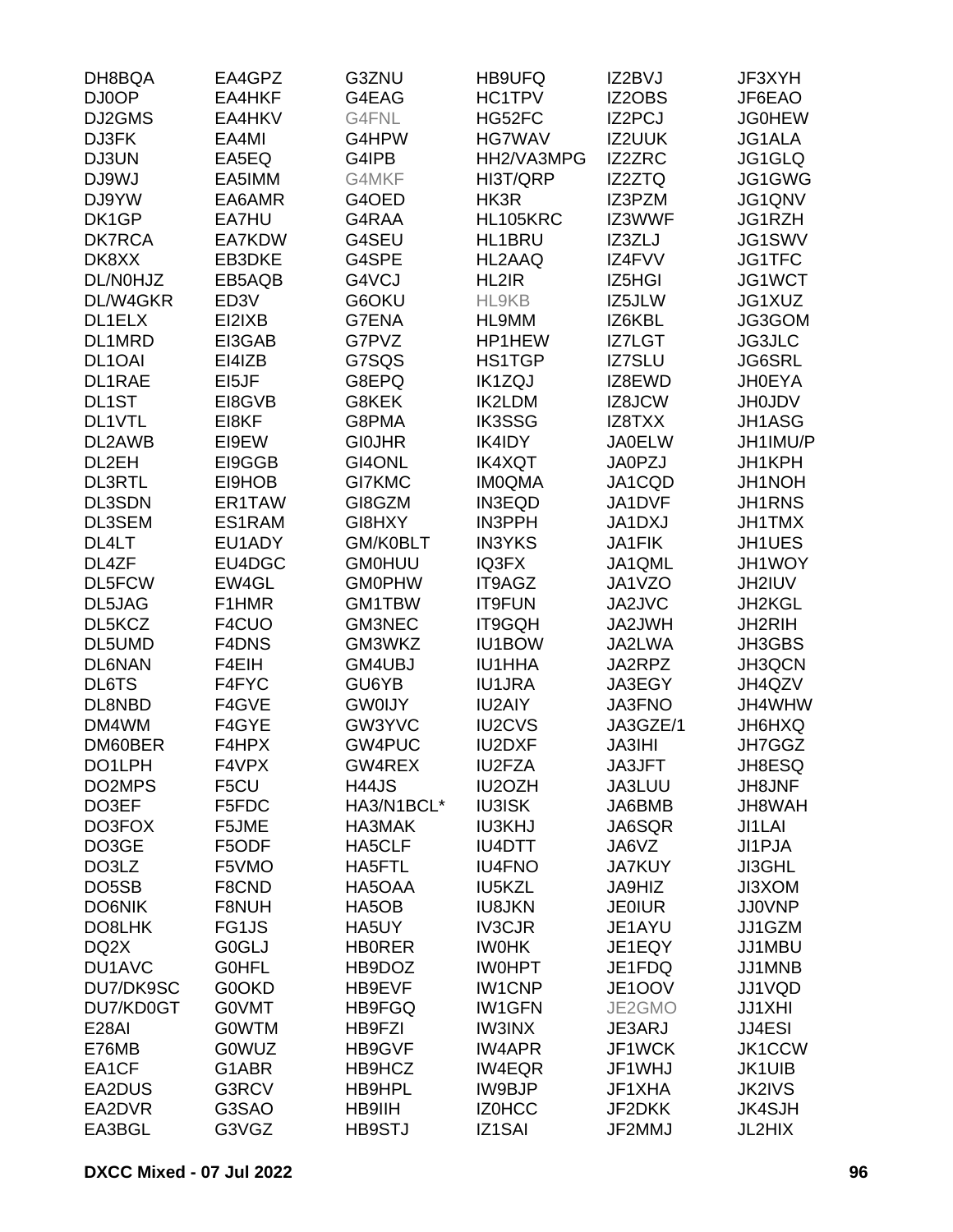| JL3PHG        | <b>K0QEI</b>                   | K2UFA             | K4NJB             | K6GB         | K8QF          |
|---------------|--------------------------------|-------------------|-------------------|--------------|---------------|
| JM1BUQ        | <b>K0SCO</b>                   | K2YNY             | K <sub>4</sub> OC | K6IGP        | K8SD          |
| JM1NZJ        | <b>K0SH</b>                    | K <sub>2</sub> ZS | K4OCF             | K6JAV        | K8THU         |
| <b>JM3UJJ</b> | <b>K0SWT</b>                   | K3AXR             | K <sub>4</sub> OV | K6JQ         | K8UHL         |
| JN1WXW        | <b>K0WIU</b>                   | K3CFJ             | K <sub>4</sub> OW | K6KA         | K8WDA         |
| <b>JN3DNK</b> | <b>K0WMJ</b>                   | K3CX              | K4PDS             | K6LIE        | K8WGA         |
| <b>JN3NAR</b> | <b>KOWRY</b>                   | K3DWB             | <b>K4RGK</b>      | K6MU         | K8YV          |
| JN6VSN        | K1DAN                          | K3EGE             | K4RHB             | K6RJ         | K9ATX         |
| JO1UOE        | K <sub>1</sub> DCT             | K3GDS             | K4ROX             | K6SBA        | K9DRS         |
| JO6CVP        | K1DDN                          | K3JRB             | K4RPD             | K6SID        | K9EFY         |
| JP1FPY        | K1FJG                          | K3KEK             | K4SPO             | K6SJT        | K9GEM         |
| JP1SMR        | K1GMD                          | K3KKH             | K4TCT             | K6TB         | K9IUQ         |
| JP1SWZ        | K1JSM                          | K3LB              | K4TNP             | K6TDI        | K9JFB         |
|               |                                | K3LSU             |                   | K6TQ         |               |
| JP3NQX        | K1KEN                          |                   | K4VRI             |              | K9JRW         |
| JP3XFX        | K <sub>1</sub> LH              | K3LT              | K4WIN             | K6TU         | <b>K9NRW</b>  |
| <b>JR0BUL</b> | K <sub>1</sub> LO <sub>G</sub> | K3MI              | K4WTR             | K6YEK        | K9OEM         |
| <b>JR0VSF</b> | K <sub>1</sub> LOL             | K3NP              | K4WX              | <b>K7AHF</b> | K9PLX         |
| JR1CEP        | K1MTD                          | <b>K3PRN</b>      | K4XB              | <b>K7ALA</b> | K9PMV         |
| JR1HUJ        | K <sub>1</sub> NK              | <b>K3RKC</b>      | K4YAN             | <b>K7BAB</b> | K9PQ          |
| JR1JRW        | K1NNJ                          | <b>K3RLW</b>      | K4YCF             | <b>K7CHW</b> | K9SDM         |
| JR2AAN        | K1PAM                          | <b>K3RON</b>      | K4YRK             | <b>K7EWC</b> | K9SOU         |
| JR2LBF        | K <sub>1</sub> PH              | K3SGT             | K4ZCM             | <b>K7HKR</b> | K9SR          |
| JR2NMA        | K <sub>1</sub> SFA             | K3STL             | K4ZLT             | <b>K7HPN</b> | K9UH          |
| <b>JR3BIG</b> | K1THE                          | <b>K3TCM</b>      | K5AGC             | <b>K7HPT</b> | K9WEY         |
| <b>JR3HTK</b> | K <sub>1</sub> TH <sub>S</sub> | K3TD              | K5AJK             | K7IP         | K9WKD         |
| <b>JS1JTN</b> | K1VG                           | K3UAL             | K5BDM             | <b>K7JNA</b> | K9YO          |
| <b>JS1LQI</b> | K1WDY                          | K3UGI             | K5BTP             | <b>K7JRW</b> | K9YVT         |
| JS1NOL        | K1YPP                          | K3VYY             | K5BZH             | K7JW         | <b>KA0EIC</b> |
| JS2AZO        | K <sub>2</sub> AL              | K3WWW             | K <sub>5</sub> Cl | <b>K7KAR</b> | KA1AQP        |
| <b>JS2DFA</b> | K <sub>2</sub> A <sub>S</sub>  | K3YV              | K5CPR             | K7LA         | KA1GIP        |
| <b>JS3CTF</b> | K <sub>2</sub> BJ              | K3ZV              | K5ERP             | K7LUH/VE6    | KA1LDD        |
| JS6QOM        | K <sub>2</sub> CJ <sub>B</sub> | K4AMA             | K5EY              | <b>K7NWF</b> | KA1OVM        |
| <b>K0ACP</b>  | K2DEG                          | K4AMQ             | K5GMX             | K7OAH        | KA1WKS        |
| <b>K0AIR</b>  | K <sub>2</sub> EJ              | K4BN              | K5GSH             | <b>K7PIA</b> | KA1WOR        |
| <b>K0ARG</b>  | K2HU                           | K4CZ              | K5HDU             | <b>K7PRH</b> | KA2MLH        |
| <b>K0BAK</b>  | K <sub>2</sub> ID              | K4ECD             | K5JSG             | <b>K7RSM</b> | KA2OFM        |
| <b>K0CV</b>   | K <sub>2</sub> JF              | K4EES             | K5JUM             | <b>K7SWS</b> | KA3DHV        |
| <b>K0ECN</b>  | K2LDK                          | K4EKD             | K5KRK             | <b>K7TBM</b> | KA3HYG        |
| <b>K0FMS</b>  | K2LYV                          | K4EQQ             | K5LBJ             | <b>K7TRF</b> | KA3OCS        |
| <b>K0FSK</b>  | K2MOB                          | K4FJW             | K5PAR             | K8AAT        | KA3QOT        |
| K0FYI         | <b>K2MWS</b>                   | K4FTP             | K5ROE             | K8BTT        | KA3TCC        |
| K0GLT         | K <sub>2</sub> N <sub>C</sub>  | K4GWQ             | K5RPW             | K8DTF        | KA3ZJW        |
| <b>K0HIO</b>  | K <sub>2</sub> N <sub>P</sub>  | K4JEL             | K5VB              | K8DTW        | KA4EET        |
| <b>K0HNL</b>  | K2NPT                          | K4JNM             | K5VP              | K8EET        | KA4GFY        |
| <b>K0HRM</b>  | K2NUD                          | K4JTT             | K5WDS             | K8EEW        | KA4PJK        |
| K0JQZ         | K <sub>2</sub> PC <sub>G</sub> | K4KCL             | K5WRE             | K8FAC        | KA5TJI        |
| <b>K0KOC</b>  | K <sub>2</sub> PJC             | K4KKT             | K5WX              | K8HUG        | KA6HMS        |
| <b>K0KW</b>   | K2RBT                          | K4KWL             | K5YAC             | K8JRE        | KA6MLE        |
| <b>K0LIB</b>  | K <sub>2</sub> RP              |                   |                   | K8KZB        | KA6NED        |
| <b>K0MC</b>   | K <sub>2</sub> RPC             | K4MCK             | K5YX              |              |               |
|               |                                | K4MDX             | K6ATZ             | K8LS         | KA8ROL        |
| <b>KONEB</b>  | K <sub>2</sub> SC <sub>X</sub> | K4MJ              | K6BAA             | K8MDA        | KA9CLP        |
| <b>KONUK</b>  | K <sub>2</sub> SDL             | K4NHW             | K6EEE             | <b>K8NGW</b> | KA9JDE        |
| <b>K0PFV</b>  | K <sub>2</sub> SI              | K4NIC             | K6FOD             | K8OI         | <b>KB0BED</b> |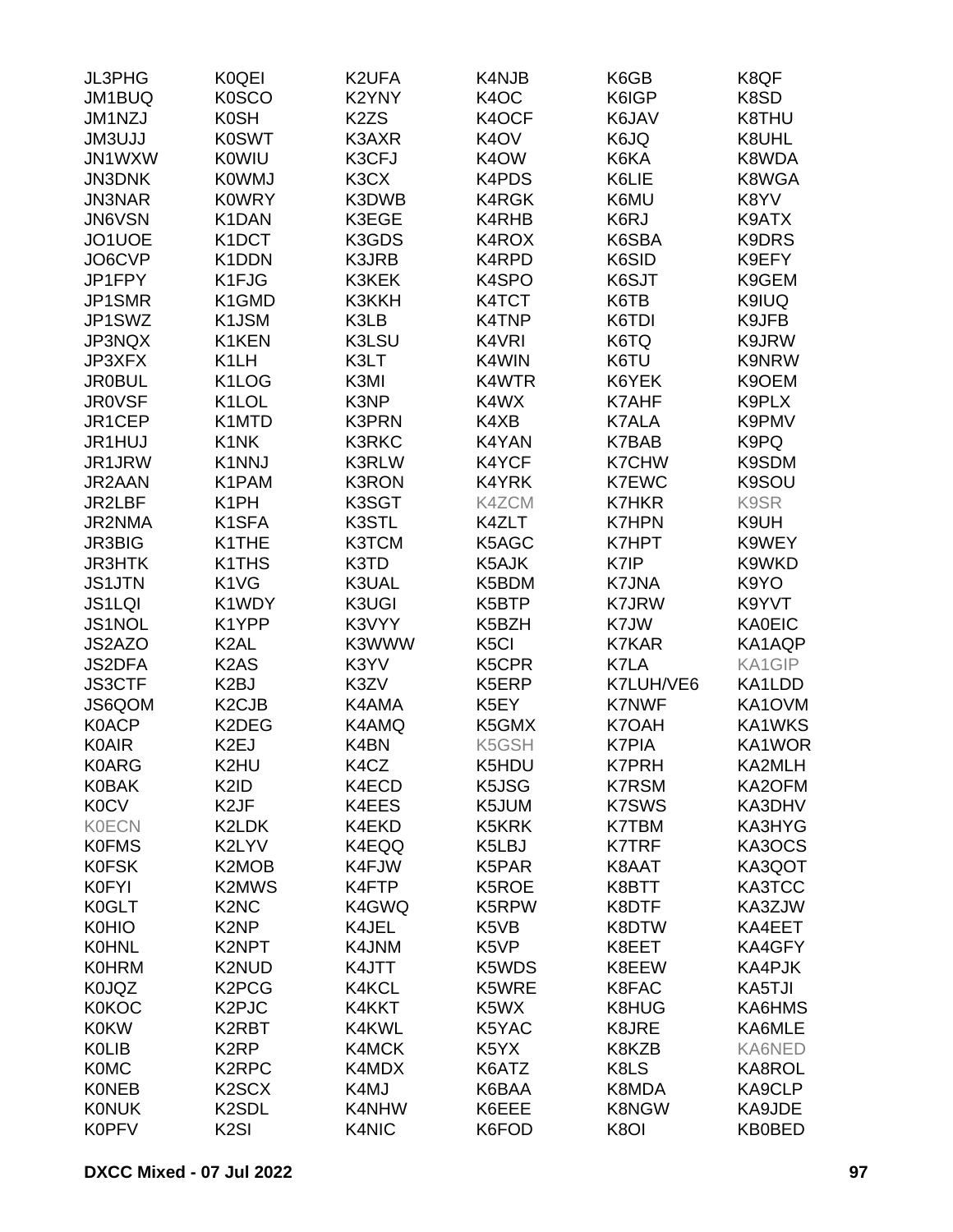| <b>KB0GT</b>     | KB9VK               | <b>KC9TMH</b>    | KE5AQD            | <b>KG5RJR</b>        | <b>KK4JGN</b>     |
|------------------|---------------------|------------------|-------------------|----------------------|-------------------|
| <b>KB0KQA</b>    | <b>KC0CC</b>        | KC9WBH           | <b>KE5BNO</b>     | KG5SW                | KK4JTW            |
| <b>KB0PQP</b>    | <b>KC0CWU</b>       | <b>KC9WJK</b>    | KE5PE             | KG5TED               | <b>KK4MES</b>     |
| <b>KB0RFY</b>    | <b>KCORET</b>       | KC9YAZ           | KE5QB             | KG5UX                | <b>KK4NLK</b>     |
| <b>KB0WLF</b>    | <b>KC0RF</b>        | <b>KD0LSN</b>    | <b>KE5SUE</b>     | KG5ZTH               | <b>KK4NNY</b>     |
| KB1CJ            | <b>KC0VDY</b>       | KD0QG            | KE5TA             | KG5ZZB               | KK4OHF            |
| KB1NXE           | <b>KC0WU</b>        | <b>KD0SA</b>     | KE6JNO            | KG6GTI               | <b>KK4PFQ</b>     |
| <b>KB1SUA</b>    | KC1AHI              | <b>KD0TLX</b>    | KE6RYZ            | KG6LQ                | KK4RT             |
| <b>KB1TDP</b>    | KC1FOX              | <b>KD0VJO</b>    | KE6WOX            | KG6ZR                | <b>KK4SIB</b>     |
| <b>KB1TSE</b>    | KC1LBN              | <b>KD0WUQ</b>    | KE7AZ             | KG7C                 | KK4WL             |
| KB1WLB           | KC1MNC              | <b>KD0YTE</b>    | <b>KE7GKI</b>     | KG9LB                | KK5CA             |
| <b>KB1YNK</b>    | KC2BK               | KD1EU            | <b>KE7NZE</b>     | KH6FI                | KK5CT             |
| KB2E             | KC2CEU              | KD <sub>11</sub> | KE8ESJ            | KH6IMB               | KK5PK             |
| KB2GD            | KC2IEB              | KD1UA            | KE8FMJ            | KH <sub>6</sub> QJ   | KK5WV             |
| <b>KB2MDR</b>    | KC2JAJ              | KD2HLE           | KE8O              | <b>KI0HQ</b>         | KK6DF             |
| KB2NA            | KC <sub>2</sub> KJO | <b>KD2HNS</b>    | KE8RAC            | KIOIH                | KK6GMN            |
| KB2PIZ           | KC2MBV              | KD2KEH           | KE8XH             | KI4ACW               | KK6TBN            |
| KB2RPX           | <b>KC2O</b>         | KD2MX            | KE9VS             | KI4BKE               | KK6ZHK            |
| KB2XX            | KC2OUV              | KD2QQR           | <b>KF0AIJ</b>     | KI4CYB               | <b>KK7WE</b>      |
| <b>KB2YCW</b>    | KC2PMM              | KD2RUY           | KF4FC             | KI4KEA               | <b>KK7YJ</b>      |
| KB3CVO           | KC2ULY              | KD2SCZ           | KF4FK             | KI4PKW               | KK8E              |
| KB3FTE           | KC2YEA              | KD2WOZ           | KF4IZE            | KI4UIP               | KL <sub>2</sub> D |
| KB3HHA           | KC3FL               | KD3CI            | KF4O              | KI4UX                | KL <sub>2</sub> T |
| KB3IBT           | KC3GDT              | KD3Y             | KF5GST            | KI <sub>5</sub> EE   | KL2ZZ             |
| KB3IHX           | KC3MAL              | KD4C             | KF <sub>5</sub> P | KI5FR                | KL5DX             |
| KB3LNM           | <b>KC3NDU</b>       | KD4CB            | KF5TJQ            | KI5OMM               | <b>KL7AIR</b>     |
| KB3LYB           | KC3NNO              | KD4FUE           | KF5ZWS            | KI5QQG               | KL7LT             |
| KB3MXK           | KC3NXC              | KD4ICT           | KF6IIU            | KI5WA                | <b>KL7VIC</b>     |
| KB3PD            | KC3OD               | KD4JN            | KF6TAG            | KI6DGU               | KM4DNY            |
| <b>KB3RCT</b>    | KC3SWL              | KD4WFW           | KF7DX             | KI6HQT               | KM4FRM            |
| <b>KB3SPH</b>    | KC3XO               | KD5FHW           | <b>KF7GNI</b>     | KI6PMD               | KM4IZZ            |
|                  |                     | KD5J             | KF7JZ             |                      | KM4LLF            |
| KB3SQX<br>KB3UFH | KC4GCK              | KD5JHE           | <b>KF7VAB</b>     | KI6ZS                | KM4PW             |
| KB4EWG           | KC4UCT              |                  | <b>KG0AQ</b>      | KI7G<br><b>KI7RM</b> |                   |
|                  | KC4YT<br>KC4ZA      | KD5V<br>KD7KMZ   | KG0I              | KI7WL                | KM4RGZ<br>KM4SFF  |
| KB4HAI           |                     | <b>KD7MSC</b>    | <b>KG0KP</b>      | KI8IZ                |                   |
| KB4LA<br>KB4OZV  | KC <sub>5</sub> F   |                  |                   | KJ4DHB               | KM5JV             |
| KB4RG            | KC5SB<br>KC5TGT     | KD8HSV<br>KD8IH  | KG3V<br>KG4ASZ    | KJ4EU                | KM6B<br>KM6CQ     |
| KB4XM            | <b>KC5USN</b>       | KD8KEO           | <b>KG4CRJ</b>     | <b>KJ4GNR</b>        | KM6MHZ            |
| <b>KB5ENP</b>    | KC5WMI              |                  | KG4ENR            |                      | KN4AME            |
| <b>KB5FLA</b>    | <b>KC7CM</b>        | KD8MQ<br>KD8VMM  | KG4EUI            | KJ4IXG<br>KJ4JEK     | KN4CPA            |
| KB5GI            | <b>KC7DC</b>        | KD9ERS           | KG4LUN            | KJ4JPV               | KN4DMN            |
| <b>KB5PGY</b>    | <b>KC7RW</b>        | KD9ISV           | KG4OKG            | KJ4LG                | KN4J              |
| <b>KB5PLA</b>    | <b>KC7YE</b>        | KD9PLU           | <b>KG4RUE</b>     | KJ4QXC               | KN4JTU            |
|                  |                     | <b>KEOL</b>      |                   |                      |                   |
| KB5VKP           | KC8BW               |                  | KG4ZGZ            | KJ4UDD               | KN4QD             |
| KB5ZFO           | <b>KC8NYV</b>       | KE0X             | KG4ZOD            | KJ6MIC               | <b>KN4RBN</b>     |
| <b>KB7ABJ</b>    | KC8R                | <b>KE0YBL</b>    | KG5BA             | KK2WW                | KN4WWE            |
| <b>KB7ZTI</b>    | KC9GGV              | KE0ZT            | KG5GCC            | <b>KK4CQN</b>        | <b>KN7AW</b>      |
| KB8ELW           | KC9H                | KE1AF            | KG5GJT            | KK4DZP               | KO3D              |
| KB8M             | KC9HEK              | KE1FO            | KG5JJ             | KK4FT                | KO3F              |
| <b>KB8QHJ</b>    | KC9IL               | KE4EA            | KG5KS             | KK4FYV               | KO4DN             |
| <b>KB9CYL</b>    | KC9PDX              | KE4H             | KG5LRP            | KK4GGL               | KO4XL             |
| <b>KB9MLE</b>    | <b>KC9TEW</b>       | <b>KE4ZUN</b>    | KG5OSX            | KK4IE                | KO6TX             |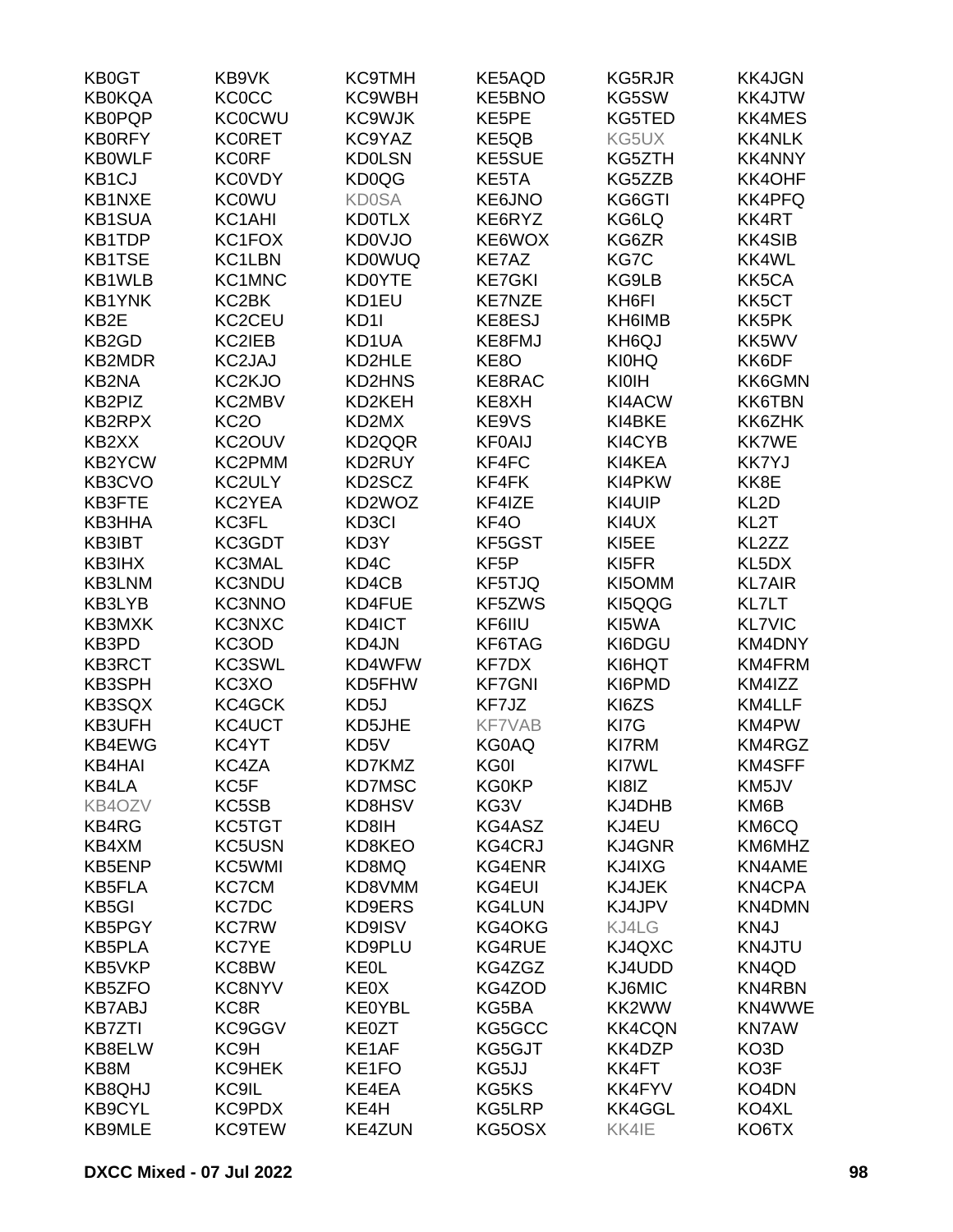| KO7P              | LA1ISA        | <b>NOLIQ</b>                   | N <sub>2</sub> SRK             | N4KP               | N6LN  |
|-------------------|---------------|--------------------------------|--------------------------------|--------------------|-------|
| KP2XX             | LA3LJA        | <b>NOML</b>                    | N <sub>2</sub> T <sub>SQ</sub> | N4KPI              | N6PCD |
| KP4CA             | LA4CAA        | <b>NOPLC</b>                   | N2TXG                          | N4KVL              | N6PIA |
| KP4DER            | LA5JK         | <b>NOTZL</b>                   | N <sub>2</sub> UJN             | N4KXO              | N6REK |
| <b>KQ10</b>       | LA5VSA        | <b>NOVAO</b>                   | N <sub>2</sub> ULF             | N4LF               | N6RRY |
| KQ4BR             | LA6IRA        | <b>NOVMD</b>                   | N <sub>2</sub> WLS             | N4LW               | N6RSH |
| KQ4KK             | LA7QIA        | <b>NOVPL</b>                   | N <sub>2</sub> XL              | N4MEO              | N6XK  |
| KQ6A              | LA9DK         | <b>NOWVU</b>                   | N <sub>2</sub> XW <sub>S</sub> | N4MIO              | N6XQ  |
| KQ6ES             | LB5JJ         | <b>NOXWJ</b>                   | N <sub>2</sub> YN              | N4MUH              | N6YFM |
| KQ6RS             | LB7PG         | N0XZ                           | N3CAL                          | N4NIA              | N6YX  |
| KQ9I              | LB7ZG/QRP     | <b>N0ZTN</b>                   | N3CMS                          | N4NS               | N7BC  |
| KQ9P              |               |                                |                                | N4NT               |       |
|                   | LU5DQ         | N <sub>1</sub> AJV             | N3CRT                          |                    | N7CH  |
| KR <sub>2</sub> K | LU7DD         | N <sub>1</sub> AV              | N3DGE                          | N <sub>4</sub> OI  | N7CQU |
| KR4AE             | LU7HZ         | N <sub>1</sub> BFO             | N3ELS                          | N4QWB              | N7DV  |
| KR4EJ             | LU9EQH        | N <sub>1</sub> BYT             | N3EOE                          | N4RMK              | N7ET  |
| KR4HU             | LZ2FQ         | N <sub>1</sub> CEO             | N3FSQ                          | N4RNR              | N7GLR |
| KR4NO             | <b>LZ7PW</b>  | N <sub>1</sub> CL              | N3GTY                          | N4TKW              | N7HQ  |
| KR6W              | <b>MOCAR</b>  | N1DGF                          | N3GWZ                          | N4USS              | N7KQ  |
| KS4VJ             | <b>MODCS</b>  | N <sub>1FD</sub>               | N3HBV                          | N4VEF              | N7LAN |
| <b>KS80</b>       | <b>MOEUK</b>  | N1FEH                          | N3HLY                          | N4VH               | N7LE  |
| KT0G              | <b>MOKRR</b>  | N <sub>1</sub> FPZ             | N3IM                           | N4VWZ              | N7LPA |
| KT4EP             | <b>MOLGW</b>  | N <sub>1</sub> GM              | N3JG                           | N4WXB              | N7MJL |
| KT4FD             | <b>MOLTE</b>  | N <sub>1</sub> HRK             | N3KA                           | N4ZUW              | N7MMO |
| KT4XN             | <b>MOMQV</b>  | N <sub>1</sub> INI             | N3MA                           | N5ACA              | N7ND  |
| KT5BSA            | <b>MOMXX</b>  | N1LXM                          | N3MAV                          | N5DGK              | N7PHY |
| KT5MR             | <b>MONJH</b>  | N1MDX                          | N3PB                           | N <sub>5</sub> DP  | N7RI  |
| KT <sub>5</sub> W | <b>MOOKT</b>  | N1MHV                          | N3PDT                          | N <sub>5</sub> DTT | N7SF  |
| KT6D              | <b>MOORD</b>  | N1MVV                          | N3PLM                          | N <sub>5</sub> GC  | N7TBR |
| KU8V              | <b>MOOWS</b>  | N1NRK                          | N3PZ                           | N5IJE              | N7VM  |
| KV1GS             | <b>MORBG</b>  | N1NX*                          | N3QXC                          | N5JIM              | N7WFK |
| KV4HV             | <b>MORQQ</b>  | N <sub>1</sub> ORK             | N3XDW                          | N <sub>5</sub> KE  | N8BAP |
| KV4MO             | <b>MOSUI</b>  | N <sub>1</sub> Q <sub>D</sub>  | N3XM/VE3                       | N5KWD              | N8CWX |
| <b>KV4RH</b>      | <b>MOUPL</b>  | N <sub>1</sub> QVQ             | N3YEA                          | N5ML               | N8DDK |
| KV6O              | <b>MOVFC</b>  | N <sub>1</sub> RIU             | N3ZK                           | N5MPL              | N8DLL |
| KV9M              | M6ESV         | N1SEP                          | N4AA                           | N5NAQ              | N8DXR |
| <b>KW0KW</b>      | <b>MI0HOZ</b> | N <sub>1</sub> UL              | N4ALZ                          | N <sub>5</sub> PP  | N8GL  |
|                   |               |                                |                                |                    |       |
| KW <sub>2</sub> P | MI1DLB        | N1VFU                          | N4AYV                          | N5QW               | N8GOU |
| KW4E              | <b>MMOIEL</b> | N <sub>1</sub> XQ              | N4CLY                          | N5SMO              | N8ILN |
| KW4EN             | <b>MM0LGS</b> | N <sub>1</sub> YE              | N4CPV                          | N5SMQ              | N8IVE |
| KW4WL             | MM5AII        | N <sub>1</sub> YV              | N4DH                           | N <sub>5UI</sub>   | N8KBG |
| KW4X              | <b>MQ0HIH</b> | N <sub>2</sub> AJO             | N4DSL                          | N5UOV              | N8LDY |
| KW6JIM            | <b>MW0RKD</b> | N <sub>2</sub> BCS             | N4EKV                          | N5VPC              | N8LFK |
| KW9Q              | <b>NOAXZ</b>  | N <sub>2</sub> BRC             | N4ESI                          | N <sub>5</sub> VX  | N8NPM |
| KX4EW             | <b>NOBDS</b>  | N <sub>2</sub> D <sub>D</sub>  | N <sub>4</sub> ET              | N5WL               | N8NQN |
| KX4OU             | N0BZ          | N <sub>2</sub> EDU             | N4EVJ                          | N <sub>5</sub> YT  | N8PWM |
| KX4QC             | <b>NODF</b>   | N <sub>2</sub> EYK             | N4FKH                          | N5YYF              | N8TCP |
| KX4TE             | <b>NOFUK</b>  | N <sub>2</sub> FTR             | N4GBJ                          | N6BV               | N8VQ  |
| KX6PP             | <b>NOFV</b>   | N <sub>2</sub> GWK             | N4GEB                          | N6CI               | N8XD  |
| KX8K              | <b>NOGN</b>   | N <sub>2</sub> JBA             | N4JAH                          | N6DDG              | N8YP  |
| KZ4M              | <b>NOHU</b>   | N2NYU                          | N4JRP                          | N6GAT              | N8ZKT |
| KZ <sub>5</sub> P | <b>NOIAI</b>  | N <sub>2</sub> PK <sub>B</sub> | N4JRZ                          | N6GR               | N9ATF |
| KZ5W              | <b>NOIGP</b>  | N <sub>2</sub> PR              | N4KD                           | N6JRL              | N9ATV |
| KZ7I              | <b>NOKWA</b>  | N <sub>2</sub> SJH             | N4KHI                          | N6KZB              | N9CQC |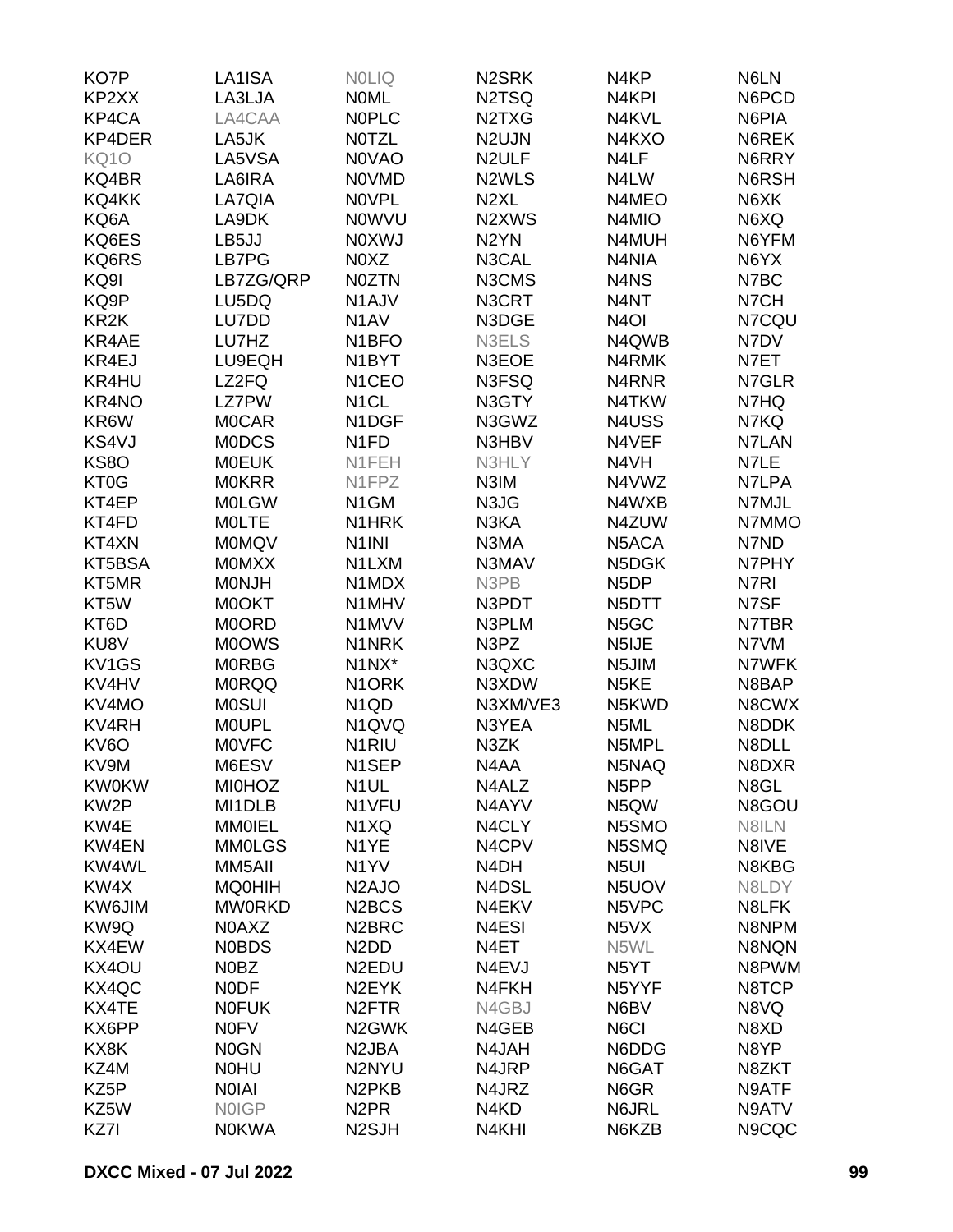| N9CQG              | NH <sub>6</sub> O  | NU <sub>5</sub> K   | PA3MRO              | <b>S56G</b>         | SX25GYG       |
|--------------------|--------------------|---------------------|---------------------|---------------------|---------------|
| N9CVB              | <b>NIOT</b>        | NU8J                | PA <sub>9</sub> G   | S92YL               | TA2OTT        |
| N9DMM              | NI <sub>4</sub> D  | NV4U                | PC4M                | S9DX                | TG9SRP        |
| N9FB               | NI4TG              | NV4X                | PC4Y                | <b>SA0BMV</b>       | TI2WMP        |
| N9JGZ              | NI <sub>5</sub> Y  | NV <sub>5F</sub>    | PC5ACO              | SA2AWO              | TI5LUA        |
| N9JJ               | NI7I               | NV5T                | <b>PD0JMH</b>       | SA5ACL              | TM8CDX        |
| N9JTB              | NI8W               | NW <sub>1Q</sub>    | PD <sub>2</sub> J   | SA5JAR              | <b>UA0LDY</b> |
| N9KK               | NI9T               | NW <sub>5</sub> P   | PE <sub>1LIF</sub>  | SA5NTK              | UA1AQC        |
|                    |                    |                     |                     |                     |               |
| N9KR               | NJ2R               | NX1T                | PE1PRP              | SA7ELD              | UA3IVF        |
| N9MXT              | NJ4Y               | NX2L                | PE4KH               | <b>SA7SVR</b>       | UA3WBW        |
| N9NAP              | NJ9T               | NX9P                | <b>PH0TV</b>        | SK3PH               | UA9YJT        |
| N9NTC              | NK <sub>1</sub> N  | <b>NY0K</b>         | PP7LP               | <b>SMOCPM</b>       | <b>UB0AZR</b> |
| N9OG               | <b>NL7WK</b>       | NY2H                | PR8KW               | <b>SMOIJS</b>       | UJ8JKK        |
| N9OKV              | NM4M               | NY <sub>2</sub> M   | PT9KK               | <b>SMOPRZ</b>       | UK8OM         |
| N9OL               | NM <sub>5</sub> P  | NY2MC               | PU <sub>2</sub> OYT | SM <sub>1</sub> IRS | UN7CAD        |
| N9RWC              | NM6M               | NY <sub>2</sub> PO  | <b>PU7ASP</b>       | SM4JS*              | UN7JMM        |
| N9SAB              | NM6X               | NY4FL               | <b>PU7FMO</b>       | SM4LRA              | <b>UN7LAN</b> |
| N9SD               | NM9W               | NY4V                | PV8AA               | SM4YWO              | UN7QE         |
| N9TBC              | NN4F               | NZ6Q                | PY2DTB              | SM5DXCC             | <b>UN7ZAF</b> |
| N9TC               | NN6T               | OE1ABV              | PY2RAR              | SM5HBL              | UR3AHF        |
| N9TX               | NN7L               | OE1KBC              | PY2RKG              | SM5SNF              | <b>US7UT</b>  |
| N9YBA              | <b>NN7RM</b>       | OE1VMC              | PY2SFA              | SM5SRS              | UT1FT         |
| N9ZL               | NN7U               | OE2ROL              | PY2SM               | SM5SYO              | UV5ETX        |
| <b>NA0F</b>        | NN8B               | OE3GEW              | PY2TOP              | SM6LRY              | V31JZ         |
| NA <sub>2</sub> CC | NO <sub>2</sub> Y  | OE5GCC              | PY3DXM              | SM6STI              | <b>V55V</b>   |
| NA3RB              | NO <sub>5</sub> V  | OE5ROR              | PY3LUK              | SM7XTP              | V73B          |
| NA3Z               | NO6E               | OE6RAD              | PY3RK               | SO9DXX              | VA2BBW        |
| NA4MA              | NO6MX              | <b>OE7WRT</b>       | PY5DD               | SP2AQB              | VA2BOY        |
| NA7C               | NO7DE              | OE9KFV              | PY5LUI              | SP3GHC              | VA2SG         |
| NA7Z               | NP3K               | OH <sub>1</sub> AB  | PY7ML               | SP3IC               | VA2SIB        |
|                    |                    | OH2BVT              | R <sub>2</sub> ADF  |                     | VA3CME        |
| NB7A               | NQ3C               |                     |                     | SP3Q                |               |
| NB8F               | NQ6L               | OH3EPC              | R <sub>2</sub> ATC  | SP5QIR              | VA3DAZ        |
| NB9P               | NQ7P               | OH3FVP              | R2AUH               | SP5UFK              | VA3DJL        |
| NC4EN              | NQ7V               | OH7CBC              | R <sub>2</sub> BAA  | SP6AB               | VA3EON        |
| NC4KG              | <b>NQ8O</b>        | OH7EBA              | R2DSA               | SP6IYR              | VA3EPM        |
| NC5T               | NR <sub>0</sub> A  | OK1CDJ              | R <sub>2</sub> PF   | <b>SP7MFU</b>       | VA3FM         |
| NC6RJ              | NR <sub>2</sub> C  | OK1MGJ              | R3BV                | SP9WAV              | VA3FN         |
| <b>NDOMM</b>       | NR <sub>3</sub> C  | OK2QQ               | R3DZ                | SQ5WAA              | VA3KS         |
| <b>NDOMN</b>       | NR4J               | OK2WMC              | R3PAA               | SQ6DX               | VA3PAW        |
| <b>ND0TS</b>       | NR4X               | OM <sub>1</sub> AVK | R <sub>3</sub> SC   | SQ6GTL              | VA3PCJ        |
| ND <sub>1</sub> J  | NR <sub>5</sub> K  | OM2GM               | R8WG                | <b>SVOLS</b>        | VA3RDW        |
| ND3H               | NR5W               | OM3BC               | RA0ACM              | SV <sub>1</sub> AIN | VA3SPN        |
| ND3R               | NR8J               | ON5LW               | RD3AJB              | SV <sub>1</sub> AIQ | VA3VMD        |
| ND <sub>6</sub> P  | NR9K               | <b>ON7CL</b>        | RK3TD               | SV1EEK              | VA3XFC        |
| ND8M               | NS <sub>2</sub> H  | <b>ON7PM</b>        | RK4WWQ              | SV1IYA              | VA5LIZ        |
| ND8R               | NS3U               | <b>ON7QRP</b>       | RL3DD               | SV1OCN              | VA7HZ         |
| NE3R               | NS8Q               | ON8YB               | RL6LP               | SV <sub>1</sub> OH  | VA7OM         |
| NF4W               | NT <sub>0</sub> C  | OZ1OP               | <b>RN0F</b>         | SV1RHL              | VE1IOU        |
| NG <sub>1</sub> H  | NT <sub>1</sub> AP | OZ4GA               | RW9OG               | SV2HRS              | VE2CEV        |
| NG <sub>2</sub> H  | NT <sub>5</sub> I  | P <sub>29</sub> TL  | RX3AAA              | SV <sub>5FRI</sub>  | VE2EJK        |
| NG <sub>2Q</sub>   | NT7B               | <b>PAOLUX</b>       | RY4AEE              | SV6COH              | VE2ESU        |
| NG3K               | NT7C               | PA1JIM              | S21RC               | SV8PMM              | <b>VE2FXL</b> |
| NG7W               | NU <sub>5</sub> G  | PA1LEX              | S51FP               | SV8RYJ              | VE2HBE        |
|                    |                    |                     |                     |                     |               |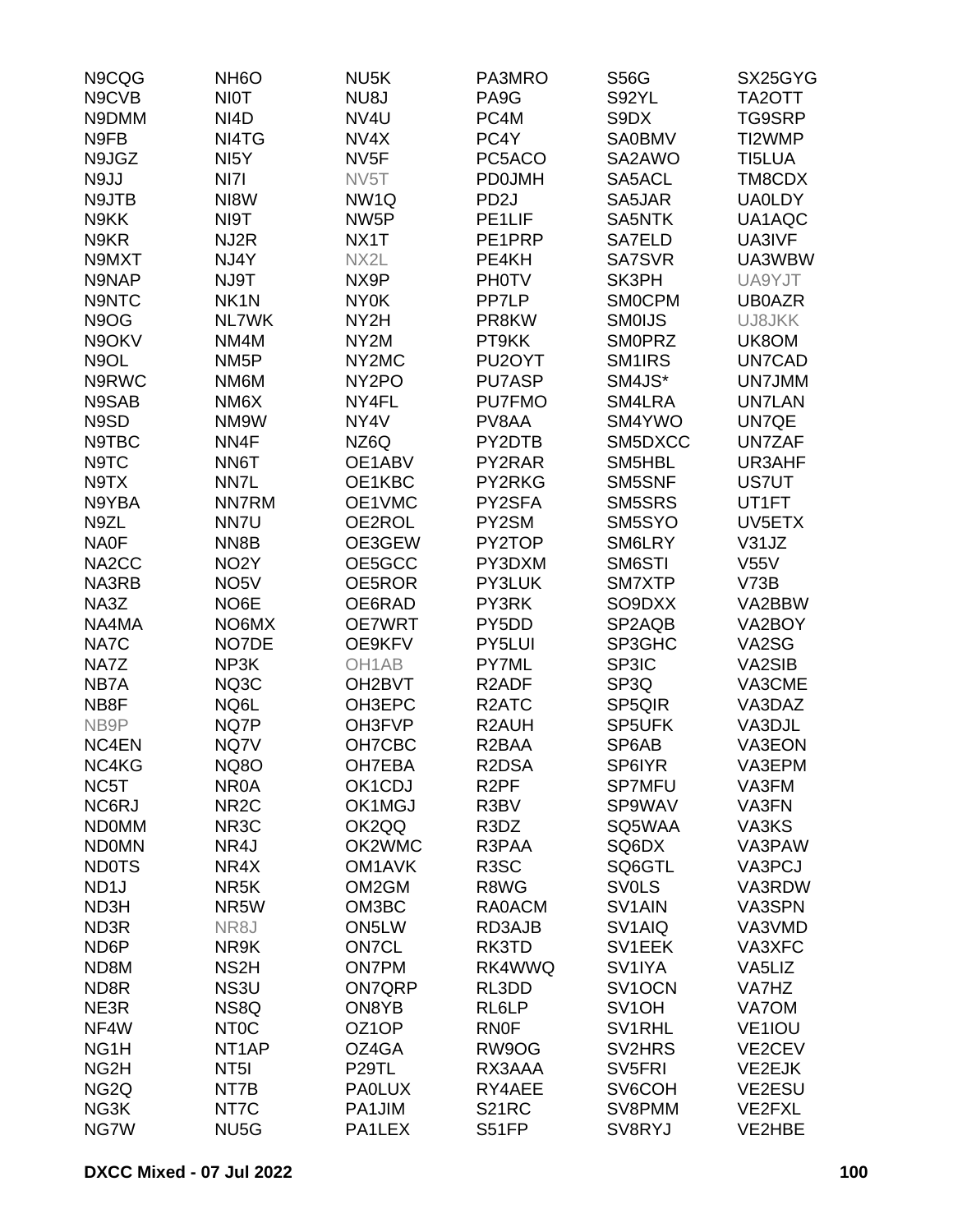| VE2JAP             | VK7DW                          | W <sub>1XI</sub>   | W4ABQ              | W5LA  | W7VD          |
|--------------------|--------------------------------|--------------------|--------------------|-------|---------------|
| VE2TH              | VO1CBL                         | W1XW               | W4ALE              | W5MIG | W7VI          |
| VE2XTD             | VO1TX                          | W2AOC              | W4ARM              | W5NYC | W7VOA         |
| VE2YTQ             | VR <sub>2</sub> LC             | W2ASD              | W4BK               | W5PKK | W8CS          |
| VE3AZK             | VR2XSC                         | W <sub>2</sub> BD  | W4BLF              | W5PQ  | W8DKR         |
|                    |                                |                    |                    |       |               |
| VE3BTT             | VU2AMW                         | W2BXR              | W4BXR              | W5RHR | W8DLD         |
| VE3CGR             | VU <sub>2FI</sub>              | W <sub>2</sub> CJS | W4CHE              | W5RSC | W8EWH         |
| VE3CLN             | VU2GGL                         | W <sub>2</sub> DB  | W4CRG              | W5SMB | W8GSR         |
| VE3COC             | VU2IVV                         | W <sub>2</sub> EB  | W4DAS              | W5TMR | W8IIT         |
| VE3CUS             | VU2JAW                         | W <sub>2</sub> FN  | W4DTB              | W5TTW | W8JBL         |
| VE3DXK             | VU2JXL                         | W2GFV              | W4FNZ              | W5TTY | W8JKU         |
| <b>VE3FWF</b>      | <b>VU2NSL</b>                  | W <sub>2GI</sub>   | W4IFI              | W5UGD | W8JWN         |
| VE3HEU             | <b>VU3ESV</b>                  | W2HCT              | W4IPC              | W5UOT | W8LRJ         |
| <b>VE3IRR</b>      | VU3GDS                         | W2IFB              | W4JBB              | W5VOL | W8LSQ         |
| VE3JOY             | <b>VU3KBU</b>                  | W2IQL              | W4JFR              | W5YO  | W8MX          |
| VE3MXJ             | VU3OBP                         | W2JK               | W4JHM              | W6AAJ | W8OKN         |
| <b>VE3THX</b>      | VU3OUM                         | W2JSB              | W4JNC              | W6AOZ | W8QB          |
| VE3VCF             | <b>WOCCR</b>                   | W2JTC              | W4KPG              | W6BP  | W8XF          |
| VE3WWN             | <b>WODHB</b>                   | W2JTS              | W4NNF              | W6CUS | W8XLR         |
| VE3XBX             | <b>WOEEA</b>                   | W2LQR              | W4OEP              | W6EMD | W8YX          |
| VE3YOB             | <b>W0GFM</b>                   | W2MEB              | W4OXX*             | W6FB  | W8ZJ          |
| VE6CCM             | <b>W0HRO</b>                   | W2MRD              | W4PVT              | W6GS  | W9AKX         |
| VE6NS              | <b>WOIW</b>                    | W2NSF              | W4QBE              | W6IWW | W9AV          |
| VE6SQ              | <b>W0KMA</b>                   | W2PIP              | W4RGW              | W6JHB | W9CIB         |
| <b>VE7NH</b>       | <b>WOLEZ</b>                   | W <sub>2</sub> PIR | W4RMK              | W6JMP | W9CY          |
| VE7QP              | <b>WOLM</b>                    | W2QBR              | W4SSF              | W6JNU | W9ELN         |
| VE7ZD              | <b>WOLQV</b>                   | W2RCL              | W4TBJ              | W6MF  | W9GOO         |
| VE9ND              | <b>WOQI</b>                    | W2RES              | W <sub>4</sub> THI | W6MQI | W9ID          |
|                    |                                |                    |                    |       |               |
| <b>VE9PLS</b>      | <b>WOREP</b>                   | W2RGR              | W4TJ               | W6NAG | W9JI          |
| VG3CQG             | <b>WORO</b>                    | W2RTV              | W4TSP              | W6NEV | W9JWW         |
| VK2GOM             | <b>W0SZV</b>                   | W2TP               | W4TY               | W6OH  | W9LG          |
| VK <sub>2</sub> ON | <b>WOVQ</b>                    | W2TPC              | W4UB               | W6RIF | W9MNC         |
| VK2RZ              | <b>WOWND</b>                   | W2WCM              | W4VS               | W6RN  | W9RTB         |
| VK2VEL             | <b>W0YN</b>                    | W3AS               | W4WLC              | W6ST  | W9SA          |
| VK2WOW             | <b>W0ZF</b>                    | W3DDF              | W4YBO              | W6TED | W9SDX         |
| VK2YD              | <b>W0ZI</b>                    | W3DNR              | W4YES              | W6TWM | W9TNG         |
| VK3ACE             | W <sub>1</sub> AB              | W3FAW              | W5APO              | W6WYN | W9TTH         |
| VK3SIM             | W1AFP                          | W3GRL              | W5CMM              | W6ZAR | W9WN          |
| <b>VK3TCT</b>      | W1BXY                          | W3JRD              | W5CUB              | W7APD | W9YU          |
| <b>VK3TCX</b>      | W1CNY                          | W3LD               | W5DMT              | W7ASC | <b>WA0BSW</b> |
| <b>VK4FNQ</b>      | W1CRK                          | W3LJ               | W5DN               | W7BA  | <b>WA0CZT</b> |
| VK4HG              | W <sub>1</sub> CV <sub>C</sub> | W3MDS              | W5DRR              | W7BDB | <b>WAOIAN</b> |
| VK4IMX             | W1DNP                          | W3NCR              | W5DTX              | W7EF  | <b>WA0RIM</b> |
| <b>VK4JNA</b>      | W1EX                           | W3OFD              | W5END              | W7EIR | WA1GZY        |
| VK4TW              | W <sub>1</sub> GO              | W3PAX              | W5EWF              | W7KNX | WA1HGS        |
| VK4UR              | W <sub>1</sub> IE              | W3RFK              | W5GDL              | W7LEE | WA1JXD        |
| VK4XAC             | W1LAG                          | W3RX               | W5IPA              | W7MIC | <b>WA1KWA</b> |
| VK4YMB             | W <sub>1</sub> LOG             | W3SJT              | W5IR               | W7MLG | WA1NVV        |
| VK5AKH             | W1OWL                          | W3SKM              | W5JDW              | W7OTQ | <b>WA1PCY</b> |
| VK5BJE             | W <sub>1</sub> RJ              | <b>W3TLN</b>       | W5JNP              | W7QHZ | WA1QFV        |
| VK5RS              | W <sub>1</sub> SYE             | W3TMC              | W5JTC              | W7RAC | WA1QYM        |
| VK5SA              | W1VIV                          | <b>W3TNU</b>       | W5KV               | W7SAG | WA1RD         |
| VK6SMK             | W1WH                           | W3ZJ               | W5KY               | W7SDC | WA1RIW        |
|                    |                                |                    |                    |       |               |